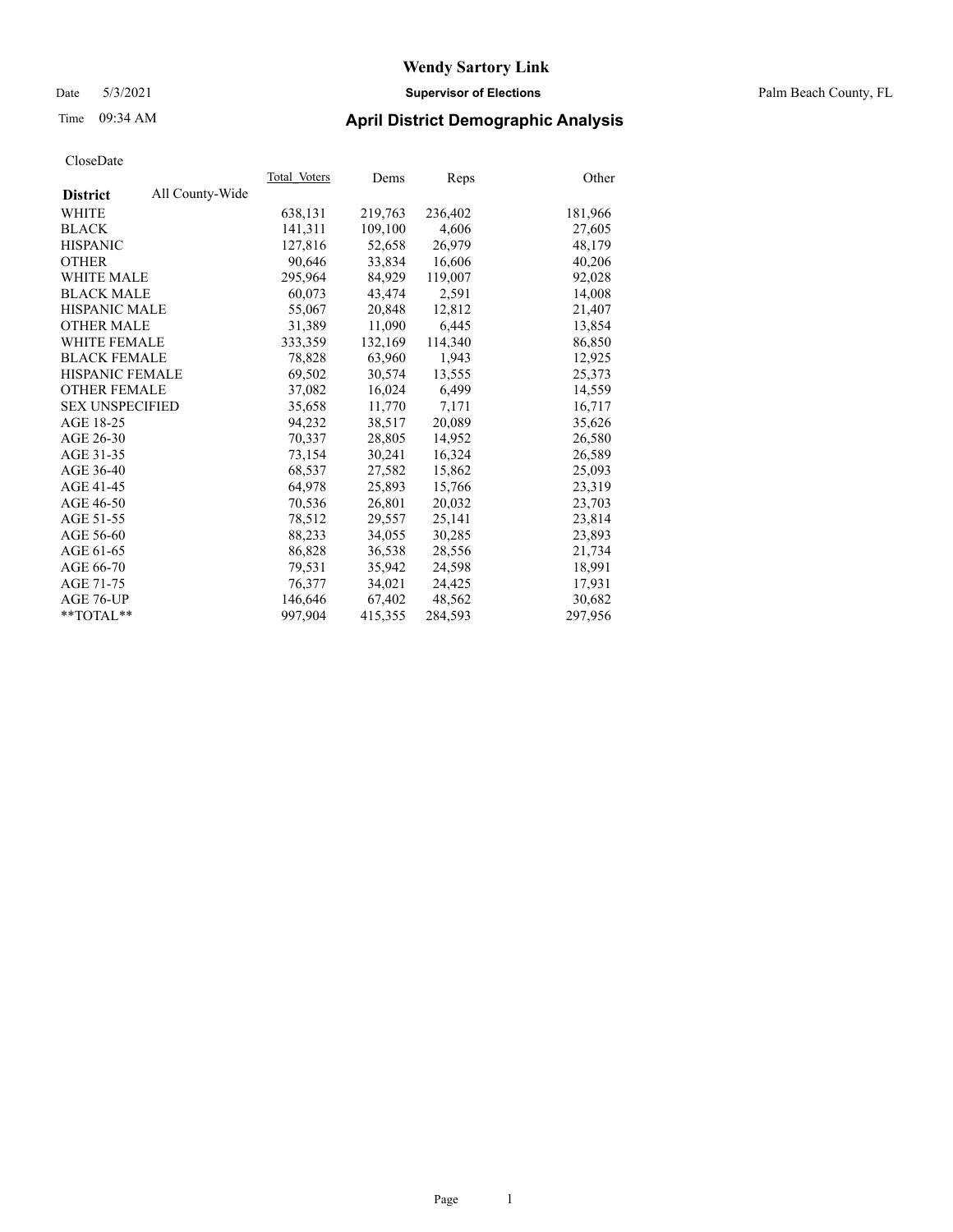#### Date 5/3/2021 **Supervisor of Elections** Palm Beach County, FL

## Time 09:34 AM **April District Demographic Analysis**

|                                             | Total Voters | Dems   | <b>Reps</b> | Other  |
|---------------------------------------------|--------------|--------|-------------|--------|
| County Commission Dist 1<br><b>District</b> |              |        |             |        |
| WHITE                                       | 135,639      | 37,045 | 60,930      | 37,664 |
| <b>BLACK</b>                                | 5,521        | 3.994  | 289         | 1,238  |
| <b>HISPANIC</b>                             | 9,461        | 3,509  | 2,471       | 3,481  |
| <b>OTHER</b>                                | 11,912       | 3,734  | 3,083       | 5,095  |
| <b>WHITE MALE</b>                           | 63,644       | 14,145 | 30,468      | 19,031 |
| <b>BLACK MALE</b>                           | 2,492        | 1,702  | 155         | 635    |
| <b>HISPANIC MALE</b>                        | 3,961        | 1,349  | 1,091       | 1,521  |
| <b>OTHER MALE</b>                           | 3,998        | 1,147  | 1,108       | 1,743  |
| <b>WHITE FEMALE</b>                         | 70,385       | 22,488 | 29,795      | 18,102 |
| <b>BLACK FEMALE</b>                         | 2,952        | 2,236  | 129         | 587    |
| <b>HISPANIC FEMALE</b>                      | 5,278        | 2,069  | 1,329       | 1,880  |
| <b>OTHER FEMALE</b>                         | 4,846        | 1,785  | 1,210       | 1,851  |
| <b>SEX UNSPECIFIED</b>                      | 4,784        | 1,268  | 1,422       | 2,094  |
| AGE 18-25                                   | 12,669       | 3,840  | 4,339       | 4,490  |
| AGE 26-30                                   | 9,795        | 3,063  | 3,208       | 3,524  |
| AGE 31-35                                   | 10,397       | 3,162  | 3,453       | 3,782  |
| AGE 36-40                                   | 10,771       | 3,141  | 3,593       | 4,037  |
| AGE 41-45                                   | 10,247       | 2,938  | 3,533       | 3,776  |
| AGE 46-50                                   | 11,185       | 2,944  | 4,498       | 3,743  |
| AGE 51-55                                   | 13,073       | 3,363  | 5,841       | 3,869  |
| AGE 56-60                                   | 15,708       | 4,230  | 7,338       | 4,140  |
| AGE 61-65                                   | 15,919       | 4,857  | 7,179       | 3,883  |
| AGE 66-70                                   | 14,337       | 4,805  | 5,988       | 3,544  |
| AGE 71-75                                   | 13,400       | 4,247  | 5,900       | 3,253  |
| AGE 76-UP                                   | 25,031       | 7,692  | 11,903      | 5,436  |
| $*$ TOTAL $*$                               | 162,533      | 48,282 | 66,773      | 47,478 |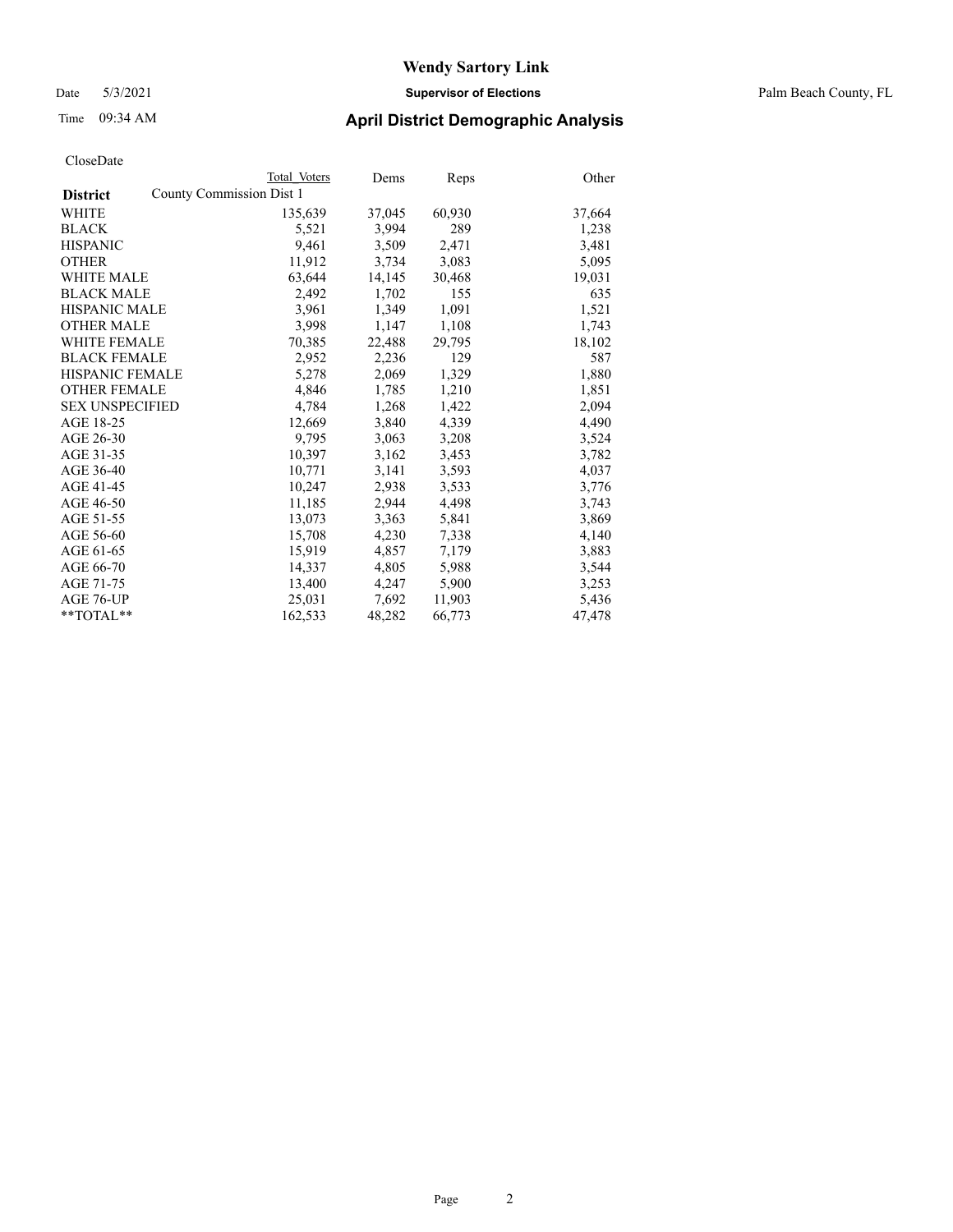#### Date 5/3/2021 **Supervisor of Elections** Palm Beach County, FL

## Time 09:34 AM **April District Demographic Analysis**

|                        |                          | Total Voters | Dems   | Reps   | Other  |
|------------------------|--------------------------|--------------|--------|--------|--------|
| <b>District</b>        | County Commission Dist 2 |              |        |        |        |
| WHITE                  |                          | 54,192       | 20,439 | 18,543 | 15,210 |
| <b>BLACK</b>           |                          | 20,875       | 15,613 | 688    | 4,574  |
| <b>HISPANIC</b>        |                          | 31,413       | 13,679 | 6,126  | 11,608 |
| <b>OTHER</b>           |                          | 11,927       | 4,681  | 1,761  | 5,485  |
| <b>WHITE MALE</b>      |                          | 24,309       | 7,893  | 8,880  | 7,536  |
| <b>BLACK MALE</b>      |                          | 8,553        | 5,907  | 399    | 2,247  |
| <b>HISPANIC MALE</b>   |                          | 13,566       | 5,411  | 2,949  | 5,206  |
| <b>OTHER MALE</b>      |                          | 4,012        | 1,551  | 664    | 1,797  |
| <b>WHITE FEMALE</b>    |                          | 29,144       | 12,321 | 9,432  | 7,391  |
| <b>BLACK FEMALE</b>    |                          | 11.952       | 9,454  | 278    | 2,220  |
| <b>HISPANIC FEMALE</b> |                          | 16,963       | 7,902  | 3,009  | 6,052  |
| <b>OTHER FEMALE</b>    |                          | 4,802        | 2,168  | 707    | 1,927  |
| <b>SEX UNSPECIFIED</b> |                          | 5,016        | 1,755  | 784    | 2,477  |
| AGE 18-25              |                          | 12,676       | 5,805  | 1,704  | 5,167  |
| AGE 26-30              |                          | 9,080        | 3,884  | 1,372  | 3,824  |
| AGE 31-35              |                          | 9,107        | 4,088  | 1,537  | 3,482  |
| AGE 36-40              |                          | 8,521        | 3,861  | 1,416  | 3,244  |
| AGE 41-45              |                          | 8,053        | 3,681  | 1,502  | 2,870  |
| AGE 46-50              |                          | 8,477        | 3,820  | 1,889  | 2,768  |
| AGE 51-55              |                          | 8,975        | 3,968  | 2,228  | 2,779  |
| AGE 56-60              |                          | 10,125       | 4,506  | 2,779  | 2,840  |
| AGE 61-65              |                          | 10,184       | 4,795  | 2,768  | 2,621  |
| AGE 66-70              |                          | 9,115        | 4,458  | 2,442  | 2,215  |
| AGE 71-75              |                          | 8,409        | 3,961  | 2,511  | 1,937  |
| AGE 76-UP              |                          | 15,685       | 7,585  | 4,970  | 3,130  |
| **TOTAL**              |                          | 118,407      | 54,412 | 27,118 | 36,877 |
|                        |                          |              |        |        |        |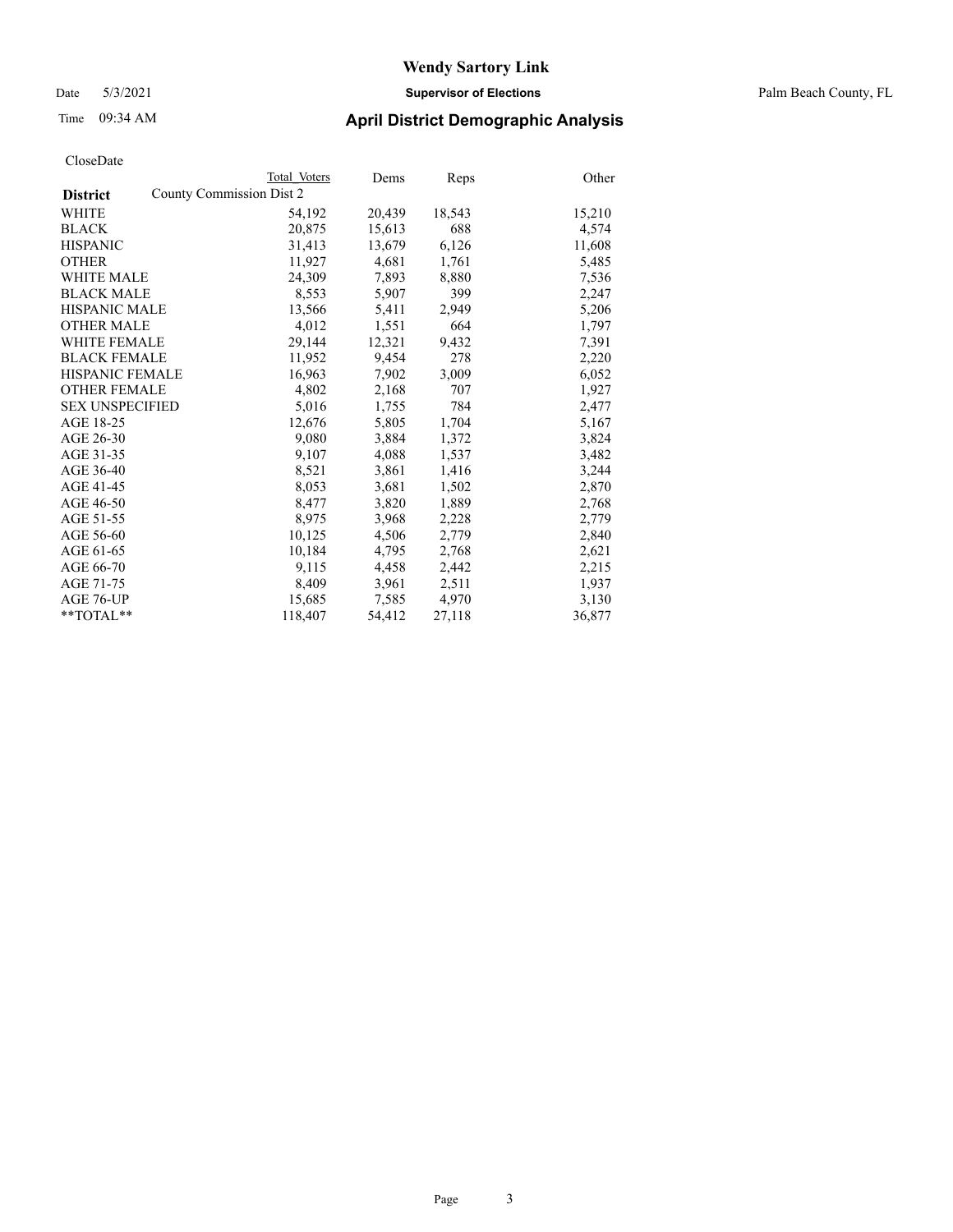Date 5/3/2021 **Supervisor of Elections** Palm Beach County, FL

## Time 09:34 AM **April District Demographic Analysis**

|                                             | Total Voters | Dems   | <b>Reps</b> | Other  |
|---------------------------------------------|--------------|--------|-------------|--------|
| County Commission Dist 3<br><b>District</b> |              |        |             |        |
| WHITE                                       | 77,616       | 29,531 | 25,614      | 22,471 |
| <b>BLACK</b>                                | 16,815       | 12,296 | 557         | 3,962  |
| <b>HISPANIC</b>                             | 22,864       | 9,710  | 4,441       | 8,713  |
| <b>OTHER</b>                                | 12,341       | 4,717  | 1,960       | 5,664  |
| <b>WHITE MALE</b>                           | 36,234       | 11,716 | 13,120      | 11,398 |
| <b>BLACK MALE</b>                           | 7,305        | 4,978  | 322         | 2,005  |
| <b>HISPANIC MALE</b>                        | 10,064       | 3,962  | 2,190       | 3,912  |
| <b>OTHER MALE</b>                           | 4,299        | 1,634  | 766         | 1,899  |
| <b>WHITE FEMALE</b>                         | 40,288       | 17,441 | 12,172      | 10,675 |
| <b>BLACK FEMALE</b>                         | 9,207        | 7,108  | 222         | 1,877  |
| <b>HISPANIC FEMALE</b>                      | 12,209       | 5,537  | 2,143       | 4,529  |
| <b>OTHER FEMALE</b>                         | 5,028        | 2,189  | 766         | 2,073  |
| <b>SEX UNSPECIFIED</b>                      | 4,871        | 1,608  | 848         | 2,415  |
| AGE 18-25                                   | 13,322       | 5,519  | 2,237       | 5,566  |
| AGE 26-30                                   | 9,978        | 4,145  | 1,826       | 4,007  |
| AGE 31-35                                   | 10,676       | 4,521  | 2,066       | 4,089  |
| AGE 36-40                                   | 9,665        | 4,137  | 1,921       | 3,607  |
| AGE 41-45                                   | 9,342        | 3,966  | 1,961       | 3,415  |
| AGE 46-50                                   | 10,033       | 4,049  | 2,496       | 3,488  |
| AGE 51-55                                   | 10.919       | 4,385  | 3,124       | 3,410  |
| AGE 56-60                                   | 11,474       | 4,703  | 3,659       | 3,112  |
| AGE 61-65                                   | 10,412       | 4,650  | 3,137       | 2,625  |
| AGE 66-70                                   | 8,985        | 4,261  | 2,512       | 2,212  |
| AGE 71-75                                   | 8,605        | 4,028  | 2,578       | 1,999  |
| AGE 76-UP                                   | 16,225       | 7,890  | 5,055       | 3,280  |
| $*$ TOTAL $*$                               | 129,636      | 56,254 | 32,572      | 40,810 |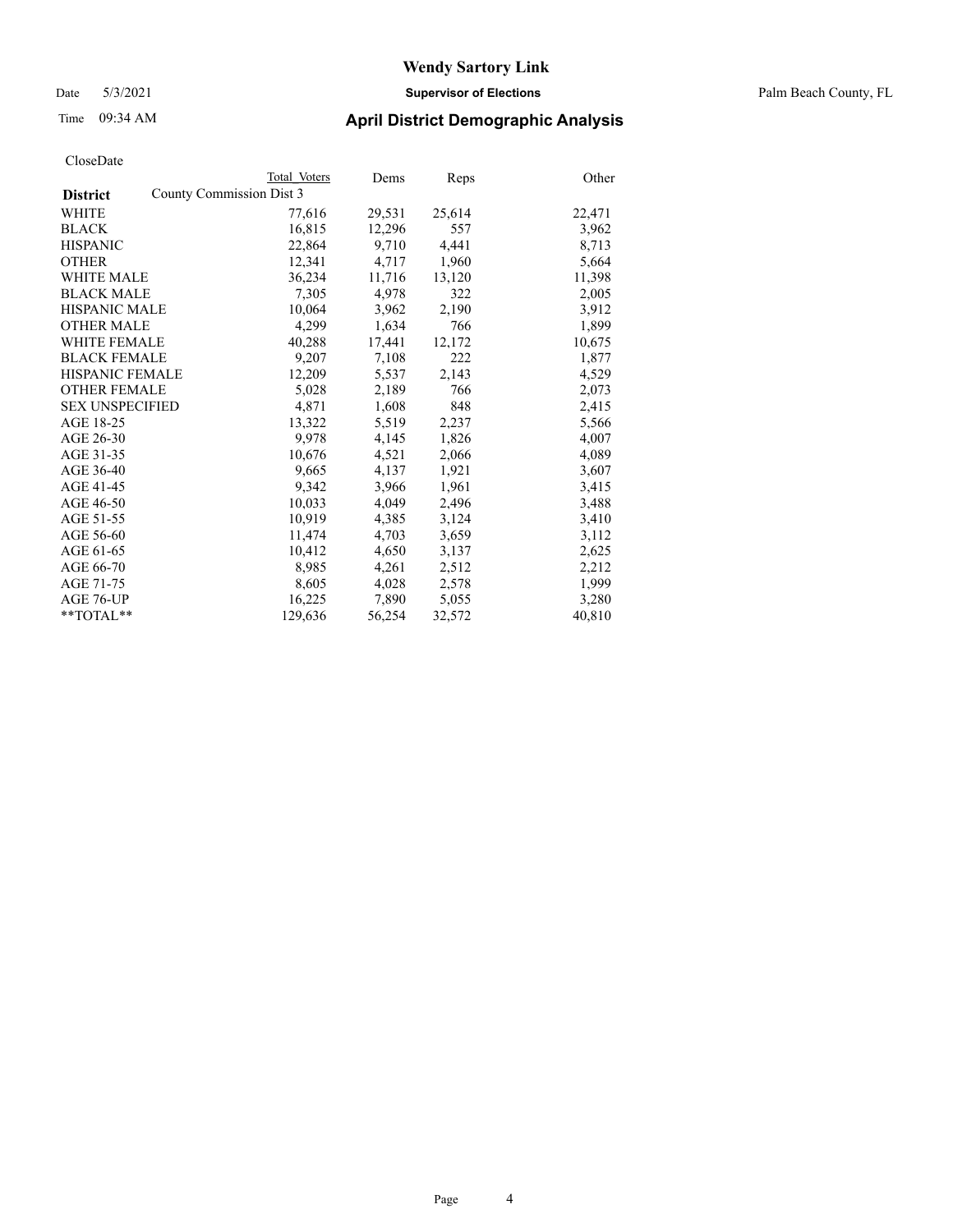Date 5/3/2021 **Supervisor of Elections** Palm Beach County, FL

## Time 09:34 AM **April District Demographic Analysis**

|                                             | Total Voters | Dems   | <b>Reps</b> | Other  |
|---------------------------------------------|--------------|--------|-------------|--------|
| County Commission Dist 4<br><b>District</b> |              |        |             |        |
| WHITE                                       | 123,857      | 40,607 | 46,872      | 36,378 |
| <b>BLACK</b>                                | 7,236        | 5,218  | 336         | 1,682  |
| <b>HISPANIC</b>                             | 12,951       | 4,945  | 3,021       | 4,985  |
| <b>OTHER</b>                                | 13,575       | 4,587  | 2,912       | 6,076  |
| <b>WHITE MALE</b>                           | 57,788       | 15,627 | 23,529      | 18,632 |
| <b>BLACK MALE</b>                           | 3,165        | 2,104  | 192         | 869    |
| <b>HISPANIC MALE</b>                        | 5,258        | 1,800  | 1,297       | 2,161  |
| <b>OTHER MALE</b>                           | 4,591        | 1,407  | 1,091       | 2,093  |
| <b>WHITE FEMALE</b>                         | 64,267       | 24,449 | 22,680      | 17,138 |
| <b>BLACK FEMALE</b>                         | 3,926        | 3,017  | 139         | 770    |
| <b>HISPANIC FEMALE</b>                      | 7,374        | 3,035  | 1,660       | 2,679  |
| <b>OTHER FEMALE</b>                         | 5,513        | 2,193  | 1,145       | 2,175  |
| <b>SEX UNSPECIFIED</b>                      | 5,550        | 1,633  | 1,359       | 2,558  |
| AGE 18-25                                   | 14,439       | 5,085  | 4,069       | 5,285  |
| AGE 26-30                                   | 10,198       | 3,526  | 2,754       | 3,918  |
| AGE 31-35                                   | 10,319       | 3,604  | 2,761       | 3,954  |
| AGE 36-40                                   | 9,292        | 3,162  | 2,569       | 3,561  |
| AGE 41-45                                   | 8,727        | 2,908  | 2,471       | 3,348  |
| AGE 46-50                                   | 10,258       | 3,152  | 3,341       | 3,765  |
| AGE 51-55                                   | 12,405       | 3,682  | 4,591       | 4,132  |
| AGE 56-60                                   | 14,248       | 4,556  | 5,456       | 4,236  |
| AGE 61-65                                   | 14,398       | 5,051  | 5,348       | 3,999  |
| AGE 66-70                                   | 13.464       | 5,230  | 4,694       | 3,540  |
| AGE 71-75                                   | 13,068       | 5,097  | 4,644       | 3,327  |
| AGE 76-UP                                   | 26,802       | 10,303 | 10,443      | 6,056  |
| $*$ TOTAL $*$                               | 157,619      | 55,357 | 53,141      | 49,121 |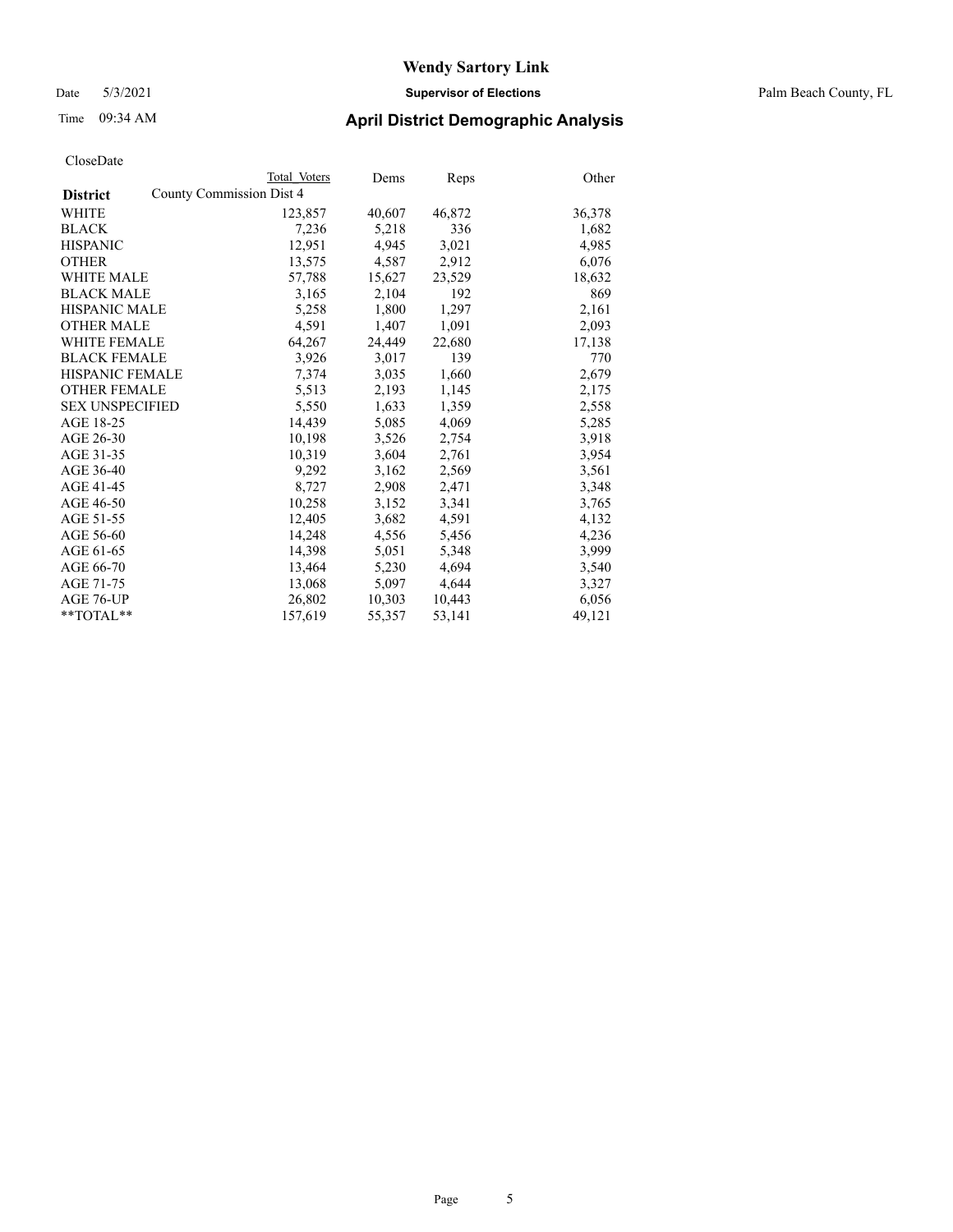#### Date 5/3/2021 **Supervisor of Elections** Palm Beach County, FL

## Time 09:34 AM **April District Demographic Analysis**

|                        | Total Voters             | Dems   | Reps   | Other  |
|------------------------|--------------------------|--------|--------|--------|
| <b>District</b>        | County Commission Dist 5 |        |        |        |
| WHITE                  | 122,048                  | 53,657 | 35,519 | 32,872 |
| <b>BLACK</b>           | 8,421                    | 6,104  | 370    | 1,947  |
| <b>HISPANIC</b>        | 16,293                   | 6,758  | 3,322  | 6,213  |
| <b>OTHER</b>           | 14,833                   | 5,619  | 2,802  | 6,412  |
| <b>WHITE MALE</b>      | 54,009                   | 19,846 | 17,827 | 16,336 |
| <b>BLACK MALE</b>      | 3,652                    | 2,423  | 210    | 1,019  |
| <b>HISPANIC MALE</b>   | 6,681                    | 2,563  | 1,518  | 2,600  |
| <b>OTHER MALE</b>      | 5,137                    | 1,762  | 1,133  | 2,242  |
| <b>WHITE FEMALE</b>    | 66,213                   | 33,120 | 17,161 | 15,932 |
| <b>BLACK FEMALE</b>    | 4,608                    | 3,586  | 150    | 872    |
| <b>HISPANIC FEMALE</b> | 9,220                    | 4,054  | 1,739  | 3,427  |
| <b>OTHER FEMALE</b>    | 6,274                    | 2,730  | 1,072  | 2,472  |
| <b>SEX UNSPECIFIED</b> | 5,620                    | 1,953  | 1,172  | 2,495  |
| AGE 18-25              | 10,566                   | 4,113  | 2,332  | 4,121  |
| AGE 26-30              | 7,108                    | 2,753  | 1,563  | 2,792  |
| AGE 31-35              | 7,799                    | 3,084  | 1,818  | 2,897  |
| AGE 36-40              | 8,223                    | 3,143  | 1,965  | 3,115  |
| AGE 41-45              | 8,639                    | 3,187  | 2,163  | 3,289  |
| AGE 46-50              | 9,272                    | 3,180  | 2,667  | 3,425  |
| AGE 51-55              | 10,282                   | 3,739  | 3,081  | 3,462  |
| AGE 56-60              | 11,973                   | 4,419  | 3,861  | 3,693  |
| AGE 61-65              | 13,660                   | 5,891  | 4,021  | 3,748  |
| AGE 66-70              | 15,626                   | 7,564  | 4,179  | 3,883  |
| AGE 71-75              | 18,166                   | 8,947  | 4,770  | 4,449  |
| AGE 76-UP              | 40,281                   | 22,118 | 9,593  | 8,570  |
| **TOTAL**              | 161,595                  | 72,138 | 42,013 | 47,444 |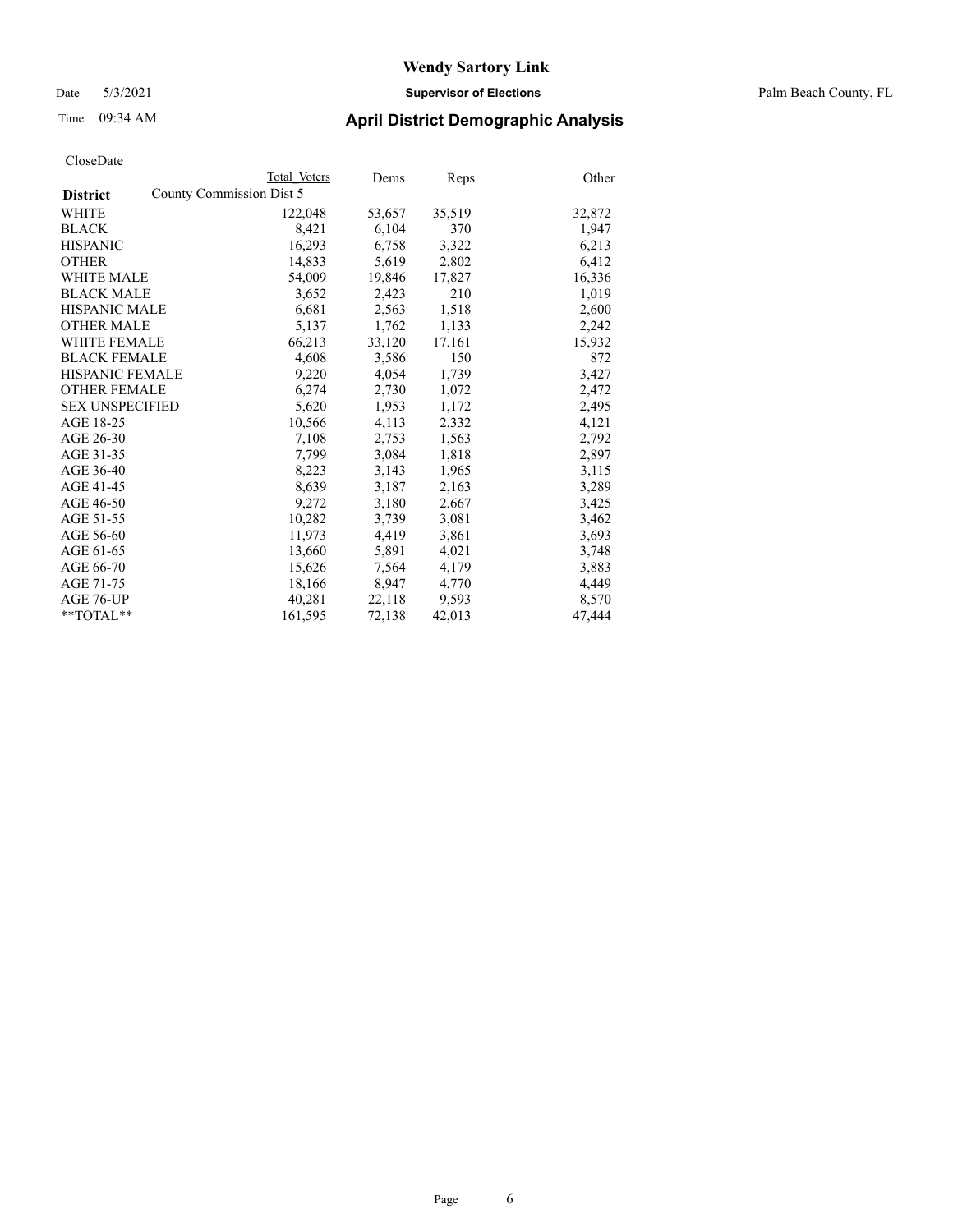Date 5/3/2021 **Supervisor of Elections** Palm Beach County, FL

## Time 09:34 AM **April District Demographic Analysis**

|                                             | Total Voters | Dems   | <b>Reps</b> | Other  |
|---------------------------------------------|--------------|--------|-------------|--------|
| County Commission Dist 6<br><b>District</b> |              |        |             |        |
| WHITE                                       | 79,561       | 22,356 | 34,139      | 23,066 |
| <b>BLACK</b>                                | 25,167       | 19,703 | 872         | 4,592  |
| <b>HISPANIC</b>                             | 22,135       | 8,263  | 5,595       | 8,277  |
| <b>OTHER</b>                                | 14,150       | 5,308  | 2,776       | 6,066  |
| <b>WHITE MALE</b>                           | 37,940       | 9,050  | 17,427      | 11,463 |
| <b>BLACK MALE</b>                           | 10,858       | 8,009  | 493         | 2,356  |
| <b>HISPANIC MALE</b>                        | 9,935        | 3,372  | 2,766       | 3,797  |
| <b>OTHER MALE</b>                           | 5.257        | 1,854  | 1,143       | 2,260  |
| <b>WHITE FEMALE</b>                         | 40,549       | 13,062 | 16,278      | 11,209 |
| <b>BLACK FEMALE</b>                         | 13,922       | 11,424 | 370         | 2,128  |
| <b>HISPANIC FEMALE</b>                      | 11,668       | 4,712  | 2,717       | 4,239  |
| <b>OTHER FEMALE</b>                         | 5,902        | 2,561  | 1,100       | 2,241  |
| <b>SEX UNSPECIFIED</b>                      | 4,857        | 1,523  | 1,055       | 2,279  |
| AGE 18-25                                   | 16,552       | 6,371  | 4,015       | 6,166  |
| AGE 26-30                                   | 10,750       | 4,313  | 2,570       | 3,867  |
| AGE 31-35                                   | 11,277       | 4,312  | 3,010       | 3,955  |
| AGE 36-40                                   | 11,190       | 4,048  | 3,106       | 4,036  |
| AGE 41-45                                   | 10,934       | 3,996  | 3,049       | 3,889  |
| AGE 46-50                                   | 12,246       | 4,370  | 3,871       | 4,005  |
| AGE 51-55                                   | 13,234       | 4,733  | 4,663       | 3,838  |
| AGE 56-60                                   | 13,948       | 5,277  | 5,205       | 3,466  |
| AGE 61-65                                   | 12,085       | 5,010  | 4,242       | 2,833  |
| AGE 66-70                                   | 9,733        | 4,425  | 3,247       | 2,061  |
| AGE 71-75                                   | 7,849        | 3,602  | 2,622       | 1,625  |
| AGE 76-UP                                   | 11,215       | 5,173  | 3,782       | 2,260  |
| $*$ TOTAL $*$                               | 141,013      | 55,630 | 43,382      | 42,001 |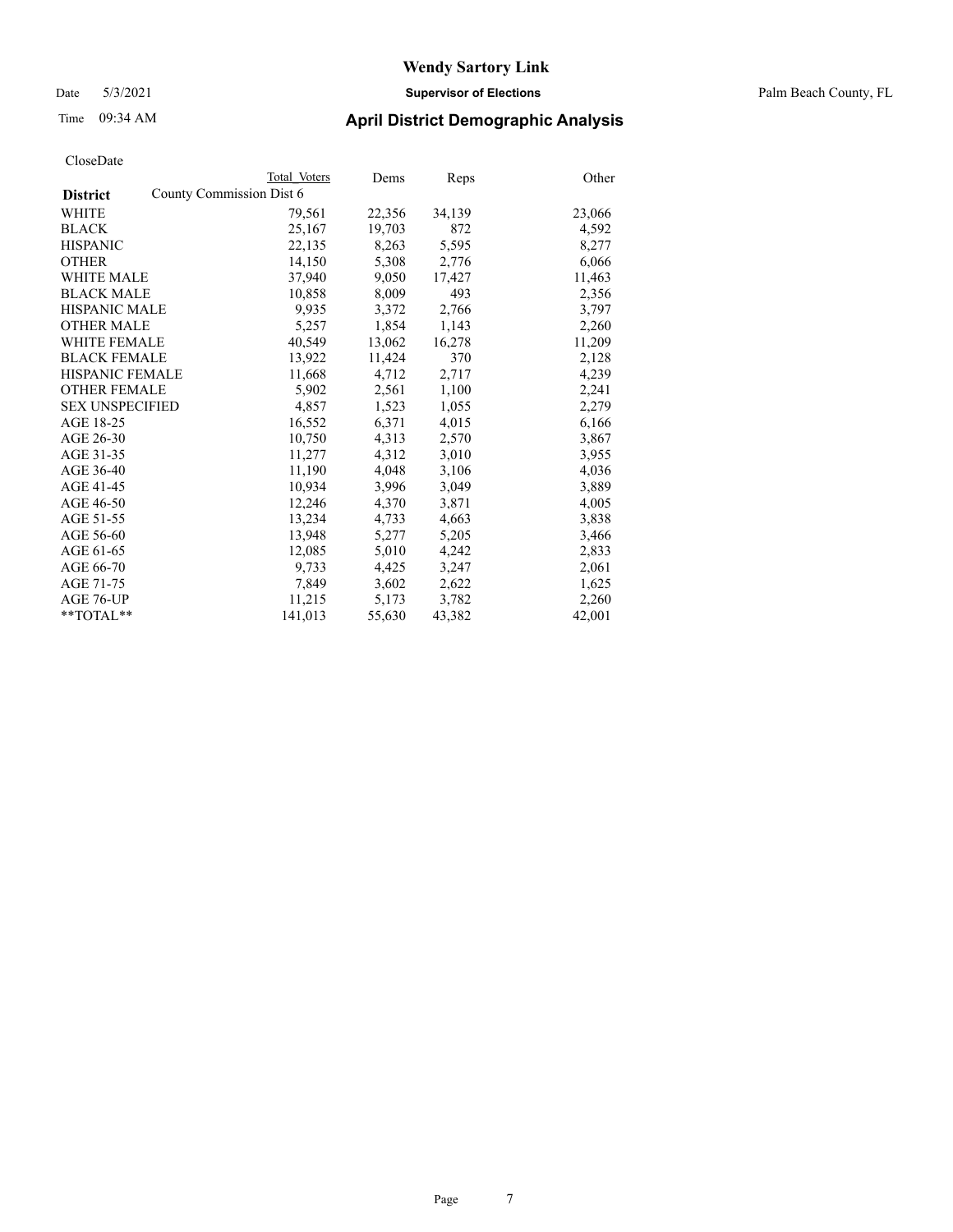#### Date 5/3/2021 **Supervisor of Elections** Palm Beach County, FL

## Time 09:34 AM **April District Demographic Analysis**

|                                             | Total Voters | Dems   | <b>Reps</b> | Other  |
|---------------------------------------------|--------------|--------|-------------|--------|
| County Commission Dist 7<br><b>District</b> |              |        |             |        |
| WHITE                                       | 45,218       | 16,128 | 14,785      | 14,305 |
| <b>BLACK</b>                                | 57,276       | 46,172 | 1,494       | 9,610  |
| <b>HISPANIC</b>                             | 12,699       | 5,794  | 2,003       | 4,902  |
| <b>OTHER</b>                                | 11,908       | 5,188  | 1,312       | 5,408  |
| <b>WHITE MALE</b>                           | 22,040       | 6,652  | 7,756       | 7,632  |
| <b>BLACK MALE</b>                           | 24,048       | 18,351 | 820         | 4,877  |
| <b>HISPANIC MALE</b>                        | 5,602        | 2,391  | 1,001       | 2,210  |
| <b>OTHER MALE</b>                           | 4,095        | 1,735  | 540         | 1,820  |
| <b>WHITE FEMALE</b>                         | 22,513       | 9,288  | 6,822       | 6,403  |
| <b>BLACK FEMALE</b>                         | 32,261       | 27,135 | 655         | 4,471  |
| <b>HISPANIC FEMALE</b>                      | 6,790        | 3,265  | 958         | 2,567  |
| <b>OTHER FEMALE</b>                         | 4,717        | 2,398  | 499         | 1,820  |
| <b>SEX UNSPECIFIED</b>                      | 4,960        | 2,030  | 531         | 2,399  |
| AGE 18-25                                   | 14,008       | 7,784  | 1,393       | 4,831  |
| AGE 26-30                                   | 13,428       | 7,121  | 1,659       | 4,648  |
| AGE 31-35                                   | 13,579       | 7,470  | 1,679       | 4,430  |
| AGE 36-40                                   | 10,875       | 6,090  | 1,292       | 3,493  |
| AGE 41-45                                   | 9,036        | 5,217  | 1,087       | 2,732  |
| AGE 46-50                                   | 9,065        | 5,286  | 1,270       | 2,509  |
| AGE 51-55                                   | 9,624        | 5,687  | 1,613       | 2,324  |
| AGE 56-60                                   | 10,757       | 6,364  | 1,987       | 2,406  |
| AGE 61-65                                   | 10,170       | 6,284  | 1,861       | 2,025  |
| AGE 66-70                                   | 8,271        | 5,199  | 1,536       | 1,536  |
| AGE 71-75                                   | 6,880        | 4,139  | 1,400       | 1,341  |
| AGE 76-UP                                   | 11,407       | 6,641  | 2,816       | 1,950  |
| $*$ TOTAL $*$                               | 127,101      | 73,282 | 19,594      | 34,225 |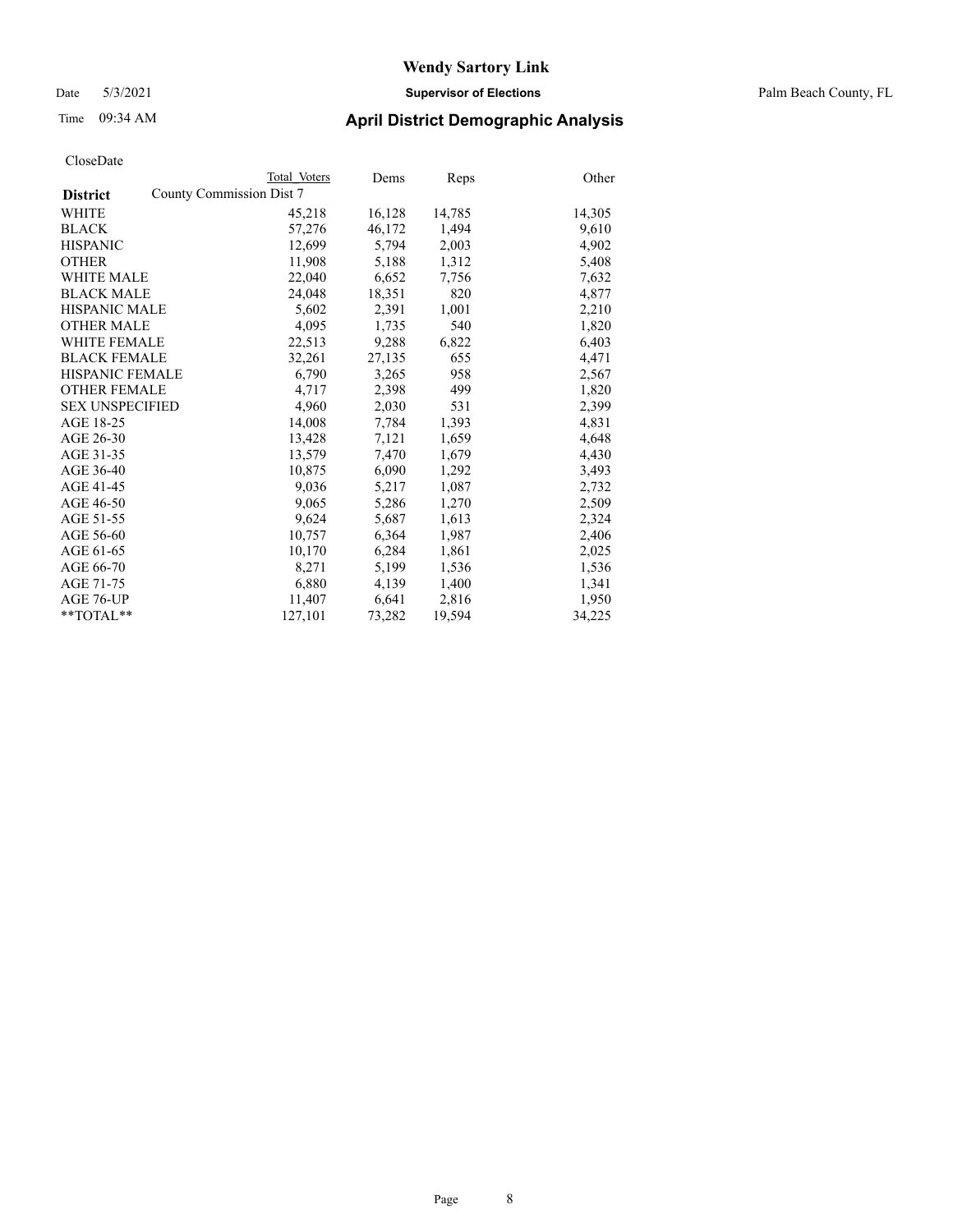#### Date 5/3/2021 **Supervisor of Elections** Palm Beach County, FL

## Time 09:34 AM **April District Demographic Analysis**

|                                          | Total Voters | Dems   | <b>Reps</b> | Other  |
|------------------------------------------|--------------|--------|-------------|--------|
| Congressional Dist 18<br><b>District</b> |              |        |             |        |
| WHITE                                    | 171,937      | 48,712 | 75,112      | 48,113 |
| <b>BLACK</b>                             | 17,719       | 13,177 | 727         | 3,815  |
| <b>HISPANIC</b>                          | 20,517       | 7,801  | 5,188       | 7,528  |
| <b>OTHER</b>                             | 18,682       | 6,452  | 4,266       | 7,964  |
| <b>WHITE MALE</b>                        | 80,785       | 18,784 | 37,771      | 24,230 |
| <b>BLACK MALE</b>                        | 7,592        | 5,266  | 396         | 1,930  |
| <b>HISPANIC MALE</b>                     | 8,807        | 3,064  | 2,418       | 3,325  |
| <b>OTHER MALE</b>                        | 6,500        | 2,099  | 1,606       | 2,795  |
| <b>WHITE FEMALE</b>                      | 89,019       | 29,394 | 36,478      | 23,147 |
| <b>BLACK FEMALE</b>                      | 9,860        | 7,732  | 321         | 1,807  |
| <b>HISPANIC FEMALE</b>                   | 11,232       | 4,552  | 2,671       | 4,009  |
| <b>OTHER FEMALE</b>                      | 7.742        | 3,119  | 1,691       | 2,932  |
| <b>SEX UNSPECIFIED</b>                   | 7,081        | 2,014  | 1,867       | 3,200  |
| AGE 18-25                                | 19,579       | 6,413  | 6,023       | 7,143  |
| AGE 26-30                                | 15,282       | 5,125  | 4,490       | 5,667  |
| AGE 31-35                                | 16,063       | 5,323  | 4,955       | 5,785  |
| AGE 36-40                                | 16,060       | 4,992  | 5,057       | 6,011  |
| AGE 41-45                                | 14,874       | 4,698  | 4,759       | 5,417  |
| AGE 46-50                                | 16,327       | 4,808  | 6,096       | 5,423  |
| AGE 51-55                                | 18,751       | 5,516  | 7,729       | 5,506  |
| AGE 56-60                                | 22,252       | 6,867  | 9,554       | 5,831  |
| AGE 61-65                                | 21,637       | 7,496  | 8,935       | 5,206  |
| AGE 66-70                                | 18,958       | 7,123  | 7,262       | 4,573  |
| AGE 71-75                                | 17,503       | 6,350  | 7,019       | 4,134  |
| AGE 76-UP                                | 31,568       | 11,431 | 13,414      | 6,723  |
| **TOTAL**                                | 228,855      | 76,142 | 85,293      | 67,420 |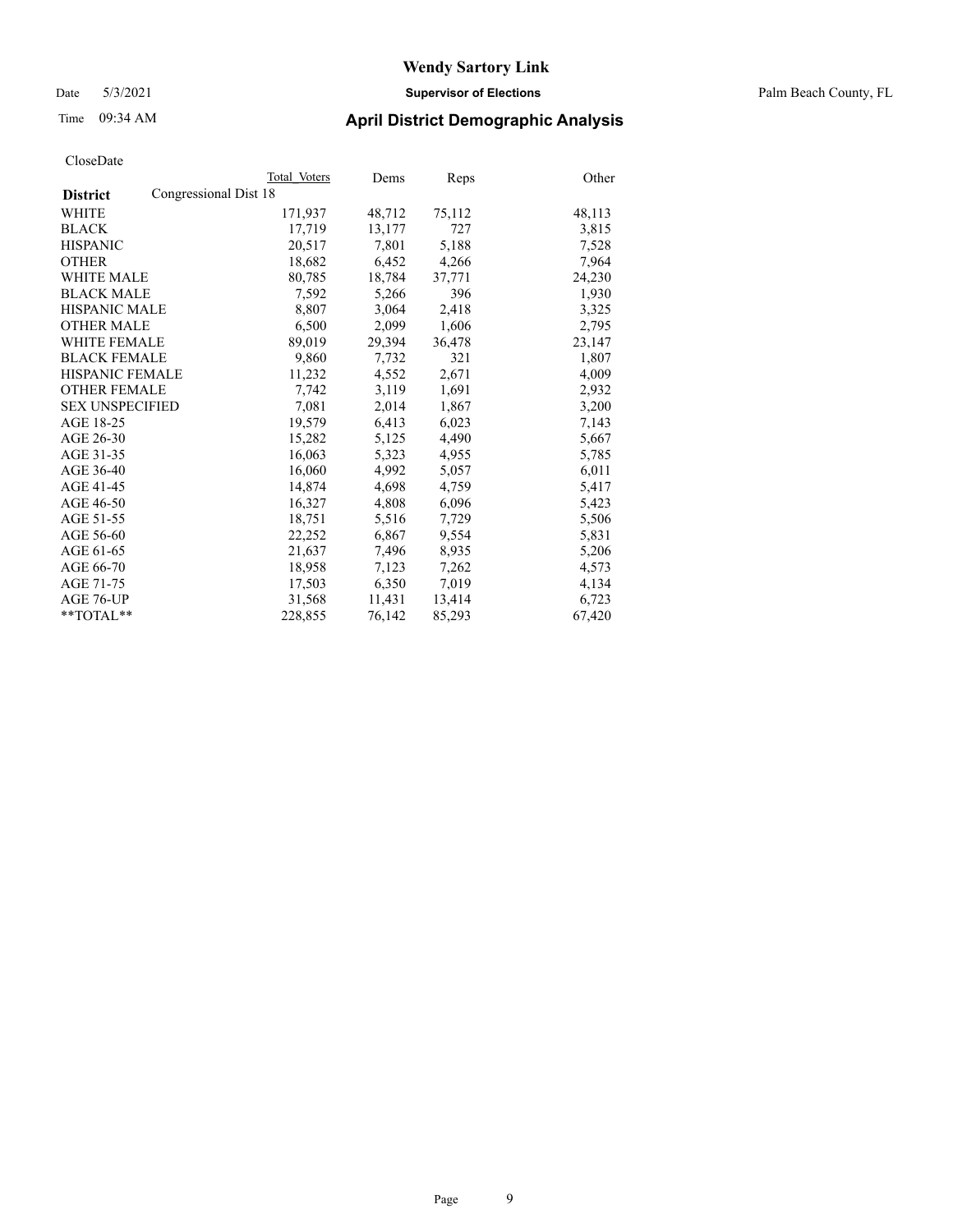#### Date 5/3/2021 **Supervisor of Elections** Palm Beach County, FL

## Time 09:34 AM **April District Demographic Analysis**

|                                          | Total Voters | Dems   | Reps   | Other  |
|------------------------------------------|--------------|--------|--------|--------|
| Congressional Dist 20<br><b>District</b> |              |        |        |        |
| WHITE                                    | 43,388       | 14,107 | 16,266 | 13,015 |
| <b>BLACK</b>                             | 57,726       | 46,474 | 1,597  | 9,655  |
| <b>HISPANIC</b>                          | 24,716       | 10,570 | 4,757  | 9,389  |
| <b>OTHER</b>                             | 13,798       | 5,736  | 1,724  | 6,338  |
| <b>WHITE MALE</b>                        | 20,668       | 5,645  | 8,333  | 6,690  |
| <b>BLACK MALE</b>                        | 23,735       | 18,052 | 865    | 4,818  |
| HISPANIC MALE                            | 10,999       | 4,323  | 2,419  | 4,257  |
| <b>OTHER MALE</b>                        | 4,791        | 1,934  | 680    | 2,177  |
| <b>WHITE FEMALE</b>                      | 22,127       | 8,300  | 7,735  | 6,092  |
| <b>BLACK FEMALE</b>                      | 33,030       | 27,727 | 714    | 4,589  |
| <b>HISPANIC FEMALE</b>                   | 13,018       | 5,963  | 2,224  | 4,831  |
| <b>OTHER FEMALE</b>                      | 5,478        | 2,662  | 661    | 2,155  |
| <b>SEX UNSPECIFIED</b>                   | 5,701        | 2,243  | 693    | 2,765  |
| AGE 18-25                                | 16,921       | 8,935  | 1,882  | 6,104  |
| AGE 26-30                                | 13,637       | 7,236  | 1,680  | 4,721  |
| AGE 31-35                                | 13,687       | 7,497  | 1,733  | 4,457  |
| AGE 36-40                                | 11,868       | 6,388  | 1,630  | 3,850  |
| AGE 41-45                                | 10,724       | 5,809  | 1,581  | 3,334  |
| AGE 46-50                                | 11,052       | 6,015  | 1,950  | 3,087  |
| AGE 51-55                                | 11,411       | 6,268  | 2,269  | 2,874  |
| AGE 56-60                                | 12,266       | 6,674  | 2,737  | 2,855  |
| AGE 61-65                                | 11,059       | 6,386  | 2,395  | 2,278  |
| AGE 66-70                                | 9,101        | 5,381  | 1,968  | 1,752  |
| AGE 71-75                                | 7,071        | 4,087  | 1,652  | 1,332  |
| AGE 76-UP                                | 10,831       | 6,211  | 2,867  | 1,753  |
| **TOTAL**                                | 139,628      | 76,887 | 24,344 | 38,397 |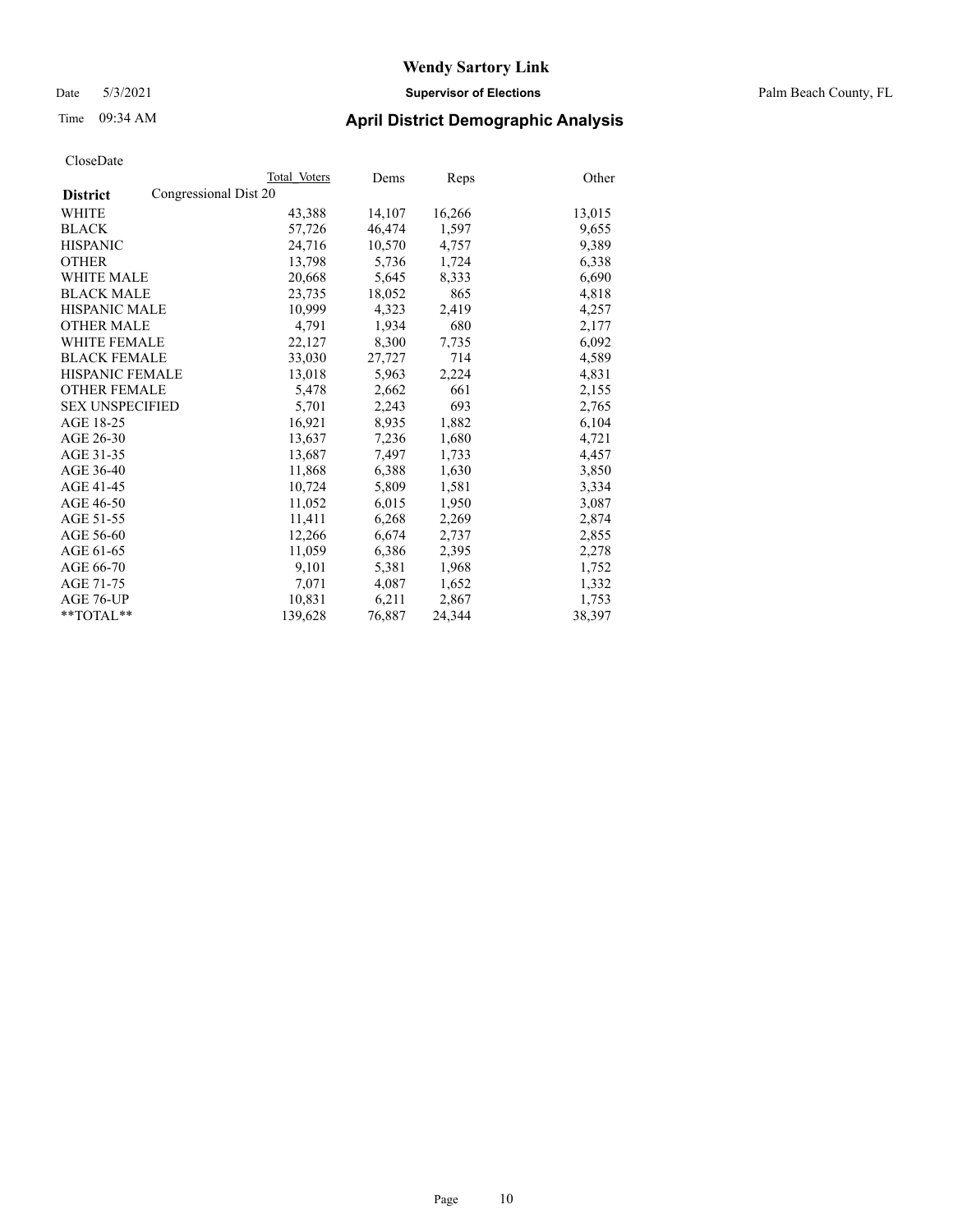#### Date 5/3/2021 **Supervisor of Elections** Palm Beach County, FL

## Time 09:34 AM **April District Demographic Analysis**

|                                          | Total Voters | Dems    | <b>Reps</b> | Other   |
|------------------------------------------|--------------|---------|-------------|---------|
| Congressional Dist 21<br><b>District</b> |              |         |             |         |
| WHITE                                    | 342,500      | 130,254 | 114,990     | 97,256  |
| <b>BLACK</b>                             | 62,694       | 47,299  | 2,099       | 13,296  |
| <b>HISPANIC</b>                          | 73,612       | 31,057  | 14,861      | 27,694  |
| <b>OTHER</b>                             | 48,850       | 18,594  | 8,646       | 21,610  |
| <b>WHITE MALE</b>                        | 157,005      | 50,260  | 57,708      | 49,037  |
| <b>BLACK MALE</b>                        | 27,330       | 19,281  | 1,220       | 6,829   |
| <b>HISPANIC MALE</b>                     | 31,638       | 12,308  | 7,041       | 12,289  |
| <b>OTHER MALE</b>                        | 16,942       | 6,134   | 3,409       | 7,399   |
| <b>WHITE FEMALE</b>                      | 180,617      | 78,364  | 55,746      | 46,507  |
| <b>BLACK FEMALE</b>                      | 34,248       | 27,269  | 837         | 6,142   |
| <b>HISPANIC FEMALE</b>                   | 40,132       | 18,057  | 7,473       | 14,602  |
| <b>OTHER FEMALE</b>                      | 20,117       | 8,781   | 3,392       | 7,944   |
| <b>SEX UNSPECIFIED</b>                   | 19,097       | 6,453   | 3,669       | 8,975   |
| AGE 18-25                                | 47,051       | 19,525  | 9,037       | 18,489  |
| AGE 26-30                                | 34,828       | 14.184  | 6,956       | 13,688  |
| AGE 31-35                                | 37,016       | 15,274  | 7,848       | 13,894  |
| AGE 36-40                                | 34,633       | 14,240  | 7,504       | 12,889  |
| AGE 41-45                                | 33,440       | 13,490  | 7,703       | 12,247  |
| AGE 46-50                                | 36,330       | 13,994  | 9,719       | 12,617  |
| AGE 51-55                                | 40,122       | 15,419  | 12,056      | 12,647  |
| AGE 56-60                                | 44,771       | 17,725  | 14,562      | 12,484  |
| AGE 61-65                                | 45,598       | 19,704  | 14,054      | 11,840  |
| AGE 66-70                                | 43,685       | 20,466  | 12,655      | 10,564  |
| AGE 71-75                                | 43,762       | 20,486  | 12,883      | 10,393  |
| AGE 76-UP                                | 86,419       | 42,697  | 25,618      | 18,104  |
| $*$ TOTAL $*$                            | 527,656      | 227,204 | 140,596     | 159,856 |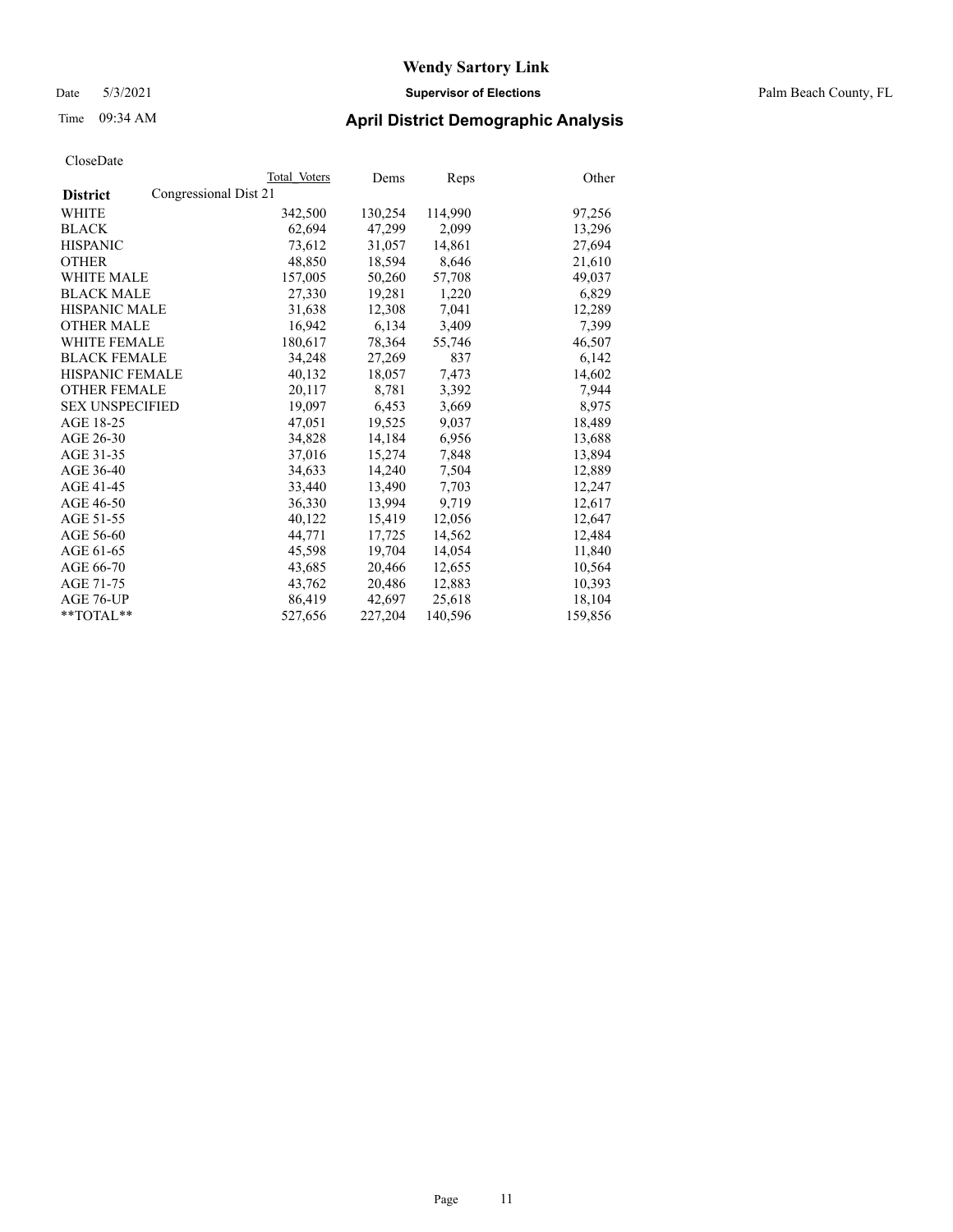Date 5/3/2021 **Supervisor of Elections** Palm Beach County, FL

## Time 09:34 AM **April District Demographic Analysis**

|                                          | Total Voters | Dems   | Reps   | Other  |
|------------------------------------------|--------------|--------|--------|--------|
| Congressional Dist 22<br><b>District</b> |              |        |        |        |
| WHITE                                    | 80,306       | 26,690 | 30,034 | 23,582 |
| <b>BLACK</b>                             | 3,172        | 2,150  | 183    | 839    |
| <b>HISPANIC</b>                          | 8.971        | 3,230  | 2,173  | 3,568  |
| <b>OTHER</b>                             | 9,316        | 3,052  | 1,970  | 4,294  |
| <b>WHITE MALE</b>                        | 37,506       | 10,240 | 15,195 | 12,071 |
| <b>BLACK MALE</b>                        | 1,416        | 875    | 110    | 431    |
| <b>HISPANIC MALE</b>                     | 3,623        | 1,153  | 934    | 1,536  |
| <b>OTHER MALE</b>                        | 3,156        | 923    | 750    | 1,483  |
| <b>WHITE FEMALE</b>                      | 41,596       | 16,111 | 14,381 | 11,104 |
| <b>BLACK FEMALE</b>                      | 1,690        | 1,232  | 71     | 387    |
| <b>HISPANIC FEMALE</b>                   | 5,120        | 2,002  | 1,187  | 1,931  |
| <b>OTHER FEMALE</b>                      | 3,745        | 1,462  | 755    | 1,528  |
| <b>SEX UNSPECIFIED</b>                   | 3,779        | 1,060  | 942    | 1,777  |
| AGE 18-25                                | 10,681       | 3,644  | 3,147  | 3,890  |
| AGE 26-30                                | 6,590        | 2,260  | 1,826  | 2,504  |
| AGE 31-35                                | 6,388        | 2,147  | 1,788  | 2,453  |
| AGE 36-40                                | 5,976        | 1,962  | 1,671  | 2,343  |
| AGE 41-45                                | 5,940        | 1,896  | 1,723  | 2,321  |
| AGE 46-50                                | 6,827        | 1,984  | 2,267  | 2,576  |
| AGE 51-55                                | 8,228        | 2,354  | 3,087  | 2,787  |
| AGE 56-60                                | 8,944        | 2,789  | 3,432  | 2,723  |
| AGE 61-65                                | 8,534        | 2,952  | 3,172  | 2,410  |
| AGE 66-70                                | 7,787        | 2,972  | 2,713  | 2,102  |
| AGE 71-75                                | 8,041        | 3,098  | 2,871  | 2,072  |
| AGE 76-UP                                | 17,828       | 7,063  | 6,663  | 4,102  |
| **TOTAL**                                | 101,765      | 35,122 | 34,360 | 32,283 |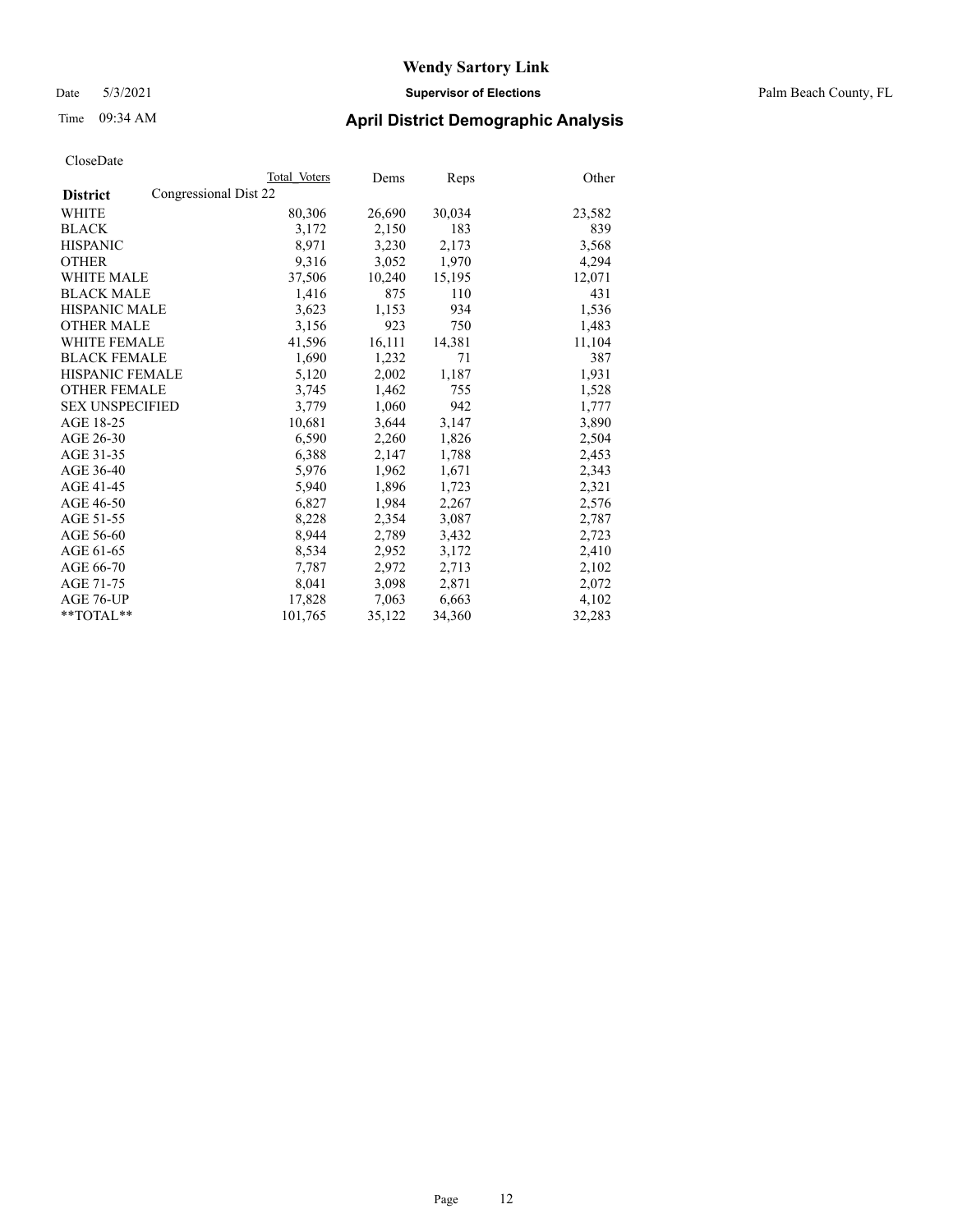#### Date 5/3/2021 **Supervisor of Elections** Palm Beach County, FL

## Time 09:34 AM **April District Demographic Analysis**

| Cioscizate             |                |              |         |         |         |
|------------------------|----------------|--------------|---------|---------|---------|
|                        |                | Total Voters | Dems    | Reps    | Other   |
| <b>District</b>        | Unincorporated |              |         |         |         |
| WHITE                  |                | 286,971      | 108,879 | 98,869  | 79,223  |
| <b>BLACK</b>           |                | 45,701       | 34,032  | 1,653   | 10,016  |
| <b>HISPANIC</b>        |                | 62,471       | 25,801  | 13,084  | 23,586  |
| <b>OTHER</b>           |                | 40,319       | 15,092  | 7,461   | 17,766  |
| <b>WHITE MALE</b>      |                | 130,965      | 41,317  | 49,866  | 39,782  |
| <b>BLACK MALE</b>      |                | 19,617       | 13,558  | 931     | 5,128   |
| <b>HISPANIC MALE</b>   |                | 26,869       | 10,164  | 6,263   | 10,442  |
| <b>OTHER MALE</b>      |                | 13,891       | 4,914   | 2,941   | 6,036   |
| <b>WHITE FEMALE</b>    |                | 151.941      | 66,263  | 47,638  | 38,040  |
| <b>BLACK FEMALE</b>    |                | 25,242       | 19,929  | 690     | 4,623   |
| <b>HISPANIC FEMALE</b> |                | 34,004       | 15,025  | 6,542   | 12,437  |
| <b>OTHER FEMALE</b>    |                | 16,620       | 7,216   | 2,866   | 6,538   |
| <b>SEX UNSPECIFIED</b> |                | 15,865       | 5,176   | 3,229   | 7,460   |
| AGE 18-25              |                | 39,193       | 15,309  | 8,414   | 15,470  |
| AGE 26-30              |                | 26,514       | 10,283  | 5,694   | 10,537  |
| AGE 31-35              |                | 27,898       | 11,111  | 6,520   | 10,267  |
| AGE 36-40              |                | 27,668       | 10,633  | 6,682   | 10,353  |
| AGE 41-45              |                | 27,428       | 10,525  | 6,839   | 10,064  |
| AGE 46-50              |                | 29,715       | 10,788  | 8,668   | 10,259  |
| AGE 51-55              |                | 32,947       | 12,144  | 10,496  | 10,307  |
| AGE 56-60              |                | 37,199       | 14,079  | 12,700  | 10,420  |
| AGE 61-65              |                | 37,435       | 15,779  | 12,086  | 9,570   |
| AGE 66-70              |                | 36,024       | 16,685  | 10,630  | 8,709   |
| AGE 71-75              |                | 37,149       | 17,456  | 10,925  | 8,768   |
| AGE 76-UP              |                | 76,292       | 39.012  | 21,413  | 15,867  |
| $*$ TOTAL $*$          |                | 435,462      | 183,804 | 121,067 | 130,591 |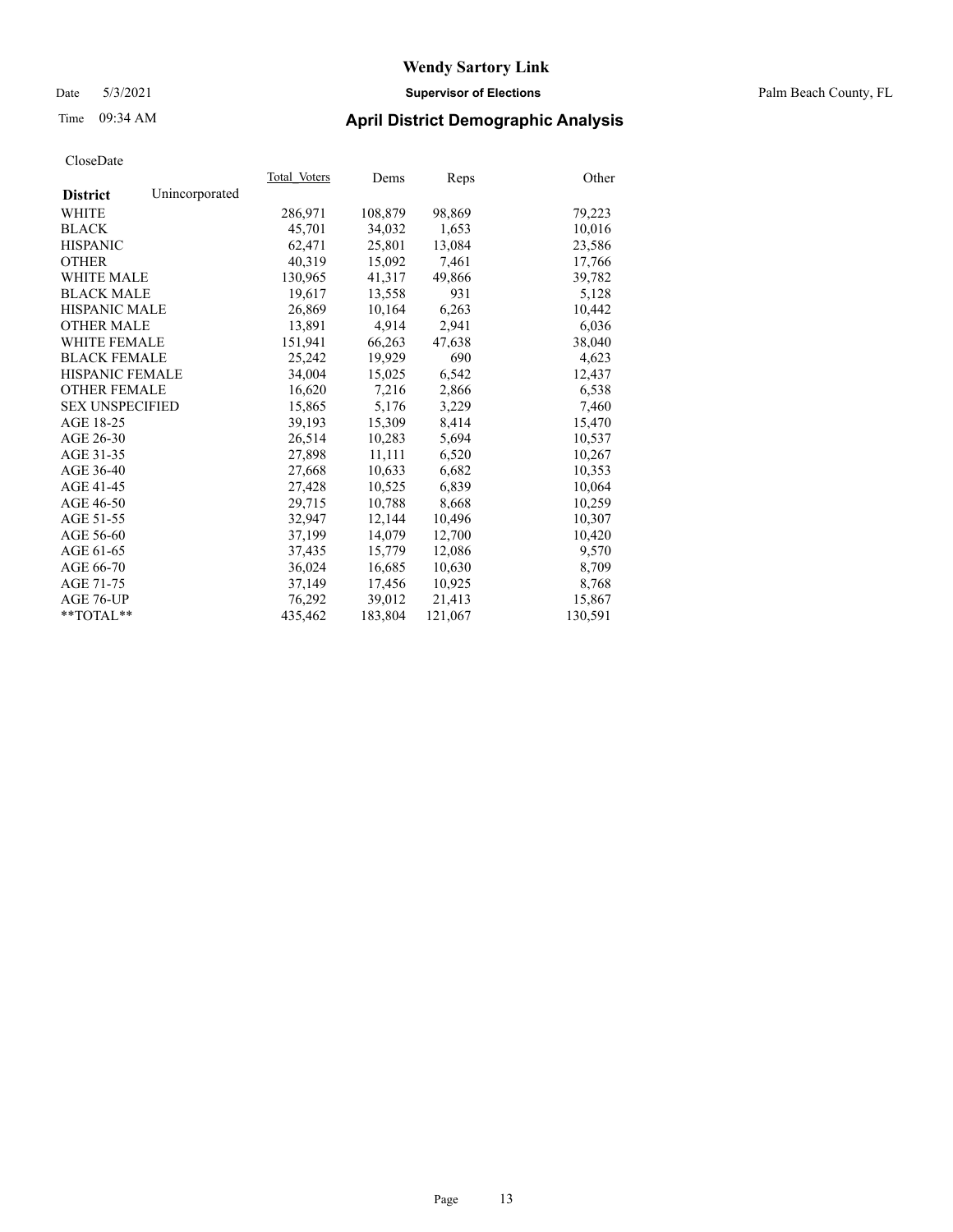#### Date 5/3/2021 **Supervisor of Elections** Palm Beach County, FL

# Time 09:34 AM **April District Demographic Analysis**

|                        |          | Total Voters | Dems | Reps     | Other          |
|------------------------|----------|--------------|------|----------|----------------|
| <b>District</b>        | Atlantis |              |      |          |                |
| WHITE                  |          | 1,616        | 395  | 822      | 399            |
| <b>BLACK</b>           |          | 42           | 28   | 1        | 13             |
| <b>HISPANIC</b>        |          | 87           | 21   | 45       | 21             |
| <b>OTHER</b>           |          | 125          | 36   | 34       | 55             |
| <b>WHITE MALE</b>      |          | 763          | 169  | 390      | 204            |
| <b>BLACK MALE</b>      |          | 21           | 16   | 1        | $\overline{4}$ |
| <b>HISPANIC MALE</b>   |          | 32           | 6    | 17       | 9              |
| <b>OTHER MALE</b>      |          | 44           | 10   | 15       | 19             |
| <b>WHITE FEMALE</b>    |          | 840          | 222  | 426      | 192            |
| <b>BLACK FEMALE</b>    |          | 21           | 12   | $\theta$ | 9              |
| <b>HISPANIC FEMALE</b> |          | 53           | 15   | 27       | 11             |
| <b>OTHER FEMALE</b>    |          | 52           | 20   | 12       | 20             |
| <b>SEX UNSPECIFIED</b> |          | 43           | 9    | 14       | 20             |
| AGE 18-25              |          | 93           | 23   | 40       | 30             |
| AGE 26-30              |          | 79           | 20   | 28       | 31             |
| AGE 31-35              |          | 62           | 14   | 28       | 20             |
| AGE 36-40              |          | 73           | 16   | 32       | 25             |
| AGE 41-45              |          | 102          | 24   | 46       | 32             |
| AGE 46-50              |          | 114          | 24   | 53       | 37             |
| AGE 51-55              |          | 125          | 24   | 64       | 37             |
| AGE 56-60              |          | 153          | 38   | 80       | 35             |
| AGE 61-65              |          | 163          | 48   | 72       | 43             |
| AGE 66-70              |          | 213          | 66   | 96       | 51             |
| AGE 71-75              |          | 204          | 56   | 94       | 54             |
| AGE 76-UP              |          | 489          | 127  | 269      | 93             |
| $*$ $TOTAL**$          |          | 1,870        | 480  | 902      | 488            |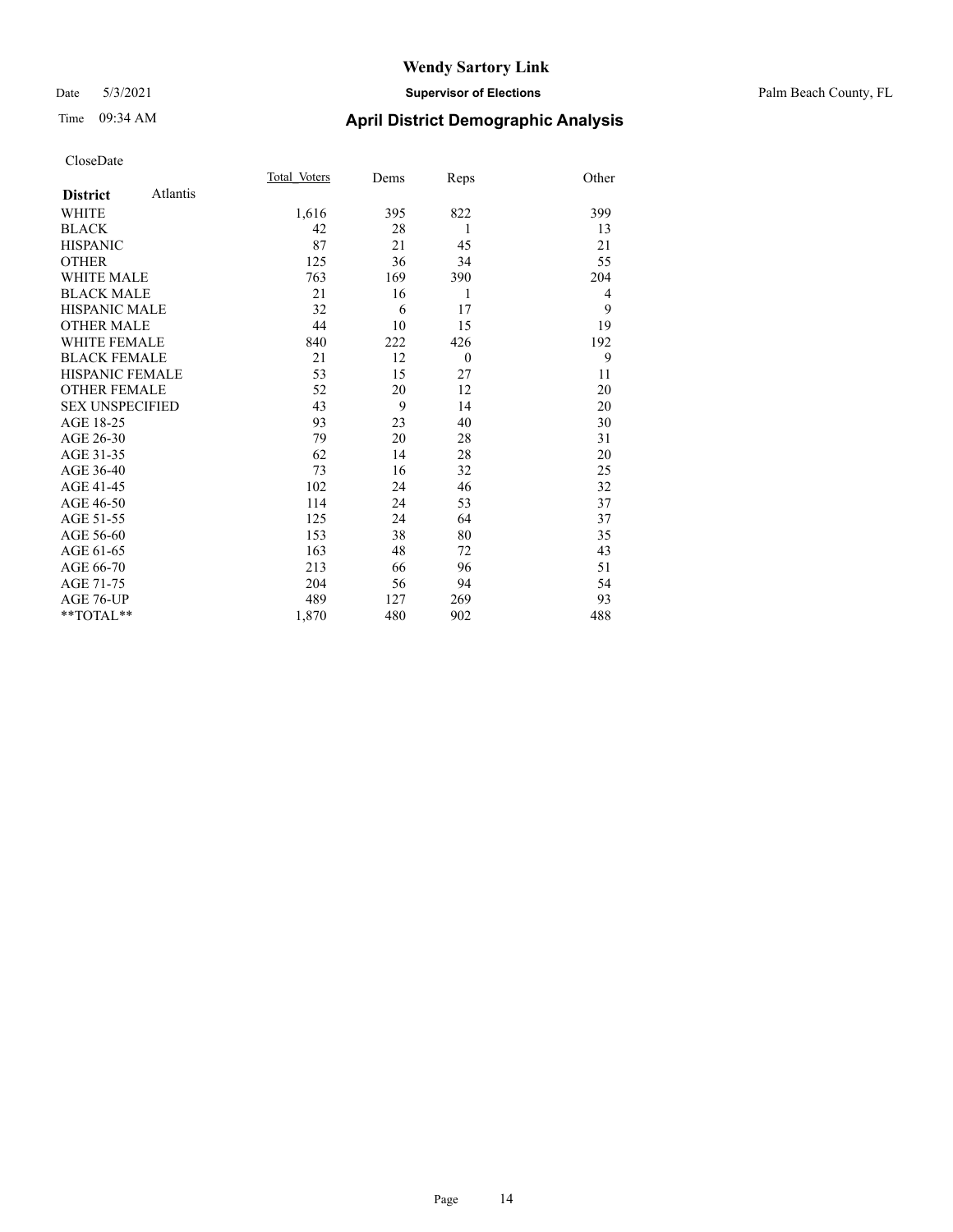#### Date 5/3/2021 **Supervisor of Elections** Palm Beach County, FL

## Time 09:34 AM **April District Demographic Analysis**

|                        |                      | Total Voters | Dems   | <b>Reps</b> | Other  |
|------------------------|----------------------|--------------|--------|-------------|--------|
| <b>District</b>        | <b>Boynton Beach</b> |              |        |             |        |
| WHITE                  |                      | 29,755       | 10,582 | 10,006      | 9,167  |
| <b>BLACK</b>           |                      | 12,633       | 9,917  | 334         | 2,382  |
| <b>HISPANIC</b>        |                      | 5,352        | 2.366  | 929         | 2,057  |
| <b>OTHER</b>           |                      | 4,684        | 1,915  | 706         | 2,063  |
| <b>WHITE MALE</b>      |                      | 13,779       | 4,137  | 5,032       | 4,610  |
| <b>BLACK MALE</b>      |                      | 5,407        | 4,012  | 192         | 1,203  |
| <b>HISPANIC MALE</b>   |                      | 2,308        | 926    | 441         | 941    |
| <b>OTHER MALE</b>      |                      | 1,593        | 624    | 277         | 692    |
| <b>WHITE FEMALE</b>    |                      | 15,551       | 6,305  | 4,850       | 4,396  |
| <b>BLACK FEMALE</b>    |                      | 7,011        | 5,749  | 136         | 1,126  |
| <b>HISPANIC FEMALE</b> |                      | 2,941        | 1,399  | 476         | 1,066  |
| <b>OTHER FEMALE</b>    |                      | 1,908        | 900    | 265         | 743    |
| <b>SEX UNSPECIFIED</b> |                      | 1,877        | 705    | 295         | 877    |
| AGE 18-25              |                      | 4,762        | 2,325  | 689         | 1,748  |
| AGE 26-30              |                      | 4,801        | 2,207  | 859         | 1,735  |
| AGE 31-35              |                      | 5,011        | 2,264  | 910         | 1,837  |
| AGE 36-40              |                      | 4,172        | 1,985  | 699         | 1,488  |
| AGE 41-45              |                      | 3,418        | 1,662  | 652         | 1,104  |
| AGE 46-50              |                      | 3,657        | 1,742  | 755         | 1,160  |
| AGE 51-55              |                      | 4,045        | 1,832  | 970         | 1,243  |
| AGE 56-60              |                      | 4,390        | 2,017  | 1,248       | 1,125  |
| AGE 61-65              |                      | 4,462        | 2,170  | 1,247       | 1,045  |
| AGE 66-70              |                      | 3,806        | 1,906  | 983         | 917    |
| AGE 71-75              |                      | 3,318        | 1,588  | 929         | 801    |
| AGE 76-UP              |                      | 6,582        | 3,082  | 2,034       | 1,466  |
| **TOTAL**              |                      | 52,424       | 24,780 | 11,975      | 15,669 |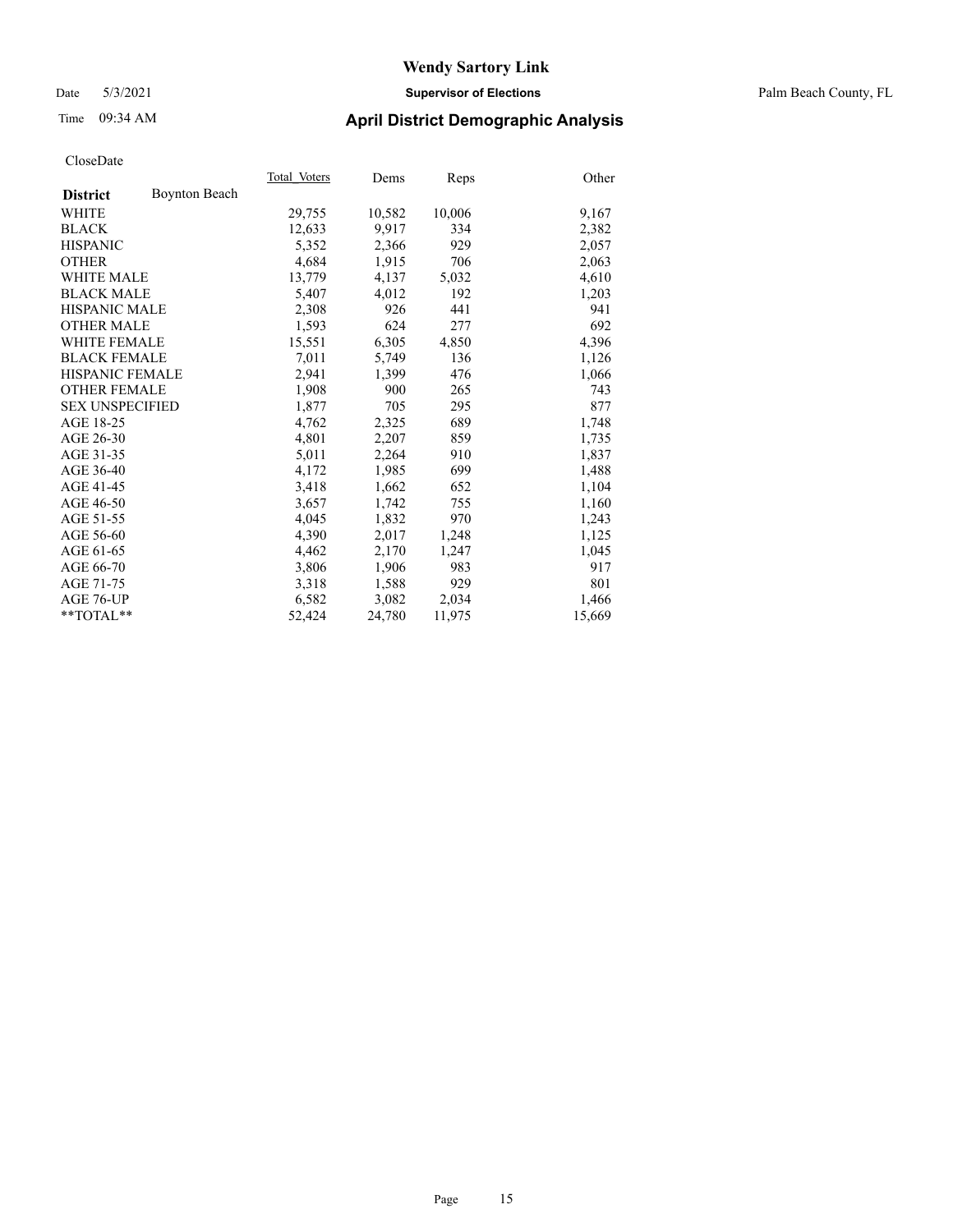#### Date 5/3/2021 **Supervisor of Elections** Palm Beach County, FL

# Time 09:34 AM **April District Demographic Analysis**

|                        |                    | Total Voters | Dems  | Reps  | Other |
|------------------------|--------------------|--------------|-------|-------|-------|
| <b>District</b>        | <b>Belle Glade</b> |              |       |       |       |
| <b>WHITE</b>           |                    | 1,020        | 259   | 586   | 175   |
| <b>BLACK</b>           |                    | 4,330        | 3,752 | 112   | 466   |
| <b>HISPANIC</b>        |                    | 1,810        | 840   | 385   | 585   |
| <b>OTHER</b>           |                    | 482          | 253   | 41    | 188   |
| <b>WHITE MALE</b>      |                    | 473          | 116   | 275   | 82    |
| <b>BLACK MALE</b>      |                    | 1,766        | 1,474 | 67    | 225   |
| <b>HISPANIC MALE</b>   |                    | 851          | 369   | 203   | 279   |
| <b>OTHER MALE</b>      |                    | 181          | 97    | 16    | 68    |
| <b>WHITE FEMALE</b>    |                    | 535          | 140   | 308   | 87    |
| <b>BLACK FEMALE</b>    |                    | 2,494        | 2,222 | 45    | 227   |
| <b>HISPANIC FEMALE</b> |                    | 916          | 456   | 177   | 283   |
| <b>OTHER FEMALE</b>    |                    | 155          | 97    | 14    | 44    |
| <b>SEX UNSPECIFIED</b> |                    | 271          | 133   | 19    | 119   |
| AGE 18-25              |                    | 1,010        | 622   | 88    | 300   |
| AGE 26-30              |                    | 800          | 511   | 84    | 205   |
| AGE 31-35              |                    | 733          | 511   | 60    | 162   |
| AGE 36-40              |                    | 560          | 377   | 54    | 129   |
| AGE 41-45              |                    | 474          | 319   | 62    | 93    |
| AGE 46-50              |                    | 503          | 315   | 96    | 92    |
| AGE 51-55              |                    | 586          | 388   | 88    | 110   |
| AGE 56-60              |                    | 624          | 427   | 121   | 76    |
| AGE 61-65              |                    | 607          | 409   | 122   | 76    |
| AGE 66-70              |                    | 585          | 410   | 109   | 66    |
| AGE 71-75              |                    | 445          | 315   | 84    | 46    |
| AGE 76-UP              |                    | 715          | 500   | 156   | 59    |
| $*$ $TOTAL**$          |                    | 7,642        | 5,104 | 1,124 | 1,414 |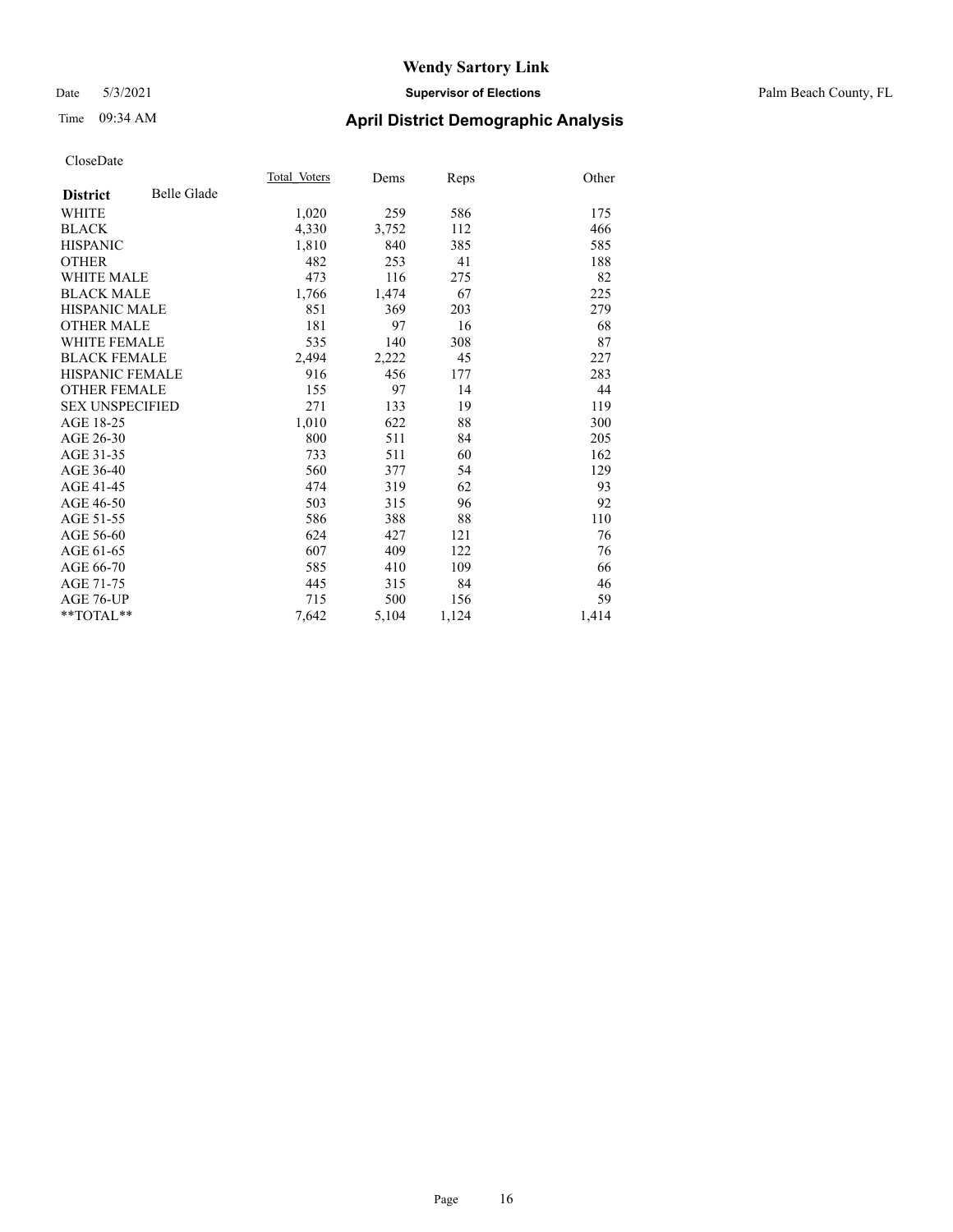#### Date 5/3/2021 **Supervisor of Elections** Palm Beach County, FL

## Time 09:34 AM **April District Demographic Analysis**

|                        |            | Total Voters | Dems   | <b>Reps</b> | Other  |
|------------------------|------------|--------------|--------|-------------|--------|
| <b>District</b>        | Boca Raton |              |        |             |        |
| WHITE                  |            | 54,730       | 17,024 | 21,346      | 16,360 |
| <b>BLACK</b>           |            | 2,468        | 1,685  | 141         | 642    |
| <b>HISPANIC</b>        |            | 6,223        | 2,213  | 1,543       | 2,467  |
| <b>OTHER</b>           |            | 6,526        | 2,117  | 1,358       | 3,051  |
| <b>WHITE MALE</b>      |            | 26,262       | 6,745  | 10,961      | 8,556  |
| <b>BLACK MALE</b>      |            | 1,092        | 680    | 80          | 332    |
| <b>HISPANIC MALE</b>   |            | 2,524        | 802    | 659         | 1,063  |
| <b>OTHER MALE</b>      |            | 2,215        | 644    | 518         | 1,053  |
| <b>WHITE FEMALE</b>    |            | 27,616       | 10,041 | 10,046      | 7,529  |
| <b>BLACK FEMALE</b>    |            | 1,322        | 972    | 59          | 291    |
| <b>HISPANIC FEMALE</b> |            | 3,540        | 1,359  | 842         | 1,339  |
| <b>OTHER FEMALE</b>    |            | 2,611        | 1,011  | 525         | 1,075  |
| <b>SEX UNSPECIFIED</b> |            | 2,669        | 741    | 673         | 1,255  |
| AGE 18-25              |            | 8,189        | 2,824  | 2,416       | 2,949  |
| AGE 26-30              |            | 5,009        | 1,708  | 1,381       | 1,920  |
| AGE 31-35              |            | 4,747        | 1,572  | 1,339       | 1,836  |
| AGE 36-40              |            | 4,478        | 1,443  | 1,276       | 1,759  |
| AGE 41-45              |            | 4,398        | 1,412  | 1,270       | 1,716  |
| AGE 46-50              |            | 5,010        | 1,438  | 1,708       | 1,864  |
| AGE 51-55              |            | 6,122        | 1,734  | 2,340       | 2,048  |
| AGE 56-60              |            | 6,528        | 1,954  | 2,609       | 1,965  |
| AGE 61-65              |            | 6,059        | 2,051  | 2,295       | 1,713  |
| AGE 66-70              |            | 5,356        | 1,974  | 1,944       | 1,438  |
| AGE 71-75              |            | 4,912        | 1,816  | 1,836       | 1,260  |
| AGE 76-UP              |            | 9.138        | 3,112  | 3,974       | 2,052  |
| $*$ $TOTAL**$          |            | 69.947       | 23,039 | 24,388      | 22,520 |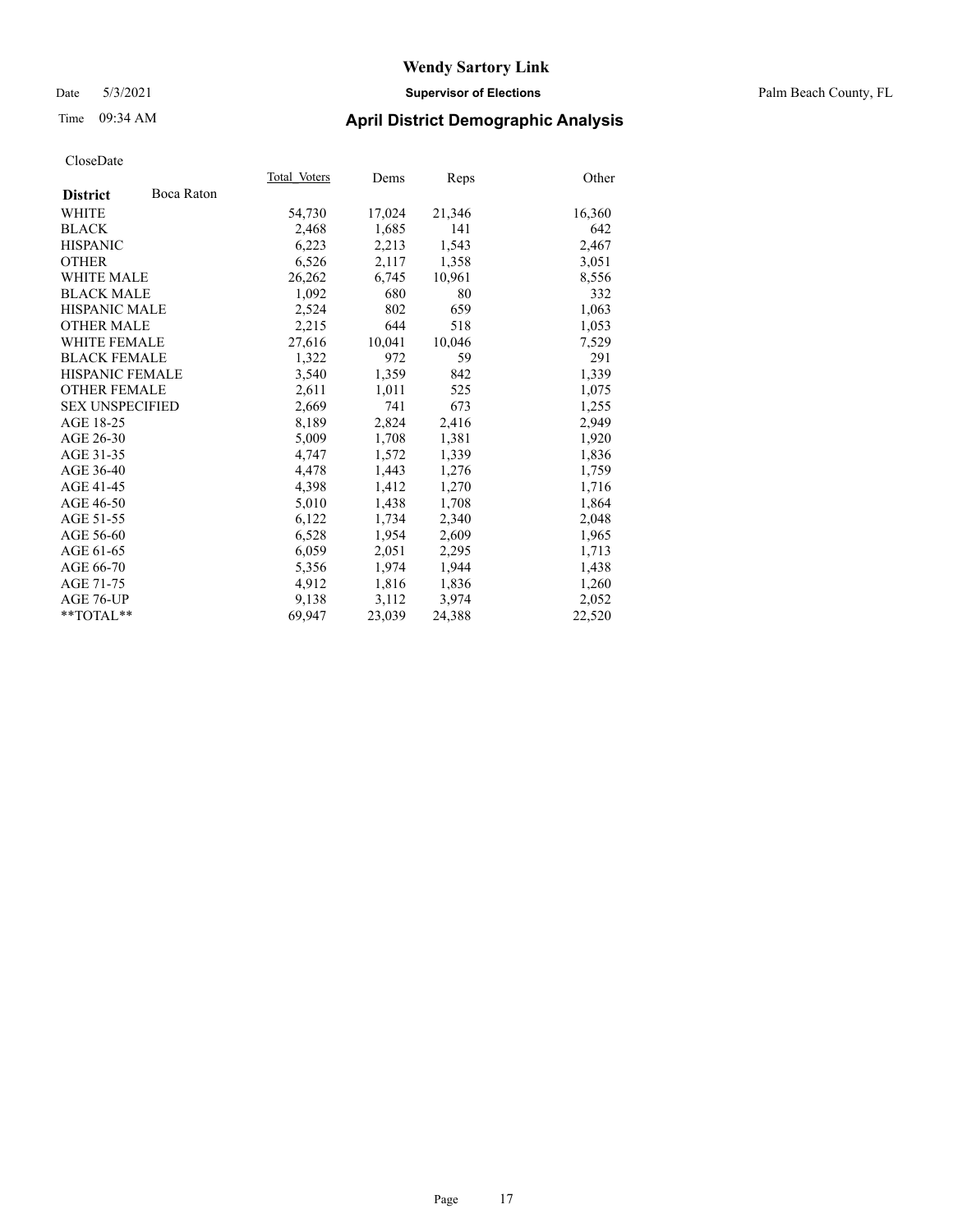#### Date 5/3/2021 **Supervisor of Elections** Palm Beach County, FL

# Time 09:34 AM **April District Demographic Analysis**

|                        |                      | Total Voters | Dems           | Reps           | Other            |
|------------------------|----------------------|--------------|----------------|----------------|------------------|
| <b>District</b>        | <b>Briny Breezes</b> |              |                |                |                  |
| <b>WHITE</b>           |                      | 313          | 88             | 140            | 85               |
| <b>BLACK</b>           |                      | $\theta$     | $\theta$       | $\overline{0}$ | $\theta$         |
| <b>HISPANIC</b>        |                      | 10           | 3              | 2              | 5                |
| <b>OTHER</b>           |                      | 16           | 5              | 5              | 6                |
| <b>WHITE MALE</b>      |                      | 133          | 30             | 57             | 46               |
| <b>BLACK MALE</b>      |                      | 0            | $\theta$       | $\overline{0}$ | $\Omega$         |
| <b>HISPANIC MALE</b>   |                      | 3            | $\overline{c}$ | $\theta$       |                  |
| <b>OTHER MALE</b>      |                      | 6            | 3              | $\overline{2}$ |                  |
| <b>WHITE FEMALE</b>    |                      | 178          | 58             | 81             | 39               |
| <b>BLACK FEMALE</b>    |                      | $\mathbf{0}$ | $\theta$       | $\theta$       | $\boldsymbol{0}$ |
| HISPANIC FEMALE        |                      | 5            | 1              | 1              | 3                |
| <b>OTHER FEMALE</b>    |                      | 4            | $\overline{2}$ | $\theta$       | 2                |
| <b>SEX UNSPECIFIED</b> |                      | 10           | $\overline{0}$ | 6              | 4                |
| AGE 18-25              |                      | 8            | $\overline{c}$ | 3              | 3                |
| AGE 26-30              |                      | 4            | 1              |                | $\overline{c}$   |
| AGE 31-35              |                      | 3            |                |                |                  |
| AGE 36-40              |                      | 4            | $\overline{c}$ |                |                  |
| AGE 41-45              |                      | 6            | 1              | 1              | 4                |
| AGE 46-50              |                      | 6            | $\overline{c}$ | $\theta$       | 4                |
| AGE 51-55              |                      | 16           | $\overline{4}$ | 6              | 6                |
| AGE 56-60              |                      | 20           | 6              | 9              | 5                |
| AGE 61-65              |                      | 37           | 16             | 12             | 9                |
| AGE 66-70              |                      | 35           | 8              | 14             | 13               |
| AGE 71-75              |                      | 36           | 12             | 16             | 8                |
| AGE 76-UP              |                      | 164          | 41             | 83             | 40               |
| **TOTAL**              |                      | 339          | 96             | 147            | 96               |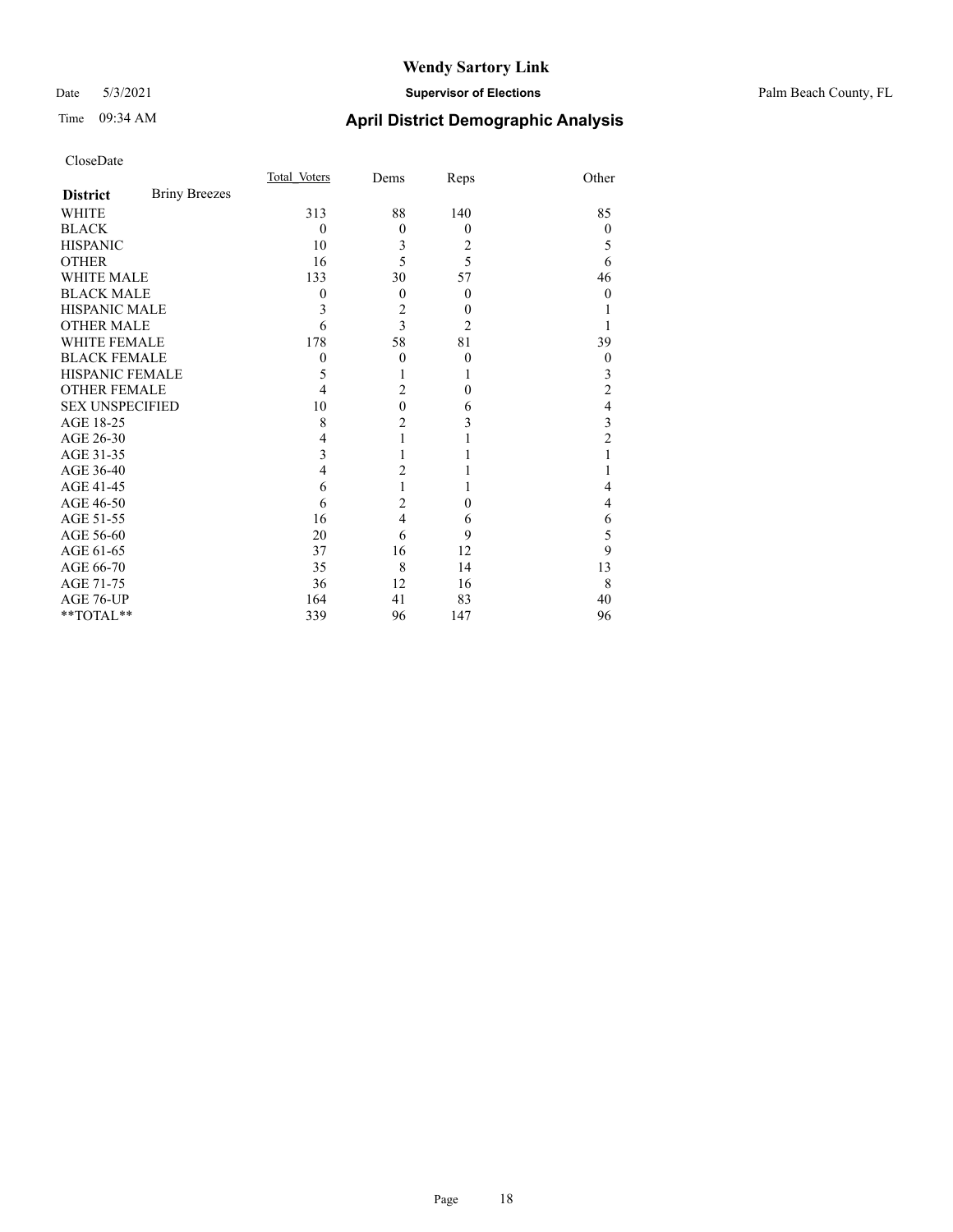#### Date 5/3/2021 **Supervisor of Elections** Palm Beach County, FL

# Time 09:34 AM **April District Demographic Analysis**

|                        |            | Total Voters   | Dems                    | Reps           | Other                   |
|------------------------|------------|----------------|-------------------------|----------------|-------------------------|
| <b>District</b>        | Cloud Lake |                |                         |                |                         |
| <b>WHITE</b>           |            | 59             | 19                      | 20             | 20                      |
| <b>BLACK</b>           |            | 2              | 1                       | $\Omega$       | 1                       |
| <b>HISPANIC</b>        |            | 25             | 7                       | 6              | 12                      |
| <b>OTHER</b>           |            | 6              | $\overline{c}$          | $\Omega$       | $\overline{4}$          |
| <b>WHITE MALE</b>      |            | 27             | 8                       | 11             | 8                       |
| <b>BLACK MALE</b>      |            | $\overline{2}$ |                         | $\theta$       |                         |
| <b>HISPANIC MALE</b>   |            | 10             | 1                       | 5              | $\overline{4}$          |
| <b>OTHER MALE</b>      |            | $\Omega$       | $\theta$                | $\Omega$       | $\Omega$                |
| <b>WHITE FEMALE</b>    |            | 30             | 11                      | 9              | 10                      |
| <b>BLACK FEMALE</b>    |            | $\Omega$       | $\theta$                | $\theta$       | $\theta$                |
| <b>HISPANIC FEMALE</b> |            | 15             | 6                       | 1              | 8                       |
| <b>OTHER FEMALE</b>    |            | 4              |                         | $\theta$       | 3                       |
| <b>SEX UNSPECIFIED</b> |            | 4              |                         | 0              | $\overline{\mathbf{3}}$ |
| AGE 18-25              |            | 10             | 5                       | 3              | $\overline{c}$          |
| AGE 26-30              |            | 7              | $\overline{c}$          | 2              | $\frac{3}{3}$           |
| AGE 31-35              |            | 7              | $\overline{\mathbf{3}}$ |                |                         |
| AGE 36-40              |            | 9              | $\overline{c}$          | $\theta$       | 7                       |
| AGE 41-45              |            | 6              | 1                       | 2              | 3                       |
| AGE 46-50              |            | 6              |                         | $\overline{c}$ | 3                       |
| AGE 51-55              |            | 5              |                         | 3              |                         |
| AGE 56-60              |            | 10             | $\overline{2}$          | 3              | 5                       |
| AGE 61-65              |            | 8              | 3                       |                | 4                       |
| AGE 66-70              |            | 7              | $\overline{3}$          | $\overline{2}$ | $\overline{c}$          |
| AGE 71-75              |            | 7              | $\overline{\mathbf{3}}$ | $\overline{c}$ | $\overline{c}$          |
| AGE 76-UP              |            | 10             | $\overline{\mathbf{3}}$ | 5              | $\overline{2}$          |
| **TOTAL**              |            | 92             | 29                      | 26             | 37                      |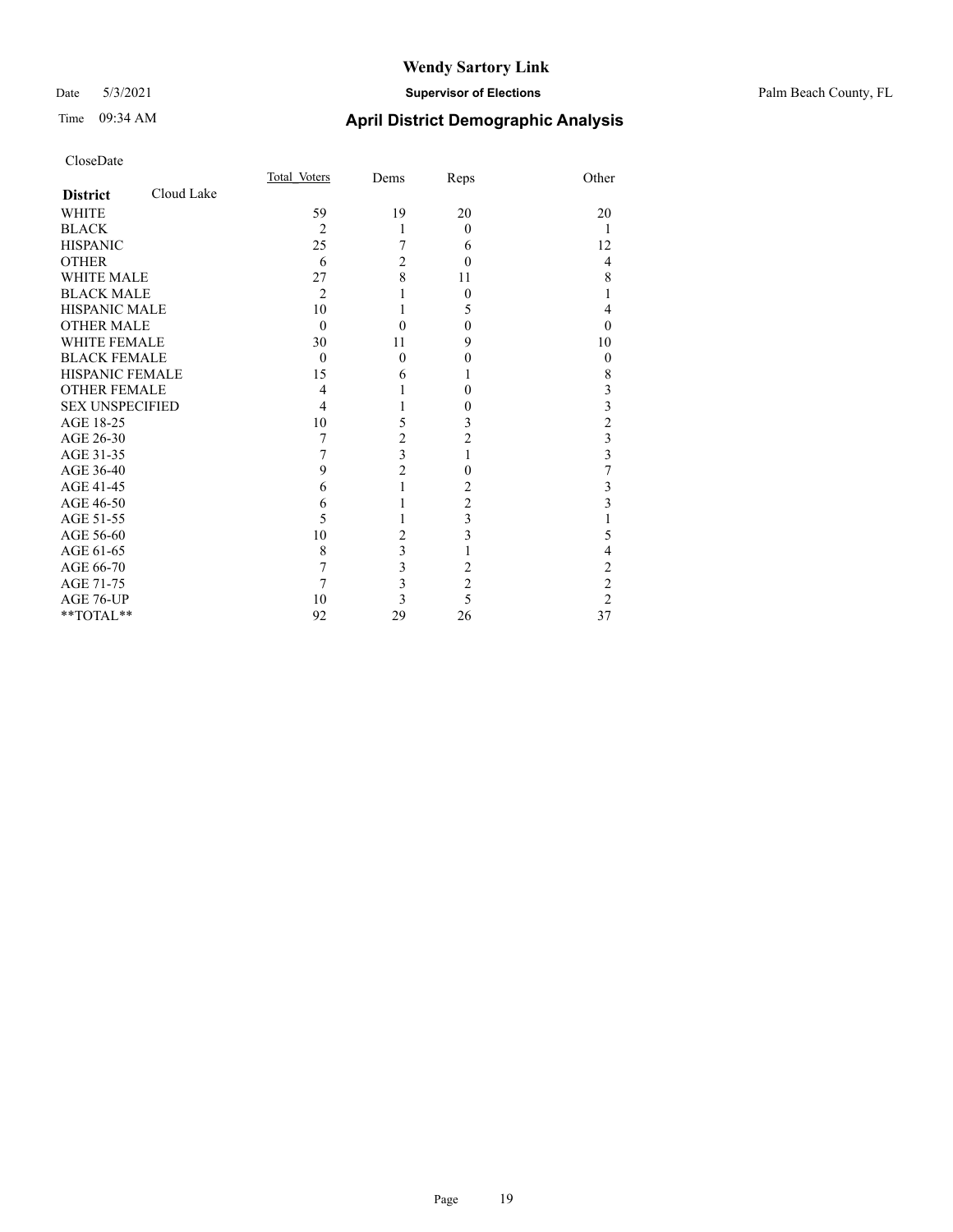#### Date 5/3/2021 **Supervisor of Elections** Palm Beach County, FL

# Time 09:34 AM **April District Demographic Analysis**

|                        |              | Total Voters | Dems   | <b>Reps</b> | Other  |
|------------------------|--------------|--------------|--------|-------------|--------|
| <b>District</b>        | Delray Beach |              |        |             |        |
| WHITE                  |              | 31,971       | 11,116 | 11,032      | 9,823  |
| <b>BLACK</b>           |              | 9,710        | 7,823  | 260         | 1,627  |
| <b>HISPANIC</b>        |              | 3.379        | 1,539  | 625         | 1,215  |
| <b>OTHER</b>           |              | 3,939        | 1,600  | 690         | 1,649  |
| <b>WHITE MALE</b>      |              | 14,980       | 4,273  | 5,592       | 5,115  |
| <b>BLACK MALE</b>      |              | 4,361        | 3,347  | 148         | 866    |
| <b>HISPANIC MALE</b>   |              | 1,426        | 610    | 264         | 552    |
| <b>OTHER MALE</b>      |              | 1,345        | 524    | 273         | 548    |
| <b>WHITE FEMALE</b>    |              | 16,510       | 6,684  | 5,290       | 4,536  |
| <b>BLACK FEMALE</b>    |              | 5,197        | 4,358  | 109         | 730    |
| <b>HISPANIC FEMALE</b> |              | 1,874        | 900    | 347         | 627    |
| <b>OTHER FEMALE</b>    |              | 1,571        | 727    | 261         | 583    |
| <b>SEX UNSPECIFIED</b> |              | 1,693        | 633    | 313         | 747    |
| AGE 18-25              |              | 4,115        | 1,934  | 730         | 1,451  |
| AGE 26-30              |              | 4,025        | 1,719  | 817         | 1,489  |
| AGE 31-35              |              | 4,225        | 1,866  | 850         | 1,509  |
| AGE 36-40              |              | 3,348        | 1,445  | 731         | 1,172  |
| AGE 41-45              |              | 2,746        | 1,186  | 561         | 999    |
| AGE 46-50              |              | 3,113        | 1,329  | 763         | 1,021  |
| AGE 51-55              |              | 3,555        | 1,454  | 1,056       | 1,045  |
| AGE 56-60              |              | 4,454        | 1,910  | 1,336       | 1,208  |
| AGE 61-65              |              | 4,633        | 2,092  | 1,359       | 1,182  |
| AGE 66-70              |              | 4,268        | 2,114  | 1,167       | 987    |
| AGE 71-75              |              | 3,757        | 1,858  | 1,008       | 891    |
| AGE 76-UP              |              | 6,759        | 3,171  | 2,228       | 1,360  |
| $*$ $TOTAL**$          |              | 48,999       | 22,078 | 12,607      | 14,314 |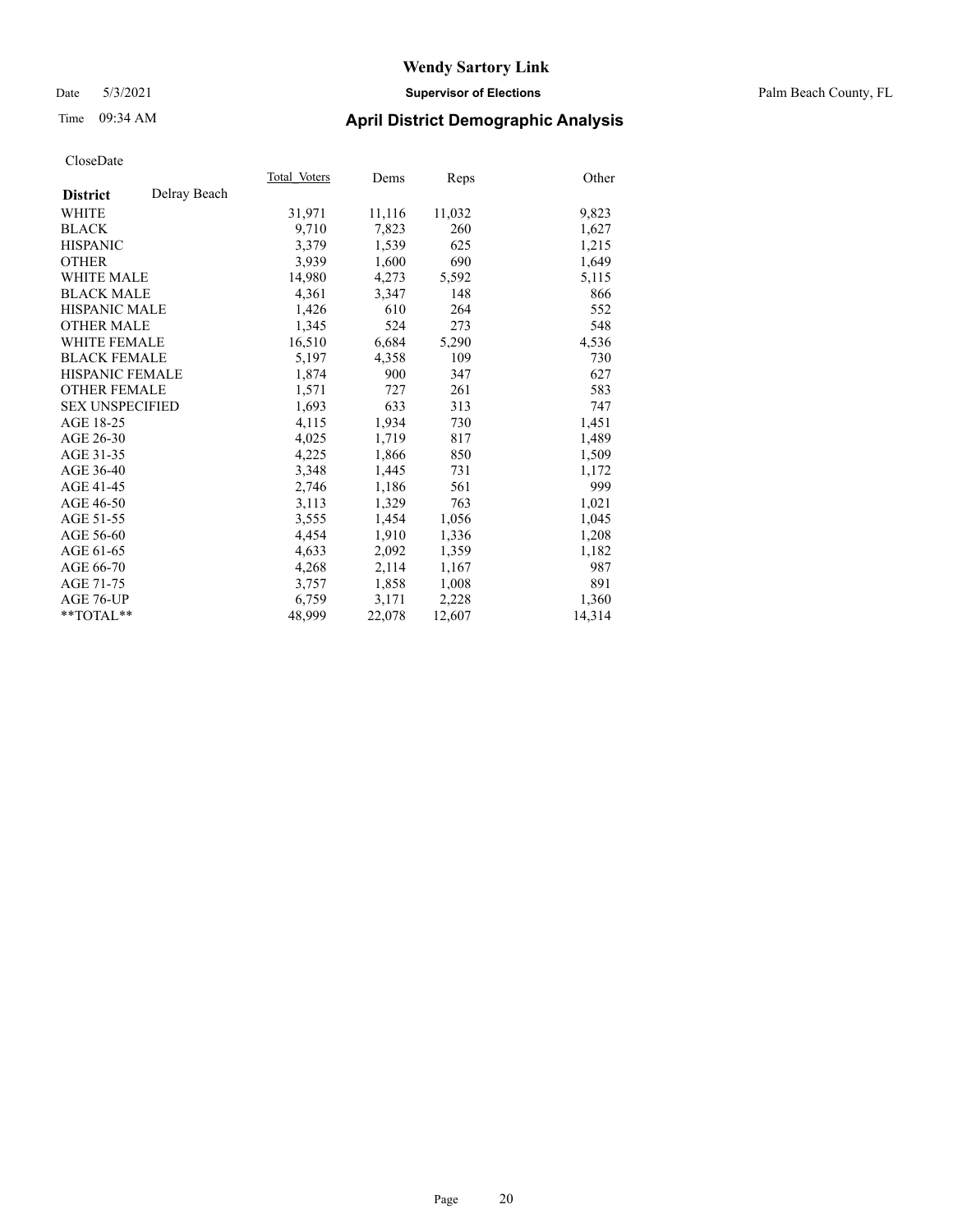#### Date 5/3/2021 **Supervisor of Elections** Palm Beach County, FL

## Time 09:34 AM **April District Demographic Analysis**

|                        |            | Total Voters | Dems   | Reps  | Other |
|------------------------|------------|--------------|--------|-------|-------|
| <b>District</b>        | Greenacres |              |        |       |       |
| WHITE                  |            | 9,143        | 3,382  | 3,009 | 2,752 |
| <b>BLACK</b>           |            | 4,785        | 3,516  | 152   | 1,117 |
| <b>HISPANIC</b>        |            | 6,914        | 3,140  | 1,141 | 2,633 |
| <b>OTHER</b>           |            | 2,773        | 1,119  | 373   | 1,281 |
| WHITE MALE             |            | 4,010        | 1,287  | 1,399 | 1,324 |
| <b>BLACK MALE</b>      |            | 1,926        | 1,317  | 96    | 513   |
| <b>HISPANIC MALE</b>   |            | 2,935        | 1,211  | 530   | 1,194 |
| <b>OTHER MALE</b>      |            | 966          | 398    | 144   | 424   |
| <b>WHITE FEMALE</b>    |            | 4,991        | 2,050  | 1,576 | 1,365 |
| <b>BLACK FEMALE</b>    |            | 2,774        | 2,135  | 54    | 585   |
| <b>HISPANIC FEMALE</b> |            | 3,789        | 1,843  | 580   | 1,366 |
| <b>OTHER FEMALE</b>    |            | 1,120        | 512    | 146   | 462   |
| <b>SEX UNSPECIFIED</b> |            | 1,082        | 390    | 148   | 544   |
| AGE 18-25              |            | 2,868        | 1,304  | 306   | 1,258 |
| AGE 26-30              |            | 1,909        | 875    | 222   | 812   |
| AGE 31-35              |            | 1,989        | 923    | 296   | 770   |
| AGE 36-40              |            | 1,885        | 882    | 262   | 741   |
| AGE 41-45              |            | 1,806        | 858    | 305   | 643   |
| AGE 46-50              |            | 1,918        | 929    | 364   | 625   |
| AGE 51-55              |            | 1,930        | 933    | 381   | 616   |
| AGE 56-60              |            | 1,977        | 961    | 482   | 534   |
| AGE 61-65              |            | 1,888        | 884    | 483   | 521   |
| AGE 66-70              |            | 1,557        | 775    | 380   | 402   |
| AGE 71-75              |            | 1,355        | 629    | 393   | 333   |
| AGE 76-UP              |            | 2,533        | 1,204  | 801   | 528   |
| $*$ $TOTAL**$          |            | 23,615       | 11,157 | 4,675 | 7,783 |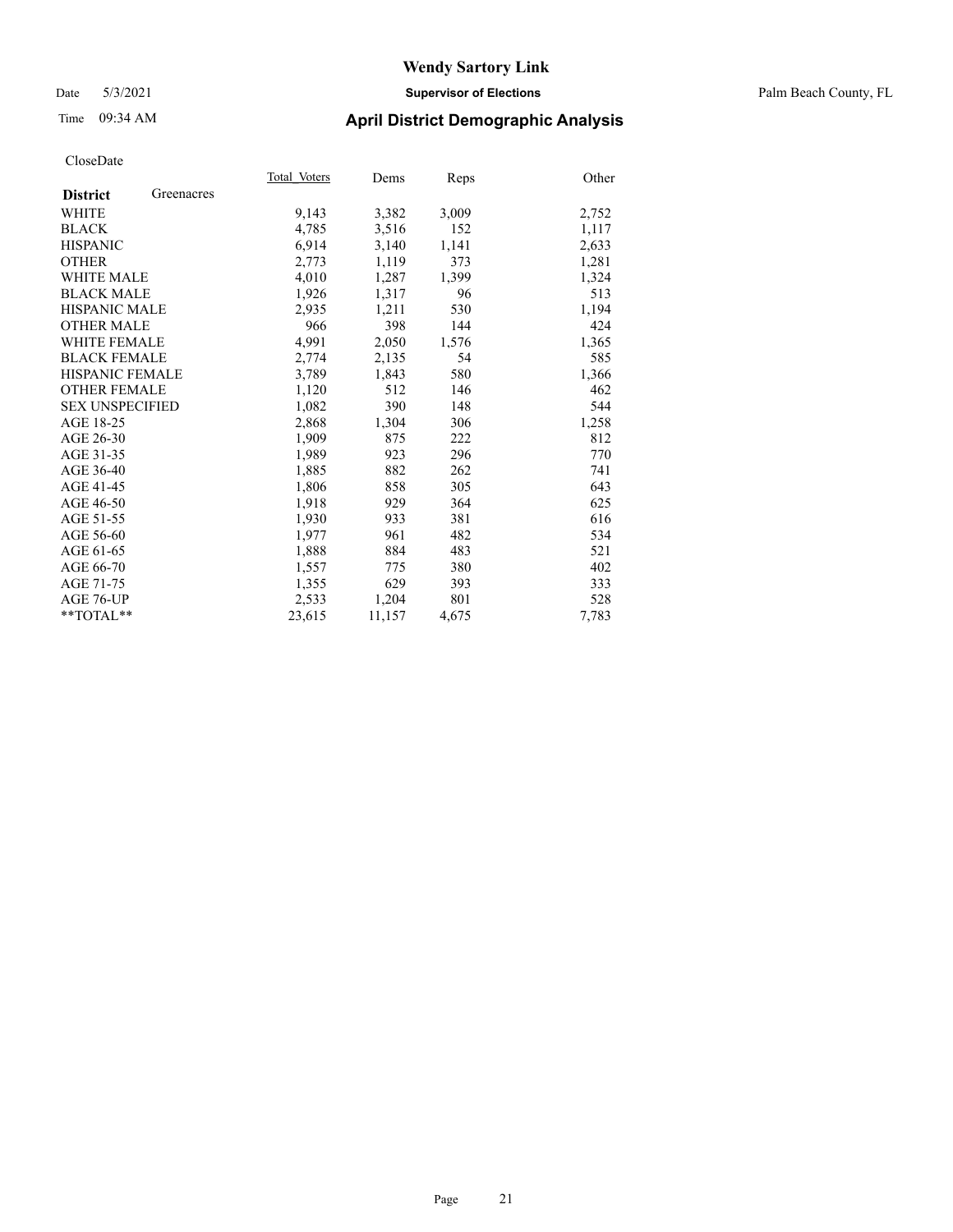#### Date 5/3/2021 **Supervisor of Elections** Palm Beach County, FL

## Time 09:34 AM **April District Demographic Analysis**

|                        |            | Total Voters | Dems                    | Reps           | Other          |
|------------------------|------------|--------------|-------------------------|----------------|----------------|
| <b>District</b>        | Glen Ridge |              |                         |                |                |
| <b>WHITE</b>           |            | 126          | 36                      | 52             | 38             |
| <b>BLACK</b>           |            | 1            | $\theta$                | $\theta$       | 1              |
| <b>HISPANIC</b>        |            | 32           | 8                       | 10             | 14             |
| <b>OTHER</b>           |            | 14           | 1                       | 1              | 12             |
| <b>WHITE MALE</b>      |            | 66           | 17                      | 30             | 19             |
| <b>BLACK MALE</b>      |            | 1            | $\boldsymbol{0}$        | $\Omega$       | 1              |
| <b>HISPANIC MALE</b>   |            | 15           | 5                       | 4              | 6              |
| <b>OTHER MALE</b>      |            | 5            | $\theta$                |                | 4              |
| <b>WHITE FEMALE</b>    |            | 58           | 19                      | 22             | 17             |
| <b>BLACK FEMALE</b>    |            | $\theta$     | $\mathbf{0}$            | $\overline{0}$ | $\overline{0}$ |
| <b>HISPANIC FEMALE</b> |            | 16           | 3                       | 5              | 8              |
| <b>OTHER FEMALE</b>    |            | 5            | $\mathbf{0}$            | $\theta$       | 5              |
| <b>SEX UNSPECIFIED</b> |            | 7            | 1                       |                | 5              |
| AGE 18-25              |            | 18           | 4                       | 6              | 8              |
| AGE 26-30              |            | 18           | 4                       | 5              | 9              |
| AGE 31-35              |            | 12           | $\overline{c}$          | 4              | 6              |
| AGE 36-40              |            | 6            | $\overline{2}$          | $\overline{c}$ | $\overline{c}$ |
| AGE 41-45              |            | 12           | $\overline{\mathbf{3}}$ | 6              | 3              |
| AGE 46-50              |            | 15           | $\overline{2}$          | 5              | 8              |
| AGE 51-55              |            | 15           | $\overline{\mathbf{3}}$ | 5              | 7              |
| AGE 56-60              |            | 29           | 8                       | 12             | 9              |
| AGE 61-65              |            | 12           | 3                       | 5              | $\overline{4}$ |
| AGE 66-70              |            | 17           | 7                       | 5              | 5              |
| AGE 71-75              |            | 8            | 3                       | $\overline{c}$ | 3              |
| AGE 76-UP              |            | 11           | 4                       | 6              |                |
| **TOTAL**              |            | 173          | 45                      | 63             | 65             |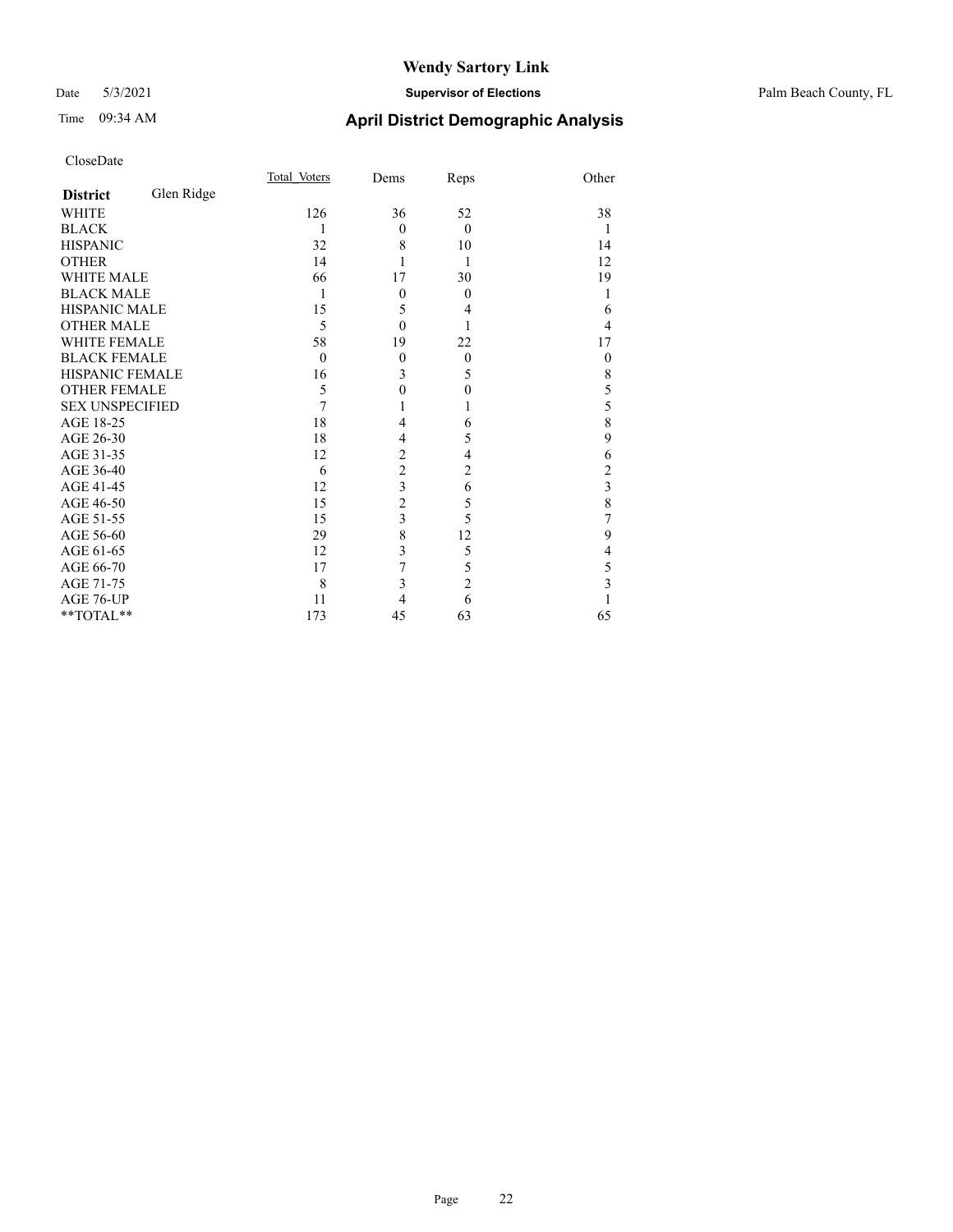#### Date 5/3/2021 **Supervisor of Elections** Palm Beach County, FL

# Time 09:34 AM **April District Demographic Analysis**

|                        |            | Total Voters   | Dems             | Reps           | Other            |
|------------------------|------------|----------------|------------------|----------------|------------------|
| <b>District</b>        | Gulfstream |                |                  |                |                  |
| <b>WHITE</b>           |            | 823            | 171              | 450            | 202              |
| <b>BLACK</b>           |            | 4              | 3                | 1              | $\theta$         |
| <b>HISPANIC</b>        |            | 18             | 3                | 8              | 7                |
| <b>OTHER</b>           |            | 38             | 7                | 9              | 22               |
| <b>WHITE MALE</b>      |            | 399            | 69               | 224            | 106              |
| <b>BLACK MALE</b>      |            | $\overline{2}$ | 1                | 1              | $\theta$         |
| <b>HISPANIC MALE</b>   |            | 6              | $\boldsymbol{0}$ | $\overline{2}$ | $\overline{4}$   |
| <b>OTHER MALE</b>      |            | 19             | $\overline{2}$   | 6              | 11               |
| <b>WHITE FEMALE</b>    |            | 410            | 100              | 217            | 93               |
| <b>BLACK FEMALE</b>    |            | $\overline{2}$ | $\overline{2}$   | $\overline{0}$ | $\boldsymbol{0}$ |
| <b>HISPANIC FEMALE</b> |            | 12             | 3                | 6              | 3                |
| <b>OTHER FEMALE</b>    |            | 11             | $\overline{3}$   | $\overline{2}$ | 6                |
| <b>SEX UNSPECIFIED</b> |            | 21             | $\overline{4}$   | 9              | 8                |
| AGE 18-25              |            | 58             | 9                | 20             | 29               |
| AGE 26-30              |            | 26             | 5                | 9              | 12               |
| AGE 31-35              |            | 35             | 12               | 12             | 11               |
| AGE 36-40              |            | 37             | 7                | 16             | 14               |
| AGE 41-45              |            | 30             | $\overline{4}$   | 13             | 13               |
| AGE 46-50              |            | 52             | 8                | 29             | 15               |
| AGE 51-55              |            | 49             | 8                | 24             | 17               |
| AGE 56-60              |            | 77             | 8                | 46             | 23               |
| AGE 61-65              |            | 108            | 24               | 64             | 20               |
| AGE 66-70              |            | 106            | 27               | 57             | 22               |
| AGE 71-75              |            | 101            | 26               | 56             | 19               |
| AGE 76-UP              |            | 204            | 46               | 122            | 36               |
| **TOTAL**              |            | 883            | 184              | 468            | 231              |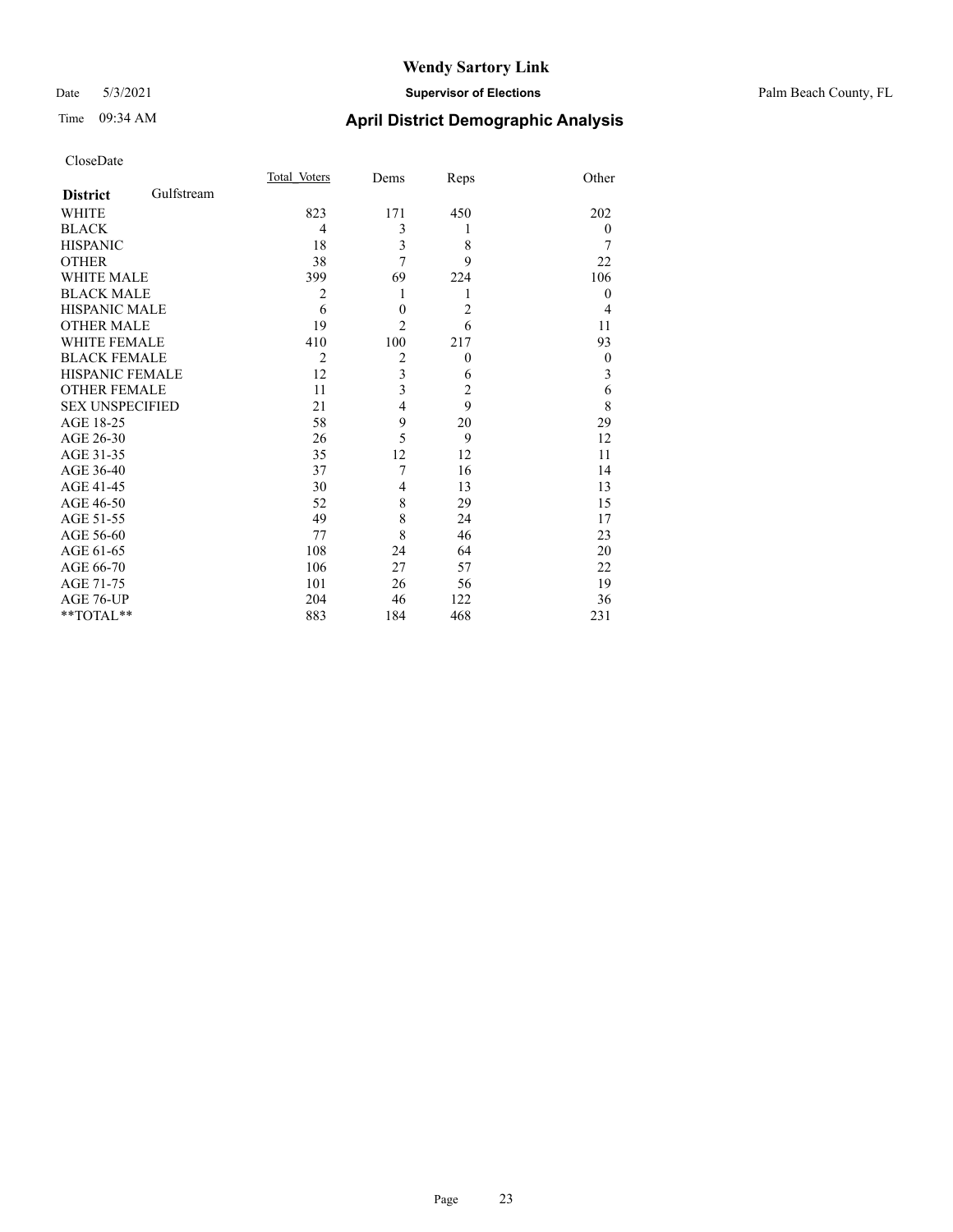#### Date 5/3/2021 **Supervisor of Elections** Palm Beach County, FL

# Time 09:34 AM **April District Demographic Analysis**

|                        |                | Total Voters | Dems  | Reps           | Other          |
|------------------------|----------------|--------------|-------|----------------|----------------|
| <b>District</b>        | Highland Beach |              |       |                |                |
| WHITE                  |                | 3,484        | 1,044 | 1,442          | 998            |
| <b>BLACK</b>           |                | 20           | 15    | 2              | 3              |
| <b>HISPANIC</b>        |                | 136          | 45    | 40             | 51             |
| <b>OTHER</b>           |                | 283          | 102   | 74             | 107            |
| <b>WHITE MALE</b>      |                | 1,642        | 430   | 716            | 496            |
| <b>BLACK MALE</b>      |                | 10           | 7     | $\overline{2}$ | 1              |
| <b>HISPANIC MALE</b>   |                | 42           | 14    | 14             | 14             |
| <b>OTHER MALE</b>      |                | 85           | 25    | 21             | 39             |
| <b>WHITE FEMALE</b>    |                | 1,797        | 609   | 700            | 488            |
| <b>BLACK FEMALE</b>    |                | 10           | 8     | $\theta$       | $\overline{2}$ |
| <b>HISPANIC FEMALE</b> |                | 90           | 30    | 26             | 34             |
| <b>OTHER FEMALE</b>    |                | 121          | 51    | 34             | 36             |
| <b>SEX UNSPECIFIED</b> |                | 121          | 29    | 44             | 48             |
| AGE 18-25              |                | 167          | 45    | 56             | 66             |
| AGE 26-30              |                | 97           | 37    | 23             | 37             |
| AGE 31-35              |                | 102          | 29    | 32             | 41             |
| AGE 36-40              |                | 80           | 22    | 23             | 35             |
| AGE 41-45              |                | 76           | 19    | 21             | 36             |
| AGE 46-50              |                | 119          | 21    | 48             | 50             |
| AGE 51-55              |                | 209          | 43    | 95             | 71             |
| AGE 56-60              |                | 381          | 111   | 154            | 116            |
| AGE 61-65              |                | 440          | 154   | 160            | 126            |
| AGE 66-70              |                | 432          | 139   | 164            | 129            |
| AGE 71-75              |                | 631          | 209   | 245            | 177            |
| AGE 76-UP              |                | 1,189        | 377   | 537            | 275            |
| **TOTAL**              |                | 3,923        | 1,206 | 1,558          | 1,159          |
|                        |                |              |       |                |                |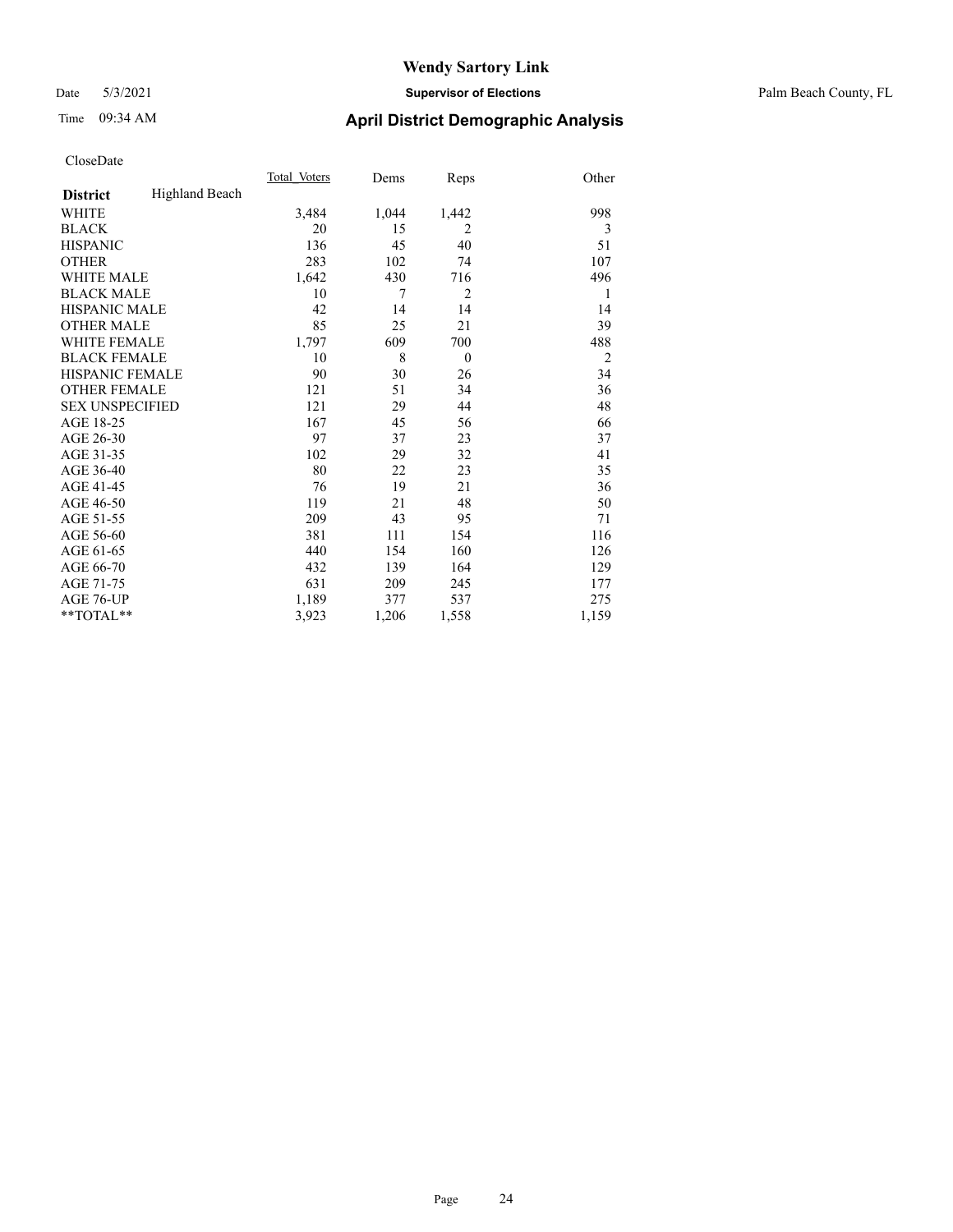#### Date 5/3/2021 **Supervisor of Elections** Palm Beach County, FL

# Time 09:34 AM **April District Demographic Analysis**

|                        |           | Total Voters | Dems | Reps | Other |
|------------------------|-----------|--------------|------|------|-------|
| <b>District</b>        | Haverhill |              |      |      |       |
| <b>WHITE</b>           |           | 503          | 155  | 212  | 136   |
| <b>BLACK</b>           |           | 386          | 293  | 20   | 73    |
| <b>HISPANIC</b>        |           | 309          | 126  | 72   | 111   |
| <b>OTHER</b>           |           | 140          | 45   | 28   | 67    |
| <b>WHITE MALE</b>      |           | 244          | 63   | 104  | 77    |
| <b>BLACK MALE</b>      |           | 173          | 115  | 13   | 45    |
| <b>HISPANIC MALE</b>   |           | 143          | 46   | 38   | 59    |
| <b>OTHER MALE</b>      |           | 41           | 14   | 6    | 21    |
| <b>WHITE FEMALE</b>    |           | 252          | 91   | 104  | 57    |
| <b>BLACK FEMALE</b>    |           | 209          | 175  | 7    | 27    |
| <b>HISPANIC FEMALE</b> |           | 155          | 75   | 30   | 50    |
| <b>OTHER FEMALE</b>    |           | 56           | 21   | 9    | 26    |
| <b>SEX UNSPECIFIED</b> |           | 65           | 19   | 21   | 25    |
| AGE 18-25              |           | 161          | 75   | 31   | 55    |
| AGE 26-30              |           | 126          | 56   | 24   | 46    |
| AGE 31-35              |           | 118          | 46   | 22   | 50    |
| AGE 36-40              |           | 111          | 58   | 18   | 35    |
| AGE 41-45              |           | 108          | 58   | 26   | 24    |
| AGE 46-50              |           | 110          | 55   | 23   | 32    |
| AGE 51-55              |           | 129          | 54   | 43   | 32    |
| AGE 56-60              |           | 130          | 57   | 32   | 41    |
| AGE 61-65              |           | 122          | 53   | 36   | 33    |
| AGE 66-70              |           | 88           | 43   | 26   | 19    |
| AGE 71-75              |           | 52           | 25   | 18   | 9     |
| AGE 76-UP              |           | 83           | 39   | 33   | 11    |
| $**TOTAL**$            |           | 1,338        | 619  | 332  | 387   |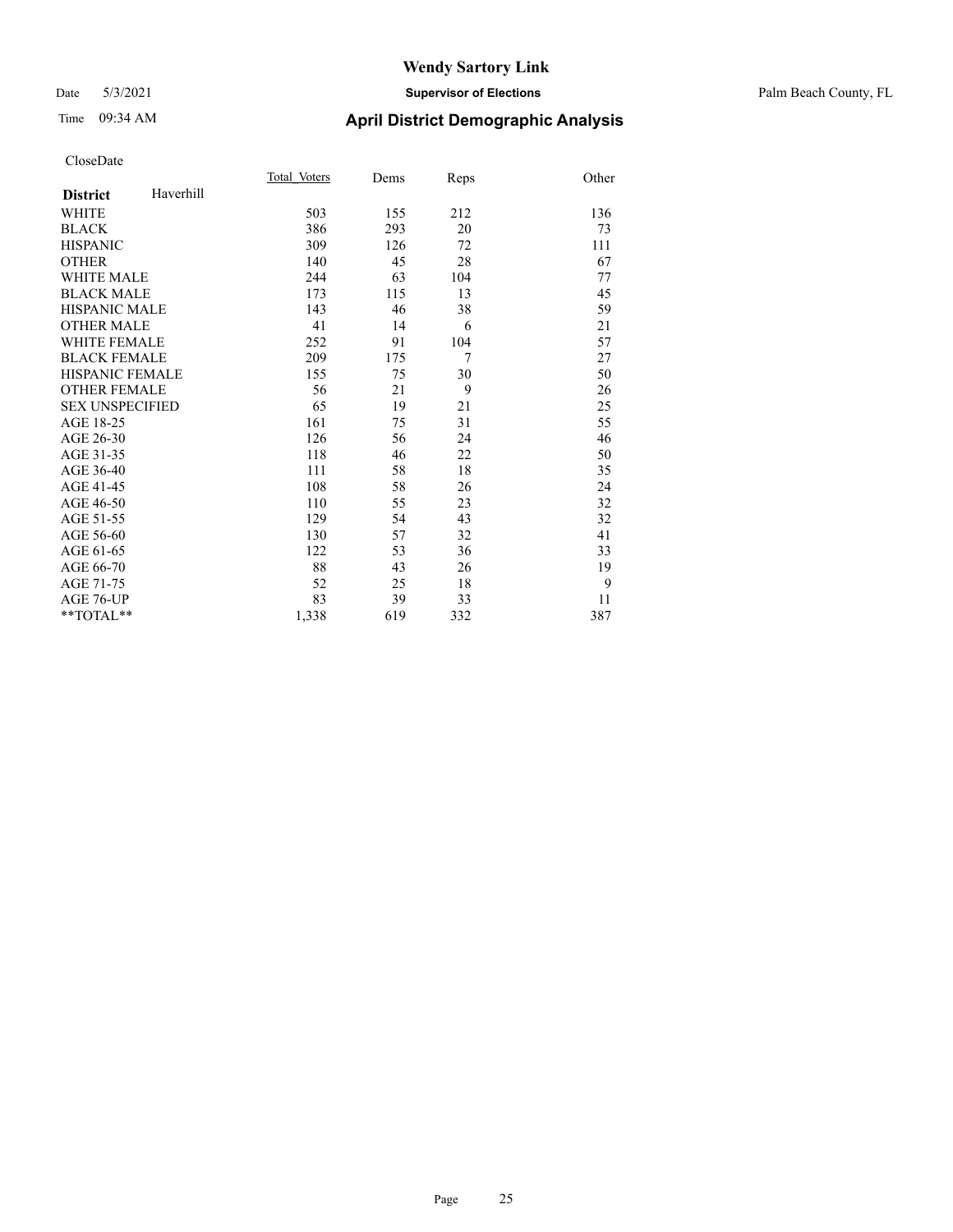# Time 09:34 AM **April District Demographic Analysis**

|                        |          | Total Voters | Dems | Reps           | Other |
|------------------------|----------|--------------|------|----------------|-------|
| <b>District</b>        | Hypoluxo |              |      |                |       |
| <b>WHITE</b>           |          | 1,677        | 521  | 625            | 531   |
| <b>BLACK</b>           |          | 126          | 93   | 8              | 25    |
| <b>HISPANIC</b>        |          | 173          | 70   | 31             | 72    |
| <b>OTHER</b>           |          | 167          | 48   | 46             | 73    |
| <b>WHITE MALE</b>      |          | 787          | 199  | 322            | 266   |
| <b>BLACK MALE</b>      |          | 48           | 30   | $\overline{4}$ | 14    |
| <b>HISPANIC MALE</b>   |          | 82           | 35   | 16             | 31    |
| <b>OTHER MALE</b>      |          | 57           | 14   | 19             | 24    |
| <b>WHITE FEMALE</b>    |          | 871          | 317  | 296            | 258   |
| <b>BLACK FEMALE</b>    |          | 76           | 63   | 3              | 10    |
| <b>HISPANIC FEMALE</b> |          | 83           | 33   | 13             | 37    |
| <b>OTHER FEMALE</b>    |          | 73           | 23   | 17             | 33    |
| <b>SEX UNSPECIFIED</b> |          | 66           | 18   | 20             | 28    |
| AGE 18-25              |          | 132          | 48   | 31             | 53    |
| AGE 26-30              |          | 147          | 49   | 36             | 62    |
| AGE 31-35              |          | 158          | 53   | 44             | 61    |
| AGE 36-40              |          | 131          | 41   | 41             | 49    |
| AGE 41-45              |          | 144          | 51   | 36             | 57    |
| AGE 46-50              |          | 166          | 57   | 49             | 60    |
| AGE 51-55              |          | 192          | 65   | 65             | 62    |
| AGE 56-60              |          | 211          | 56   | 88             | 67    |
| AGE 61-65              |          | 248          | 99   | 90             | 59    |
| AGE 66-70              |          | 199          | 75   | 61             | 63    |
| AGE 71-75              |          | 155          | 54   | 60             | 41    |
| AGE 76-UP              |          | 260          | 84   | 109            | 67    |
| $*$ $TOTAL**$          |          | 2,143        | 732  | 710            | 701   |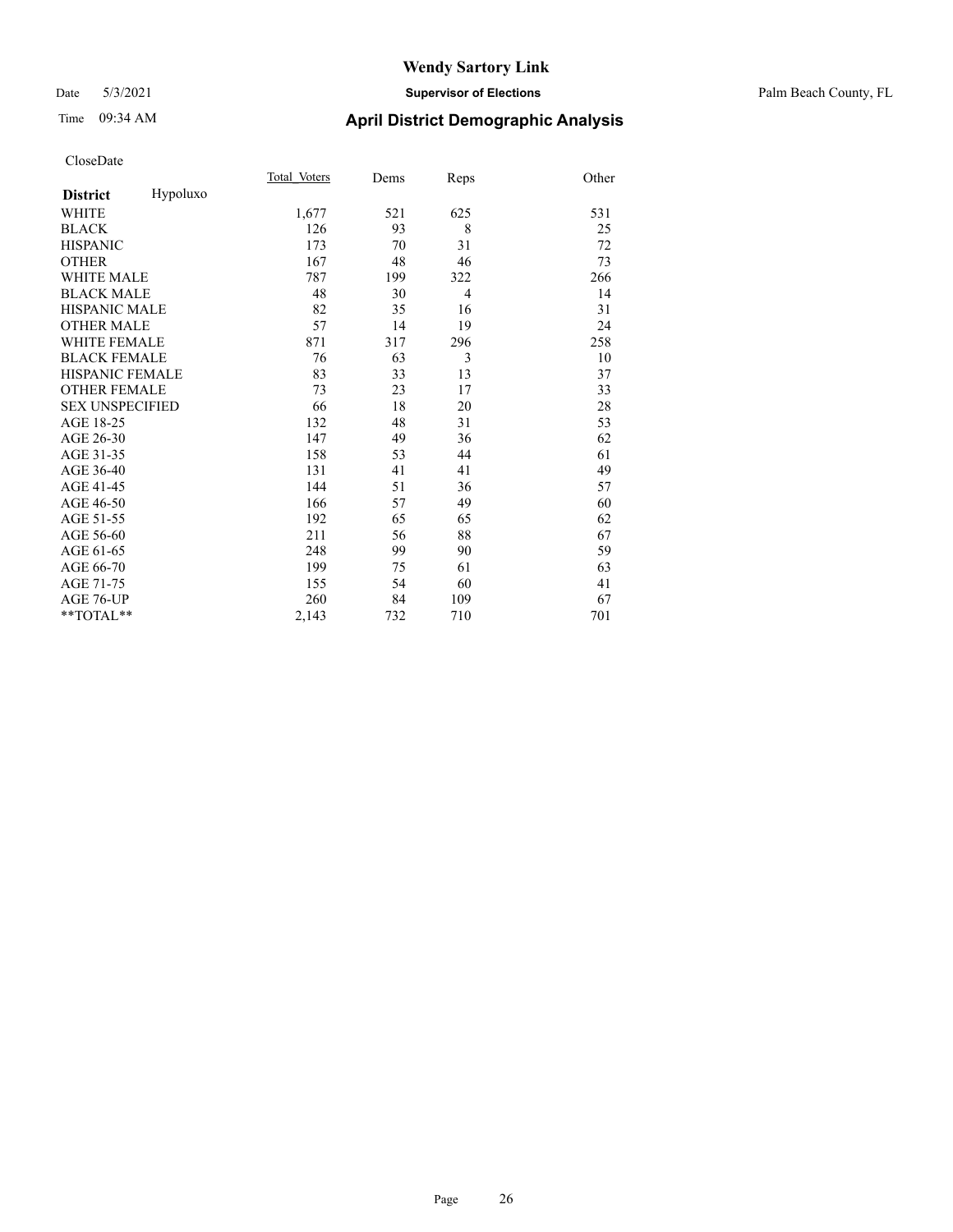#### Date 5/3/2021 **Supervisor of Elections** Palm Beach County, FL

# Time 09:34 AM **April District Demographic Analysis**

|                        |            | Total Voters | Dems           | Reps           | Other |
|------------------------|------------|--------------|----------------|----------------|-------|
| <b>District</b>        | Juno Beach |              |                |                |       |
| WHITE                  |            | 2,985        | 772            | 1,407          | 806   |
| <b>BLACK</b>           |            | 18           | 7              | 3              | 8     |
| <b>HISPANIC</b>        |            | 80           | 20             | 33             | 27    |
| <b>OTHER</b>           |            | 172          | 48             | 55             | 69    |
| <b>WHITE MALE</b>      |            | 1,353        | 283            | 662            | 408   |
| <b>BLACK MALE</b>      |            | 10           | 3              | $\overline{2}$ | 5     |
| <b>HISPANIC MALE</b>   |            | 34           | 9              | 16             | 9     |
| <b>OTHER MALE</b>      |            | 51           | 9              | 20             | 22    |
| <b>WHITE FEMALE</b>    |            | 1,598        | 483            | 730            | 385   |
| <b>BLACK FEMALE</b>    |            | 8            | $\overline{4}$ | 1              | 3     |
| <b>HISPANIC FEMALE</b> |            | 45           | 11             | 17             | 17    |
| <b>OTHER FEMALE</b>    |            | 73           | 24             | 26             | 23    |
| <b>SEX UNSPECIFIED</b> |            | 77           | 15             | 24             | 38    |
| AGE 18-25              |            | 131          | 35             | 47             | 49    |
| AGE 26-30              |            | 76           | 17             | 34             | 25    |
| AGE 31-35              |            | 94           | 22             | 36             | 36    |
| AGE 36-40              |            | 109          | 23             | 42             | 44    |
| AGE 41-45              |            | 98           | 17             | 38             | 43    |
| AGE 46-50              |            | 114          | 27             | 46             | 41    |
| AGE 51-55              |            | 212          | 32             | 111            | 69    |
| AGE 56-60              |            | 328          | 81             | 158            | 89    |
| AGE 61-65              |            | 383          | 112            | 177            | 94    |
| AGE 66-70              |            | 401          | 116            | 167            | 118   |
| AGE 71-75              |            | 383          | 102            | 179            | 102   |
| AGE 76-UP              |            | 926          | 263            | 463            | 200   |
| $*$ $TOTAL**$          |            | 3,255        | 847            | 1,498          | 910   |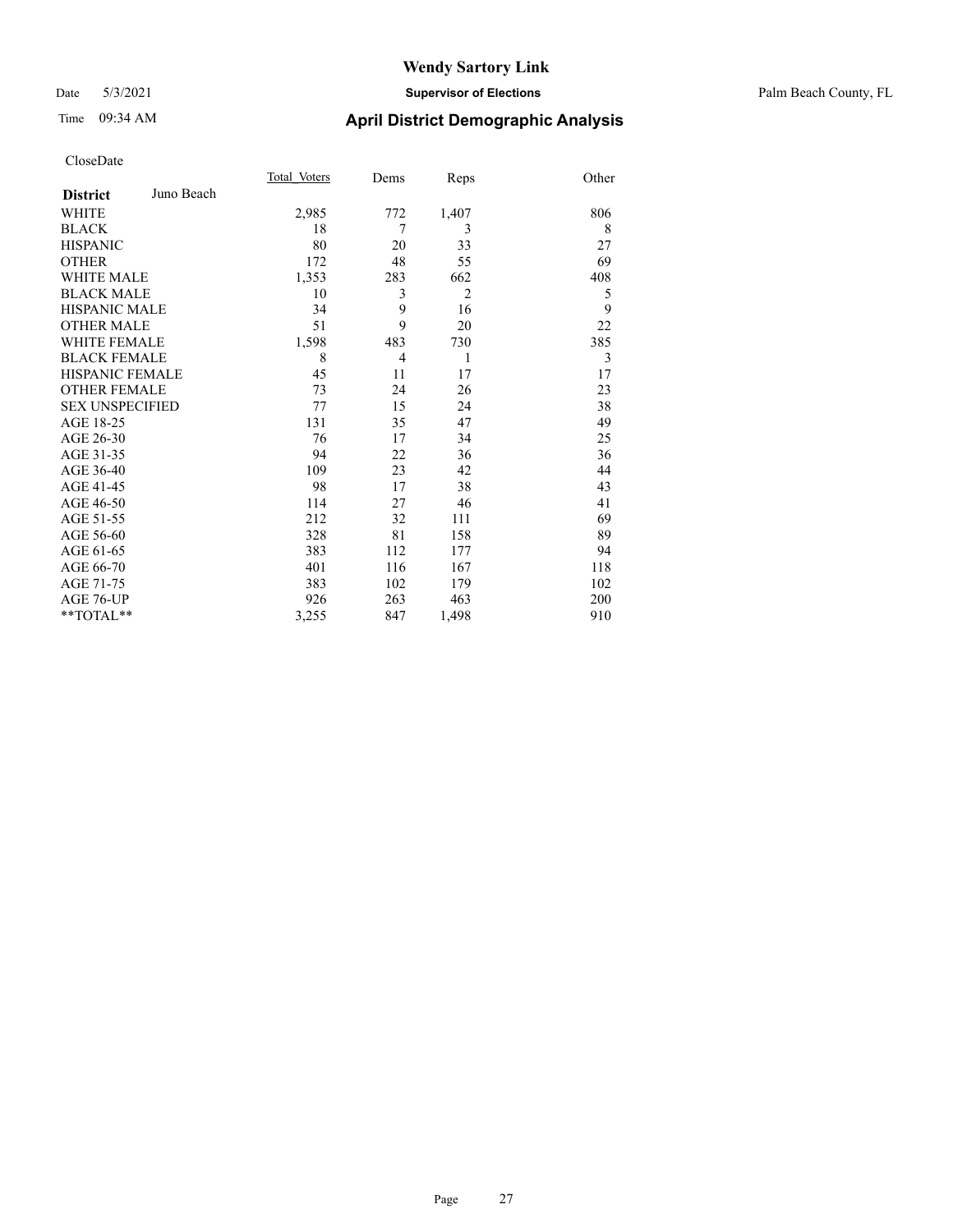#### Date 5/3/2021 **Supervisor of Elections** Palm Beach County, FL

# Time 09:34 AM **April District Demographic Analysis**

| CloseDate |
|-----------|
|-----------|

|                        |                      | Total Voters | Dems           | Reps             | Other    |
|------------------------|----------------------|--------------|----------------|------------------|----------|
| <b>District</b>        | Jupiter Inlet Colony |              |                |                  |          |
| WHITE                  |                      | 371          | 63             | 213              | 95       |
| BLACK                  |                      | $\theta$     | $\overline{0}$ | $\theta$         | $\theta$ |
| HISPANIC               |                      | 5            | $\theta$       | 4                |          |
| OTHER                  |                      | 27           | 9              | 9                | 9        |
| WHITE MALE             |                      | 178          | 16             | 114              | 48       |
| <b>BLACK MALE</b>      |                      | $\Omega$     | $\Omega$       | $\theta$         | $\theta$ |
| HISPANIC MALE          |                      | $\theta$     | $\theta$       | $\boldsymbol{0}$ | $\theta$ |
| OTHER MALE             |                      | 4            | $\overline{c}$ | $\overline{2}$   | $\theta$ |
| WHITE FEMALE           |                      | 191          | 47             | 97               | 47       |
| <b>BLACK FEMALE</b>    |                      | $\theta$     | $\theta$       | $\mathbf{0}$     | $\theta$ |
| HISPANIC FEMALE        |                      | 5            | $\theta$       | 4                |          |
| OTHER FEMALE           |                      | 16           | 6              | 4                | 6        |
| <b>SEX UNSPECIFIED</b> |                      | 9            |                | 5                | 3        |
| AGE 18-25              |                      | 44           | 7              | 20               | 17       |
| AGE 26-30              |                      | 17           | 2              | 10               | 5        |
| AGE 31-35              |                      | 11           | 2              | 4                | 5        |
| AGE 36-40              |                      | 8            | $\overline{4}$ | 4                | 0        |
| AGE 41-45              |                      | 12           | 3              | 7                | 2        |
| AGE 46-50              |                      | 16           | 2              | 9                | 5        |
| AGE 51-55              |                      | 45           | $\overline{4}$ | 28               | 13       |
| AGE 56-60              |                      | 47           | 6              | 26               | 15       |
| AGE 61-65              |                      | 49           | 12             | 25               | 12       |
| AGE 66-70              |                      | 33           | 6              | 18               | 9        |
| AGE 71-75              |                      | 43           | 6              | 25               | 12       |
| AGE 76-UP              |                      | 78           | 18             | 50               | 10       |
| $*$ $TOTAL**$          |                      | 403          | 72             | 226              | 105      |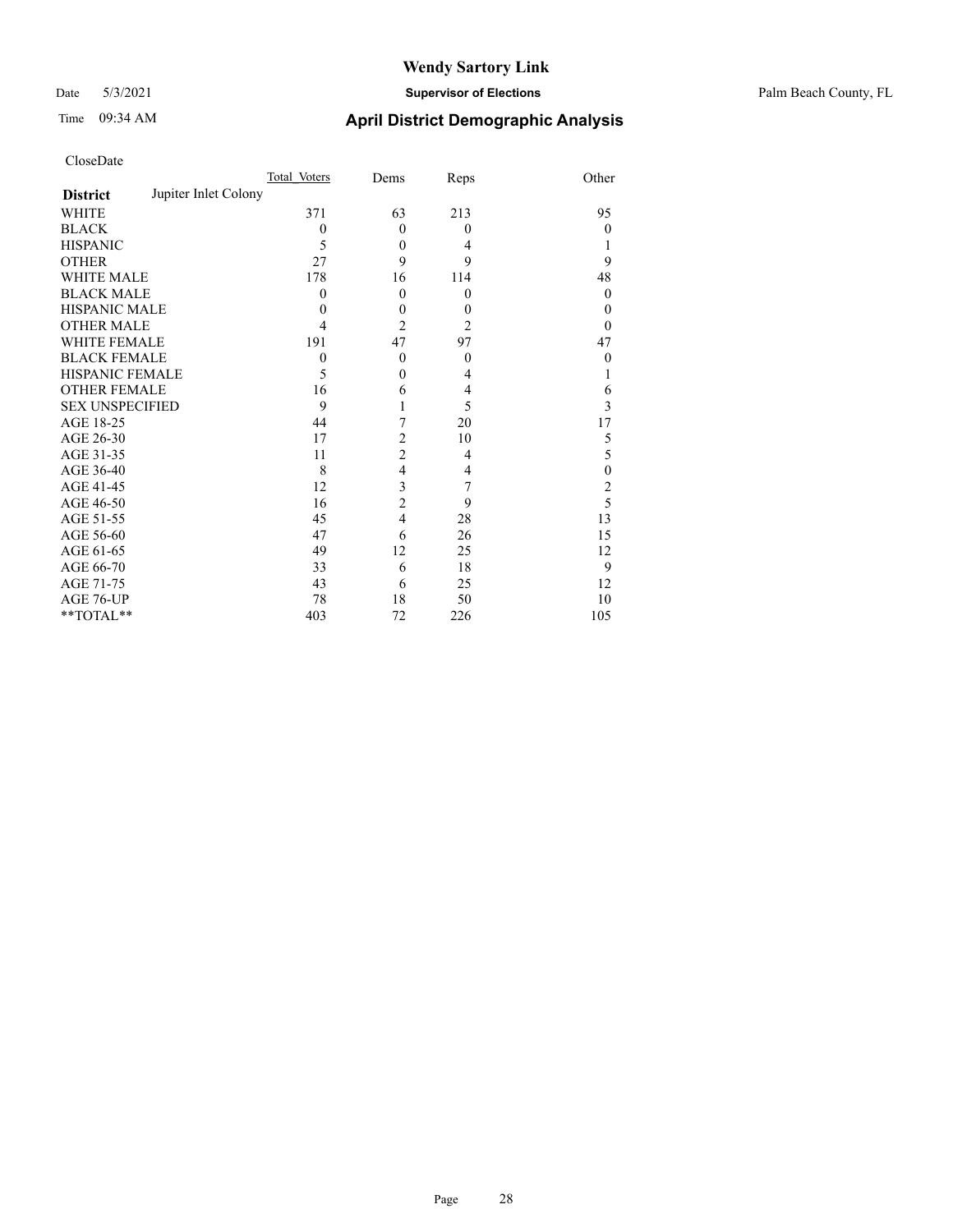#### Date 5/3/2021 **Supervisor of Elections** Palm Beach County, FL

## Time 09:34 AM **April District Demographic Analysis**

|                        |         | Total Voters | Dems   | <b>Reps</b> | Other  |
|------------------------|---------|--------------|--------|-------------|--------|
| <b>District</b>        | Jupiter |              |        |             |        |
| WHITE                  |         | 38,806       | 10,428 | 17,055      | 11,323 |
| <b>BLACK</b>           |         | 640          | 412    | 48          | 180    |
| <b>HISPANIC</b>        |         | 2,634        | 1,014  | 674         | 946    |
| <b>OTHER</b>           |         | 3,342        | 1,072  | 820         | 1,450  |
| <b>WHITE MALE</b>      |         | 18,232       | 3,936  | 8,556       | 5,740  |
| <b>BLACK MALE</b>      |         | 320          | 192    | 25          | 103    |
| <b>HISPANIC MALE</b>   |         | 1,081        | 383    | 295         | 403    |
| <b>OTHER MALE</b>      |         | 1,145        | 348    | 294         | 503    |
| <b>WHITE FEMALE</b>    |         | 20,138       | 6,361  | 8,328       | 5,449  |
| <b>BLACK FEMALE</b>    |         | 312          | 215    | 21          | 76     |
| <b>HISPANIC FEMALE</b> |         | 1,489        | 607    | 359         | 523    |
| <b>OTHER FEMALE</b>    |         | 1,307        | 504    | 305         | 498    |
| <b>SEX UNSPECIFIED</b> |         | 1,344        | 358    | 392         | 594    |
| AGE 18-25              |         | 4,048        | 1,227  | 1,351       | 1,470  |
| AGE 26-30              |         | 2,904        | 888    | 962         | 1,054  |
| AGE 31-35              |         | 2,946        | 853    | 989         | 1,104  |
| AGE 36-40              |         | 3,181        | 891    | 1,086       | 1,204  |
| AGE 41-45              |         | 3,215        | 874    | 1,142       | 1,199  |
| AGE 46-50              |         | 3,596        | 883    | 1,447       | 1,266  |
| AGE 51-55              |         | 4,026        | 1,034  | 1,790       | 1,202  |
| AGE 56-60              |         | 4,413        | 1,130  | 2,068       | 1,215  |
| AGE 61-65              |         | 4,326        | 1,260  | 1,975       | 1,091  |
| AGE 66-70              |         | 3,682        | 1,188  | 1,531       | 963    |
| AGE 71-75              |         | 3,330        | 1,023  | 1,476       | 831    |
| AGE 76-UP              |         | 5,755        | 1,675  | 2,780       | 1,300  |
| $*$ $TOTAL**$          |         | 45,422       | 12,926 | 18,597      | 13,899 |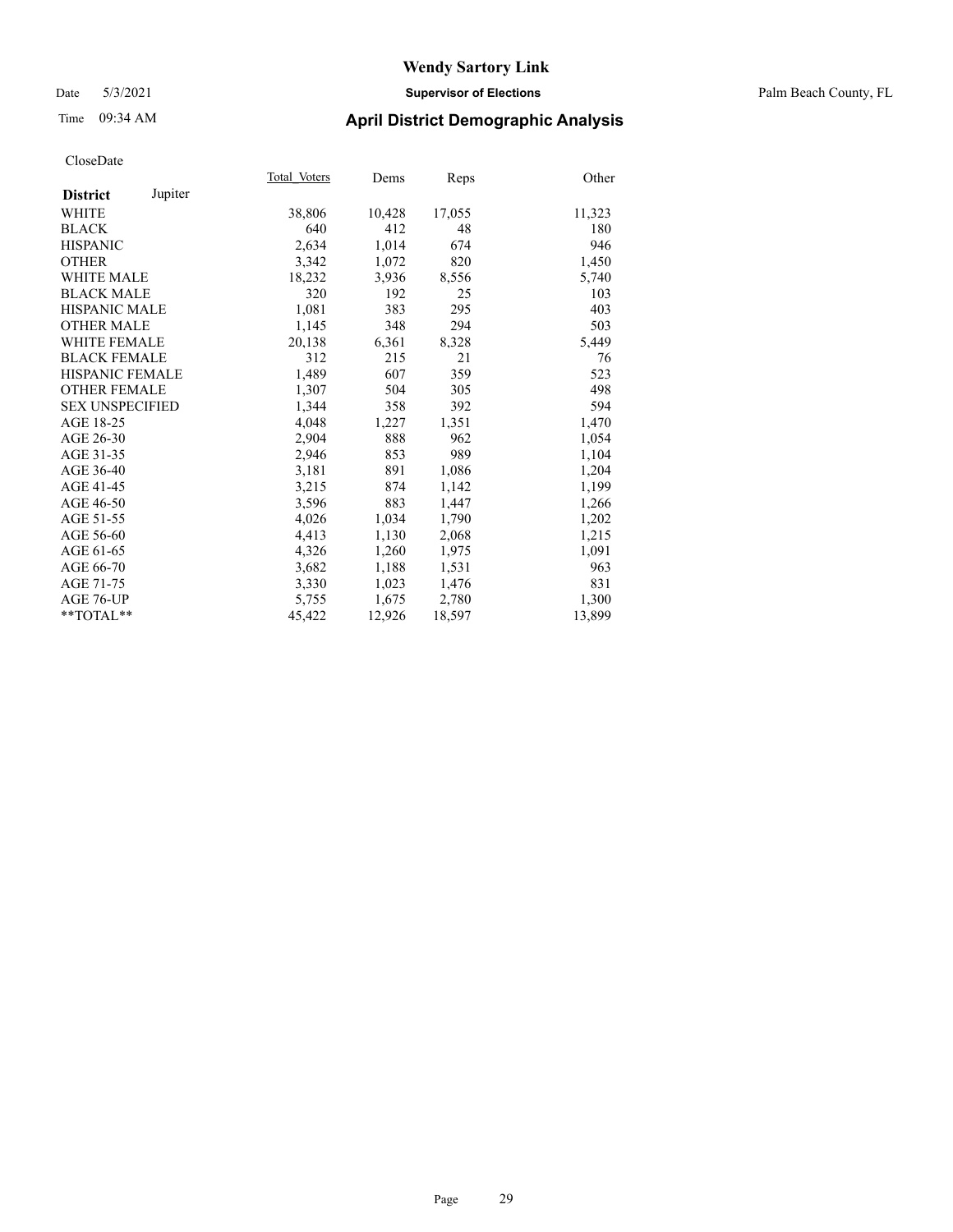#### Date 5/3/2021 **Supervisor of Elections** Palm Beach County, FL

# Time 09:34 AM **April District Demographic Analysis**

|                        | Total Voters | Dems  | Reps  | Other |
|------------------------|--------------|-------|-------|-------|
| Lantana                |              |       |       |       |
|                        | 4,373        | 1,525 | 1,484 | 1,364 |
|                        | 1,232        | 921   | 34    | 277   |
|                        | 958          | 422   | 143   | 393   |
|                        | 606          | 245   | 95    | 266   |
| <b>WHITE MALE</b>      | 2,149        | 636   | 784   | 729   |
| <b>BLACK MALE</b>      | 573          | 412   | 24    | 137   |
| <b>HISPANIC MALE</b>   | 415          | 167   | 80    | 168   |
| <b>OTHER MALE</b>      | 213          | 87    | 35    | 91    |
| <b>WHITE FEMALE</b>    | 2,163        | 873   | 683   | 607   |
| <b>BLACK FEMALE</b>    | 635          | 497   | 9     | 129   |
| <b>HISPANIC FEMALE</b> | 518          | 244   | 60    | 214   |
| <b>OTHER FEMALE</b>    | 239          | 120   | 37    | 82    |
| <b>SEX UNSPECIFIED</b> | 261          | 76    | 43    | 142   |
|                        | 731          | 310   | 117   | 304   |
|                        | 676          | 272   | 124   | 280   |
|                        | 643          | 280   | 103   | 260   |
|                        | 551          | 229   | 104   | 218   |
|                        | 498          | 237   | 86    | 175   |
|                        | 536          | 208   | 135   | 193   |
|                        | 591          | 243   | 179   | 169   |
|                        | 774          | 324   | 234   | 216   |
|                        | 670          | 299   | 192   | 179   |
|                        | 515          | 256   | 155   | 104   |
|                        | 341          | 163   | 108   | 70    |
|                        | 643          | 292   | 219   | 132   |
| **TOTAL**              | 7,169        | 3,113 | 1,756 | 2,300 |
|                        |              |       |       |       |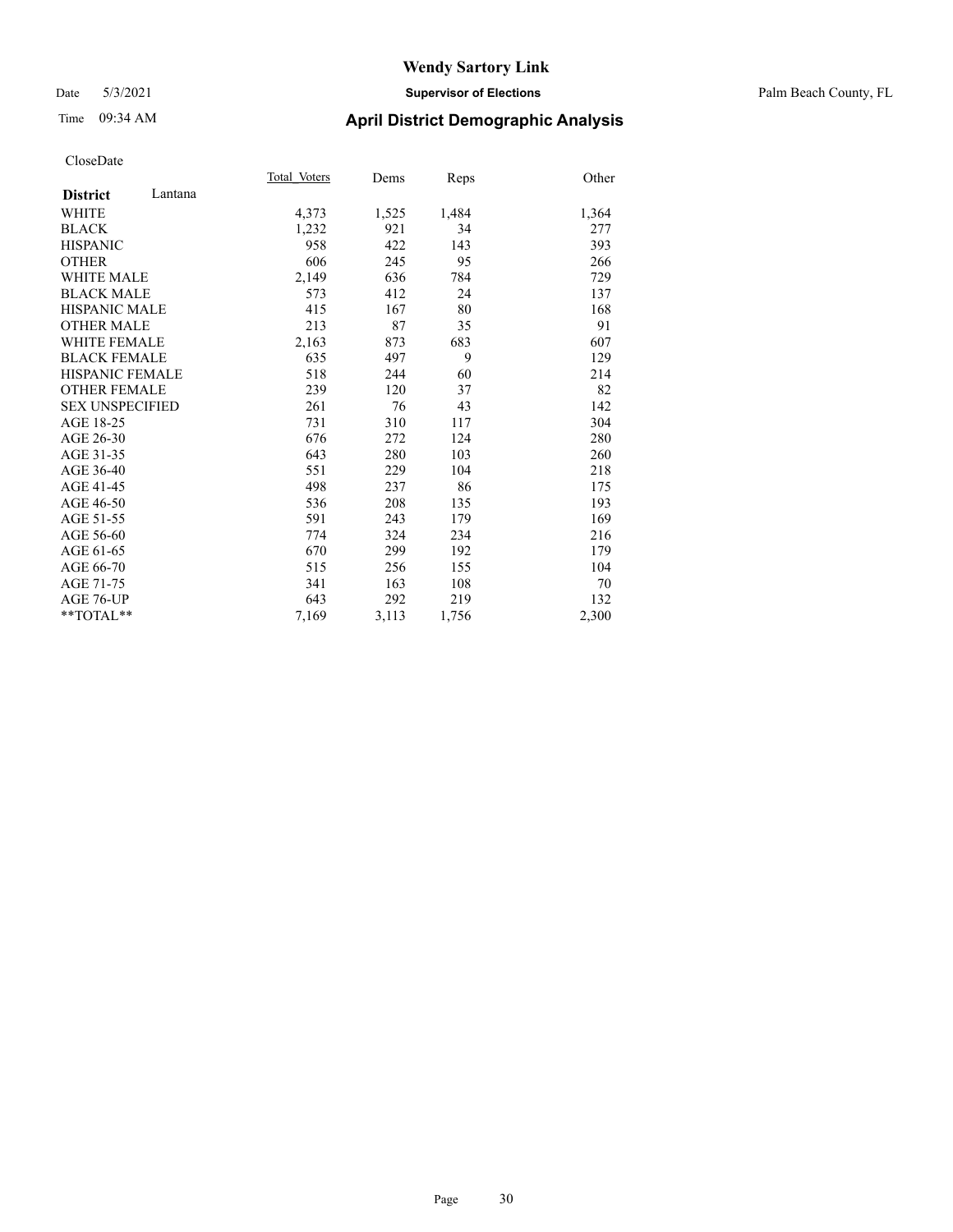#### Date 5/3/2021 **Supervisor of Elections** Palm Beach County, FL

# Time 09:34 AM **April District Demographic Analysis**

|                                       | Total Voters | Dems  | Reps           | Other |
|---------------------------------------|--------------|-------|----------------|-------|
| Lake Clarke Shores<br><b>District</b> |              |       |                |       |
| WHITE                                 | 2,081        | 761   | 866            | 454   |
| <b>BLACK</b>                          | 86           | 63    | $\overline{2}$ | 21    |
| <b>HISPANIC</b>                       | 502          | 168   | 197            | 137   |
| <b>OTHER</b>                          | 175          | 54    | 42             | 79    |
| <b>WHITE MALE</b>                     | 972          | 299   | 436            | 237   |
| <b>BLACK MALE</b>                     | 39           | 25    | 1              | 13    |
| <b>HISPANIC MALE</b>                  | 219          | 70    | 87             | 62    |
| <b>OTHER MALE</b>                     | 57           | 19    | 15             | 23    |
| <b>WHITE FEMALE</b>                   | 1,088        | 457   | 424            | 207   |
| <b>BLACK FEMALE</b>                   | 47           | 38    | 1              | 8     |
| <b>HISPANIC FEMALE</b>                | 269          | 94    | 104            | 71    |
| <b>OTHER FEMALE</b>                   | 61           | 20    | 14             | 27    |
| <b>SEX UNSPECIFIED</b>                | 89           | 22    | 24             | 43    |
| AGE 18-25                             | 245          | 86    | 71             | 88    |
| AGE 26-30                             | 154          | 45    | 61             | 48    |
| AGE 31-35                             | 217          | 62    | 78             | 77    |
| AGE 36-40                             | 219          | 78    | 73             | 68    |
| AGE 41-45                             | 233          | 83    | 72             | 78    |
| AGE 46-50                             | 235          | 87    | 82             | 66    |
| AGE 51-55                             | 257          | 86    | 109            | 62    |
| AGE 56-60                             | 300          | 100   | 139            | 61    |
| AGE 61-65                             | 266          | 98    | 119            | 49    |
| AGE 66-70                             | 241          | 114   | 90             | 37    |
| AGE 71-75                             | 208          | 94    | 90             | 24    |
| AGE 76-UP                             | 269          | 113   | 123            | 33    |
| $*$ $TOTAL**$                         | 2,844        | 1,046 | 1,107          | 691   |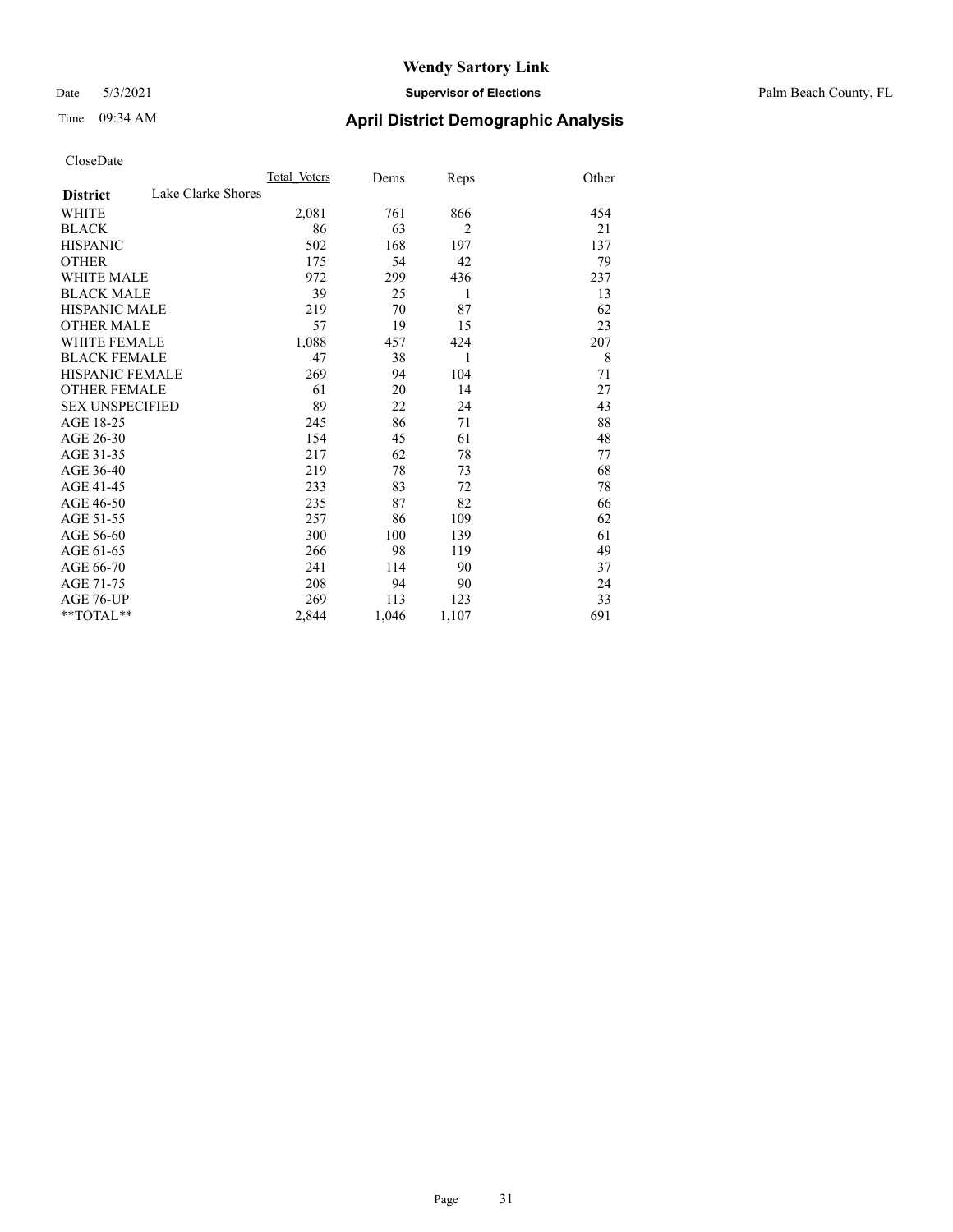#### Date 5/3/2021 **Supervisor of Elections** Palm Beach County, FL

# Time 09:34 AM **April District Demographic Analysis**

|                                       | Total Voters | Dems | Reps | Other |
|---------------------------------------|--------------|------|------|-------|
| Loxahatchee Groves<br><b>District</b> |              |      |      |       |
| WHITE                                 | 1,867        | 518  | 820  | 529   |
| <b>BLACK</b>                          | 76           | 50   | 10   | 16    |
| <b>HISPANIC</b>                       | 216          | 69   | 63   | 84    |
| <b>OTHER</b>                          | 183          | 49   | 54   | 80    |
| <b>WHITE MALE</b>                     | 898          | 217  | 423  | 258   |
| <b>BLACK MALE</b>                     | 40           | 23   | 7    | 10    |
| <b>HISPANIC MALE</b>                  | 106          | 30   | 28   | 48    |
| <b>OTHER MALE</b>                     | 73           | 19   | 20   | 34    |
| <b>WHITE FEMALE</b>                   | 943          | 295  | 385  | 263   |
| <b>BLACK FEMALE</b>                   | 36           | 27   | 3    | 6     |
| <b>HISPANIC FEMALE</b>                | 102          | 39   | 32   | 31    |
| <b>OTHER FEMALE</b>                   | 68           | 21   | 22   | 25    |
| <b>SEX UNSPECIFIED</b>                | 76           | 15   | 27   | 34    |
| AGE 18-25                             | 232          | 58   | 82   | 92    |
| AGE 26-30                             | 148          | 42   | 52   | 54    |
| AGE 31-35                             | 203          | 55   | 68   | 80    |
| AGE 36-40                             | 157          | 35   | 66   | 56    |
| AGE 41-45                             | 131          | 29   | 51   | 51    |
| AGE 46-50                             | 169          | 50   | 63   | 56    |
| AGE 51-55                             | 194          | 46   | 88   | 60    |
| AGE 56-60                             | 271          | 75   | 113  | 83    |
| AGE 61-65                             | 256          | 80   | 116  | 60    |
| AGE 66-70                             | 221          | 75   | 101  | 45    |
| AGE 71-75                             | 156          | 64   | 52   | 40    |
| <b>AGE 76-UP</b>                      | 204          | 77   | 95   | 32    |
| $*$ $TOTAL**$                         | 2,342        | 686  | 947  | 709   |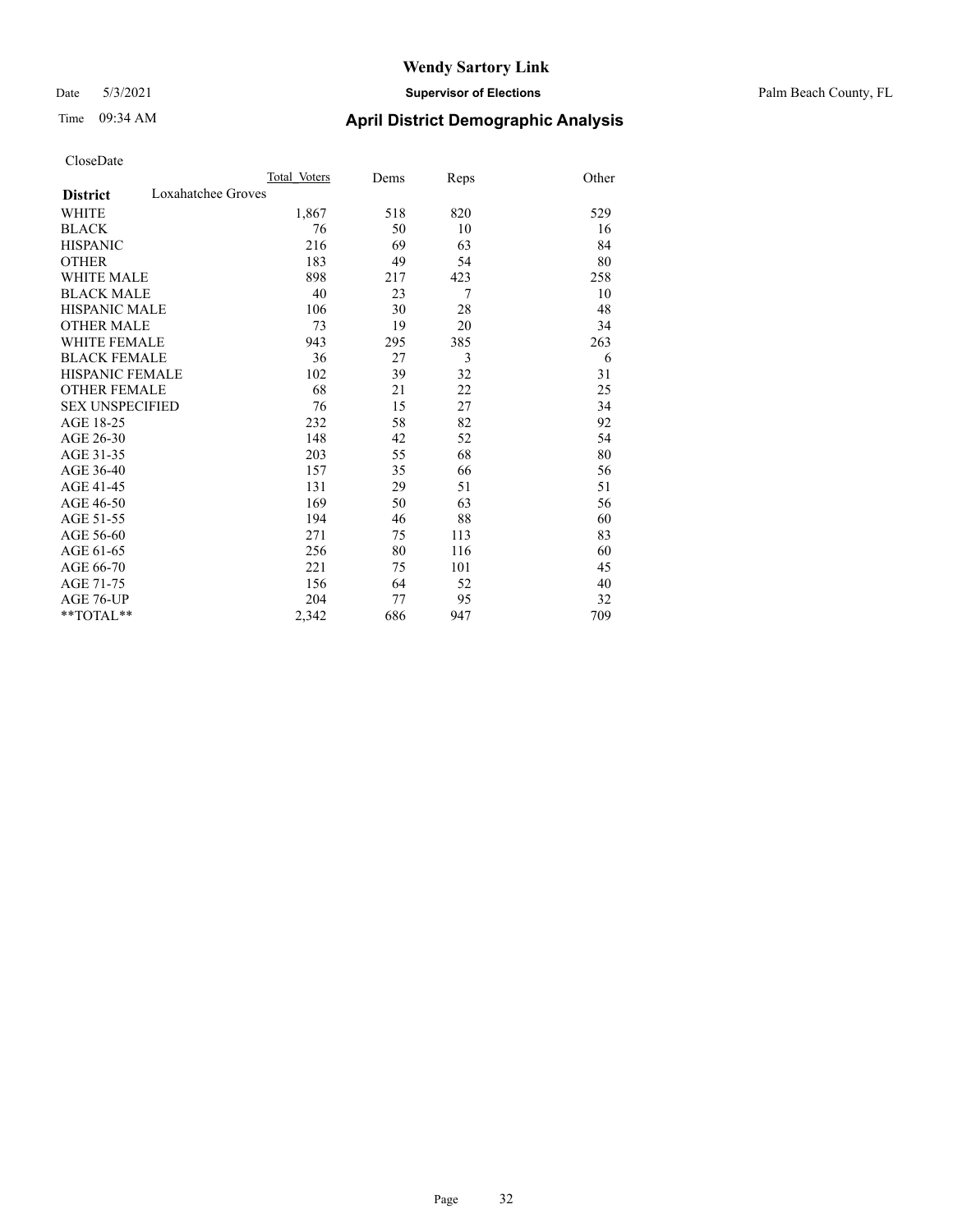#### Date 5/3/2021 **Supervisor of Elections** Palm Beach County, FL

## Time 09:34 AM **April District Demographic Analysis**

|                              | Total Voters | Dems  | Reps | Other |
|------------------------------|--------------|-------|------|-------|
| Lake Park<br><b>District</b> |              |       |      |       |
| <b>WHITE</b>                 | 2,150        | 697   | 788  | 665   |
| <b>BLACK</b>                 | 2,258        | 1,740 | 76   | 442   |
| <b>HISPANIC</b>              | 279          | 126   | 47   | 106   |
| <b>OTHER</b>                 | 511          | 223   | 81   | 207   |
| WHITE MALE                   | 1,060        | 286   | 418  | 356   |
| <b>BLACK MALE</b>            | 971          | 712   | 38   | 221   |
| <b>HISPANIC MALE</b>         | 112          | 53    | 22   | 37    |
| <b>OTHER MALE</b>            | 170          | 70    | 34   | 66    |
| WHITE FEMALE                 | 1,059        | 401   | 361  | 297   |
| <b>BLACK FEMALE</b>          | 1,246        | 999   | 37   | 210   |
| <b>HISPANIC FEMALE</b>       | 160          | 68    | 24   | 68    |
| <b>OTHER FEMALE</b>          | 220          | 111   | 24   | 85    |
| <b>SEX UNSPECIFIED</b>       | 193          | 82    | 32   | 79    |
| AGE 18-25                    | 519          | 287   | 44   | 188   |
| AGE 26-30                    | 544          | 297   | 64   | 183   |
| AGE 31-35                    | 533          | 289   | 69   | 175   |
| AGE 36-40                    | 420          | 233   | 61   | 126   |
| AGE 41-45                    | 379          | 192   | 55   | 132   |
| AGE 46-50                    | 369          | 192   | 79   | 98    |
| AGE 51-55                    | 411          | 209   | 86   | 116   |
| AGE 56-60                    | 483          | 251   | 124  | 108   |
| AGE 61-65                    | 516          | 312   | 117  | 87    |
| AGE 66-70                    | 381          | 197   | 99   | 85    |
| AGE 71-75                    | 273          | 146   | 74   | 53    |
| AGE 76-UP                    | 370          | 181   | 120  | 69    |
| $*$ $TOTAL**$                | 5,198        | 2,786 | 992  | 1,420 |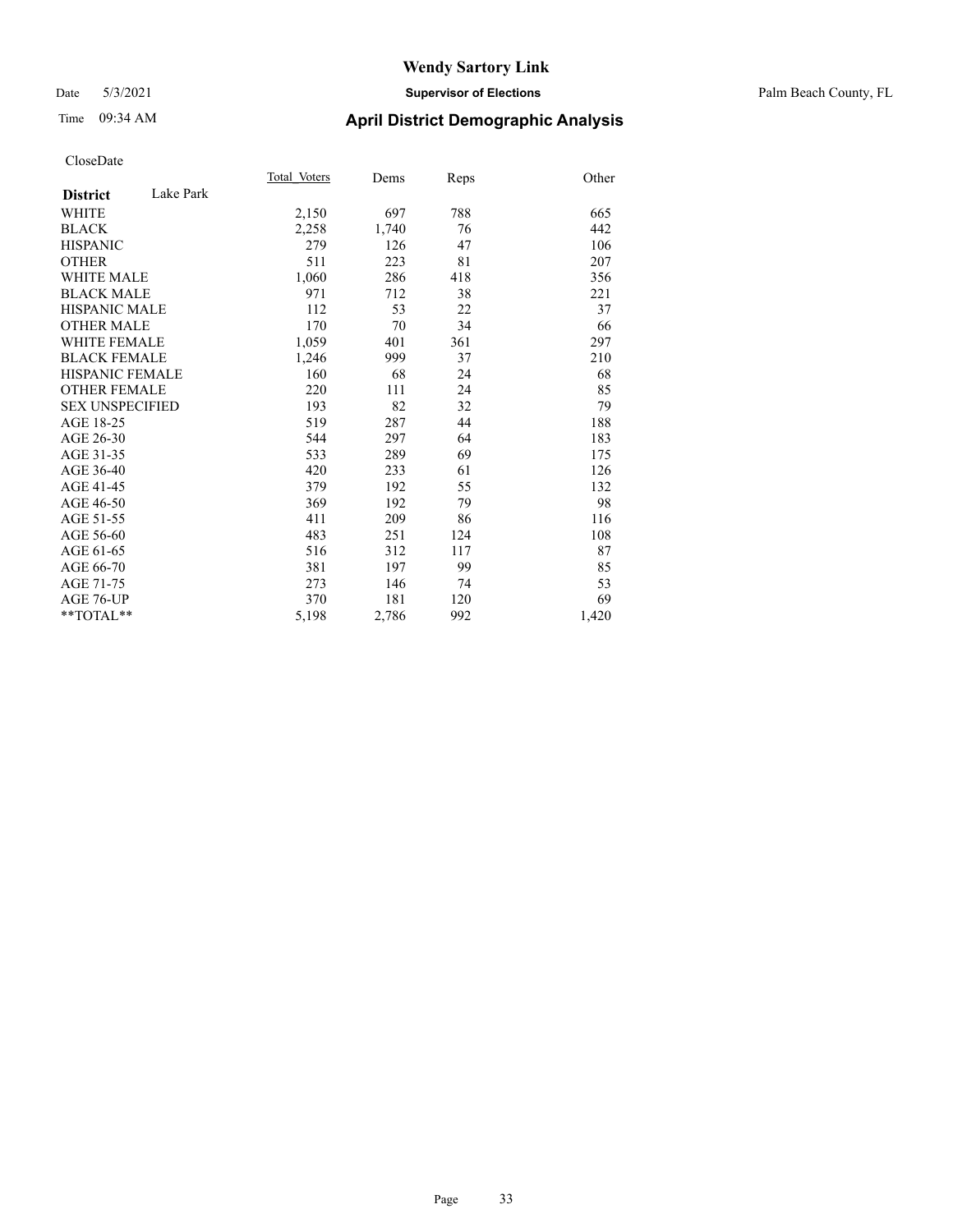Date 5/3/2021 **Supervisor of Elections** Palm Beach County, FL

## Time 09:34 AM **April District Demographic Analysis**

|                                     | Total Voters | Dems  | <b>Reps</b> | Other |
|-------------------------------------|--------------|-------|-------------|-------|
| Lake Worth Beach<br><b>District</b> |              |       |             |       |
| WHITE                               | 10,093       | 4,204 | 2,769       | 3,120 |
| <b>BLACK</b>                        | 3,297        | 2,474 | 114         | 709   |
| <b>HISPANIC</b>                     | 3,610        | 1,622 | 596         | 1,392 |
| <b>OTHER</b>                        | 1,642        | 707   | 172         | 763   |
| <b>WHITE MALE</b>                   | 4,893        | 1,789 | 1,467       | 1,637 |
| <b>BLACK MALE</b>                   | 1,496        | 1,076 | 70          | 350   |
| <b>HISPANIC MALE</b>                | 1,672        | 716   | 310         | 646   |
| <b>OTHER MALE</b>                   | 599          | 261   | 65          | 273   |
| WHITE FEMALE                        | 5,045        | 2,360 | 1,261       | 1,424 |
| <b>BLACK FEMALE</b>                 | 1,726        | 1,346 | 40          | 340   |
| <b>HISPANIC FEMALE</b>              | 1,836        | 868   | 272         | 696   |
| <b>OTHER FEMALE</b>                 | 599          | 291   | 78          | 230   |
| <b>SEX UNSPECIFIED</b>              | 767          | 293   | 88          | 386   |
| AGE 18-25                           | 1,920        | 910   | 236         | 774   |
| AGE 26-30                           | 1,727        | 791   | 234         | 702   |
| AGE 31-35                           | 1,891        | 887   | 268         | 736   |
| AGE 36-40                           | 1,560        | 738   | 268         | 554   |
| AGE 41-45                           | 1,300        | 619   | 199         | 482   |
| AGE 46-50                           | 1,358        | 617   | 252         | 489   |
| AGE 51-55                           | 1,588        | 743   | 330         | 515   |
| AGE 56-60                           | 1,800        | 866   | 451         | 483   |
| AGE 61-65                           | 1,710        | 887   | 411         | 412   |
| AGE 66-70                           | 1,331        | 707   | 292         | 332   |
| AGE 71-75                           | 987          | 521   | 241         | 225   |
| AGE 76-UP                           | 1,470        | 721   | 469         | 280   |
| $*$ $TOTAL**$                       | 18,642       | 9,007 | 3,651       | 5,984 |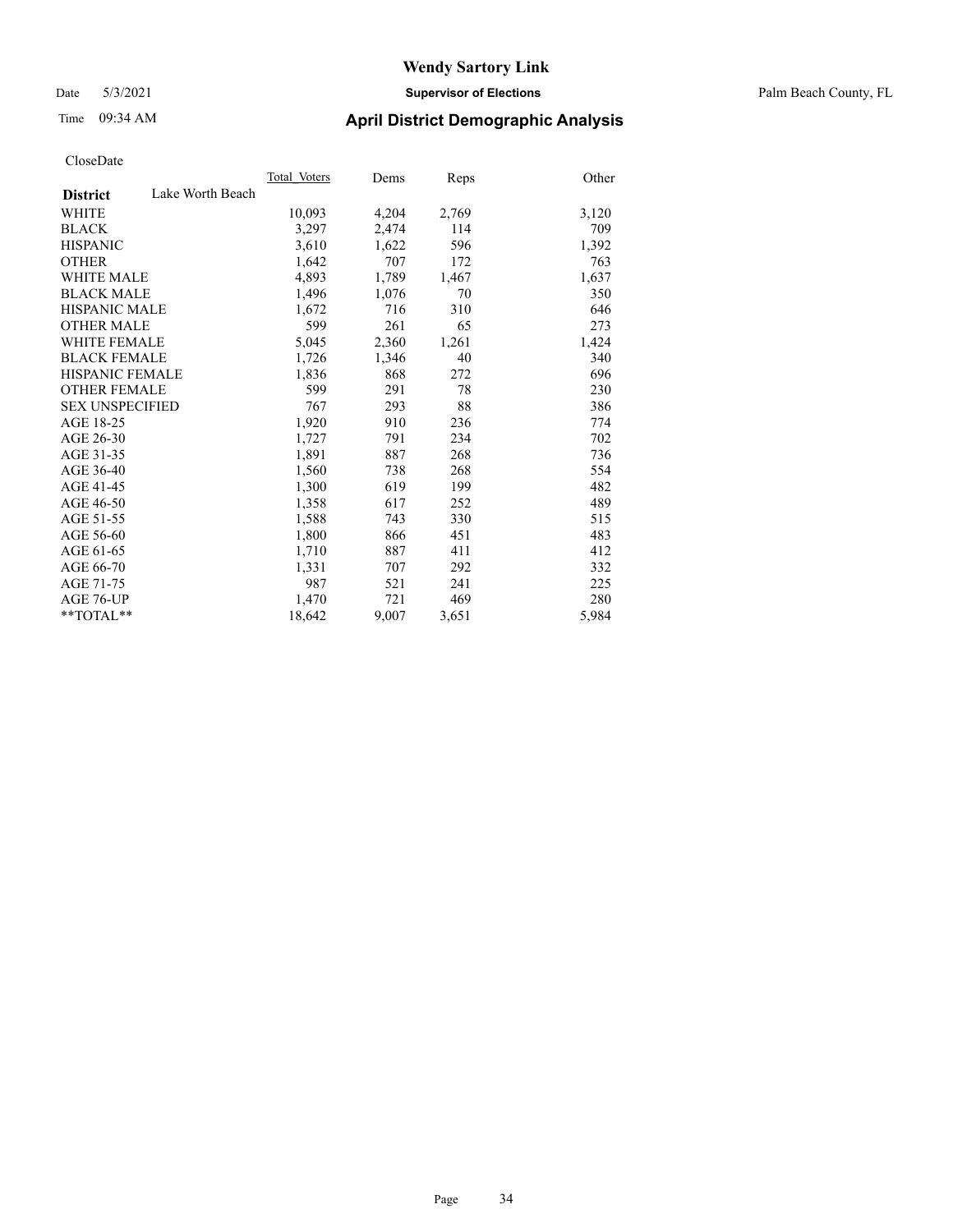#### Date 5/3/2021 **Supervisor of Elections** Palm Beach County, FL

# Time 09:34 AM **April District Demographic Analysis**

| CloseDate |
|-----------|
|-----------|

|                        |           | Total Voters | Dems           | Reps             | Other                   |
|------------------------|-----------|--------------|----------------|------------------|-------------------------|
| <b>District</b>        | Manalapan |              |                |                  |                         |
| WHITE                  |           | 352          | 67             | 197              | 88                      |
| <b>BLACK</b>           |           | 6            | 3              | 1                | 2                       |
| <b>HISPANIC</b>        |           | 5            | 1              | 2                | $\overline{2}$          |
| <b>OTHER</b>           |           | 22           | 6              | 6                | 10                      |
| <b>WHITE MALE</b>      |           | 182          | 26             | 109              | 47                      |
| <b>BLACK MALE</b>      |           | 3            |                | 1                | 1                       |
| <b>HISPANIC MALE</b>   |           |              |                | $\theta$         | $\theta$                |
| <b>OTHER MALE</b>      |           | 8            |                | 2                | 5                       |
| <b>WHITE FEMALE</b>    |           | 164          | 40             | 85               | 39                      |
| <b>BLACK FEMALE</b>    |           | 3            | $\overline{2}$ | $\boldsymbol{0}$ |                         |
| HISPANIC FEMALE        |           | 4            | $\mathbf{0}$   | 2                | 2                       |
| <b>OTHER FEMALE</b>    |           | 8            | $\overline{c}$ | 3                | $\overline{\mathbf{3}}$ |
| <b>SEX UNSPECIFIED</b> |           | 10           | $\overline{c}$ | 4                | $\overline{4}$          |
| AGE 18-25              |           | 20           | 6              | 7                | 7                       |
| AGE 26-30              |           | 6            | 1              | 5                | $\theta$                |
| AGE 31-35              |           | 7            |                | $\overline{c}$   | 4                       |
| AGE 36-40              |           | 5            |                | 3                |                         |
| AGE 41-45              |           | 11           | 3              | 8                | 0                       |
| AGE 46-50              |           | 25           | 4              | 10               | 11                      |
| AGE 51-55              |           | 17           | 3              | 10               | 4                       |
| AGE 56-60              |           | 42           | 6              | 29               | 7                       |
| AGE 61-65              |           | 54           | 9              | 33               | 12                      |
| AGE 66-70              |           | 51           | 11             | 19               | 21                      |
| AGE 71-75              |           | 47           | 9              | 27               | 11                      |
| AGE 76-UP              |           | 100          | 23             | 53               | 24                      |
| **TOTAL**              |           | 385          | 77             | 206              | 102                     |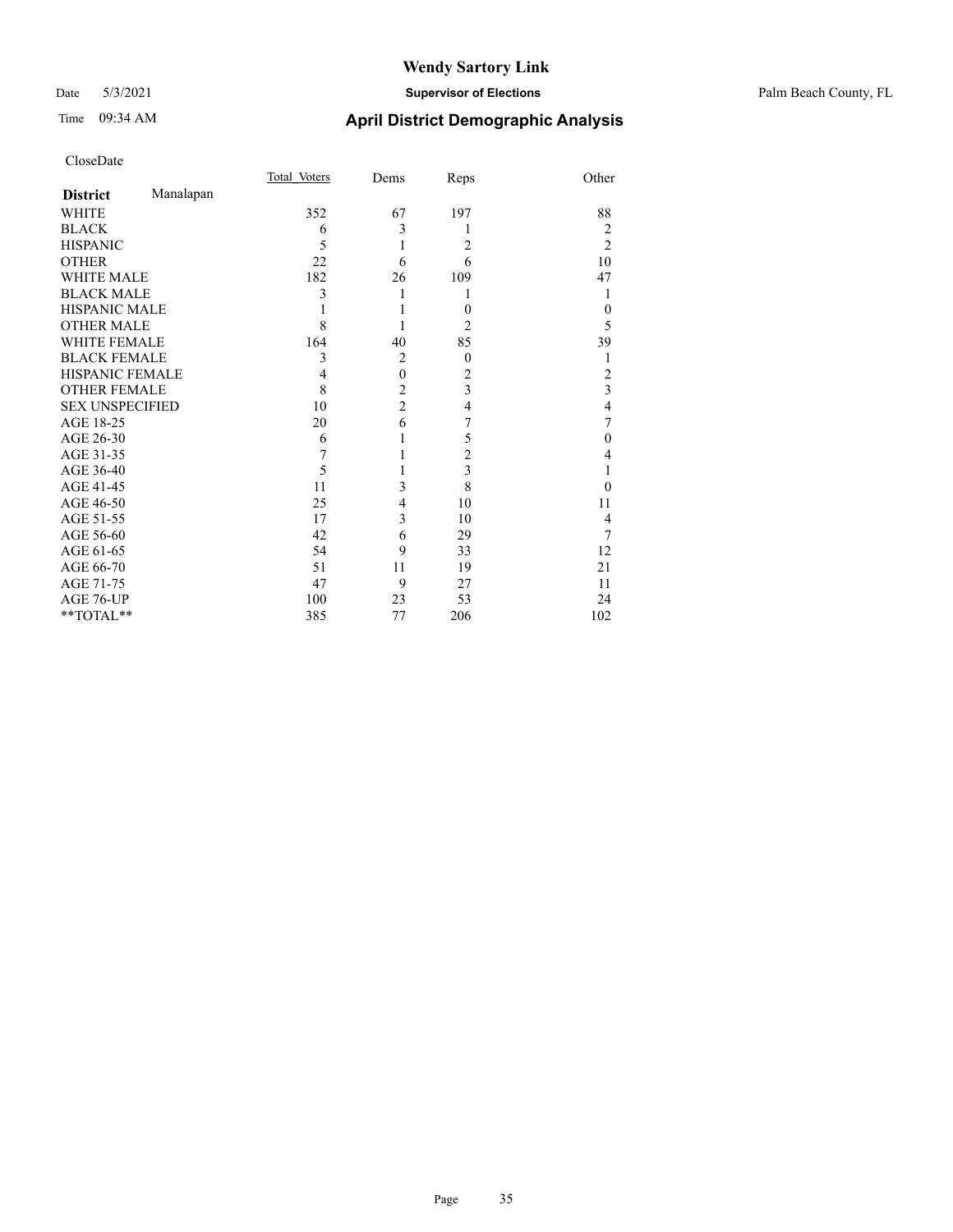#### Date 5/3/2021 **Supervisor of Elections** Palm Beach County, FL

# Time 09:34 AM **April District Demographic Analysis**

|                        |               | Total Voters | Dems | Reps           | Other          |
|------------------------|---------------|--------------|------|----------------|----------------|
| <b>District</b>        | Mangonia Park |              |      |                |                |
| WHITE                  |               | 89           | 36   | 22             | 31             |
| <b>BLACK</b>           |               | 833          | 684  | 13             | 136            |
| <b>HISPANIC</b>        |               | 41           | 16   | 8              | 17             |
| <b>OTHER</b>           |               | 81           | 46   | 3              | 32             |
| <b>WHITE MALE</b>      |               | 46           | 12   | 16             | 18             |
| <b>BLACK MALE</b>      |               | 325          | 246  | 5              | 74             |
| <b>HISPANIC MALE</b>   |               | 14           | 3    | 5              | 6              |
| <b>OTHER MALE</b>      |               | 33           | 20   | 1              | 12             |
| <b>WHITE FEMALE</b>    |               | 41           | 22   | 6              | 13             |
| <b>BLACK FEMALE</b>    |               | 497          | 429  | 8              | 60             |
| HISPANIC FEMALE        |               | 24           | 12   | 3              | 9              |
| <b>OTHER FEMALE</b>    |               | 33           | 18   | $\overline{c}$ | 13             |
| <b>SEX UNSPECIFIED</b> |               | 31           | 20   | $\mathbf{0}$   | 11             |
| AGE 18-25              |               | 143          | 89   | $\overline{4}$ | 50             |
| AGE 26-30              |               | 134          | 84   | 9              | 41             |
| AGE 31-35              |               | 162          | 114  | 3              | 45             |
| AGE 36-40              |               | 100          | 76   | 3              | 21             |
| AGE 41-45              |               | 70           | 53   | $\overline{c}$ | 15             |
| AGE 46-50              |               | 59           | 46   | $\overline{4}$ | 9              |
| AGE 51-55              |               | 79           | 70   | $\overline{c}$ | 7              |
| AGE 56-60              |               | 80           | 71   | $\overline{c}$ | 7              |
| AGE 61-65              |               | 66           | 52   | 4              | 10             |
| AGE 66-70              |               | 52           | 44   | 4              | 4              |
| AGE 71-75              |               | 46           | 38   | 3              | 5              |
| AGE 76-UP              |               | 53           | 45   | 6              | $\overline{c}$ |
| **TOTAL**              |               | 1,044        | 782  | 46             | 216            |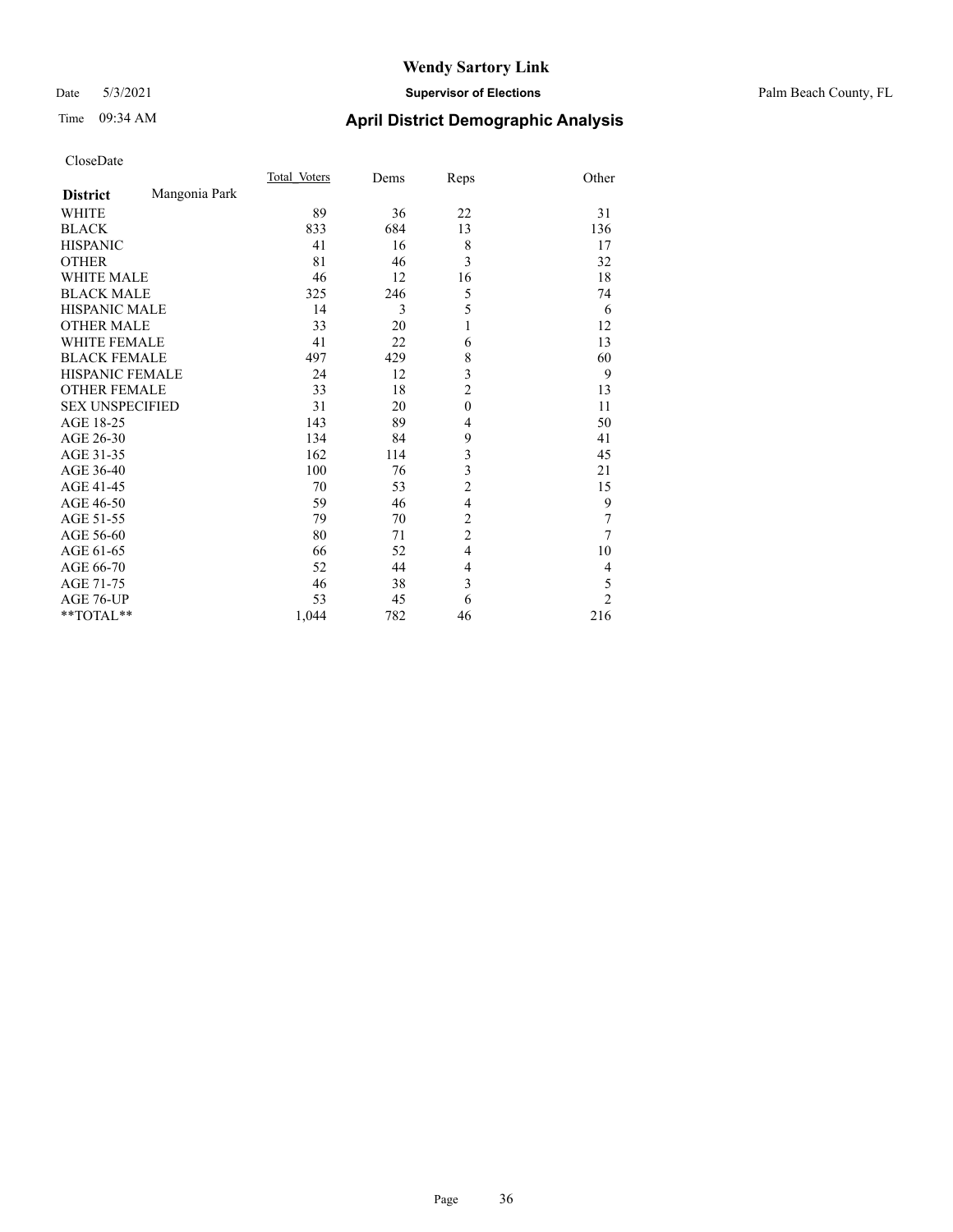#### Date 5/3/2021 **Supervisor of Elections** Palm Beach County, FL

### Time 09:34 AM **April District Demographic Analysis**

|                        |                  | Total Voters | Dems  | Reps  | Other |
|------------------------|------------------|--------------|-------|-------|-------|
| <b>District</b>        | North Palm Beach |              |       |       |       |
| <b>WHITE</b>           |                  | 9,475        | 2,616 | 4,356 | 2,503 |
| <b>BLACK</b>           |                  | 203          | 146   | 14    | 43    |
| <b>HISPANIC</b>        |                  | 531          | 203   | 147   | 181   |
| <b>OTHER</b>           |                  | 626          | 178   | 196   | 252   |
| WHITE MALE             |                  | 4,484        | 1,057 | 2,169 | 1,258 |
| <b>BLACK MALE</b>      |                  | 97           | 69    | 7     | 21    |
| <b>HISPANIC MALE</b>   |                  | 221          | 71    | 67    | 83    |
| <b>OTHER MALE</b>      |                  | 197          | 44    | 70    | 83    |
| WHITE FEMALE           |                  | 4,870        | 1,521 | 2,133 | 1,216 |
| <b>BLACK FEMALE</b>    |                  | 105          | 76    | 7     | 22    |
| <b>HISPANIC FEMALE</b> |                  | 297          | 128   | 77    | 92    |
| <b>OTHER FEMALE</b>    |                  | 254          | 88    | 83    | 83    |
| <b>SEX UNSPECIFIED</b> |                  | 306          | 88    | 98    | 120   |
| AGE 18-25              |                  | 756          | 228   | 272   | 256   |
| AGE 26-30              |                  | 609          | 174   | 225   | 210   |
| AGE 31-35              |                  | 664          | 181   | 256   | 227   |
| AGE 36-40              |                  | 650          | 166   | 237   | 247   |
| AGE 41-45              |                  | 576          | 175   | 215   | 186   |
| AGE 46-50              |                  | 669          | 169   | 280   | 220   |
| AGE 51-55              |                  | 812          | 191   | 381   | 240   |
| AGE 56-60              |                  | 1,102        | 313   | 532   | 257   |
| AGE 61-65              |                  | 1,124        | 357   | 528   | 239   |
| AGE 66-70              |                  | 1,064        | 358   | 445   | 261   |
| AGE 71-75              |                  | 926          | 298   | 401   | 227   |
| AGE 76-UP              |                  | 1,883        | 533   | 941   | 409   |
| $*$ $TOTAL**$          |                  | 10,835       | 3,143 | 4,713 | 2,979 |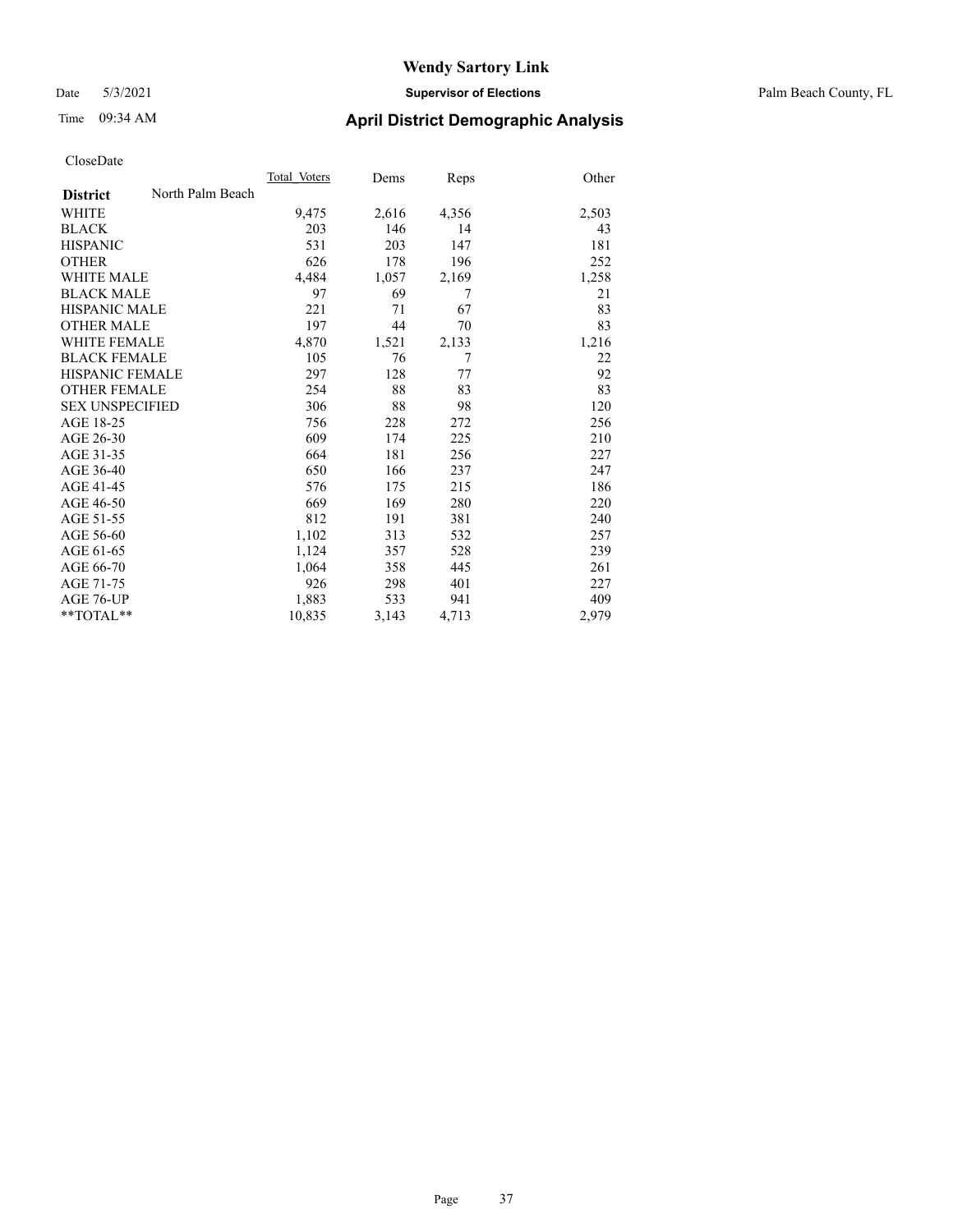#### Date 5/3/2021 **Supervisor of Elections** Palm Beach County, FL

## Time 09:34 AM **April District Demographic Analysis**

|                        |             | Total Voters   | Dems     | Reps     | Other |
|------------------------|-------------|----------------|----------|----------|-------|
| <b>District</b>        | Ocean Ridge |                |          |          |       |
| WHITE                  |             | 1,542          | 389      | 740      | 413   |
| <b>BLACK</b>           |             | 7              | 3        | 1        | 3     |
| <b>HISPANIC</b>        |             | 47             | 14       | 21       | 12    |
| <b>OTHER</b>           |             | 91             | 26       | 27       | 38    |
| <b>WHITE MALE</b>      |             | 759            | 156      | 389      | 214   |
| <b>BLACK MALE</b>      |             | $\overline{2}$ | $\theta$ | 1        | 1     |
| <b>HISPANIC MALE</b>   |             | 21             | 4        | 8        | 9     |
| <b>OTHER MALE</b>      |             | 28             | 7        | 8        | 13    |
| <b>WHITE FEMALE</b>    |             | 761            | 222      | 344      | 195   |
| <b>BLACK FEMALE</b>    |             | 5              | 3        | $\theta$ | 2     |
| <b>HISPANIC FEMALE</b> |             | 26             | 10       | 13       | 3     |
| <b>OTHER FEMALE</b>    |             | 38             | 13       | 10       | 15    |
| <b>SEX UNSPECIFIED</b> |             | 47             | 17       | 16       | 14    |
| AGE 18-25              |             | 107            | 35       | 43       | 29    |
| AGE 26-30              |             | 77             | 22       | 24       | 31    |
| AGE 31-35              |             | 62             | 17       | 24       | 21    |
| AGE 36-40              |             | 60             | 16       | 16       | 28    |
| AGE 41-45              |             | 51             | 18       | 17       | 16    |
| AGE 46-50              |             | 89             | 22       | 34       | 33    |
| AGE 51-55              |             | 122            | 18       | 72       | 32    |
| AGE 56-60              |             | 198            | 47       | 94       | 57    |
| AGE 61-65              |             | 218            | 59       | 106      | 53    |
| AGE 66-70              |             | 189            | 56       | 83       | 50    |
| AGE 71-75              |             | 180            | 40       | 80       | 60    |
| AGE 76-UP              |             | 334            | 82       | 196      | 56    |
| **TOTAL**              |             | 1,687          | 432      | 789      | 466   |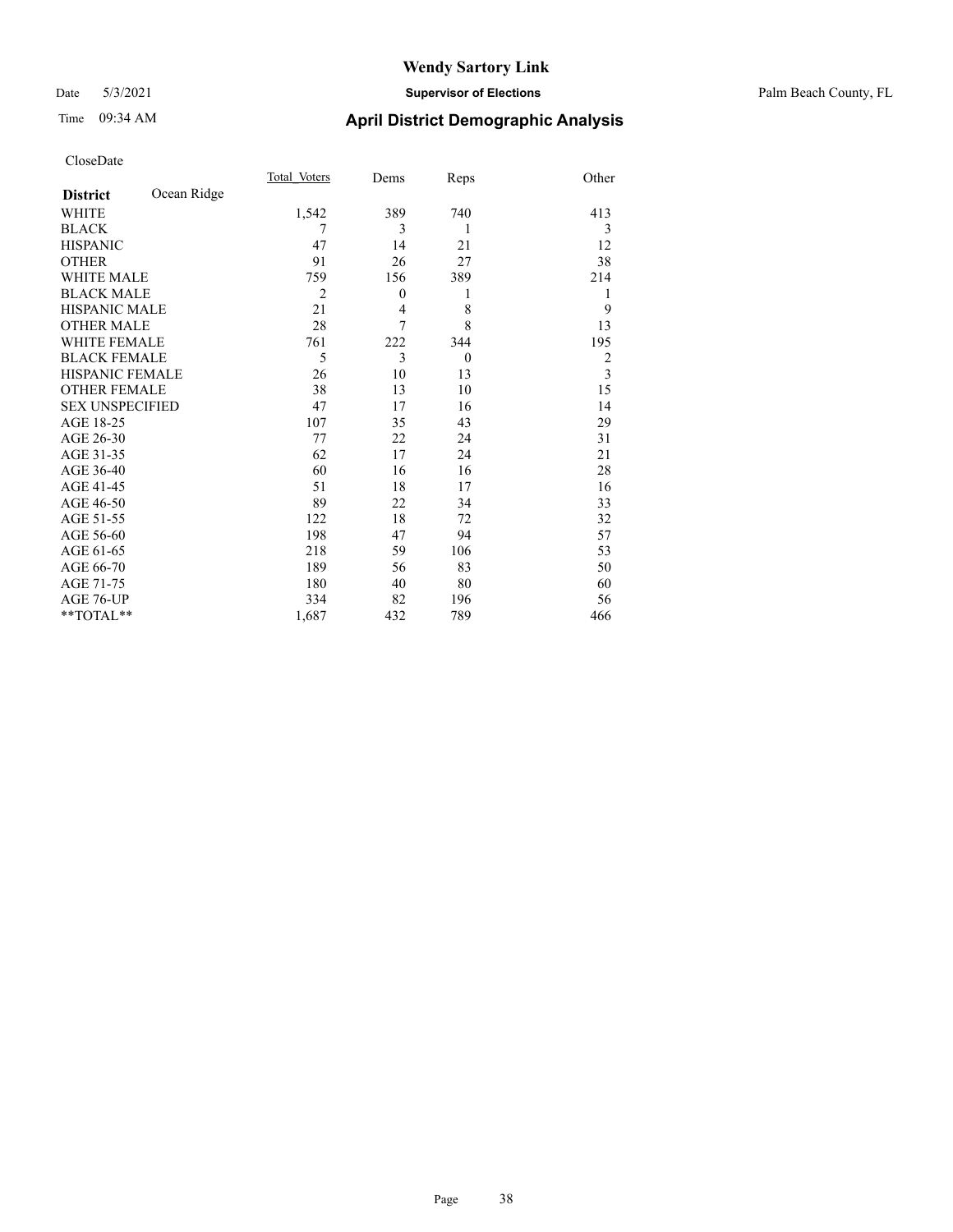#### Date 5/3/2021 **Supervisor of Elections** Palm Beach County, FL

## Time 09:34 AM **April District Demographic Analysis**

|                        |         | Total Voters | Dems  | Reps | Other |
|------------------------|---------|--------------|-------|------|-------|
| <b>District</b>        | Pahokee |              |       |      |       |
| WHITE                  |         | 332          | 91    | 182  | 59    |
| <b>BLACK</b>           |         | 1,824        | 1,578 | 40   | 206   |
| <b>HISPANIC</b>        |         | 620          | 290   | 111  | 219   |
| <b>OTHER</b>           |         | 194          | 96    | 26   | 72    |
| WHITE MALE             |         | 145          | 34    | 73   | 38    |
| <b>BLACK MALE</b>      |         | 768          | 647   | 16   | 105   |
| <b>HISPANIC MALE</b>   |         | 300          | 142   | 66   | 92    |
| <b>OTHER MALE</b>      |         | 67           | 38    | 9    | 20    |
| <b>WHITE FEMALE</b>    |         | 180          | 54    | 106  | 20    |
| <b>BLACK FEMALE</b>    |         | 1,030        | 907   | 23   | 100   |
| <b>HISPANIC FEMALE</b> |         | 297          | 140   | 42   | 115   |
| <b>OTHER FEMALE</b>    |         | 48           | 26    | 8    | 14    |
| <b>SEX UNSPECIFIED</b> |         | 134          | 66    | 16   | 52    |
| AGE 18-25              |         | 379          | 249   | 29   | 101   |
| AGE 26-30              |         | 331          | 205   | 23   | 103   |
| AGE 31-35              |         | 288          | 189   | 24   | 75    |
| AGE 36-40              |         | 232          | 164   | 16   | 52    |
| AGE 41-45              |         | 197          | 131   | 24   | 42    |
| AGE 46-50              |         | 182          | 130   | 24   | 28    |
| AGE 51-55              |         | 249          | 175   | 36   | 38    |
| AGE 56-60              |         | 239          | 168   | 34   | 37    |
| AGE 61-65              |         | 230          | 181   | 26   | 23    |
| AGE 66-70              |         | 218          | 161   | 28   | 29    |
| AGE 71-75              |         | 162          | 108   | 43   | 11    |
| AGE 76-UP              |         | 263          | 194   | 52   | 17    |
| $*$ $TOTAL**$          |         | 2,970        | 2,055 | 359  | 556   |
|                        |         |              |       |      |       |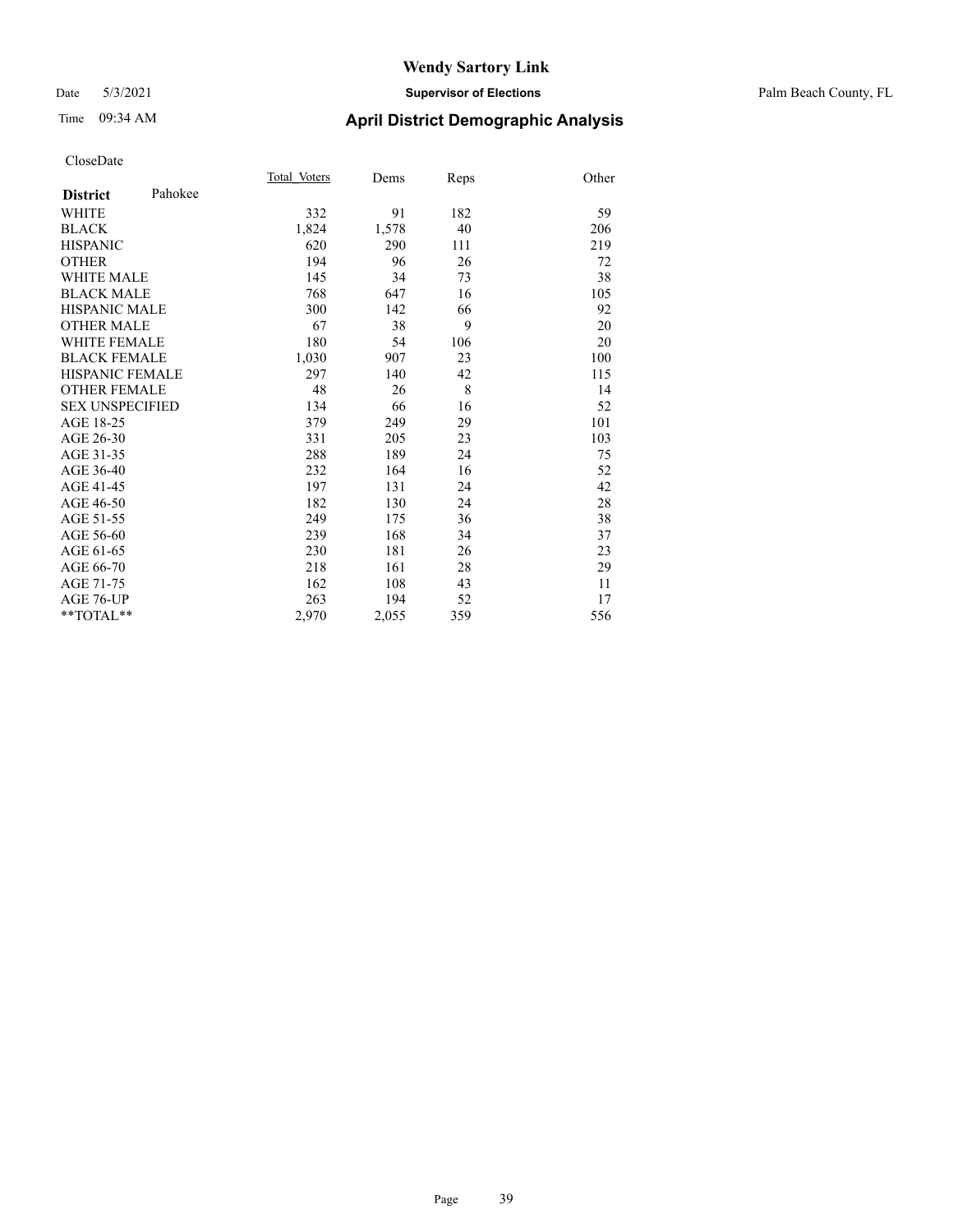#### Date 5/3/2021 **Supervisor of Elections** Palm Beach County, FL

## Time 09:34 AM **April District Demographic Analysis**

|                        |            | Total Voters | Dems  | Reps  | Other |
|------------------------|------------|--------------|-------|-------|-------|
| <b>District</b>        | Palm Beach |              |       |       |       |
| <b>WHITE</b>           |            | 7,743        | 1,995 | 3,600 | 2,148 |
| <b>BLACK</b>           |            | 49           | 32    | 8     | 9     |
| <b>HISPANIC</b>        |            | 204          | 55    | 77    | 72    |
| <b>OTHER</b>           |            | 584          | 142   | 180   | 262   |
| WHITE MALE             |            | 3,566        | 794   | 1,697 | 1,075 |
| <b>BLACK MALE</b>      |            | 21           | 10    | 5     | 6     |
| <b>HISPANIC MALE</b>   |            | 95           | 24    | 35    | 36    |
| <b>OTHER MALE</b>      |            | 176          | 42    | 51    | 83    |
| WHITE FEMALE           |            | 4,092        | 1,178 | 1,865 | 1,049 |
| <b>BLACK FEMALE</b>    |            | 28           | 22    | 3     | 3     |
| <b>HISPANIC FEMALE</b> |            | 106          | 31    | 41    | 34    |
| <b>OTHER FEMALE</b>    |            | 251          | 60    | 84    | 107   |
| <b>SEX UNSPECIFIED</b> |            | 234          | 56    | 80    | 98    |
| AGE 18-25              |            | 335          | 86    | 124   | 125   |
| AGE 26-30              |            | 248          | 65    | 96    | 87    |
| AGE 31-35              |            | 273          | 63    | 93    | 117   |
| AGE 36-40              |            | 239          | 52    | 88    | 99    |
| AGE 41-45              |            | 268          | 52    | 111   | 105   |
| AGE 46-50              |            | 322          | 69    | 140   | 113   |
| AGE 51-55              |            | 479          | 104   | 233   | 142   |
| AGE 56-60              |            | 689          | 143   | 326   | 220   |
| AGE 61-65              |            | 859          | 223   | 391   | 245   |
| AGE 66-70              |            | 955          | 272   | 438   | 245   |
| AGE 71-75              |            | 1,174        | 327   | 527   | 320   |
| AGE 76-UP              |            | 2,739        | 768   | 1,298 | 673   |
| $*$ $*$ TOTAL $*$ $*$  |            | 8,580        | 2,224 | 3,865 | 2,491 |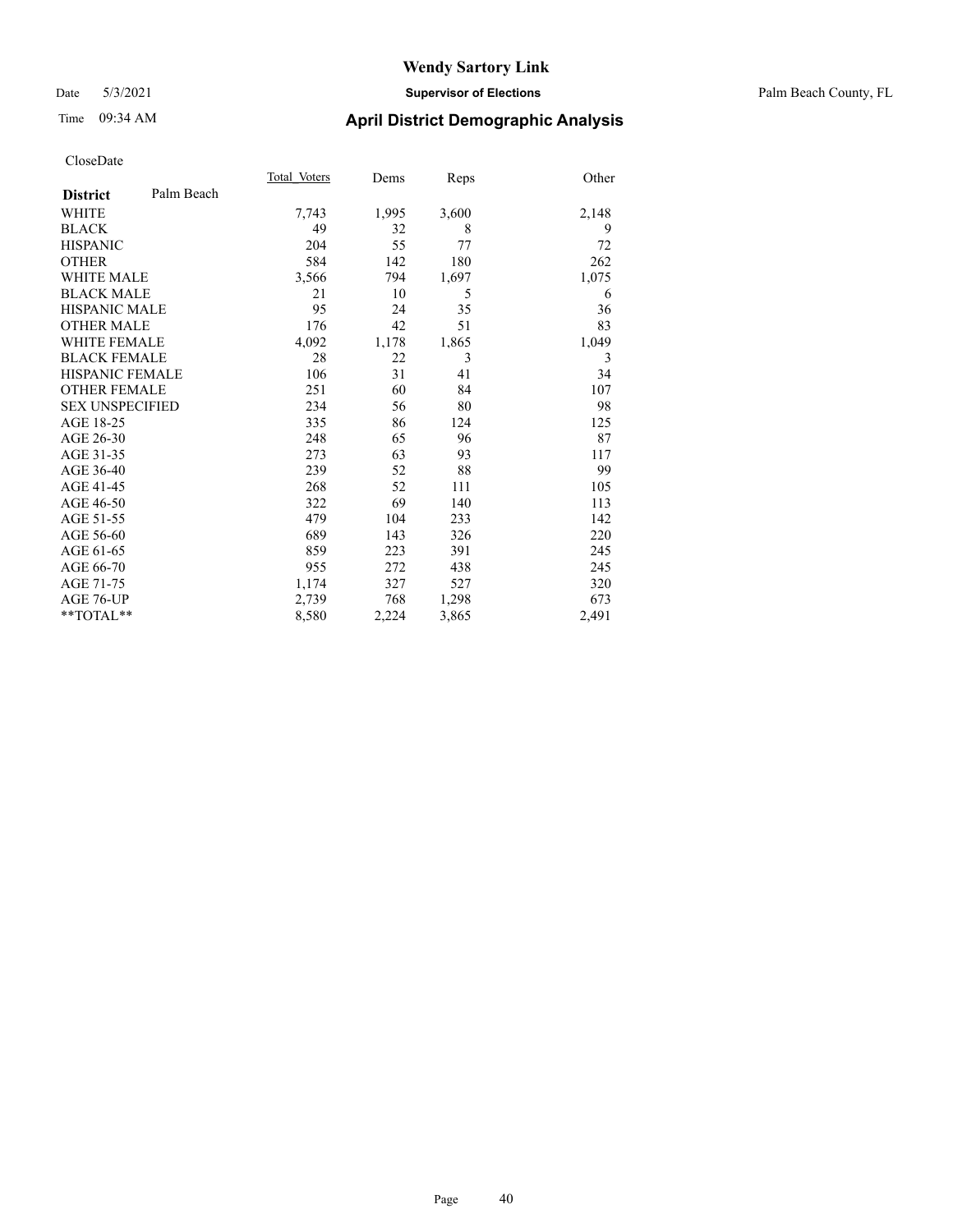Date 5/3/2021 **Supervisor of Elections** Palm Beach County, FL

### Time 09:34 AM **April District Demographic Analysis**

|                                       | Total Voters | Dems   | <b>Reps</b> | Other  |
|---------------------------------------|--------------|--------|-------------|--------|
| Palm Beach Gardens<br><b>District</b> |              |        |             |        |
| WHITE                                 | 38,316       | 11,536 | 16,240      | 10,540 |
| <b>BLACK</b>                          | 1,497        | 1,039  | 94          | 364    |
| <b>HISPANIC</b>                       | 2,974        | 1,127  | 719         | 1,128  |
| <b>OTHER</b>                          | 3,810        | 1,227  | 900         | 1,683  |
| <b>WHITE MALE</b>                     | 17,441       | 4,245  | 8,040       | 5,156  |
| <b>BLACK MALE</b>                     | 660          | 431    | 49          | 180    |
| <b>HISPANIC MALE</b>                  | 1,235        | 430    | 310         | 495    |
| <b>OTHER MALE</b>                     | 1,324        | 388    | 329         | 607    |
| <b>WHITE FEMALE</b>                   | 20,404       | 7,164  | 8,019       | 5,221  |
| <b>BLACK FEMALE</b>                   | 814          | 593    | 45          | 176    |
| <b>HISPANIC FEMALE</b>                | 1,668        | 670    | 398         | 600    |
| <b>OTHER FEMALE</b>                   | 1,629        | 588    | 390         | 651    |
| <b>SEX UNSPECIFIED</b>                | 1,359        | 387    | 357         | 615    |
| AGE 18-25                             | 3,252        | 1,025  | 1,058       | 1,169  |
| AGE 26-30                             | 2,800        | 918    | 888         | 994    |
| AGE 31-35                             | 3,006        | 950    | 945         | 1,111  |
| AGE 36-40                             | 3,074        | 990    | 916         | 1,168  |
| AGE 41-45                             | 2,851        | 815    | 950         | 1,086  |
| AGE 46-50                             | 3,048        | 834    | 1,173       | 1,041  |
| AGE 51-55                             | 3,450        | 940    | 1,484       | 1,026  |
| AGE 56-60                             | 4,205        | 1,180  | 1,849       | 1,176  |
| AGE 61-65                             | 4,119        | 1,354  | 1,732       | 1,033  |
| AGE 66-70                             | 4,091        | 1,494  | 1,608       | 989    |
| AGE 71-75                             | 4,260        | 1,469  | 1,797       | 994    |
| AGE 76-UP                             | 8.440        | 2,960  | 3,553       | 1,927  |
| $*$ $TOTAL**$                         | 46,597       | 14,929 | 17,953      | 13,715 |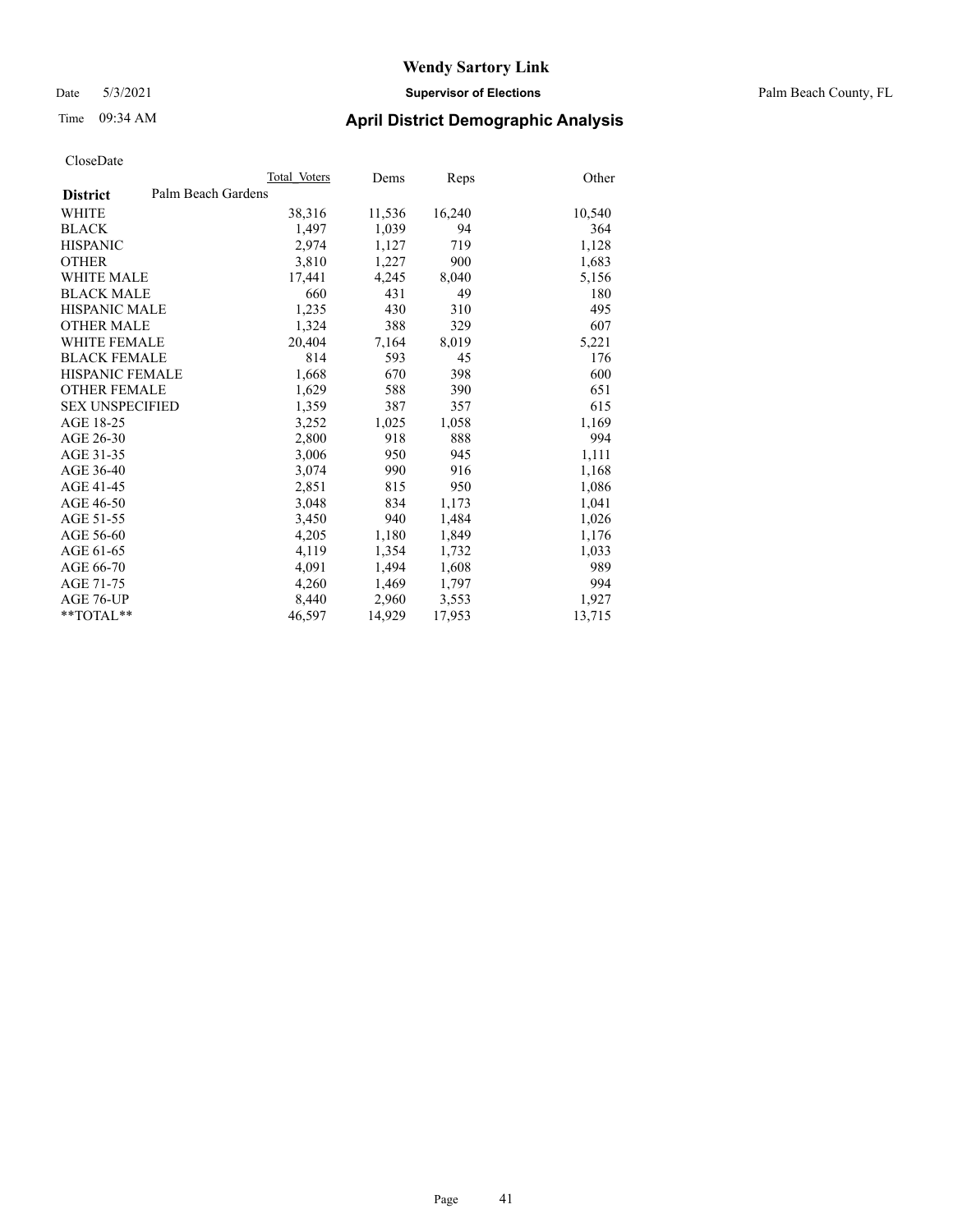#### Date 5/3/2021 **Supervisor of Elections** Palm Beach County, FL

## Time 09:34 AM **April District Demographic Analysis**

| CloseDate |
|-----------|
|-----------|

|                        |                   | Total Voters | Dems           | Reps           | Other    |
|------------------------|-------------------|--------------|----------------|----------------|----------|
| <b>District</b>        | Palm Beach Shores |              |                |                |          |
| WHITE                  |                   | 994          | 267            | 429            | 298      |
| BLACK                  |                   | 14           | 9              | 2              | 3        |
| <b>HISPANIC</b>        |                   | 21           | 5              | 8              | 8        |
| <b>OTHER</b>           |                   | 68           | 14             | 22             | 32       |
| WHITE MALE             |                   | 480          | 102            | 225            | 153      |
| <b>BLACK MALE</b>      |                   | 11           | 6              | $\overline{2}$ | 3        |
| HISPANIC MALE          |                   | 11           | $\overline{c}$ | $\overline{4}$ | 5        |
| OTHER MALE             |                   | 19           | 3              | 6              | 10       |
| WHITE FEMALE           |                   | 503          | 163            | 197            | 143      |
| <b>BLACK FEMALE</b>    |                   | 3            | 3              | $\mathbf{0}$   | $\theta$ |
| HISPANIC FEMALE        |                   | 10           | 3              | 4              | 3        |
| <b>OTHER FEMALE</b>    |                   | 30           | 10             | 7              | 13       |
| <b>SEX UNSPECIFIED</b> |                   | 29           | $\overline{2}$ | 16             | 11       |
| AGE 18-25              |                   | 49           | 16             | 14             | 19       |
| AGE 26-30              |                   | 46           | 8              | 17             | 21       |
| AGE 31-35              |                   | 48           | 13             | 22             | 13       |
| AGE 36-40              |                   | 41           | 12             | 12             | 17       |
| AGE 41-45              |                   | 58           | 20             | 17             | 21       |
| AGE 46-50              |                   | 59           | 11             | 19             | 29       |
| AGE 51-55              |                   | 96           | 20             | 39             | 37       |
| AGE 56-60              |                   | 117          | 31             | 55             | 31       |
| AGE 61-65              |                   | 143          | 44             | 70             | 29       |
| AGE 66-70              |                   | 132          | 37             | 55             | 40       |
| AGE 71-75              |                   | 109          | 33             | 47             | 29       |
| AGE 76-UP              |                   | 199          | 50             | 94             | 55       |
| $*$ $TOTAL**$          |                   | 1,097        | 295            | 461            | 341      |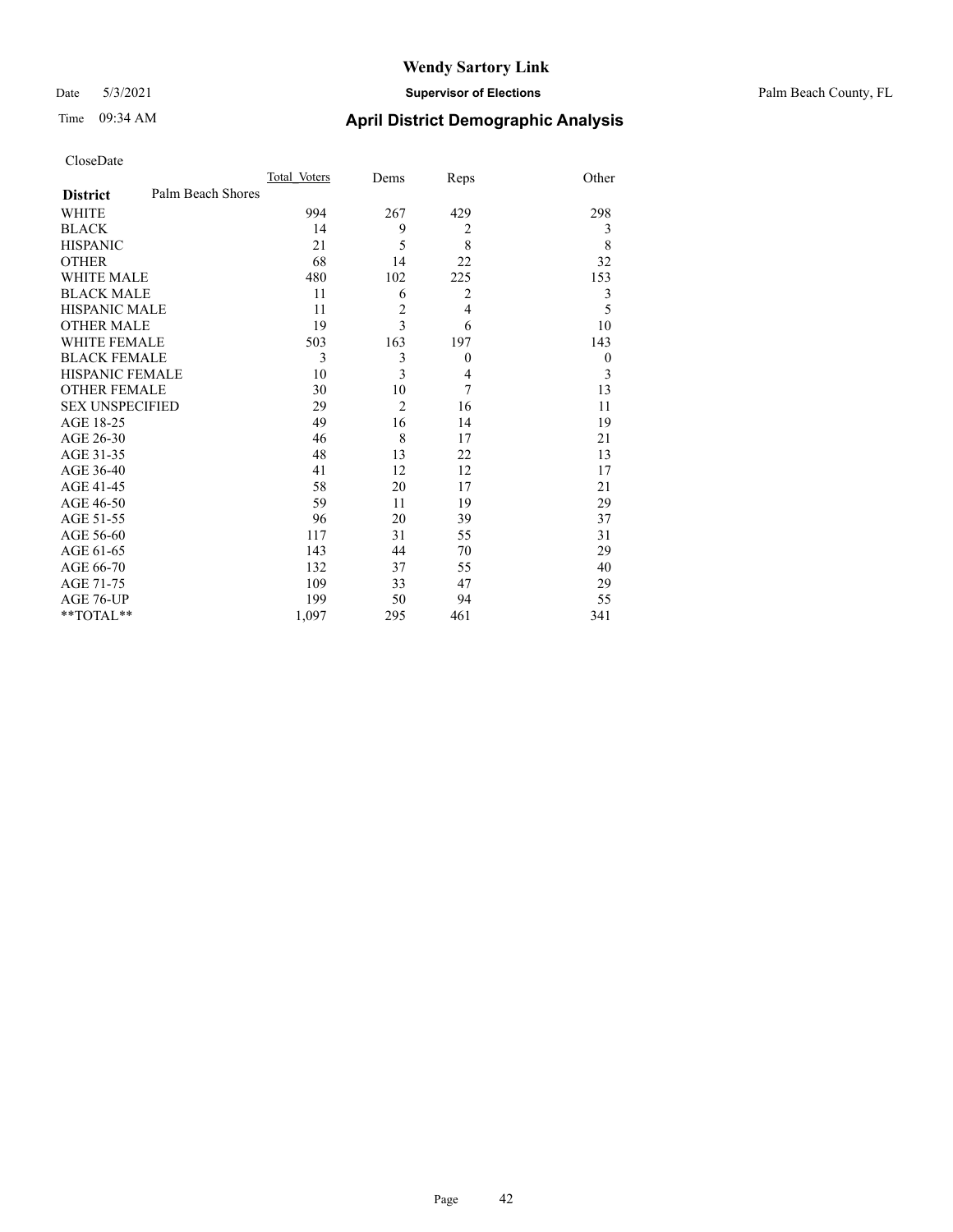#### Date 5/3/2021 **Supervisor of Elections** Palm Beach County, FL

### Time 09:34 AM **April District Demographic Analysis**

|                        |              | Total Voters | Dems  | Reps  | Other |
|------------------------|--------------|--------------|-------|-------|-------|
| <b>District</b>        | Palm Springs |              |       |       |       |
| <b>WHITE</b>           |              | 4,396        | 1,650 | 1,445 | 1,301 |
| <b>BLACK</b>           |              | 1,660        | 1,185 | 58    | 417   |
| <b>HISPANIC</b>        |              | 4,729        | 1,903 | 988   | 1,838 |
| <b>OTHER</b>           |              | 1,119        | 398   | 161   | 560   |
| WHITE MALE             |              | 2,024        | 653   | 731   | 640   |
| <b>BLACK MALE</b>      |              | 677          | 445   | 36    | 196   |
| <b>HISPANIC MALE</b>   |              | 2,038        | 774   | 496   | 768   |
| <b>OTHER MALE</b>      |              | 365          | 139   | 58    | 168   |
| WHITE FEMALE           |              | 2,300        | 976   | 694   | 630   |
| <b>BLACK FEMALE</b>    |              | 943          | 712   | 20    | 211   |
| <b>HISPANIC FEMALE</b> |              | 2,556        | 1,090 | 464   | 1,002 |
| <b>OTHER FEMALE</b>    |              | 432          | 183   | 60    | 189   |
| <b>SEX UNSPECIFIED</b> |              | 562          | 160   | 90    | 312   |
| AGE 18-25              |              | 1,433        | 605   | 198   | 630   |
| AGE 26-30              |              | 1,179        | 498   | 188   | 493   |
| AGE 31-35              |              | 1,180        | 497   | 187   | 496   |
| AGE 36-40              |              | 991          | 442   | 155   | 394   |
| AGE 41-45              |              | 933          | 416   | 154   | 363   |
| AGE 46-50              |              | 931          | 364   | 202   | 365   |
| AGE 51-55              |              | 985          | 381   | 267   | 337   |
| AGE 56-60              |              | 1,072        | 439   | 307   | 326   |
| AGE 61-65              |              | 878          | 409   | 235   | 234   |
| AGE 66-70              |              | 714          | 346   | 198   | 170   |
| AGE 71-75              |              | 604          | 283   | 193   | 128   |
| AGE 76-UP              |              | 1,004        | 456   | 368   | 180   |
| $*$ $TOTAL**$          |              | 11,904       | 5,136 | 2,652 | 4,116 |
|                        |              |              |       |       |       |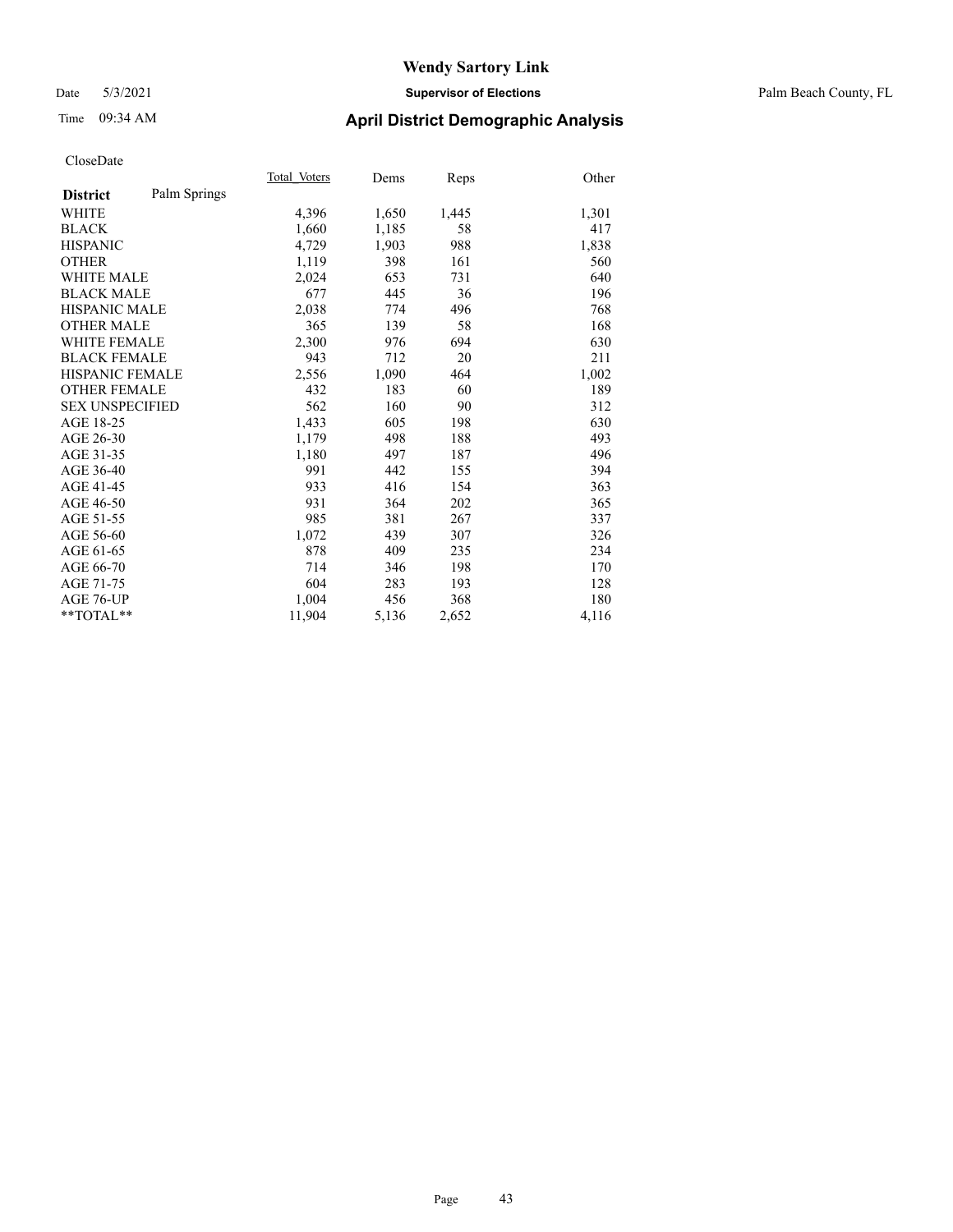#### Date 5/3/2021 **Supervisor of Elections** Palm Beach County, FL

### Time 09:34 AM **April District Demographic Analysis**

|                        |               | Total Voters | Dems   | Reps  | Other |
|------------------------|---------------|--------------|--------|-------|-------|
| <b>District</b>        | Riviera Beach |              |        |       |       |
| WHITE                  |               | 6,674        | 1,868  | 2,796 | 2,010 |
| <b>BLACK</b>           |               | 14,755       | 12,239 | 344   | 2,172 |
| <b>HISPANIC</b>        |               | 1,328        | 590    | 236   | 502   |
| <b>OTHER</b>           |               | 2,314        | 974    | 267   | 1,073 |
| <b>WHITE MALE</b>      |               | 3,279        | 764    | 1,453 | 1,062 |
| <b>BLACK MALE</b>      |               | 5,998        | 4,712  | 180   | 1,106 |
| <b>HISPANIC MALE</b>   |               | 559          | 216    | 119   | 224   |
| <b>OTHER MALE</b>      |               | 859          | 349    | 121   | 389   |
| WHITE FEMALE           |               | 3,307        | 1,082  | 1,310 | 915   |
| <b>BLACK FEMALE</b>    |               | 8,526        | 7,360  | 158   | 1,008 |
| <b>HISPANIC FEMALE</b> |               | 740          | 357    | 116   | 267   |
| <b>OTHER FEMALE</b>    |               | 932          | 460    | 100   | 372   |
| <b>SEX UNSPECIFIED</b> |               | 857          | 365    | 80    | 412   |
| AGE 18-25              |               | 2,739        | 1,732  | 178   | 829   |
| AGE 26-30              |               | 2,234        | 1,462  | 179   | 593   |
| AGE 31-35              |               | 2,338        | 1,498  | 179   | 661   |
| AGE 36-40              |               | 2,011        | 1,249  | 191   | 571   |
| AGE 41-45              |               | 1,849        | 1,208  | 198   | 443   |
| AGE 46-50              |               | 1,942        | 1,286  | 227   | 429   |
| AGE 51-55              |               | 1.937        | 1,257  | 283   | 397   |
| AGE 56-60              |               | 2,207        | 1,353  | 413   | 441   |
| AGE 61-65              |               | 2,147        | 1,311  | 427   | 409   |
| AGE 66-70              |               | 1,740        | 1,057  | 370   | 313   |
| AGE 71-75              |               | 1,475        | 870    | 337   | 268   |
| AGE 76-UP              |               | 2,452        | 1,388  | 661   | 403   |
| $*$ $TOTAL**$          |               | 25,071       | 15,671 | 3,643 | 5,757 |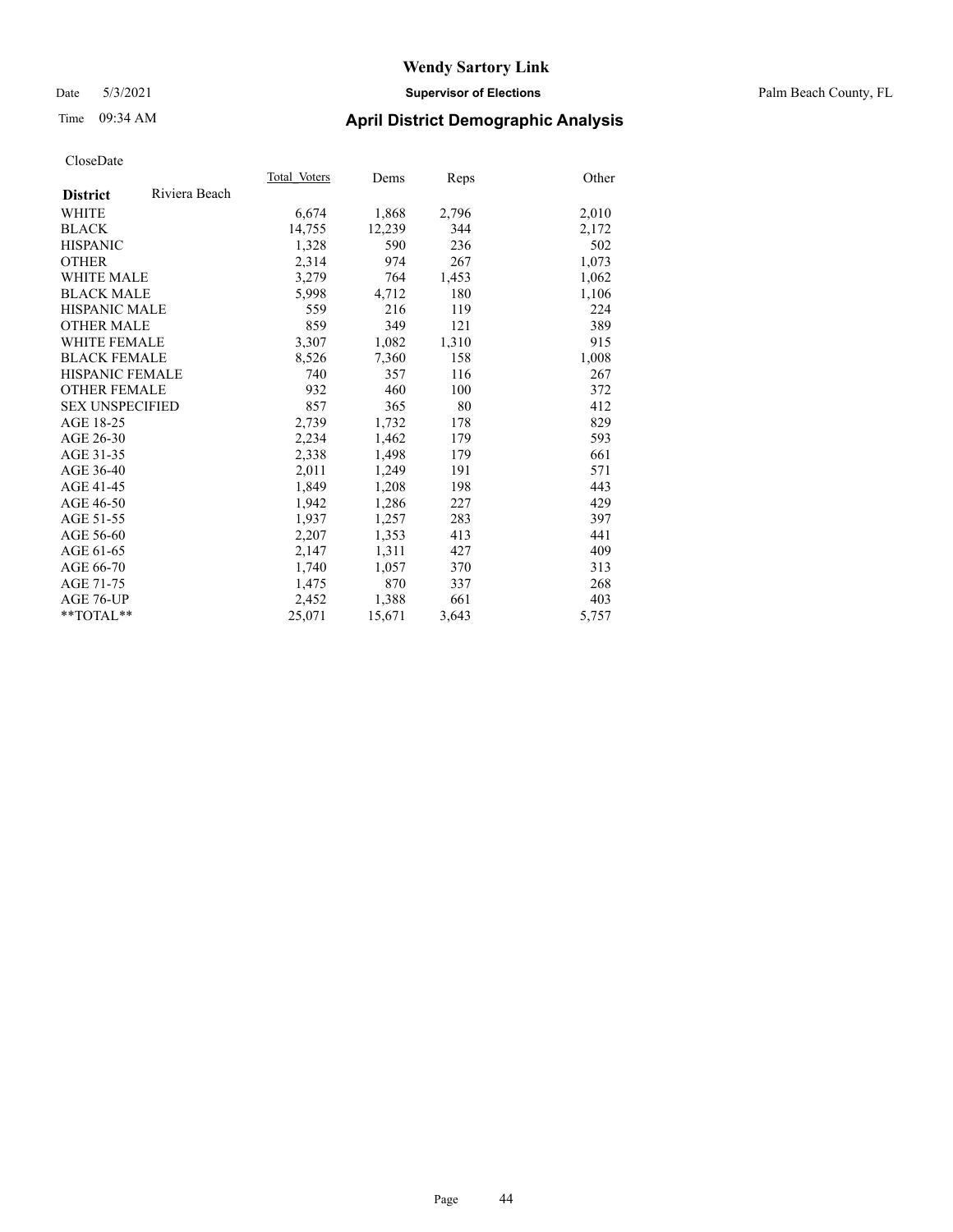#### Date 5/3/2021 **Supervisor of Elections** Palm Beach County, FL

### Time 09:34 AM **April District Demographic Analysis**

|                        |                  | Total Voters | Dems   | <b>Reps</b> | Other |
|------------------------|------------------|--------------|--------|-------------|-------|
| <b>District</b>        | Royal Palm Beach |              |        |             |       |
| WHITE                  |                  | 13,287       | 4,071  | 5,207       | 4,009 |
| <b>BLACK</b>           |                  | 6,111        | 4,660  | 203         | 1,248 |
| <b>HISPANIC</b>        |                  | 5,168        | 2,081  | 1,131       | 1,956 |
| <b>OTHER</b>           |                  | 3,212        | 1,300  | 517         | 1,395 |
| <b>WHITE MALE</b>      |                  | 6,172        | 1,604  | 2,644       | 1,924 |
| <b>BLACK MALE</b>      |                  | 2,664        | 1,906  | 115         | 643   |
| <b>HISPANIC MALE</b>   |                  | 2,244        | 803    | 574         | 867   |
| <b>OTHER MALE</b>      |                  | 1,215        | 458    | 217         | 540   |
| <b>WHITE FEMALE</b>    |                  | 6,954        | 2,423  | 2,506       | 2,025 |
| <b>BLACK FEMALE</b>    |                  | 3,361        | 2,701  | 84          | 576   |
| <b>HISPANIC FEMALE</b> |                  | 2,794        | 1,222  | 538         | 1,034 |
| <b>OTHER FEMALE</b>    |                  | 1,369        | 643    | 219         | 507   |
| <b>SEX UNSPECIFIED</b> |                  | 983          | 340    | 158         | 485   |
| AGE 18-25              |                  | 3,243        | 1,370  | 581         | 1,292 |
| AGE 26-30              |                  | 2,328        | 1,026  | 439         | 863   |
| AGE 31-35              |                  | 2,445        | 1,033  | 523         | 889   |
| AGE 36-40              |                  | 2,423        | 958    | 581         | 884   |
| AGE 41-45              |                  | 2,324        | 934    | 512         | 878   |
| AGE 46-50              |                  | 2,408        | 1,016  | 625         | 767   |
| AGE 51-55              |                  | 2,516        | 1,004  | 772         | 740   |
| AGE 56-60              |                  | 2,674        | 1,148  | 874         | 652   |
| AGE 61-65              |                  | 2,299        | 1,098  | 655         | 546   |
| AGE 66-70              |                  | 1,858        | 914    | 548         | 396   |
| AGE 71-75              |                  | 1,288        | 623    | 353         | 312   |
| AGE 76-UP              |                  | 1,972        | 988    | 595         | 389   |
| **TOTAL**              |                  | 27,778       | 12,112 | 7,058       | 8,608 |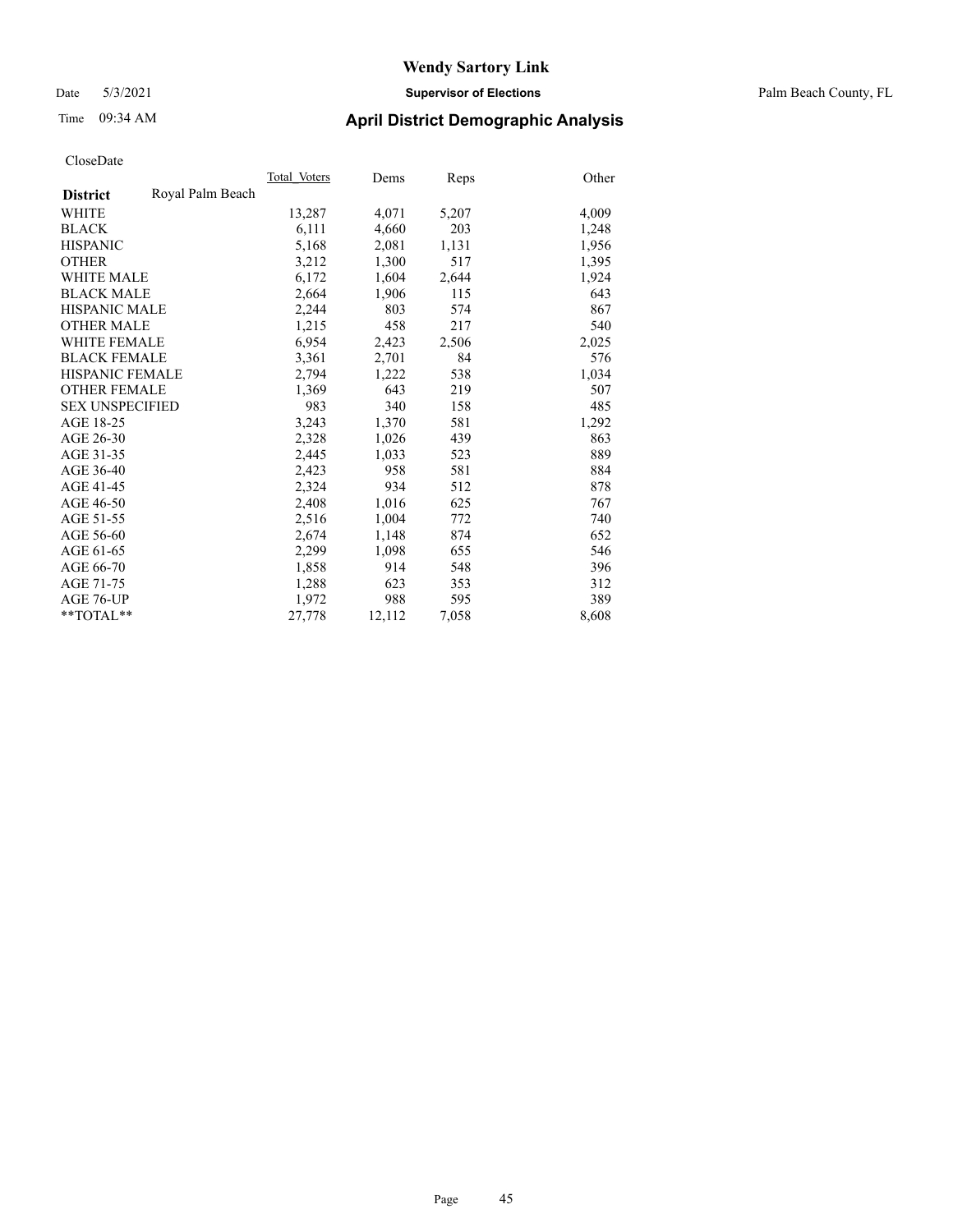## Time 09:34 AM **April District Demographic Analysis**

|                        |           | Total Voters | Dems  | Reps           | Other |
|------------------------|-----------|--------------|-------|----------------|-------|
| <b>District</b>        | South Bay |              |       |                |       |
| WHITE                  |           | 63           | 23    | 28             | 12    |
| <b>BLACK</b>           |           | 1,201        | 1,052 | 25             | 124   |
| <b>HISPANIC</b>        |           | 215          | 106   | 31             | 78    |
| <b>OTHER</b>           |           | 81           | 48    | 3              | 30    |
| <b>WHITE MALE</b>      |           | 33           | 12    | 14             | 7     |
| <b>BLACK MALE</b>      |           | 483          | 415   | 9              | 59    |
| <b>HISPANIC MALE</b>   |           | 112          | 52    | 21             | 39    |
| <b>OTHER MALE</b>      |           | 18           | 9     | $\theta$       | 9     |
| <b>WHITE FEMALE</b>    |           | 30           | 11    | 14             | 5     |
| <b>BLACK FEMALE</b>    |           | 703          | 623   | 16             | 64    |
| HISPANIC FEMALE        |           | 99           | 54    | 10             | 35    |
| <b>OTHER FEMALE</b>    |           | 42           | 28    | $\overline{2}$ | 12    |
| <b>SEX UNSPECIFIED</b> |           | 40           | 25    | 1              | 14    |
| AGE 18-25              |           | 191          | 137   | 7              | 47    |
| AGE 26-30              |           | 175          | 131   | 13             | 31    |
| AGE 31-35              |           | 173          | 126   | 10             | 37    |
| AGE 36-40              |           | 126          | 96    | 6              | 24    |
| AGE 41-45              |           | 120          | 87    | 5              | 28    |
| AGE 46-50              |           | 103          | 80    | 4              | 19    |
| AGE 51-55              |           | 122          | 102   | 6              | 14    |
| AGE 56-60              |           | 136          | 111   | 12             | 13    |
| AGE 61-65              |           | 108          | 89    | 8              | 11    |
| AGE 66-70              |           | 105          | 98    | 4              | 3     |
| AGE 71-75              |           | 69           | 56    | 7              | 6     |
| AGE 76-UP              |           | 132          | 116   | 5              | 11    |
| **TOTAL**              |           | 1,560        | 1,229 | 87             | 244   |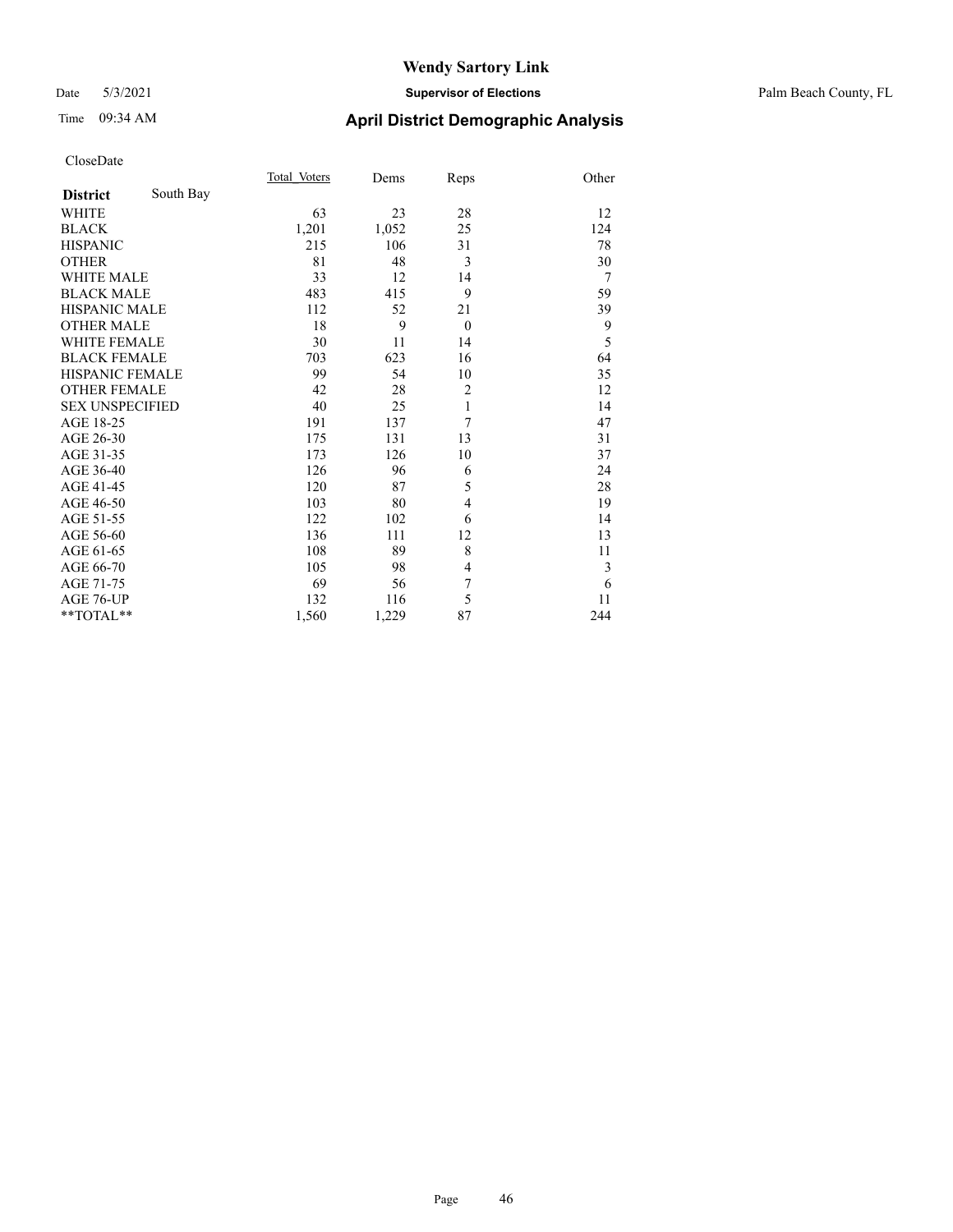#### Date 5/3/2021 **Supervisor of Elections** Palm Beach County, FL

## Time 09:34 AM **April District Demographic Analysis**

|                        |                  | Total Voters | Dems | Reps           | Other    |
|------------------------|------------------|--------------|------|----------------|----------|
| <b>District</b>        | South Palm Beach |              |      |                |          |
| <b>WHITE</b>           |                  | 1,172        | 372  | 453            | 347      |
| <b>BLACK</b>           |                  | 27           | 20   | 3              | 4        |
| <b>HISPANIC</b>        |                  | 79           | 23   | 33             | 23       |
| <b>OTHER</b>           |                  | 99           | 26   | 28             | 45       |
| <b>WHITE MALE</b>      |                  | 524          | 138  | 217            | 169      |
| <b>BLACK MALE</b>      |                  | 11           | 6    | 1              | 4        |
| <b>HISPANIC MALE</b>   |                  | 36           | 11   | 16             | 9        |
| <b>OTHER MALE</b>      |                  | 27           | 6    | 11             | 10       |
| <b>WHITE FEMALE</b>    |                  | 628          | 227  | 228            | 173      |
| <b>BLACK FEMALE</b>    |                  | 16           | 14   | $\overline{2}$ | $\theta$ |
| HISPANIC FEMALE        |                  | 41           | 12   | 16             | 13       |
| <b>OTHER FEMALE</b>    |                  | 50           | 13   | 13             | 24       |
| <b>SEX UNSPECIFIED</b> |                  | 41           | 11   | 13             | 17       |
| AGE 18-25              |                  | 44           | 10   | 15             | 19       |
| AGE 26-30              |                  | 52           | 15   | 17             | 20       |
| AGE 31-35              |                  | 42           | 15   | 10             | 17       |
| AGE 36-40              |                  | 44           | 8    | 19             | 17       |
| AGE 41-45              |                  | 46           | 9    | 16             | 21       |
| AGE 46-50              |                  | 57           | 11   | 26             | 20       |
| AGE 51-55              |                  | 96           | 23   | 43             | 30       |
| AGE 56-60              |                  | 131          | 39   | 52             | 40       |
| AGE 61-65              |                  | 132          | 54   | 40             | 38       |
| AGE 66-70              |                  | 180          | 70   | 66             | 44       |
| AGE 71-75              |                  | 190          | 71   | 62             | 57       |
| AGE 76-UP              |                  | 363          | 116  | 151            | 96       |
| $*$ $TOTAL**$          |                  | 1,377        | 441  | 517            | 419      |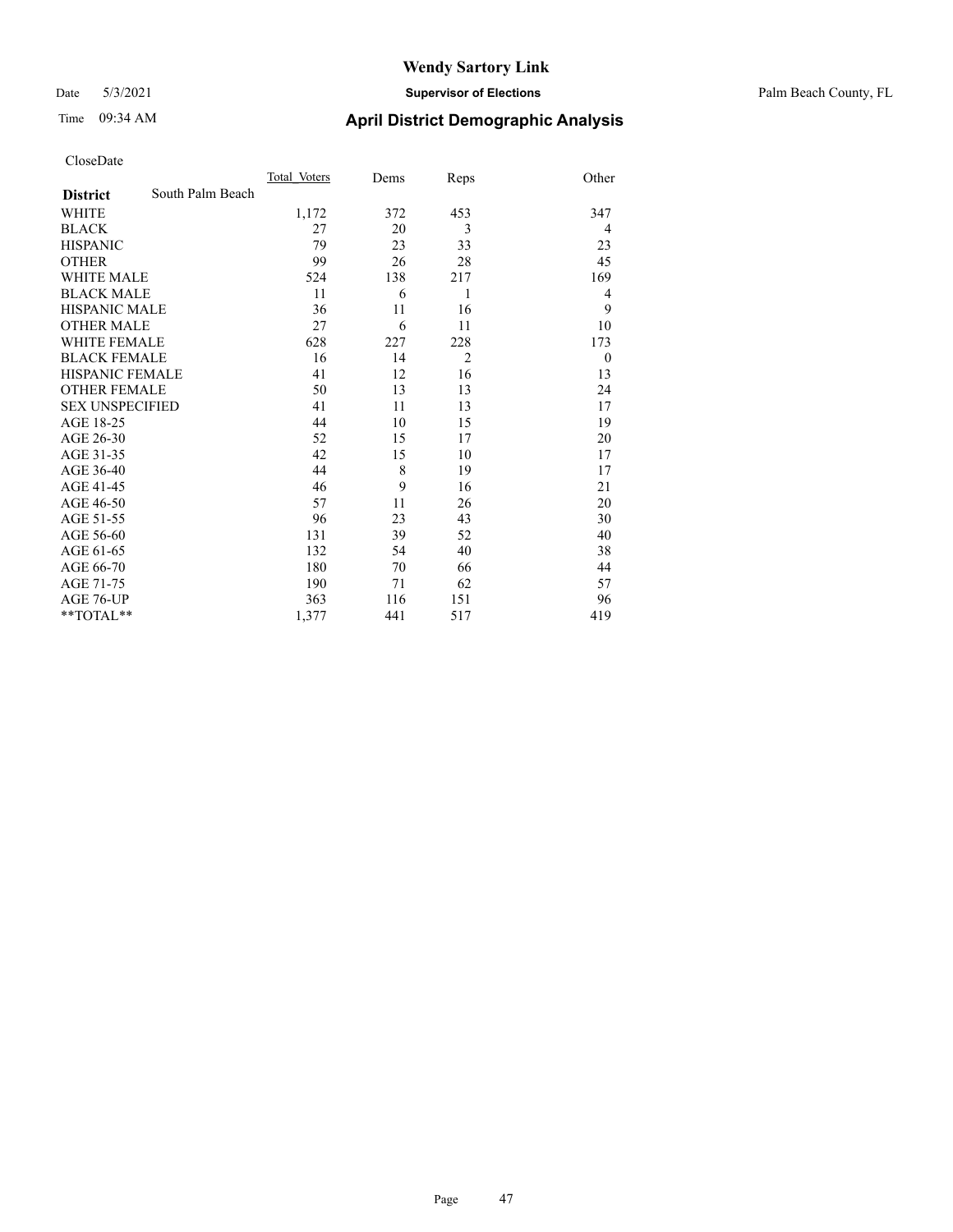#### Date 5/3/2021 **Supervisor of Elections** Palm Beach County, FL

## Time 09:34 AM **April District Demographic Analysis**

|                        |          | Total Voters | Dems  | Reps     | Other |
|------------------------|----------|--------------|-------|----------|-------|
| <b>District</b>        | Tequesta |              |       |          |       |
| <b>WHITE</b>           |          | 4,616        | 1,103 | 2,262    | 1,251 |
| <b>BLACK</b>           |          | 30           | 19    | 1        | 10    |
| <b>HISPANIC</b>        |          | 187          | 65    | 65       | 57    |
| <b>OTHER</b>           |          | 263          | 70    | 96       | 97    |
| <b>WHITE MALE</b>      |          | 2,172        | 409   | 1,138    | 625   |
| <b>BLACK MALE</b>      |          | 9            | 3     | 1        | 5     |
| <b>HISPANIC MALE</b>   |          | 72           | 24    | 25       | 23    |
| <b>OTHER MALE</b>      |          | 82           | 21    | 35       | 26    |
| <b>WHITE FEMALE</b>    |          | 2,402        | 687   | 1,107    | 608   |
| <b>BLACK FEMALE</b>    |          | 21           | 16    | $\theta$ | 5     |
| HISPANIC FEMALE        |          | 109          | 40    | 36       | 33    |
| <b>OTHER FEMALE</b>    |          | 108          | 33    | 36       | 39    |
| <b>SEX UNSPECIFIED</b> |          | 117          | 22    | 46       | 49    |
| AGE 18-25              |          | 405          | 81    | 186      | 138   |
| AGE 26-30              |          | 298          | 68    | 140      | 90    |
| AGE 31-35              |          | 362          | 76    | 157      | 129   |
| AGE 36-40              |          | 400          | 89    | 175      | 136   |
| AGE 41-45              |          | 319          | 89    | 118      | 112   |
| AGE 46-50              |          | 362          | 93    | 161      | 108   |
| AGE 51-55              |          | 405          | 82    | 213      | 110   |
| AGE 56-60              |          | 487          | 105   | 260      | 122   |
| AGE 61-65              |          | 512          | 141   | 241      | 130   |
| AGE 66-70              |          | 454          | 140   | 210      | 104   |
| AGE 71-75              |          | 375          | 103   | 186      | 86    |
| AGE 76-UP              |          | 717          | 190   | 377      | 150   |
| **TOTAL**              |          | 5,096        | 1,257 | 2,424    | 1,415 |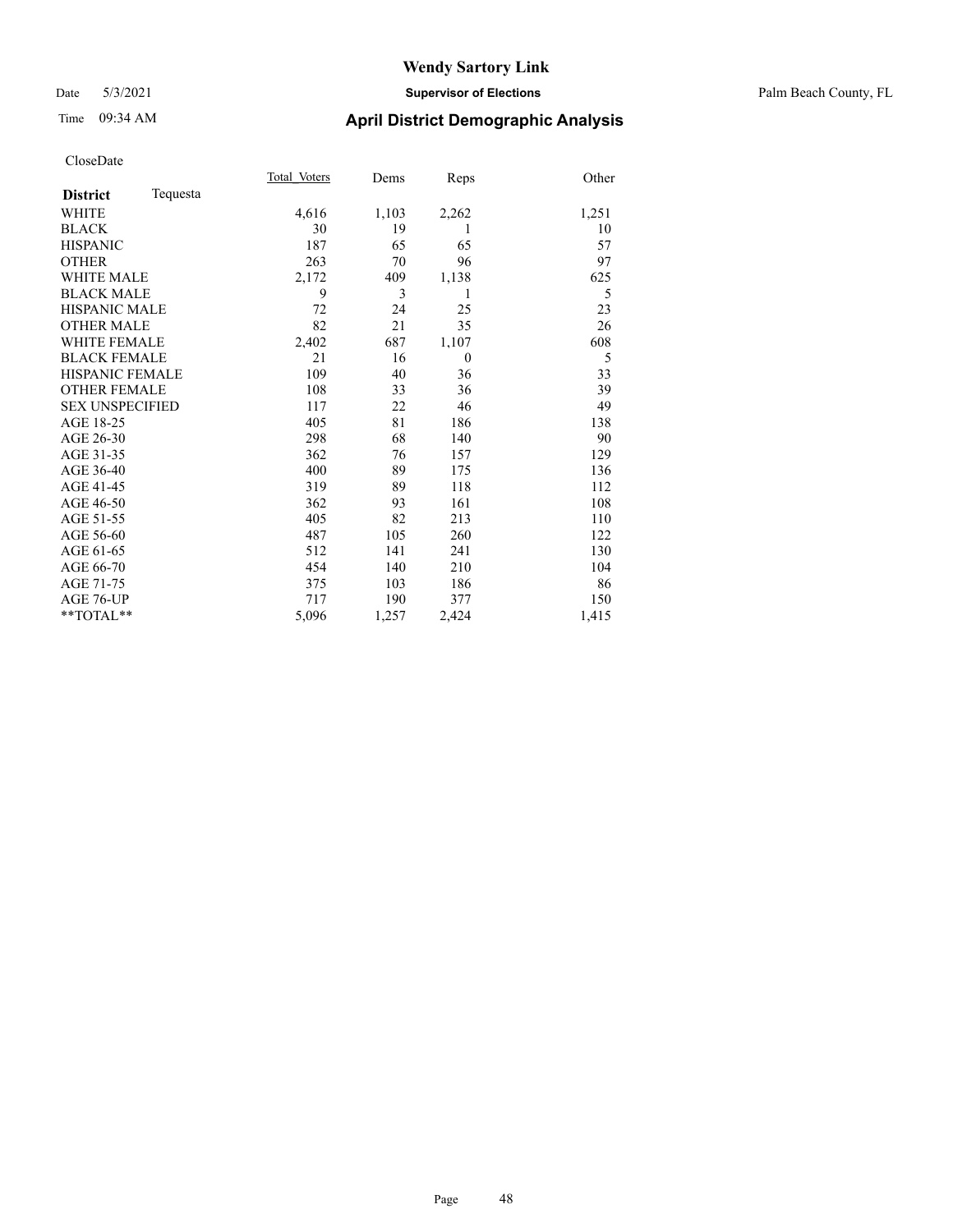#### Date 5/3/2021 **Supervisor of Elections** Palm Beach County, FL

## Time 09:34 AM **April District Demographic Analysis**

|                        |                 | Total Voters | Dems           | Reps         | Other            |
|------------------------|-----------------|--------------|----------------|--------------|------------------|
| <b>District</b>        | Village Of Golf |              |                |              |                  |
| <b>WHITE</b>           |                 | 277          | 36             | 194          | 47               |
| <b>BLACK</b>           |                 | 0            | $\Omega$       | $\mathbf{0}$ | $\theta$         |
| <b>HISPANIC</b>        |                 |              | $\theta$       |              | 0                |
| <b>OTHER</b>           |                 | 5            |                | 3            |                  |
| <b>WHITE MALE</b>      |                 | 126          | 14             | 93           | 19               |
| <b>BLACK MALE</b>      |                 | $\theta$     | $\theta$       | $\theta$     | 0                |
| <b>HISPANIC MALE</b>   |                 | 0            | $\theta$       | 0            | $_{0}$           |
| <b>OTHER MALE</b>      |                 |              | $\Omega$       |              | 0                |
| WHITE FEMALE           |                 | 150          | 22             | 101          | 27               |
| <b>BLACK FEMALE</b>    |                 | 0            | $\theta$       | $\mathbf{0}$ | $\boldsymbol{0}$ |
| HISPANIC FEMALE        |                 |              | $\theta$       |              | $\theta$         |
| <b>OTHER FEMALE</b>    |                 | 3            | 1              | 2            | 0                |
| <b>SEX UNSPECIFIED</b> |                 | 2            | $\theta$       | $\theta$     | 2                |
| AGE 18-25              |                 | 14           |                | 12           |                  |
| AGE 26-30              |                 | 15           | 3              | 7            | 5                |
| AGE 31-35              |                 | 7            |                | 5            |                  |
| AGE 36-40              |                 | 4            | 1              |              | 2                |
| AGE 41-45              |                 | 6            | $\theta$       | 5            |                  |
| AGE 46-50              |                 | 8            | $\overline{2}$ | 4            | 2                |
| AGE 51-55              |                 | 13           | $\overline{2}$ | 9            | $\overline{c}$   |
| AGE 56-60              |                 | 25           | $\overline{4}$ | 17           | 4                |
| AGE 61-65              |                 | 27           | 4              | 17           | 6                |
| AGE 66-70              |                 | 25           | 4              | 17           | 4                |
| AGE 71-75              |                 | 43           | 5              | 29           | 9                |
| AGE 76-UP              |                 | 96           | 10             | 75           | 11               |
| **TOTAL**              |                 | 283          | 37             | 198          | 48               |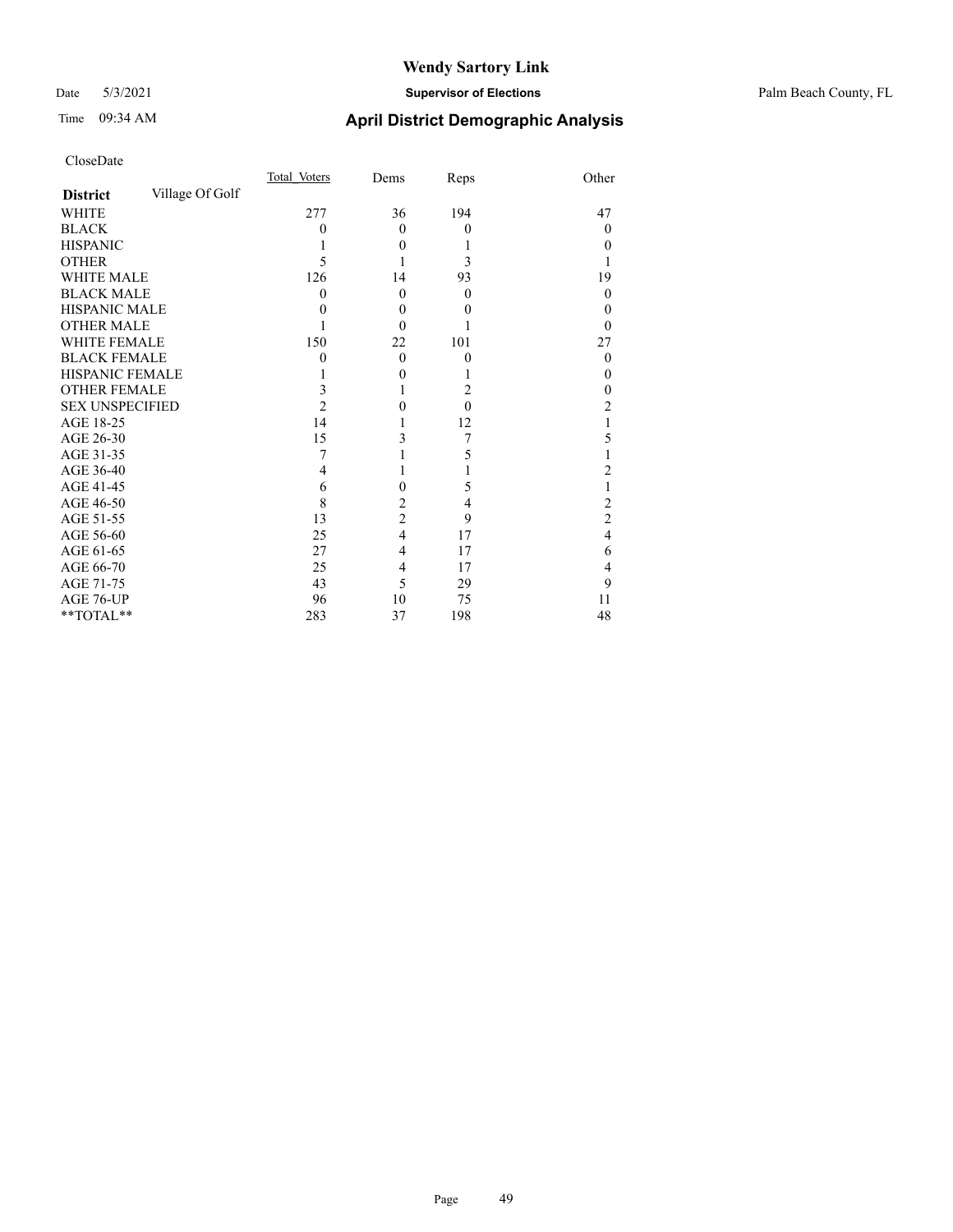## Time 09:34 AM **April District Demographic Analysis**

|                        |            | Total Voters | Dems   | Reps   | Other  |
|------------------------|------------|--------------|--------|--------|--------|
| <b>District</b>        | Wellington |              |        |        |        |
| WHITE                  |            | 27,751       | 8,271  | 11,490 | 7,990  |
| <b>BLACK</b>           |            | 4,457        | 3,232  | 184    | 1,041  |
| <b>HISPANIC</b>        |            | 6,693        | 2,450  | 1,713  | 2,530  |
| <b>OTHER</b>           |            | 4,745        | 1,687  | 963    | 2,095  |
| <b>WHITE MALE</b>      |            | 12,941       | 3,282  | 5,753  | 3,906  |
| <b>BLACK MALE</b>      |            | 1,926        | 1,285  | 111    | 530    |
| <b>HISPANIC MALE</b>   |            | 2,952        | 973    | 819    | 1,160  |
| <b>OTHER MALE</b>      |            | 1,743        | 561    | 400    | 782    |
| <b>WHITE FEMALE</b>    |            | 14,432       | 4,901  | 5,593  | 3,938  |
| <b>BLACK FEMALE</b>    |            | 2,471        | 1,909  | 71     | 491    |
| <b>HISPANIC FEMALE</b> |            | 3,578        | 1,425  | 846    | 1,307  |
| <b>OTHER FEMALE</b>    |            | 2,023        | 822    | 405    | 796    |
| <b>SEX UNSPECIFIED</b> |            | 1,535        | 457    | 344    | 734    |
| AGE 18-25              |            | 5,427        | 1,998  | 1,411  | 2,018  |
| AGE 26-30              |            | 2,937        | 1,083  | 742    | 1,112  |
| AGE 31-35              |            | 3,054        | 1,051  | 883    | 1,120  |
| AGE 36-40              |            | 3,272        | 1,166  | 878    | 1,228  |
| AGE 41-45              |            | 3,642        | 1,260  | 1,056  | 1,326  |
| AGE 46-50              |            | 4,152        | 1,379  | 1,327  | 1,446  |
| AGE 51-55              |            | 4,338        | 1,369  | 1,600  | 1,369  |
| AGE 56-60              |            | 4,184        | 1,437  | 1,651  | 1,096  |
| AGE 61-65              |            | 3,708        | 1,296  | 1,431  | 981    |
| AGE 66-70              |            | 3,028        | 1,249  | 1,103  | 676    |
| AGE 71-75              |            | 2,561        | 1,050  | 954    | 557    |
| AGE 76-UP              |            | 3,343        | 1,302  | 1,314  | 727    |
| $*$ $TOTAL**$          |            | 43,646       | 15,640 | 14,350 | 13,656 |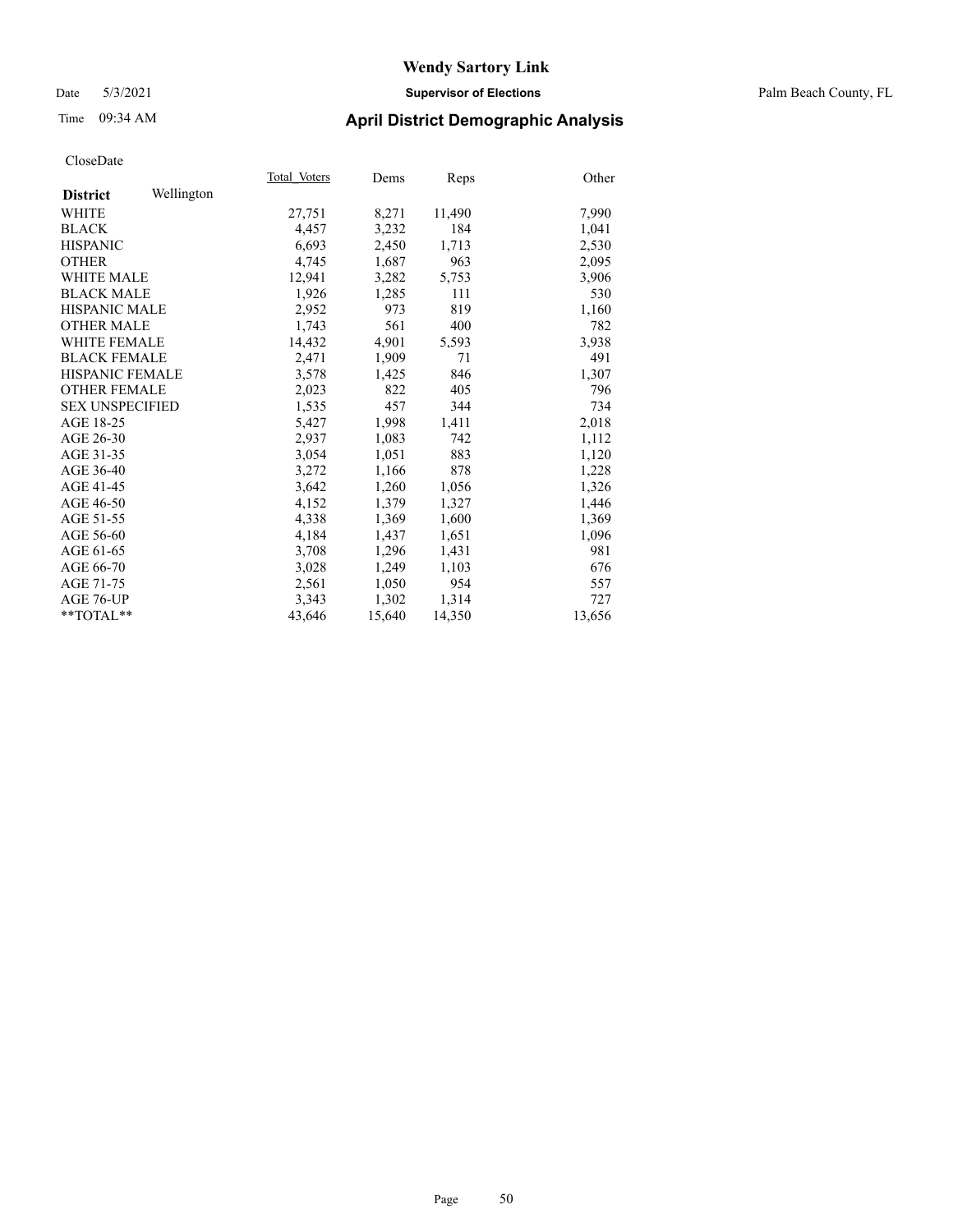#### Date 5/3/2021 **Supervisor of Elections** Palm Beach County, FL

## Time 09:34 AM **April District Demographic Analysis**

|                        |          | Total Voters | Dems           | Reps | Other          |
|------------------------|----------|--------------|----------------|------|----------------|
| <b>District</b>        | Westlake |              |                |      |                |
| <b>WHITE</b>           |          | 531          | 110            | 260  | 161            |
| <b>BLACK</b>           |          | 215          | 149            | 11   | 55             |
| <b>HISPANIC</b>        |          | 288          | 86             | 82   | 120            |
| <b>OTHER</b>           |          | 101          | 35             | 17   | 49             |
| WHITE MALE             |          | 263          | 43             | 140  | 80             |
| <b>BLACK MALE</b>      |          | 88           | 52             | 6    | 30             |
| <b>HISPANIC MALE</b>   |          | 131          | 33             | 43   | 55             |
| <b>OTHER MALE</b>      |          | 45           | 16             | 7    | 22             |
| <b>WHITE FEMALE</b>    |          | 266          | 67             | 120  | 79             |
| <b>BLACK FEMALE</b>    |          | 126          | 96             | 5    | 25             |
| <b>HISPANIC FEMALE</b> |          | 156          | 52             | 39   | 65             |
| <b>OTHER FEMALE</b>    |          | 43           | 17             | 7    | 19             |
| <b>SEX UNSPECIFIED</b> |          | 17           | $\overline{4}$ | 3    | 10             |
| AGE 18-25              |          | 96           | 28             | 30   | 38             |
| AGE 26-30              |          | 111          | 32             | 39   | 40             |
| AGE 31-35              |          | 149          | 36             | 44   | 69             |
| AGE 36-40              |          | 142          | 42             | 41   | 59             |
| AGE 41-45              |          | 135          | 43             | 40   | 52             |
| AGE 46-50              |          | 134          | 48             | 47   | 39             |
| AGE 51-55              |          | 87           | 33             | 31   | 23             |
| AGE 56-60              |          | 98           | 37             | 35   | 26             |
| AGE 61-65              |          | 59           | 30             | 17   | 12             |
| AGE 66-70              |          | 51           | 11             | 24   | 16             |
| AGE 71-75              |          | 39           | 23             | 12   | $\overline{4}$ |
| AGE 76-UP              |          | 34           | 17             | 10   | 7              |
| $*$ $TOTAL**$          |          | 1,135        | 380            | 370  | 385            |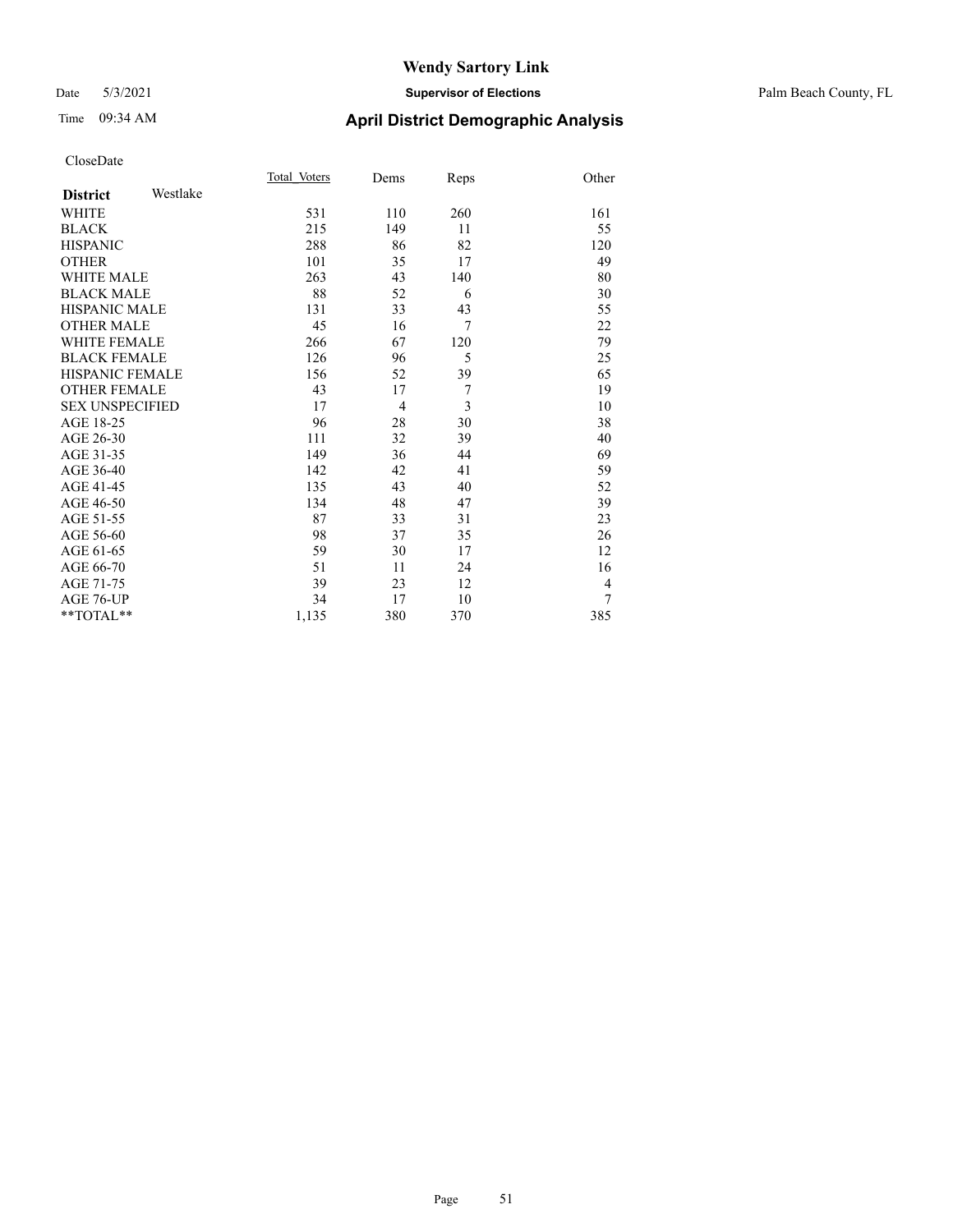#### Date 5/3/2021 **Supervisor of Elections** Palm Beach County, FL

### Time 09:34 AM **April District Demographic Analysis**

|                        |                 | Total Voters | Dems   | <b>Reps</b> | Other  |
|------------------------|-----------------|--------------|--------|-------------|--------|
| <b>District</b>        | West Palm Beach |              |        |             |        |
| WHITE                  |                 | 35,604       | 12,623 | 12,488      | 10,493 |
| <b>BLACK</b>           |                 | 20,607       | 16,225 | 633         | 3,749  |
| <b>HISPANIC</b>        |                 | 9,462        | 4,020  | 1,928       | 3,514  |
| <b>OTHER</b>           |                 | 7,061        | 2,811  | 1,037       | 3,213  |
| <b>WHITE MALE</b>      |                 | 17,062       | 5,262  | 6,267       | 5,533  |
| <b>BLACK MALE</b>      |                 | 8,455        | 6,239  | 344         | 1,872  |
| <b>HISPANIC MALE</b>   |                 | 4,140        | 1,666  | 910         | 1,564  |
| <b>OTHER MALE</b>      |                 | 2,422        | 904    | 395         | 1,123  |
| <b>WHITE FEMALE</b>    |                 | 18,070       | 7,222  | 6,080       | 4,768  |
| <b>BLACK FEMALE</b>    |                 | 11,808       | 9,743  | 286         | 1,779  |
| <b>HISPANIC FEMALE</b> |                 | 5,079        | 2,249  | 964         | 1,866  |
| <b>OTHER FEMALE</b>    |                 | 2,895        | 1,338  | 407         | 1,150  |
| <b>SEX UNSPECIFIED</b> |                 | 2,744        | 1,027  | 422         | 1,295  |
| AGE 18-25              |                 | 6,945        | 3,372  | 1,119       | 2,454  |
| AGE 26-30              |                 | 6,949        | 3,179  | 1,175       | 2,595  |
| AGE 31-35              |                 | 7,256        | 3,523  | 1,223       | 2,510  |
| AGE 36-40              |                 | 5,956        | 2,908  | 983         | 2,065  |
| AGE 41-45              |                 | 4,902        | 2,403  | 828         | 1,671  |
| AGE 46-50              |                 | 5,089        | 2,460  | 1,049       | 1,580  |
| AGE 51-55              |                 | 5,460        | 2,699  | 1,303       | 1,458  |
| AGE 56-60              |                 | 5,948        | 2,956  | 1,510       | 1,482  |
| AGE 61-65              |                 | 5,747        | 2,982  | 1,431       | 1,334  |
| AGE 66-70              |                 | 5,126        | 2,729  | 1,287       | 1,110  |
| AGE 71-75              |                 | 4,978        | 2,446  | 1,454       | 1,078  |
| AGE 76-UP              |                 | 8,378        | 4,022  | 2,724       | 1,632  |
| $*$ $TOTAL**$          |                 | 72.734       | 35,679 | 16,086      | 20,969 |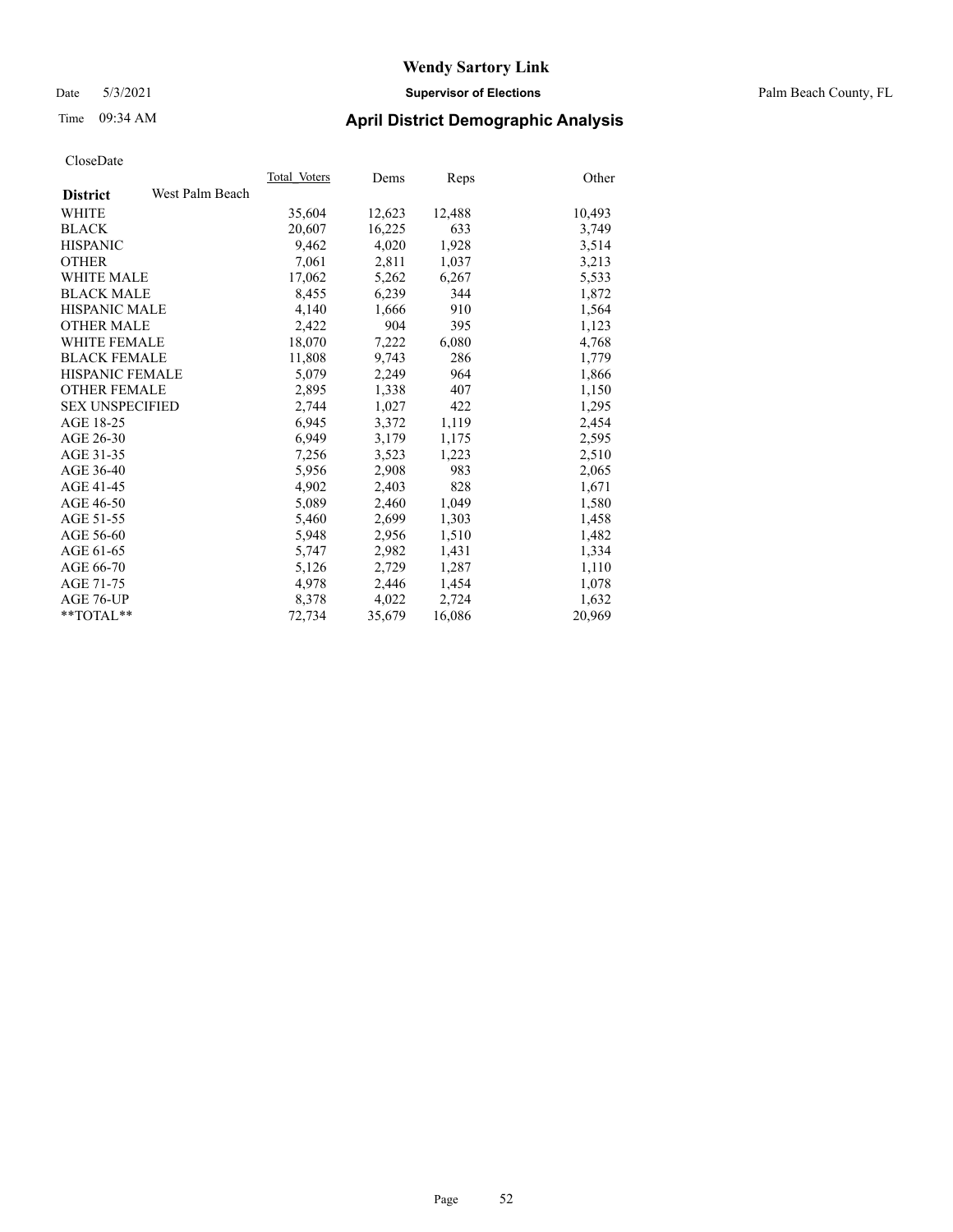#### Date 5/3/2021 **Supervisor of Elections** Palm Beach County, FL

### Time 09:34 AM **April District Demographic Analysis**

|                        |                     | Total Voters | Dems   | Reps   | Other  |
|------------------------|---------------------|--------------|--------|--------|--------|
| <b>District</b>        | State House Dist 81 |              |        |        |        |
| WHITE                  |                     | 73,692       | 28,290 | 24,624 | 20,778 |
| <b>BLACK</b>           |                     | 14,426       | 11,586 | 487    | 2,353  |
| <b>HISPANIC</b>        |                     | 16,206       | 6,680  | 3,369  | 6,157  |
| <b>OTHER</b>           |                     | 11,865       | 4,434  | 2,212  | 5,219  |
| <b>WHITE MALE</b>      |                     | 33,900       | 10,993 | 12,533 | 10,374 |
| <b>BLACK MALE</b>      |                     | 6,127        | 4,632  | 271    | 1,224  |
| <b>HISPANIC MALE</b>   |                     | 6,919        | 2,675  | 1,590  | 2,654  |
| <b>OTHER MALE</b>      |                     | 4,219        | 1,465  | 905    | 1,849  |
| <b>WHITE FEMALE</b>    |                     | 38,660       | 16,934 | 11,732 | 9,994  |
| <b>BLACK FEMALE</b>    |                     | 8,039        | 6,761  | 208    | 1,070  |
| <b>HISPANIC FEMALE</b> |                     | 8,871        | 3,862  | 1,718  | 3,291  |
| <b>OTHER FEMALE</b>    |                     | 4,946        | 2,136  | 840    | 1,970  |
| <b>SEX UNSPECIFIED</b> |                     | 4,393        | 1,474  | 874    | 2,045  |
| AGE 18-25              |                     | 10,887       | 4,494  | 2,248  | 4,145  |
| AGE 26-30              |                     | 6,974        | 3,048  | 1,376  | 2,550  |
| AGE 31-35              |                     | 7,471        | 3,259  | 1,608  | 2,604  |
| AGE 36-40              |                     | 7,928        | 3,219  | 1,863  | 2,846  |
| AGE 41-45              |                     | 8,384        | 3,271  | 2,065  | 3,048  |
| AGE 46-50              |                     | 9,012        | 3,237  | 2,623  | 3,152  |
| AGE 51-55              |                     | 9,422        | 3,642  | 2,796  | 2,984  |
| AGE 56-60              |                     | 9,794        | 3,834  | 3,205  | 2,755  |
| AGE 61-65              |                     | 9.690        | 4,348  | 2,885  | 2,457  |
| AGE 66-70              |                     | 9,778        | 4,840  | 2,711  | 2,227  |
| AGE 71-75              |                     | 9,823        | 4,858  | 2,732  | 2,233  |
| AGE 76-UP              |                     | 17.026       | 8,940  | 4,580  | 3,506  |
| **TOTAL**              |                     | 116,189      | 50,990 | 30,692 | 34,507 |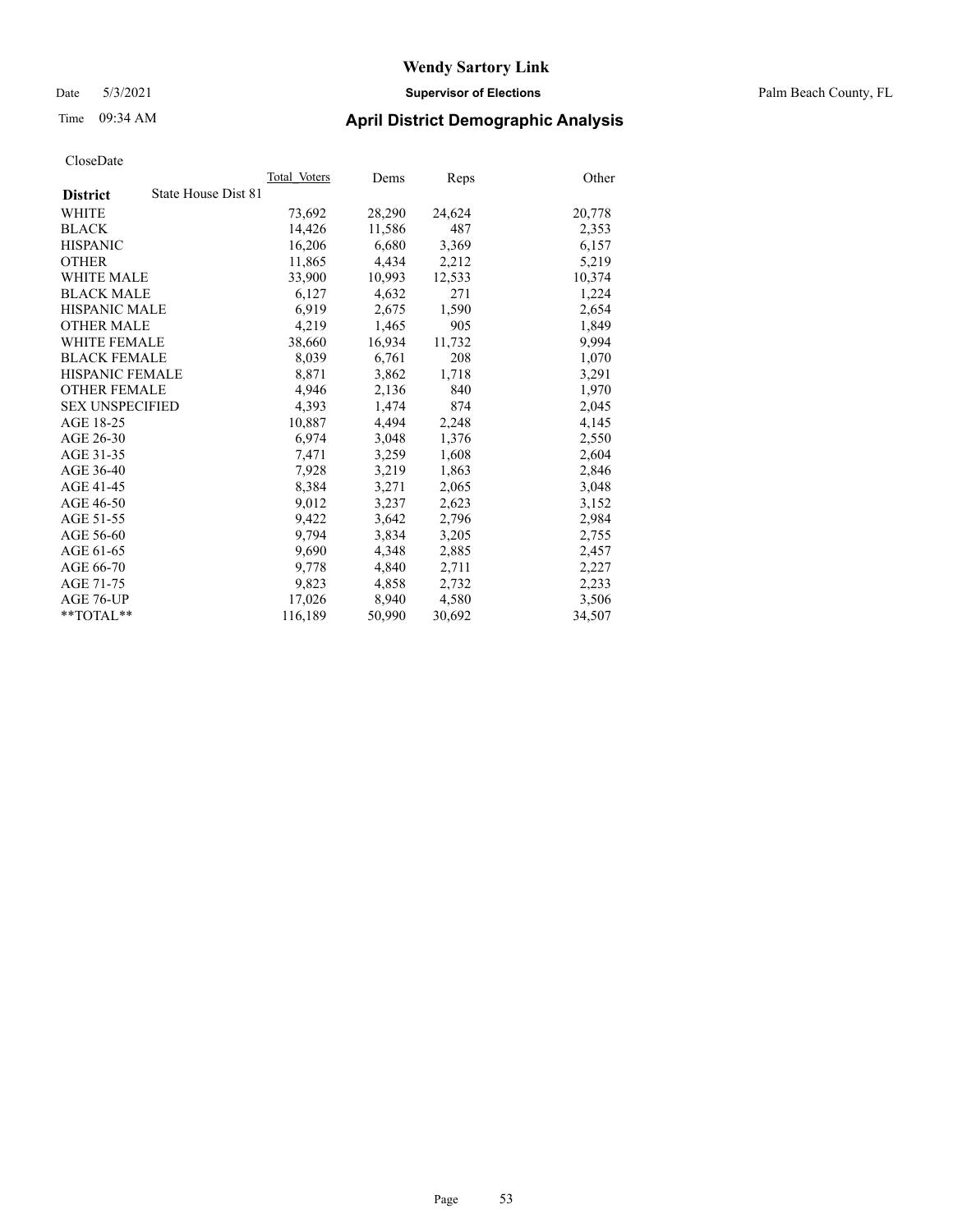Date 5/3/2021 **Supervisor of Elections** Palm Beach County, FL

### Time 09:34 AM **April District Demographic Analysis**

|                                        | Total Voters | Dems   | Reps   | Other  |
|----------------------------------------|--------------|--------|--------|--------|
| State House Dist 82<br><b>District</b> |              |        |        |        |
| WHITE                                  | 47,216       | 12,317 | 21,491 | 13,408 |
| <b>BLACK</b>                           | 1,124        | 787    | 66     | 271    |
| <b>HISPANIC</b>                        | 2.950        | 1,109  | 774    | 1,067  |
| <b>OTHER</b>                           | 3,670        | 1,159  | 949    | 1,562  |
| <b>WHITE MALE</b>                      | 22,194       | 4,643  | 10,750 | 6,801  |
| <b>BLACK MALE</b>                      | 524          | 346    | 38     | 140    |
| <b>HISPANIC MALE</b>                   | 1,201        | 421    | 326    | 454    |
| <b>OTHER MALE</b>                      | 1,212        | 363    | 327    | 522    |
| <b>WHITE FEMALE</b>                    | 24.485       | 7,525  | 10,520 | 6,440  |
| <b>BLACK FEMALE</b>                    | 589          | 434    | 26     | 129    |
| <b>HISPANIC FEMALE</b>                 | 1,670        | 659    | 423    | 588    |
| <b>OTHER FEMALE</b>                    | 1,420        | 536    | 357    | 527    |
| <b>SEX UNSPECIFIED</b>                 | 1,607        | 419    | 491    | 697    |
| AGE 18-25                              | 4,841        | 1,396  | 1,725  | 1,720  |
| AGE 26-30                              | 3,418        | 1,027  | 1,169  | 1,222  |
| AGE 31-35                              | 3,452        | 1,008  | 1,181  | 1,263  |
| AGE 36-40                              | 3,736        | 1,053  | 1,309  | 1,374  |
| AGE 41-45                              | 3,677        | 1,020  | 1,311  | 1,346  |
| AGE 46-50                              | 4,126        | 1,048  | 1,667  | 1,411  |
| AGE 51-55                              | 4,664        | 1,147  | 2,146  | 1,371  |
| AGE 56-60                              | 5,266        | 1,321  | 2,546  | 1,399  |
| AGE 61-65                              | 5,269        | 1,484  | 2,469  | 1,316  |
| AGE 66-70                              | 4,633        | 1,469  | 1,962  | 1,202  |
| AGE 71-75                              | 4,226        | 1,289  | 1,906  | 1,031  |
| AGE 76-UP                              | 7.652        | 2,110  | 3,889  | 1,653  |
| $*$ $TOTAL**$                          | 54,960       | 15,372 | 23,280 | 16,308 |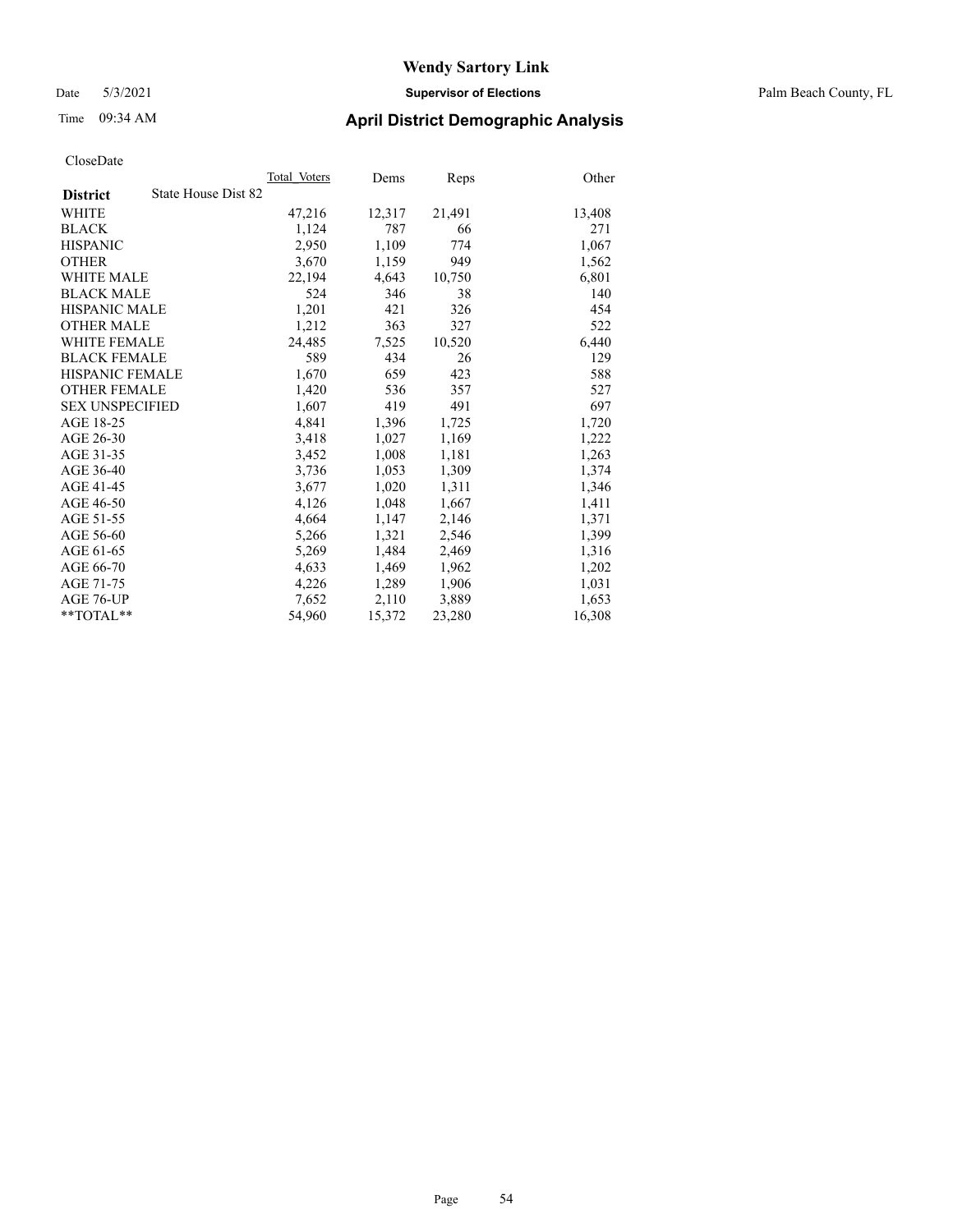#### Date 5/3/2021 **Supervisor of Elections** Palm Beach County, FL

### Time 09:34 AM **April District Demographic Analysis**

|                                        | Total Voters | Dems   | <b>Reps</b> | Other  |
|----------------------------------------|--------------|--------|-------------|--------|
| State House Dist 85<br><b>District</b> |              |        |             |        |
| WHITE                                  | 106,022      | 29,656 | 46,816      | 29,550 |
| <b>BLACK</b>                           | 9,732        | 7,127  | 454         | 2,151  |
| <b>HISPANIC</b>                        | 12,259       | 4,352  | 3,324       | 4,583  |
| <b>OTHER</b>                           | 11,583       | 3,880  | 2,775       | 4,928  |
| <b>WHITE MALE</b>                      | 50,180       | 11,535 | 23,735      | 14,910 |
| <b>BLACK MALE</b>                      | 4,255        | 2,911  | 237         | 1,107  |
| <b>HISPANIC MALE</b>                   | 5,384        | 1,747  | 1,578       | 2,059  |
| <b>OTHER MALE</b>                      | 4,098        | 1,275  | 1,075       | 1,748  |
| <b>WHITE FEMALE</b>                    | 54,482       | 17,806 | 22,512      | 14,164 |
| <b>BLACK FEMALE</b>                    | 5,325        | 4,114  | 212         | 999    |
| <b>HISPANIC FEMALE</b>                 | 6,602        | 2,505  | 1,694       | 2,403  |
| <b>OTHER FEMALE</b>                    | 4,805        | 1,871  | 1,080       | 1,854  |
| <b>SEX UNSPECIFIED</b>                 | 4,304        | 1,171  | 1,193       | 1,940  |
| AGE 18-25                              | 11,908       | 3,750  | 3,808       | 4,350  |
| AGE 26-30                              | 9,318        | 2,973  | 2,886       | 3,459  |
| AGE 31-35                              | 10,119       | 3,135  | 3,324       | 3,660  |
| AGE 36-40                              | 10,100       | 2,974  | 3,316       | 3,810  |
| AGE 41-45                              | 9,199        | 2,767  | 3,075       | 3,357  |
| AGE 46-50                              | 10,092       | 2,804  | 3,901       | 3,387  |
| AGE 51-55                              | 11,768       | 3,394  | 4,928       | 3,446  |
| AGE 56-60                              | 13,982       | 4,244  | 6,108       | 3,630  |
| AGE 61-65                              | 13,268       | 4,583  | 5,545       | 3,140  |
| AGE 66-70                              | 11,370       | 4,208  | 4,459       | 2,703  |
| AGE 71-75                              | 10,318       | 3,682  | 4,241       | 2,395  |
| AGE 76-UP                              | 18,153       | 6,501  | 7,778       | 3,874  |
| $*$ TOTAL $*$                          | 139,596      | 45,015 | 53,369      | 41,212 |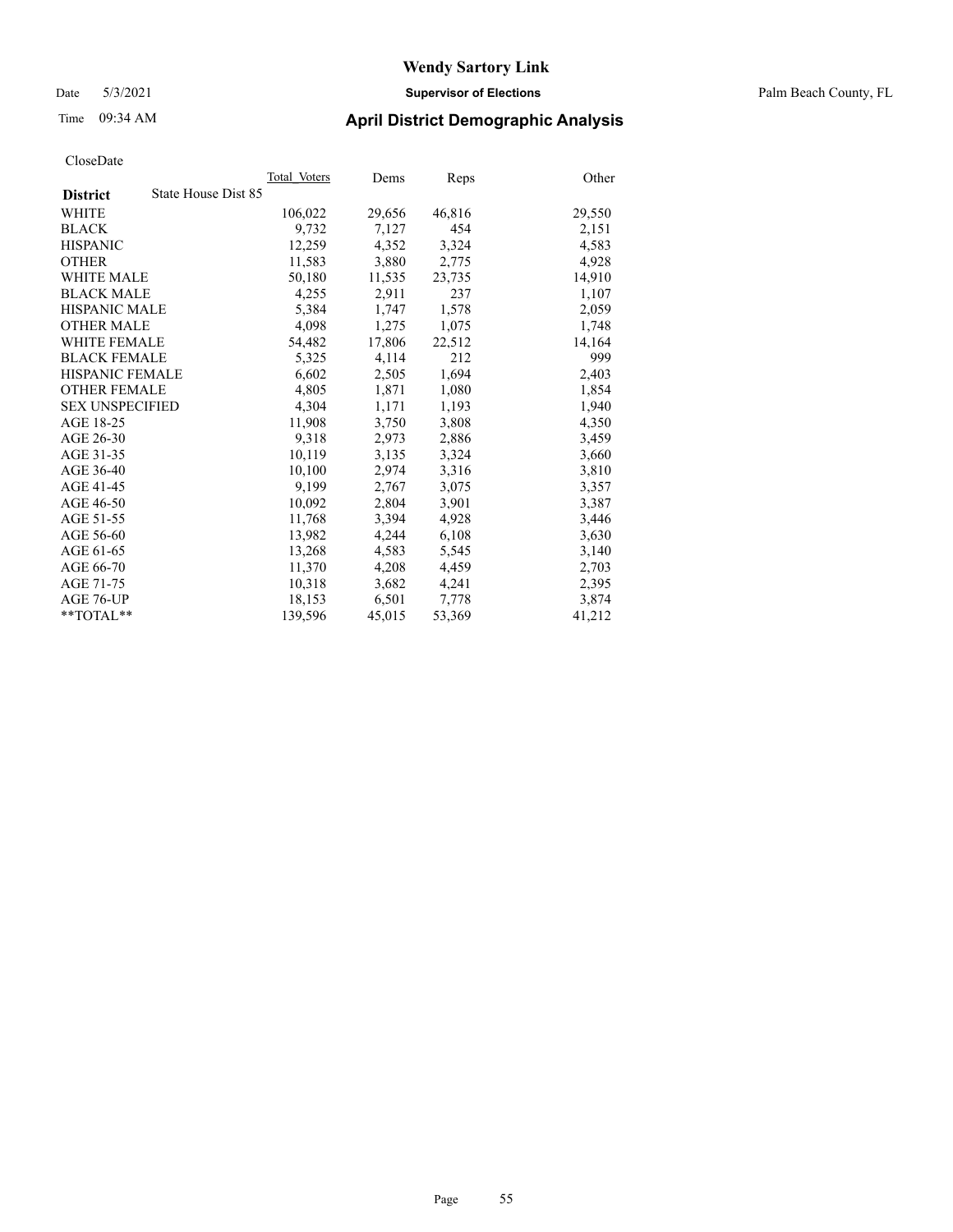#### Date 5/3/2021 **Supervisor of Elections** Palm Beach County, FL

### Time 09:34 AM **April District Demographic Analysis**

|                                        | Total Voters | Dems   | <b>Reps</b> | Other  |
|----------------------------------------|--------------|--------|-------------|--------|
| State House Dist 86<br><b>District</b> |              |        |             |        |
| WHITE                                  | 65,292       | 20,904 | 25,642      | 18,746 |
| <b>BLACK</b>                           | 21,625       | 16,273 | 745         | 4,607  |
| <b>HISPANIC</b>                        | 19,660       | 7.866  | 4.459       | 7,335  |
| <b>OTHER</b>                           | 12,769       | 4,889  | 2,245       | 5,635  |
| <b>WHITE MALE</b>                      | 30,123       | 8,164  | 12,742      | 9,217  |
| <b>BLACK MALE</b>                      | 9,120        | 6,348  | 444         | 2,328  |
| <b>HISPANIC MALE</b>                   | 8,543        | 3,069  | 2,172       | 3,302  |
| <b>OTHER MALE</b>                      | 4,634        | 1,658  | 891         | 2,085  |
| <b>WHITE FEMALE</b>                    | 34,322       | 12,522 | 12,593      | 9,207  |
| <b>BLACK FEMALE</b>                    | 12,171       | 9,702  | 290         | 2,179  |
| <b>HISPANIC FEMALE</b>                 | 10,616       | 4,605  | 2,182       | 3,829  |
| <b>OTHER FEMALE</b>                    | 5,418        | 2,392  | 962         | 2,064  |
| <b>SEX UNSPECIFIED</b>                 | 4.302        | 1,422  | 797         | 2,083  |
| AGE 18-25                              | 13,374       | 5,485  | 2,789       | 5,100  |
| AGE 26-30                              | 8,906        | 3,722  | 1,792       | 3,392  |
| AGE 31-35                              | 9,133        | 3,772  | 2,044       | 3,317  |
| AGE 36-40                              | 9,119        | 3,700  | 2,077       | 3,342  |
| AGE 41-45                              | 9,050        | 3,639  | 2,161       | 3,250  |
| AGE 46-50                              | 9,858        | 3,920  | 2,730       | 3,208  |
| AGE 51-55                              | 10,259       | 3,897  | 3,301       | 3,061  |
| AGE 56-60                              | 10,870       | 4,298  | 3,735       | 2,837  |
| AGE 61-65                              | 10,033       | 4,224  | 3,326       | 2,483  |
| AGE 66-70                              | 8,600        | 3,958  | 2,713       | 1,929  |
| AGE 71-75                              | 7,585        | 3,467  | 2,386       | 1,732  |
| AGE 76-UP                              | 12,559       | 5,850  | 4,037       | 2,672  |
| $*$ TOTAL $*$                          | 119,346      | 49,932 | 33,091      | 36,323 |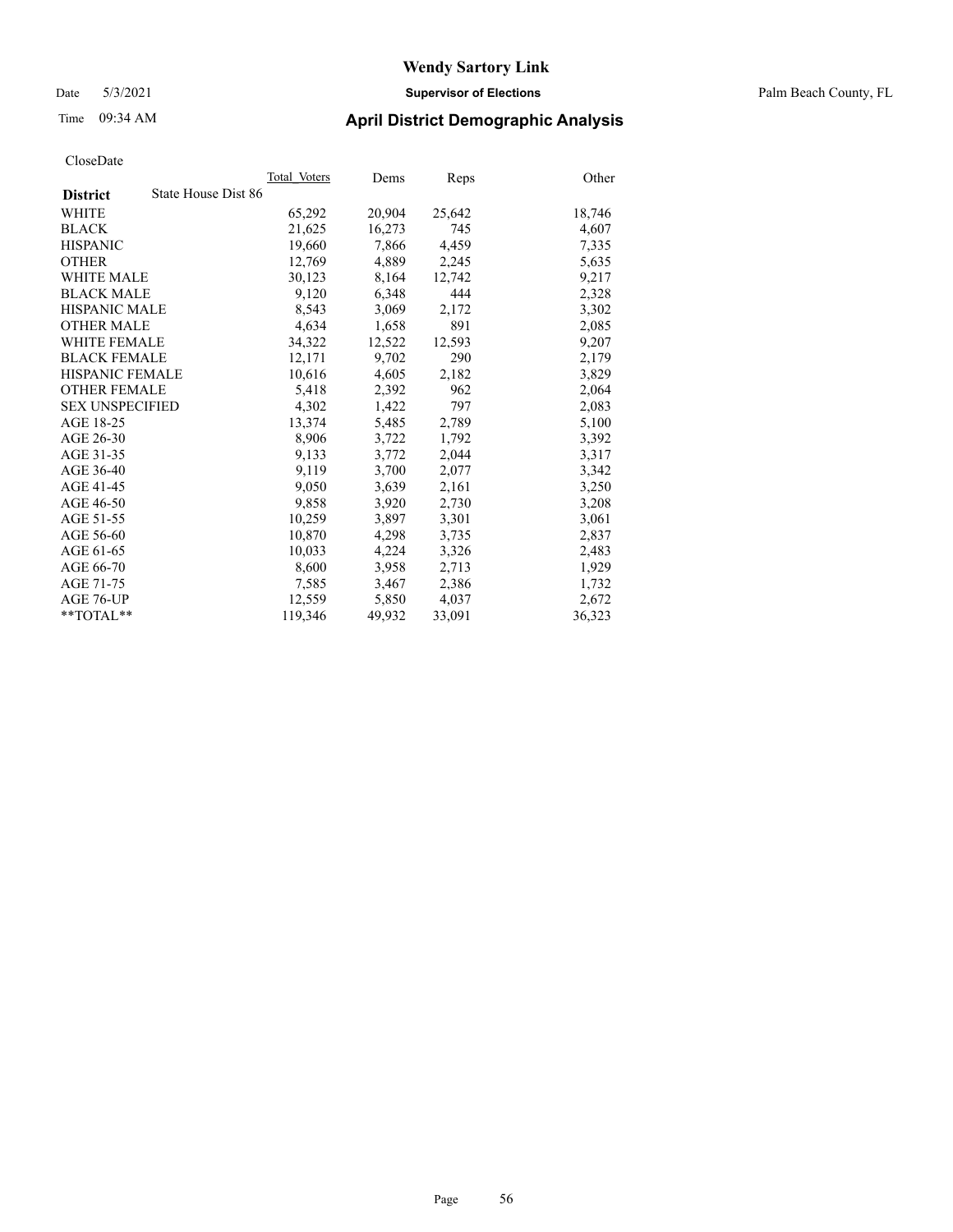#### Date 5/3/2021 **Supervisor of Elections** Palm Beach County, FL

### Time 09:34 AM **April District Demographic Analysis**

|                                        | Total Voters | Dems   | Reps   | Other  |
|----------------------------------------|--------------|--------|--------|--------|
| State House Dist 87<br><b>District</b> |              |        |        |        |
| WHITE                                  | 28,071       | 10,410 | 9,319  | 8,342  |
| <b>BLACK</b>                           | 11,965       | 8,731  | 403    | 2,831  |
| <b>HISPANIC</b>                        | 28,808       | 12,132 | 5,625  | 11,051 |
| <b>OTHER</b>                           | 7,653        | 2,873  | 979    | 3,801  |
| <b>WHITE MALE</b>                      | 13,194       | 4,211  | 4,756  | 4,227  |
| <b>BLACK MALE</b>                      | 4,987        | 3,397  | 233    | 1,357  |
| <b>HISPANIC MALE</b>                   | 12,718       | 4,955  | 2,795  | 4,968  |
| <b>OTHER MALE</b>                      | 2,541        | 982    | 374    | 1,185  |
| <b>WHITE FEMALE</b>                    | 14,480       | 6,084  | 4,444  | 3,952  |
| <b>BLACK FEMALE</b>                    | 6.737        | 5,175  | 161    | 1,401  |
| HISPANIC FEMALE                        | 15,220       | 6,850  | 2,659  | 5,711  |
| <b>OTHER FEMALE</b>                    | 2,869        | 1,256  | 358    | 1,255  |
| <b>SEX UNSPECIFIED</b>                 | 3,712        | 1,208  | 541    | 1,963  |
| AGE 18-25                              | 10,192       | 4,534  | 1,246  | 4,412  |
| AGE 26-30                              | 7,410        | 3,087  | 1,084  | 3,239  |
| AGE 31-35                              | 7,307        | 3,193  | 1,186  | 2,928  |
| AGE 36-40                              | 6,308        | 2,814  | 1,006  | 2,488  |
| AGE 41-45                              | 5,883        | 2,615  | 1,051  | 2,217  |
| AGE 46-50                              | 6,199        | 2,689  | 1,358  | 2,152  |
| AGE 51-55                              | 6,336        | 2,723  | 1,543  | 2,070  |
| AGE 56-60                              | 6,721        | 3,001  | 1,786  | 1,934  |
| AGE 61-65                              | 5,785        | 2,725  | 1,527  | 1,533  |
| AGE 66-70                              | 4,699        | 2,338  | 1,243  | 1,118  |
| AGE 71-75                              | 3,799        | 1,773  | 1,197  | 829    |
| AGE 76-UP                              | 5,858        | 2,654  | 2,099  | 1,105  |
| $*$ $TOTAL**$                          | 76,497       | 34,146 | 16,326 | 26,025 |
|                                        |              |        |        |        |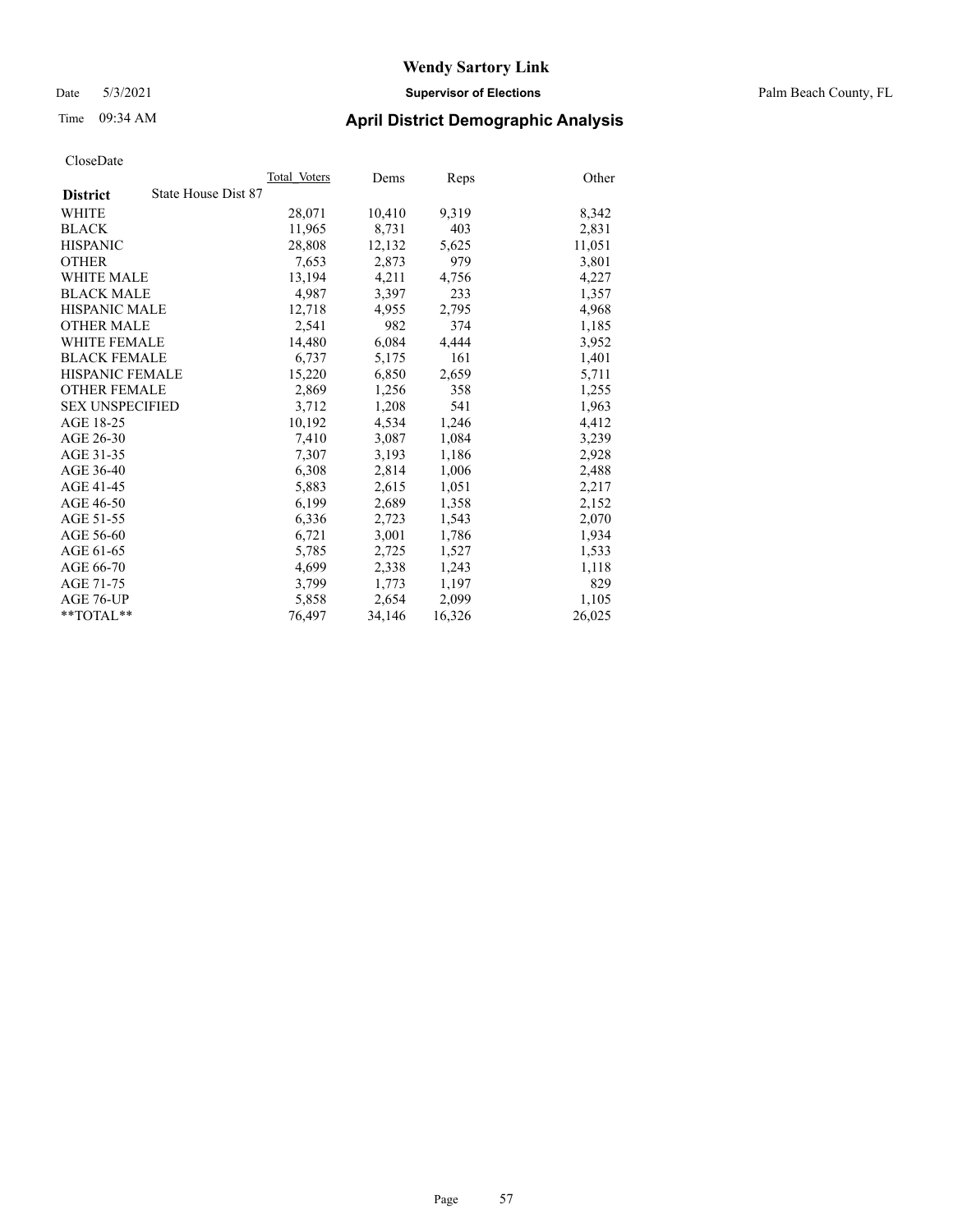#### Date 5/3/2021 **Supervisor of Elections** Palm Beach County, FL

### Time 09:34 AM **April District Demographic Analysis**

|                                        | Total Voters | Dems   | Reps   | Other  |
|----------------------------------------|--------------|--------|--------|--------|
| State House Dist 88<br><b>District</b> |              |        |        |        |
| WHITE                                  | 35,001       | 12,698 | 11,184 | 11,119 |
| <b>BLACK</b>                           | 51,899       | 42,126 | 1,334  | 8,439  |
| <b>HISPANIC</b>                        | 9,571        | 4,419  | 1,478  | 3,674  |
| <b>OTHER</b>                           | 10,050       | 4,473  | 1,055  | 4,522  |
| <b>WHITE MALE</b>                      | 17,301       | 5,358  | 5,984  | 5,959  |
| <b>BLACK MALE</b>                      | 21,792       | 16,787 | 724    | 4,281  |
| <b>HISPANIC MALE</b>                   | 4,197        | 1,837  | 732    | 1,628  |
| <b>OTHER MALE</b>                      | 3,485        | 1,504  | 441    | 1,540  |
| <b>WHITE FEMALE</b>                    | 17,189       | 7,188  | 5,055  | 4,946  |
| <b>BLACK FEMALE</b>                    | 29.232       | 24,704 | 594    | 3,934  |
| <b>HISPANIC FEMALE</b>                 | 5,132        | 2,473  | 707    | 1,952  |
| <b>OTHER FEMALE</b>                    | 3,952        | 2,059  | 385    | 1,508  |
| <b>SEX UNSPECIFIED</b>                 | 4.167        | 1,766  | 419    | 1,982  |
| AGE 18-25                              | 11,923       | 6,891  | 1,047  | 3,985  |
| AGE 26-30                              | 11,107       | 6,142  | 1,296  | 3,669  |
| AGE 31-35                              | 11,544       | 6,519  | 1,320  | 3,705  |
| AGE 36-40                              | 9,458        | 5,417  | 1,082  | 2,959  |
| AGE 41-45                              | 7,828        | 4,596  | 917    | 2,315  |
| AGE 46-50                              | 7,877        | 4,711  | 1,056  | 2,110  |
| AGE 51-55                              | 8,372        | 5,102  | 1,342  | 1,928  |
| AGE 56-60                              | 9,237        | 5,649  | 1,605  | 1,983  |
| AGE 61-65                              | 8,728        | 5,576  | 1,482  | 1,670  |
| AGE 66-70                              | 6,922        | 4,547  | 1,142  | 1,233  |
| AGE 71-75                              | 5,447        | 3,466  | 1,001  | 980    |
| AGE 76-UP                              | 8,077        | 5,100  | 1,760  | 1,217  |
| $*$ $TOTAL**$                          | 106,521      | 63,716 | 15,051 | 27,754 |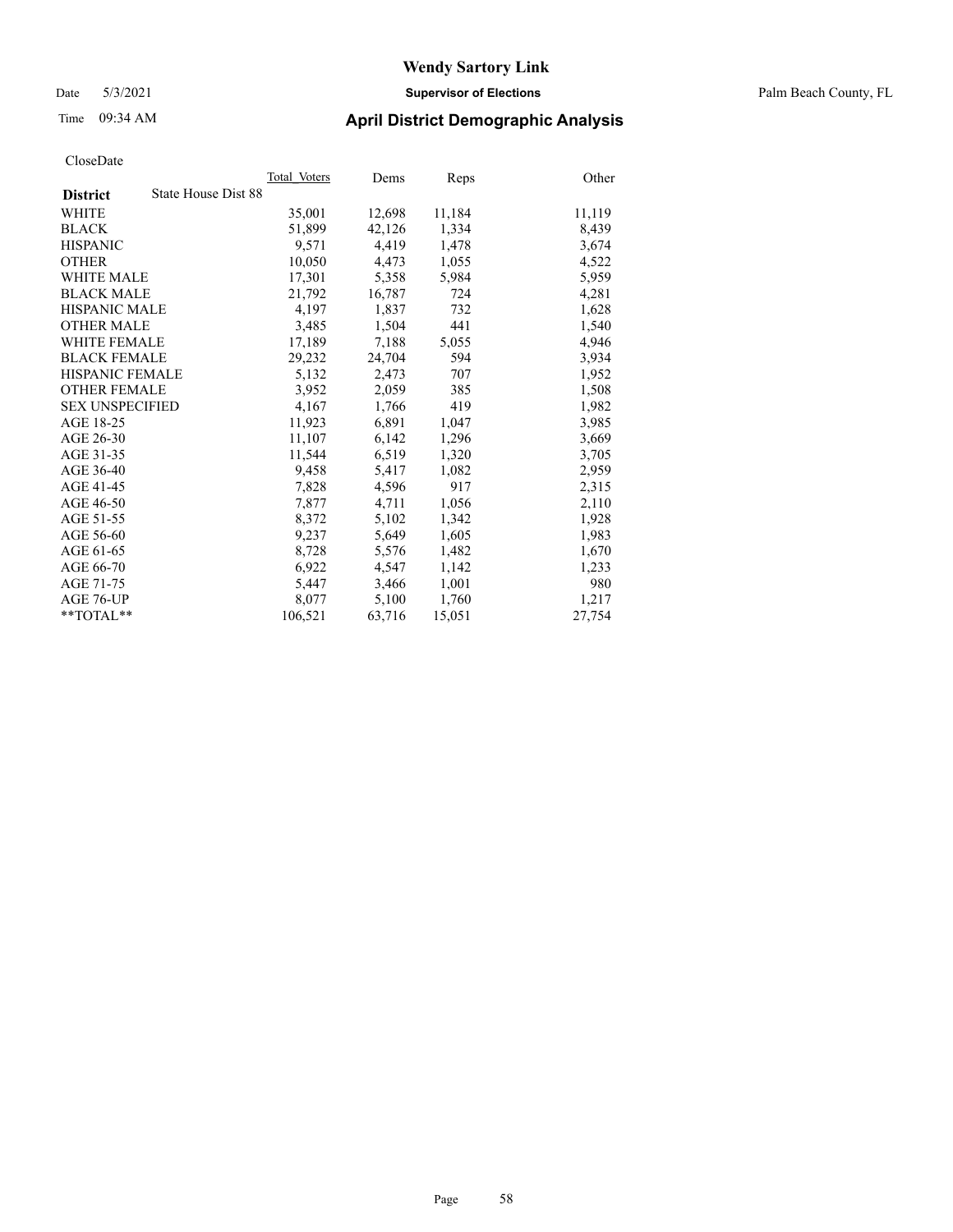Date 5/3/2021 **Supervisor of Elections** Palm Beach County, FL

### Time 09:34 AM **April District Demographic Analysis**

|                                        | Total Voters | Dems   | Reps   | Other  |
|----------------------------------------|--------------|--------|--------|--------|
| State House Dist 89<br><b>District</b> |              |        |        |        |
| WHITE                                  | 106,049      | 32,425 | 41,923 | 31,701 |
| <b>BLACK</b>                           | 6,842        | 4,989  | 302    | 1,551  |
| <b>HISPANIC</b>                        | 9,827        | 3,792  | 2,365  | 3,670  |
| <b>OTHER</b>                           | 11,019       | 3,714  | 2,469  | 4,836  |
| <b>WHITE MALE</b>                      | 50,453       | 12,904 | 21,070 | 16,479 |
| <b>BLACK MALE</b>                      | 3,133        | 2,104  | 180    | 849    |
| <b>HISPANIC MALE</b>                   | 4,057        | 1,438  | 1,007  | 1,612  |
| <b>OTHER MALE</b>                      | 3,715        | 1,161  | 911    | 1,643  |
| <b>WHITE FEMALE</b>                    | 54,065       | 19,098 | 20,258 | 14,709 |
| <b>BLACK FEMALE</b>                    | 3,576        | 2,802  | 117    | 657    |
| <b>HISPANIC FEMALE</b>                 | 5,535        | 2,272  | 1,306  | 1,957  |
| <b>OTHER FEMALE</b>                    | 4,474        | 1,759  | 970    | 1,745  |
| <b>SEX UNSPECIFIED</b>                 | 4,588        | 1,319  | 1,195  | 2,074  |
| AGE 18-25                              | 11,406       | 3,993  | 3,262  | 4,151  |
| AGE 26-30                              | 9,063        | 3,055  | 2,467  | 3,541  |
| AGE 31-35                              | 9,134        | 3,145  | 2,437  | 3,552  |
| AGE 36-40                              | 7,958        | 2,629  | 2,242  | 3,087  |
| AGE 41-45                              | 7,267        | 2,404  | 2,075  | 2,788  |
| AGE 46-50                              | 8,421        | 2,499  | 2,842  | 3,080  |
| AGE 51-55                              | 10,568       | 3.054  | 4,049  | 3,465  |
| AGE 56-60                              | 12,681       | 3,966  | 5,036  | 3,679  |
| AGE 61-65                              | 12,940       | 4,453  | 4,945  | 3,542  |
| AGE 66-70                              | 11,747       | 4,374  | 4,276  | 3,097  |
| AGE 71-75                              | 11,128       | 4,061  | 4,188  | 2,879  |
| AGE 76-UP                              | 21,424       | 7,287  | 9,240  | 4,897  |
| **TOTAL**                              | 133,737      | 44,920 | 47,059 | 41,758 |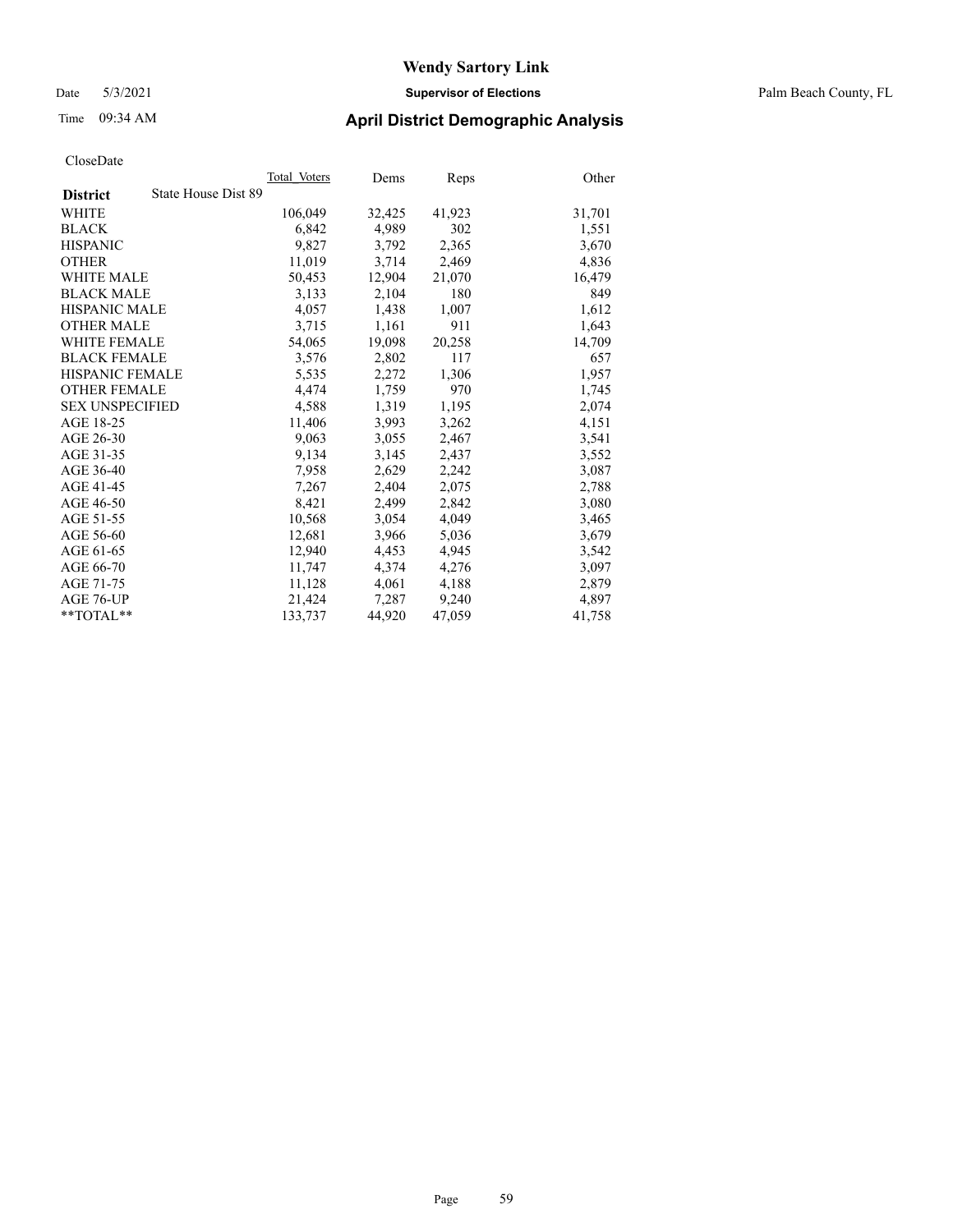#### Date 5/3/2021 **Supervisor of Elections** Palm Beach County, FL

### Time 09:34 AM **April District Demographic Analysis**

|                                        | Total Voters | Dems   | <b>Reps</b> | Other  |
|----------------------------------------|--------------|--------|-------------|--------|
| State House Dist 90<br><b>District</b> |              |        |             |        |
| WHITE                                  | 69,764       | 26,570 | 23,045      | 20,149 |
| <b>BLACK</b>                           | 17,169       | 12,710 | 537         | 3,922  |
| <b>HISPANIC</b>                        | 18,587       | 8,294  | 3,449       | 6,844  |
| <b>OTHER</b>                           | 11,667       | 4,565  | 1,884       | 5,218  |
| <b>WHITE MALE</b>                      | 31,710       | 10,184 | 11,453      | 10,073 |
| <b>BLACK MALE</b>                      | 7,409        | 5,104  | 306         | 1,999  |
| <b>HISPANIC MALE</b>                   | 8,037        | 3,260  | 1,662       | 3,115  |
| <b>OTHER MALE</b>                      | 4,046        | 1,528  | 755         | 1,763  |
| <b>WHITE FEMALE</b>                    | 37,095       | 16,055 | 11,289      | 9,751  |
| <b>BLACK FEMALE</b>                    | 9,463        | 7,409  | 221         | 1,833  |
| <b>HISPANIC FEMALE</b>                 | 10,144       | 4,859  | 1,724       | 3,561  |
| <b>OTHER FEMALE</b>                    | 4,894        | 2,179  | 736         | 1,979  |
| <b>SEX UNSPECIFIED</b>                 | 4,260        | 1,485  | 745         | 2,030  |
| AGE 18-25                              | 11,539       | 4,889  | 1,937       | 4,713  |
| AGE 26-30                              | 8,307        | 3,487  | 1,493       | 3,327  |
| AGE 31-35                              | 8,883        | 3,879  | 1,717       | 3,287  |
| AGE 36-40                              | 8,284        | 3,569  | 1,614       | 3,101  |
| AGE 41-45                              | 8,215        | 3,580  | 1,679       | 2,956  |
| AGE 46-50                              | 8,758        | 3,670  | 2,088       | 3,000  |
| AGE 51-55                              | 9,641        | 3,962  | 2,678       | 3,001  |
| AGE 56-60                              | 10,313       | 4,323  | 3,222       | 2,768  |
| AGE 61-65                              | 9,955        | 4,510  | 2,914       | 2,531  |
| AGE 66-70                              | 8,712        | 4,080  | 2,432       | 2,200  |
| AGE 71-75                              | 7,886        | 3,611  | 2,348       | 1,927  |
| AGE 76-UP                              | 16,694       | 8,579  | 4,793       | 3,322  |
| $*$ $TOTAL**$                          | 117,187      | 52,139 | 28,915      | 36,133 |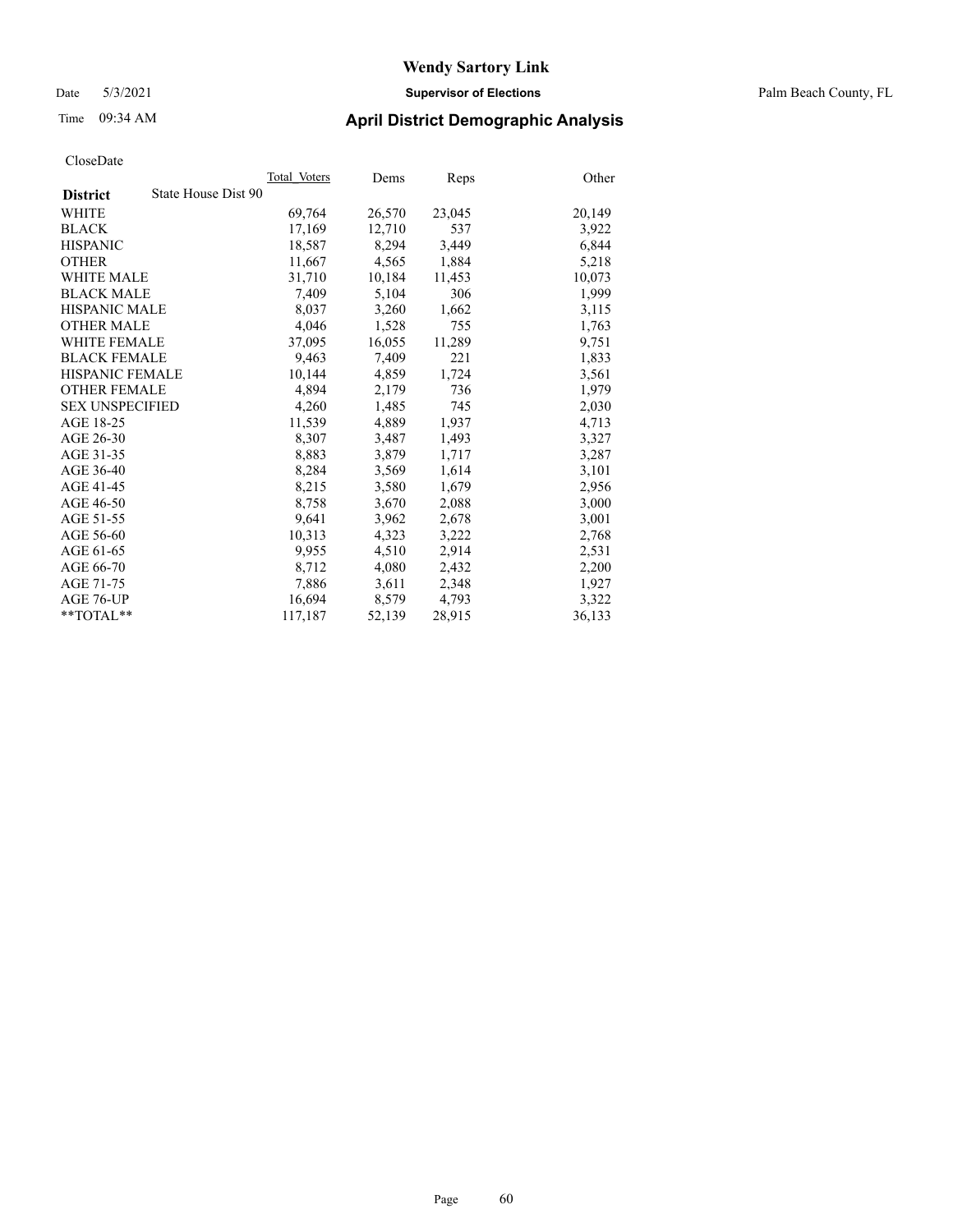Date 5/3/2021 **Supervisor of Elections** Palm Beach County, FL

### Time 09:34 AM **April District Demographic Analysis**

|                                        | Total Voters | Dems   | Reps   | Other  |
|----------------------------------------|--------------|--------|--------|--------|
| State House Dist 91<br><b>District</b> |              |        |        |        |
| WHITE                                  | 107,024      | 46,493 | 32,358 | 28,173 |
| <b>BLACK</b>                           | 6,529        | 4,771  | 278    | 1,480  |
| <b>HISPANIC</b>                        | 9.948        | 4,014  | 2,136  | 3,798  |
| <b>OTHER</b>                           | 10,370       | 3,847  | 2,038  | 4,485  |
| <b>WHITE MALE</b>                      | 46,909       | 16,937 | 15,984 | 13,988 |
| <b>BLACK MALE</b>                      | 2,726        | 1,845  | 158    | 723    |
| <b>HISPANIC MALE</b>                   | 4,011        | 1,446  | 950    | 1,615  |
| <b>OTHER MALE</b>                      | 3.439        | 1,154  | 766    | 1,519  |
| <b>WHITE FEMALE</b>                    | 58,581       | 28,957 | 15,937 | 13,687 |
| <b>BLACK FEMALE</b>                    | 3,696        | 2,859  | 114    | 723    |
| <b>HISPANIC FEMALE</b>                 | 5,712        | 2,489  | 1,142  | 2,081  |
| <b>OTHER FEMALE</b>                    | 4,304        | 1,836  | 811    | 1,657  |
| <b>SEX UNSPECIFIED</b>                 | 4,325        | 1,506  | 916    | 1,903  |
| AGE 18-25                              | 8,162        | 3,085  | 2,027  | 3,050  |
| AGE 26-30                              | 5,834        | 2,264  | 1,389  | 2,181  |
| AGE 31-35                              | 6,111        | 2,331  | 1,507  | 2,273  |
| AGE 36-40                              | 5,646        | 2,207  | 1,353  | 2,086  |
| AGE 41-45                              | 5,475        | 2,001  | 1,432  | 2,042  |
| AGE 46-50                              | 6,193        | 2,223  | 1,767  | 2,203  |
| AGE 51-55                              | 7,482        | 2,636  | 2,358  | 2,488  |
| AGE 56-60                              | 9,369        | 3,419  | 3,042  | 2,908  |
| AGE 61-65                              | 11,160       | 4,635  | 3,463  | 3,062  |
| AGE 66-70                              | 13,070       | 6,128  | 3,660  | 3,282  |
| AGE 71-75                              | 16,165       | 7,814  | 4,426  | 3,925  |
| AGE 76-UP                              | 39,203       | 20,381 | 10,386 | 8,436  |
| $*$ $TOTAL**$                          | 133,871      | 59,125 | 36,810 | 37,936 |
|                                        |              |        |        |        |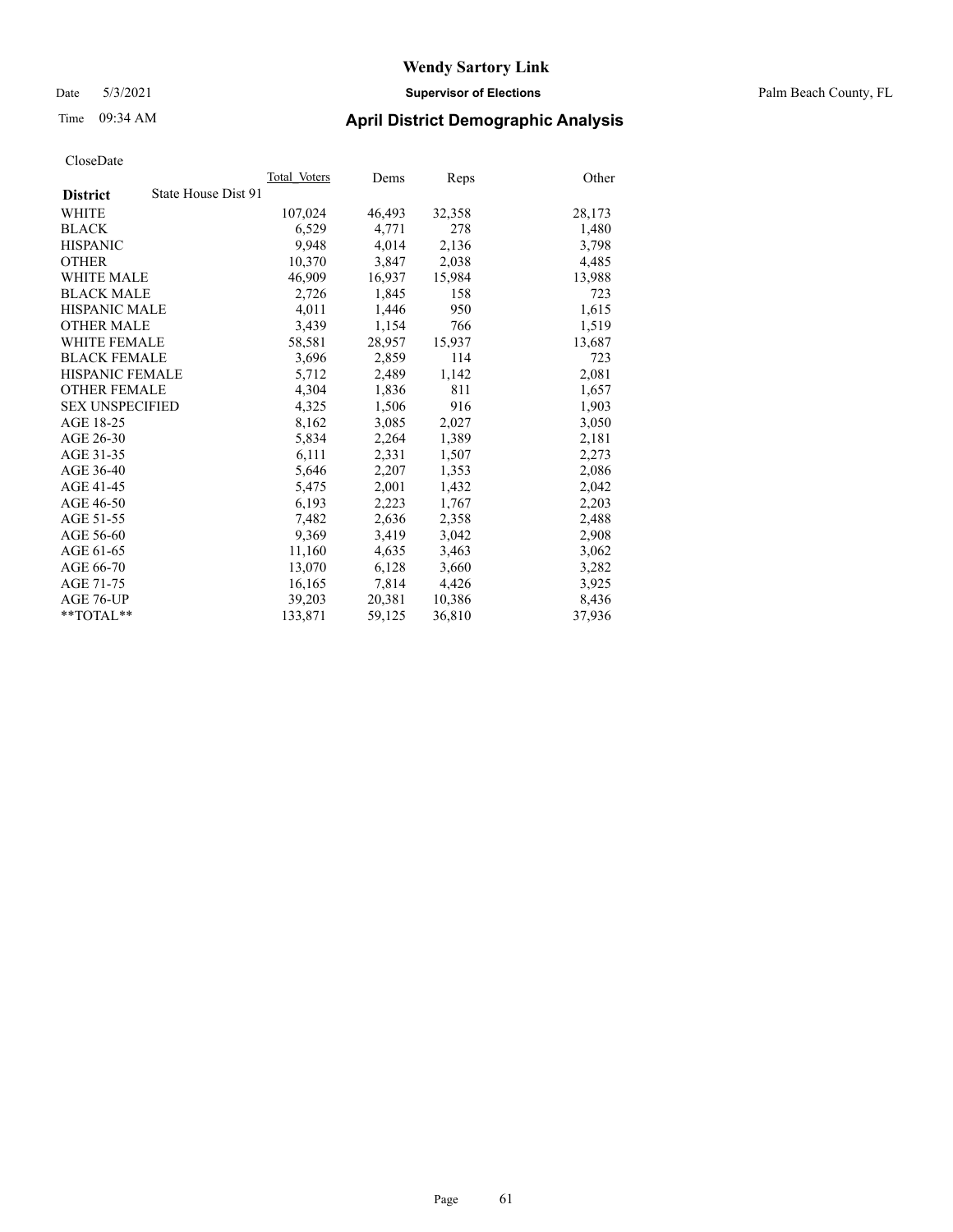#### Date 5/3/2021 **Supervisor of Elections** Palm Beach County, FL

### Time 09:34 AM **April District Demographic Analysis**

|                                        | Total Voters | Dems   | Reps   | Other  |
|----------------------------------------|--------------|--------|--------|--------|
| School Board Dist 1<br><b>District</b> |              |        |        |        |
| WHITE                                  | 132,852      | 36,584 | 59,484 | 36,784 |
| <b>BLACK</b>                           | 5.344        | 3,863  | 285    | 1,196  |
| <b>HISPANIC</b>                        | 9,480        | 3,506  | 2,465  | 3,509  |
| <b>OTHER</b>                           | 11,797       | 3,711  | 3,010  | 5,076  |
| <b>WHITE MALE</b>                      | 62,407       | 13,962 | 29,827 | 18,618 |
| <b>BLACK MALE</b>                      | 2,414        | 1,646  | 149    | 619    |
| <b>HISPANIC MALE</b>                   | 3,972        | 1,355  | 1,090  | 1,527  |
| <b>OTHER MALE</b>                      | 3,997        | 1,156  | 1,095  | 1,746  |
| <b>WHITE FEMALE</b>                    | 68,866       | 22,218 | 29,007 | 17,641 |
| <b>BLACK FEMALE</b>                    | 2.862        | 2.166  | 132    | 564    |
| <b>HISPANIC FEMALE</b>                 | 5,282        | 2,061  | 1,323  | 1,898  |
| <b>OTHER FEMALE</b>                    | 4,825        | 1,772  | 1,192  | 1,861  |
| <b>SEX UNSPECIFIED</b>                 | 4.665        | 1,242  | 1,365  | 2,058  |
| AGE 18-25                              | 12,521       | 3,779  | 4,278  | 4,464  |
| AGE 26-30                              | 9,560        | 2,993  | 3,134  | 3,433  |
| AGE 31-35                              | 10,155       | 3,099  | 3,388  | 3,668  |
| AGE 36-40                              | 10,572       | 3,096  | 3,532  | 3,944  |
| AGE 41-45                              | 10,034       | 2,864  | 3,485  | 3,685  |
| AGE 46-50                              | 11,044       | 2,895  | 4,439  | 3,710  |
| AGE 51-55                              | 12,851       | 3,347  | 5,712  | 3,792  |
| AGE 56-60                              | 15,407       | 4,156  | 7,203  | 4,048  |
| AGE 61-65                              | 15,544       | 4,742  | 6,997  | 3,805  |
| AGE 66-70                              | 14,080       | 4,767  | 5,828  | 3,485  |
| AGE 71-75                              | 13,354       | 4,316  | 5,854  | 3,184  |
| AGE 76-UP                              | 24,350       | 7,610  | 11,394 | 5,346  |
| $*$ TOTAL $*$                          | 159,473      | 47,664 | 65,244 | 46,565 |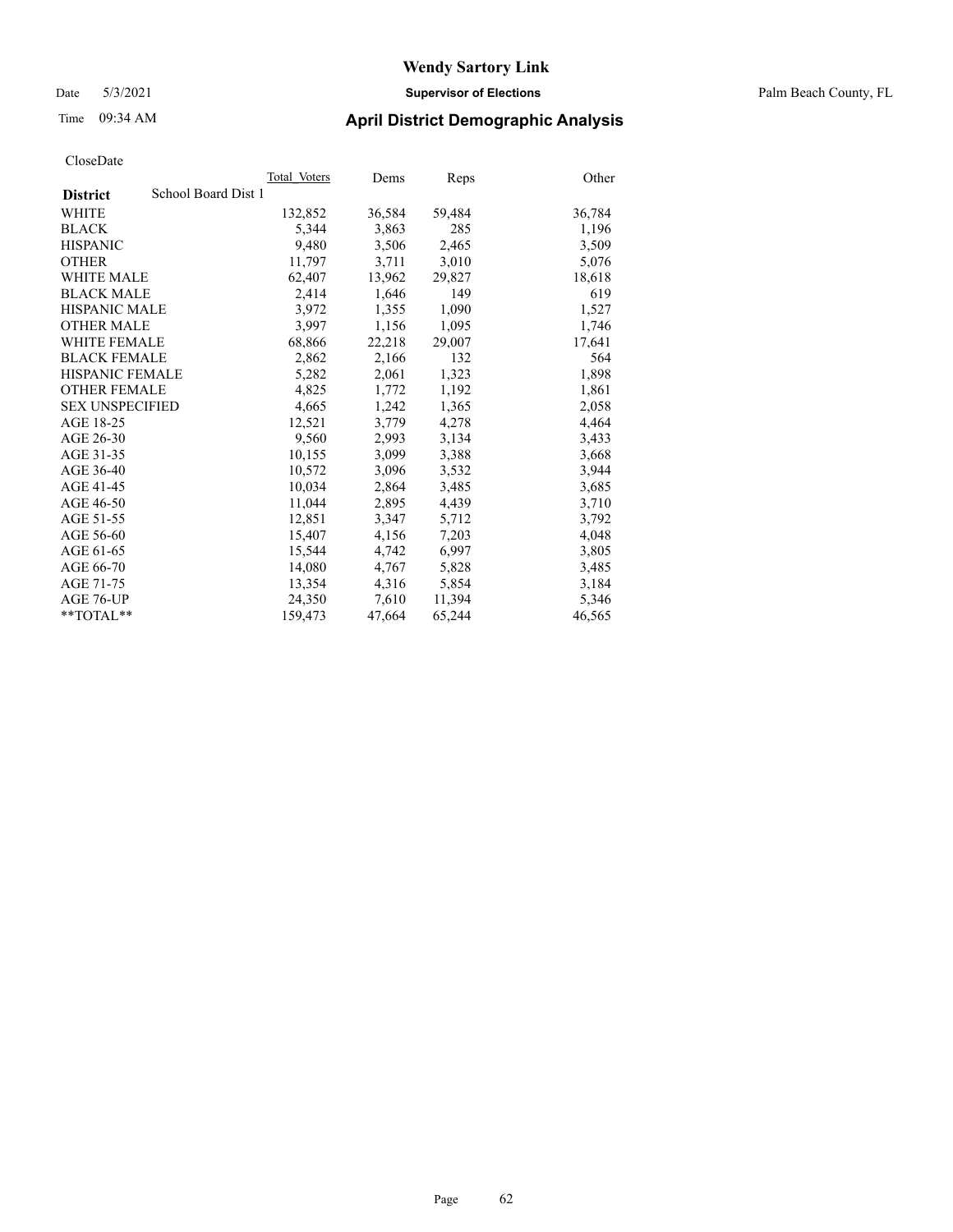#### Date 5/3/2021 **Supervisor of Elections** Palm Beach County, FL

### Time 09:34 AM **April District Demographic Analysis**

|                                        | Total Voters | Dems   | <b>Reps</b> | Other  |
|----------------------------------------|--------------|--------|-------------|--------|
| School Board Dist 2<br><b>District</b> |              |        |             |        |
| WHITE                                  | 48,614       | 18,035 | 17,119      | 13,460 |
| <b>BLACK</b>                           | 18,338       | 13,690 | 618         | 4,030  |
| <b>HISPANIC</b>                        | 32,082       | 13,538 | 6,708       | 11,836 |
| <b>OTHER</b>                           | 10,987       | 4,190  | 1,656       | 5,141  |
| <b>WHITE MALE</b>                      | 21,779       | 6,898  | 8,219       | 6,662  |
| <b>BLACK MALE</b>                      | 7,408        | 5,101  | 358         | 1,949  |
| <b>HISPANIC MALE</b>                   | 13,877       | 5,371  | 3,246       | 5,260  |
| <b>OTHER MALE</b>                      | 3,683        | 1,388  | 618         | 1,677  |
| <b>WHITE FEMALE</b>                    | 26,184       | 10,948 | 8,701       | 6,535  |
| <b>BLACK FEMALE</b>                    | 10,601       | 8,359  | 251         | 1,991  |
| <b>HISPANIC FEMALE</b>                 | 17,309       | 7,821  | 3,280       | 6,208  |
| <b>OTHER FEMALE</b>                    | 4,422        | 1,952  | 666         | 1,804  |
| <b>SEX UNSPECIFIED</b>                 | 4,687        | 1,579  | 746         | 2,362  |
| AGE 18-25                              | 11,732       | 5,211  | 1,688       | 4,833  |
| AGE 26-30                              | 8,615        | 3,651  | 1,383       | 3,581  |
| AGE 31-35                              | 8,524        | 3,754  | 1,473       | 3,297  |
| AGE 36-40                              | 7,882        | 3,478  | 1,374       | 3,030  |
| AGE 41-45                              | 7,585        | 3,394  | 1,464       | 2,727  |
| AGE 46-50                              | 8,057        | 3,523  | 1,859       | 2,675  |
| AGE 51-55                              | 8,408        | 3,607  | 2,201       | 2,600  |
| AGE 56-60                              | 9,548        | 4,118  | 2,733       | 2,697  |
| AGE 61-65                              | 9,188        | 4,250  | 2,574       | 2,364  |
| AGE 66-70                              | 8,343        | 4,035  | 2,275       | 2,033  |
| AGE 71-75                              | 7,710        | 3,609  | 2,377       | 1,724  |
| AGE 76-UP                              | 14,429       | 6,823  | 4,700       | 2,906  |
| $*$ $TOTAL**$                          | 110,021      | 49,453 | 26,101      | 34,467 |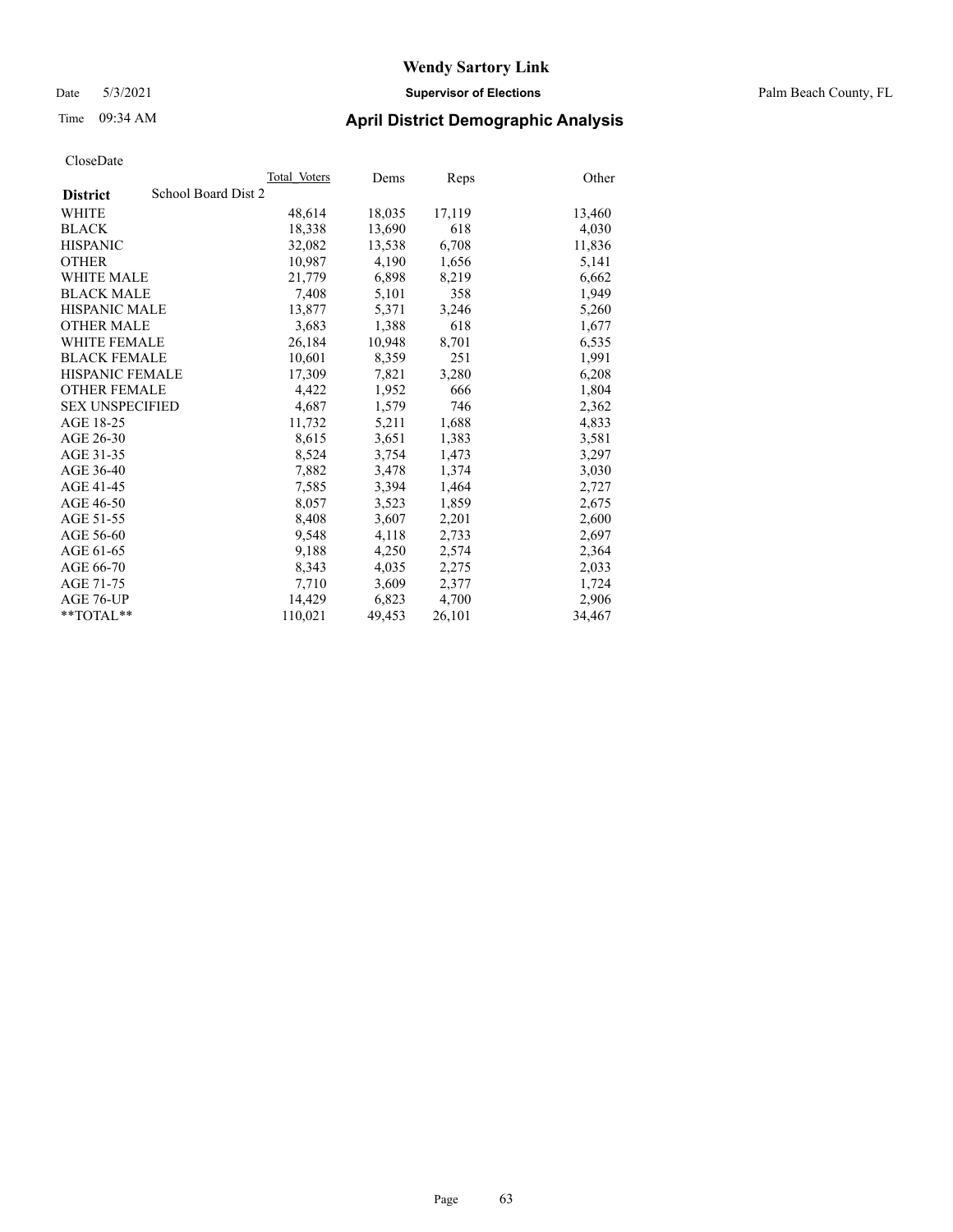#### Date 5/3/2021 **Supervisor of Elections** Palm Beach County, FL

### Time 09:34 AM **April District Demographic Analysis**

|                                        | Total Voters | Dems   | Reps   | Other  |
|----------------------------------------|--------------|--------|--------|--------|
| School Board Dist 3<br><b>District</b> |              |        |        |        |
| WHITE                                  | 118,262      | 52,245 | 34,636 | 31,381 |
| <b>BLACK</b>                           | 14,650       | 10,848 | 504    | 3,298  |
| <b>HISPANIC</b>                        | 16,634       | 7,180  | 3,228  | 6,226  |
| <b>OTHER</b>                           | 14,378       | 5,675  | 2,560  | 6,143  |
| <b>WHITE MALE</b>                      | 52,983       | 19,620 | 17,587 | 15,776 |
| <b>BLACK MALE</b>                      | 6,422        | 4,410  | 285    | 1,727  |
| <b>HISPANIC MALE</b>                   | 6,989        | 2,753  | 1,508  | 2,728  |
| <b>OTHER MALE</b>                      | 4,979        | 1,852  | 1,029  | 2,098  |
| <b>WHITE FEMALE</b>                    | 63,643       | 31,989 | 16,575 | 15,079 |
| <b>BLACK FEMALE</b>                    | 7,971        | 6,270  | 205    | 1,496  |
| <b>HISPANIC FEMALE</b>                 | 9,248        | 4,270  | 1,651  | 3,327  |
| <b>OTHER FEMALE</b>                    | 6,060        | 2,696  | 1,010  | 2,354  |
| <b>SEX UNSPECIFIED</b>                 | 5,419        | 1,958  | 1,046  | 2,415  |
| AGE 18-25                              | 12,071       | 4,954  | 2,333  | 4,784  |
| AGE 26-30                              | 7,420        | 3,006  | 1,474  | 2,940  |
| AGE 31-35                              | 8,256        | 3,481  | 1,749  | 3,026  |
| AGE 36-40                              | 8,655        | 3,611  | 1,859  | 3,185  |
| AGE 41-45                              | 9,230        | 3,720  | 2,177  | 3,333  |
| AGE 46-50                              | 9,908        | 3,796  | 2,712  | 3,400  |
| AGE 51-55                              | 10,892       | 4,246  | 3,290  | 3,356  |
| AGE 56-60                              | 11,969       | 4,721  | 3,824  | 3,424  |
| AGE 61-65                              | 13,140       | 5,935  | 3,800  | 3,405  |
| AGE 66-70                              | 14,998       | 7,489  | 3,849  | 3,660  |
| AGE 71-75                              | 18,302       | 9,282  | 4,664  | 4,356  |
| AGE 76-UP                              | 39,083       | 21,707 | 9,197  | 8,179  |
| **TOTAL**                              | 163,924      | 75,948 | 40,928 | 47,048 |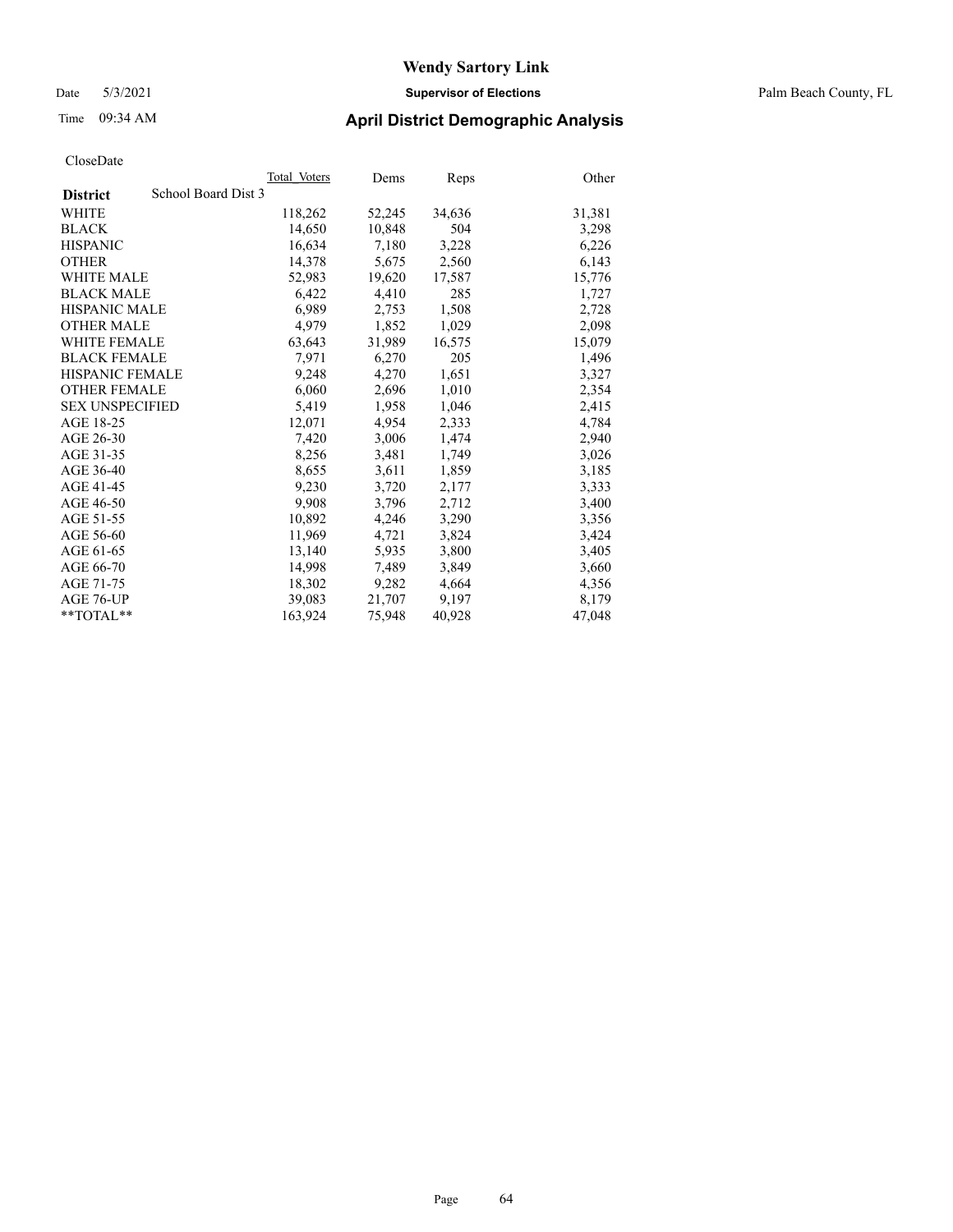#### Date 5/3/2021 **Supervisor of Elections** Palm Beach County, FL

### Time 09:34 AM **April District Demographic Analysis**

|                                        | Total Voters | Dems   | Reps   | Other  |
|----------------------------------------|--------------|--------|--------|--------|
| School Board Dist 4<br><b>District</b> |              |        |        |        |
| WHITE                                  | 106,949      | 36,034 | 39,481 | 31,434 |
| <b>BLACK</b>                           | 13,849       | 10,189 | 498    | 3,162  |
| <b>HISPANIC</b>                        | 15,491       | 6,668  | 3,003  | 5,820  |
| <b>OTHER</b>                           | 12,361       | 4,524  | 2,374  | 5,463  |
| <b>WHITE MALE</b>                      | 49,867       | 14,218 | 19,596 | 16,053 |
| <b>BLACK MALE</b>                      | 5,944        | 4,057  | 281    | 1,606  |
| <b>HISPANIC MALE</b>                   | 6,713        | 2,676  | 1,399  | 2,638  |
| <b>OTHER MALE</b>                      | 4,229        | 1,487  | 873    | 1,869  |
| <b>WHITE FEMALE</b>                    | 55,605       | 21,349 | 19,381 | 14,875 |
| <b>BLACK FEMALE</b>                    | 7.652        | 5,968  | 210    | 1,474  |
| <b>HISPANIC FEMALE</b>                 | 8,409        | 3,856  | 1,542  | 3,011  |
| <b>OTHER FEMALE</b>                    | 5,046        | 2,106  | 950    | 1,990  |
| <b>SEX UNSPECIFIED</b>                 | 5,057        | 1.631  | 1.095  | 2,331  |
| AGE 18-25                              | 11,412       | 4,519  | 2,412  | 4,481  |
| AGE 26-30                              | 10,614       | 4,089  | 2,360  | 4,165  |
| AGE 31-35                              | 11,480       | 4,493  | 2,564  | 4,423  |
| AGE 36-40                              | 9,756        | 3,868  | 2,221  | 3,667  |
| AGE 41-45                              | 8,319        | 3,284  | 1,979  | 3,056  |
| AGE 46-50                              | 9,325        | 3,504  | 2,579  | 3,242  |
| AGE 51-55                              | 10,993       | 3,929  | 3,551  | 3,513  |
| AGE 56-60                              | 13,254       | 4,828  | 4,676  | 3,750  |
| AGE 61-65                              | 13,871       | 5,369  | 4,791  | 3,711  |
| AGE 66-70                              | 12,917       | 5,323  | 4,295  | 3,299  |
| AGE 71-75                              | 12,352       | 4,855  | 4,360  | 3,137  |
| AGE 76-UP                              | 24,357       | 9,354  | 9,568  | 5,435  |
| $*$ $TOTAL**$                          | 148,650      | 57,415 | 45,356 | 45,879 |
|                                        |              |        |        |        |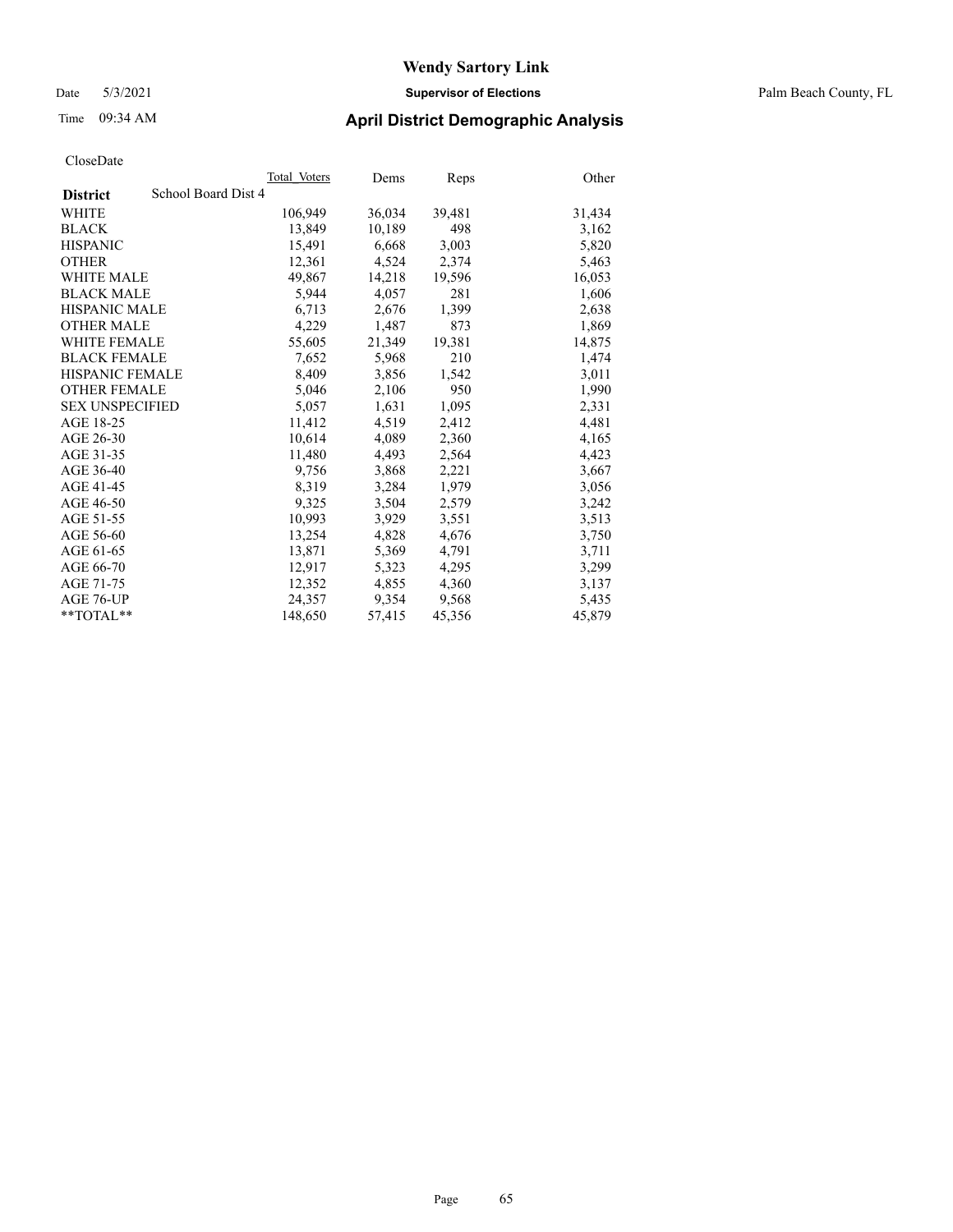#### Date 5/3/2021 **Supervisor of Elections** Palm Beach County, FL

### Time 09:34 AM **April District Demographic Analysis**

|                        | Total Voters        | Dems   | Reps   | Other  |
|------------------------|---------------------|--------|--------|--------|
| <b>District</b>        | School Board Dist 5 |        |        |        |
| WHITE                  | 114,089             | 40,278 | 40,279 | 33,532 |
| <b>BLACK</b>           | 6,431               | 4,454  | 341    | 1,636  |
| <b>HISPANIC</b>        | 18,224              | 7,154  | 3,915  | 7,155  |
| <b>OTHER</b>           | 15,827              | 5,433  | 3,110  | 7,284  |
| <b>WHITE MALE</b>      | 52,600              | 15,332 | 20,301 | 16,967 |
| <b>BLACK MALE</b>      | 2,869               | 1,798  | 204    | 867    |
| <b>HISPANIC MALE</b>   | 7,471               | 2,680  | 1,751  | 3,040  |
| <b>OTHER MALE</b>      | 5,466               | 1,696  | 1,225  | 2,545  |
| <b>WHITE FEMALE</b>    | 59,665              | 24,393 | 19,341 | 15,931 |
| <b>BLACK FEMALE</b>    | 3.422               | 2.569  | 132    | 721    |
| <b>HISPANIC FEMALE</b> | 10,282              | 4,309  | 2,078  | 3,895  |
| <b>OTHER FEMALE</b>    | 6,501               | 2,639  | 1,181  | 2,681  |
| <b>SEX UNSPECIFIED</b> | 6,101               | 1,811  | 1,384  | 2,906  |
| AGE 18-25              | 15,927              | 5,726  | 4,189  | 6,012  |
| AGE 26-30              | 10,024              | 3,601  | 2,522  | 3,901  |
| AGE 31-35              | 10,079              | 3,603  | 2,616  | 3,860  |
| AGE 36-40              | 9,808               | 3,389  | 2,586  | 3,833  |
| AGE 41-45              | 9,913               | 3,339  | 2,663  | 3,911  |
| AGE 46-50              | 11,064              | 3,432  | 3,388  | 4,244  |
| AGE 51-55              | 12,763              | 4,071  | 4,296  | 4,396  |
| AGE 56-60              | 13,799              | 4,627  | 4,946  | 4,226  |
| AGE 61-65              | 13,346              | 4,972  | 4,583  | 3,791  |
| AGE 66-70              | 12.023              | 4,936  | 3,957  | 3,130  |
| AGE 71-75              | 11,343              | 4,686  | 3,756  | 2,901  |
| AGE 76-UP              | 24,481              | 10,936 | 8,143  | 5,402  |
| $*$ TOTAL $*$          | 154,571             | 57,319 | 47,645 | 49,607 |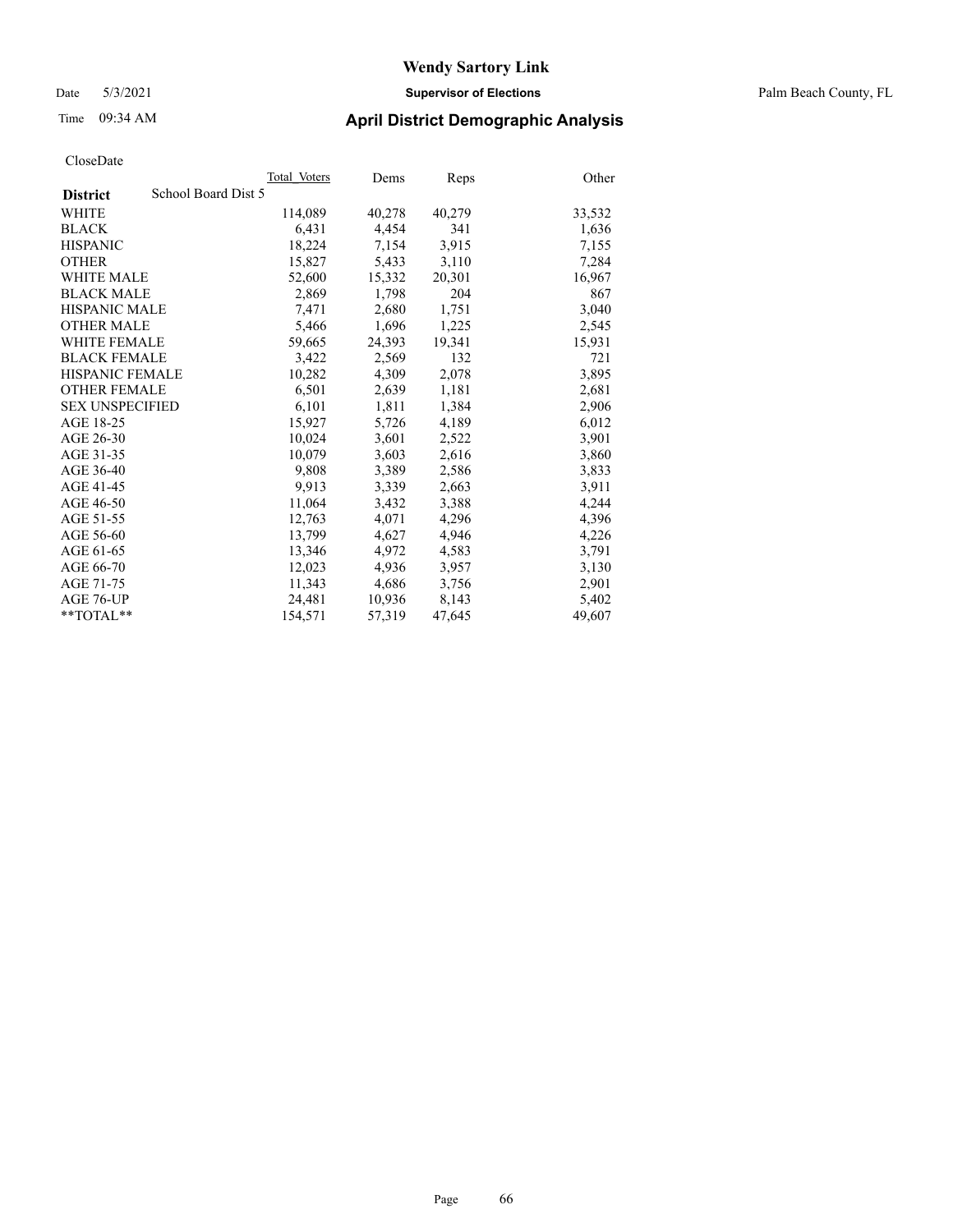#### Date 5/3/2021 **Supervisor of Elections** Palm Beach County, FL

### Time 09:34 AM **April District Demographic Analysis**

| ClustDate              |                     |              |        |        |        |
|------------------------|---------------------|--------------|--------|--------|--------|
|                        |                     | Total Voters | Dems   | Reps   | Other  |
| <b>District</b>        | School Board Dist 6 |              |        |        |        |
| WHITE                  |                     | 75,576       | 21,409 | 32,101 | 22,066 |
| <b>BLACK</b>           |                     | 24,522       | 19,213 | 849    | 4,460  |
| <b>HISPANIC</b>        |                     | 21,844       | 8,195  | 5,467  | 8,182  |
| <b>OTHER</b>           |                     | 13,506       | 5,091  | 2,653  | 5,762  |
| <b>WHITE MALE</b>      |                     | 35,923       | 8,628  | 16,409 | 10,886 |
| <b>BLACK MALE</b>      |                     | 10,560       | 7,793  | 483    | 2,284  |
| <b>HISPANIC MALE</b>   |                     | 9,794        | 3,339  | 2,705  | 3,750  |
| <b>OTHER MALE</b>      |                     | 4,979        | 1,758  | 1,089  | 2,132  |
| <b>WHITE FEMALE</b>    |                     | 38,620       | 12,546 | 15,277 | 10,797 |
| <b>BLACK FEMALE</b>    |                     | 13,590       | 11,160 | 356    | 2,074  |
| <b>HISPANIC FEMALE</b> |                     | 11,526       | 4,677  | 2,653  | 4,196  |
| <b>OTHER FEMALE</b>    |                     | 5,617        | 2,469  | 1,043  | 2,105  |
| <b>SEX UNSPECIFIED</b> |                     | 4,723        | 1,476  | 1,027  | 2,220  |
| AGE 18-25              |                     | 16,081       | 6,220  | 3,850  | 6,011  |
| AGE 26-30              |                     | 10,573       | 4,247  | 2,502  | 3,824  |
| AGE 31-35              |                     | 11,084       | 4,249  | 2,941  | 3,894  |
| AGE 36-40              |                     | 10.905       | 3,983  | 2,996  | 3,926  |
| AGE 41-45              |                     | 10,631       | 3,930  | 2,927  | 3,774  |
| AGE 46-50              |                     | 11,831       | 4,264  | 3,703  | 3,864  |
| AGE 51-55              |                     | 12,853       | 4,597  | 4,488  | 3,768  |
| AGE 56-60              |                     | 13,464       | 5,144  | 4,959  | 3,361  |
| AGE 61-65              |                     | 11,584       | 4,876  | 4,002  | 2,706  |
| AGE 66-70              |                     | 9,189        | 4,232  | 3,036  | 1,921  |
| AGE 71-75              |                     | 7,058        | 3,319  | 2,284  | 1,455  |
| AGE 76-UP              |                     | 10.195       | 4,847  | 3,382  | 1,966  |
| $*$ $TOTAL**$          |                     | 135,448      | 53,908 | 41,070 | 40,470 |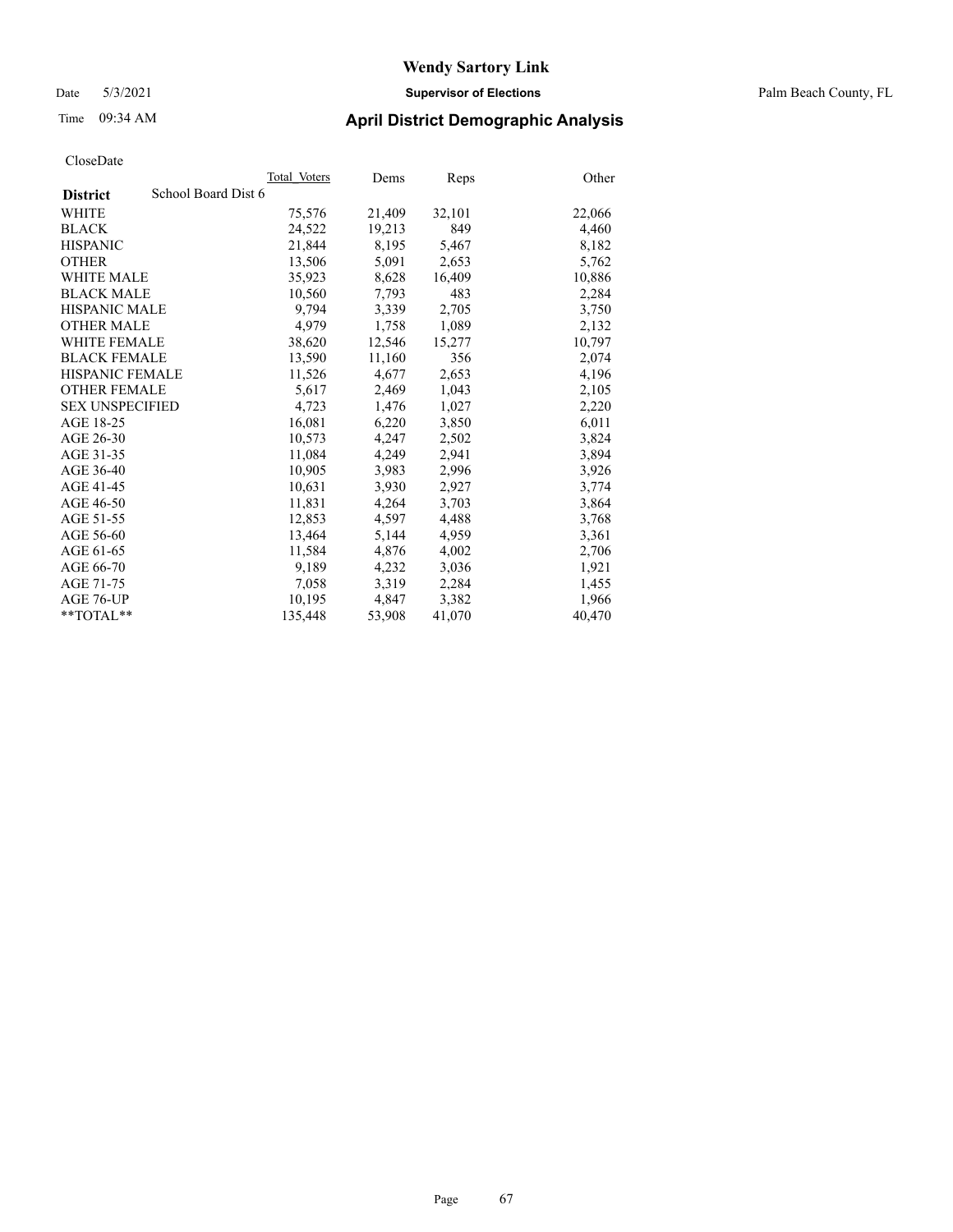#### Date 5/3/2021 **Supervisor of Elections** Palm Beach County, FL

### Time 09:34 AM **April District Demographic Analysis**

|                                        | Total Voters | Dems   | Reps   | Other  |
|----------------------------------------|--------------|--------|--------|--------|
| School Board Dist 7<br><b>District</b> |              |        |        |        |
| WHITE                                  | 41,789       | 15,178 | 13,302 | 13,309 |
| <b>BLACK</b>                           | 58,177       | 46,843 | 1,511  | 9,823  |
| <b>HISPANIC</b>                        | 14,061       | 6,417  | 2,193  | 5,451  |
| <b>OTHER</b>                           | 11,790       | 5,210  | 1,243  | 5,337  |
| <b>WHITE MALE</b>                      | 20,405       | 6,271  | 7,068  | 7,066  |
| <b>BLACK MALE</b>                      | 24,456       | 18,669 | 831    | 4,956  |
| <b>HISPANIC MALE</b>                   | 6,251        | 2,674  | 1,113  | 2,464  |
| <b>OTHER MALE</b>                      | 4,056        | 1,753  | 516    | 1,787  |
| <b>WHITE FEMALE</b>                    | 20,776       | 8,726  | 6,058  | 5,992  |
| <b>BLACK FEMALE</b>                    | 32,730       | 27,468 | 657    | 4,605  |
| HISPANIC FEMALE                        | 7,446        | 3,580  | 1,028  | 2,838  |
| <b>OTHER FEMALE</b>                    | 4,611        | 2,390  | 457    | 1,764  |
| <b>SEX UNSPECIFIED</b>                 | 5,006        | 2.073  | 508    | 2,425  |
| AGE 18-25                              | 14,488       | 8,108  | 1,339  | 5,041  |
| AGE 26-30                              | 13,531       | 7,218  | 1,577  | 4,736  |
| AGE 31-35                              | 13,576       | 7,562  | 1,593  | 4,421  |
| AGE 36-40                              | 10,959       | 6,157  | 1,294  | 3,508  |
| AGE 41-45                              | 9,266        | 5,362  | 1,071  | 2,833  |
| AGE 46-50                              | 9,307        | 5,387  | 1,352  | 2,568  |
| AGE 51-55                              | 9,752        | 5,760  | 1,603  | 2,389  |
| AGE 56-60                              | 10,792       | 6,461  | 1,944  | 2,387  |
| AGE 61-65                              | 10,155       | 6,394  | 1,809  | 1,952  |
| AGE 66-70                              | 7,981        | 5,160  | 1,358  | 1,463  |
| AGE 71-75                              | 6,258        | 3,954  | 1,130  | 1,174  |
| AGE 76-UP                              | 9,751        | 6,125  | 2,178  | 1,448  |
| $*$ $TOTAL**$                          | 125,817      | 73,648 | 18,249 | 33,920 |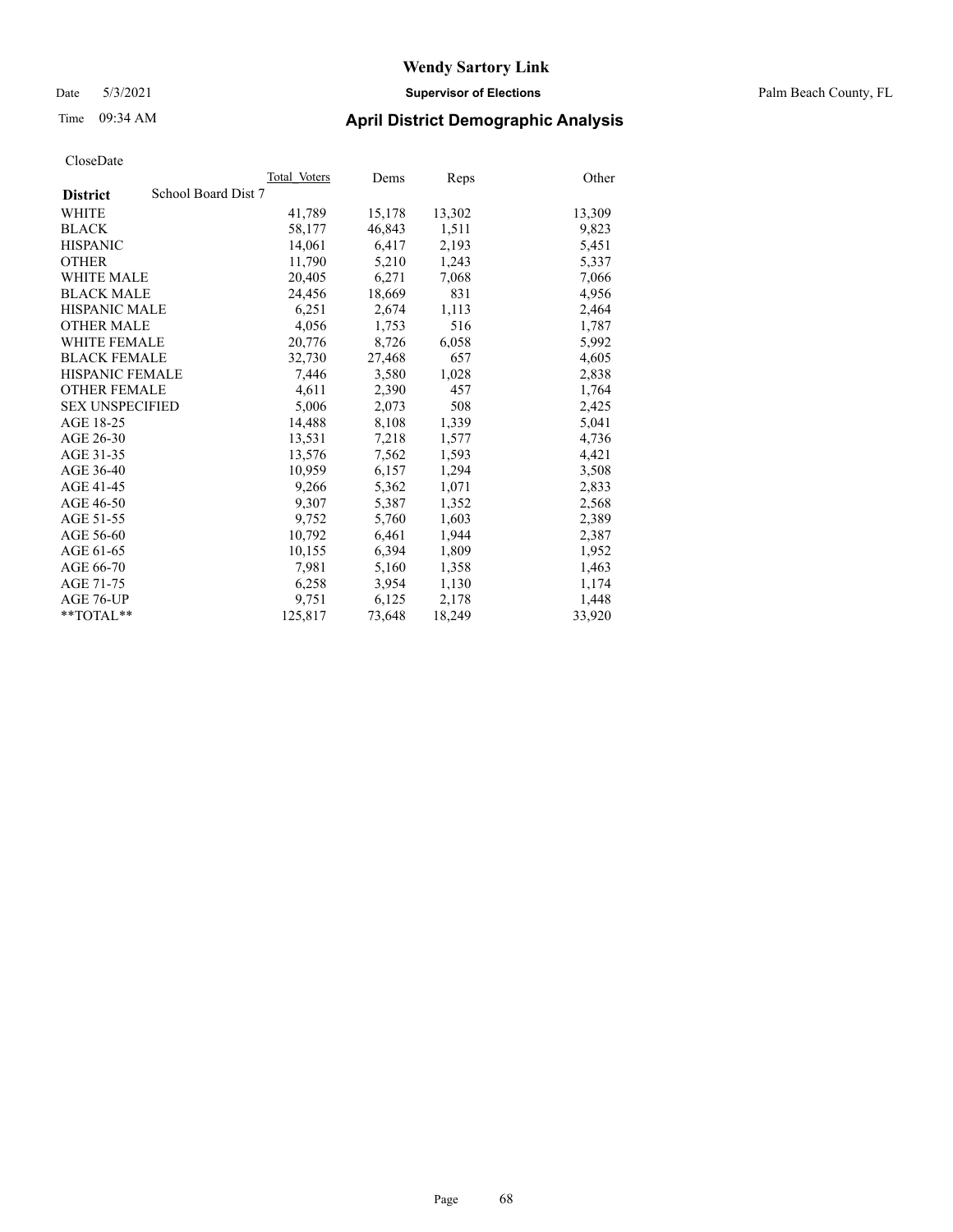Date 5/3/2021 **Supervisor of Elections** Palm Beach County, FL

### Time 09:34 AM **April District Demographic Analysis**

|                        | Total Voters         | Dems   | <b>Reps</b> | Other |
|------------------------|----------------------|--------|-------------|-------|
| <b>District</b>        | State Senate Dist 25 |        |             |       |
| WHITE                  | 20,536               | 4,860  | 9,737       | 5,939 |
| <b>BLACK</b>           | 4,781                | 3,824  | 170         | 787   |
| <b>HISPANIC</b>        | 3,808                | 1,283  | 1,127       | 1,398 |
| <b>OTHER</b>           | 2,333                | 789    | 611         | 933   |
| WHITE MALE             | 10,143               | 1,992  | 5,065       | 3,086 |
| <b>BLACK MALE</b>      | 2,053                | 1,559  | 86          | 408   |
| <b>HISPANIC MALE</b>   | 1,738                | 550    | 551         | 637   |
| OTHER MALE             | 782                  | 253    | 224         | 305   |
| <b>WHITE FEMALE</b>    | 10,106               | 2,819  | 4,546       | 2,741 |
| <b>BLACK FEMALE</b>    | 2,648                | 2,204  | 82          | 362   |
| <b>HISPANIC FEMALE</b> | 1,972                | 704    | 553         | 715   |
| <b>OTHER FEMALE</b>    | 930                  | 373    | 225         | 332   |
| <b>SEX UNSPECIFIED</b> | 1,043                | 283    | 297         | 463   |
| AGE 18-25              | 3,431                | 1,140  | 1,074       | 1,217 |
| AGE 26-30              | 2,482                | 839    | 727         | 916   |
| AGE 31-35              | 2,666                | 852    | 925         | 889   |
| AGE 36-40              | 2,713                | 775    | 977         | 961   |
| AGE 41-45              | 2,417                | 724    | 854         | 839   |
| AGE 46-50              | 2,642                | 727    | 1,064       | 851   |
| AGE 51-55              | 3,101                | 1,007  | 1,255       | 839   |
| AGE 56-60              | 3,418                | 1,130  | 1,464       | 824   |
| AGE 61-65              | 3,048                | 1,162  | 1,220       | 666   |
| AGE 66-70              | 2,154                | 935    | 779         | 440   |
| AGE 71-75              | 1,508                | 622    | 578         | 308   |
| AGE 76-UP              | 1,878                | 843    | 728         | 307   |
| $*$ $TOTAL**$          | 31,458               | 10,756 | 11,645      | 9,057 |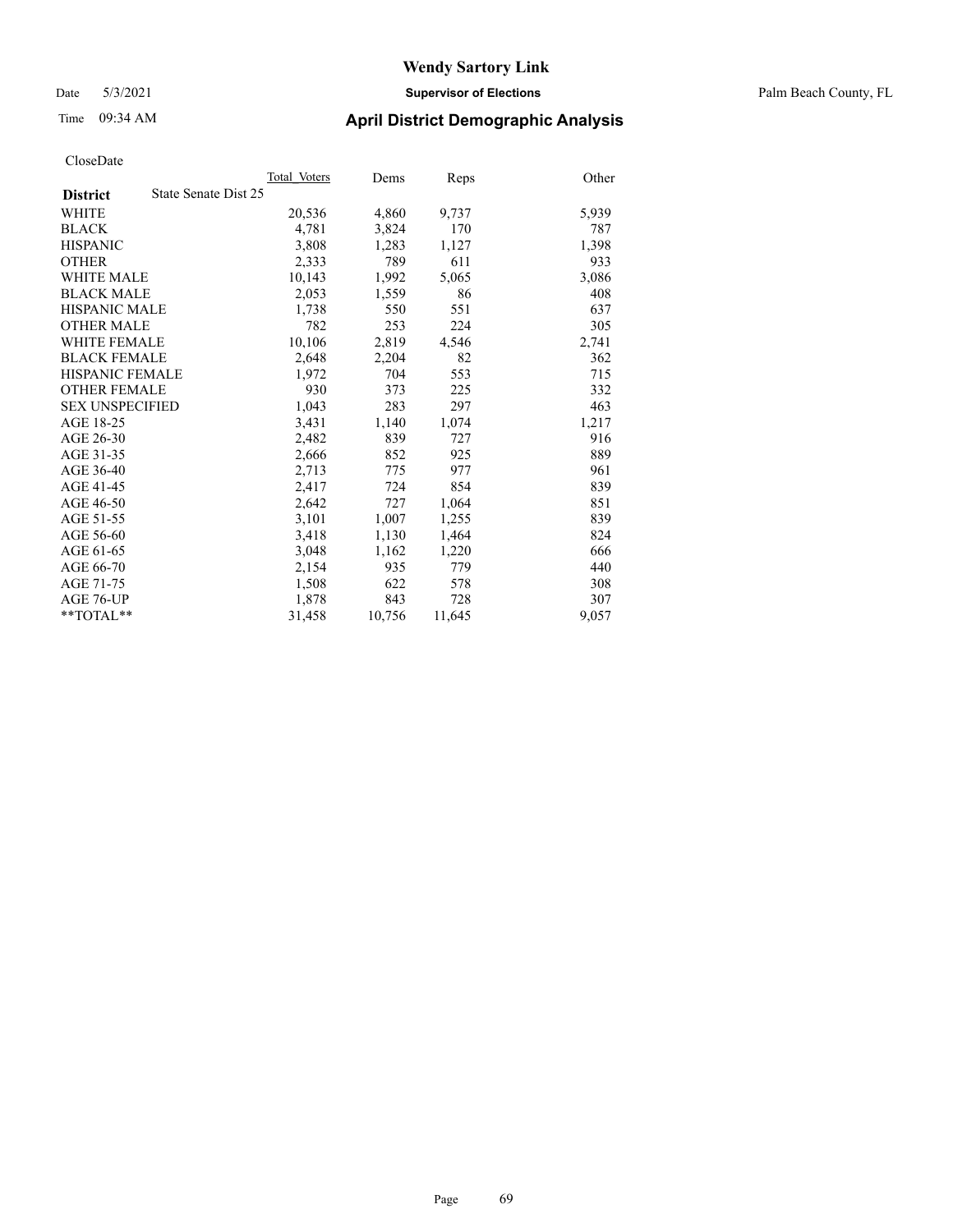#### Date 5/3/2021 **Supervisor of Elections** Palm Beach County, FL

### Time 09:34 AM **April District Demographic Analysis**

|                                         | Total Voters | Dems    | <b>Reps</b> | Other  |
|-----------------------------------------|--------------|---------|-------------|--------|
| State Senate Dist 29<br><b>District</b> |              |         |             |        |
| WHITE                                   | 190,825      | 68,019  | 68,300      | 54,506 |
| <b>BLACK</b>                            | 19,568       | 14,829  | 801         | 3,938  |
| <b>HISPANIC</b>                         | 31.778       | 12,404  | 7,188       | 12,186 |
| <b>OTHER</b>                            | 26,158       | 9,259   | 5,192       | 11,707 |
| <b>WHITE MALE</b>                       | 87,894       | 26,046  | 34,466      | 27,382 |
| <b>BLACK MALE</b>                       | 8,481        | 5,966   | 477         | 2,038  |
| <b>HISPANIC MALE</b>                    | 13,330       | 4,763   | 3,292       | 5,275  |
| <b>OTHER MALE</b>                       | 9.130        | 2,956   | 2.041       | 4,133  |
| <b>WHITE FEMALE</b>                     | 100,040      | 41,105  | 32,835      | 26,100 |
| <b>BLACK FEMALE</b>                     | 10.748       | 8,631   | 316         | 1,801  |
| <b>HISPANIC FEMALE</b>                  | 17,654       | 7,371   | 3,739       | 6,544  |
| <b>OTHER FEMALE</b>                     | 10,868       | 4.500   | 2,040       | 4,328  |
| <b>SEX UNSPECIFIED</b>                  | 9.882        | 3,017   | 2,210       | 4,655  |
| AGE 18-25                               | 26,688       | 9,870   | 6,820       | 9,998  |
| AGE 26-30                               | 16,373       | 6,231   | 3,994       | 6,148  |
| AGE 31-35                               | 16,678       | 6,265   | 4,253       | 6,160  |
| AGE 36-40                               | 16,657       | 6,055   | 4,306       | 6,296  |
| AGE 41-45                               | 17,318       | 6,105   | 4,684       | 6,529  |
| AGE 46-50                               | 19,486       | 6,349   | 6,058       | 7,079  |
| AGE 51-55                               | 21,888       | 7,249   | 7,463       | 7,176  |
| AGE 56-60                               | 23,377       | 8,140   | 8,489       | 6,748  |
| AGE 61-65                               | 22,782       | 8,817   | 7,811       | 6,154  |
| AGE 66-70                               | 21,331       | 9,285   | 6,779       | 5,267  |
| AGE 71-75                               | 21,580       | 9,456   | 6,922       | 5,202  |
| AGE 76-UP                               | 44,170       | 20,688  | 13,902      | 9,580  |
| $*$ TOTAL $*$                           | 268,329      | 104,511 | 81,481      | 82,337 |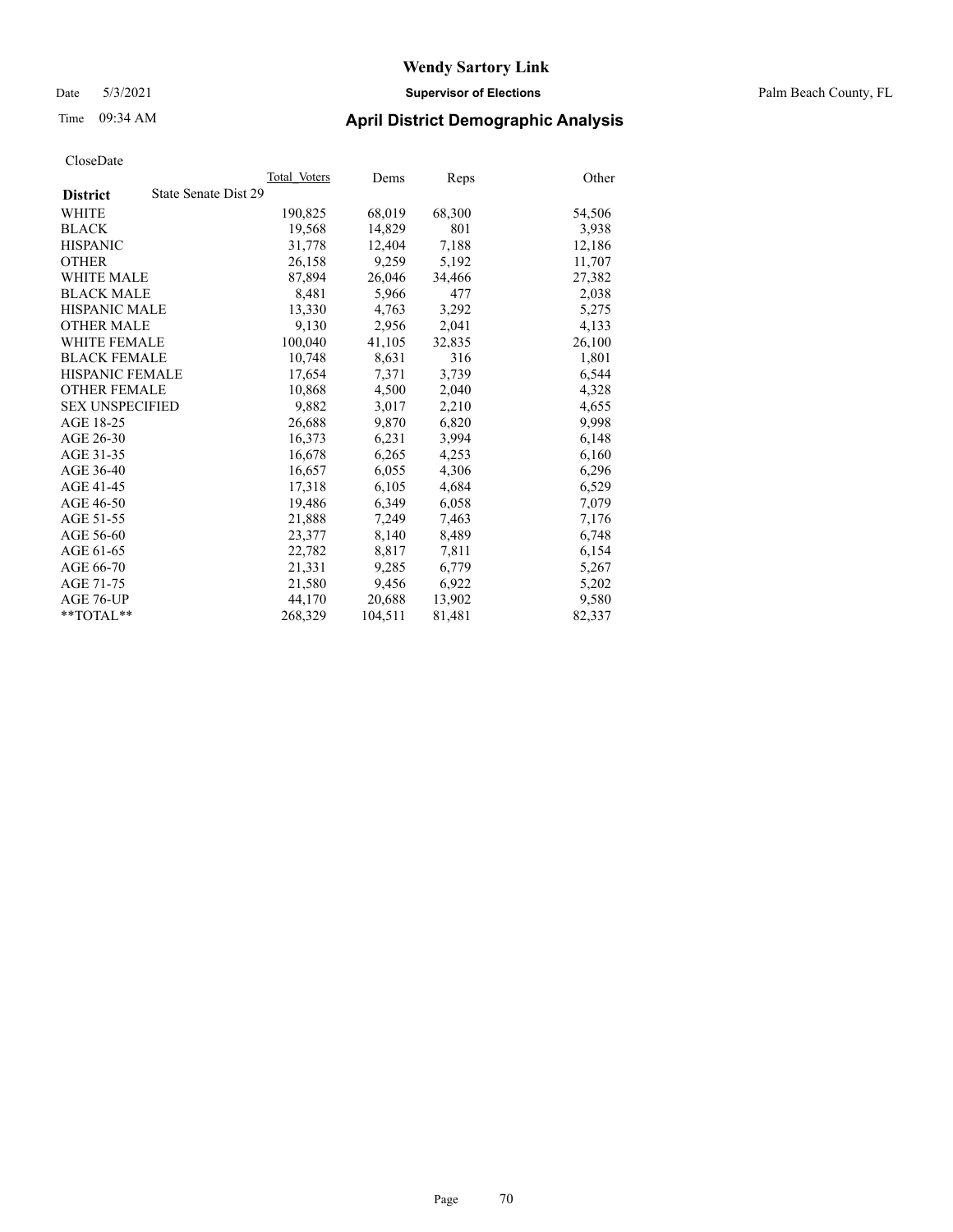#### Date 5/3/2021 **Supervisor of Elections** Palm Beach County, FL

### Time 09:34 AM **April District Demographic Analysis**

|                                         | Total Voters | Dems    | Reps    | Other   |
|-----------------------------------------|--------------|---------|---------|---------|
| State Senate Dist 30<br><b>District</b> |              |         |         |         |
| WHITE                                   | 219,756      | 65,847  | 91,499  | 62,410  |
| <b>BLACK</b>                            | 65,344       | 51,082  | 2,048   | 12,214  |
| <b>HISPANIC</b>                         | 41,901       | 17,024  | 9,225   | 15,652  |
| <b>OTHER</b>                            | 32,141       | 11,894  | 5,974   | 14,273  |
| <b>WHITE MALE</b>                       | 103,213      | 25,748  | 45,868  | 31,597  |
| <b>BLACK MALE</b>                       | 27,161       | 19,898  | 1,118   | 6,145   |
| <b>HISPANIC MALE</b>                    | 18,163       | 6,776   | 4,421   | 6,966   |
| <b>OTHER MALE</b>                       | 11,182       | 3,928   | 2,271   | 4,983   |
| <b>WHITE FEMALE</b>                     | 113,782      | 39,367  | 44,573  | 29,842  |
| <b>BLACK FEMALE</b>                     | 37.123       | 30.448  | 903     | 5,772   |
| <b>HISPANIC FEMALE</b>                  | 22,648       | 9,810   | 4,593   | 8,245   |
| <b>OTHER FEMALE</b>                     | 13,139       | 5,645   | 2,365   | 5,129   |
| <b>SEX UNSPECIFIED</b>                  | 12.410       | 4,067   | 2,544   | 5,799   |
| AGE 18-25                               | 33,803       | 14,074  | 7,396   | 12,333  |
| AGE 26-30                               | 27,360       | 11,408  | 5,948   | 10,004  |
| AGE 31-35                               | 28,432       | 12,012  | 6,363   | 10,057  |
| AGE 36-40                               | 26,507       | 10,765  | 6,249   | 9,493   |
| AGE 41-45                               | 24,226       | 9,825   | 5,953   | 8,448   |
| AGE 46-50                               | 25,931       | 10,212  | 7,525   | 8,194   |
| AGE 51-55                               | 28,548       | 10,888  | 9,581   | 8,079   |
| AGE 56-60                               | 32,966       | 12,698  | 11,766  | 8,502   |
| AGE 61-65                               | 31,837       | 13,203  | 11,123  | 7,511   |
| AGE 66-70                               | 28,094       | 12,082  | 9,492   | 6,520   |
| AGE 71-75                               | 25,682       | 10,535  | 9,250   | 5,897   |
| AGE 76-UP                               | 45,755       | 18,145  | 18,100  | 9,510   |
| $*$ $TOTAL**$                           | 359,142      | 145,847 | 108,746 | 104,549 |
|                                         |              |         |         |         |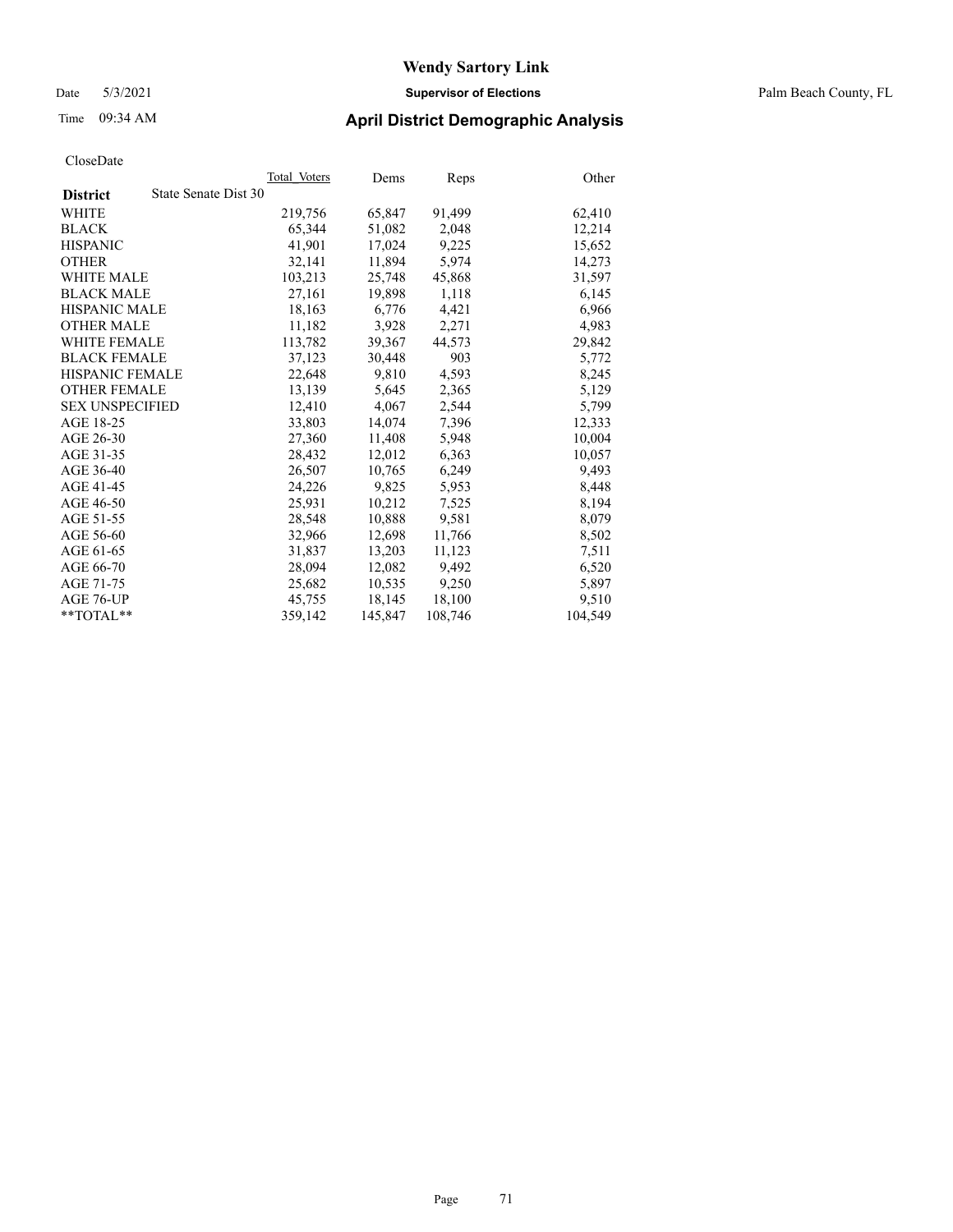#### Date 5/3/2021 **Supervisor of Elections** Palm Beach County, FL

### Time 09:34 AM **April District Demographic Analysis**

|                                         | Total Voters | Dems    | <b>Reps</b> | Other   |
|-----------------------------------------|--------------|---------|-------------|---------|
| State Senate Dist 31<br><b>District</b> |              |         |             |         |
| WHITE                                   | 207,014      | 81,037  | 66,866      | 59,111  |
| <b>BLACK</b>                            | 51,618       | 39,365  | 1,587       | 10,666  |
| <b>HISPANIC</b>                         | 50,329       | 21,947  | 9,439       | 18,943  |
| <b>OTHER</b>                            | 30,014       | 11,892  | 4,829       | 13,293  |
| <b>WHITE MALE</b>                       | 94,714       | 31,143  | 33,608      | 29,963  |
| <b>BLACK MALE</b>                       | 22,378       | 16,051  | 910         | 5,417   |
| <b>HISPANIC MALE</b>                    | 21,836       | 8,759   | 4,548       | 8,529   |
| <b>OTHER MALE</b>                       | 10.295       | 3,953   | 1,909       | 4,433   |
| <b>WHITE FEMALE</b>                     | 109,431      | 48,878  | 32,386      | 28,167  |
| <b>BLACK FEMALE</b>                     | 28,309       | 22,677  | 642         | 4,990   |
| <b>HISPANIC FEMALE</b>                  | 27,228       | 12,689  | 4,670       | 9,869   |
| <b>OTHER FEMALE</b>                     | 12,145       | 5,506   | 1,869       | 4,770   |
| <b>SEX UNSPECIFIED</b>                  | 12,323       | 4,403   | 2,120       | 5,800   |
| AGE 18-25                               | 30,310       | 13,433  | 4,799       | 12,078  |
| AGE 26-30                               | 24.122       | 10,327  | 4,283       | 9,512   |
| AGE 31-35                               | 25,378       | 11,112  | 4,783       | 9,483   |
| AGE 36-40                               | 22,660       | 9,987   | 4,330       | 8,343   |
| AGE 41-45                               | 21,017       | 9,239   | 4,275       | 7,503   |
| AGE 46-50                               | 22,477       | 9,513   | 5,385       | 7,579   |
| AGE 51-55                               | 24.975       | 10,413  | 6,842       | 7,720   |
| AGE 56-60                               | 28,472       | 12,087  | 8,566       | 7,819   |
| AGE 61-65                               | 29,161       | 13,356  | 8,402       | 7,403   |
| AGE 66-70                               | 27,952       | 13,640  | 7,548       | 6,764   |
| AGE 71-75                               | 27,607       | 13,408  | 7,675       | 6,524   |
| AGE 76-UP                               | 54,843       | 27,726  | 15,832      | 11,285  |
| **TOTAL**                               | 338,975      | 154,241 | 82,721      | 102,013 |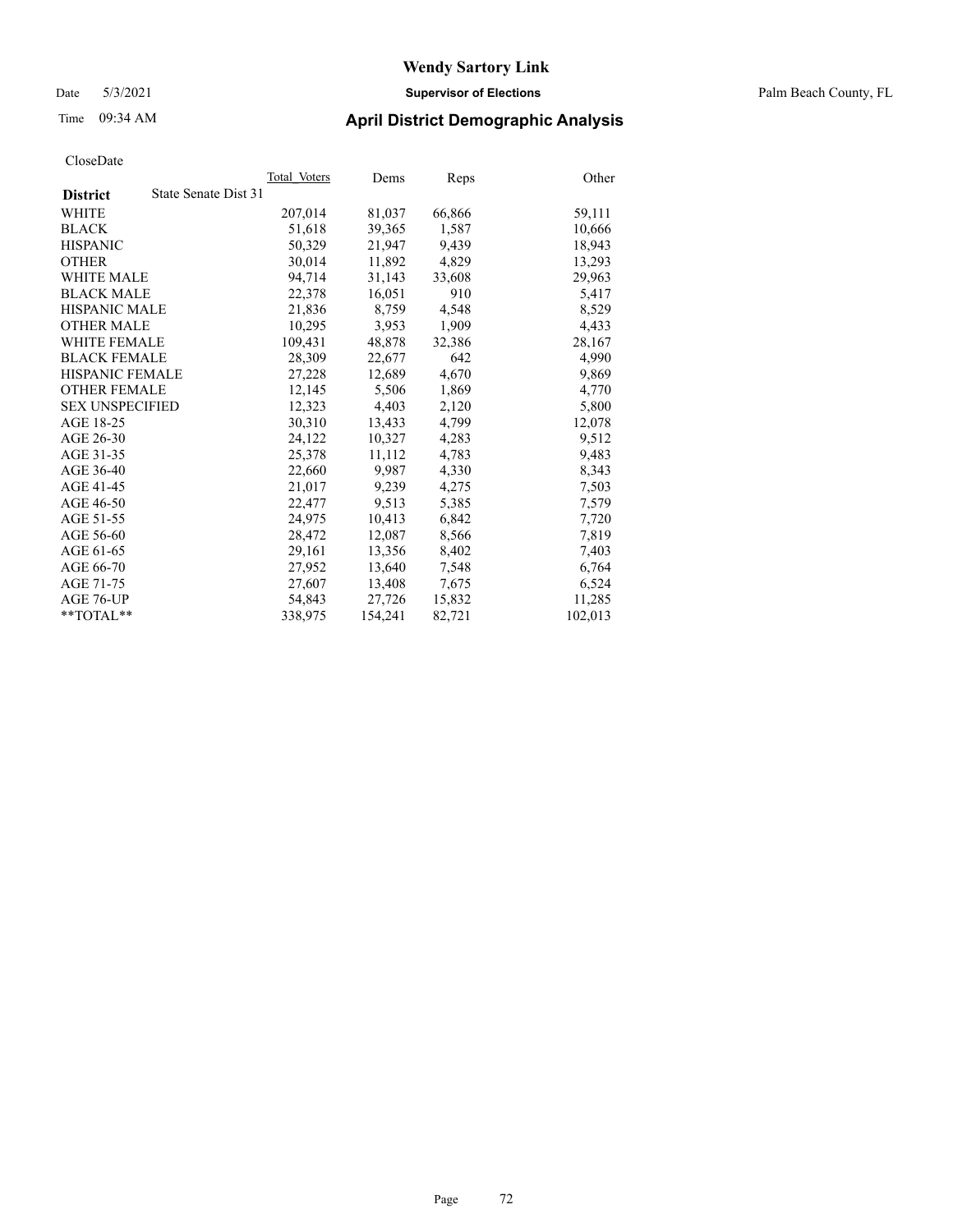### Date 5/3/2021 **Supervisor of Elections** Palm Beach County, FL

### Time 09:34 AM **April District Demographic Analysis**

|                                              | Total Voters | Dems   | <b>Reps</b> | Other  |
|----------------------------------------------|--------------|--------|-------------|--------|
| Acme Improvement District<br><b>District</b> |              |        |             |        |
| WHITE                                        | 24,618       | 7,501  | 10,063      | 7,054  |
| <b>BLACK</b>                                 | 3,304        | 2,416  | 138         | 750    |
| <b>HISPANIC</b>                              | 5,603        | 2,038  | 1,439       | 2,126  |
| <b>OTHER</b>                                 | 3,537        | 1,247  | 754         | 1,536  |
| <b>WHITE MALE</b>                            | 11,413       | 2,955  | 5,034       | 3,424  |
| <b>BLACK MALE</b>                            | 1,413        | 956    | 83          | 374    |
| <b>HISPANIC MALE</b>                         | 2,484        | 802    | 699         | 983    |
| <b>OTHER MALE</b>                            | 1,273        | 412    | 297         | 564    |
| <b>WHITE FEMALE</b>                          | 12,894       | 4,470  | 4,913       | 3,511  |
| <b>BLACK FEMALE</b>                          | 1,842        | 1,429  | 55          | 358    |
| <b>HISPANIC FEMALE</b>                       | 2,985        | 1,193  | 698         | 1,094  |
| <b>OTHER FEMALE</b>                          | 1,495        | 599    | 328         | 568    |
| <b>SEX UNSPECIFIED</b>                       | 1,226        | 365    | 280         | 581    |
| AGE 18-25                                    | 4,426        | 1,584  | 1,186       | 1,656  |
| AGE 26-30                                    | 2,547        | 927    | 668         | 952    |
| AGE 31-35                                    | 2,662        | 897    | 783         | 982    |
| AGE 36-40                                    | 2,738        | 957    | 745         | 1,036  |
| AGE 41-45                                    | 2,924        | 1,011  | 873         | 1,040  |
| AGE 46-50                                    | 3,305        | 1,065  | 1,090       | 1,150  |
| AGE 51-55                                    | 3,500        | 1,072  | 1,324       | 1,104  |
| AGE 56-60                                    | 3,552        | 1,187  | 1,443       | 922    |
| AGE 61-65                                    | 3,193        | 1,088  | 1,283       | 822    |
| AGE 66-70                                    | 2,611        | 1,066  | 963         | 582    |
| AGE 71-75                                    | 2,224        | 934    | 822         | 468    |
| AGE 76-UP                                    | 3,380        | 1,414  | 1,214       | 752    |
| **TOTAL**                                    | 37,062       | 13,202 | 12,394      | 11,466 |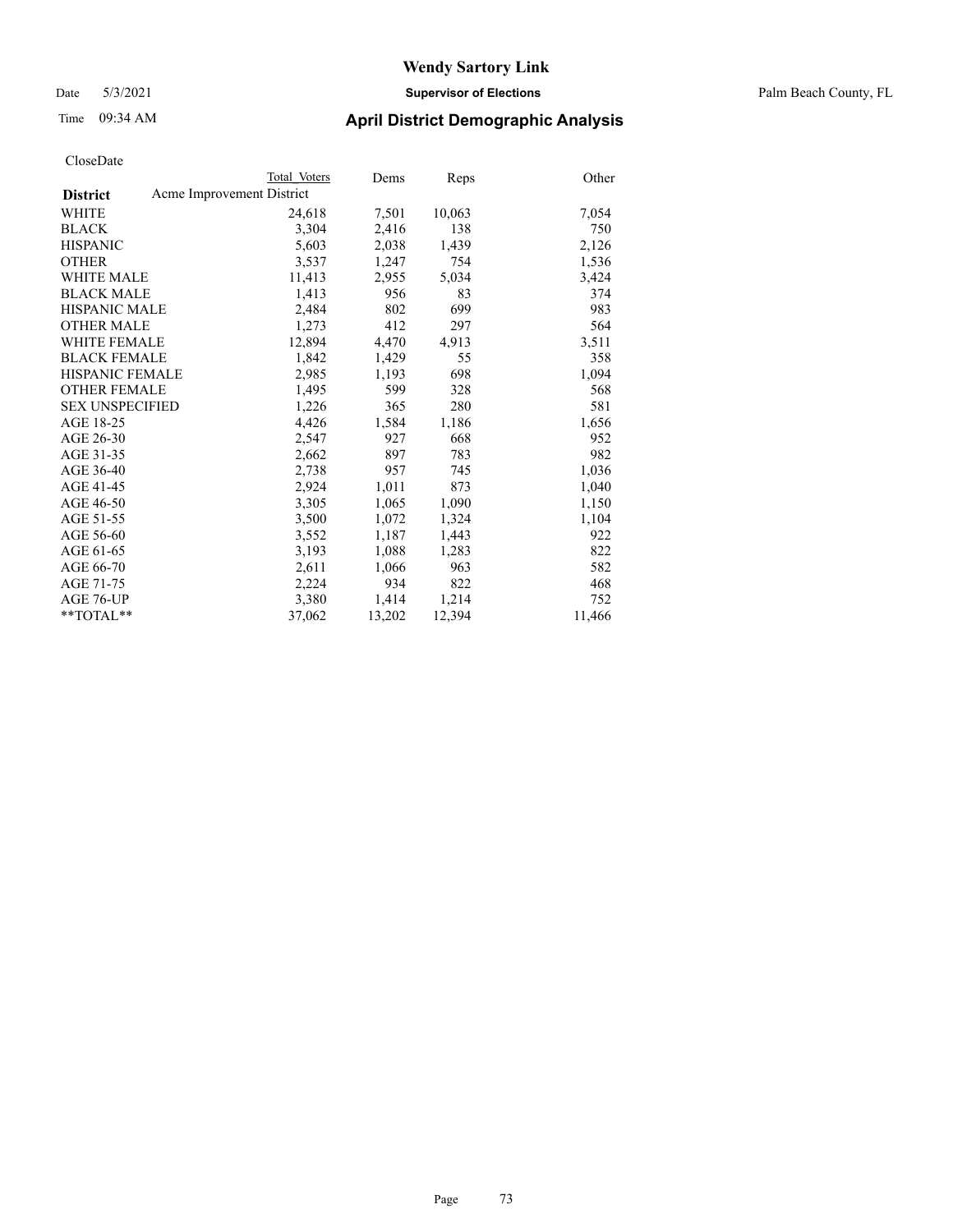### Date 5/3/2021 **Supervisor of Elections** Palm Beach County, FL

# Time 09:34 AM **April District Demographic Analysis**

|                                         | Total Voters | Dems | Reps           | Other |
|-----------------------------------------|--------------|------|----------------|-------|
| Briger Comm Dev Dist<br><b>District</b> |              |      |                |       |
| <b>WHITE</b>                            | 252          | 105  | 75             | 72    |
| <b>BLACK</b>                            | 569          | 441  | 8              | 120   |
| <b>HISPANIC</b>                         | 152          | 76   | 11             | 65    |
| <b>OTHER</b>                            | 238          | 98   | 23             | 117   |
| <b>WHITE MALE</b>                       | 132          | 44   | 40             | 48    |
| <b>BLACK MALE</b>                       | 246          | 179  | 5              | 62    |
| <b>HISPANIC MALE</b>                    | 66           | 31   | 5              | 30    |
| <b>OTHER MALE</b>                       | 83           | 28   | 10             | 45    |
| <b>WHITE FEMALE</b>                     | 117          | 60   | 33             | 24    |
| <b>BLACK FEMALE</b>                     | 315          | 256  | $\mathfrak{Z}$ | 56    |
| <b>HISPANIC FEMALE</b>                  | 82           | 44   | 5              | 33    |
| <b>OTHER FEMALE</b>                     | 104          | 49   | 11             | 44    |
| <b>SEX UNSPECIFIED</b>                  | 65           | 29   | 5              | 31    |
| AGE 18-25                               | 156          | 98   | 11             | 47    |
| AGE 26-30                               | 113          | 63   | 8              | 42    |
| AGE 31-35                               | 110          | 61   | 15             | 34    |
| AGE 36-40                               | 124          | 77   | 6              | 41    |
| AGE 41-45                               | 154          | 83   | 19             | 52    |
| AGE 46-50                               | 141          | 79   | 18             | 44    |
| AGE 51-55                               | 125          | 76   | 16             | 33    |
| AGE 56-60                               | 89           | 55   | 7              | 27    |
| AGE 61-65                               | 71           | 45   | 4              | 22    |
| AGE 66-70                               | 54           | 36   | 4              | 14    |
| AGE 71-75                               | 40           | 27   | 5              | 8     |
| AGE 76-UP                               | 34           | 20   | 4              | 10    |
| **TOTAL**                               | 1,211        | 720  | 117            | 374   |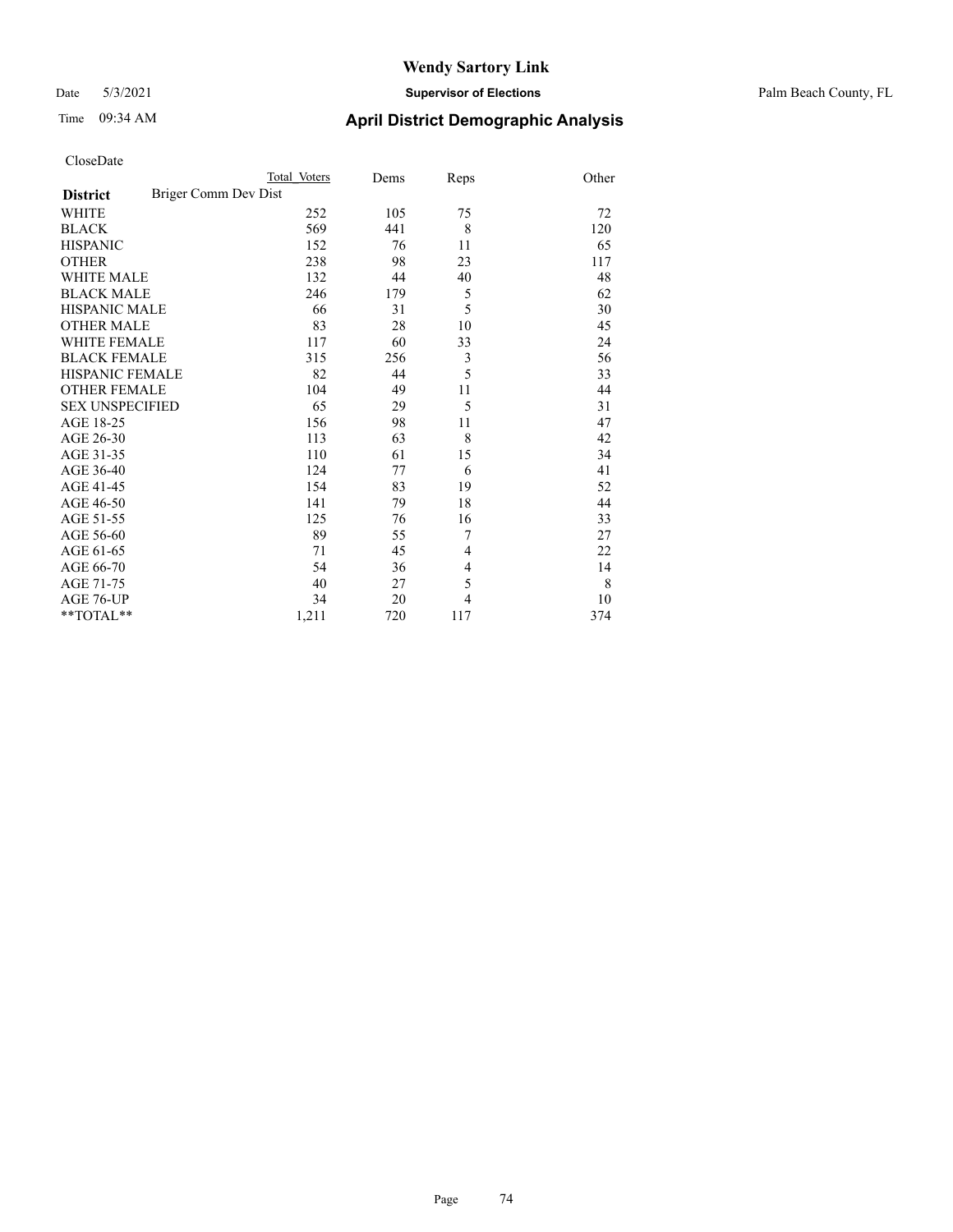Date 5/3/2021 **Supervisor of Elections** Palm Beach County, FL

### Time 09:34 AM **April District Demographic Analysis**

|                                           | Total Voters | Dems   | Reps   | Other  |
|-------------------------------------------|--------------|--------|--------|--------|
| Boca Raton Taxing Dist<br><b>District</b> |              |        |        |        |
| WHITE                                     | 73,404       | 24,426 | 27,382 | 21,596 |
| <b>BLACK</b>                              | 3,101        | 2,093  | 180    | 828    |
| <b>HISPANIC</b>                           | 8,568        | 3,100  | 2,056  | 3,412  |
| <b>OTHER</b>                              | 8,700        | 2,834  | 1,826  | 4,040  |
| <b>WHITE MALE</b>                         | 34,325       | 9,359  | 13,894 | 11,072 |
| <b>BLACK MALE</b>                         | 1,376        | 845    | 107    | 424    |
| <b>HISPANIC MALE</b>                      | 3,472        | 1,108  | 888    | 1,476  |
| <b>OTHER MALE</b>                         | 2,953        | 866    | 697    | 1,390  |
| <b>WHITE FEMALE</b>                       | 37,960       | 14,744 | 13,068 | 10,148 |
| <b>BLACK FEMALE</b>                       | 1.661        | 1,207  | 71     | 383    |
| HISPANIC FEMALE                           | 4,878        | 1,921  | 1,117  | 1,840  |
| <b>OTHER FEMALE</b>                       | 3,489        | 1,355  | 696    | 1,438  |
| <b>SEX UNSPECIFIED</b>                    | 3.532        | 989    | 872    | 1,671  |
| AGE 18-25                                 | 10,229       | 3,504  | 3,005  | 3,720  |
| AGE 26-30                                 | 6,326        | 2,162  | 1,748  | 2,416  |
| AGE 31-35                                 | 6,097        | 2,054  | 1,705  | 2,338  |
| AGE 36-40                                 | 5,667        | 1,859  | 1,594  | 2,214  |
| AGE 41-45                                 | 5,640        | 1,805  | 1,643  | 2,192  |
| AGE 46-50                                 | 6,439        | 1,893  | 2,122  | 2,424  |
| AGE 51-55                                 | 7,721        | 2,222  | 2,877  | 2,622  |
| AGE 56-60                                 | 8,266        | 2,571  | 3,171  | 2,524  |
| AGE 61-65                                 | 7,780        | 2,674  | 2,886  | 2,220  |
| AGE 66-70                                 | 7,028        | 2,695  | 2,459  | 1,874  |
| AGE 71-75                                 | 6,966        | 2,722  | 2,472  | 1,772  |
| AGE 76-UP                                 | 15,613       | 6,291  | 5,762  | 3,560  |
| $*$ TOTAL $*$                             | 93,773       | 32,453 | 31,444 | 29,876 |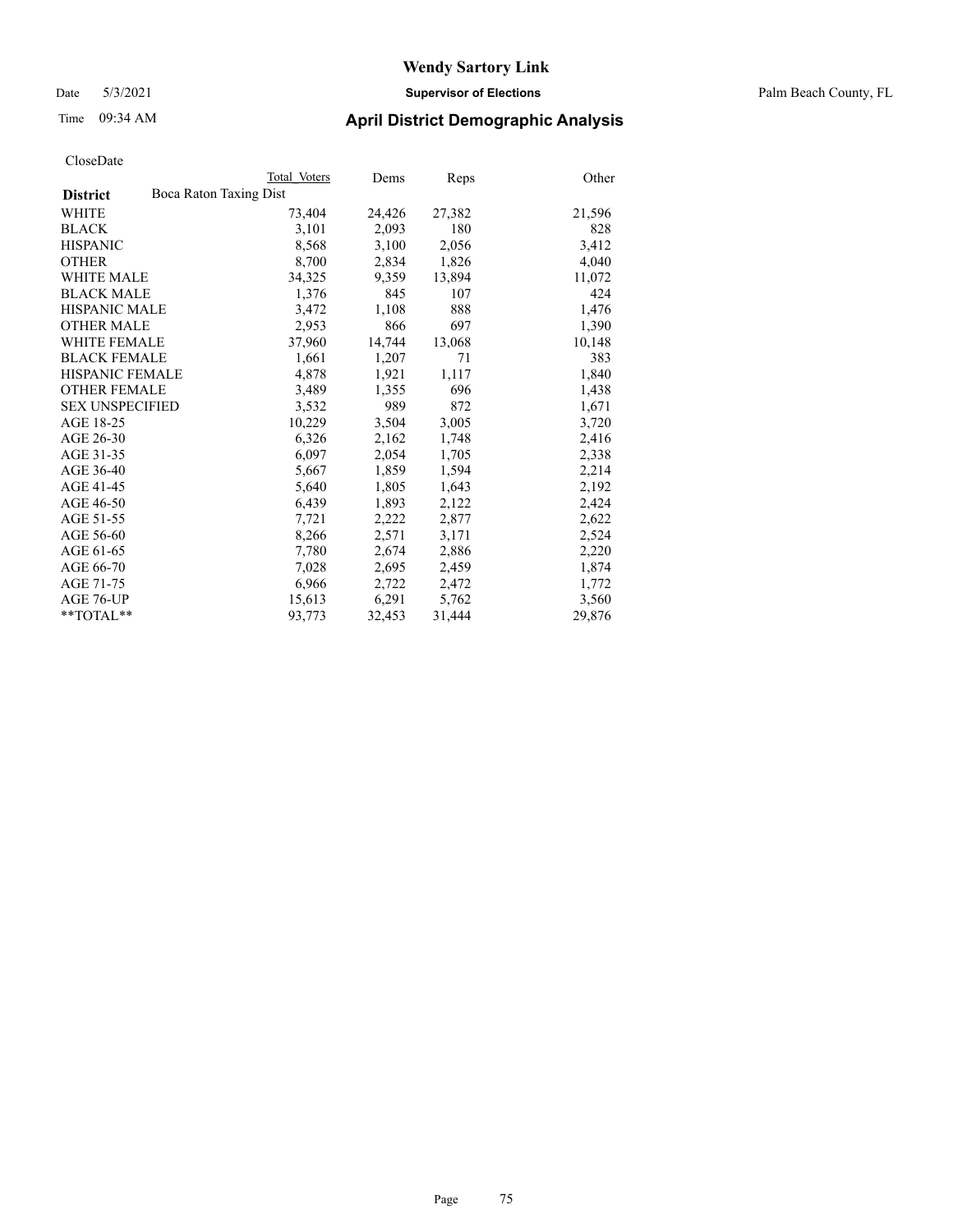### Date 5/3/2021 **Supervisor of Elections** Palm Beach County, FL

| CloseDate |
|-----------|
|-----------|

|                        |                           | Total Voters | Dems           | Reps           | Other          |
|------------------------|---------------------------|--------------|----------------|----------------|----------------|
| <b>District</b>        | Boynton Village Comm Dist |              |                |                |                |
| WHITE                  |                           | 349          | 135            | 114            | 100            |
| BLACK                  |                           | 55           | 35             | 3              | 17             |
| HISPANIC               |                           | 81           | 33             | 18             | 30             |
| OTHER                  |                           | 58           | 25             | 10             | 23             |
| WHITE MALE             |                           | 164          | 48             | 62             | 54             |
| <b>BLACK MALE</b>      |                           | 20           | 9              | 1              | 10             |
| HISPANIC MALE          |                           | 42           | 14             | 10             | 18             |
| OTHER MALE             |                           | 22           | $\overline{7}$ | 5              | 10             |
| WHITE FEMALE           |                           | 178          | 85             | 48             | 45             |
| BLACK FEMALE           |                           | 35           | 26             | $\overline{c}$ | 7              |
| HISPANIC FEMALE        |                           | 39           | 19             | $\,$ $\,$      | 12             |
| OTHER FEMALE           |                           | 23           | 11             | $\overline{c}$ | 10             |
| <b>SEX UNSPECIFIED</b> |                           | 19           | 8              | $\overline{7}$ | $\overline{4}$ |
| AGE 18-25              |                           | 76           | 35             | 22             | 19             |
| AGE 26-30              |                           | 133          | 57             | 35             | 41             |
| AGE 31-35              |                           | 77           | 30             | 18             | 29             |
| AGE 36-40              |                           | 56           | 24             | 15             | 17             |
| AGE 41-45              |                           | 32           | 9              | 5              | 18             |
| AGE 46-50              |                           | 40           | 16             | 11             | 13             |
| AGE 51-55              |                           | 30           | 10             | 12             | 8              |
| AGE 56-60              |                           | 24           | 12             | 6              | 6              |
| AGE 61-65              |                           | 29           | 14             | 8              | 7              |
| AGE 66-70              |                           | 12           | 4              | 6              | $\overline{c}$ |
| AGE 71-75              |                           | 15           | 9              | $\mathbf{1}$   | 5              |
| AGE 76-UP              |                           | 19           | 8              | 6              | 5              |
| $*$ TOTAL $**$         |                           | 543          | 228            | 145            | 170            |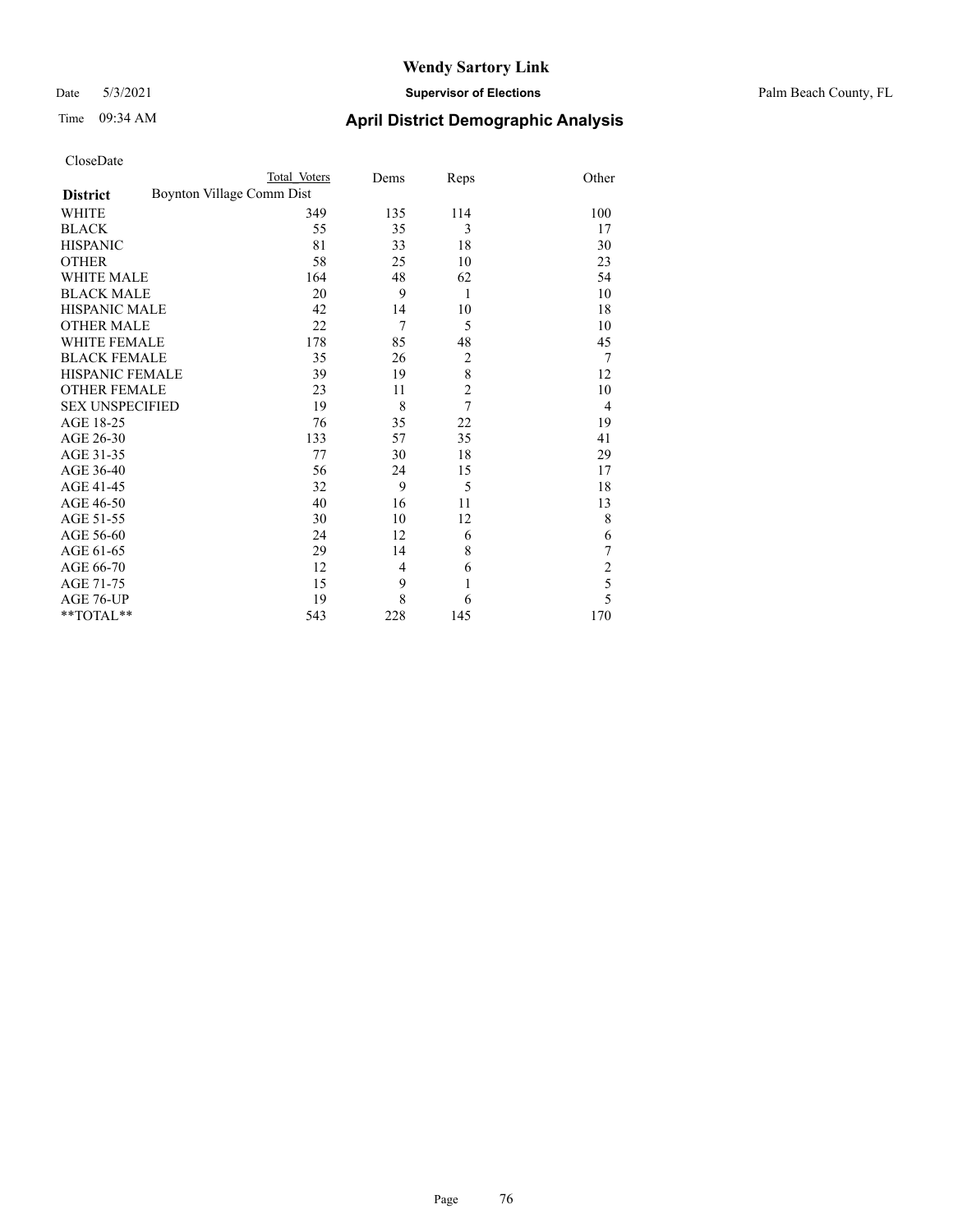Date 5/3/2021 **Supervisor of Elections** Palm Beach County, FL

### Time 09:34 AM **April District Demographic Analysis**

|                                           | Total Voters | Dems   | <b>Reps</b> | Other  |
|-------------------------------------------|--------------|--------|-------------|--------|
| Lox Environ Imprv Dist<br><b>District</b> |              |        |             |        |
| <b>WHITE</b>                              | 56,576       | 14,705 | 25,878      | 15,993 |
| <b>BLACK</b>                              | 1,319        | 926    | 81          | 312    |
| <b>HISPANIC</b>                           | 3,598        | 1,319  | 974         | 1,305  |
| <b>OTHER</b>                              | 4,557        | 1,436  | 1,191       | 1,930  |
| <b>WHITE MALE</b>                         | 26,742       | 5,591  | 13,012      | 8,139  |
| <b>BLACK MALE</b>                         | 619          | 408    | 47          | 164    |
| <b>HISPANIC MALE</b>                      | 1,497        | 509    | 425         | 563    |
| <b>OTHER MALE</b>                         | 1,522        | 453    | 427         | 642    |
| <b>WHITE FEMALE</b>                       | 29,182       | 8,936  | 12,598      | 7,648  |
| <b>BLACK FEMALE</b>                       | 686          | 508    | 32          | 146    |
| HISPANIC FEMALE                           | 2,011        | 777    | 523         | 711    |
| <b>OTHER FEMALE</b>                       | 1,783        | 674    | 442         | 667    |
| <b>SEX UNSPECIFIED</b>                    | 1,934        | 497    | 591         | 846    |
| AGE 18-25                                 | 5,844        | 1,688  | 2,076       | 2,080  |
| AGE 26-30                                 | 4,051        | 1,212  | 1,378       | 1,461  |
| AGE 31-35                                 | 4,188        | 1,201  | 1,454       | 1,533  |
| AGE 36-40                                 | 4,568        | 1,233  | 1,653       | 1,682  |
| AGE 41-45                                 | 4,430        | 1,195  | 1,600       | 1,635  |
| AGE 46-50                                 | 4,962        | 1,252  | 2,047       | 1,663  |
| AGE 51-55                                 | 5,699        | 1,404  | 2,626       | 1,669  |
| AGE 56-60                                 | 6,519        | 1,672  | 3,149       | 1,698  |
| AGE 61-65                                 | 6,509        | 1,886  | 3,044       | 1,579  |
| AGE 66-70                                 | 5,634        | 1,777  | 2,420       | 1,437  |
| AGE 71-75                                 | 4,995        | 1,499  | 2,271       | 1,225  |
| AGE 76-UP                                 | 8,651        | 2,367  | 4,406       | 1,878  |
| $*$ $TOTAL**$                             | 66,050       | 18,386 | 28,124      | 19,540 |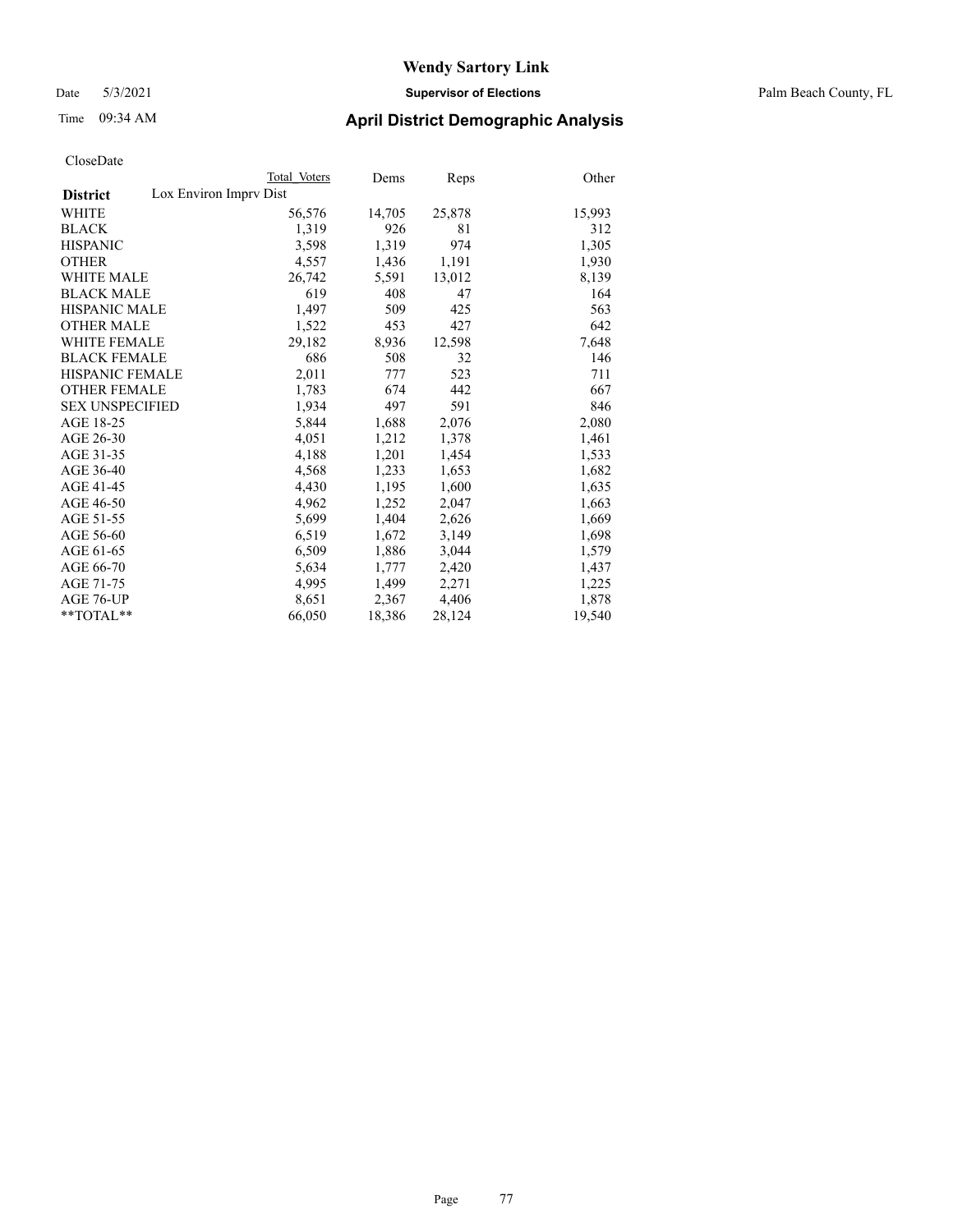### Date 5/3/2021 **Supervisor of Elections** Palm Beach County, FL

| CloseDate |
|-----------|
|-----------|

|                     |                                | Total Voters | Dems     | Reps     | Other |
|---------------------|--------------------------------|--------------|----------|----------|-------|
| <b>District</b>     | Greenacres Annexation Question |              |          |          |       |
| WHITE               |                                | $\Omega$     | $\Omega$ | $\Omega$ | 0     |
| BLACK               |                                |              | 0        | 0        |       |
| <b>HISPANIC</b>     |                                |              |          | 0        |       |
| OTHER               |                                |              |          |          |       |
| WHITE MALE          |                                |              |          | 0        |       |
| <b>BLACK MALE</b>   |                                |              |          |          |       |
| HISPANIC MALE       |                                |              |          |          |       |
| OTHER MALE          |                                |              |          |          |       |
| WHITE FEMALE        |                                |              |          |          |       |
| <b>BLACK FEMALE</b> |                                |              |          |          |       |
| HISPANIC FEMALE     |                                |              | 0        |          |       |
| <b>OTHER FEMALE</b> |                                |              |          |          |       |
| SEX UNSPECIFIED     |                                |              |          |          |       |
| AGE 18-25           |                                |              |          |          |       |
| AGE 26-30           |                                |              |          |          |       |
| AGE 31-35           |                                |              |          |          |       |
| AGE 36-40           |                                |              |          |          |       |
| AGE 41-45           |                                |              |          |          |       |
| AGE 46-50           |                                |              |          |          |       |
| AGE 51-55           |                                |              |          |          |       |
| AGE 56-60           |                                |              |          |          |       |
| AGE 61-65           |                                |              |          |          |       |
| AGE 66-70           |                                |              |          |          |       |
| AGE 71-75           |                                |              |          |          |       |
| AGE 76-UP           |                                |              |          |          |       |
| $*$ TOTAL $*$       |                                |              |          |          |       |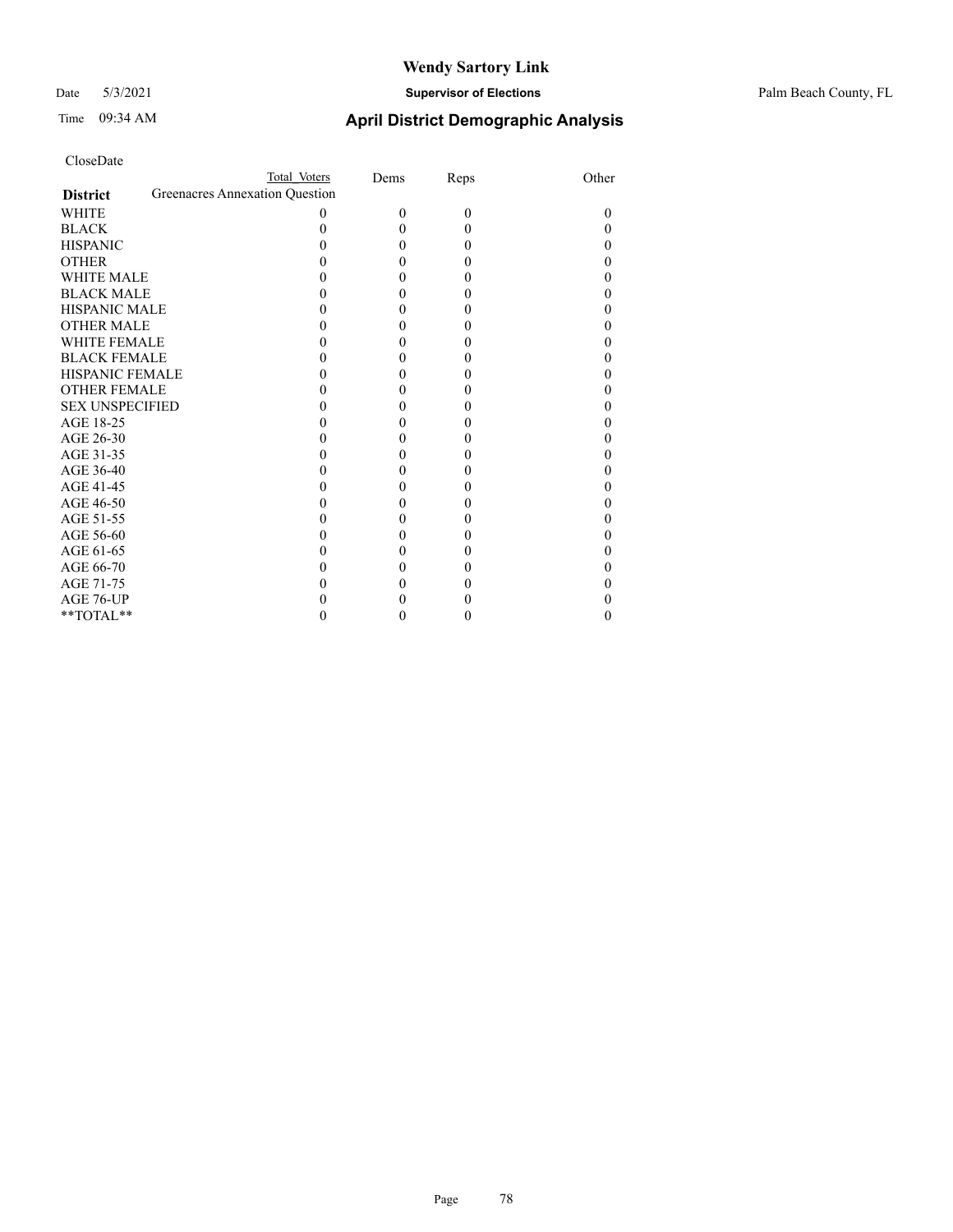### Date 5/3/2021 **Supervisor of Elections** Palm Beach County, FL

# Time 09:34 AM **April District Demographic Analysis**

|                                        | Total Voters | Dems  | Reps | Other |
|----------------------------------------|--------------|-------|------|-------|
| Hamal Comm Dev Dist<br><b>District</b> |              |       |      |       |
| <b>WHITE</b>                           | 769          | 240   | 280  | 249   |
| <b>BLACK</b>                           | 870          | 665   | 33   | 172   |
| <b>HISPANIC</b>                        | 459          | 202   | 79   | 178   |
| <b>OTHER</b>                           | 369          | 147   | 46   | 176   |
| <b>WHITE MALE</b>                      | 353          | 96    | 139  | 118   |
| <b>BLACK MALE</b>                      | 357          | 259   | 16   | 82    |
| <b>HISPANIC MALE</b>                   | 204          | 94    | 35   | 75    |
| <b>OTHER MALE</b>                      | 147          | 54    | 22   | 71    |
| <b>WHITE FEMALE</b>                    | 405          | 141   | 137  | 127   |
| <b>BLACK FEMALE</b>                    | 502          | 395   | 17   | 90    |
| <b>HISPANIC FEMALE</b>                 | 244          | 102   | 43   | 99    |
| <b>OTHER FEMALE</b>                    | 164          | 74    | 18   | 72    |
| <b>SEX UNSPECIFIED</b>                 | 89           | 38    | 10   | 41    |
| AGE 18-25                              | 292          | 156   | 38   | 98    |
| AGE 26-30                              | 215          | 100   | 26   | 89    |
| AGE 31-35                              | 281          | 129   | 54   | 98    |
| AGE 36-40                              | 257          | 121   | 46   | 90    |
| AGE 41-45                              | 256          | 141   | 47   | 68    |
| AGE 46-50                              | 274          | 132   | 57   | 85    |
| AGE 51-55                              | 252          | 127   | 42   | 83    |
| AGE 56-60                              | 219          | 107   | 51   | 61    |
| AGE 61-65                              | 152          | 85    | 33   | 34    |
| AGE 66-70                              | 109          | 60    | 16   | 33    |
| AGE 71-75                              | 72           | 44    | 13   | 15    |
| AGE 76-UP                              | 88           | 52    | 15   | 21    |
| $*$ $TOTAL**$                          | 2,467        | 1,254 | 438  | 775   |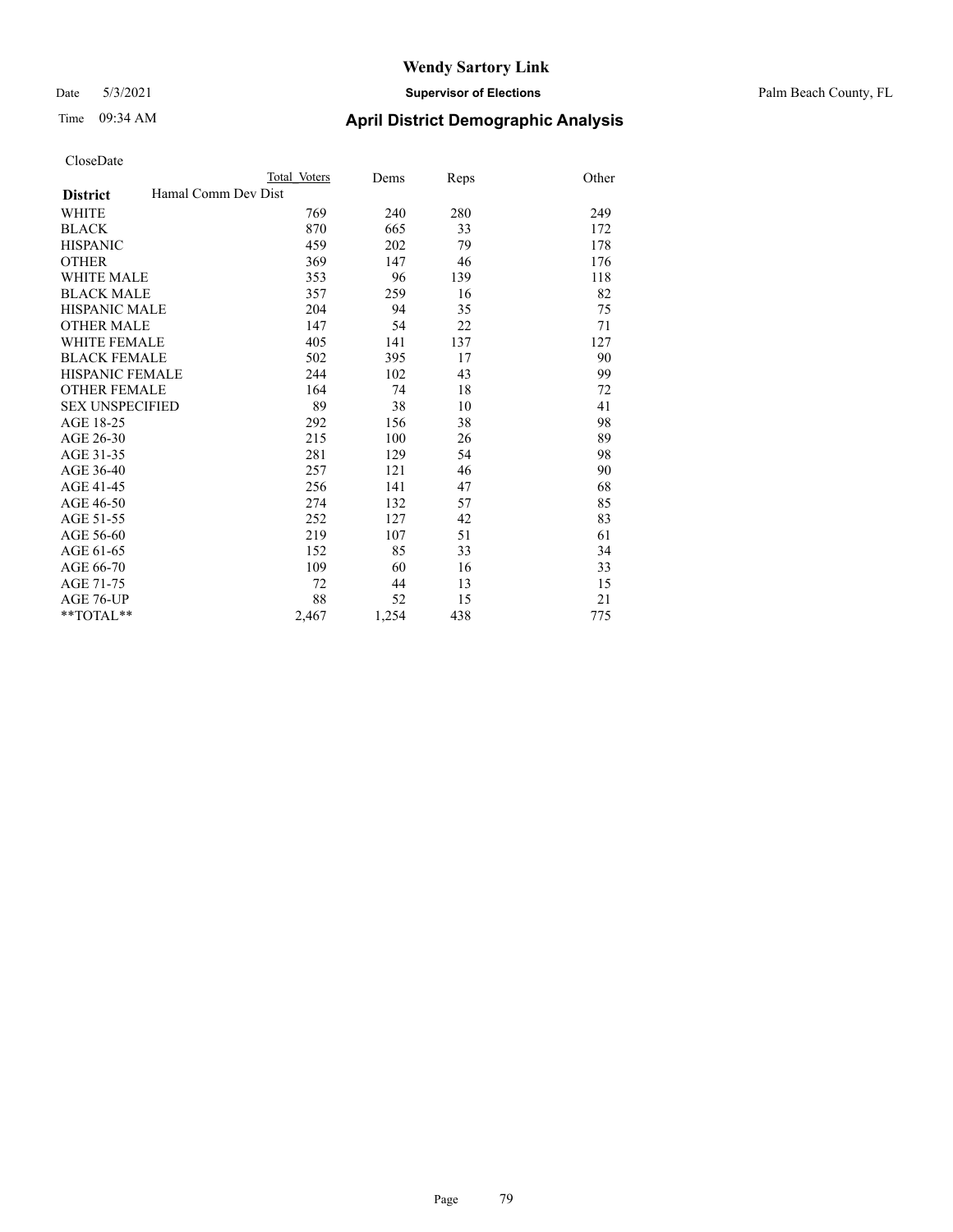### Date 5/3/2021 **Supervisor of Elections** Palm Beach County, FL

| CloseDate |
|-----------|
|-----------|

|                        | Total Voters             | Dems | Reps                    | Other |
|------------------------|--------------------------|------|-------------------------|-------|
| <b>District</b>        | Hypo Haverhill Comm Dist |      |                         |       |
| WHITE                  | 229                      | 85   | 82                      | 62    |
| BLACK                  | 171                      | 135  | $\overline{4}$          | 32    |
| HISPANIC               | 95                       | 35   | 17                      | 43    |
| OTHER                  | 133                      | 47   | 13                      | 73    |
| WHITE MALE             | 108                      | 33   | 42                      | 33    |
| <b>BLACK MALE</b>      | 80                       | 60   | $\overline{2}$          | 18    |
| HISPANIC MALE          | 43                       | 13   | 8                       | 22    |
| <b>OTHER MALE</b>      | 43                       | 16   | 5                       | 22    |
| WHITE FEMALE           | 116                      | 49   | 39                      | 28    |
| <b>BLACK FEMALE</b>    | 86                       | 70   | $\mathfrak{2}$          | 14    |
| HISPANIC FEMALE        | 51                       | 21   | 9                       | 21    |
| <b>OTHER FEMALE</b>    | 73                       | 26   | $\boldsymbol{7}$        | 40    |
| <b>SEX UNSPECIFIED</b> | 28                       | 14   | $\overline{c}$          | 12    |
| AGE 18-25              | 83                       | 44   | $\overline{4}$          | 35    |
| AGE 26-30              | 46                       | 23   | 9                       | 14    |
| AGE 31-35              | 62                       | 23   | 11                      | 28    |
| AGE 36-40              | 57                       | 28   | 7                       | 22    |
| AGE 41-45              | 77                       | 32   | 19                      | 26    |
| AGE 46-50              | 78                       | 32   | 13                      | 33    |
| AGE 51-55              | 71                       | 37   | 20                      | 14    |
| AGE 56-60              | 54                       | 27   | 16                      | 11    |
| AGE 61-65              | 30                       | 16   | 6                       | 8     |
| AGE 66-70              | 34                       | 20   | 5                       | 9     |
| AGE 71-75              | 19                       | 9    | $\overline{\mathbf{3}}$ | 7     |
| AGE 76-UP              | 17                       | 11   | $\overline{3}$          | 3     |
| $*$ TOTAL $*$          | 628                      | 302  | 116                     | 210   |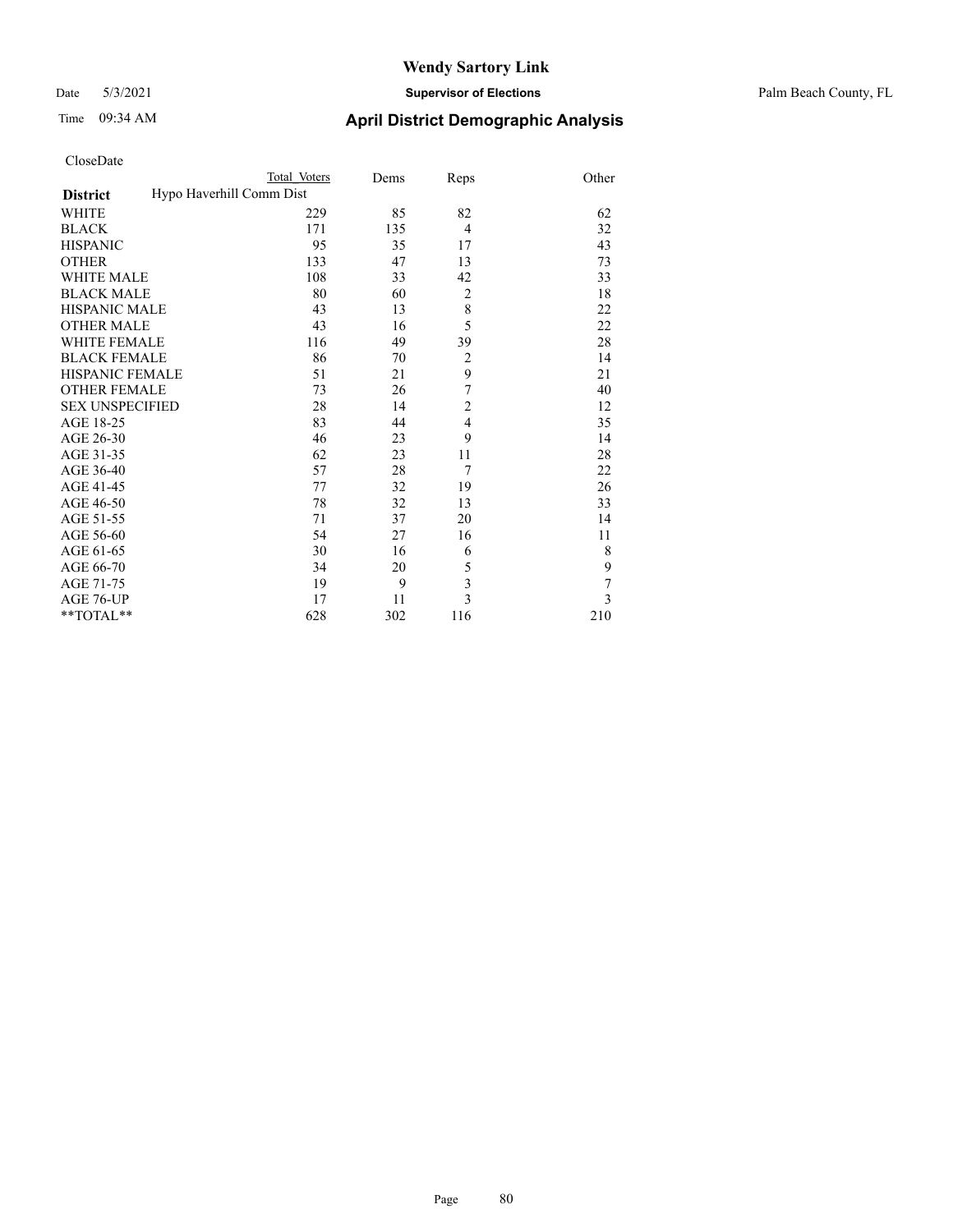### Date 5/3/2021 **Supervisor of Elections** Palm Beach County, FL

### Time 09:34 AM **April District Demographic Analysis**

|                        | Total Voters            | Dems   | Reps   | Other  |
|------------------------|-------------------------|--------|--------|--------|
| <b>District</b>        | Indian Trail Imprv Dist |        |        |        |
| WHITE                  | 22,232                  | 5,438  | 10,099 | 6,695  |
| <b>BLACK</b>           | 4,681                   | 3,458  | 202    | 1,021  |
| <b>HISPANIC</b>        | 5,089                   | 1,653  | 1,549  | 1,887  |
| <b>OTHER</b>           | 3,579                   | 1,310  | 801    | 1,468  |
| <b>WHITE MALE</b>      | 11,009                  | 2,264  | 5,338  | 3,407  |
| <b>BLACK MALE</b>      | 2,159                   | 1,500  | 118    | 541    |
| <b>HISPANIC MALE</b>   | 2,329                   | 678    | 775    | 876    |
| <b>OTHER MALE</b>      | 1,352                   | 474    | 339    | 539    |
| <b>WHITE FEMALE</b>    | 10,866                  | 3,105  | 4,602  | 3,159  |
| <b>BLACK FEMALE</b>    | 2,441                   | 1,909  | 81     | 451    |
| <b>HISPANIC FEMALE</b> | 2,645                   | 942    | 748    | 955    |
| <b>OTHER FEMALE</b>    | 1,472                   | 630    | 278    | 564    |
| <b>SEX UNSPECIFIED</b> | 1,274                   | 342    | 358    | 574    |
| AGE 18-25              | 4,213                   | 1,327  | 1,250  | 1,636  |
| AGE 26-30              | 2,864                   | 893    | 882    | 1,089  |
| AGE 31-35              | 3,004                   | 882    | 1,030  | 1,092  |
| AGE 36-40              | 2,992                   | 798    | 1,082  | 1,112  |
| AGE 41-45              | 2,627                   | 776    | 909    | 942    |
| AGE 46-50              | 3,144                   | 901    | 1,169  | 1,074  |
| AGE 51-55              | 3,723                   | 1,140  | 1,479  | 1,104  |
| AGE 56-60              | 4,121                   | 1,408  | 1,640  | 1,073  |
| AGE 61-65              | 3,269                   | 1,290  | 1,226  | 753    |
| AGE 66-70              | 2,252                   | 929    | 804    | 519    |
| AGE 71-75              | 1,517                   | 671    | 509    | 337    |
| AGE 76-UP              | 1,855                   | 844    | 671    | 340    |
| **TOTAL**              | 35,581                  | 11,859 | 12,651 | 11,071 |
|                        |                         |        |        |        |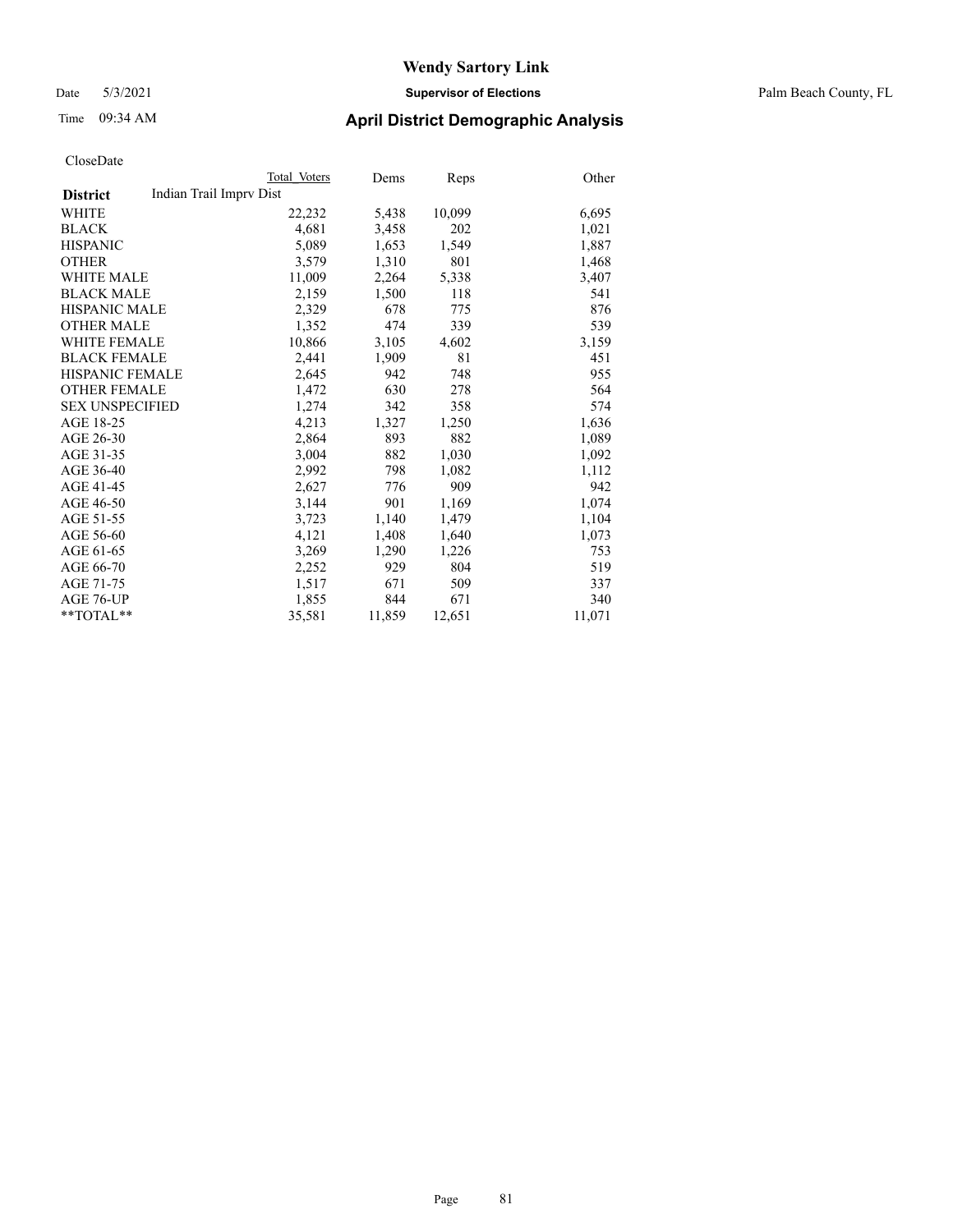### Date 5/3/2021 **Supervisor of Elections** Palm Beach County, FL

| CloseDate |
|-----------|
|-----------|

|                        |                        | Total Voters | Dems | Reps           | Other |
|------------------------|------------------------|--------------|------|----------------|-------|
| <b>District</b>        | Journeys Comm Dev Dist |              |      |                |       |
| WHITE                  |                        | 767          | 252  | 273            | 242   |
| BLACK                  |                        | 89           | 66   | 5              | 18    |
| <b>HISPANIC</b>        |                        | 136          | 58   | 29             | 49    |
| <b>OTHER</b>           |                        | 149          | 53   | 31             | 65    |
| WHITE MALE             |                        | 365          | 97   | 146            | 122   |
| <b>BLACK MALE</b>      |                        | 40           | 29   | $\overline{4}$ | 7     |
| HISPANIC MALE          |                        | 64           | 26   | 14             | 24    |
| OTHER MALE             |                        | 64           | 21   | 14             | 29    |
| WHITE FEMALE           |                        | 394          | 154  | 124            | 116   |
| <b>BLACK FEMALE</b>    |                        | 47           | 36   | $\mathbf{0}$   | 11    |
| HISPANIC FEMALE        |                        | 70           | 31   | 15             | 24    |
| <b>OTHER FEMALE</b>    |                        | 67           | 27   | 13             | 27    |
| <b>SEX UNSPECIFIED</b> |                        | 30           | 8    | 8              | 14    |
| AGE 18-25              |                        | 184          | 73   | 39             | 72    |
| AGE 26-30              |                        | 52           | 12   | 17             | 23    |
| AGE 31-35              |                        | 48           | 20   | 12             | 16    |
| AGE 36-40              |                        | 73           | 29   | 14             | 30    |
| AGE 41-45              |                        | 100          | 36   | 23             | 41    |
| AGE 46-50              |                        | 153          | 51   | 48             | 54    |
| AGE 51-55              |                        | 146          | 56   | 45             | 45    |
| AGE 56-60              |                        | 142          | 44   | 58             | 40    |
| AGE 61-65              |                        | 75           | 34   | 23             | 18    |
| AGE 66-70              |                        | 70           | 29   | 26             | 15    |
| AGE 71-75              |                        | 47           | 19   | 15             | 13    |
| AGE 76-UP              |                        | 51           | 26   | 18             |       |
| **TOTAL**              |                        | 1,141        | 429  | 338            | 374   |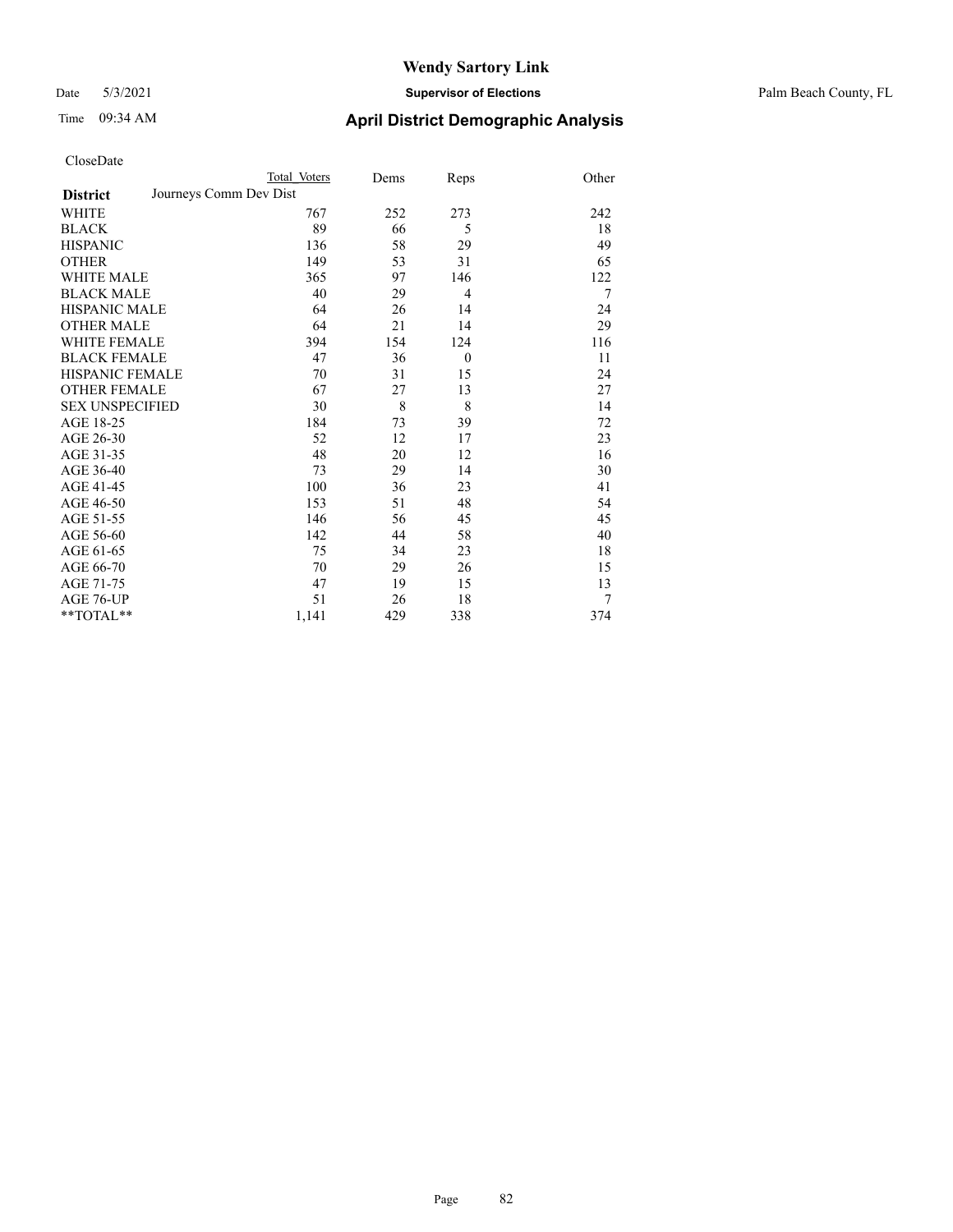### Date 5/3/2021 **Supervisor of Elections** Palm Beach County, FL

# Time 09:34 AM **April District Demographic Analysis**

|                        |                    | Total Voters | Dems   | Reps   | Other  |
|------------------------|--------------------|--------------|--------|--------|--------|
| <b>District</b>        | Jupiter Inlet Dist |              |        |        |        |
| WHITE                  |                    | 82,107       | 21,538 | 37,579 | 22,990 |
| <b>BLACK</b>           |                    | 1,894        | 1,308  | 119    | 467    |
| <b>HISPANIC</b>        |                    | 5,292        | 1,882  | 1,500  | 1,910  |
| <b>OTHER</b>           |                    | 6,640        | 2,019  | 1,807  | 2,814  |
| <b>WHITE MALE</b>      |                    | 38,881       | 8,241  | 18,941 | 11,699 |
| <b>BLACK MALE</b>      |                    | 901          | 588    | 62     | 251    |
| <b>HISPANIC MALE</b>   |                    | 2,188        | 715    | 650    | 823    |
| <b>OTHER MALE</b>      |                    | 2,201        | 618    | 652    | 931    |
| <b>WHITE FEMALE</b>    |                    | 42,296       | 13,066 | 18,250 | 10,980 |
| <b>BLACK FEMALE</b>    |                    | 974          | 707    | 55     | 212    |
| <b>HISPANIC FEMALE</b> |                    | 2,976        | 1,117  | 814    | 1,045  |
| <b>OTHER FEMALE</b>    |                    | 2,625        | 949    | 677    | 999    |
| <b>SEX UNSPECIFIED</b> |                    | 2,777        | 696    | 863    | 1,218  |
| AGE 18-25              |                    | 8,241        | 2,307  | 2,991  | 2,943  |
| AGE 26-30              |                    | 5,800        | 1,680  | 2,007  | 2,113  |
| AGE 31-35              |                    | 6,105        | 1,697  | 2,197  | 2,211  |
| AGE 36-40              |                    | 6,701        | 1,779  | 2,442  | 2,480  |
| AGE 41-45              |                    | 6,501        | 1,717  | 2,376  | 2,408  |
| AGE 46-50              |                    | 7,173        | 1,743  | 3,024  | 2,406  |
| AGE 51-55              |                    | 8,211        | 1,982  | 3,826  | 2,403  |
| AGE 56-60              |                    | 9,576        | 2,446  | 4,660  | 2,470  |
| AGE 61-65              |                    | 9,490        | 2,743  | 4,468  | 2,279  |
| AGE 66-70              |                    | 8,102        | 2,623  | 3,484  | 1,995  |
| AGE 71-75              |                    | 7,223        | 2,219  | 3,257  | 1,747  |
| AGE 76-UP              |                    | 12,810       | 3,811  | 6,273  | 2,726  |
| $*$ $TOTAL**$          |                    | 95,933       | 26,747 | 41,005 | 28,181 |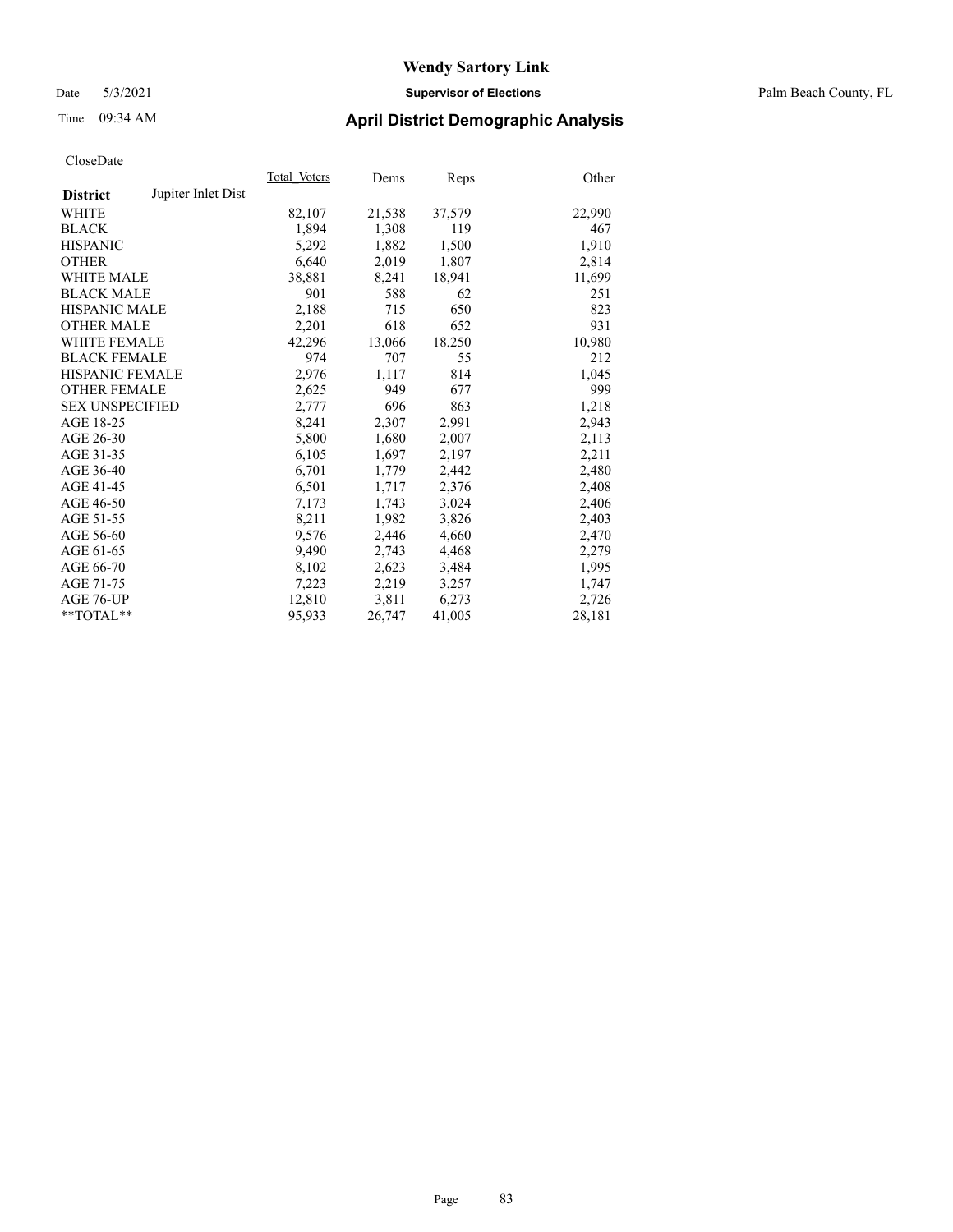### Date 5/3/2021 **Supervisor of Elections** Palm Beach County, FL

# Time 09:34 AM **April District Demographic Analysis**

| Cioscizate             |                  |              |         |         |         |
|------------------------|------------------|--------------|---------|---------|---------|
|                        |                  | Total Voters | Dems    | Reps    | Other   |
| <b>District</b>        | Library District |              |         |         |         |
| WHITE                  |                  | 436,771      | 152,612 | 162,378 | 121,781 |
| <b>BLACK</b>           |                  | 71,582       | 54,011  | 2,574   | 14,997  |
| <b>HISPANIC</b>        |                  | 91,566       | 37,535  | 19,664  | 34,367  |
| <b>OTHER</b>           |                  | 60,632       | 22,369  | 11,577  | 26,686  |
| <b>WHITE MALE</b>      |                  | 200,339      | 58,022  | 81,480  | 60,837  |
| <b>BLACK MALE</b>      |                  | 30,588       | 21,506  | 1,459   | 7,623   |
| <b>HISPANIC MALE</b>   |                  | 39,495       | 14,806  | 9,388   | 15,301  |
| <b>OTHER MALE</b>      |                  | 21,098       | 7,355   | 4,520   | 9,223   |
| <b>WHITE FEMALE</b>    |                  | 230,528      | 92,795  | 78,844  | 58,889  |
| <b>BLACK FEMALE</b>    |                  | 39.772       | 31,687  | 1,071   | 7,014   |
| <b>HISPANIC FEMALE</b> |                  | 49,729       | 21,836  | 9,837   | 18,056  |
| <b>OTHER FEMALE</b>    |                  | 25,005       | 10,663  | 4,537   | 9,805   |
| <b>SEX UNSPECIFIED</b> |                  | 23,322       | 7,491   | 4,904   | 10,927  |
| AGE 18-25              |                  | 61,420       | 23,761  | 13,886  | 23,773  |
| AGE 26-30              |                  | 42,079       | 16,307  | 9,569   | 16,203  |
| AGE 31-35              |                  | 44,094       | 17,166  | 10,800  | 16,128  |
| AGE 36-40              |                  | 43.944       | 16,587  | 11,027  | 16,330  |
| AGE 41-45              |                  | 43.535       | 16,255  | 11,401  | 15,879  |
| AGE 46-50              |                  | 47,310       | 16,852  | 14,361  | 16,097  |
| AGE 51-55              |                  | 52,190       | 18,589  | 17,592  | 16,009  |
| AGE 56-60              |                  | 58,248       | 21,339  | 20,993  | 15,916  |
| AGE 61-65              |                  | 57,409       | 23,215  | 19,695  | 14,499  |
| AGE 66-70              |                  | 53,685       | 23,816  | 16,995  | 12.874  |
| AGE 71-75              |                  | 52,854       | 23,432  | 17,013  | 12,409  |
| AGE 76-UP              |                  | 103,782      | 49,208  | 32,861  | 21,713  |
| $*$ $TOTAL**$          |                  | 660,551      | 266,527 | 196,193 | 197,831 |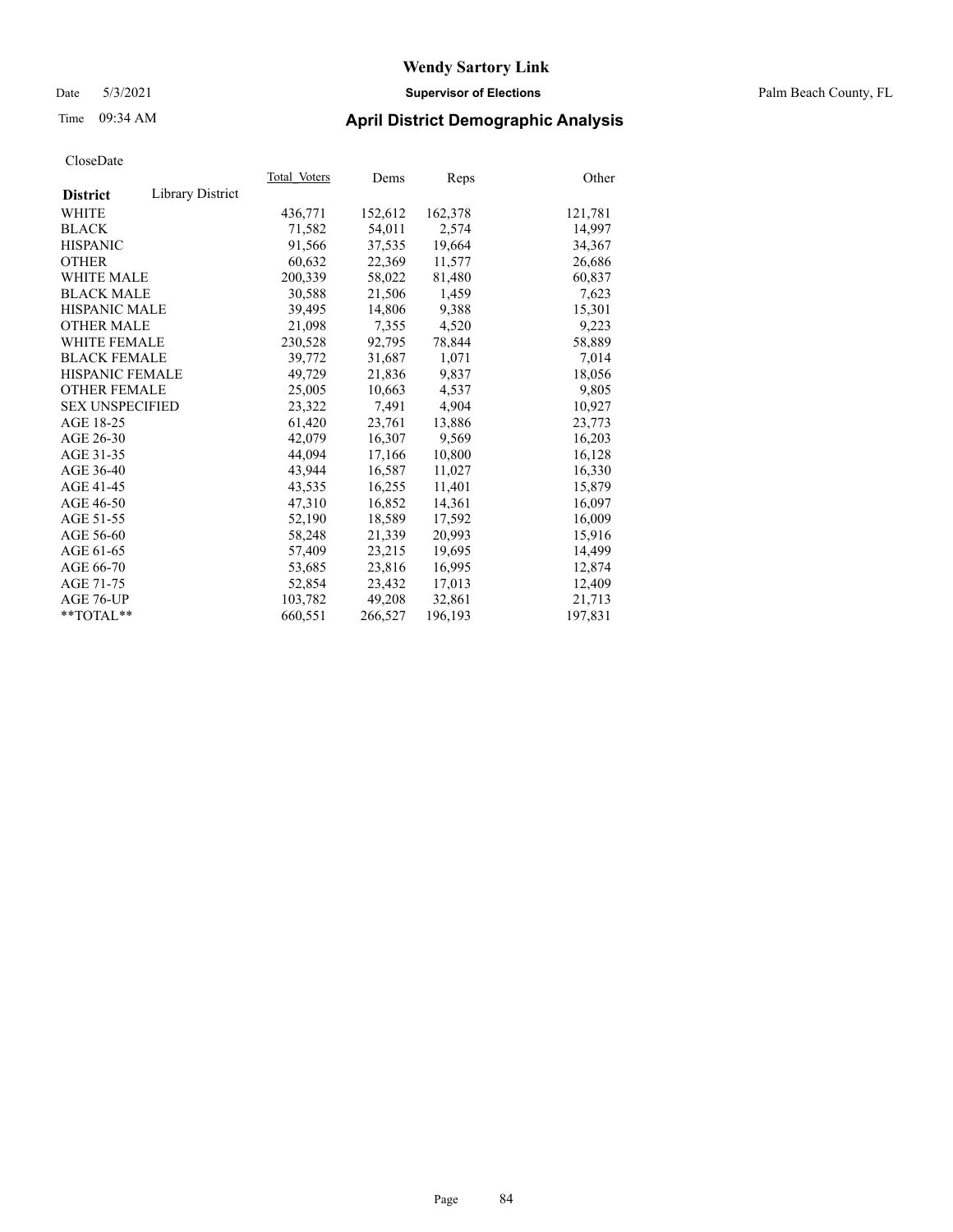### Date 5/3/2021 **Supervisor of Elections** Palm Beach County, FL

| CloseDate |
|-----------|
|-----------|

|                     |                        | Total Voters   | Dems | Reps           | Other    |
|---------------------|------------------------|----------------|------|----------------|----------|
| <b>District</b>     | Monterey Comm Dev Dist |                |      |                |          |
| WHITE               |                        | 173            | 55   | 50             | 68       |
| BLACK               |                        | 108            | 79   | $\overline{4}$ | 25       |
| <b>HISPANIC</b>     |                        | 101            | 50   | 11             | 40       |
| OTHER               |                        | 73             | 28   | 12             | 33       |
| WHITE MALE          |                        | 82             | 22   | 26             | 34       |
| <b>BLACK MALE</b>   |                        | 39             | 28   | $\overline{2}$ | 9        |
| HISPANIC MALE       |                        | 47             | 23   | $\overline{4}$ | 20       |
| OTHER MALE          |                        | 28             | 11   | 5              | 12       |
| WHITE FEMALE        |                        | 89             | 33   | 24             | 32       |
| BLACK FEMALE        |                        | 65             | 49   | $\overline{c}$ | 14       |
| HISPANIC FEMALE     |                        | 54             | 27   | 7              | 20       |
| <b>OTHER FEMALE</b> |                        | 31             | 11   | 6              | 14       |
| SEX UNSPECIFIED     |                        | 20             | 8    | 1              | 11       |
| AGE 18-25           |                        | 48             | 25   | 7              | 16       |
| AGE 26-30           |                        | 55             | 20   | 14             | 21       |
| AGE 31-35           |                        | 87             | 37   | 17             | 33       |
| AGE 36-40           |                        | 92             | 45   | 10             | 37       |
| AGE 41-45           |                        | 44             | 23   | 5              | 16       |
| AGE 46-50           |                        | 39             | 19   | 4              | 16       |
| AGE 51-55           |                        | 35             | 17   | 6              | 12       |
| AGE 56-60           |                        | 23             | 12   | 6              | 5        |
| AGE 61-65           |                        | 16             | 7    | 5              | 4        |
| AGE 66-70           |                        | 9              | 3    | $\mathbf{1}$   | 5        |
| AGE 71-75           |                        | 5              | 3    | $\mathbf{1}$   | 1        |
| AGE 76-UP           |                        | $\overline{2}$ |      | 1              | $\Omega$ |
| $*$ $TOTAL**$       |                        | 455            | 212  | 77             | 166      |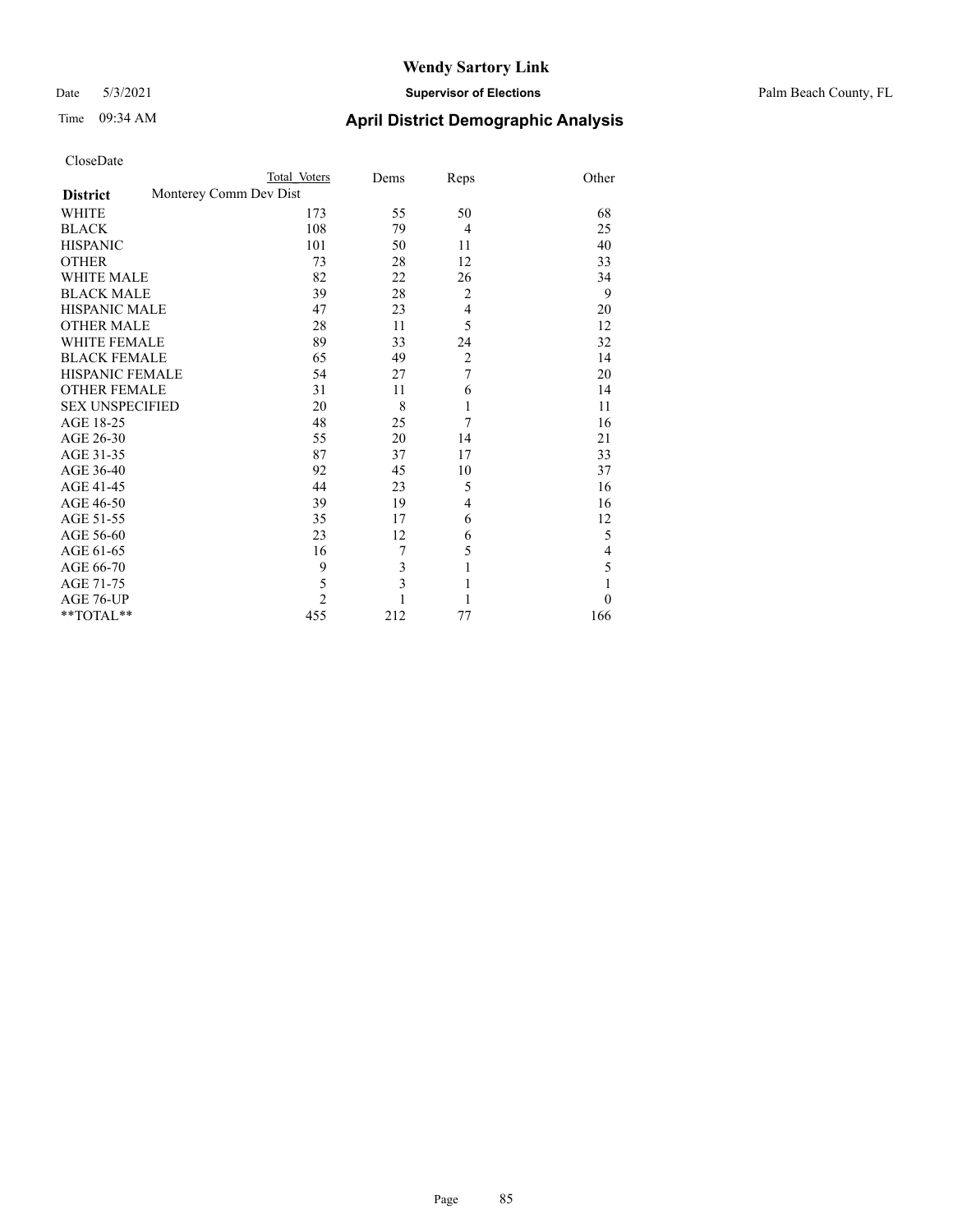### Date 5/3/2021 **Supervisor of Elections** Palm Beach County, FL

| CloseDate              |                        |              |      |                |                  |
|------------------------|------------------------|--------------|------|----------------|------------------|
|                        |                        | Total Voters | Dems | Reps           | Other            |
| <b>District</b>        | Marsh Harbour Comm Dev |              |      |                |                  |
| WHITE                  |                        | 46           | 16   | 12             | 18               |
| <b>BLACK</b>           |                        | 434          | 343  | 12             | 79               |
| <b>HISPANIC</b>        |                        | 29           | 17   | 4              | 8                |
| <b>OTHER</b>           |                        | 61           | 24   | 5              | 32               |
| <b>WHITE MALE</b>      |                        | 26           | 6    | 6              | 14               |
| <b>BLACK MALE</b>      |                        | 157          | 112  | 7              | 38               |
| <b>HISPANIC MALE</b>   |                        | 15           | 7    | 3              | 5                |
| <b>OTHER MALE</b>      |                        | 19           | 7    | 3              | 9                |
| <b>WHITE FEMALE</b>    |                        | 19           | 10   | 5              | $\overline{4}$   |
| <b>BLACK FEMALE</b>    |                        | 266          | 223  | 5              | 38               |
| <b>HISPANIC FEMALE</b> |                        | 14           | 10   | 1              | 3                |
| <b>OTHER FEMALE</b>    |                        | 28           | 13   | $\overline{c}$ | 13               |
| <b>SEX UNSPECIFIED</b> |                        | 26           | 12   | 1              | 13               |
| AGE 18-25              |                        | 121          | 77   | 7              | 37               |
| AGE 26-30              |                        | 78           | 54   | 3              | 21               |
| AGE 31-35              |                        | 79           | 47   | 8              | 24               |
| AGE 36-40              |                        | 63           | 47   | 3              | 13               |
| AGE 41-45              |                        | 67           | 49   | 5              | 13               |
| AGE 46-50              |                        | 50           | 42   | $\overline{2}$ | 6                |
| AGE 51-55              |                        | 36           | 28   | 1              | $\boldsymbol{7}$ |
| AGE 56-60              |                        | 27           | 19   | 3              | 5                |
| AGE 61-65              |                        | 23           | 19   | $\theta$       | $\overline{4}$   |
| AGE 66-70              |                        | 14           | 10   | 1              | $\mathfrak{Z}$   |
| AGE 71-75              |                        | 9            | 5    | $\theta$       | $\overline{4}$   |
| AGE 76-UP              |                        | 3            | 3    | $\theta$       | $\theta$         |
| **TOTAL**              |                        | 570          | 400  | 33             | 137              |
|                        |                        |              |      |                |                  |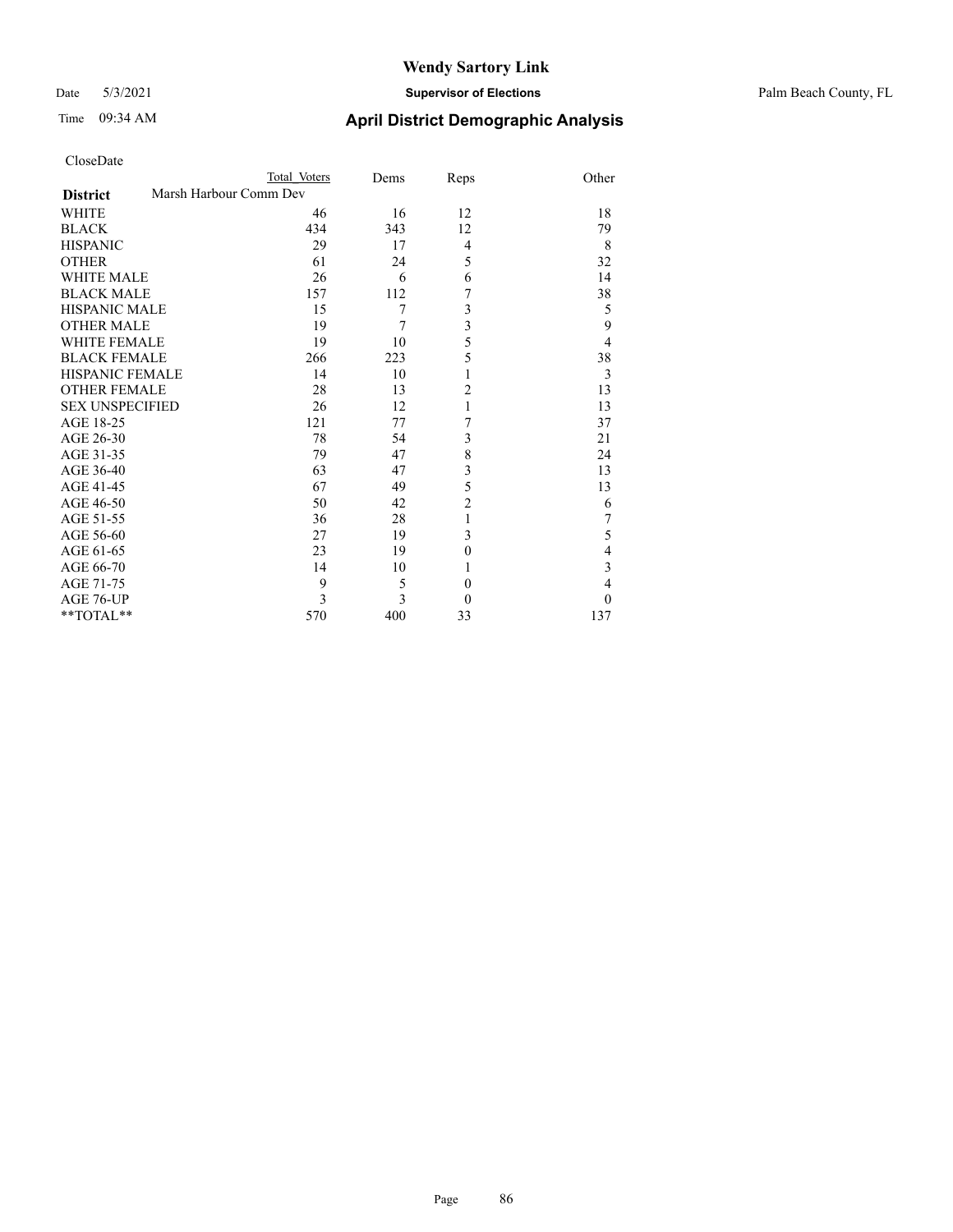### Date 5/3/2021 **Supervisor of Elections** Palm Beach County, FL

### Time 09:34 AM **April District Demographic Analysis**

| ClustDate              |                     |              |        |        |        |
|------------------------|---------------------|--------------|--------|--------|--------|
|                        |                     | Total Voters | Dems   | Reps   | Other  |
| <b>District</b>        | Northern Imprv Dist |              |        |        |        |
| WHITE                  |                     | 90,446       | 26,875 | 37,955 | 25,616 |
| <b>BLACK</b>           |                     | 16,406       | 12,470 | 540    | 3,396  |
| <b>HISPANIC</b>        |                     | 11,556       | 4,604  | 2,529  | 4,423  |
| <b>OTHER</b>           |                     | 11,727       | 4,253  | 2,339  | 5,135  |
| <b>WHITE MALE</b>      |                     | 42,186       | 10,217 | 19,062 | 12,907 |
| <b>BLACK MALE</b>      |                     | 6,738        | 4,768  | 287    | 1,683  |
| <b>HISPANIC MALE</b>   |                     | 4,874        | 1,795  | 1,143  | 1,936  |
| <b>OTHER MALE</b>      |                     | 4,079        | 1,358  | 868    | 1,853  |
| <b>WHITE FEMALE</b>    |                     | 47,165       | 16,337 | 18,481 | 12,347 |
| <b>BLACK FEMALE</b>    |                     | 9,412        | 7,518  | 244    | 1,650  |
| <b>HISPANIC FEMALE</b> |                     | 6,397        | 2,680  | 1,334  | 2,383  |
| <b>OTHER FEMALE</b>    |                     | 4,968        | 2,087  | 963    | 1,918  |
| <b>SEX UNSPECIFIED</b> |                     | 4,177        | 1,376  | 941    | 1,860  |
| AGE 18-25              |                     | 11,393       | 4,315  | 3,043  | 4,035  |
| AGE 26-30              |                     | 9,614        | 3,795  | 2,377  | 3,442  |
| AGE 31-35              |                     | 10,079       | 3,916  | 2,568  | 3,595  |
| AGE 36-40              |                     | 9.874        | 3,700  | 2,524  | 3,650  |
| AGE 41-45              |                     | 9,249        | 3,343  | 2,563  | 3,343  |
| AGE 46-50              |                     | 9,798        | 3,360  | 3,173  | 3,265  |
| AGE 51-55              |                     | 10,518       | 3,585  | 3,917  | 3,016  |
| AGE 56-60              |                     | 11,681       | 3,938  | 4,674  | 3,069  |
| AGE 61-65              |                     | 11,184       | 4,186  | 4,263  | 2,735  |
| AGE 66-70              |                     | 10,136       | 4,037  | 3,671  | 2,428  |
| AGE 71-75              |                     | 9,786        | 3,718  | 3,780  | 2,288  |
| AGE 76-UP              |                     | 16,822       | 6,309  | 6,810  | 3,703  |
| $*$ $TOTAL**$          |                     | 130,135      | 48,202 | 43,363 | 38,570 |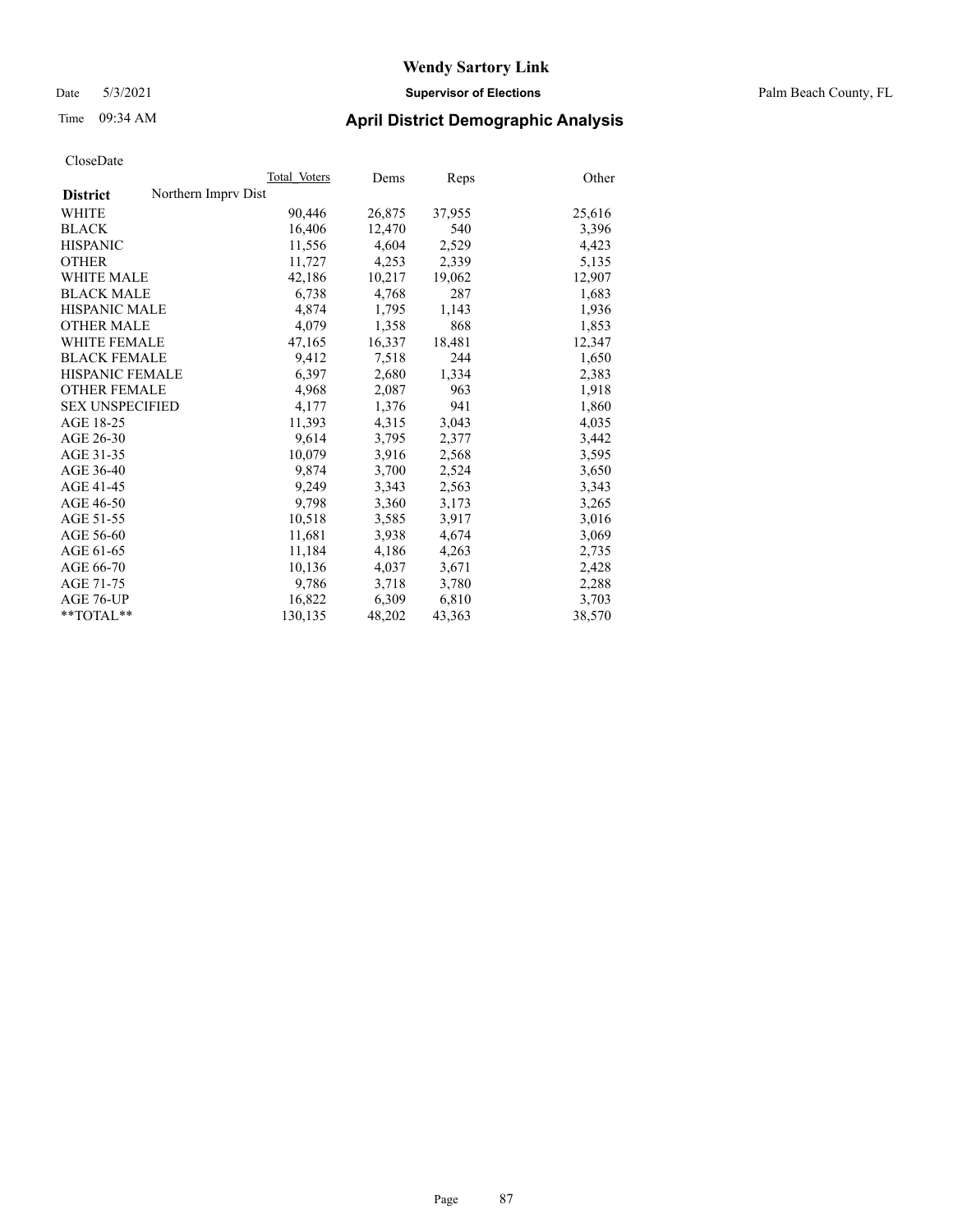### Date 5/3/2021 **Supervisor of Elections** Palm Beach County, FL

| CloseDate |
|-----------|
|-----------|

|                        |                      | Total Voters | Dems           | Reps             | Other          |
|------------------------|----------------------|--------------|----------------|------------------|----------------|
| <b>District</b>        | Osprey Oaks Comm Dev |              |                |                  |                |
| WHITE                  |                      | 270          | 108            | 89               | 73             |
| BLACK                  |                      | 44           | 32             | 3                | 9              |
| <b>HISPANIC</b>        |                      | 62           | 18             | 19               | 25             |
| OTHER                  |                      | 65           | 21             | 9                | 35             |
| WHITE MALE             |                      | 136          | 50             | 43               | 43             |
| <b>BLACK MALE</b>      |                      | 19           | 14             | $\overline{0}$   | 5              |
| HISPANIC MALE          |                      | 26           | $\overline{7}$ | 11               | 8              |
| OTHER MALE             |                      | 28           | 10             | 5                | 13             |
| WHITE FEMALE           |                      | 134          | 58             | 46               | 30             |
| BLACK FEMALE           |                      | 25           | 18             | 3                | 4              |
| HISPANIC FEMALE        |                      | 35           | 11             | 8                | 16             |
| <b>OTHER FEMALE</b>    |                      | 26           | 8              | 3                | 15             |
| <b>SEX UNSPECIFIED</b> |                      | 10           | $\overline{2}$ | 1                | 7              |
| AGE 18-25              |                      | 51           | 15             | 14               | 22             |
| AGE 26-30              |                      | 10           | 8              | $\boldsymbol{0}$ | $\overline{2}$ |
| AGE 31-35              |                      | 28           | 11             | 8                | 9              |
| AGE 36-40              |                      | 45           | 19             | 11               | 15             |
| AGE 41-45              |                      | 68           | 25             | 19               | 24             |
| AGE 46-50              |                      | 64           | 27             | 16               | 21             |
| AGE 51-55              |                      | 61           | 28             | 19               | 14             |
| AGE 56-60              |                      | 28           | 12             | 6                | 10             |
| AGE 61-65              |                      | 26           | 13             | 8                | 5              |
| AGE 66-70              |                      | 26           | 11             | 9                | 6              |
| AGE 71-75              |                      | 18           | 5              | 5                | 8              |
| AGE 76-UP              |                      | 16           | 5              | 5                | 6              |
| $*$ $TOTAL**$          |                      | 441          | 179            | 120              | 142            |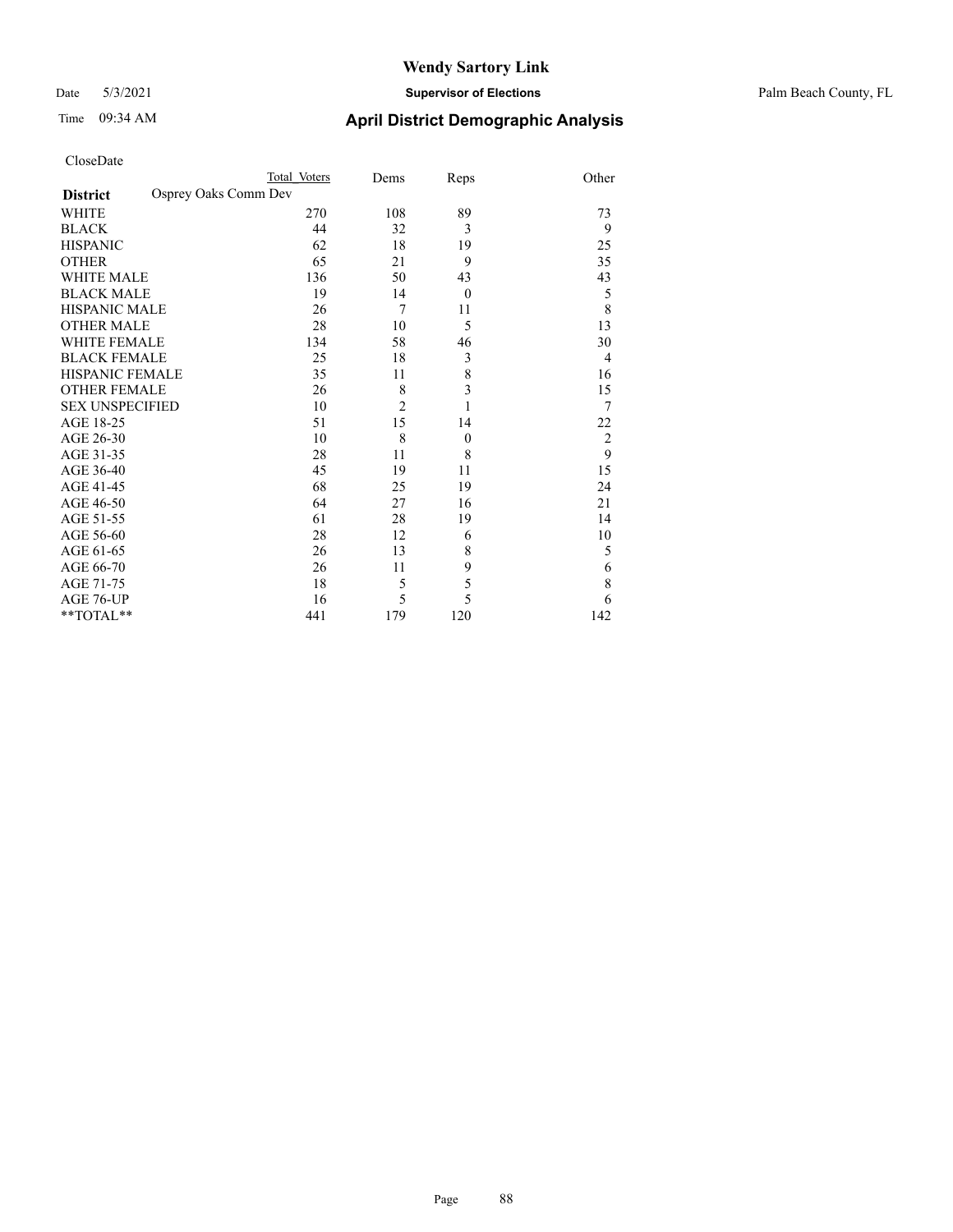### Date 5/3/2021 **Supervisor of Elections** Palm Beach County, FL

| CloseDate |
|-----------|
|-----------|

|                        |                   | Total Voters   | Dems           | Reps           | Other          |
|------------------------|-------------------|----------------|----------------|----------------|----------------|
| <b>District</b>        | Old Palm Comm Dev |                |                |                |                |
| WHITE                  |                   | 359            | 51             | 224            | 84             |
| BLACK                  |                   | 9              | 6              | $\overline{2}$ | 1              |
| HISPANIC               |                   | $\overline{2}$ | $\theta$       | $\overline{2}$ | $\theta$       |
| OTHER                  |                   | 26             | $\overline{2}$ | 16             | 8              |
| WHITE MALE             |                   | 176            | 20             | 113            | 43             |
| <b>BLACK MALE</b>      |                   | 4              | $\overline{2}$ | 1              | 1              |
| HISPANIC MALE          |                   | $\theta$       | $\theta$       | $\theta$       | $\theta$       |
| OTHER MALE             |                   | 7              | $\theta$       | 5              | 2              |
| WHITE FEMALE           |                   | 175            | 30             | 109            | 36             |
| BLACK FEMALE           |                   | 5              | $\overline{4}$ |                | $\theta$       |
| HISPANIC FEMALE        |                   | $\overline{2}$ | $\theta$       | $\overline{2}$ | $\theta$       |
| OTHER FEMALE           |                   | 10             |                | 7              | 2              |
| <b>SEX UNSPECIFIED</b> |                   | 17             | 2              | 6              | 9              |
| AGE 18-25              |                   | 24             | 6              | 12             | 6              |
| AGE 26-30              |                   | 8              | $\overline{2}$ | 5              | 1              |
| AGE 31-35              |                   | 14             | 3              | 7              | 4              |
| AGE 36-40              |                   | 3              | $\mathbf{0}$   | 3              | $\mathbf{0}$   |
| AGE 41-45              |                   | 11             | 2              | 7              | $\overline{c}$ |
| AGE 46-50              |                   | 23             | 3              | 14             | 6              |
| AGE 51-55              |                   | 32             | $\overline{2}$ | 22             | 8              |
| AGE 56-60              |                   | 52             | 15             | 28             | 9              |
| AGE 61-65              |                   | 77             | 12             | 46             | 19             |
| AGE 66-70              |                   | 49             | $\overline{2}$ | 35             | 12             |
| AGE 71-75              |                   | 42             | 5              | 24             | 13             |
| AGE 76-UP              |                   | 61             | 7              | 41             | 13             |
| $*$ $TOTAL**$          |                   | 396            | 59             | 244            | 93             |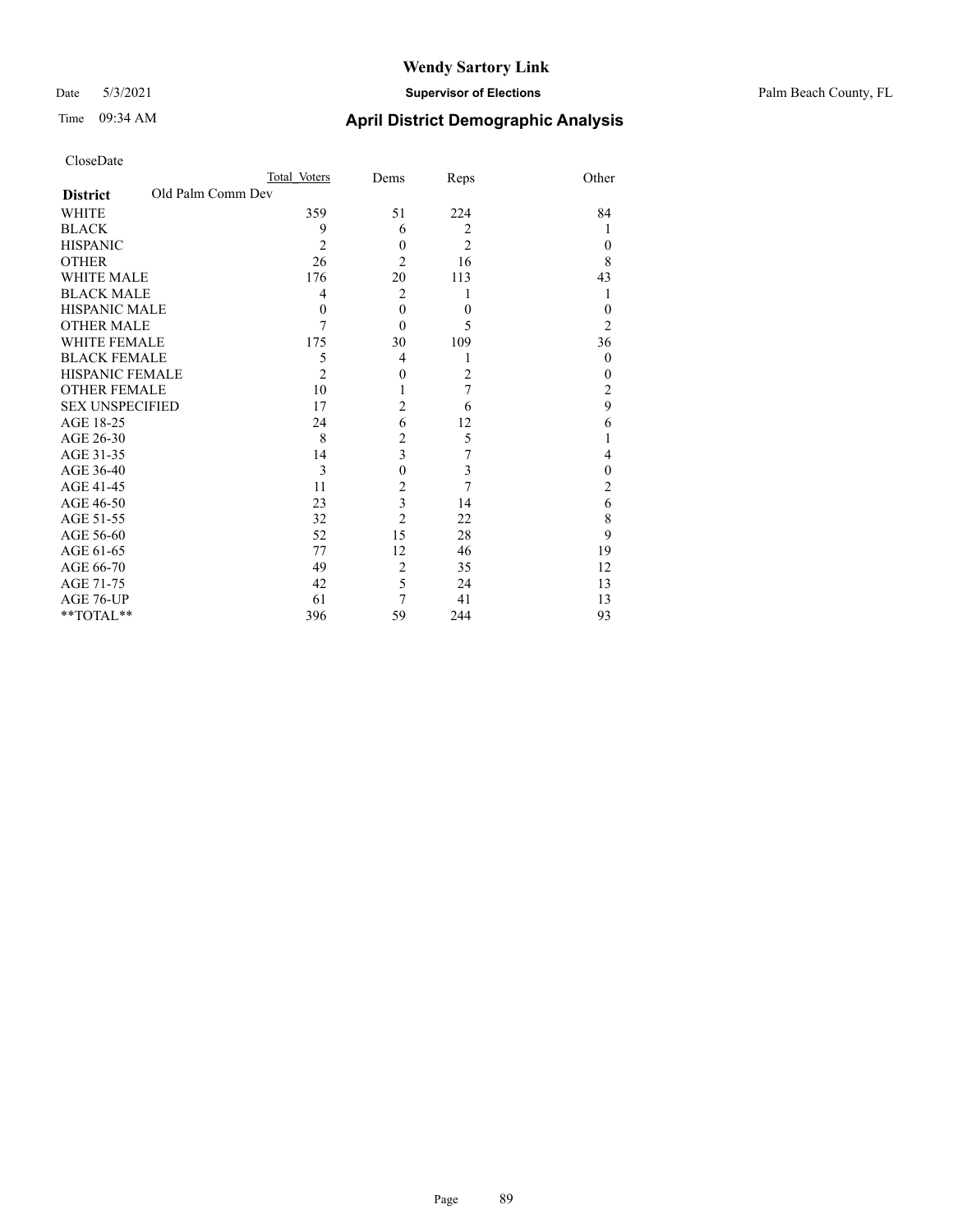### Date 5/3/2021 **Supervisor of Elections** Palm Beach County, FL

| CloseDate |
|-----------|
|-----------|

|                        |                          | Total Voters | Dems | Reps           | Other |
|------------------------|--------------------------|--------------|------|----------------|-------|
| <b>District</b>        | Plantation Comm Dev Dist |              |      |                |       |
| WHITE                  |                          | 655          | 170  | 290            | 195   |
| BLACK                  |                          | 304          | 227  | 8              | 69    |
| HISPANIC               |                          | 249          | 94   | 54             | 101   |
| OTHER                  |                          | 226          | 85   | 30             | 111   |
| WHITE MALE             |                          | 319          | 60   | 153            | 106   |
| BLACK MALE             |                          | 129          | 90   | 1              | 38    |
| HISPANIC MALE          |                          | 125          | 46   | 33             | 46    |
| OTHER MALE             |                          | 84           | 31   | 12             | 41    |
| <b>WHITE FEMALE</b>    |                          | 328          | 109  | 135            | 84    |
| BLACK FEMALE           |                          | 166          | 132  | $\overline{7}$ | 27    |
| HISPANIC FEMALE        |                          | 117          | 46   | 21             | 50    |
| <b>OTHER FEMALE</b>    |                          | 94           | 40   | 11             | 43    |
| <b>SEX UNSPECIFIED</b> |                          | 68           | 21   | 8              | 39    |
| AGE 18-25              |                          | 208          | 78   | 47             | 83    |
| AGE 26-30              |                          | 81           | 29   | 29             | 23    |
| AGE 31-35              |                          | 118          | 37   | 32             | 49    |
| AGE 36-40              |                          | 158          | 56   | 56             | 46    |
| AGE 41-45              |                          | 178          | 68   | 45             | 65    |
| AGE 46-50              |                          | 203          | 70   | 55             | 78    |
| AGE 51-55              |                          | 146          | 66   | 37             | 43    |
| AGE 56-60              |                          | 106          | 43   | 37             | 26    |
| AGE 61-65              |                          | 70           | 35   | 12             | 23    |
| AGE 66-70              |                          | 59           | 37   | 11             | 11    |
| AGE 71-75              |                          | 54           | 34   | 11             | 9     |
| AGE 76-UP              |                          | 53           | 23   | 10             | 20    |
| $*$ $TOTAL**$          |                          | 1,434        | 576  | 382            | 476   |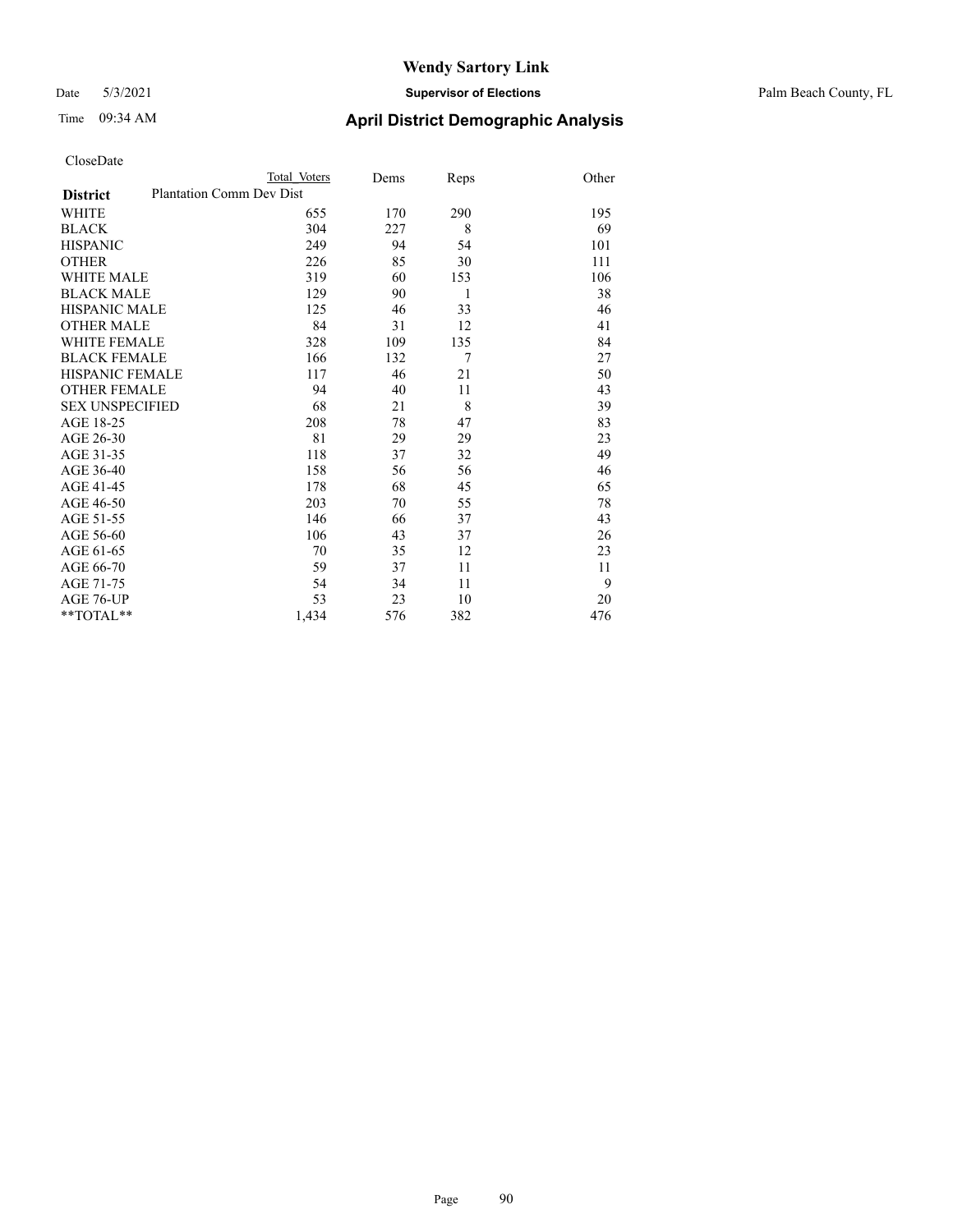### Date 5/3/2021 **Supervisor of Elections** Palm Beach County, FL

### Time 09:34 AM **April District Demographic Analysis**

|                                       | Total Voters | Dems    | Reps   | Other  |
|---------------------------------------|--------------|---------|--------|--------|
| Port Of Palm Beach<br><b>District</b> |              |         |        |        |
| WHITE                                 | 169,050      | 51,685  | 68,872 | 48,493 |
| <b>BLACK</b>                          | 74,295       | 58,828  | 2,277  | 13,190 |
| <b>HISPANIC</b>                       | 39,867       | 16,129  | 8,845  | 14,893 |
| <b>OTHER</b>                          | 29,199       | 11,239  | 5,159  | 12,801 |
| <b>WHITE MALE</b>                     | 79,503       | 20,496  | 34,628 | 24,379 |
| <b>BLACK MALE</b>                     | 30,918       | 23,026  | 1,248  | 6,644  |
| <b>HISPANIC MALE</b>                  | 17,553       | 6,511   | 4,328  | 6,714  |
| <b>OTHER MALE</b>                     | 10,301       | 3,748   | 2,003  | 4,550  |
| <b>WHITE FEMALE</b>                   | 87,301       | 30,618  | 33,385 | 23,298 |
| <b>BLACK FEMALE</b>                   | 42,170       | 34,946  | 1,002  | 6,222  |
| <b>HISPANIC FEMALE</b>                | 21,305       | 9,227   | 4,328  | 7,750  |
| <b>OTHER FEMALE</b>                   | 12,097       | 5,385   | 2,096  | 4,616  |
| <b>SEX UNSPECIFIED</b>                | 11,009       | 3,787   | 2,071  | 5,151  |
| AGE 18-25                             | 31,683       | 13,964  | 6,288  | 11,431 |
| AGE 26-30                             | 25,526       | 11,408  | 5,014  | 9,104  |
| AGE 31-35                             | 26,281       | 11,812  | 5,462  | 9,007  |
| AGE 36-40                             | 23,768       | 10,324  | 5,122  | 8,322  |
| AGE 41-45                             | 21,583       | 9,399   | 4,911  | 7,273  |
| AGE 46-50                             | 23,094       | 9,776   | 6,141  | 7,177  |
| AGE 51-55                             | 25,400       | 10,594  | 7,753  | 7,053  |
| AGE 56-60                             | 28,580       | 12,120  | 9,324  | 7,136  |
| AGE 61-65                             | 26,957       | 12,222  | 8,565  | 6,170  |
| AGE 66-70                             | 23,321       | 11,018  | 7,183  | 5,120  |
| AGE 71-75                             | 20,722       | 9,410   | 6,795  | 4,517  |
| AGE 76-UP                             | 35,495       | 15,834  | 12,595 | 7,066  |
| $*$ $TOTAL**$                         | 312,411      | 137,881 | 85,153 | 89,377 |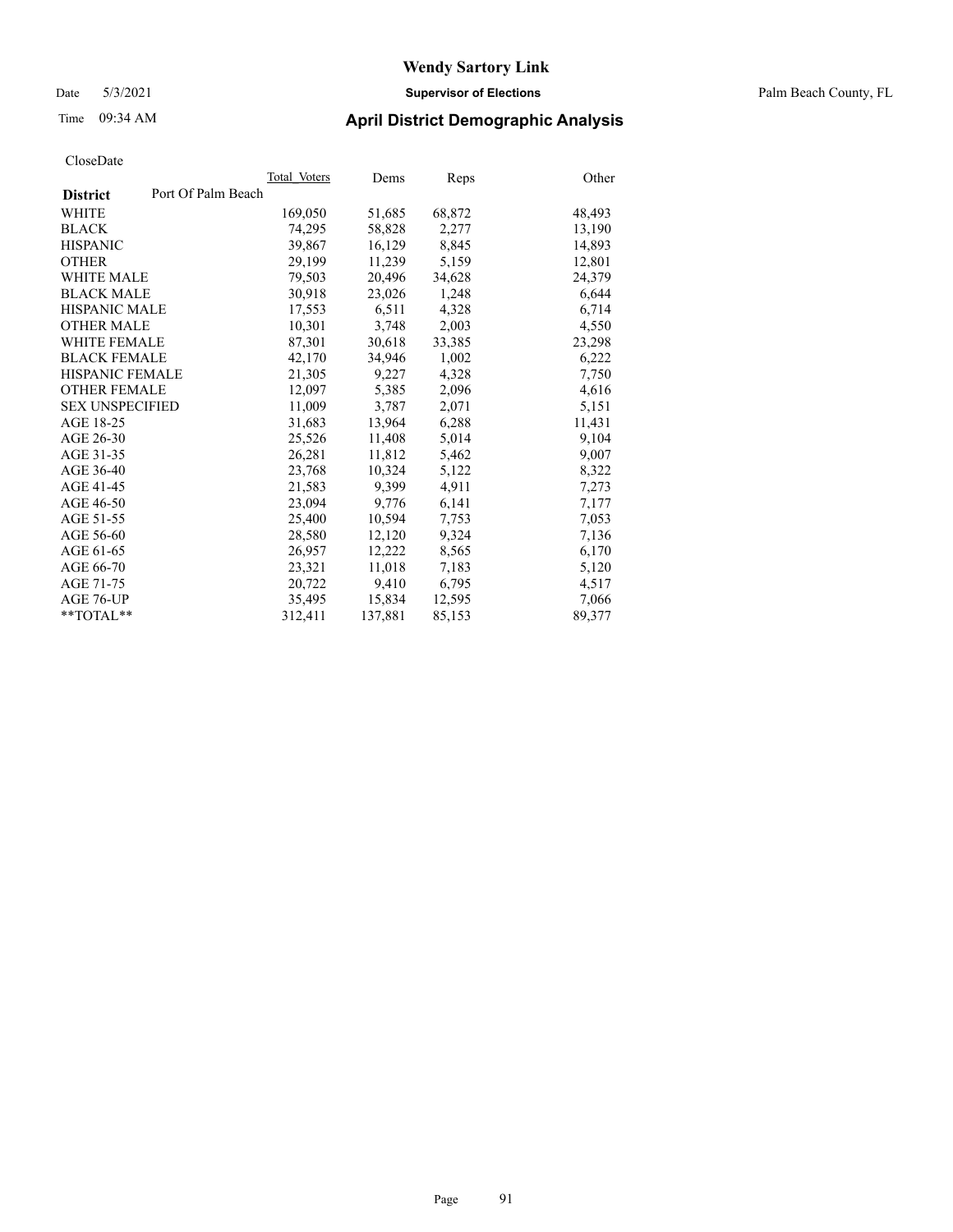#### Date 5/3/2021 **Supervisor of Elections** Palm Beach County, FL

# Time 09:34 AM **April District Demographic Analysis**

|                                         | Total Voters | Dems | Reps | Other |
|-----------------------------------------|--------------|------|------|-------|
| Renaissance Comm Dev<br><b>District</b> |              |      |      |       |
| <b>WHITE</b>                            | 1,061        | 374  | 304  | 383   |
| <b>BLACK</b>                            | 289          | 202  | 8    | 79    |
| <b>HISPANIC</b>                         | 296          | 114  | 66   | 116   |
| <b>OTHER</b>                            | 201          | 61   | 42   | 98    |
| <b>WHITE MALE</b>                       | 533          | 173  | 164  | 196   |
| <b>BLACK MALE</b>                       | 131          | 84   | 7    | 40    |
| <b>HISPANIC MALE</b>                    | 133          | 45   | 32   | 56    |
| <b>OTHER MALE</b>                       | 69           | 18   | 16   | 35    |
| <b>WHITE FEMALE</b>                     | 519          | 200  | 139  | 180   |
| <b>BLACK FEMALE</b>                     | 157          | 117  | 1    | 39    |
| HISPANIC FEMALE                         | 158          | 67   | 33   | 58    |
| <b>OTHER FEMALE</b>                     | 89           | 33   | 13   | 43    |
| <b>SEX UNSPECIFIED</b>                  | 58           | 14   | 15   | 29    |
| AGE 18-25                               | 207          | 89   | 39   | 79    |
| AGE 26-30                               | 286          | 111  | 69   | 106   |
| AGE 31-35                               | 266          | 113  | 45   | 108   |
| AGE 36-40                               | 211          | 84   | 44   | 83    |
| AGE 41-45                               | 188          | 82   | 36   | 70    |
| AGE 46-50                               | 156          | 55   | 34   | 67    |
| AGE 51-55                               | 143          | 52   | 38   | 53    |
| AGE 56-60                               | 115          | 40   | 45   | 30    |
| AGE 61-65                               | 106          | 46   | 27   | 33    |
| AGE 66-70                               | 76           | 43   | 14   | 19    |
| AGE 71-75                               | 52           | 19   | 16   | 17    |
| AGE 76-UP                               | 41           | 17   | 13   | 11    |
| $*$ $TOTAL**$                           | 1,847        | 751  | 420  | 676   |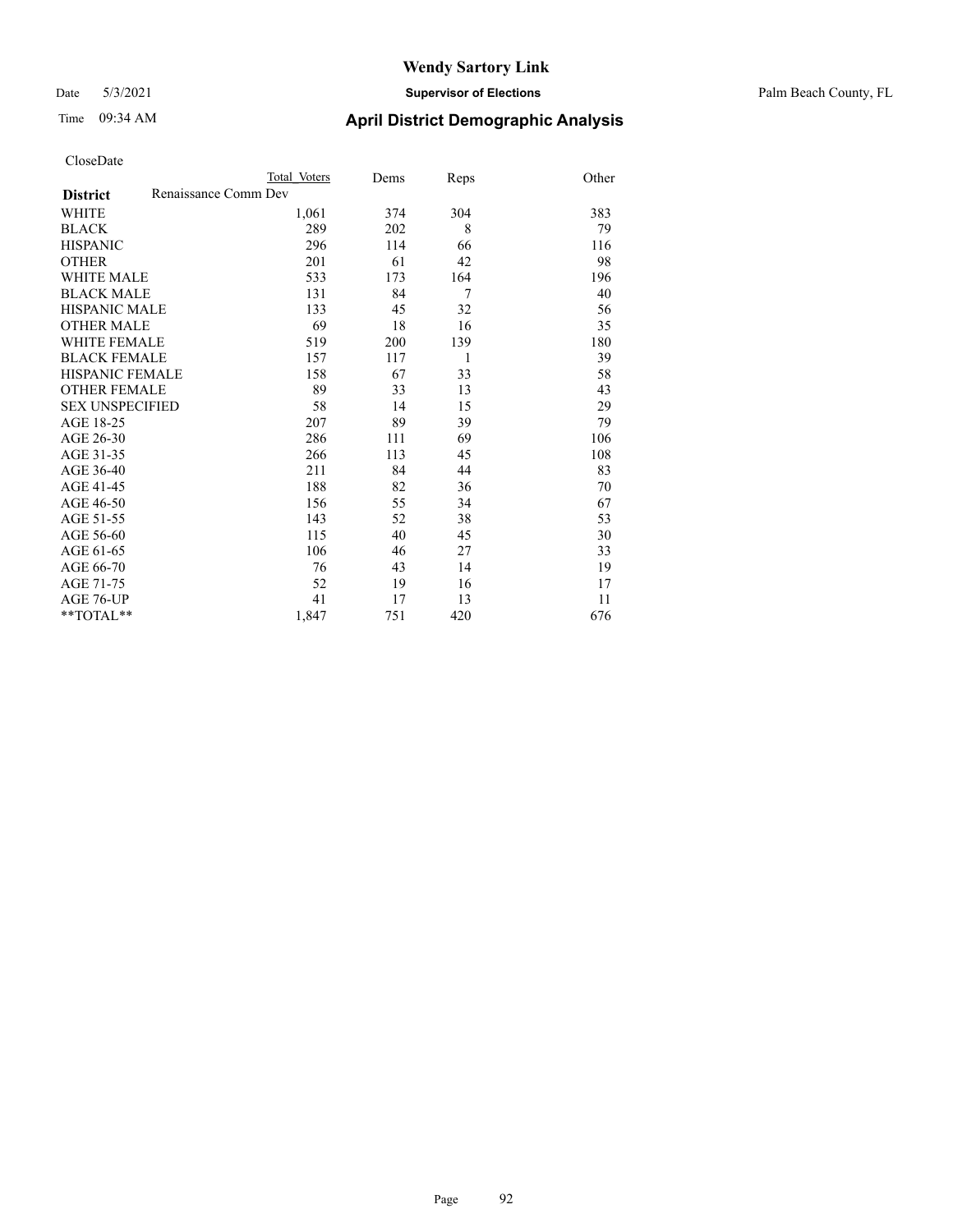### Date 5/3/2021 **Supervisor of Elections** Palm Beach County, FL

| CloseDate |
|-----------|
|-----------|

|                        | Total Voters        | Dems           | Reps                    | Other          |
|------------------------|---------------------|----------------|-------------------------|----------------|
| <b>District</b>        | Sonoma Bay Comm Dev |                |                         |                |
| WHITE                  | 58                  | 23             | 22                      | 13             |
| BLACK                  | 269                 | 216            | 5                       | 48             |
| <b>HISPANIC</b>        | 44                  | 22             | 1                       | 21             |
| OTHER                  | 62                  | 24             | 6                       | 32             |
| WHITE MALE             | 28                  | 8              | 13                      | 7              |
| <b>BLACK MALE</b>      | 96                  | 67             | 3                       | 26             |
| HISPANIC MALE          | 13                  | 6              | 1                       | 6              |
| OTHER MALE             | 19                  | 7              | $\overline{c}$          | 10             |
| WHITE FEMALE           | 30                  | 15             | 9                       | 6              |
| BLACK FEMALE           | 169                 | 145            | $\overline{c}$          | 22             |
| HISPANIC FEMALE        | 30                  | 16             | $\boldsymbol{0}$        | 14             |
| <b>OTHER FEMALE</b>    | 29                  | 13             | $\overline{2}$          | 14             |
| <b>SEX UNSPECIFIED</b> | 19                  | 8              | $\overline{c}$          | 9              |
| AGE 18-25              | 52                  | 34             | 5                       | 13             |
| AGE 26-30              | 48                  | 32             | $\overline{\mathbf{4}}$ | 12             |
| AGE 31-35              | 75                  | 46             | 5                       | 24             |
| AGE 36-40              | 58                  | 35             | 6                       | 17             |
| AGE 41-45              | 58                  | 27             | 7                       | 24             |
| AGE 46-50              | 34                  | 28             | $\overline{c}$          | 4              |
| AGE 51-55              | 28                  | 23             | $\overline{c}$          | 3              |
| AGE 56-60              | 25                  | 16             | $\mathbf{1}$            | 8              |
| AGE 61-65              | 34                  | 27             | $\overline{2}$          | 5              |
| AGE 66-70              | 14                  | 12             | $\mathbf{0}$            | $\overline{c}$ |
| AGE 71-75              | 3                   | $\overline{c}$ | $\mathbf{0}$            |                |
| AGE 76-UP              | 4                   | 3              | $\theta$                |                |
| $*$ $TOTAL**$          | 433                 | 285            | 34                      | 114            |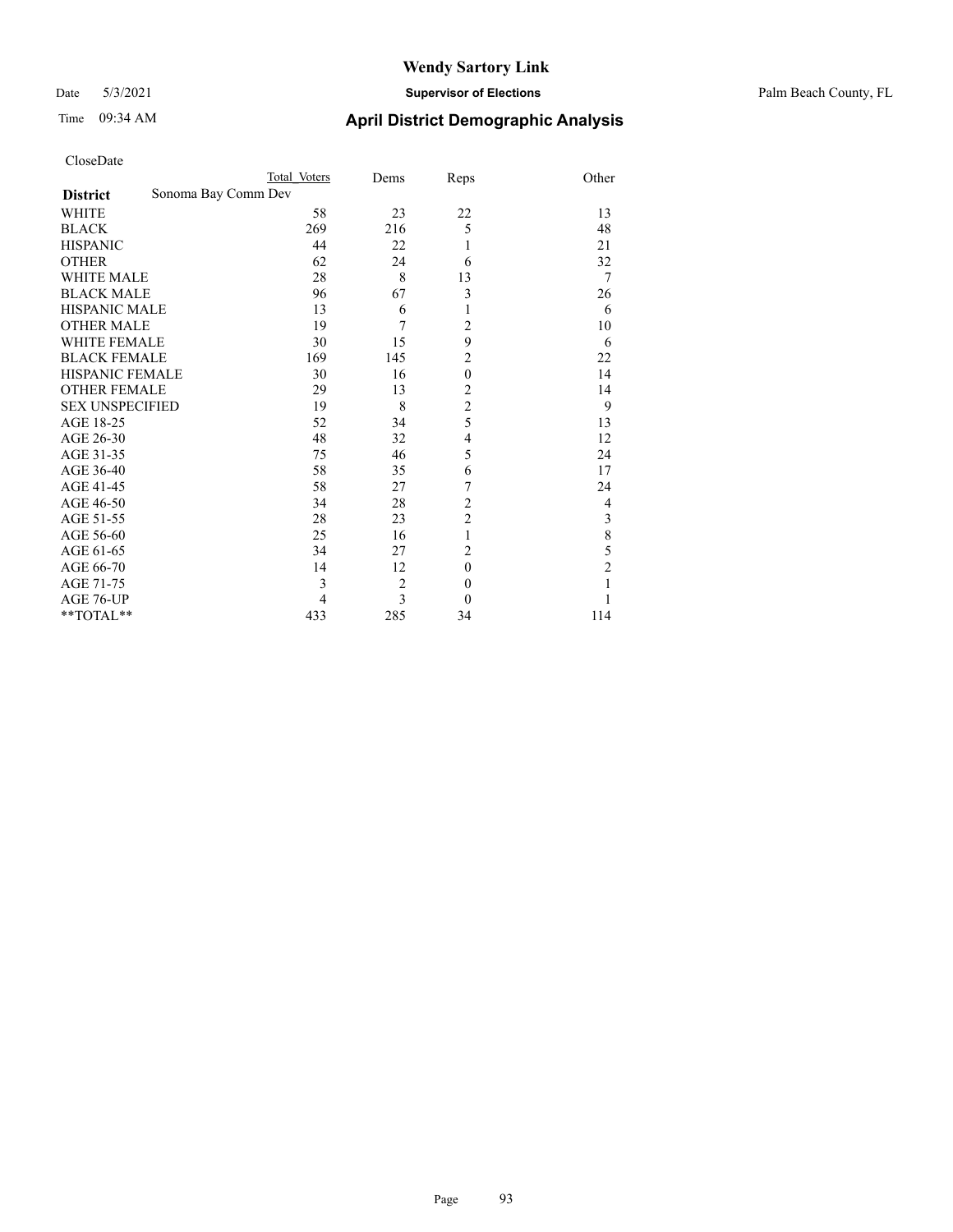### Date 5/3/2021 **Supervisor of Elections** Palm Beach County, FL

| CloseDate |
|-----------|
|-----------|

|                        |                     | Total Voters | Dems | Reps | Other          |
|------------------------|---------------------|--------------|------|------|----------------|
| <b>District</b>        | Seminole Imprv Dist |              |      |      |                |
| WHITE                  |                     | 531          | 110  | 260  | 161            |
| BLACK                  |                     | 215          | 149  | 11   | 55             |
| HISPANIC               |                     | 288          | 86   | 82   | 120            |
| OTHER                  |                     | 101          | 35   | 17   | 49             |
| WHITE MALE             |                     | 263          | 43   | 140  | 80             |
| <b>BLACK MALE</b>      |                     | 88           | 52   | 6    | 30             |
| HISPANIC MALE          |                     | 131          | 33   | 43   | 55             |
| OTHER MALE             |                     | 45           | 16   | 7    | 22             |
| WHITE FEMALE           |                     | 266          | 67   | 120  | 79             |
| <b>BLACK FEMALE</b>    |                     | 126          | 96   | 5    | 25             |
| HISPANIC FEMALE        |                     | 156          | 52   | 39   | 65             |
| <b>OTHER FEMALE</b>    |                     | 43           | 17   | 7    | 19             |
| <b>SEX UNSPECIFIED</b> |                     | 17           | 4    | 3    | 10             |
| AGE 18-25              |                     | 96           | 28   | 30   | 38             |
| AGE 26-30              |                     | 111          | 32   | 39   | 40             |
| AGE 31-35              |                     | 149          | 36   | 44   | 69             |
| AGE 36-40              |                     | 142          | 42   | 41   | 59             |
| AGE 41-45              |                     | 135          | 43   | 40   | 52             |
| AGE 46-50              |                     | 134          | 48   | 47   | 39             |
| AGE 51-55              |                     | 87           | 33   | 31   | 23             |
| AGE 56-60              |                     | 98           | 37   | 35   | 26             |
| AGE 61-65              |                     | 59           | 30   | 17   | 12             |
| AGE 66-70              |                     | 51           | 11   | 24   | 16             |
| AGE 71-75              |                     | 39           | 23   | 12   | $\overline{4}$ |
| AGE 76-UP              |                     | 34           | 17   | 10   | 7              |
| $*$ $TOTAL**$          |                     | 1,135        | 380  | 370  | 385            |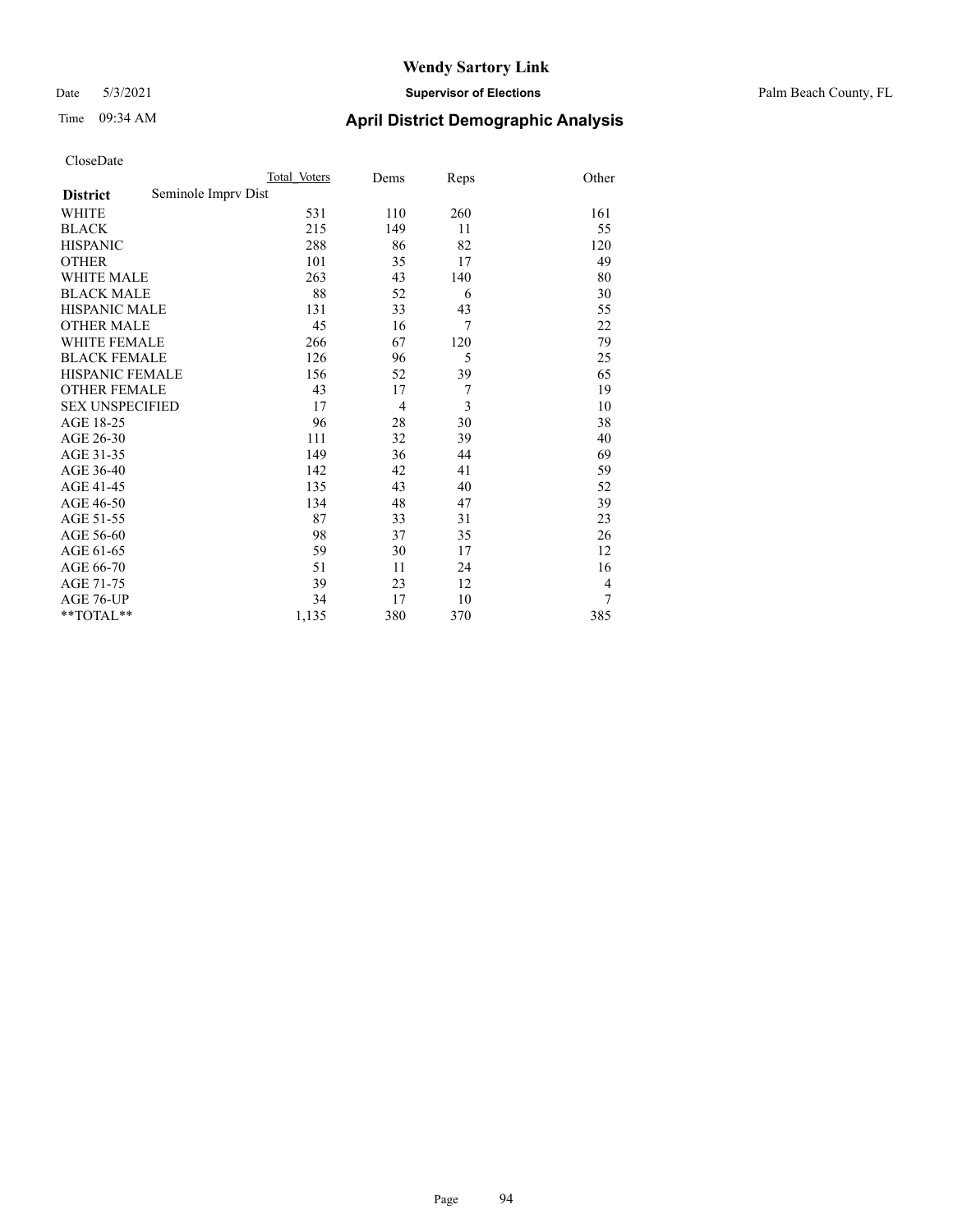### Date 5/3/2021 **Supervisor of Elections** Palm Beach County, FL

| CloseDate |
|-----------|
|-----------|

|                        | Total Voters            | Dems | Reps           | Other |
|------------------------|-------------------------|------|----------------|-------|
| <b>District</b>        | Terracina Comm Dev Dist |      |                |       |
| WHITE                  | 188                     | 65   | 62             | 61    |
| BLACK                  | 478                     | 364  | 14             | 100   |
| HISPANIC               | 154                     | 67   | 43             | 44    |
| OTHER                  | 193                     | 69   | 37             | 87    |
| WHITE MALE             | 99                      | 30   | 36             | 33    |
| <b>BLACK MALE</b>      | 228                     | 158  | 12             | 58    |
| HISPANIC MALE          | 67                      | 23   | 22             | 22    |
| OTHER MALE             | 76                      | 30   | 14             | 32    |
| WHITE FEMALE           | 87                      | 35   | 24             | 28    |
| BLACK FEMALE           | 243                     | 200  | $\overline{2}$ | 41    |
| HISPANIC FEMALE        | 83                      | 42   | 21             | 20    |
| OTHER FEMALE           | 91                      | 33   | 22             | 36    |
| <b>SEX UNSPECIFIED</b> | 39                      | 14   | 3              | 22    |
| AGE 18-25              | 132                     | 68   | 15             | 49    |
| AGE 26-30              | 97                      | 55   | 11             | 31    |
| AGE 31-35              | 83                      | 44   | 14             | 25    |
| AGE 36-40              | 105                     | 52   | 21             | 32    |
| AGE 41-45              | 111                     | 62   | 15             | 34    |
| AGE 46-50              | 121                     | 65   | 21             | 35    |
| AGE 51-55              | 87                      | 51   | 12             | 24    |
| AGE 56-60              | 86                      | 47   | 15             | 24    |
| AGE 61-65              | 70                      | 46   | 9              | 15    |
| AGE 66-70              | 51                      | 31   | 8              | 12    |
| AGE 71-75              | 36                      | 22   | 7              | 7     |
| AGE 76-UP              | 34                      | 22   | 8              | 4     |
| $*$ $TOTAL**$          | 1,013                   | 565  | 156            | 292   |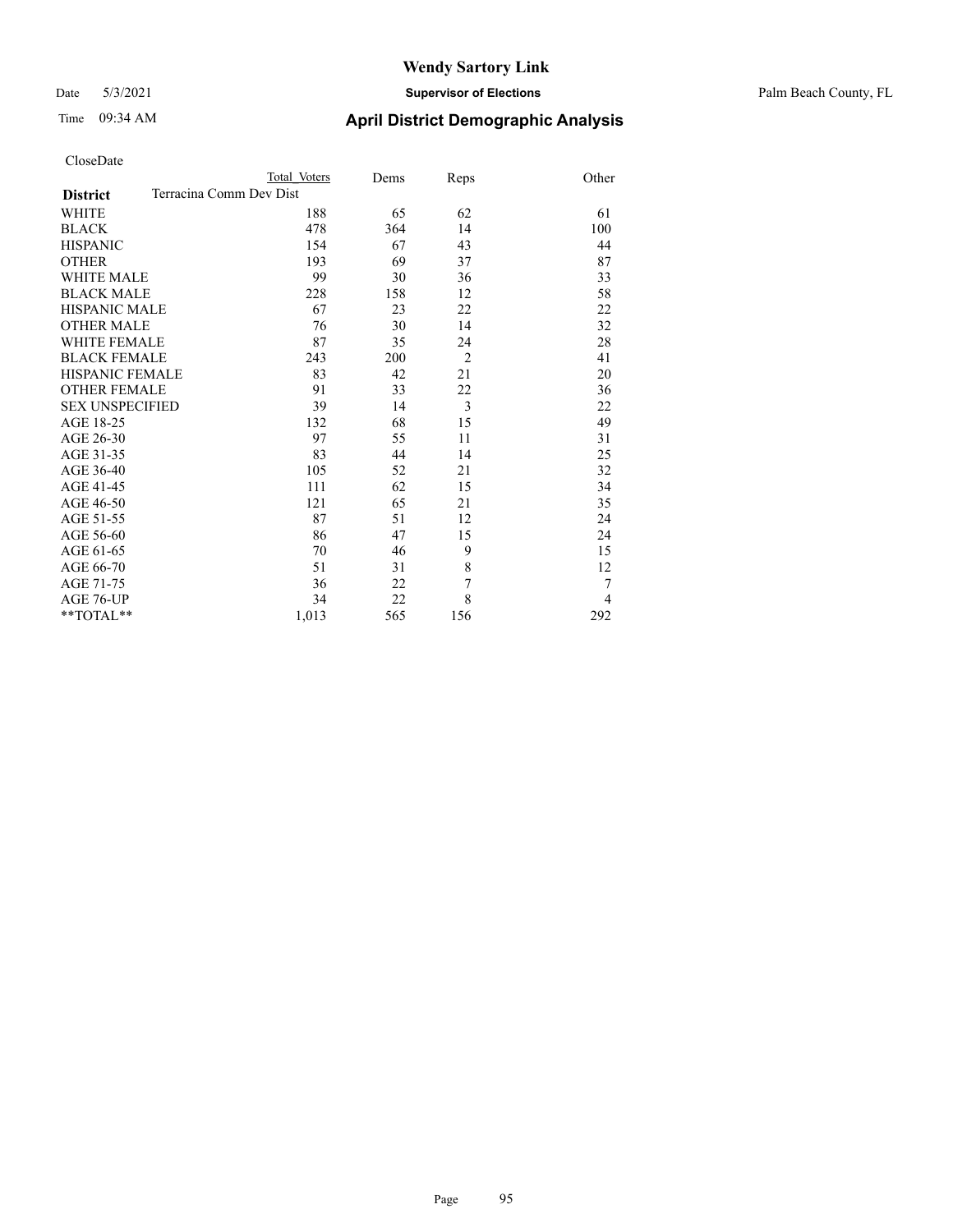### Date 5/3/2021 **Supervisor of Elections** Palm Beach County, FL

| CloseDate |
|-----------|
|-----------|

|                        |                        | Total Voters | Dems | Reps           | Other |
|------------------------|------------------------|--------------|------|----------------|-------|
| <b>District</b>        | Thousand Comm Dev Dist |              |      |                |       |
| WHITE                  |                        | 299          | 87   | 99             | 113   |
| BLACK                  |                        | 797          | 653  | 22             | 122   |
| HISPANIC               |                        | 155          | 68   | 26             | 61    |
| OTHER                  |                        | 214          | 99   | 28             | 87    |
| WHITE MALE             |                        | 151          | 40   | 56             | 55    |
| <b>BLACK MALE</b>      |                        | 347          | 266  | 13             | 68    |
| HISPANIC MALE          |                        | 68           | 23   | 15             | 30    |
| OTHER MALE             |                        | 85           | 38   | 17             | 30    |
| WHITE FEMALE           |                        | 143          | 46   | 42             | 55    |
| BLACK FEMALE           |                        | 440          | 380  | 9              | 51    |
| HISPANIC FEMALE        |                        | 85           | 44   | 11             | 30    |
| OTHER FEMALE           |                        | 95           | 46   | 10             | 39    |
| <b>SEX UNSPECIFIED</b> |                        | 51           | 24   | $\overline{2}$ | 25    |
| AGE 18-25              |                        | 204          | 126  | 10             | 68    |
| AGE 26-30              |                        | 139          | 88   | 17             | 34    |
| AGE 31-35              |                        | 139          | 81   | 12             | 46    |
| AGE 36-40              |                        | 167          | 101  | 29             | 37    |
| AGE 41-45              |                        | 180          | 114  | 20             | 46    |
| AGE 46-50              |                        | 174          | 100  | 27             | 47    |
| AGE 51-55              |                        | 128          | 79   | 15             | 34    |
| AGE 56-60              |                        | 108          | 66   | 15             | 27    |
| AGE 61-65              |                        | 89           | 64   | 9              | 16    |
| AGE 66-70              |                        | 54           | 42   | 5              | 7     |
| AGE 71-75              |                        | 47           | 30   | 8              | 9     |
| AGE 76-UP              |                        | 36           | 16   | 8              | 12    |
| $*$ $TOTAL**$          |                        | 1,465        | 907  | 175            | 383   |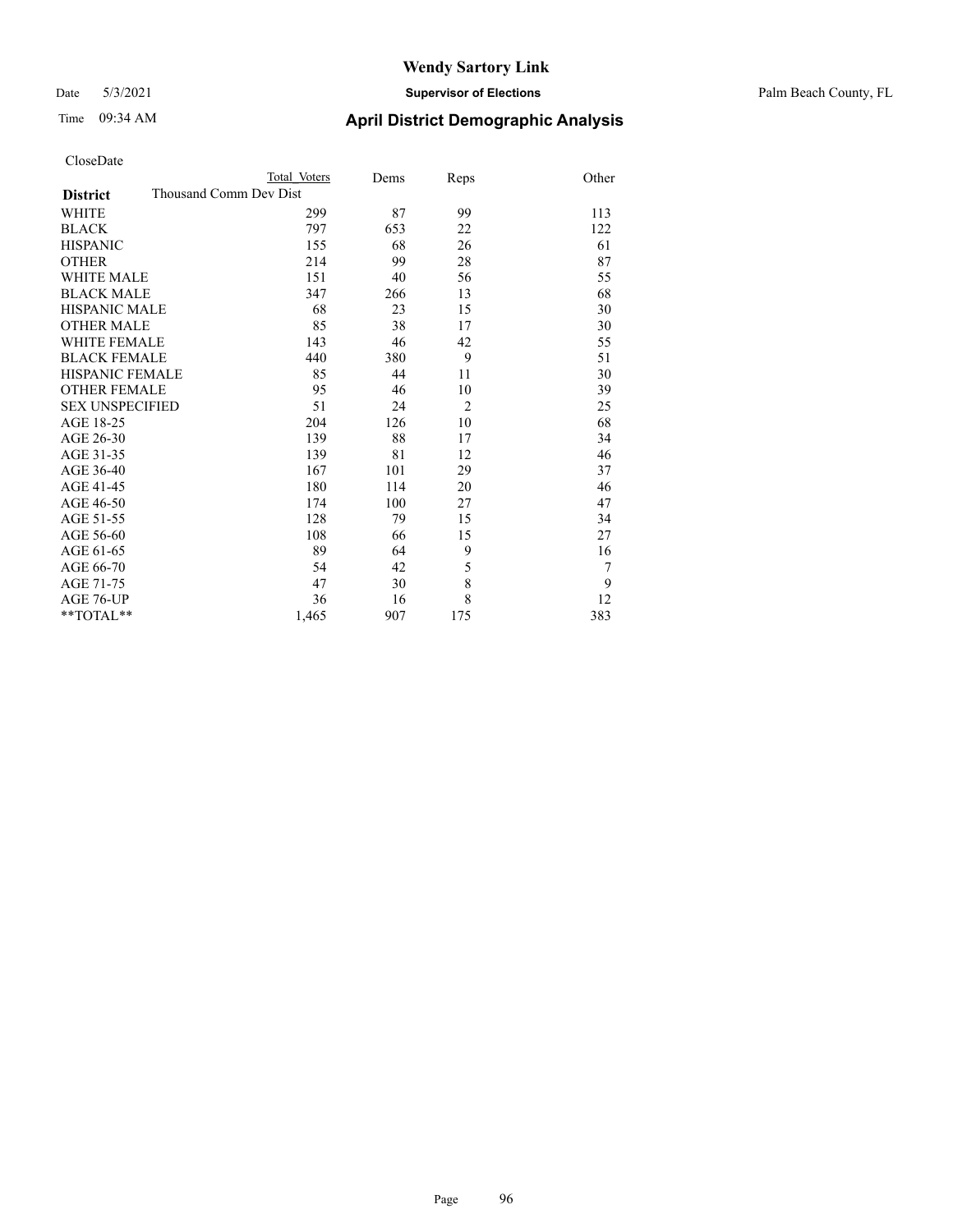### Date 5/3/2021 **Supervisor of Elections** Palm Beach County, FL

| CloseDate |
|-----------|
|-----------|

|                        |                     | Total Voters | Dems           | Reps             | Other |
|------------------------|---------------------|--------------|----------------|------------------|-------|
| <b>District</b>        | Vista Comm Dev Dist |              |                |                  |       |
| <b>WHITE</b>           |                     | 119          | 30             | 38               | 51    |
| <b>BLACK</b>           |                     | 127          | 93             | $\mathbf{1}$     | 33    |
| <b>HISPANIC</b>        |                     | 71           | 24             | 13               | 34    |
| <b>OTHER</b>           |                     | 51           | 22             | 5                | 24    |
| <b>WHITE MALE</b>      |                     | 54           | 9              | 19               | 26    |
| <b>BLACK MALE</b>      |                     | 44           | 29             | 1                | 14    |
| <b>HISPANIC MALE</b>   |                     | 26           | 8              | 7                | 11    |
| <b>OTHER MALE</b>      |                     | 22           | 9              | 3                | 10    |
| <b>WHITE FEMALE</b>    |                     | 63           | 21             | 18               | 24    |
| <b>BLACK FEMALE</b>    |                     | 83           | 64             | $\boldsymbol{0}$ | 19    |
| <b>HISPANIC FEMALE</b> |                     | 41           | 14             | 5                | 22    |
| <b>OTHER FEMALE</b>    |                     | 23           | 11             | $\overline{c}$   | 10    |
| <b>SEX UNSPECIFIED</b> |                     | 12           | 4              | $\overline{c}$   | 6     |
| AGE 18-25              |                     | 51           | 22             | 5                | 24    |
| AGE 26-30              |                     | 40           | 18             | 7                | 15    |
| AGE 31-35              |                     | 51           | 27             | 5                | 19    |
| AGE 36-40              |                     | 50           | 28             | 7                | 15    |
| AGE 41-45              |                     | 38           | 14             | 6                | 18    |
| AGE 46-50              |                     | 39           | 16             | 6                | 17    |
| AGE 51-55              |                     | 30           | 15             | 4                | 11    |
| AGE 56-60              |                     | 28           | 10             | 7                | 11    |
| AGE 61-65              |                     | 21           | 9              | 6                | 6     |
| AGE 66-70              |                     | 9            | 6              | $\boldsymbol{0}$ | 3     |
| AGE 71-75              |                     | 6            | $\overline{2}$ | 3                | 1     |
| AGE 76-UP              |                     | 5            | $\overline{2}$ | 1                | 2     |
| **TOTAL**              |                     | 368          | 169            | 57               | 142   |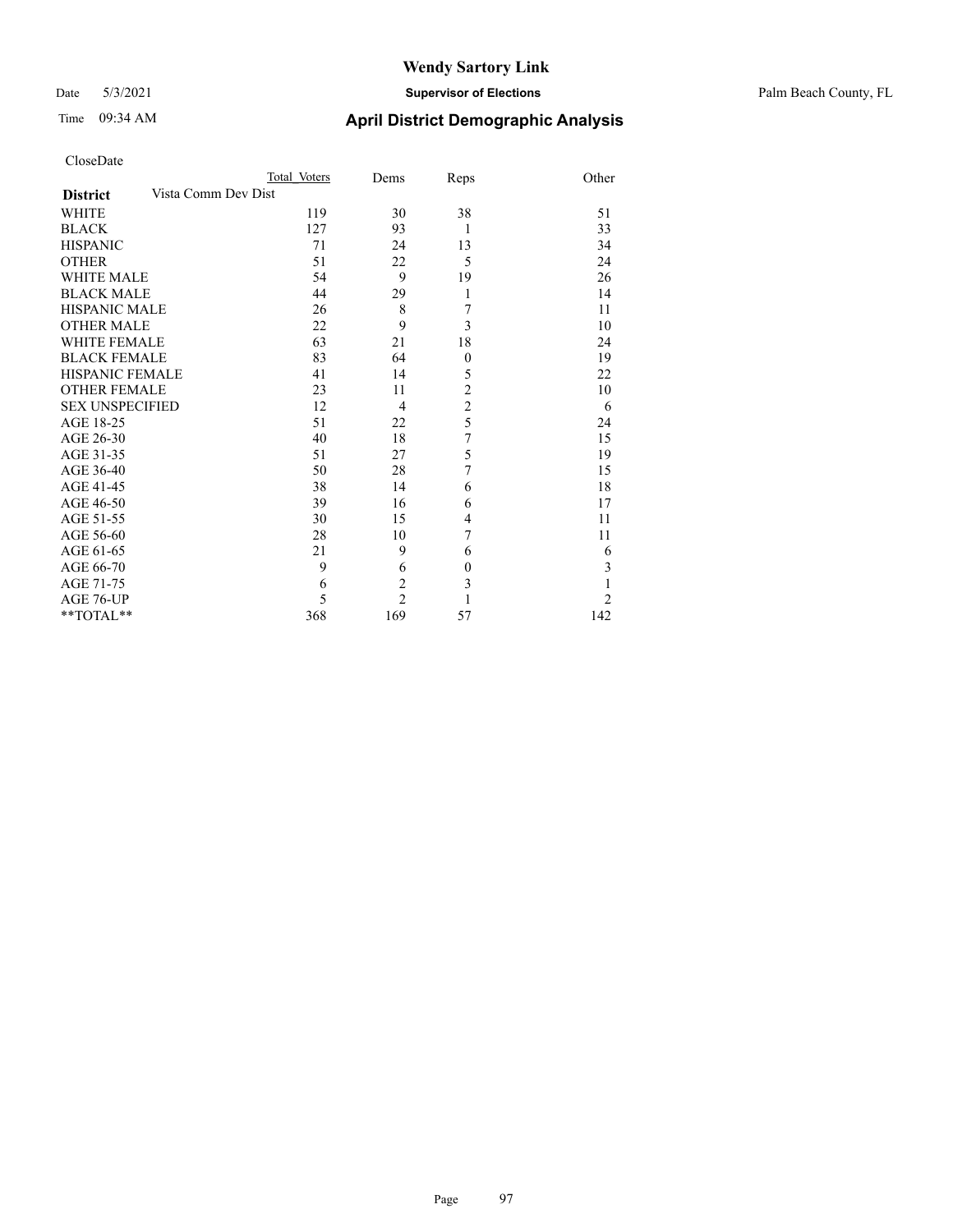### Date 5/3/2021 **Supervisor of Elections** Palm Beach County, FL

| CloseDate |
|-----------|
|-----------|

|                        |                       | Total Voters | Dems | Reps     | Other |
|------------------------|-----------------------|--------------|------|----------|-------|
| <b>District</b>        | Winston Comm Dev Dist |              |      |          |       |
| WHITE                  |                       | 845          | 266  | 305      | 274   |
| BLACK                  |                       | 93           | 65   | 1        | 27    |
| HISPANIC               |                       | 144          | 60   | 34       | 50    |
| OTHER                  |                       | 133          | 38   | 27       | 68    |
| WHITE MALE             |                       | 416          | 106  | 170      | 140   |
| <b>BLACK MALE</b>      |                       | 43           | 28   | $\theta$ | 15    |
| HISPANIC MALE          |                       | 61           | 23   | 18       | 20    |
| OTHER MALE             |                       | 45           | 10   | 9        | 26    |
| WHITE FEMALE           |                       | 419          | 157  | 131      | 131   |
| <b>BLACK FEMALE</b>    |                       | 46           | 34   | 1        | 11    |
| HISPANIC FEMALE        |                       | 80           | 35   | 16       | 29    |
| OTHER FEMALE           |                       | 57           | 17   | 11       | 29    |
| <b>SEX UNSPECIFIED</b> |                       | 44           | 17   | 10       | 17    |
| AGE 18-25              |                       | 184          | 67   | 32       | 85    |
| AGE 26-30              |                       | 57           | 17   | 11       | 29    |
| AGE 31-35              |                       | 60           | 21   | 21       | 18    |
| AGE 36-40              |                       | 94           | 25   | 30       | 39    |
| AGE 41-45              |                       | 138          | 37   | 43       | 58    |
| AGE 46-50              |                       | 142          | 55   | 41       | 46    |
| AGE 51-55              |                       | 157          | 61   | 46       | 50    |
| AGE 56-60              |                       | 121          | 47   | 50       | 24    |
| AGE 61-65              |                       | 98           | 32   | 38       | 28    |
| AGE 66-70              |                       | 55           | 23   | 19       | 13    |
| AGE 71-75              |                       | 46           | 15   | 16       | 15    |
| AGE 76-UP              |                       | 63           | 29   | 20       | 14    |
| $*$ TOTAL $**$         |                       | 1,215        | 429  | 367      | 419   |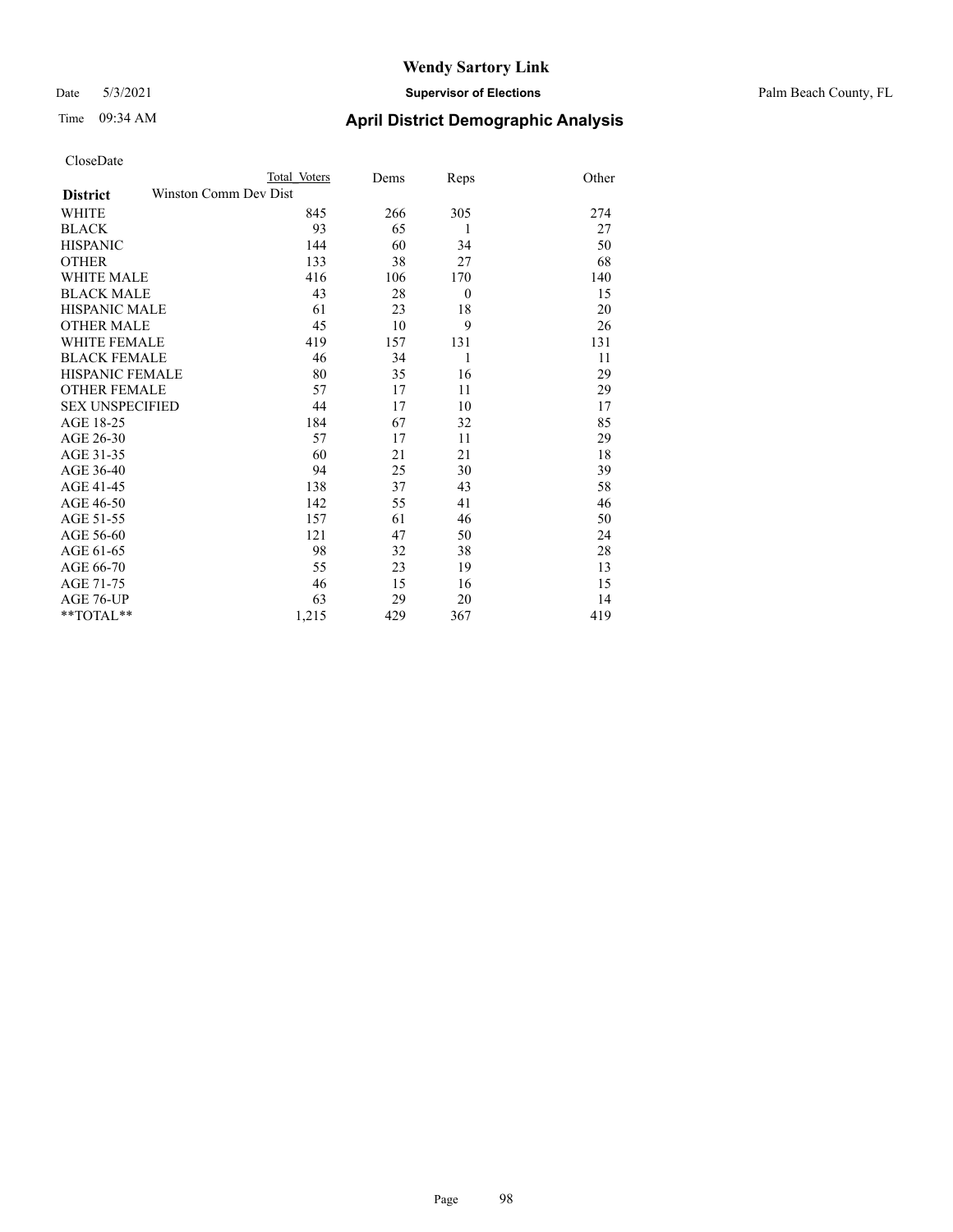### Date 5/3/2021 **Supervisor of Elections** Palm Beach County, FL

|                                         | Total Voters | Dems | Reps           | Other |
|-----------------------------------------|--------------|------|----------------|-------|
| Wyndam Park Comm Dev<br><b>District</b> |              |      |                |       |
| WHITE                                   | 120          | 49   | 33             | 38    |
| BLACK                                   | 269          | 208  | 9              | 52    |
| <b>HISPANIC</b>                         | 173          | 68   | 32             | 73    |
| <b>OTHER</b>                            | 122          | 55   | 9              | 58    |
| WHITE MALE                              | 59           | 23   | 16             | 20    |
| <b>BLACK MALE</b>                       | 111          | 74   | 7              | 30    |
| HISPANIC MALE                           | 79           | 28   | 15             | 36    |
| OTHER MALE                              | 40           | 16   | 3              | 21    |
| WHITE FEMALE                            | 60           | 25   | 17             | 18    |
| <b>BLACK FEMALE</b>                     | 155          | 133  | $\overline{2}$ | 20    |
| HISPANIC FEMALE                         | 90           | 39   | 16             | 35    |
| <b>OTHER FEMALE</b>                     | 61           | 30   | 5              | 26    |
| <b>SEX UNSPECIFIED</b>                  | 29           | 12   | $\overline{2}$ | 15    |
| AGE 18-25                               | 114          | 64   | 10             | 40    |
| AGE 26-30                               | 52           | 31   | $\overline{4}$ | 17    |
| AGE 31-35                               | 54           | 26   | 5              | 23    |
| AGE 36-40                               | 72           | 43   | 7              | 22    |
| AGE 41-45                               | 87           | 44   | 9              | 34    |
| AGE 46-50                               | 81           | 38   | 15             | 28    |
| AGE 51-55                               | 56           | 33   | 6              | 17    |
| AGE 56-60                               | 52           | 25   | 9              | 18    |
| AGE 61-65                               | 44           | 32   | 3              | 9     |
| AGE 66-70                               | 27           | 15   | 6              | 6     |
| AGE 71-75                               | 15           | 10   | $\overline{c}$ | 3     |
| AGE 76-UP                               | 30           | 19   | 7              | 4     |
| $*$ TOTAL $**$                          | 684          | 380  | 83             | 221   |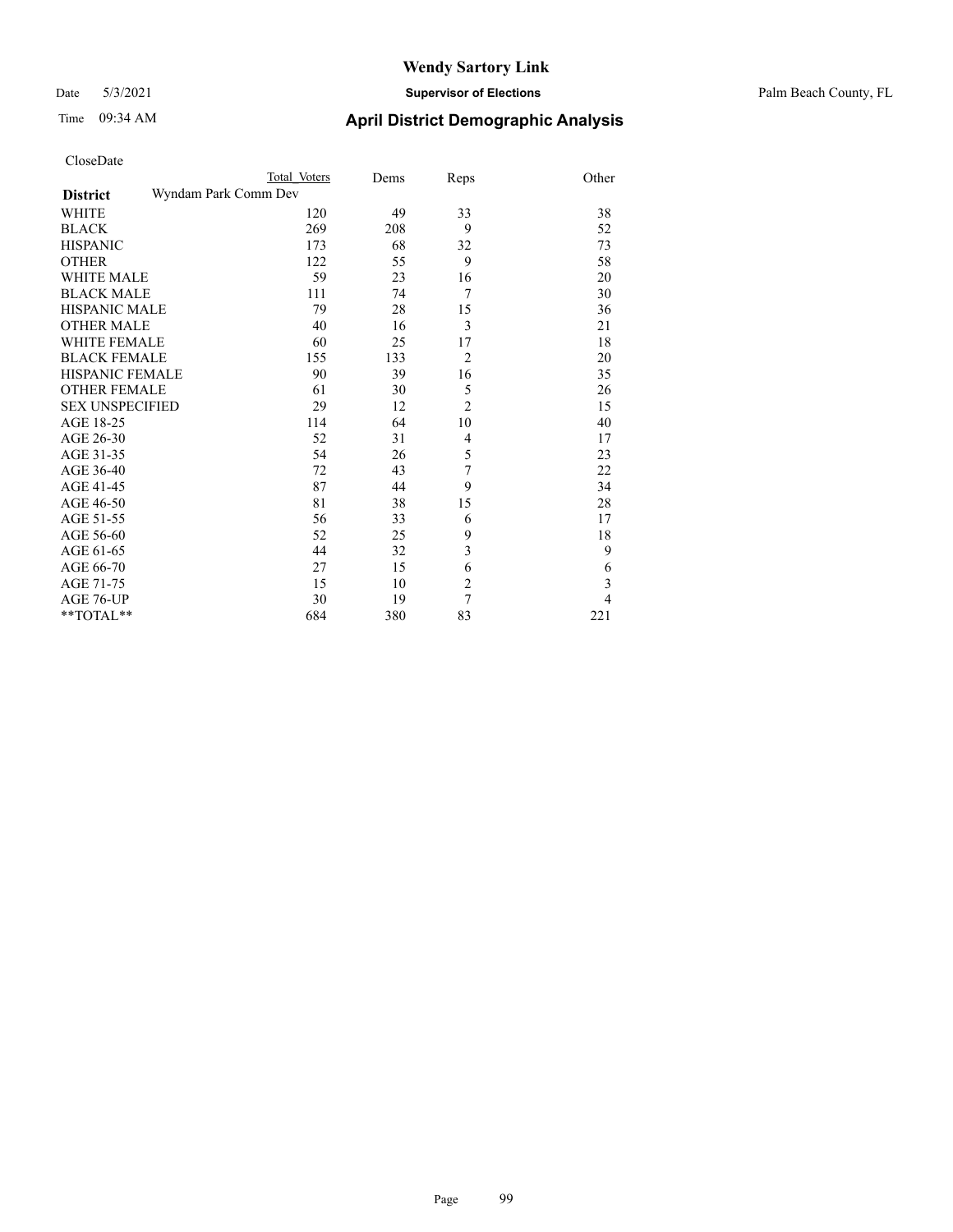### Date 5/3/2021 **Supervisor of Elections** Palm Beach County, FL

| CloseDate |
|-----------|
|-----------|

|                        |        | Total Voters | Dems | Reps     | Other |
|------------------------|--------|--------------|------|----------|-------|
| <b>District</b>        | Ward 1 |              |      |          |       |
| WHITE                  |        | 1,616        | 395  | 822      | 399   |
| BLACK                  |        | 42           | 28   | 1        | 13    |
| HISPANIC               |        | 87           | 21   | 45       | 21    |
| <b>OTHER</b>           |        | 125          | 36   | 34       | 55    |
| WHITE MALE             |        | 763          | 169  | 390      | 204   |
| <b>BLACK MALE</b>      |        | 21           | 16   | 1        | 4     |
| HISPANIC MALE          |        | 32           | 6    | 17       | 9     |
| <b>OTHER MALE</b>      |        | 44           | 10   | 15       | 19    |
| WHITE FEMALE           |        | 840          | 222  | 426      | 192   |
| <b>BLACK FEMALE</b>    |        | 21           | 12   | $\theta$ | 9     |
| HISPANIC FEMALE        |        | 53           | 15   | 27       | 11    |
| OTHER FEMALE           |        | 52           | 20   | 12       | 20    |
| <b>SEX UNSPECIFIED</b> |        | 43           | 9    | 14       | 20    |
| AGE 18-25              |        | 93           | 23   | 40       | 30    |
| AGE 26-30              |        | 79           | 20   | 28       | 31    |
| AGE 31-35              |        | 62           | 14   | 28       | 20    |
| AGE 36-40              |        | 73           | 16   | 32       | 25    |
| AGE 41-45              |        | 102          | 24   | 46       | 32    |
| AGE 46-50              |        | 114          | 24   | 53       | 37    |
| AGE 51-55              |        | 125          | 24   | 64       | 37    |
| AGE 56-60              |        | 153          | 38   | 80       | 35    |
| AGE 61-65              |        | 163          | 48   | 72       | 43    |
| AGE 66-70              |        | 213          | 66   | 96       | 51    |
| AGE 71-75              |        | 204          | 56   | 94       | 54    |
| AGE 76-UP              |        | 489          | 127  | 269      | 93    |
| $*$ $TOTAL**$          |        | 1,870        | 480  | 902      | 488   |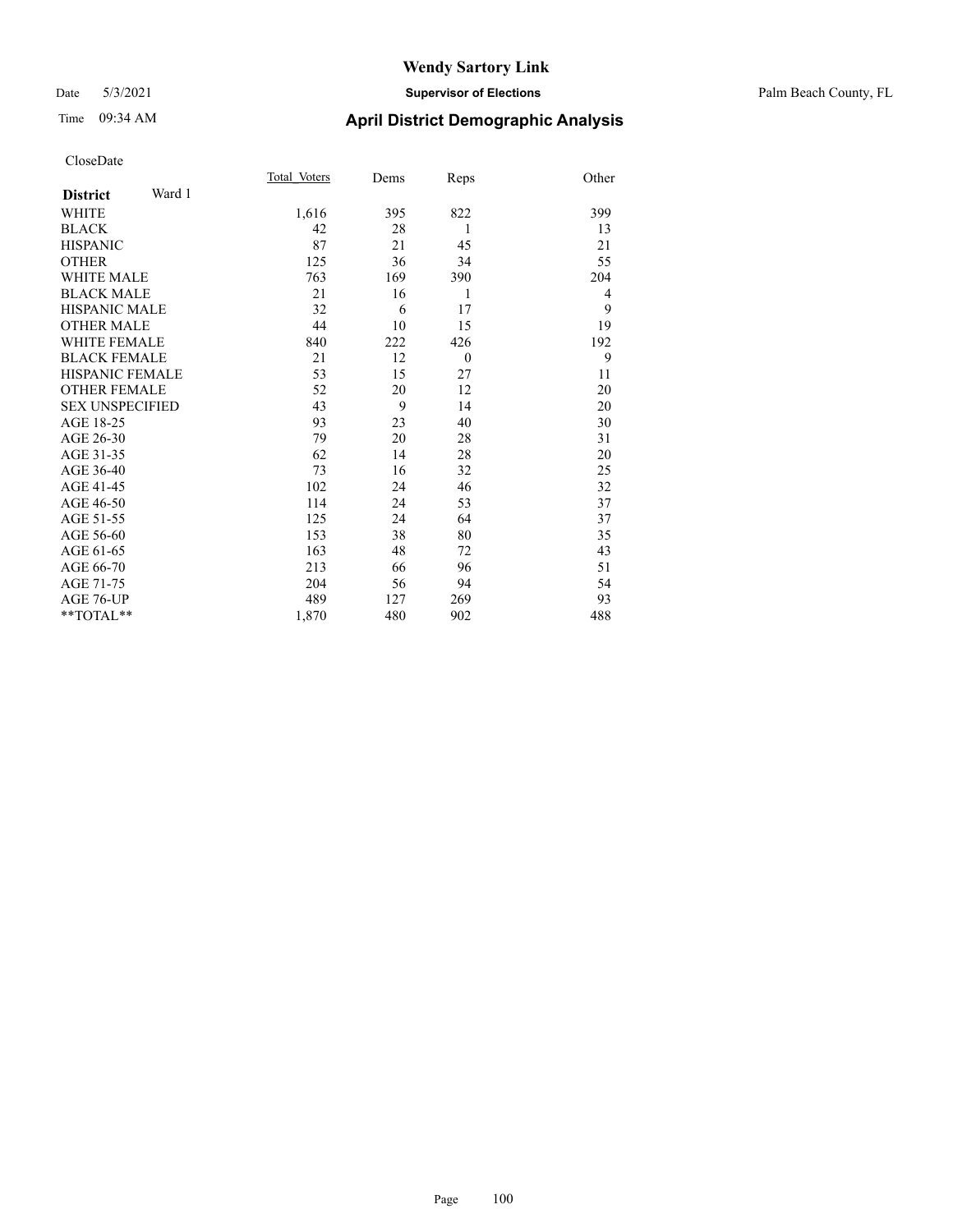### Date 5/3/2021 **Supervisor of Elections** Palm Beach County, FL

# Time 09:34 AM **April District Demographic Analysis**

|                                         | Total Voters | Dems  | Reps  | Other |
|-----------------------------------------|--------------|-------|-------|-------|
| Boynton Beach Dist 1<br><b>District</b> |              |       |       |       |
| WHITE                                   | 10,082       | 3,873 | 3,248 | 2,961 |
| <b>BLACK</b>                            | 1,865        | 1,378 | 59    | 428   |
| <b>HISPANIC</b>                         | 1,321        | 581   | 241   | 499   |
| <b>OTHER</b>                            | 1,135        | 428   | 198   | 509   |
| <b>WHITE MALE</b>                       | 4,508        | 1,477 | 1,568 | 1,463 |
| <b>BLACK MALE</b>                       | 761          | 510   | 35    | 216   |
| <b>HISPANIC MALE</b>                    | 561          | 229   | 113   | 219   |
| <b>OTHER MALE</b>                       | 389          | 136   | 73    | 180   |
| <b>WHITE FEMALE</b>                     | 5,434        | 2,342 | 1,646 | 1,446 |
| <b>BLACK FEMALE</b>                     | 1,074        | 844   | 23    | 207   |
| <b>HISPANIC FEMALE</b>                  | 735          | 341   | 122   | 272   |
| <b>OTHER FEMALE</b>                     | 484          | 211   | 80    | 193   |
| <b>SEX UNSPECIFIED</b>                  | 448          | 166   | 85    | 197   |
| AGE 18-25                               | 965          | 422   | 162   | 381   |
| AGE 26-30                               | 1,100        | 478   | 241   | 381   |
| AGE 31-35                               | 1,120        | 473   | 217   | 430   |
| AGE 36-40                               | 937          | 426   | 177   | 334   |
| AGE 41-45                               | 745          | 316   | 150   | 279   |
| AGE 46-50                               | 861          | 367   | 191   | 303   |
| AGE 51-55                               | 874          | 350   | 238   | 286   |
| AGE 56-60                               | 1,030        | 415   | 331   | 284   |
| AGE 61-65                               | 1,265        | 554   | 368   | 343   |
| AGE 66-70                               | 1,171        | 544   | 331   | 296   |
| AGE 71-75                               | 1,249        | 551   | 357   | 341   |
| AGE 76-UP                               | 3,086        | 1,364 | 983   | 739   |
| **TOTAL**                               | 14,403       | 6,260 | 3,746 | 4,397 |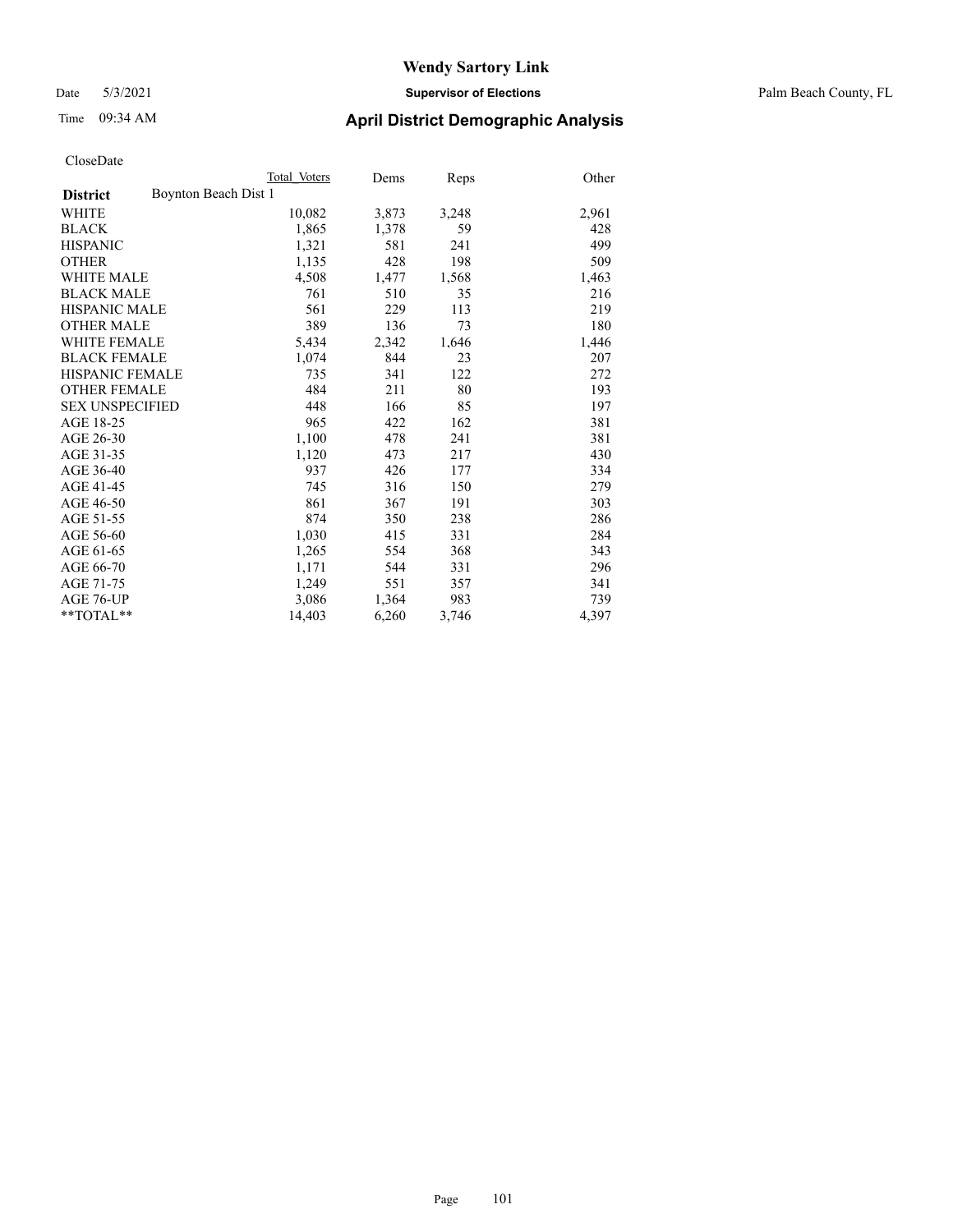### Date 5/3/2021 **Supervisor of Elections** Palm Beach County, FL

### Time 09:34 AM **April District Demographic Analysis**

|                                         | Total Voters | Dems  | Reps  | Other |
|-----------------------------------------|--------------|-------|-------|-------|
| Boynton Beach Dist 2<br><b>District</b> |              |       |       |       |
| WHITE                                   | 3,856        | 1,215 | 1,364 | 1,277 |
| <b>BLACK</b>                            | 5,819        | 4,774 | 126   | 919   |
| <b>HISPANIC</b>                         | 1,104        | 543   | 162   | 399   |
| <b>OTHER</b>                            | 960          | 431   | 95    | 434   |
| <b>WHITE MALE</b>                       | 1,855        | 476   | 723   | 656   |
| <b>BLACK MALE</b>                       | 2,492        | 1,948 | 65    | 479   |
| <b>HISPANIC MALE</b>                    | 500          | 234   | 80    | 186   |
| <b>OTHER MALE</b>                       | 339          | 142   | 49    | 148   |
| WHITE FEMALE                            | 1,940        | 720   | 624   | 596   |
| <b>BLACK FEMALE</b>                     | 3,223        | 2,750 | 58    | 415   |
| <b>HISPANIC FEMALE</b>                  | 581          | 299   | 80    | 202   |
| <b>OTHER FEMALE</b>                     | 342          | 182   | 27    | 133   |
| <b>SEX UNSPECIFIED</b>                  | 454          | 205   | 39    | 210   |
| AGE 18-25                               | 1,366        | 785   | 139   | 442   |
| AGE 26-30                               | 1,165        | 655   | 133   | 377   |
| AGE 31-35                               | 1,149        | 645   | 124   | 380   |
| AGE 36-40                               | 977          | 561   | 90    | 326   |
| AGE 41-45                               | 797          | 500   | 97    | 200   |
| AGE 46-50                               | 790          | 487   | 102   | 201   |
| AGE 51-55                               | 897          | 510   | 161   | 226   |
| AGE 56-60                               | 1,061        | 623   | 218   | 220   |
| AGE 61-65                               | 1,055        | 663   | 203   | 189   |
| AGE 66-70                               | 821          | 534   | 135   | 152   |
| AGE 71-75                               | 685          | 417   | 135   | 133   |
| AGE 76-UP                               | 976          | 583   | 210   | 183   |
| **TOTAL**                               | 11,739       | 6,963 | 1,747 | 3,029 |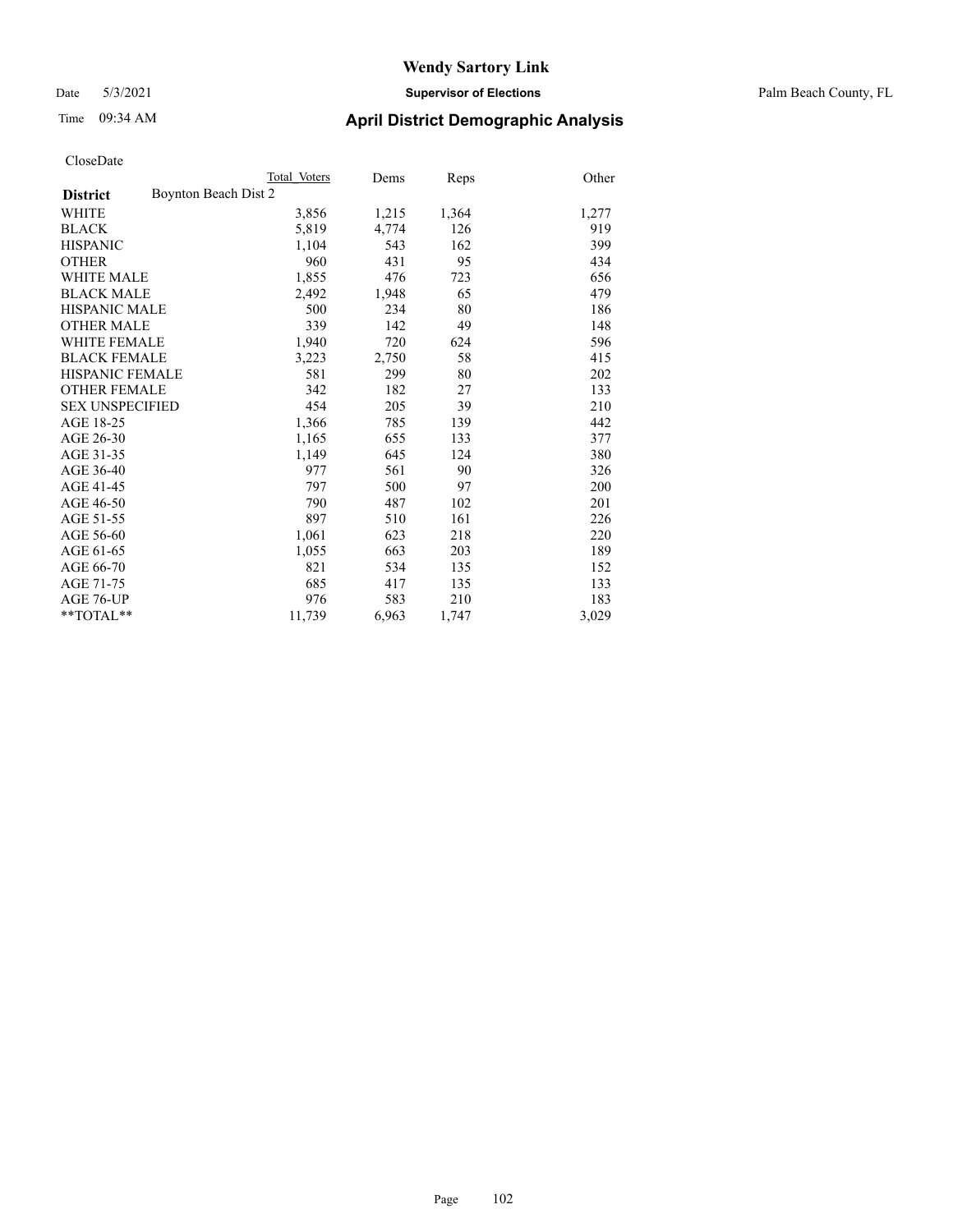### Date 5/3/2021 **Supervisor of Elections** Palm Beach County, FL

# Time 09:34 AM **April District Demographic Analysis**

|                                         | Total Voters | Dems  | <b>Reps</b> | Other |
|-----------------------------------------|--------------|-------|-------------|-------|
| Boynton Beach Dist 3<br><b>District</b> |              |       |             |       |
| WHITE                                   | 8,609        | 2,812 | 3,073       | 2,724 |
| <b>BLACK</b>                            | 2,507        | 1,948 | 78          | 481   |
| <b>HISPANIC</b>                         | 1,132        | 477   | 206         | 449   |
| <b>OTHER</b>                            | 1,125        | 471   | 188         | 466   |
| <b>WHITE MALE</b>                       | 4,095        | 1,154 | 1,549       | 1,392 |
| <b>BLACK MALE</b>                       | 1,149        | 848   | 51          | 250   |
| <b>HISPANIC MALE</b>                    | 490          | 180   | 94          | 216   |
| <b>OTHER MALE</b>                       | 351          | 149   | 68          | 134   |
| <b>WHITE FEMALE</b>                     | 4,392        | 1,630 | 1,480       | 1,282 |
| <b>BLACK FEMALE</b>                     | 1,311        | 1,068 | 25          | 218   |
| <b>HISPANIC FEMALE</b>                  | 624          | 289   | 110         | 225   |
| <b>OTHER FEMALE</b>                     | 452          | 217   | 65          | 170   |
| <b>SEX UNSPECIFIED</b>                  | 495          | 168   | 97          | 230   |
| AGE 18-25                               | 1,168        | 554   | 181         | 433   |
| AGE 26-30                               | 1,320        | 540   | 268         | 512   |
| AGE 31-35                               | 1,376        | 554   | 304         | 518   |
| AGE 36-40                               | 1,091        | 473   | 244         | 374   |
| AGE 41-45                               | 862          | 362   | 209         | 291   |
| AGE 46-50                               | 866          | 357   | 232         | 277   |
| AGE 51-55                               | 1,043        | 445   | 265         | 333   |
| AGE 56-60                               | 1,139        | 482   | 355         | 302   |
| AGE 61-65                               | 1,164        | 509   | 379         | 276   |
| AGE 66-70                               | 1,018        | 459   | 303         | 256   |
| AGE 71-75                               | 819          | 362   | 257         | 200   |
| AGE 76-UP                               | 1,507        | 611   | 548         | 348   |
| $*$ $TOTAL**$                           | 13,373       | 5,708 | 3,545       | 4,120 |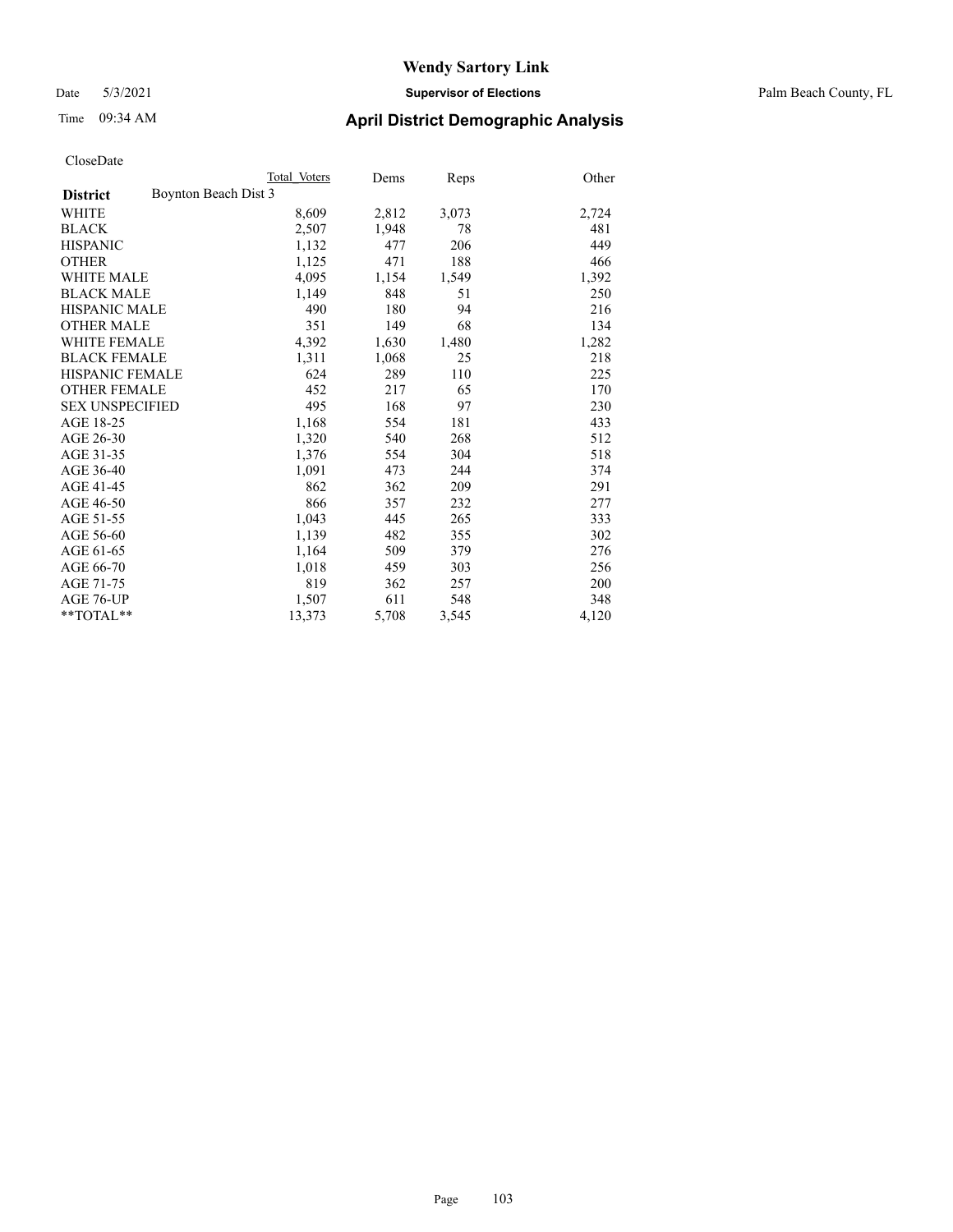### Date 5/3/2021 **Supervisor of Elections** Palm Beach County, FL

### Time 09:34 AM **April District Demographic Analysis**

|                                         | Total Voters | Dems  | <b>Reps</b> | Other |
|-----------------------------------------|--------------|-------|-------------|-------|
| Boynton Beach Dist 4<br><b>District</b> |              |       |             |       |
| <b>WHITE</b>                            | 7,208        | 2,682 | 2,321       | 2,205 |
| <b>BLACK</b>                            | 2,442        | 1,817 | 71          | 554   |
| <b>HISPANIC</b>                         | 1,795        | 765   | 320         | 710   |
| <b>OTHER</b>                            | 1,464        | 585   | 225         | 654   |
| WHITE MALE                              | 3,321        | 1,030 | 1,192       | 1,099 |
| <b>BLACK MALE</b>                       | 1,005        | 706   | 41          | 258   |
| <b>HISPANIC MALE</b>                    | 757          | 283   | 154         | 320   |
| OTHER MALE                              | 514          | 197   | 87          | 230   |
| <b>WHITE FEMALE</b>                     | 3,785        | 1,613 | 1,100       | 1,072 |
| <b>BLACK FEMALE</b>                     | 1,403        | 1,087 | 30          | 286   |
| <b>HISPANIC FEMALE</b>                  | 1,001        | 470   | 164         | 367   |
| <b>OTHER FEMALE</b>                     | 630          | 290   | 93          | 247   |
| <b>SEX UNSPECIFIED</b>                  | 480          | 166   | 74          | 240   |
| AGE 18-25                               | 1,263        | 564   | 207         | 492   |
| AGE 26-30                               | 1,216        | 534   | 217         | 465   |
| AGE 31-35                               | 1,366        | 592   | 265         | 509   |
| AGE 36-40                               | 1,167        | 525   | 188         | 454   |
| AGE 41-45                               | 1,014        | 484   | 196         | 334   |
| AGE 46-50                               | 1,140        | 531   | 230         | 379   |
| AGE 51-55                               | 1,231        | 527   | 306         | 398   |
| AGE 56-60                               | 1,160        | 497   | 344         | 319   |
| AGE 61-65                               | 978          | 444   | 297         | 237   |
| AGE 66-70                               | 796          | 369   | 214         | 213   |
| AGE 71-75                               | 565          | 258   | 180         | 127   |
| AGE 76-UP                               | 1,013        | 524   | 293         | 196   |
| $*$ $TOTAL**$                           | 12,909       | 5,849 | 2,937       | 4,123 |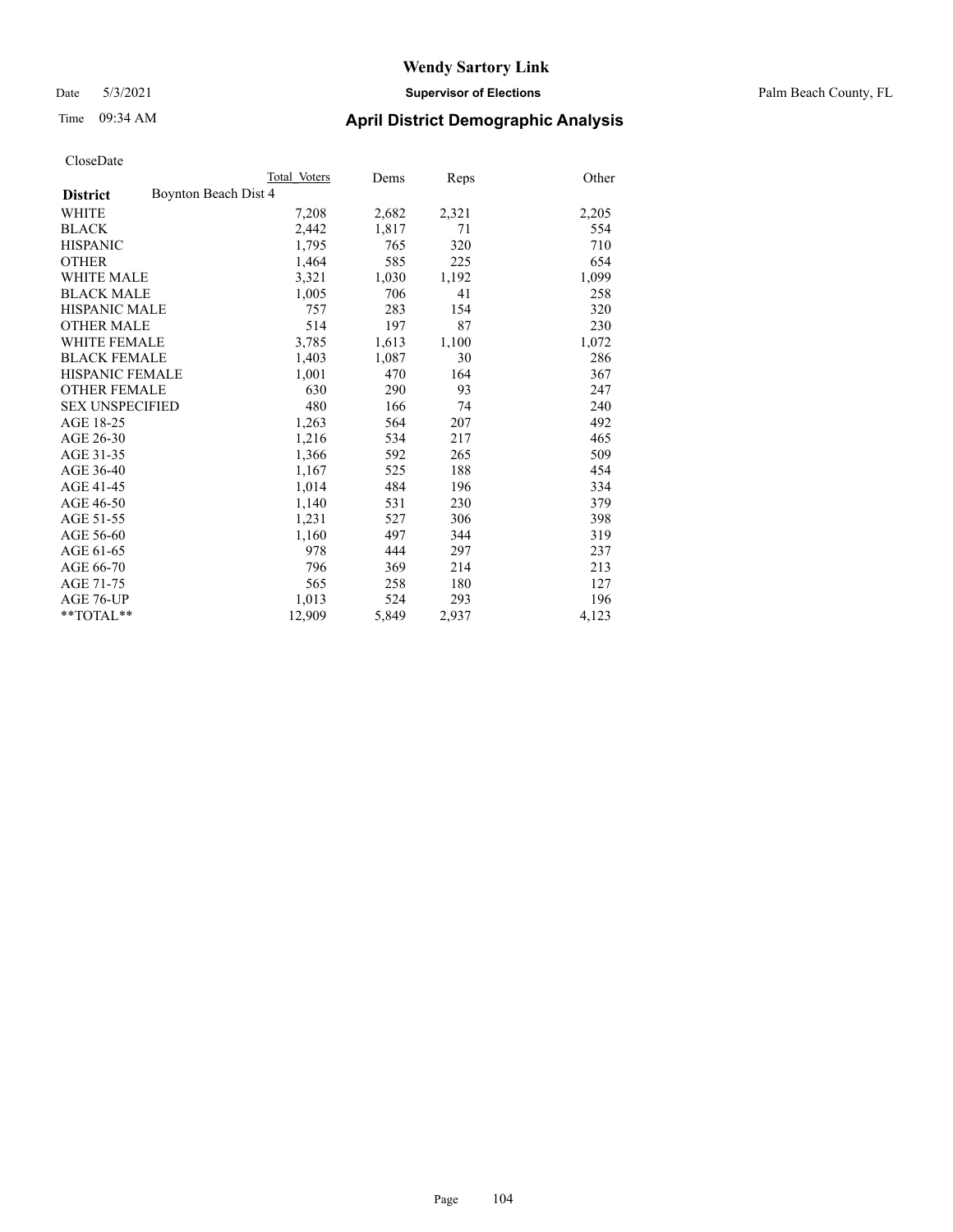### Date 5/3/2021 **Supervisor of Elections** Palm Beach County, FL

# Time 09:34 AM **April District Demographic Analysis**

|                        |        | Total Voters | Dems  | Reps  | Other |
|------------------------|--------|--------------|-------|-------|-------|
| <b>District</b>        | Ward 1 |              |       |       |       |
| <b>WHITE</b>           |        | 1,020        | 259   | 586   | 175   |
| <b>BLACK</b>           |        | 4,330        | 3,752 | 112   | 466   |
| <b>HISPANIC</b>        |        | 1,810        | 840   | 385   | 585   |
| <b>OTHER</b>           |        | 482          | 253   | 41    | 188   |
| <b>WHITE MALE</b>      |        | 473          | 116   | 275   | 82    |
| <b>BLACK MALE</b>      |        | 1,766        | 1,474 | 67    | 225   |
| <b>HISPANIC MALE</b>   |        | 851          | 369   | 203   | 279   |
| <b>OTHER MALE</b>      |        | 181          | 97    | 16    | 68    |
| <b>WHITE FEMALE</b>    |        | 535          | 140   | 308   | 87    |
| <b>BLACK FEMALE</b>    |        | 2,494        | 2,222 | 45    | 227   |
| <b>HISPANIC FEMALE</b> |        | 916          | 456   | 177   | 283   |
| <b>OTHER FEMALE</b>    |        | 155          | 97    | 14    | 44    |
| <b>SEX UNSPECIFIED</b> |        | 271          | 133   | 19    | 119   |
| AGE 18-25              |        | 1,010        | 622   | 88    | 300   |
| AGE 26-30              |        | 800          | 511   | 84    | 205   |
| AGE 31-35              |        | 733          | 511   | 60    | 162   |
| AGE 36-40              |        | 560          | 377   | 54    | 129   |
| AGE 41-45              |        | 474          | 319   | 62    | 93    |
| AGE 46-50              |        | 503          | 315   | 96    | 92    |
| AGE 51-55              |        | 586          | 388   | 88    | 110   |
| AGE 56-60              |        | 624          | 427   | 121   | 76    |
| AGE 61-65              |        | 607          | 409   | 122   | 76    |
| AGE 66-70              |        | 585          | 410   | 109   | 66    |
| AGE 71-75              |        | 445          | 315   | 84    | 46    |
| AGE 76-UP              |        | 715          | 500   | 156   | 59    |
| $*$ $TOTAL**$          |        | 7,642        | 5,104 | 1,124 | 1,414 |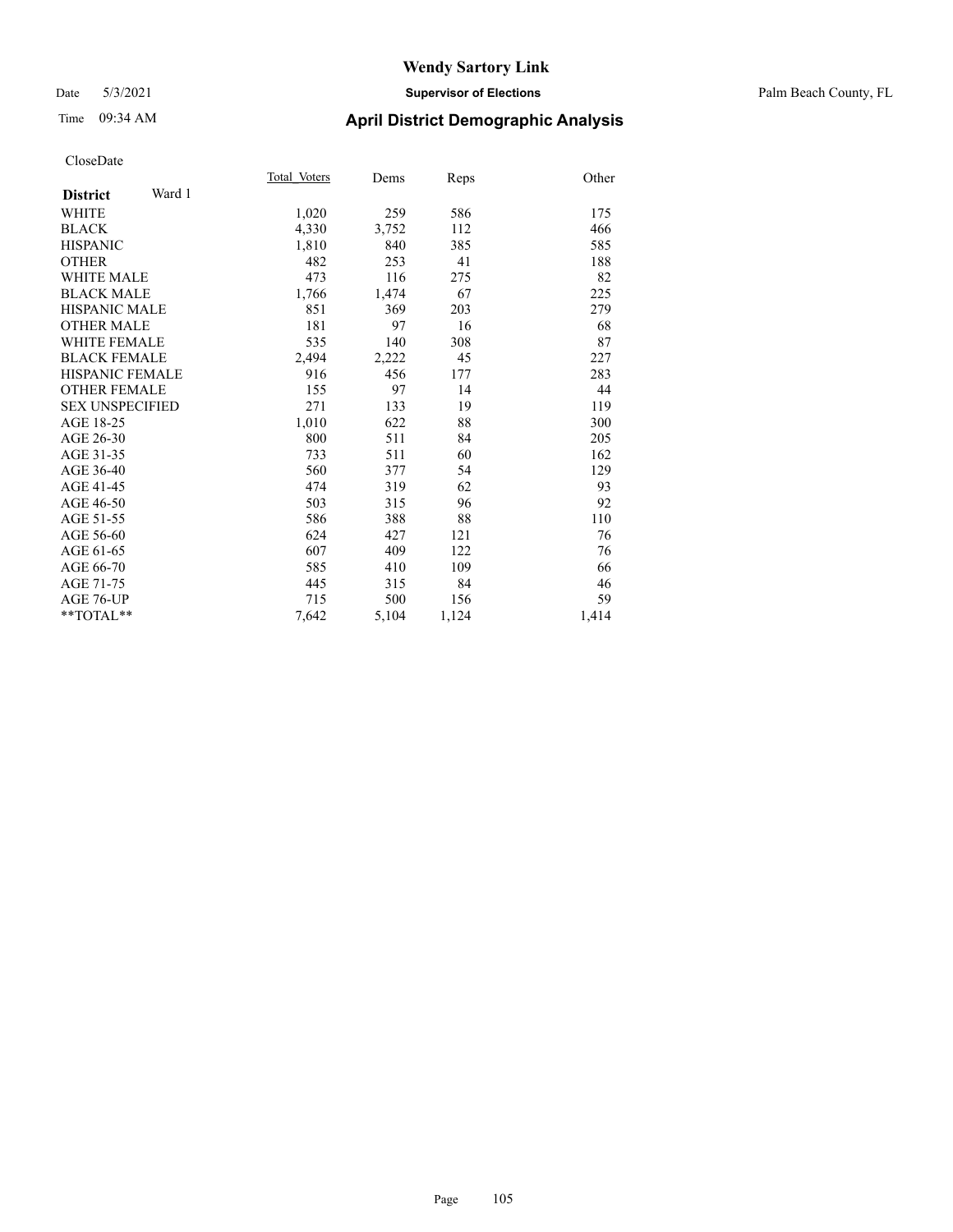### Date 5/3/2021 **Supervisor of Elections** Palm Beach County, FL

### Time 09:34 AM **April District Demographic Analysis**

|                           | Total Voters | Dems   | <b>Reps</b> | Other  |
|---------------------------|--------------|--------|-------------|--------|
| Ward 1<br><b>District</b> |              |        |             |        |
| WHITE                     | 54,730       | 17,024 | 21,346      | 16,360 |
| <b>BLACK</b>              | 2,468        | 1,685  | 141         | 642    |
| <b>HISPANIC</b>           | 6,223        | 2,213  | 1,543       | 2,467  |
| <b>OTHER</b>              | 6,526        | 2,117  | 1,358       | 3,051  |
| <b>WHITE MALE</b>         | 26,262       | 6,745  | 10,961      | 8,556  |
| <b>BLACK MALE</b>         | 1,092        | 680    | 80          | 332    |
| <b>HISPANIC MALE</b>      | 2,524        | 802    | 659         | 1,063  |
| <b>OTHER MALE</b>         | 2,215        | 644    | 518         | 1,053  |
| <b>WHITE FEMALE</b>       | 27,616       | 10,041 | 10,046      | 7,529  |
| <b>BLACK FEMALE</b>       | 1,322        | 972    | 59          | 291    |
| <b>HISPANIC FEMALE</b>    | 3,540        | 1,359  | 842         | 1,339  |
| <b>OTHER FEMALE</b>       | 2,611        | 1,011  | 525         | 1,075  |
| <b>SEX UNSPECIFIED</b>    | 2,669        | 741    | 673         | 1,255  |
| AGE 18-25                 | 8,189        | 2,824  | 2,416       | 2,949  |
| AGE 26-30                 | 5,009        | 1,708  | 1,381       | 1,920  |
| AGE 31-35                 | 4,747        | 1,572  | 1,339       | 1,836  |
| AGE 36-40                 | 4,478        | 1,443  | 1,276       | 1,759  |
| AGE 41-45                 | 4,398        | 1,412  | 1,270       | 1,716  |
| AGE 46-50                 | 5,010        | 1,438  | 1,708       | 1,864  |
| AGE 51-55                 | 6,122        | 1,734  | 2,340       | 2,048  |
| AGE 56-60                 | 6,528        | 1,954  | 2,609       | 1,965  |
| AGE 61-65                 | 6,059        | 2,051  | 2,295       | 1,713  |
| AGE 66-70                 | 5,356        | 1,974  | 1,944       | 1,438  |
| AGE 71-75                 | 4,912        | 1,816  | 1,836       | 1,260  |
| AGE 76-UP                 | 9,138        | 3,112  | 3,974       | 2,052  |
| $*$ $TOTAL**$             | 69,947       | 23,039 | 24,388      | 22,520 |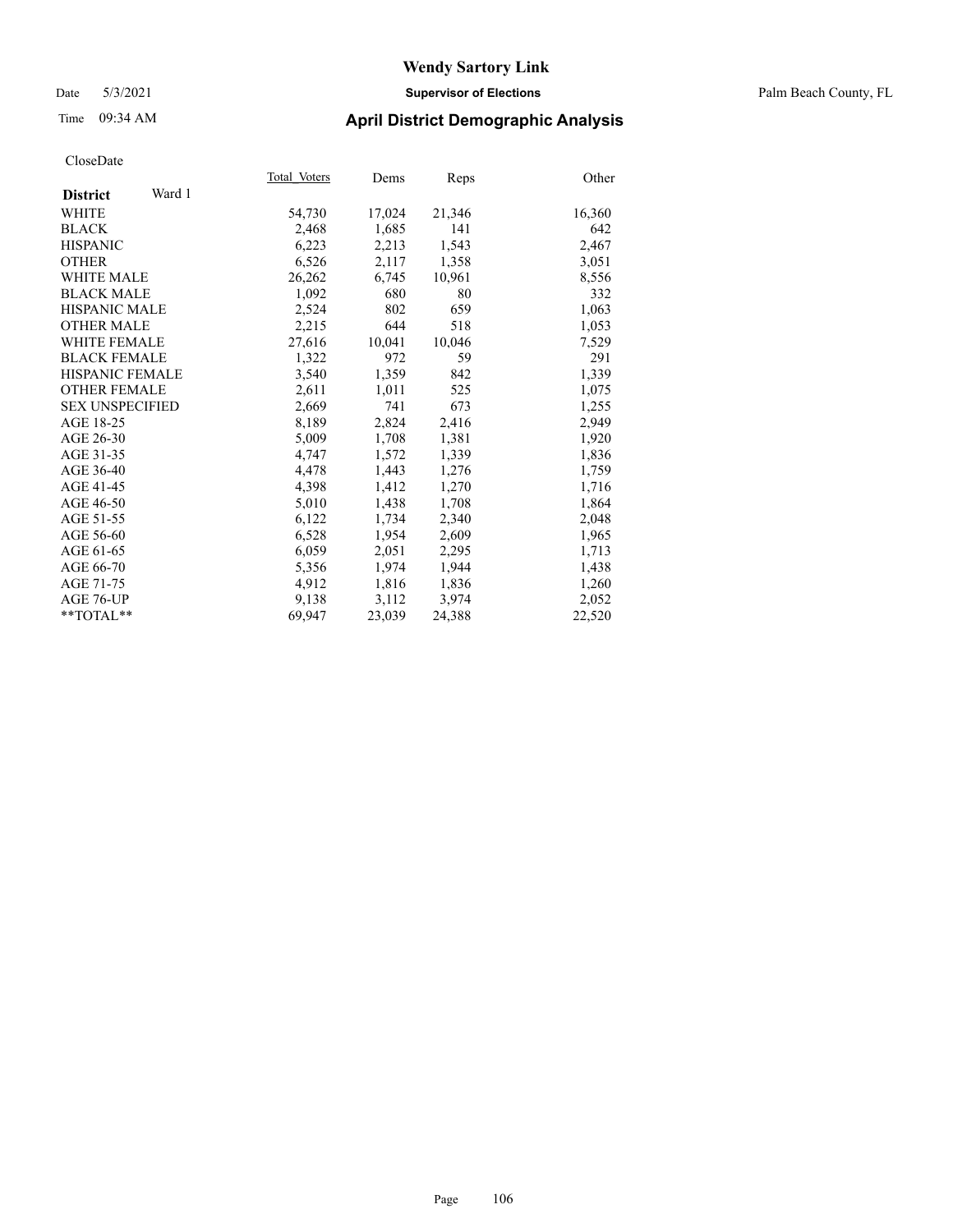### Date 5/3/2021 **Supervisor of Elections** Palm Beach County, FL

|                        |        | Total Voters | Dems                    | Reps             | Other            |
|------------------------|--------|--------------|-------------------------|------------------|------------------|
| <b>District</b>        | Ward 1 |              |                         |                  |                  |
| <b>WHITE</b>           |        | 313          | 88                      | 140              | 85               |
| <b>BLACK</b>           |        | $\theta$     | $\theta$                | $\theta$         | $\theta$         |
| <b>HISPANIC</b>        |        | 10           | 3                       | 2                | 5                |
| <b>OTHER</b>           |        | 16           | 5                       | 5                | 6                |
| <b>WHITE MALE</b>      |        | 133          | 30                      | 57               | 46               |
| <b>BLACK MALE</b>      |        | 0            | $\theta$                | $\theta$         | $\theta$         |
| <b>HISPANIC MALE</b>   |        | 3            | $\overline{2}$          | $\theta$         |                  |
| <b>OTHER MALE</b>      |        | 6            | 3                       | 2                |                  |
| <b>WHITE FEMALE</b>    |        | 178          | 58                      | 81               | 39               |
| <b>BLACK FEMALE</b>    |        | $\theta$     | $\theta$                | $\boldsymbol{0}$ | $\boldsymbol{0}$ |
| HISPANIC FEMALE        |        | 5            |                         | 1                | 3                |
| <b>OTHER FEMALE</b>    |        | 4            | $\overline{2}$          | $\theta$         | 2                |
| <b>SEX UNSPECIFIED</b> |        | 10           | $\mathbf{0}$            | 6                | 4                |
| AGE 18-25              |        | 8            | $\overline{c}$          | 3                | 3                |
| AGE 26-30              |        | 4            |                         |                  | $\overline{2}$   |
| AGE 31-35              |        | 3            |                         |                  |                  |
| AGE 36-40              |        | 4            | $\overline{2}$          |                  |                  |
| AGE 41-45              |        | 6            |                         | 1                | 4                |
| AGE 46-50              |        | 6            | $\overline{2}$          | $\theta$         | 4                |
| AGE 51-55              |        | 16           | $\overline{\mathbf{4}}$ | 6                | 6                |
| AGE 56-60              |        | 20           | 6                       | 9                | 5                |
| AGE 61-65              |        | 37           | 16                      | 12               | 9                |
| AGE 66-70              |        | 35           | 8                       | 14               | 13               |
| AGE 71-75              |        | 36           | 12                      | 16               | 8                |
| AGE 76-UP              |        | 164          | 41                      | 83               | 40               |
| **TOTAL**              |        | 339          | 96                      | 147              | 96               |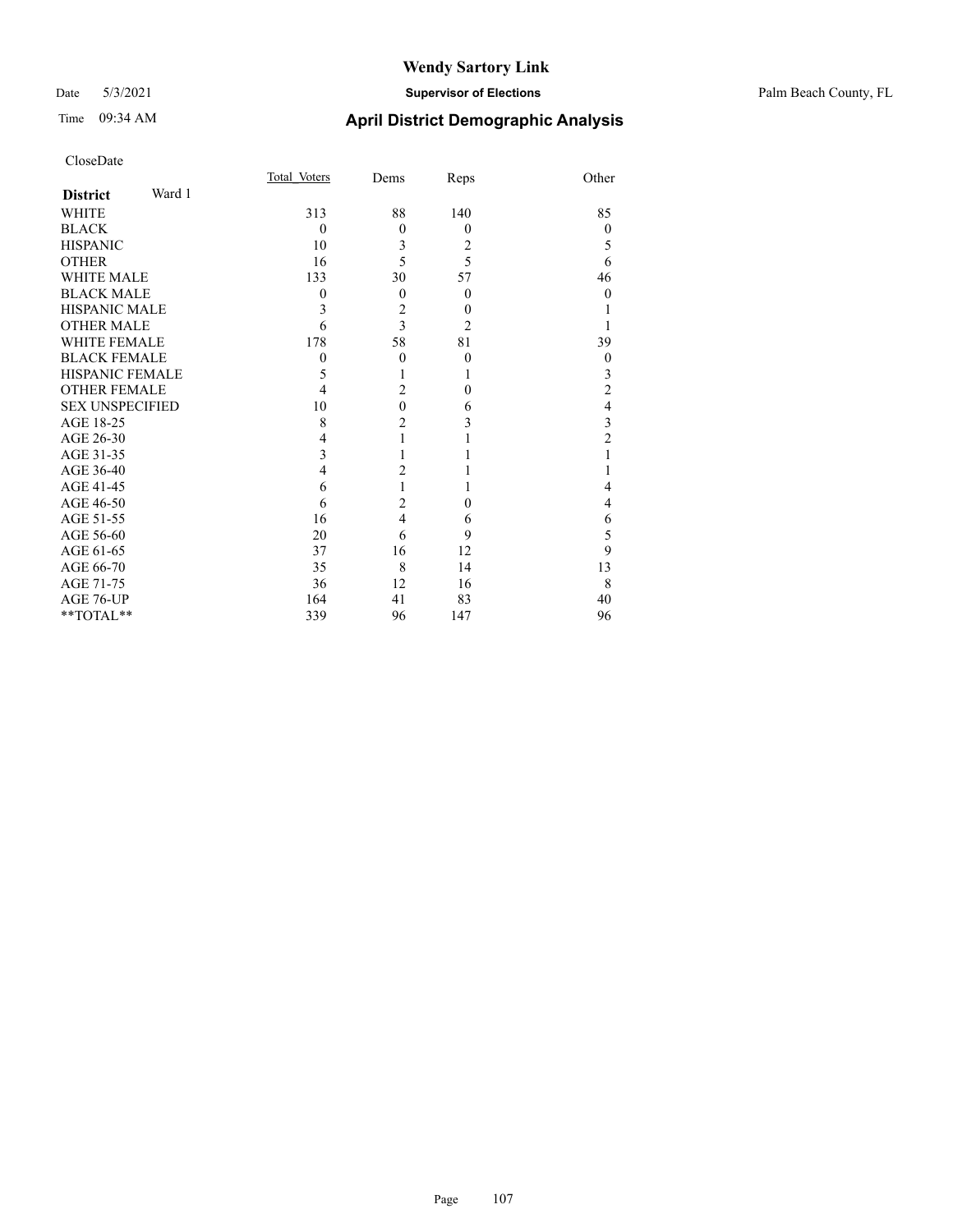### Date 5/3/2021 **Supervisor of Elections** Palm Beach County, FL

| CloseDate              |        |                |                         |                |                         |
|------------------------|--------|----------------|-------------------------|----------------|-------------------------|
|                        |        | Total Voters   | Dems                    | Reps           | Other                   |
| <b>District</b>        | Ward 1 |                |                         |                |                         |
| WHITE                  |        | 59             | 19                      | 20             | 20                      |
| <b>BLACK</b>           |        | $\overline{2}$ | 1                       | $\theta$       | 1                       |
| <b>HISPANIC</b>        |        | 25             | 7                       | 6              | 12                      |
| <b>OTHER</b>           |        | 6              | $\overline{2}$          | $\theta$       | $\overline{4}$          |
| <b>WHITE MALE</b>      |        | 27             | 8                       | 11             | 8                       |
| <b>BLACK MALE</b>      |        | $\overline{2}$ | 1                       | $\theta$       | $\mathbf{1}$            |
| <b>HISPANIC MALE</b>   |        | 10             | 1                       | 5              | $\overline{4}$          |
| <b>OTHER MALE</b>      |        | $\theta$       | $\theta$                | $\theta$       | $\Omega$                |
| <b>WHITE FEMALE</b>    |        | 30             | 11                      | 9              | 10                      |
| <b>BLACK FEMALE</b>    |        | $\theta$       | 0                       | 0              | $\theta$                |
| <b>HISPANIC FEMALE</b> |        | 15             | 6                       |                | 8                       |
| <b>OTHER FEMALE</b>    |        | $\overline{4}$ | 1                       | $\theta$       | 3                       |
| <b>SEX UNSPECIFIED</b> |        | 4              | 1                       | 0              | $\frac{3}{2}$           |
| AGE 18-25              |        | 10             | 5                       | 3              |                         |
| AGE 26-30              |        | 7              | $\overline{c}$          | $\overline{c}$ | $\frac{3}{3}$           |
| AGE 31-35              |        | 7              | $\overline{\mathbf{3}}$ | 1              |                         |
| AGE 36-40              |        | 9              | $\overline{c}$          | $\theta$       | $\overline{7}$          |
| AGE 41-45              |        | 6              | 1                       | 2              | 3                       |
| AGE 46-50              |        | 6              | 1                       | 2              | $\overline{\mathbf{3}}$ |
| AGE 51-55              |        | 5              | 1                       | 3              | $\mathbf{1}$            |
| AGE 56-60              |        | 10             | $\overline{c}$          | 3              | 5                       |
| AGE 61-65              |        | 8              | $\overline{\mathbf{3}}$ | 1              | $\overline{4}$          |
| AGE 66-70              |        | 7              | 3                       | 2              | $\overline{c}$          |
| AGE 71-75              |        | 7              | $\overline{\mathbf{3}}$ | $\overline{c}$ | $\overline{c}$          |
| AGE 76-UP              |        | 10             | $\overline{\mathbf{3}}$ | 5              | $\overline{2}$          |
| **TOTAL**              |        | 92             | 29                      | 26             | 37                      |
|                        |        |                |                         |                |                         |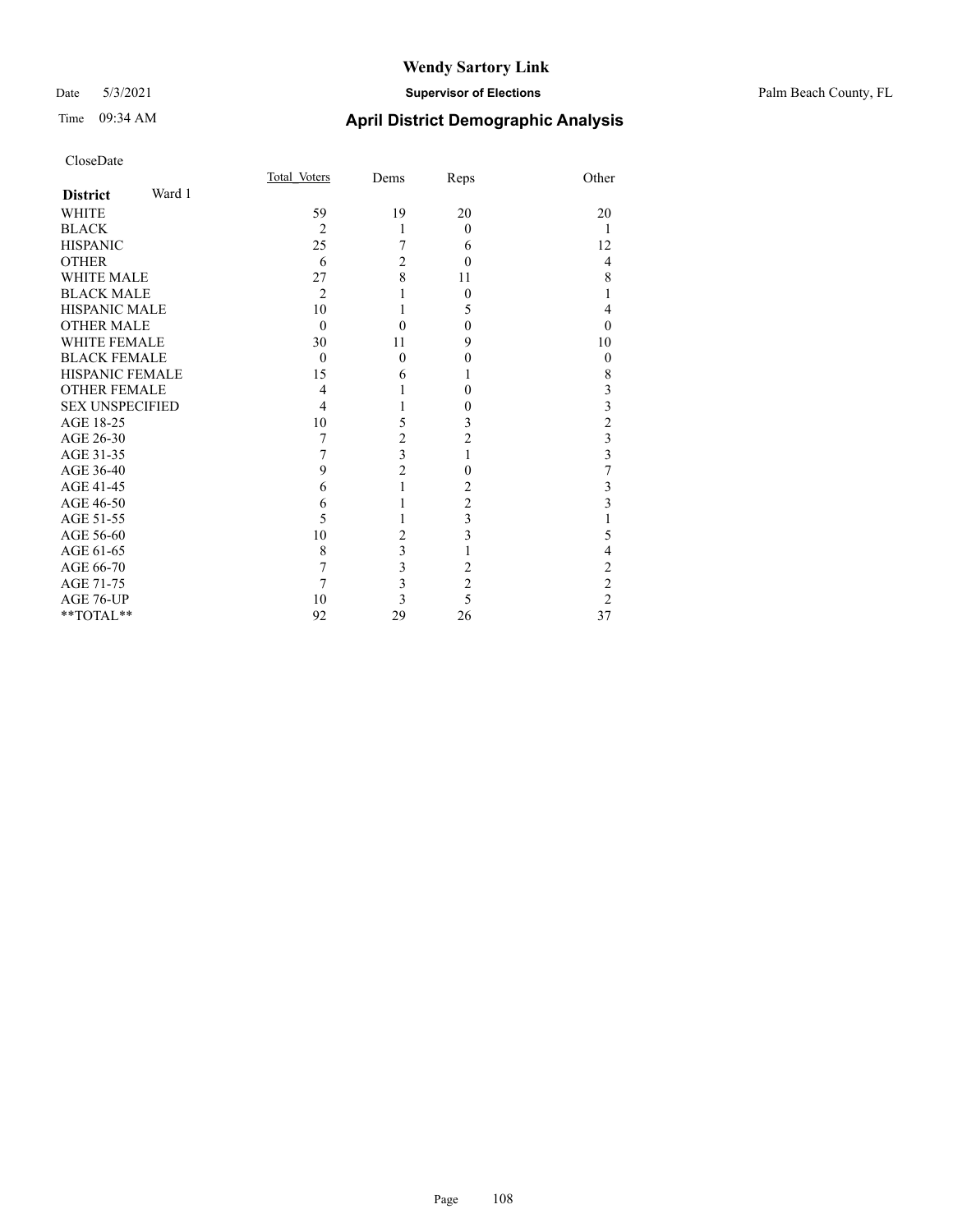Date 5/3/2021 **Supervisor of Elections** Palm Beach County, FL

# Time 09:34 AM **April District Demographic Analysis**

|                           | Total Voters | Dems   | Reps   | Other  |
|---------------------------|--------------|--------|--------|--------|
| Ward 1<br><b>District</b> |              |        |        |        |
| WHITE                     | 31,971       | 11,116 | 11,032 | 9,823  |
| <b>BLACK</b>              | 9,710        | 7,823  | 260    | 1,627  |
| <b>HISPANIC</b>           | 3.379        | 1,539  | 625    | 1,215  |
| <b>OTHER</b>              | 3,939        | 1,600  | 690    | 1,649  |
| <b>WHITE MALE</b>         | 14,980       | 4,273  | 5,592  | 5,115  |
| <b>BLACK MALE</b>         | 4,361        | 3,347  | 148    | 866    |
| <b>HISPANIC MALE</b>      | 1,426        | 610    | 264    | 552    |
| <b>OTHER MALE</b>         | 1,345        | 524    | 273    | 548    |
| <b>WHITE FEMALE</b>       | 16,510       | 6,684  | 5,290  | 4,536  |
| <b>BLACK FEMALE</b>       | 5,197        | 4,358  | 109    | 730    |
| <b>HISPANIC FEMALE</b>    | 1,874        | 900    | 347    | 627    |
| <b>OTHER FEMALE</b>       | 1,571        | 727    | 261    | 583    |
| <b>SEX UNSPECIFIED</b>    | 1,693        | 633    | 313    | 747    |
| AGE 18-25                 | 4,115        | 1,934  | 730    | 1,451  |
| AGE 26-30                 | 4,025        | 1,719  | 817    | 1,489  |
| AGE 31-35                 | 4,225        | 1,866  | 850    | 1,509  |
| AGE 36-40                 | 3,348        | 1,445  | 731    | 1,172  |
| AGE 41-45                 | 2,746        | 1,186  | 561    | 999    |
| AGE 46-50                 | 3,113        | 1,329  | 763    | 1,021  |
| AGE 51-55                 | 3,555        | 1,454  | 1,056  | 1,045  |
| AGE 56-60                 | 4,454        | 1,910  | 1,336  | 1,208  |
| AGE 61-65                 | 4,633        | 2,092  | 1,359  | 1,182  |
| AGE 66-70                 | 4,268        | 2,114  | 1,167  | 987    |
| AGE 71-75                 | 3,757        | 1,858  | 1,008  | 891    |
| AGE 76-UP                 | 6,759        | 3,171  | 2,228  | 1,360  |
| $*$ $TOTAL**$             | 48,999       | 22,078 | 12,607 | 14,314 |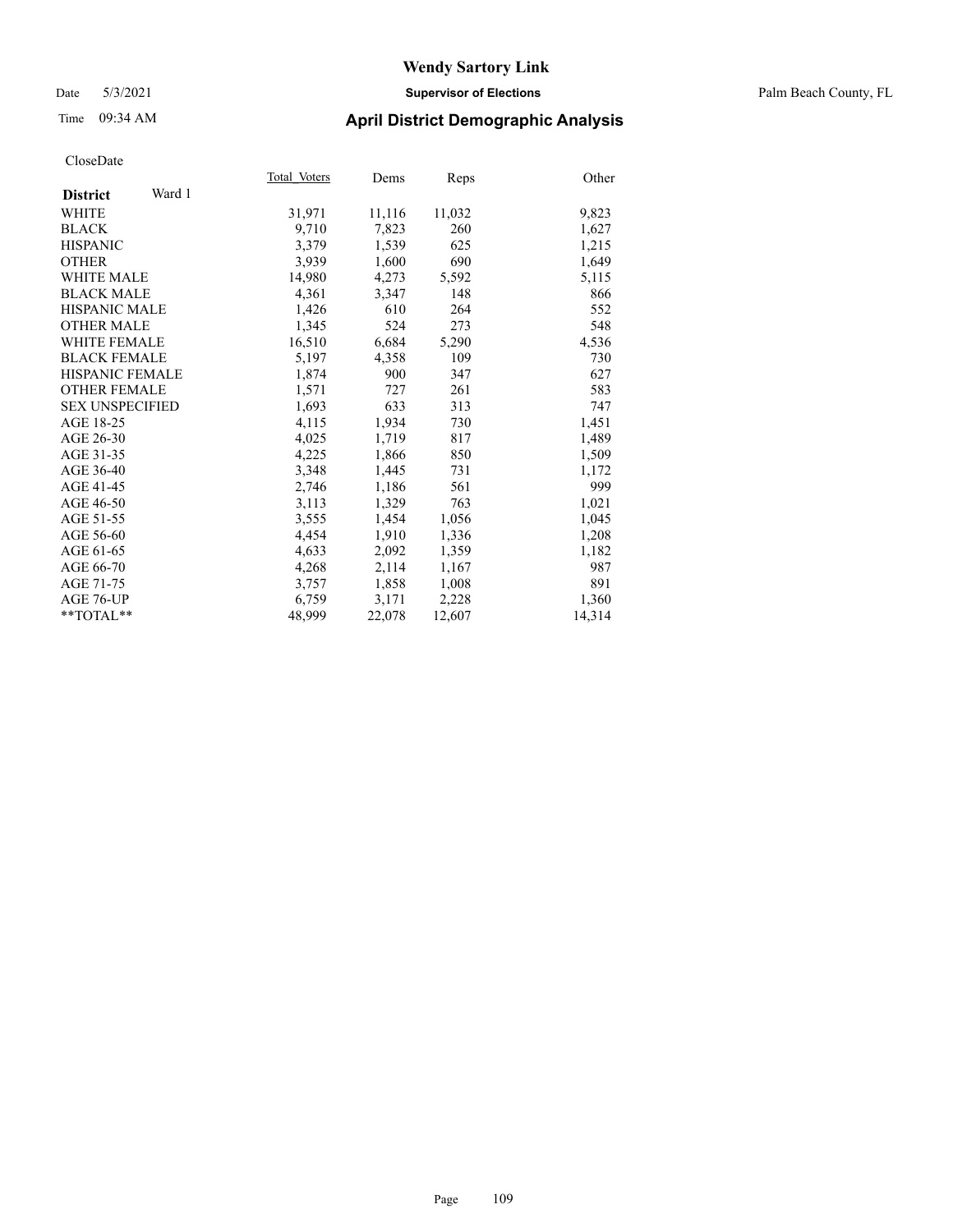## Date 5/3/2021 **Supervisor of Elections** Palm Beach County, FL

# Time 09:34 AM **April District Demographic Analysis**

| Total Voters | Dems   | Reps  | Other |
|--------------|--------|-------|-------|
|              |        |       |       |
| 9,143        | 3,382  | 3,009 | 2,752 |
| 4,785        | 3,516  | 152   | 1,117 |
| 6,914        | 3,140  | 1,141 | 2,633 |
| 2,773        | 1,119  | 373   | 1,281 |
| 4,010        | 1,287  | 1,399 | 1,324 |
| 1,926        | 1,317  | 96    | 513   |
| 2,935        | 1,211  | 530   | 1,194 |
| 966          | 398    | 144   | 424   |
| 4,991        | 2,050  | 1,576 | 1,365 |
| 2,774        | 2,135  | 54    | 585   |
| 3,789        | 1,843  | 580   | 1,366 |
| 1,120        | 512    | 146   | 462   |
| 1,082        | 390    | 148   | 544   |
| 2,868        | 1,304  | 306   | 1,258 |
| 1,909        | 875    | 222   | 812   |
| 1,989        | 923    | 296   | 770   |
| 1,885        | 882    | 262   | 741   |
| 1,806        | 858    | 305   | 643   |
| 1,918        | 929    | 364   | 625   |
| 1,930        | 933    | 381   | 616   |
| 1,977        | 961    | 482   | 534   |
| 1,888        | 884    | 483   | 521   |
| 1,557        | 775    | 380   | 402   |
| 1,355        | 629    | 393   | 333   |
| 2,533        | 1,204  | 801   | 528   |
| 23,615       | 11,157 | 4,675 | 7,783 |
|              |        |       |       |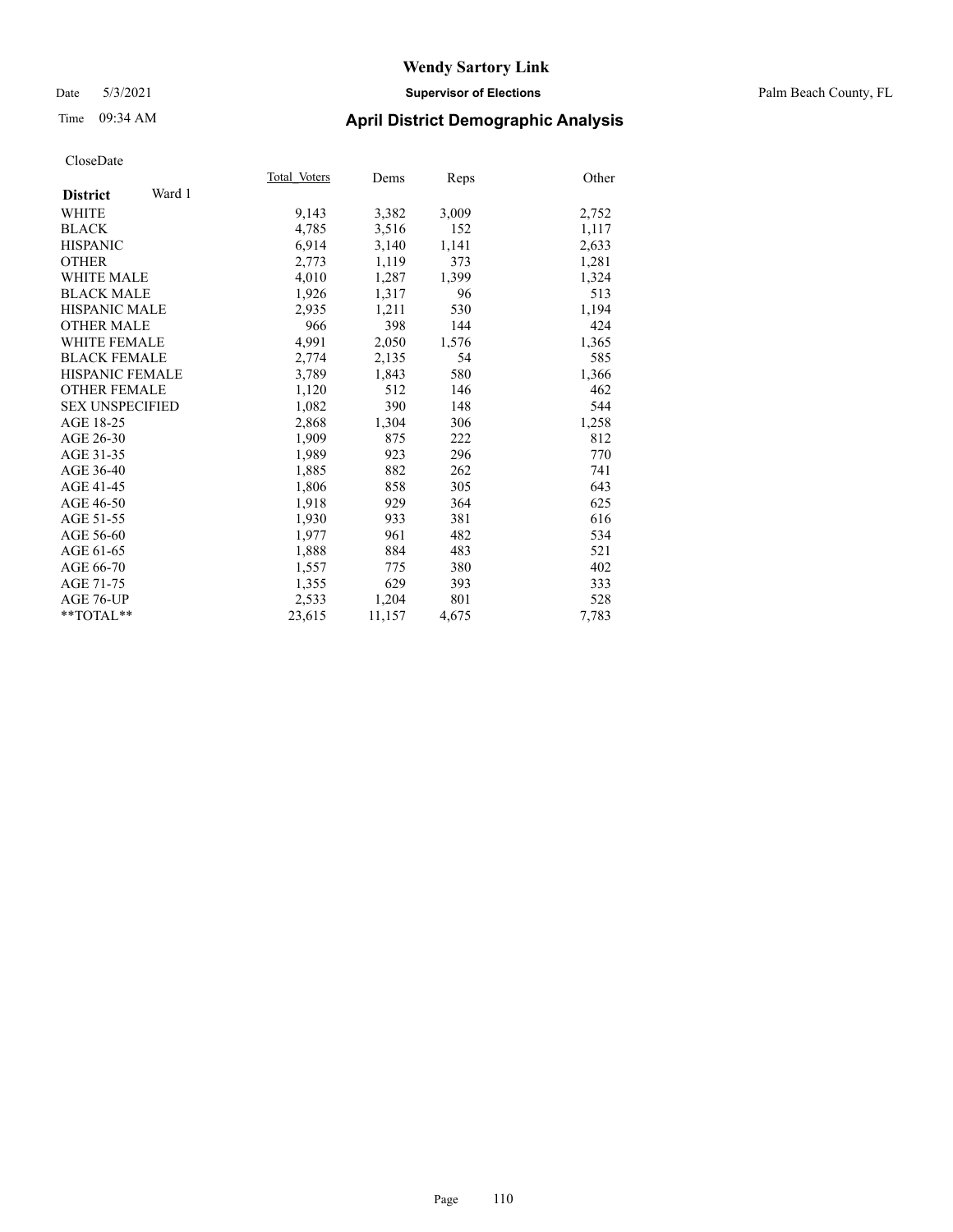## Date 5/3/2021 **Supervisor of Elections** Palm Beach County, FL

| CloseDate              |        |              |                  |                |                |
|------------------------|--------|--------------|------------------|----------------|----------------|
|                        |        | Total Voters | Dems             | Reps           | Other          |
| <b>District</b>        | Ward 1 |              |                  |                |                |
| <b>WHITE</b>           |        | 126          | 36               | 52             | 38             |
| <b>BLACK</b>           |        | 1            | $\mathbf{0}$     | $\theta$       | -1             |
| <b>HISPANIC</b>        |        | 32           | 8                | 10             | 14             |
| <b>OTHER</b>           |        | 14           | 1                | 1              | 12             |
| <b>WHITE MALE</b>      |        | 66           | 17               | 30             | 19             |
| <b>BLACK MALE</b>      |        | 1            | $\mathbf{0}$     | $\theta$       | 1              |
| <b>HISPANIC MALE</b>   |        | 15           | 5                | 4              | 6              |
| <b>OTHER MALE</b>      |        | 5            | $\mathbf{0}$     | 1              | $\overline{4}$ |
| <b>WHITE FEMALE</b>    |        | 58           | 19               | 22             | 17             |
| <b>BLACK FEMALE</b>    |        | $\theta$     | $\mathbf{0}$     | $\overline{0}$ | $\theta$       |
| <b>HISPANIC FEMALE</b> |        | 16           | 3                | 5              | $\,$ $\,$      |
| <b>OTHER FEMALE</b>    |        | 5            | $\boldsymbol{0}$ | $\theta$       | 5              |
| <b>SEX UNSPECIFIED</b> |        | 7            |                  |                | 5              |
| AGE 18-25              |        | 18           | 4                | 6              | 8              |
| AGE 26-30              |        | 18           | 4                | 5              | $\overline{9}$ |
| AGE 31-35              |        | 12           | $\overline{2}$   | 4              | 6              |
| AGE 36-40              |        | 6            | $\overline{c}$   | 2              | $\overline{c}$ |
| AGE 41-45              |        | 12           | 3                | 6              | $\frac{3}{8}$  |
| AGE 46-50              |        | 15           | $\overline{c}$   | 5              |                |
| AGE 51-55              |        | 15           | 3                | 5              | $\overline{7}$ |
| AGE 56-60              |        | 29           | 8                | 12             | 9              |
| AGE 61-65              |        | 12           | 3                | 5              | 4              |
| AGE 66-70              |        | 17           | 7                | 5              | $\frac{5}{3}$  |
| AGE 71-75              |        | 8            | 3                | $\overline{2}$ |                |
| AGE 76-UP              |        | 11           | 4                | 6              | 1              |
| **TOTAL**              |        | 173          | 45               | 63             | 65             |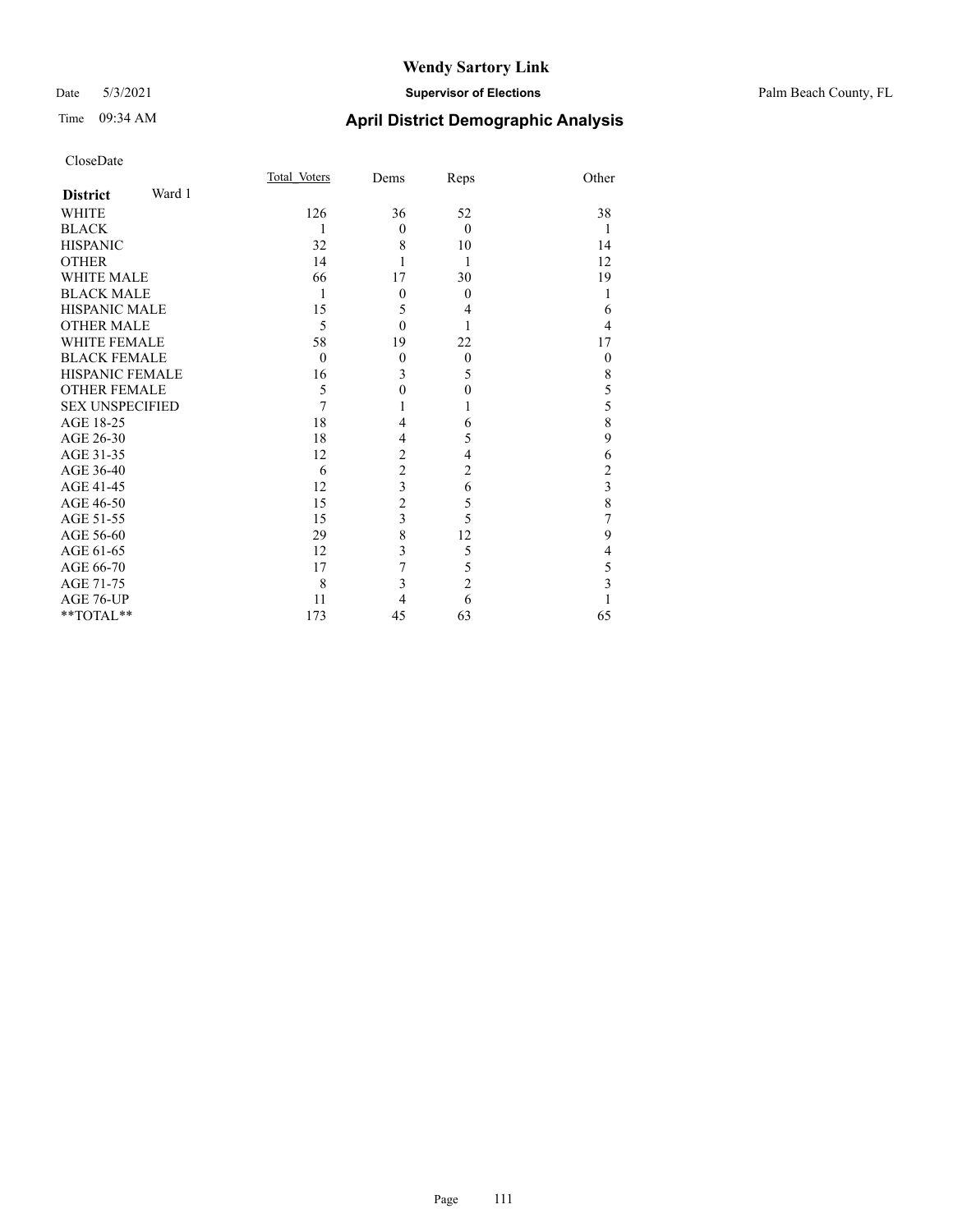## Date 5/3/2021 **Supervisor of Elections** Palm Beach County, FL

# Time 09:34 AM **April District Demographic Analysis**

|                           | Total Voters   | Dems             | Reps           | Other            |
|---------------------------|----------------|------------------|----------------|------------------|
| Ward 1<br><b>District</b> |                |                  |                |                  |
| <b>WHITE</b>              | 823            | 171              | 450            | 202              |
| <b>BLACK</b>              | 4              | 3                | 1              | $\theta$         |
| <b>HISPANIC</b>           | 18             | 3                | 8              | 7                |
| <b>OTHER</b>              | 38             | 7                | 9              | 22               |
| <b>WHITE MALE</b>         | 399            | 69               | 224            | 106              |
| <b>BLACK MALE</b>         | $\overline{2}$ | 1                | 1              | $\theta$         |
| <b>HISPANIC MALE</b>      | 6              | $\boldsymbol{0}$ | $\overline{2}$ | $\overline{4}$   |
| <b>OTHER MALE</b>         | 19             | $\overline{2}$   | 6              | 11               |
| <b>WHITE FEMALE</b>       | 410            | 100              | 217            | 93               |
| <b>BLACK FEMALE</b>       | $\overline{2}$ | $\overline{2}$   | $\overline{0}$ | $\boldsymbol{0}$ |
| <b>HISPANIC FEMALE</b>    | 12             | 3                | 6              | 3                |
| <b>OTHER FEMALE</b>       | 11             | $\overline{3}$   | $\overline{2}$ | 6                |
| <b>SEX UNSPECIFIED</b>    | 21             | $\overline{4}$   | 9              | 8                |
| AGE 18-25                 | 58             | 9                | 20             | 29               |
| AGE 26-30                 | 26             | 5                | 9              | 12               |
| AGE 31-35                 | 35             | 12               | 12             | 11               |
| AGE 36-40                 | 37             | 7                | 16             | 14               |
| AGE 41-45                 | 30             | $\overline{4}$   | 13             | 13               |
| AGE 46-50                 | 52             | 8                | 29             | 15               |
| AGE 51-55                 | 49             | 8                | 24             | 17               |
| AGE 56-60                 | 77             | 8                | 46             | 23               |
| AGE 61-65                 | 108            | 24               | 64             | 20               |
| AGE 66-70                 | 106            | 27               | 57             | 22               |
| AGE 71-75                 | 101            | 26               | 56             | 19               |
| AGE 76-UP                 | 204            | 46               | 122            | 36               |
| **TOTAL**                 | 883            | 184              | 468            | 231              |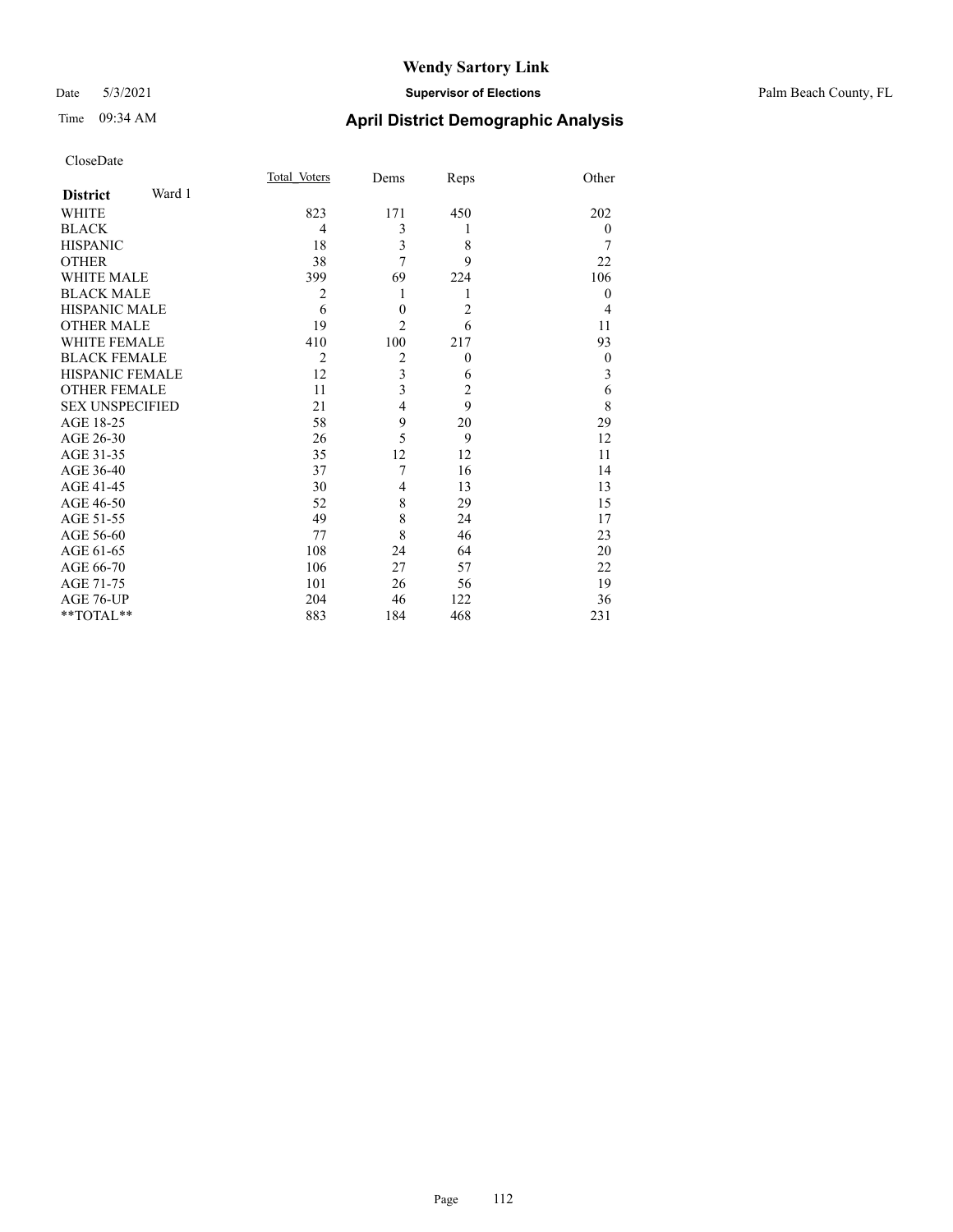## Date 5/3/2021 **Supervisor of Elections** Palm Beach County, FL

# Time 09:34 AM **April District Demographic Analysis**

|                           | Total Voters | Dems  | Reps           | Other          |
|---------------------------|--------------|-------|----------------|----------------|
| Ward 1<br><b>District</b> |              |       |                |                |
| <b>WHITE</b>              | 3,484        | 1,044 | 1,442          | 998            |
| <b>BLACK</b>              | 20           | 15    | 2              | 3              |
| <b>HISPANIC</b>           | 136          | 45    | 40             | 51             |
| <b>OTHER</b>              | 283          | 102   | 74             | 107            |
| <b>WHITE MALE</b>         | 1,642        | 430   | 716            | 496            |
| <b>BLACK MALE</b>         | 10           | 7     | $\overline{2}$ | 1              |
| <b>HISPANIC MALE</b>      | 42           | 14    | 14             | 14             |
| <b>OTHER MALE</b>         | 85           | 25    | 21             | 39             |
| <b>WHITE FEMALE</b>       | 1,797        | 609   | 700            | 488            |
| <b>BLACK FEMALE</b>       | 10           | 8     | $\theta$       | $\overline{2}$ |
| <b>HISPANIC FEMALE</b>    | 90           | 30    | 26             | 34             |
| <b>OTHER FEMALE</b>       | 121          | 51    | 34             | 36             |
| <b>SEX UNSPECIFIED</b>    | 121          | 29    | 44             | 48             |
| AGE 18-25                 | 167          | 45    | 56             | 66             |
| AGE 26-30                 | 97           | 37    | 23             | 37             |
| AGE 31-35                 | 102          | 29    | 32             | 41             |
| AGE 36-40                 | 80           | 22    | 23             | 35             |
| AGE 41-45                 | 76           | 19    | 21             | 36             |
| AGE 46-50                 | 119          | 21    | 48             | 50             |
| AGE 51-55                 | 209          | 43    | 95             | 71             |
| AGE 56-60                 | 381          | 111   | 154            | 116            |
| AGE 61-65                 | 440          | 154   | 160            | 126            |
| AGE 66-70                 | 432          | 139   | 164            | 129            |
| AGE 71-75                 | 631          | 209   | 245            | 177            |
| AGE 76-UP                 | 1,189        | 377   | 537            | 275            |
| $*$ $TOTAL**$             | 3,923        | 1,206 | 1,558          | 1,159          |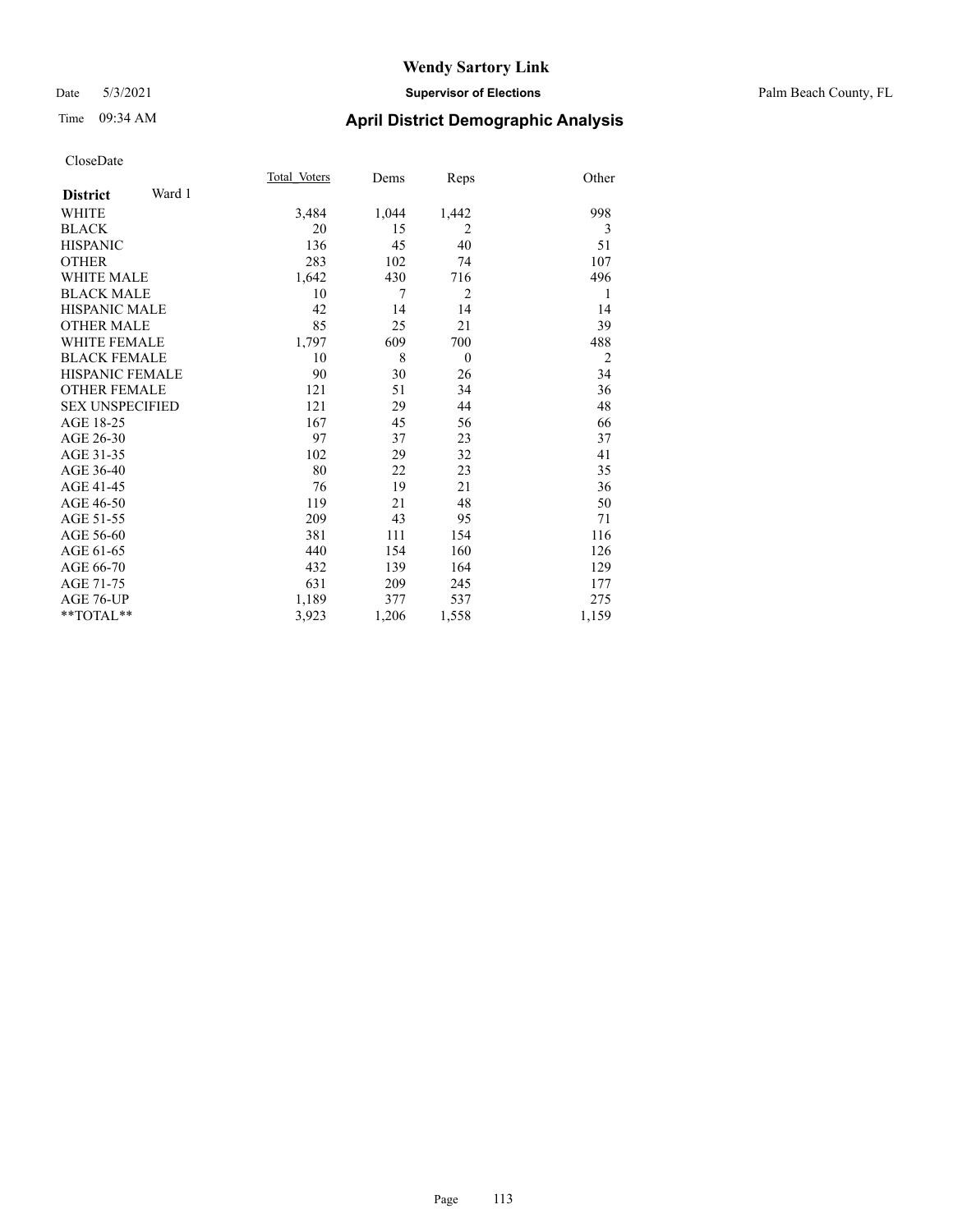## Date 5/3/2021 **Supervisor of Elections** Palm Beach County, FL

# Time 09:34 AM **April District Demographic Analysis**

|                           | Total Voters | Dems | Reps | Other |
|---------------------------|--------------|------|------|-------|
| Ward 1<br><b>District</b> |              |      |      |       |
| <b>WHITE</b>              | 503          | 155  | 212  | 136   |
| <b>BLACK</b>              | 386          | 293  | 20   | 73    |
| <b>HISPANIC</b>           | 309          | 126  | 72   | 111   |
| <b>OTHER</b>              | 140          | 45   | 28   | 67    |
| <b>WHITE MALE</b>         | 244          | 63   | 104  | 77    |
| <b>BLACK MALE</b>         | 173          | 115  | 13   | 45    |
| <b>HISPANIC MALE</b>      | 143          | 46   | 38   | 59    |
| <b>OTHER MALE</b>         | 41           | 14   | 6    | 21    |
| <b>WHITE FEMALE</b>       | 252          | 91   | 104  | 57    |
| <b>BLACK FEMALE</b>       | 209          | 175  | 7    | 27    |
| <b>HISPANIC FEMALE</b>    | 155          | 75   | 30   | 50    |
| <b>OTHER FEMALE</b>       | 56           | 21   | 9    | 26    |
| <b>SEX UNSPECIFIED</b>    | 65           | 19   | 21   | 25    |
| AGE 18-25                 | 161          | 75   | 31   | 55    |
| AGE 26-30                 | 126          | 56   | 24   | 46    |
| AGE 31-35                 | 118          | 46   | 22   | 50    |
| AGE 36-40                 | 111          | 58   | 18   | 35    |
| AGE 41-45                 | 108          | 58   | 26   | 24    |
| AGE 46-50                 | 110          | 55   | 23   | 32    |
| AGE 51-55                 | 129          | 54   | 43   | 32    |
| AGE 56-60                 | 130          | 57   | 32   | 41    |
| AGE 61-65                 | 122          | 53   | 36   | 33    |
| AGE 66-70                 | 88           | 43   | 26   | 19    |
| AGE 71-75                 | 52           | 25   | 18   | 9     |
| AGE 76-UP                 | 83           | 39   | 33   | 11    |
| $*$ $TOTAL**$             | 1,338        | 619  | 332  | 387   |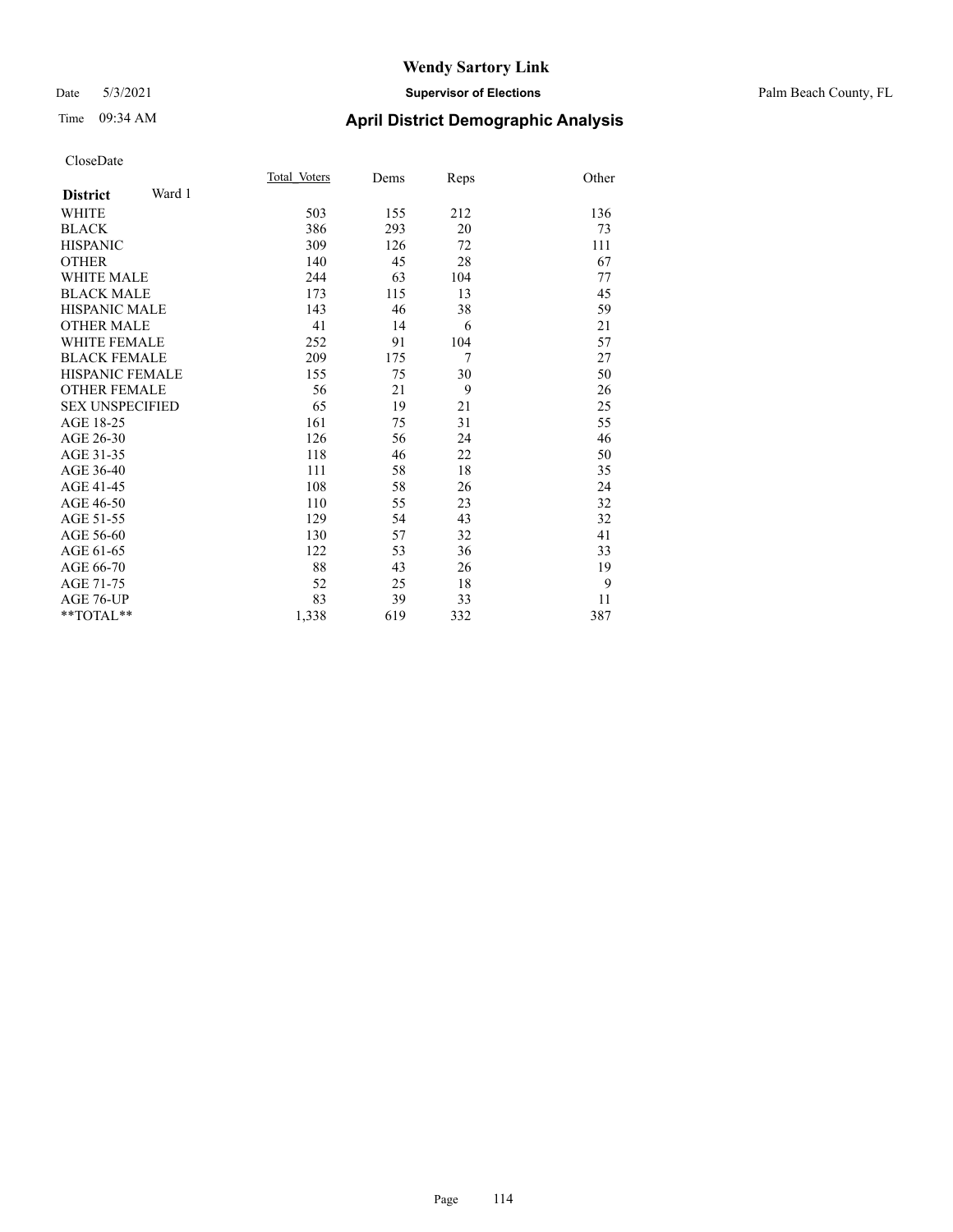## Date 5/3/2021 **Supervisor of Elections** Palm Beach County, FL

| CloseDate |
|-----------|
|-----------|

|                        |        | Total Voters | Dems | Reps           | Other |
|------------------------|--------|--------------|------|----------------|-------|
| <b>District</b>        | Ward 1 |              |      |                |       |
| WHITE                  |        | 1,677        | 521  | 625            | 531   |
| BLACK                  |        | 126          | 93   | 8              | 25    |
| <b>HISPANIC</b>        |        | 173          | 70   | 31             | 72    |
| OTHER                  |        | 167          | 48   | 46             | 73    |
| WHITE MALE             |        | 787          | 199  | 322            | 266   |
| <b>BLACK MALE</b>      |        | 48           | 30   | $\overline{4}$ | 14    |
| HISPANIC MALE          |        | 82           | 35   | 16             | 31    |
| OTHER MALE             |        | 57           | 14   | 19             | 24    |
| WHITE FEMALE           |        | 871          | 317  | 296            | 258   |
| <b>BLACK FEMALE</b>    |        | 76           | 63   | 3              | 10    |
| HISPANIC FEMALE        |        | 83           | 33   | 13             | 37    |
| <b>OTHER FEMALE</b>    |        | 73           | 23   | 17             | 33    |
| <b>SEX UNSPECIFIED</b> |        | 66           | 18   | 20             | 28    |
| AGE 18-25              |        | 132          | 48   | 31             | 53    |
| AGE 26-30              |        | 147          | 49   | 36             | 62    |
| AGE 31-35              |        | 158          | 53   | 44             | 61    |
| AGE 36-40              |        | 131          | 41   | 41             | 49    |
| AGE 41-45              |        | 144          | 51   | 36             | 57    |
| AGE 46-50              |        | 166          | 57   | 49             | 60    |
| AGE 51-55              |        | 192          | 65   | 65             | 62    |
| AGE 56-60              |        | 211          | 56   | 88             | 67    |
| AGE 61-65              |        | 248          | 99   | 90             | 59    |
| AGE 66-70              |        | 199          | 75   | 61             | 63    |
| AGE 71-75              |        | 155          | 54   | 60             | 41    |
| AGE 76-UP              |        | 260          | 84   | 109            | 67    |
| $*$ $TOTAL**$          |        | 2,143        | 732  | 710            | 701   |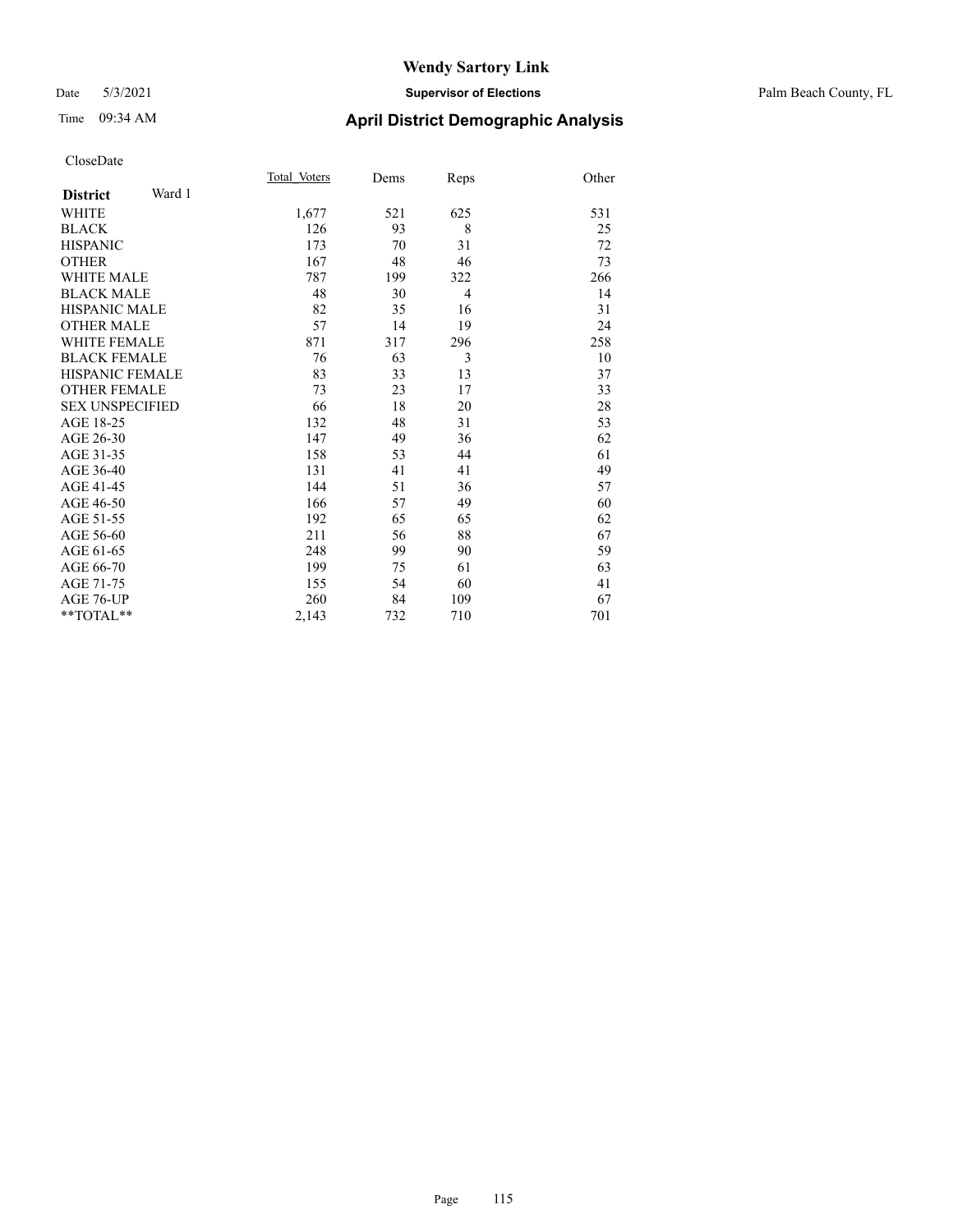## Date 5/3/2021 **Supervisor of Elections** Palm Beach County, FL

# Time 09:34 AM **April District Demographic Analysis**

|                           | Total Voters | Dems | Reps           | Other |
|---------------------------|--------------|------|----------------|-------|
| Ward 1<br><b>District</b> |              |      |                |       |
| WHITE                     | 2,985        | 772  | 1,407          | 806   |
| <b>BLACK</b>              | 18           | 7    | 3              | 8     |
| <b>HISPANIC</b>           | 80           | 20   | 33             | 27    |
| <b>OTHER</b>              | 172          | 48   | 55             | 69    |
| <b>WHITE MALE</b>         | 1,353        | 283  | 662            | 408   |
| <b>BLACK MALE</b>         | 10           | 3    | $\overline{2}$ | 5     |
| <b>HISPANIC MALE</b>      | 34           | 9    | 16             | 9     |
| <b>OTHER MALE</b>         | 51           | 9    | 20             | 22    |
| <b>WHITE FEMALE</b>       | 1,598        | 483  | 730            | 385   |
| <b>BLACK FEMALE</b>       | 8            | 4    | 1              | 3     |
| <b>HISPANIC FEMALE</b>    | 45           | 11   | 17             | 17    |
| <b>OTHER FEMALE</b>       | 73           | 24   | 26             | 23    |
| <b>SEX UNSPECIFIED</b>    | 77           | 15   | 24             | 38    |
| AGE 18-25                 | 131          | 35   | 47             | 49    |
| AGE 26-30                 | 76           | 17   | 34             | 25    |
| AGE 31-35                 | 94           | 22   | 36             | 36    |
| AGE 36-40                 | 109          | 23   | 42             | 44    |
| AGE 41-45                 | 98           | 17   | 38             | 43    |
| AGE 46-50                 | 114          | 27   | 46             | 41    |
| AGE 51-55                 | 212          | 32   | 111            | 69    |
| AGE 56-60                 | 328          | 81   | 158            | 89    |
| AGE 61-65                 | 383          | 112  | 177            | 94    |
| AGE 66-70                 | 401          | 116  | 167            | 118   |
| AGE 71-75                 | 383          | 102  | 179            | 102   |
| AGE 76-UP                 | 926          | 263  | 463            | 200   |
| **TOTAL**                 | 3,255        | 847  | 1,498          | 910   |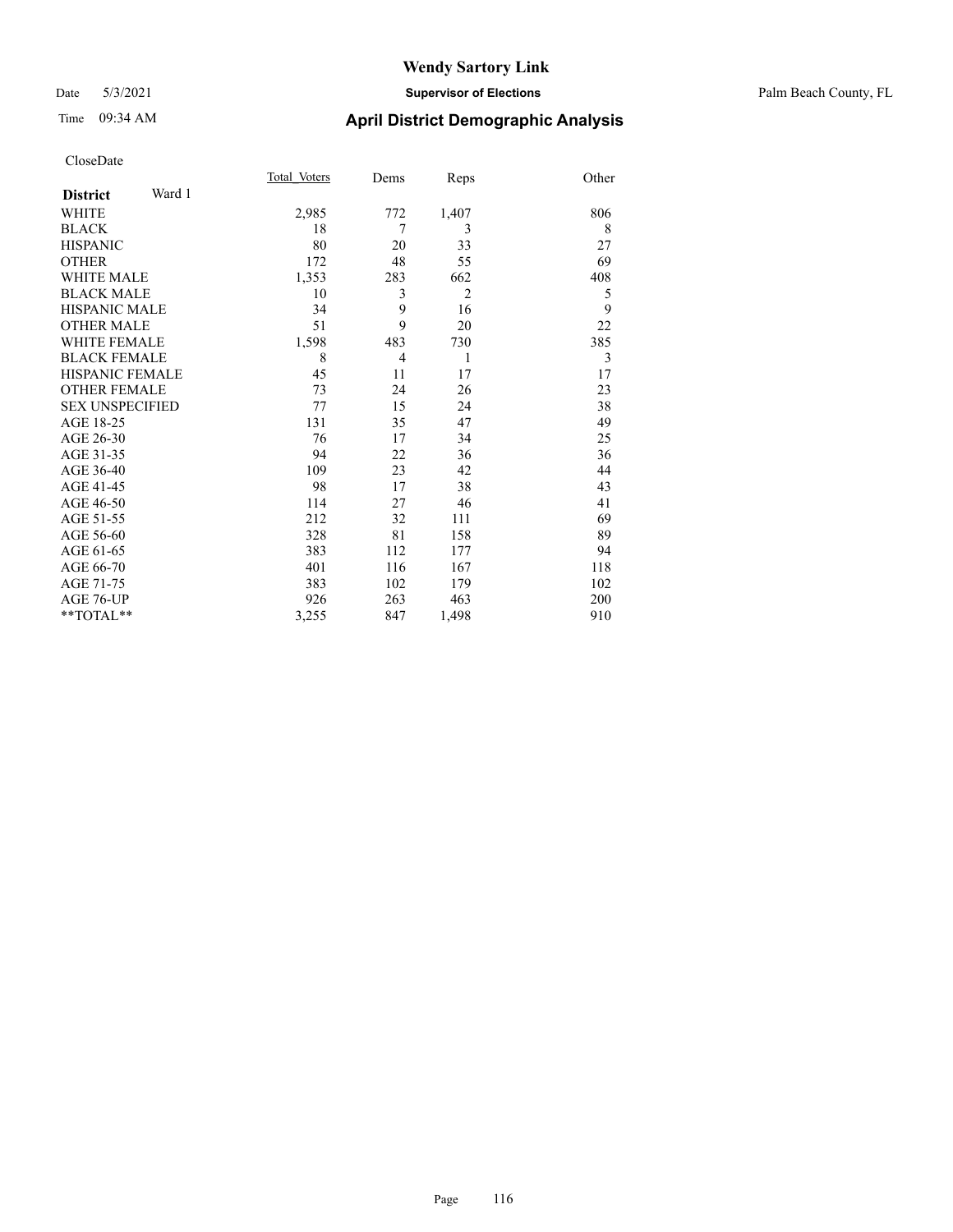## Date 5/3/2021 **Supervisor of Elections** Palm Beach County, FL

| CloseDate              |        |              |                |                |                  |
|------------------------|--------|--------------|----------------|----------------|------------------|
|                        |        | Total Voters | Dems           | Reps           | Other            |
| <b>District</b>        | Ward 1 |              |                |                |                  |
| <b>WHITE</b>           |        | 371          | 63             | 213            | 95               |
| <b>BLACK</b>           |        | $\theta$     | $\theta$       | $\Omega$       | $\theta$         |
| <b>HISPANIC</b>        |        | 5            | $\theta$       | 4              | 1                |
| <b>OTHER</b>           |        | 27           | 9              | 9              | 9                |
| <b>WHITE MALE</b>      |        | 178          | 16             | 114            | 48               |
| <b>BLACK MALE</b>      |        | $\theta$     | $\theta$       | $\theta$       | $\overline{0}$   |
| <b>HISPANIC MALE</b>   |        | $\theta$     | $\theta$       | $\theta$       | $\theta$         |
| <b>OTHER MALE</b>      |        | 4            | $\overline{c}$ | $\overline{2}$ | $\theta$         |
| <b>WHITE FEMALE</b>    |        | 191          | 47             | 97             | 47               |
| <b>BLACK FEMALE</b>    |        | $\theta$     | $\theta$       | $\overline{0}$ | $\theta$         |
| <b>HISPANIC FEMALE</b> |        | 5            | $\theta$       | 4              | 1                |
| <b>OTHER FEMALE</b>    |        | 16           | 6              | 4              | 6                |
| <b>SEX UNSPECIFIED</b> |        | 9            | 1              | 5              | $\overline{3}$   |
| AGE 18-25              |        | 44           | 7              | 20             | 17               |
| AGE 26-30              |        | 17           | $\overline{c}$ | 10             | 5                |
| AGE 31-35              |        | 11           | $\overline{c}$ | 4              | 5                |
| AGE 36-40              |        | 8            | $\overline{4}$ | 4              | $\boldsymbol{0}$ |
| AGE 41-45              |        | 12           | 3              | 7              | $\overline{c}$   |
| AGE 46-50              |        | 16           | $\overline{c}$ | 9              | $\overline{5}$   |
| AGE 51-55              |        | 45           | $\overline{4}$ | 28             | 13               |
| AGE 56-60              |        | 47           | 6              | 26             | 15               |
| AGE 61-65              |        | 49           | 12             | 25             | 12               |
| AGE 66-70              |        | 33           | 6              | 18             | 9                |
| AGE 71-75              |        | 43           | 6              | 25             | 12               |
| AGE 76-UP              |        | 78           | 18             | 50             | 10               |
| **TOTAL**              |        | 403          | 72             | 226            | 105              |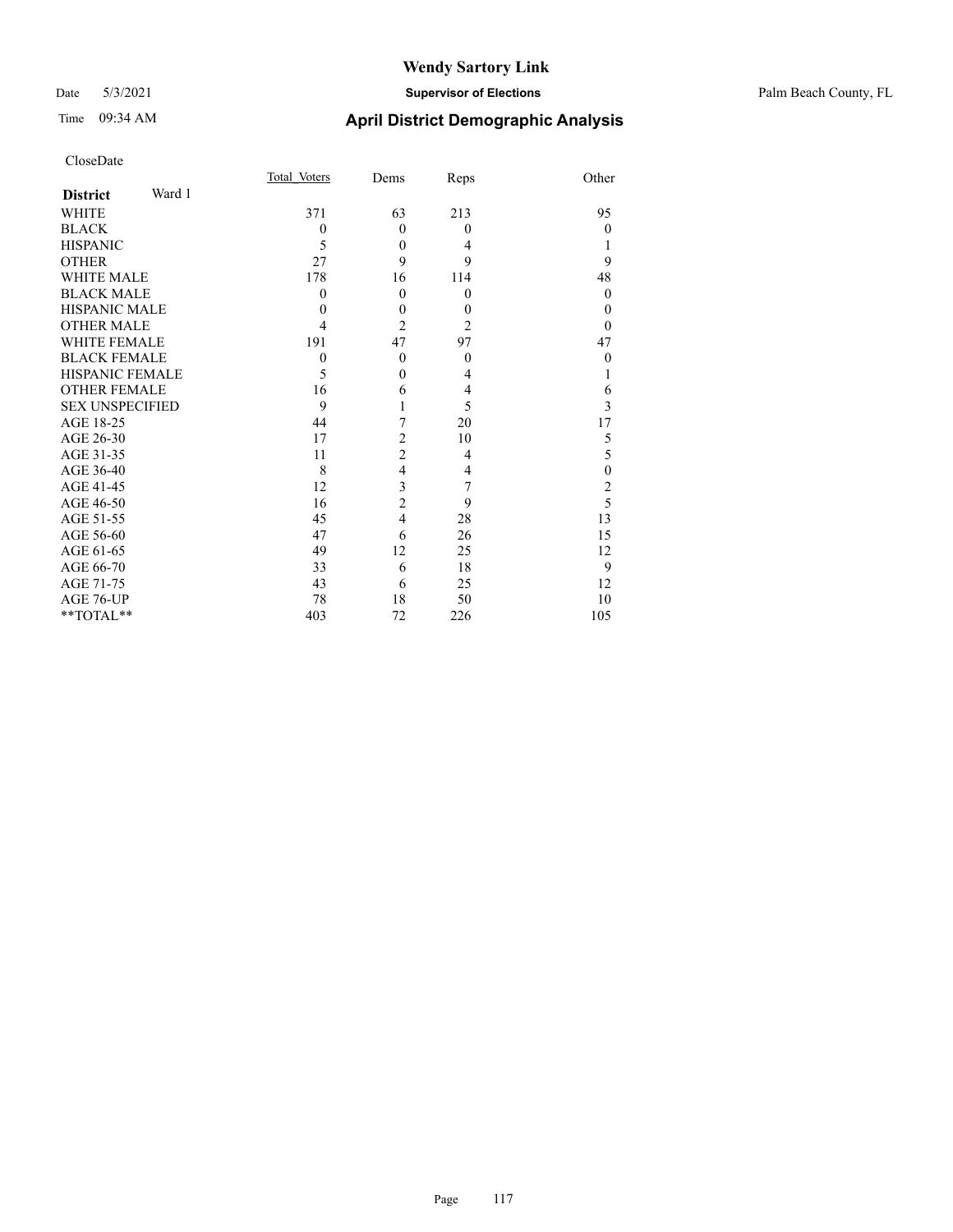## Date 5/3/2021 **Supervisor of Elections** Palm Beach County, FL

# Time 09:34 AM **April District Demographic Analysis**

|                           | Total Voters | Dems   | Reps   | Other  |
|---------------------------|--------------|--------|--------|--------|
| Ward 1<br><b>District</b> |              |        |        |        |
| WHITE                     | 38,806       | 10,428 | 17,055 | 11,323 |
| <b>BLACK</b>              | 640          | 412    | 48     | 180    |
| <b>HISPANIC</b>           | 2,634        | 1,014  | 674    | 946    |
| <b>OTHER</b>              | 3,342        | 1,072  | 820    | 1,450  |
| <b>WHITE MALE</b>         | 18,232       | 3,936  | 8,556  | 5,740  |
| <b>BLACK MALE</b>         | 320          | 192    | 25     | 103    |
| <b>HISPANIC MALE</b>      | 1,081        | 383    | 295    | 403    |
| <b>OTHER MALE</b>         | 1,145        | 348    | 294    | 503    |
| <b>WHITE FEMALE</b>       | 20,138       | 6,361  | 8,328  | 5,449  |
| <b>BLACK FEMALE</b>       | 312          | 215    | 21     | 76     |
| HISPANIC FEMALE           | 1,489        | 607    | 359    | 523    |
| <b>OTHER FEMALE</b>       | 1,307        | 504    | 305    | 498    |
| <b>SEX UNSPECIFIED</b>    | 1.344        | 358    | 392    | 594    |
| AGE 18-25                 | 4.048        | 1,227  | 1,351  | 1,470  |
| AGE 26-30                 | 2,904        | 888    | 962    | 1,054  |
| AGE 31-35                 | 2,946        | 853    | 989    | 1,104  |
| AGE 36-40                 | 3,181        | 891    | 1,086  | 1,204  |
| AGE 41-45                 | 3,215        | 874    | 1,142  | 1,199  |
| AGE 46-50                 | 3,596        | 883    | 1,447  | 1,266  |
| AGE 51-55                 | 4,026        | 1,034  | 1,790  | 1,202  |
| AGE 56-60                 | 4,413        | 1,130  | 2,068  | 1,215  |
| AGE 61-65                 | 4,326        | 1,260  | 1,975  | 1,091  |
| AGE 66-70                 | 3,682        | 1,188  | 1,531  | 963    |
| AGE 71-75                 | 3,330        | 1,023  | 1,476  | 831    |
| AGE 76-UP                 | 5,755        | 1,675  | 2,780  | 1,300  |
| $*$ $TOTAL**$             | 45,422       | 12,926 | 18,597 | 13,899 |
|                           |              |        |        |        |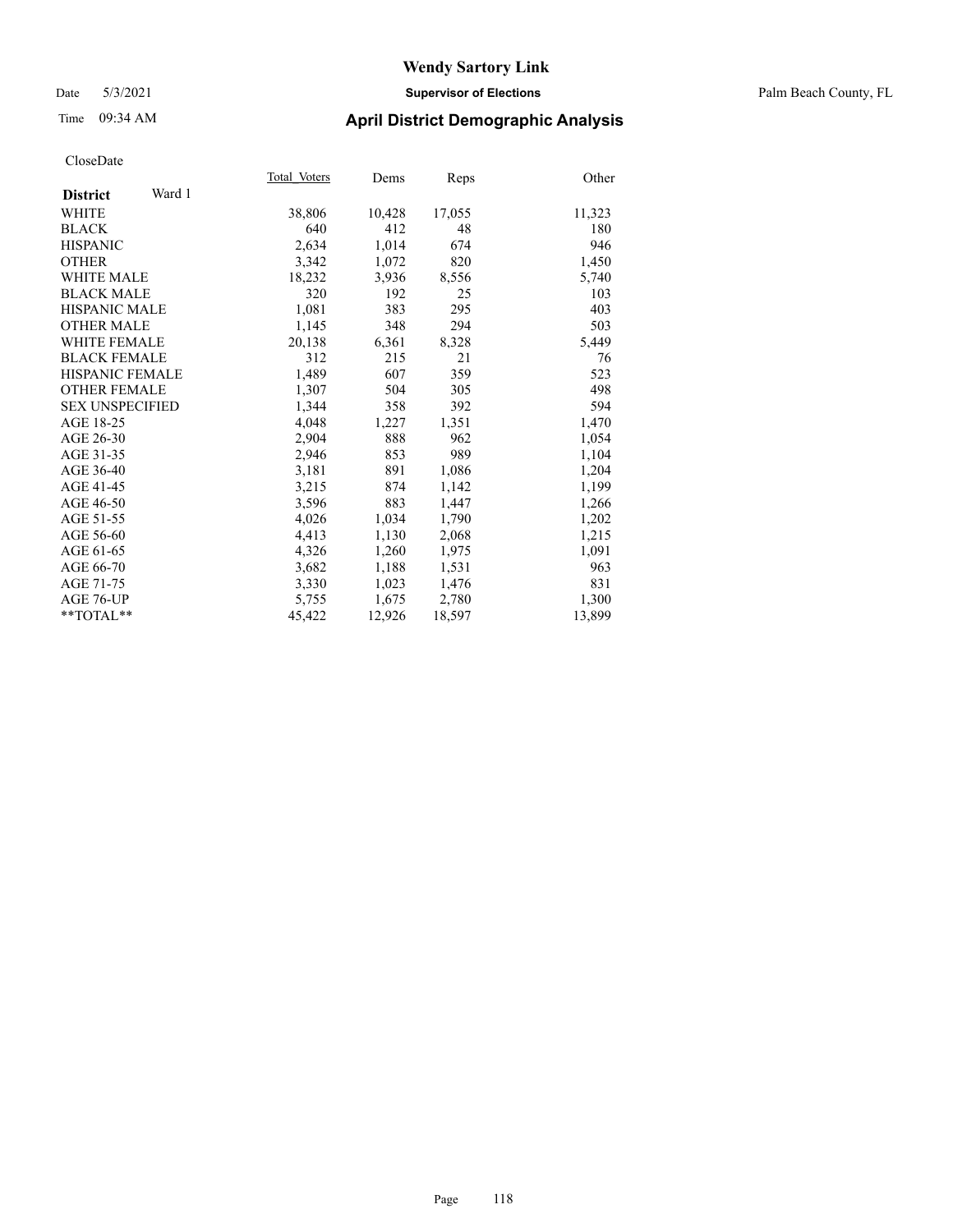## Date 5/3/2021 **Supervisor of Elections** Palm Beach County, FL

# Time 09:34 AM **April District Demographic Analysis**

|                           | Total Voters | Dems  | Reps  | Other |
|---------------------------|--------------|-------|-------|-------|
| Ward 1<br><b>District</b> |              |       |       |       |
| <b>WHITE</b>              | 4,373        | 1,525 | 1,484 | 1,364 |
| <b>BLACK</b>              | 1,232        | 921   | 34    | 277   |
| <b>HISPANIC</b>           | 958          | 422   | 143   | 393   |
| <b>OTHER</b>              | 606          | 245   | 95    | 266   |
| <b>WHITE MALE</b>         | 2,149        | 636   | 784   | 729   |
| <b>BLACK MALE</b>         | 573          | 412   | 24    | 137   |
| <b>HISPANIC MALE</b>      | 415          | 167   | 80    | 168   |
| <b>OTHER MALE</b>         | 213          | 87    | 35    | 91    |
| <b>WHITE FEMALE</b>       | 2,163        | 873   | 683   | 607   |
| <b>BLACK FEMALE</b>       | 635          | 497   | 9     | 129   |
| <b>HISPANIC FEMALE</b>    | 518          | 244   | 60    | 214   |
| <b>OTHER FEMALE</b>       | 239          | 120   | 37    | 82    |
| <b>SEX UNSPECIFIED</b>    | 261          | 76    | 43    | 142   |
| AGE 18-25                 | 731          | 310   | 117   | 304   |
| AGE 26-30                 | 676          | 272   | 124   | 280   |
| AGE 31-35                 | 643          | 280   | 103   | 260   |
| AGE 36-40                 | 551          | 229   | 104   | 218   |
| AGE 41-45                 | 498          | 237   | 86    | 175   |
| AGE 46-50                 | 536          | 208   | 135   | 193   |
| AGE 51-55                 | 591          | 243   | 179   | 169   |
| AGE 56-60                 | 774          | 324   | 234   | 216   |
| AGE 61-65                 | 670          | 299   | 192   | 179   |
| AGE 66-70                 | 515          | 256   | 155   | 104   |
| AGE 71-75                 | 341          | 163   | 108   | 70    |
| AGE 76-UP                 | 643          | 292   | 219   | 132   |
| $*$ $TOTAL**$             | 7,169        | 3,113 | 1,756 | 2,300 |
|                           |              |       |       |       |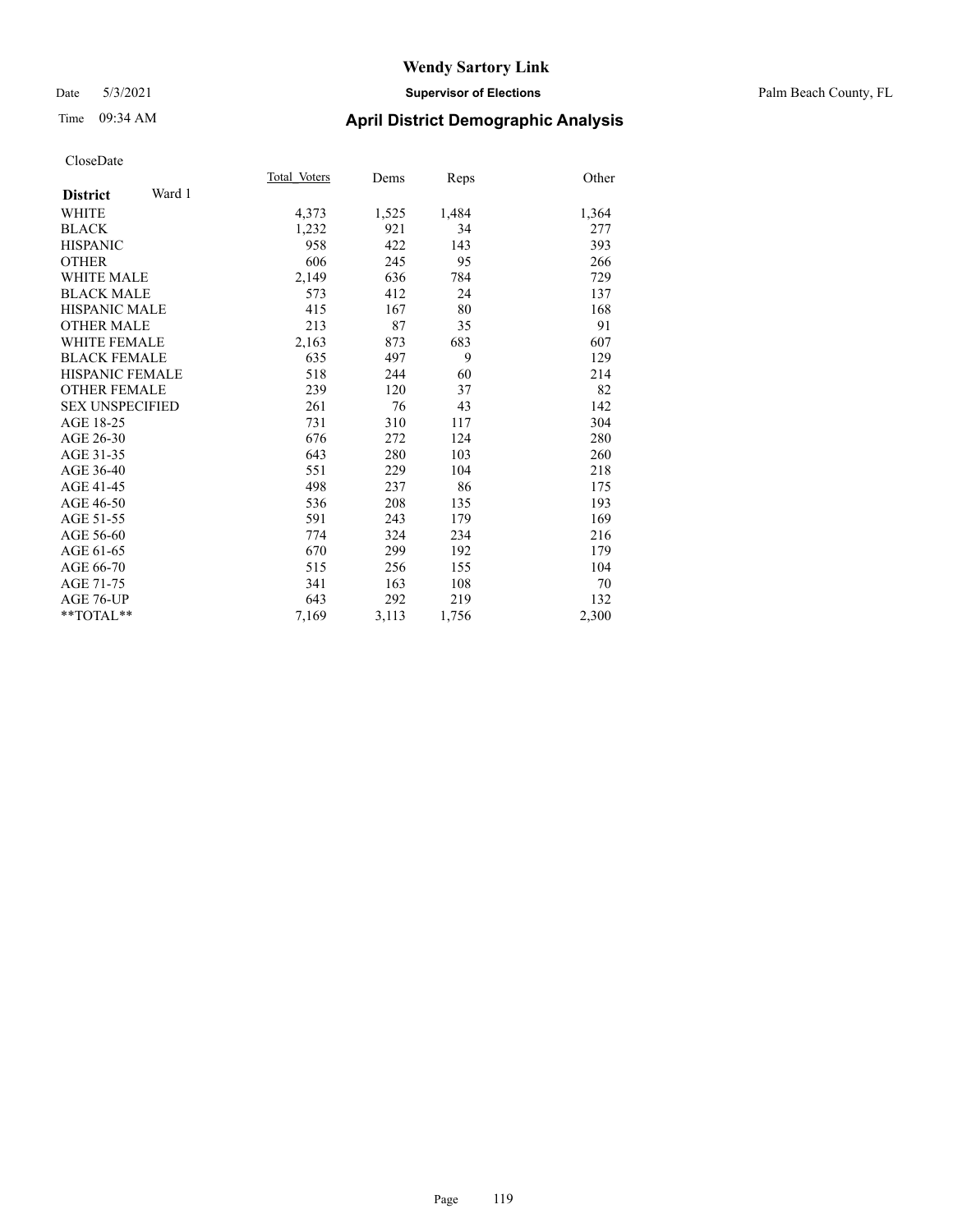## Date 5/3/2021 **Supervisor of Elections** Palm Beach County, FL

# Time 09:34 AM **April District Demographic Analysis**

|                           | Total Voters | Dems  | Reps           | Other |
|---------------------------|--------------|-------|----------------|-------|
| Ward 1<br><b>District</b> |              |       |                |       |
| <b>WHITE</b>              | 2,081        | 761   | 866            | 454   |
| <b>BLACK</b>              | 86           | 63    | $\overline{2}$ | 21    |
| <b>HISPANIC</b>           | 502          | 168   | 197            | 137   |
| <b>OTHER</b>              | 175          | 54    | 42             | 79    |
| <b>WHITE MALE</b>         | 972          | 299   | 436            | 237   |
| <b>BLACK MALE</b>         | 39           | 25    | 1              | 13    |
| <b>HISPANIC MALE</b>      | 219          | 70    | 87             | 62    |
| <b>OTHER MALE</b>         | 57           | 19    | 15             | 23    |
| <b>WHITE FEMALE</b>       | 1,088        | 457   | 424            | 207   |
| <b>BLACK FEMALE</b>       | 47           | 38    | 1              | 8     |
| <b>HISPANIC FEMALE</b>    | 269          | 94    | 104            | 71    |
| <b>OTHER FEMALE</b>       | 61           | 20    | 14             | 27    |
| <b>SEX UNSPECIFIED</b>    | 89           | 22    | 24             | 43    |
| AGE 18-25                 | 245          | 86    | 71             | 88    |
| AGE 26-30                 | 154          | 45    | 61             | 48    |
| AGE 31-35                 | 217          | 62    | 78             | 77    |
| AGE 36-40                 | 219          | 78    | 73             | 68    |
| AGE 41-45                 | 233          | 83    | 72             | 78    |
| AGE 46-50                 | 235          | 87    | 82             | 66    |
| AGE 51-55                 | 257          | 86    | 109            | 62    |
| AGE 56-60                 | 300          | 100   | 139            | 61    |
| AGE 61-65                 | 266          | 98    | 119            | 49    |
| AGE 66-70                 | 241          | 114   | 90             | 37    |
| AGE 71-75                 | 208          | 94    | 90             | 24    |
| AGE 76-UP                 | 269          | 113   | 123            | 33    |
| $*$ $TOTAL**$             | 2,844        | 1,046 | 1,107          | 691   |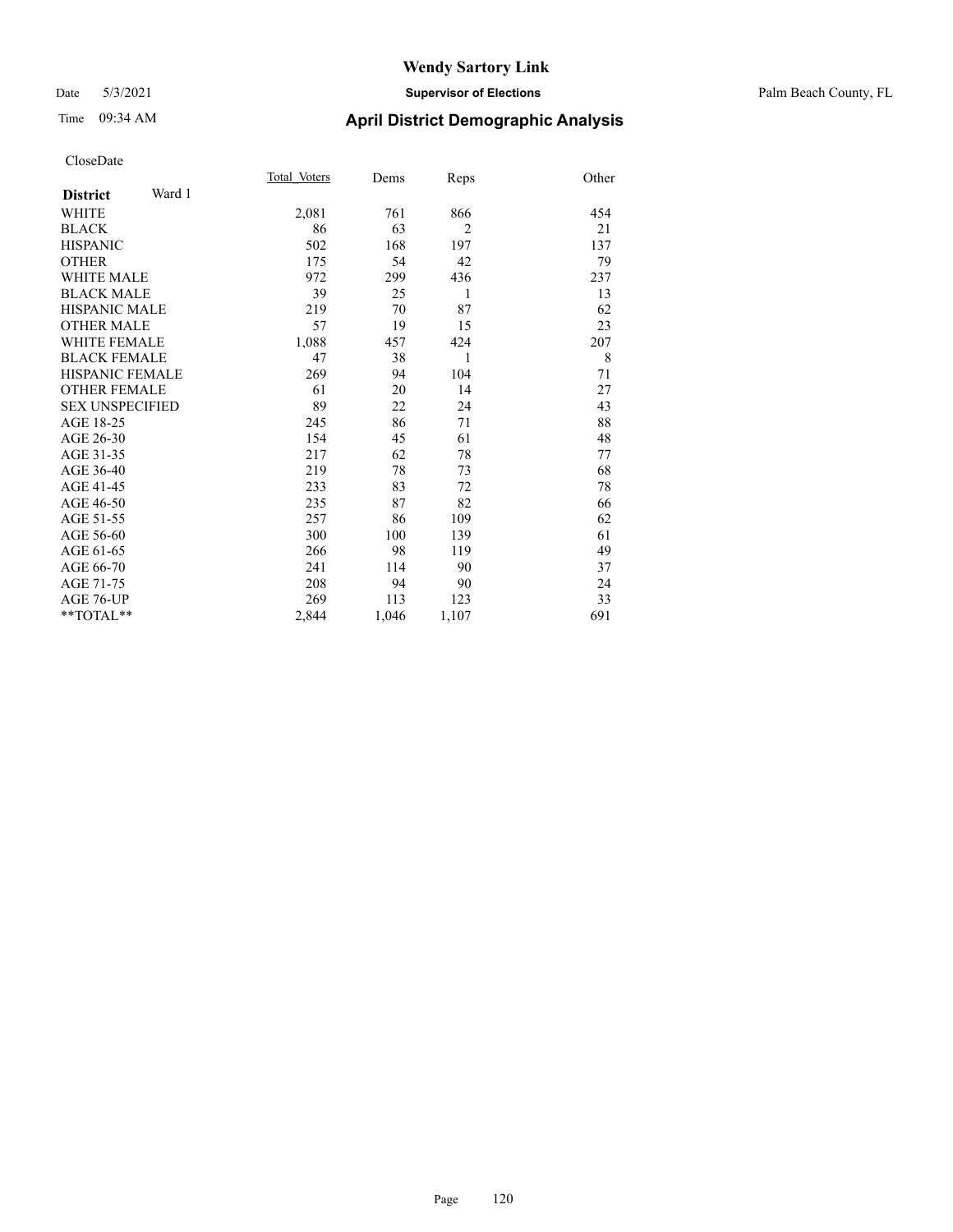## Date 5/3/2021 **Supervisor of Elections** Palm Beach County, FL

# Time 09:34 AM **April District Demographic Analysis**

|                           | Total Voters | Dems | Reps | Other |
|---------------------------|--------------|------|------|-------|
| Ward 1<br><b>District</b> |              |      |      |       |
| WHITE                     | 1,867        | 518  | 820  | 529   |
| <b>BLACK</b>              | 76           | 50   | 10   | 16    |
| <b>HISPANIC</b>           | 216          | 69   | 63   | 84    |
| <b>OTHER</b>              | 183          | 49   | 54   | 80    |
| <b>WHITE MALE</b>         | 898          | 217  | 423  | 258   |
| <b>BLACK MALE</b>         | 40           | 23   | 7    | 10    |
| <b>HISPANIC MALE</b>      | 106          | 30   | 28   | 48    |
| <b>OTHER MALE</b>         | 73           | 19   | 20   | 34    |
| <b>WHITE FEMALE</b>       | 943          | 295  | 385  | 263   |
| <b>BLACK FEMALE</b>       | 36           | 27   | 3    | 6     |
| <b>HISPANIC FEMALE</b>    | 102          | 39   | 32   | 31    |
| <b>OTHER FEMALE</b>       | 68           | 21   | 22   | 25    |
| <b>SEX UNSPECIFIED</b>    | 76           | 15   | 27   | 34    |
| AGE 18-25                 | 232          | 58   | 82   | 92    |
| AGE 26-30                 | 148          | 42   | 52   | 54    |
| AGE 31-35                 | 203          | 55   | 68   | 80    |
| AGE 36-40                 | 157          | 35   | 66   | 56    |
| AGE 41-45                 | 131          | 29   | 51   | 51    |
| AGE 46-50                 | 169          | 50   | 63   | 56    |
| AGE 51-55                 | 194          | 46   | 88   | 60    |
| AGE 56-60                 | 271          | 75   | 113  | 83    |
| AGE 61-65                 | 256          | 80   | 116  | 60    |
| AGE 66-70                 | 221          | 75   | 101  | 45    |
| AGE 71-75                 | 156          | 64   | 52   | 40    |
| AGE 76-UP                 | 204          | 77   | 95   | 32    |
| $*$ $TOTAL**$             | 2,342        | 686  | 947  | 709   |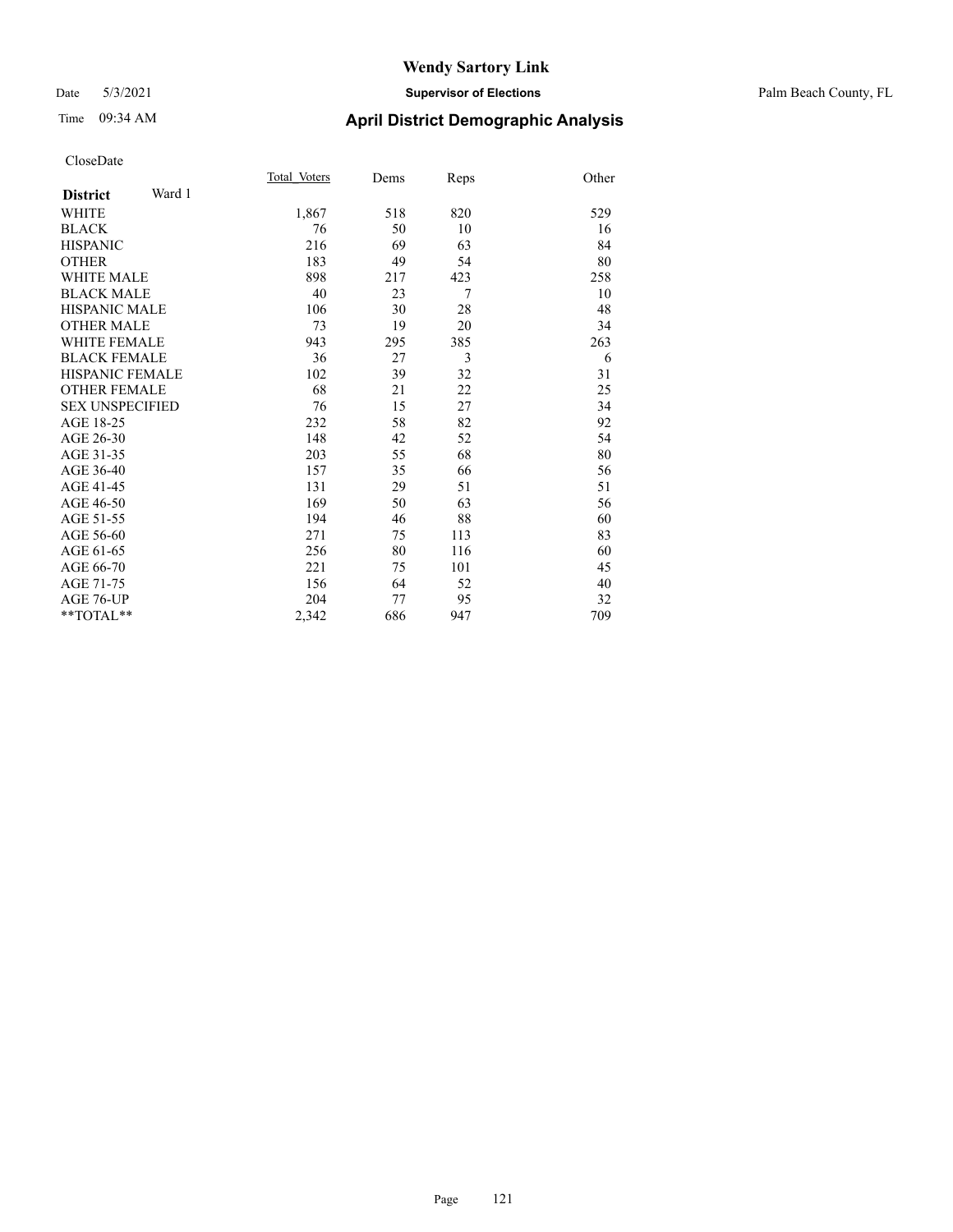## Date 5/3/2021 **Supervisor of Elections** Palm Beach County, FL

# Time 09:34 AM **April District Demographic Analysis**

|                           | Total Voters | Dems  | Reps | Other |
|---------------------------|--------------|-------|------|-------|
| Ward 1<br><b>District</b> |              |       |      |       |
| WHITE                     | 2,150        | 697   | 788  | 665   |
| <b>BLACK</b>              | 2,258        | 1,740 | 76   | 442   |
| <b>HISPANIC</b>           | 279          | 126   | 47   | 106   |
| <b>OTHER</b>              | 511          | 223   | 81   | 207   |
| <b>WHITE MALE</b>         | 1,060        | 286   | 418  | 356   |
| <b>BLACK MALE</b>         | 971          | 712   | 38   | 221   |
| <b>HISPANIC MALE</b>      | 112          | 53    | 22   | 37    |
| <b>OTHER MALE</b>         | 170          | 70    | 34   | 66    |
| <b>WHITE FEMALE</b>       | 1,059        | 401   | 361  | 297   |
| <b>BLACK FEMALE</b>       | 1,246        | 999   | 37   | 210   |
| <b>HISPANIC FEMALE</b>    | 160          | 68    | 24   | 68    |
| <b>OTHER FEMALE</b>       | 220          | 111   | 24   | 85    |
| <b>SEX UNSPECIFIED</b>    | 193          | 82    | 32   | 79    |
| AGE 18-25                 | 519          | 287   | 44   | 188   |
| AGE 26-30                 | 544          | 297   | 64   | 183   |
| AGE 31-35                 | 533          | 289   | 69   | 175   |
| AGE 36-40                 | 420          | 233   | 61   | 126   |
| AGE 41-45                 | 379          | 192   | 55   | 132   |
| AGE 46-50                 | 369          | 192   | 79   | 98    |
| AGE 51-55                 | 411          | 209   | 86   | 116   |
| AGE 56-60                 | 483          | 251   | 124  | 108   |
| AGE 61-65                 | 516          | 312   | 117  | 87    |
| AGE 66-70                 | 381          | 197   | 99   | 85    |
| AGE 71-75                 | 273          | 146   | 74   | 53    |
| AGE 76-UP                 | 370          | 181   | 120  | 69    |
| **TOTAL**                 | 5,198        | 2,786 | 992  | 1,420 |
|                           |              |       |      |       |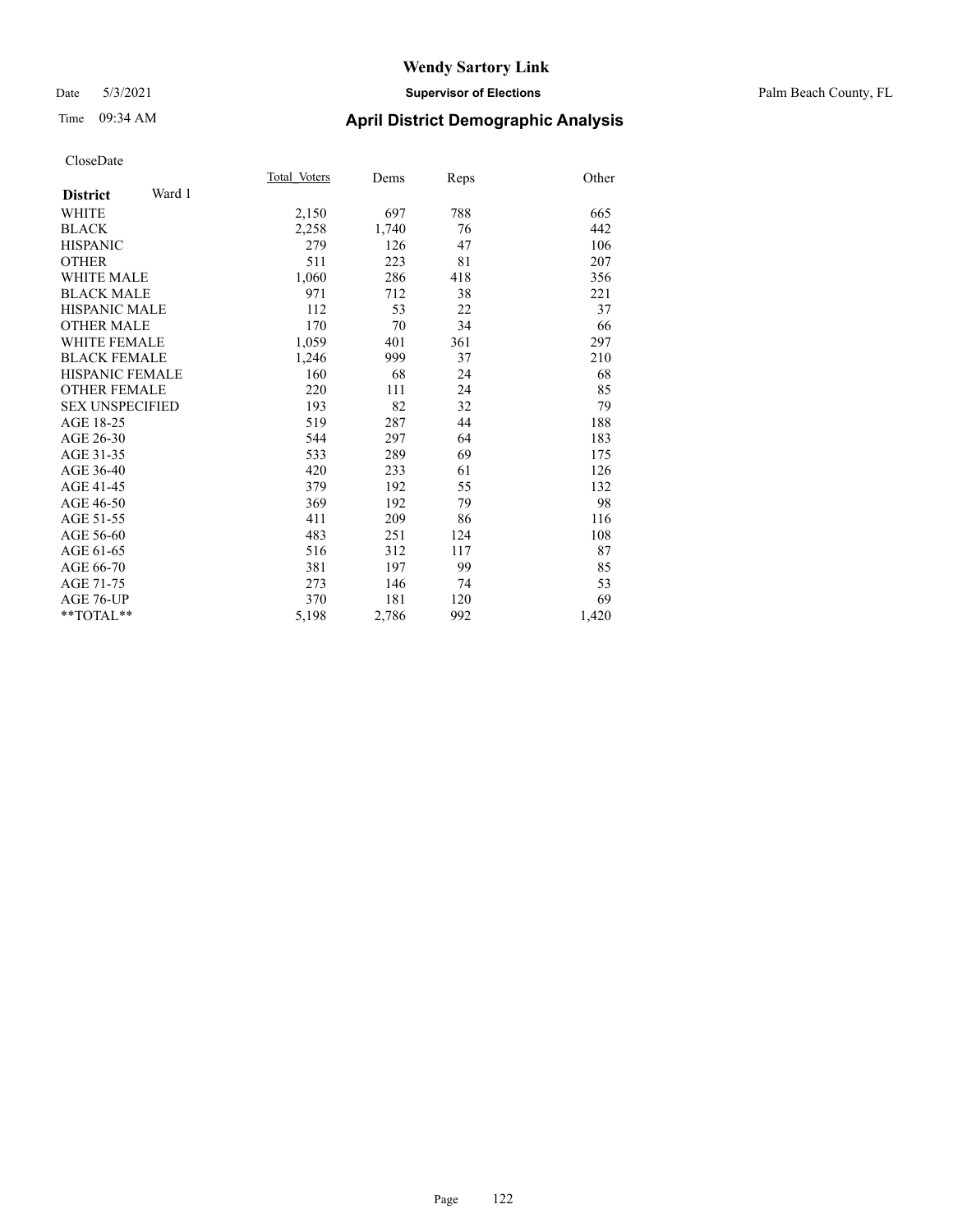## Date 5/3/2021 **Supervisor of Elections** Palm Beach County, FL

# Time 09:34 AM **April District Demographic Analysis**

|                           | Total Voters | Dems  | <b>Reps</b> | Other |
|---------------------------|--------------|-------|-------------|-------|
| Ward 1<br><b>District</b> |              |       |             |       |
| <b>WHITE</b>              | 10,093       | 4,204 | 2,769       | 3,120 |
| <b>BLACK</b>              | 3,297        | 2,474 | 114         | 709   |
| <b>HISPANIC</b>           | 3,610        | 1,622 | 596         | 1,392 |
| <b>OTHER</b>              | 1,642        | 707   | 172         | 763   |
| WHITE MALE                | 4,893        | 1,789 | 1,467       | 1,637 |
| <b>BLACK MALE</b>         | 1,496        | 1,076 | 70          | 350   |
| <b>HISPANIC MALE</b>      | 1,672        | 716   | 310         | 646   |
| OTHER MALE                | 599          | 261   | 65          | 273   |
| <b>WHITE FEMALE</b>       | 5,045        | 2,360 | 1,261       | 1,424 |
| <b>BLACK FEMALE</b>       | 1,726        | 1,346 | 40          | 340   |
| <b>HISPANIC FEMALE</b>    | 1,836        | 868   | 272         | 696   |
| <b>OTHER FEMALE</b>       | 599          | 291   | 78          | 230   |
| <b>SEX UNSPECIFIED</b>    | 767          | 293   | 88          | 386   |
| AGE 18-25                 | 1,920        | 910   | 236         | 774   |
| AGE 26-30                 | 1,727        | 791   | 234         | 702   |
| AGE 31-35                 | 1,891        | 887   | 268         | 736   |
| AGE 36-40                 | 1,560        | 738   | 268         | 554   |
| AGE 41-45                 | 1,300        | 619   | 199         | 482   |
| AGE 46-50                 | 1,358        | 617   | 252         | 489   |
| AGE 51-55                 | 1,588        | 743   | 330         | 515   |
| AGE 56-60                 | 1,800        | 866   | 451         | 483   |
| AGE 61-65                 | 1,710        | 887   | 411         | 412   |
| AGE 66-70                 | 1,331        | 707   | 292         | 332   |
| AGE 71-75                 | 987          | 521   | 241         | 225   |
| AGE 76-UP                 | 1.470        | 721   | 469         | 280   |
| $*$ $TOTAL**$             | 18,642       | 9,007 | 3,651       | 5,984 |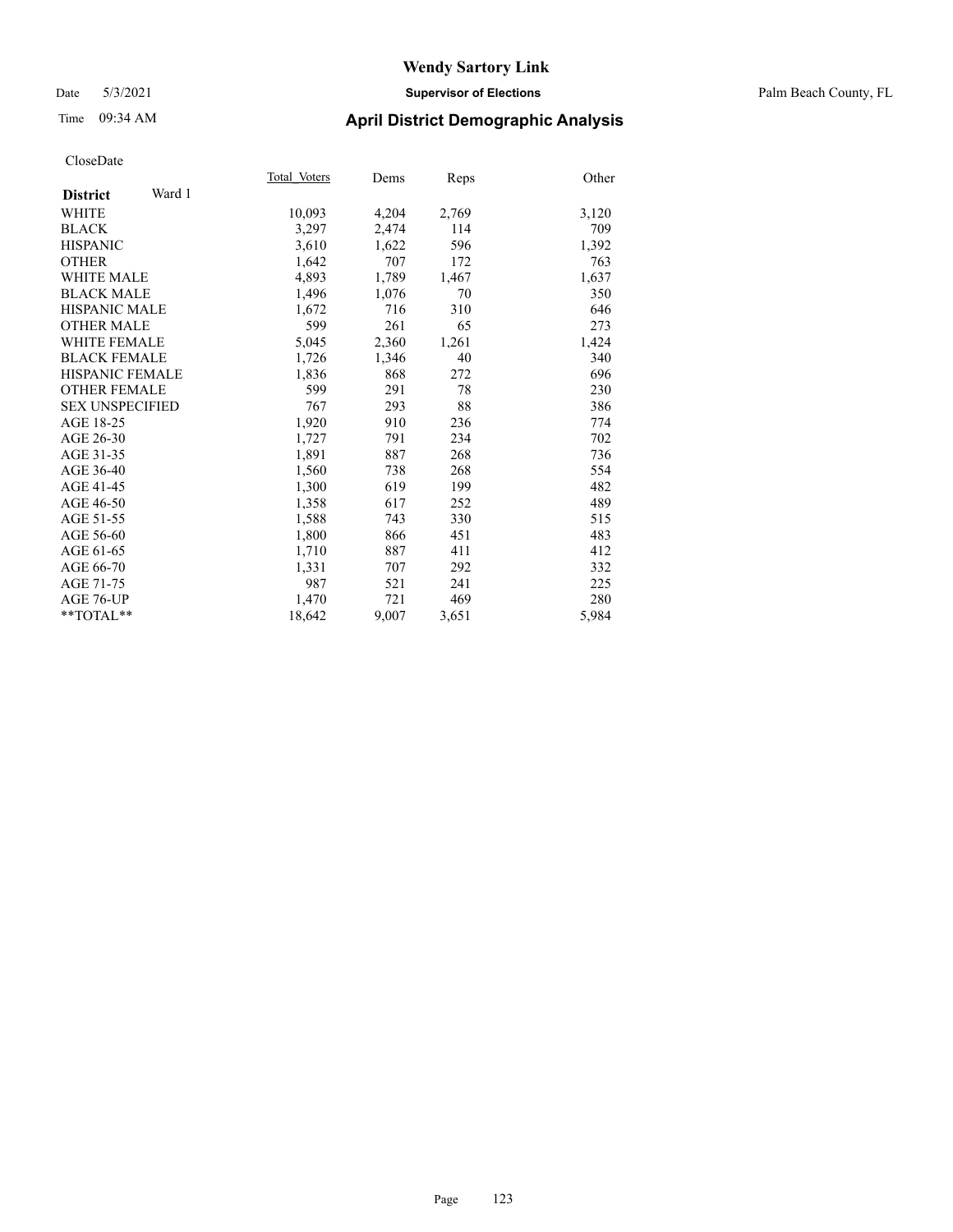## Date 5/3/2021 **Supervisor of Elections** Palm Beach County, FL

|                        |        | Total Voters | Dems           | Reps           | Other                   |
|------------------------|--------|--------------|----------------|----------------|-------------------------|
| <b>District</b>        | Ward 1 |              |                |                |                         |
| <b>WHITE</b>           |        | 352          | 67             | 197            | 88                      |
| <b>BLACK</b>           |        | 6            | 3              | 1              | 2                       |
| <b>HISPANIC</b>        |        | 5            | 1              | 2              | $\overline{2}$          |
| <b>OTHER</b>           |        | 22           | 6              | 6              | 10                      |
| <b>WHITE MALE</b>      |        | 182          | 26             | 109            | 47                      |
| <b>BLACK MALE</b>      |        | 3            | 1              | 1              | 1                       |
| <b>HISPANIC MALE</b>   |        |              |                | $\theta$       | $\theta$                |
| <b>OTHER MALE</b>      |        | 8            |                | 2              | 5                       |
| <b>WHITE FEMALE</b>    |        | 164          | 40             | 85             | 39                      |
| <b>BLACK FEMALE</b>    |        | 3            | $\overline{2}$ | $\theta$       | 1                       |
| <b>HISPANIC FEMALE</b> |        | 4            | $\mathbf{0}$   | $\overline{c}$ | 2                       |
| <b>OTHER FEMALE</b>    |        | 8            | $\overline{c}$ | 3              | $\overline{\mathbf{3}}$ |
| <b>SEX UNSPECIFIED</b> |        | 10           | $\overline{2}$ | 4              | $\overline{4}$          |
| AGE 18-25              |        | 20           | 6              | 7              | 7                       |
| AGE 26-30              |        | 6            | 1              | 5              | $\theta$                |
| AGE 31-35              |        | 7            | 1              | $\overline{c}$ | $\overline{4}$          |
| AGE 36-40              |        | 5            |                | 3              | 1                       |
| AGE 41-45              |        | 11           | 3              | 8              | $\theta$                |
| AGE 46-50              |        | 25           | 4              | 10             | 11                      |
| AGE 51-55              |        | 17           | 3              | 10             | 4                       |
| AGE 56-60              |        | 42           | 6              | 29             | 7                       |
| AGE 61-65              |        | 54           | 9              | 33             | 12                      |
| AGE 66-70              |        | 51           | 11             | 19             | 21                      |
| AGE 71-75              |        | 47           | 9              | 27             | 11                      |
| AGE 76-UP              |        | 100          | 23             | 53             | 24                      |
| **TOTAL**              |        | 385          | 77             | 206            | 102                     |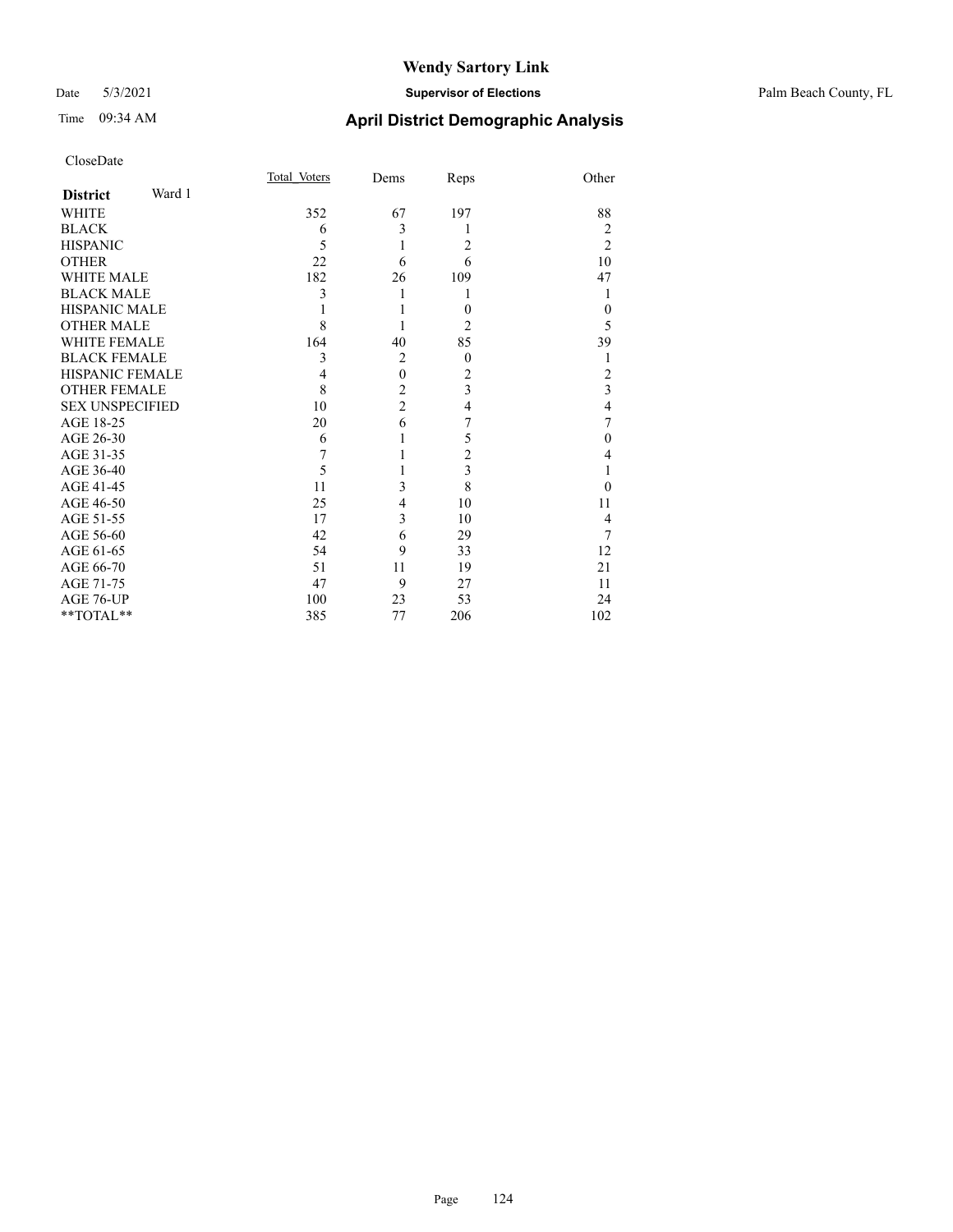## Date 5/3/2021 **Supervisor of Elections** Palm Beach County, FL

| CloseDate |
|-----------|
|-----------|

|                        |        | Total Voters | Dems | Reps             | Other          |
|------------------------|--------|--------------|------|------------------|----------------|
| <b>District</b>        | Ward 1 |              |      |                  |                |
| <b>WHITE</b>           |        | 89           | 36   | 22               | 31             |
| <b>BLACK</b>           |        | 833          | 684  | 13               | 136            |
| <b>HISPANIC</b>        |        | 41           | 16   | 8                | 17             |
| <b>OTHER</b>           |        | 81           | 46   | 3                | 32             |
| <b>WHITE MALE</b>      |        | 46           | 12   | 16               | 18             |
| <b>BLACK MALE</b>      |        | 325          | 246  | 5                | 74             |
| <b>HISPANIC MALE</b>   |        | 14           | 3    | 5                | 6              |
| <b>OTHER MALE</b>      |        | 33           | 20   | 1                | 12             |
| <b>WHITE FEMALE</b>    |        | 41           | 22   | 6                | 13             |
| <b>BLACK FEMALE</b>    |        | 497          | 429  | 8                | 60             |
| HISPANIC FEMALE        |        | 24           | 12   | 3                | 9              |
| <b>OTHER FEMALE</b>    |        | 33           | 18   | $\overline{c}$   | 13             |
| <b>SEX UNSPECIFIED</b> |        | 31           | 20   | $\boldsymbol{0}$ | 11             |
| AGE 18-25              |        | 143          | 89   | 4                | 50             |
| AGE 26-30              |        | 134          | 84   | 9                | 41             |
| AGE 31-35              |        | 162          | 114  | 3                | 45             |
| AGE 36-40              |        | 100          | 76   | 3                | 21             |
| AGE 41-45              |        | 70           | 53   | $\overline{c}$   | 15             |
| AGE 46-50              |        | 59           | 46   | $\overline{4}$   | 9              |
| AGE 51-55              |        | 79           | 70   | $\overline{c}$   | 7              |
| AGE 56-60              |        | 80           | 71   | $\overline{c}$   | 7              |
| AGE 61-65              |        | 66           | 52   | 4                | 10             |
| AGE 66-70              |        | 52           | 44   | $\overline{4}$   | 4              |
| AGE 71-75              |        | 46           | 38   | 3                | 5              |
| AGE 76-UP              |        | 53           | 45   | 6                | $\overline{2}$ |
| $*$ $TOTAL**$          |        | 1,044        | 782  | 46               | 216            |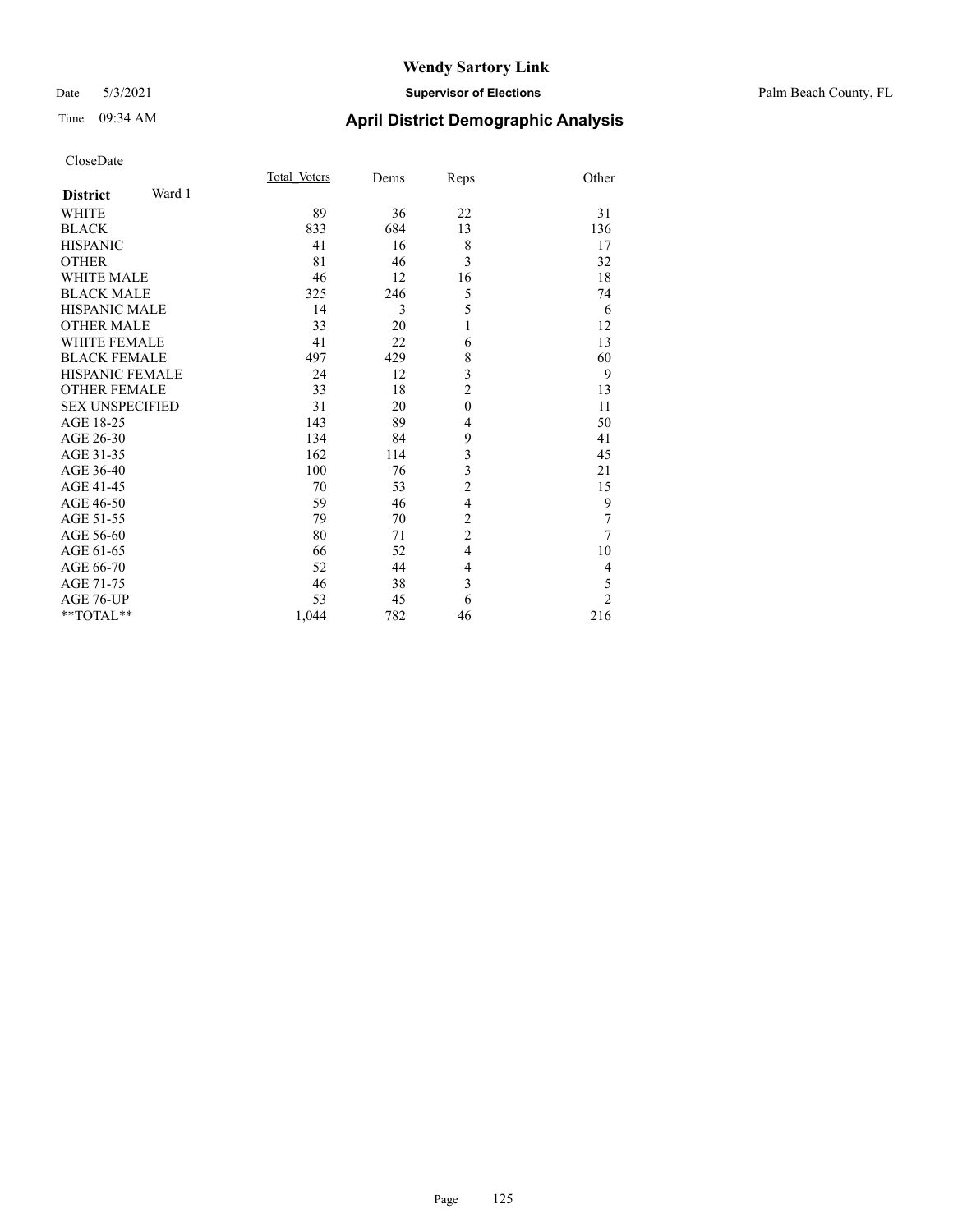# Time 09:34 AM **April District Demographic Analysis**

|                        |        | Total Voters | Dems  | <b>Reps</b> | Other |
|------------------------|--------|--------------|-------|-------------|-------|
| <b>District</b>        | Ward 1 |              |       |             |       |
| <b>WHITE</b>           |        | 9,475        | 2,616 | 4,356       | 2,503 |
| <b>BLACK</b>           |        | 203          | 146   | 14          | 43    |
| <b>HISPANIC</b>        |        | 531          | 203   | 147         | 181   |
| <b>OTHER</b>           |        | 626          | 178   | 196         | 252   |
| <b>WHITE MALE</b>      |        | 4,484        | 1,057 | 2,169       | 1,258 |
| <b>BLACK MALE</b>      |        | 97           | 69    | 7           | 21    |
| <b>HISPANIC MALE</b>   |        | 221          | 71    | 67          | 83    |
| <b>OTHER MALE</b>      |        | 197          | 44    | 70          | 83    |
| <b>WHITE FEMALE</b>    |        | 4,870        | 1,521 | 2,133       | 1,216 |
| <b>BLACK FEMALE</b>    |        | 105          | 76    | 7           | 22    |
| <b>HISPANIC FEMALE</b> |        | 297          | 128   | 77          | 92    |
| <b>OTHER FEMALE</b>    |        | 254          | 88    | 83          | 83    |
| <b>SEX UNSPECIFIED</b> |        | 306          | 88    | 98          | 120   |
| AGE 18-25              |        | 756          | 228   | 272         | 256   |
| AGE 26-30              |        | 609          | 174   | 225         | 210   |
| AGE 31-35              |        | 664          | 181   | 256         | 227   |
| AGE 36-40              |        | 650          | 166   | 237         | 247   |
| AGE 41-45              |        | 576          | 175   | 215         | 186   |
| AGE 46-50              |        | 669          | 169   | 280         | 220   |
| AGE 51-55              |        | 812          | 191   | 381         | 240   |
| AGE 56-60              |        | 1,102        | 313   | 532         | 257   |
| AGE 61-65              |        | 1,124        | 357   | 528         | 239   |
| AGE 66-70              |        | 1,064        | 358   | 445         | 261   |
| AGE 71-75              |        | 926          | 298   | 401         | 227   |
| AGE 76-UP              |        | 1,883        | 533   | 941         | 409   |
| $*$ $TOTAL**$          |        | 10,835       | 3,143 | 4,713       | 2,979 |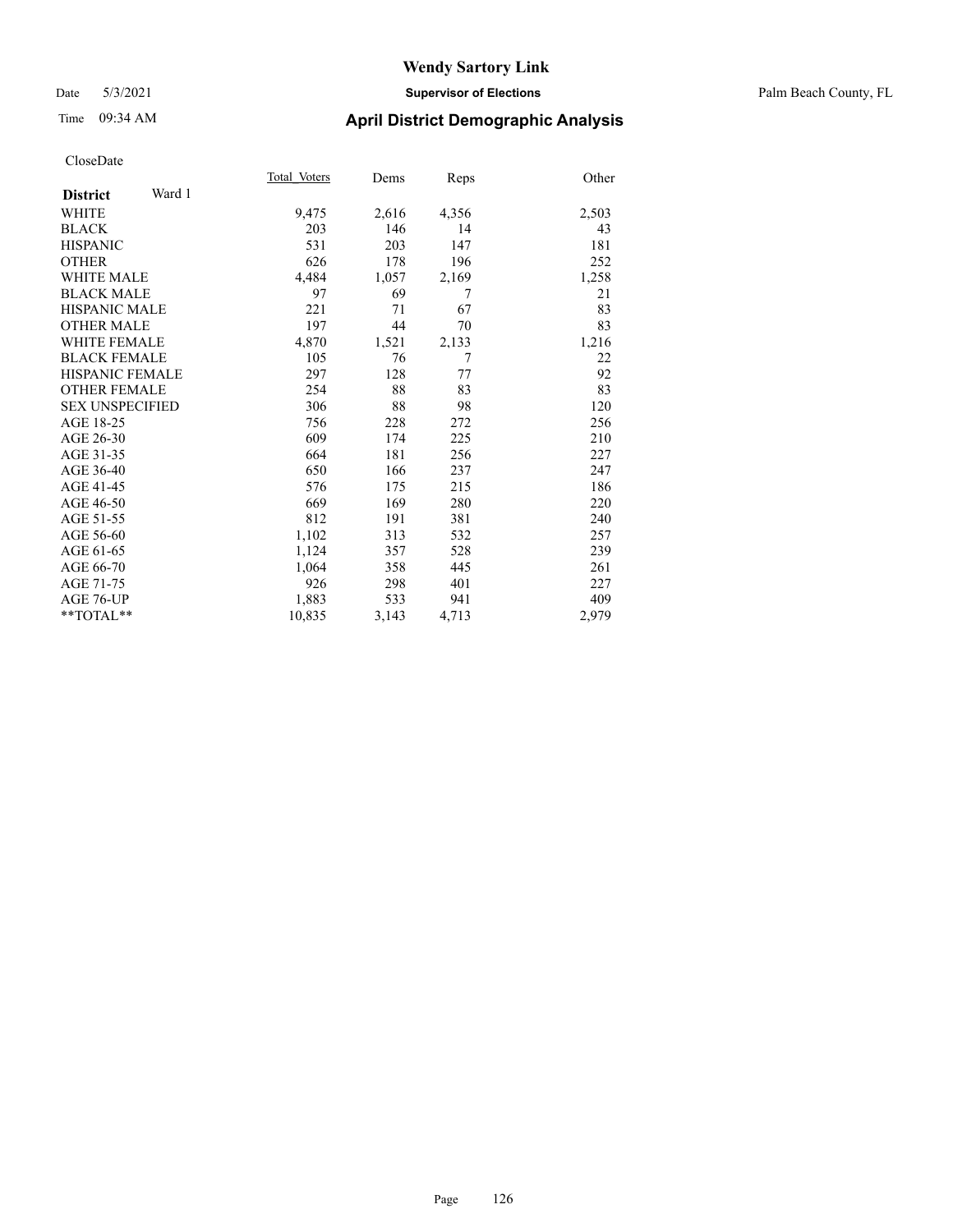## Date 5/3/2021 **Supervisor of Elections** Palm Beach County, FL

| CloseDate |
|-----------|
|-----------|

|                        |        | Total Voters   | Dems         | Reps           | Other          |
|------------------------|--------|----------------|--------------|----------------|----------------|
| <b>District</b>        | Ward 1 |                |              |                |                |
| WHITE                  |        | 1,542          | 389          | 740            | 413            |
| BLACK                  |        | 7              | 3            | 1              | 3              |
| HISPANIC               |        | 47             | 14           | 21             | 12             |
| <b>OTHER</b>           |        | 91             | 26           | 27             | 38             |
| WHITE MALE             |        | 759            | 156          | 389            | 214            |
| <b>BLACK MALE</b>      |        | $\overline{2}$ | $\mathbf{0}$ | 1              | 1              |
| HISPANIC MALE          |        | 21             | 4            | 8              | 9              |
| <b>OTHER MALE</b>      |        | 28             | 7            | 8              | 13             |
| WHITE FEMALE           |        | 761            | 222          | 344            | 195            |
| <b>BLACK FEMALE</b>    |        | 5              | 3            | $\overline{0}$ | $\overline{2}$ |
| HISPANIC FEMALE        |        | 26             | 10           | 13             | $\mathfrak{Z}$ |
| OTHER FEMALE           |        | 38             | 13           | 10             | 15             |
| <b>SEX UNSPECIFIED</b> |        | 47             | 17           | 16             | 14             |
| AGE 18-25              |        | 107            | 35           | 43             | 29             |
| AGE 26-30              |        | 77             | 22           | 24             | 31             |
| AGE 31-35              |        | 62             | 17           | 24             | 21             |
| AGE 36-40              |        | 60             | 16           | 16             | 28             |
| AGE 41-45              |        | 51             | 18           | 17             | 16             |
| AGE 46-50              |        | 89             | 22           | 34             | 33             |
| AGE 51-55              |        | 122            | 18           | 72             | 32             |
| AGE 56-60              |        | 198            | 47           | 94             | 57             |
| AGE 61-65              |        | 218            | 59           | 106            | 53             |
| AGE 66-70              |        | 189            | 56           | 83             | 50             |
| AGE 71-75              |        | 180            | 40           | 80             | 60             |
| AGE 76-UP              |        | 334            | 82           | 196            | 56             |
| $*$ $TOTAL**$          |        | 1,687          | 432          | 789            | 466            |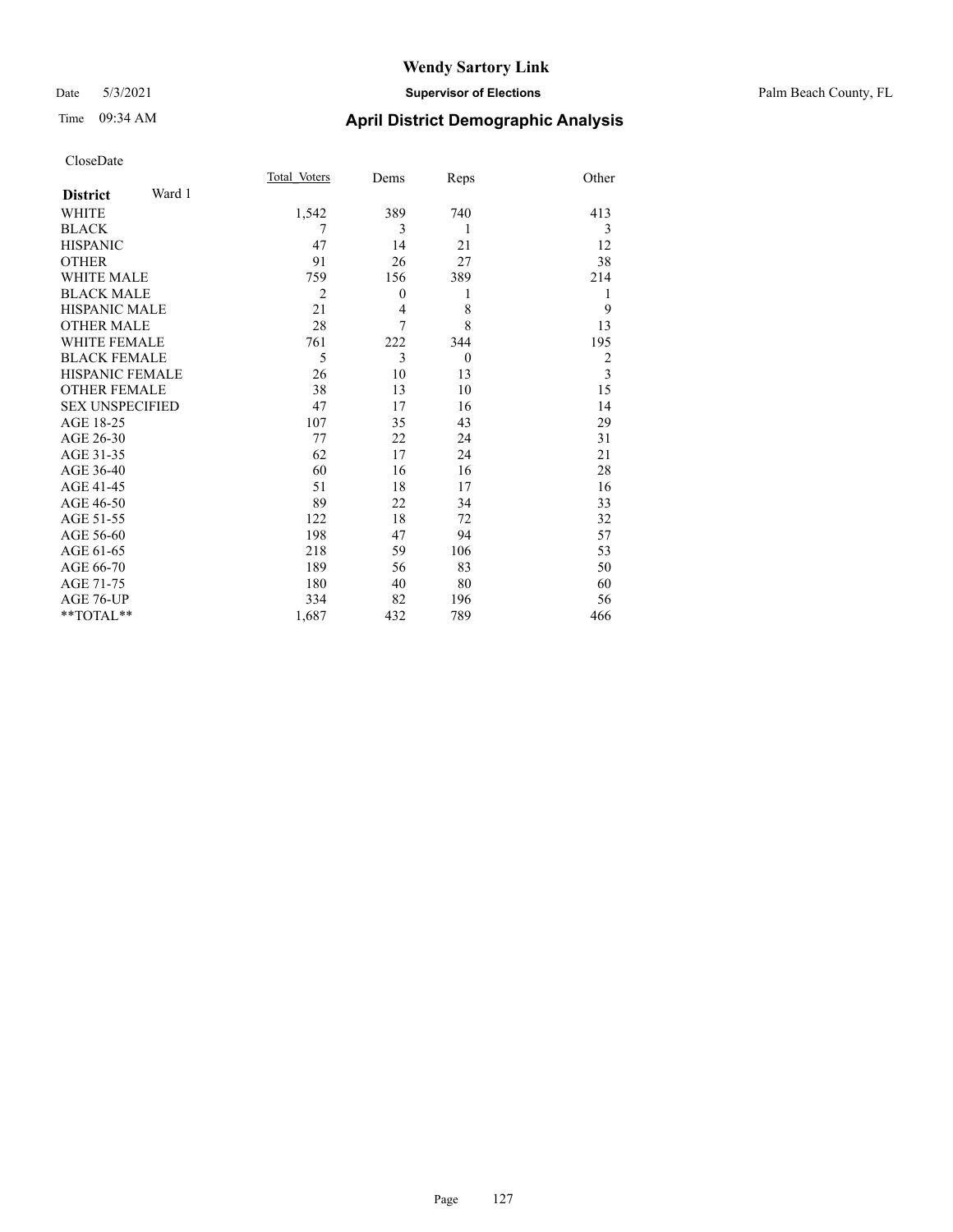## Date 5/3/2021 **Supervisor of Elections** Palm Beach County, FL

# Time 09:34 AM **April District Demographic Analysis**

|       |                                                                          |                                                            | Other                                            |
|-------|--------------------------------------------------------------------------|------------------------------------------------------------|--------------------------------------------------|
|       |                                                                          |                                                            |                                                  |
|       |                                                                          |                                                            | 59                                               |
|       |                                                                          |                                                            | 206                                              |
|       |                                                                          |                                                            | 219                                              |
|       |                                                                          |                                                            | 72                                               |
|       |                                                                          |                                                            | 38                                               |
|       |                                                                          |                                                            | 105                                              |
|       |                                                                          |                                                            | 92                                               |
| 67    |                                                                          | 9                                                          | 20                                               |
| 180   | 54                                                                       | 106                                                        | 20                                               |
|       | 907                                                                      | 23                                                         | 100                                              |
| 297   | 140                                                                      | 42                                                         | 115                                              |
| 48    | 26                                                                       | 8                                                          | 14                                               |
| 134   | 66                                                                       | 16                                                         | 52                                               |
| 379   | 249                                                                      | 29                                                         | 101                                              |
| 331   | 205                                                                      | 23                                                         | 103                                              |
| 288   | 189                                                                      | 24                                                         | 75                                               |
| 232   | 164                                                                      | 16                                                         | 52                                               |
| 197   | 131                                                                      | 24                                                         | 42                                               |
| 182   | 130                                                                      | 24                                                         | 28                                               |
| 249   | 175                                                                      | 36                                                         | 38                                               |
| 239   | 168                                                                      | 34                                                         | 37                                               |
| 230   | 181                                                                      | 26                                                         | 23                                               |
| 218   | 161                                                                      | 28                                                         | 29                                               |
| 162   | 108                                                                      | 43                                                         | 11                                               |
| 263   | 194                                                                      | 52                                                         | 17                                               |
| 2,970 | 2,055                                                                    | 359                                                        | 556                                              |
|       | Total Voters<br>332<br>1,824<br>620<br>194<br>145<br>768<br>300<br>1,030 | Dems<br>91<br>1,578<br>290<br>96<br>34<br>647<br>142<br>38 | Reps<br>182<br>40<br>111<br>26<br>73<br>16<br>66 |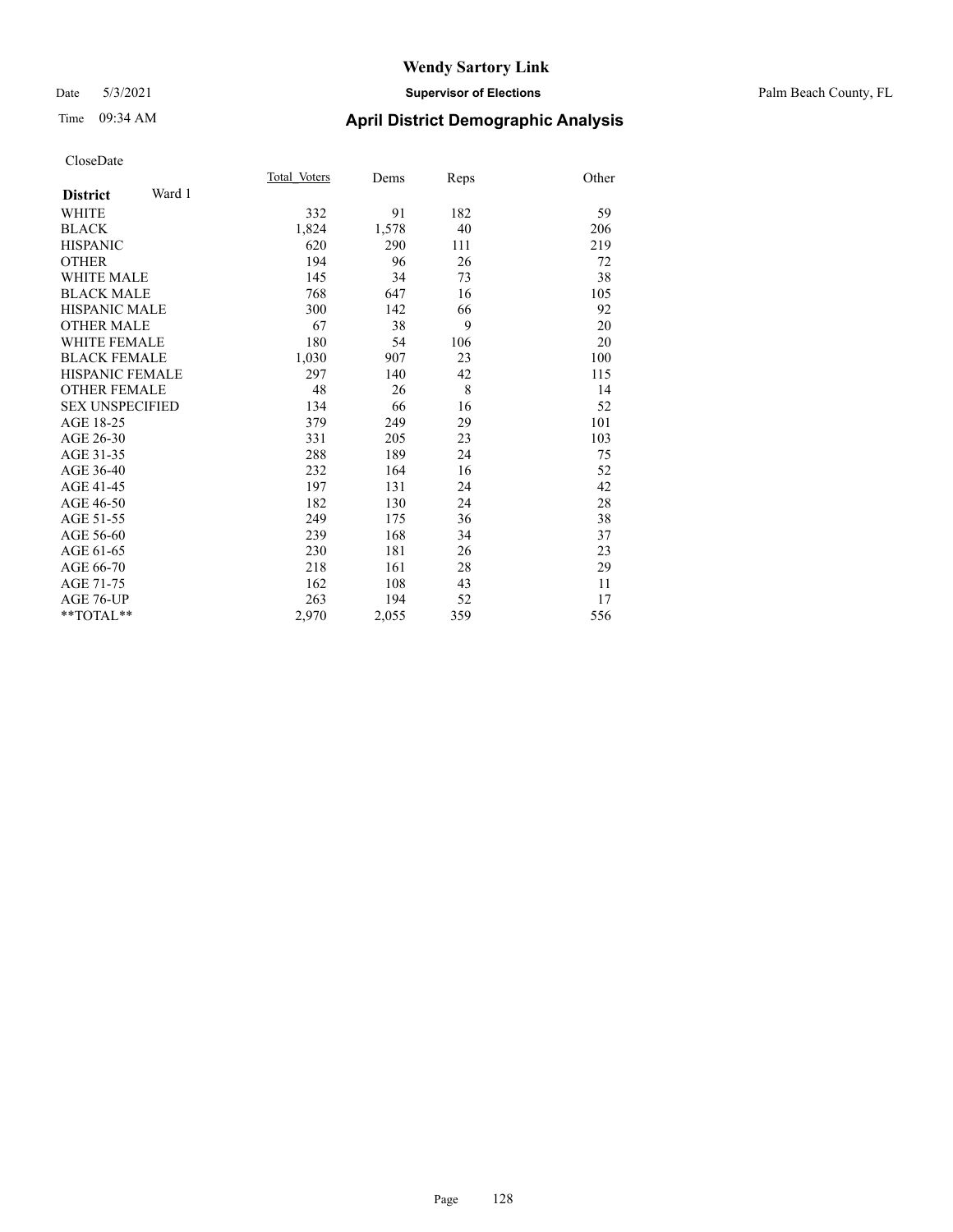## Date 5/3/2021 **Supervisor of Elections** Palm Beach County, FL

# Time 09:34 AM **April District Demographic Analysis**

|                           | Total Voters | Dems  | Reps  | Other |
|---------------------------|--------------|-------|-------|-------|
| Ward 1<br><b>District</b> |              |       |       |       |
| WHITE                     | 7,743        | 1,995 | 3,600 | 2,148 |
| <b>BLACK</b>              | 49           | 32    | 8     | 9     |
| <b>HISPANIC</b>           | 204          | 55    | 77    | 72    |
| <b>OTHER</b>              | 584          | 142   | 180   | 262   |
| <b>WHITE MALE</b>         | 3,566        | 794   | 1,697 | 1,075 |
| <b>BLACK MALE</b>         | 21           | 10    | 5     | 6     |
| <b>HISPANIC MALE</b>      | 95           | 24    | 35    | 36    |
| <b>OTHER MALE</b>         | 176          | 42    | 51    | 83    |
| WHITE FEMALE              | 4,092        | 1,178 | 1,865 | 1,049 |
| <b>BLACK FEMALE</b>       | 28           | 22    | 3     | 3     |
| <b>HISPANIC FEMALE</b>    | 106          | 31    | 41    | 34    |
| <b>OTHER FEMALE</b>       | 251          | 60    | 84    | 107   |
| <b>SEX UNSPECIFIED</b>    | 234          | 56    | 80    | 98    |
| AGE 18-25                 | 335          | 86    | 124   | 125   |
| AGE 26-30                 | 248          | 65    | 96    | 87    |
| AGE 31-35                 | 273          | 63    | 93    | 117   |
| AGE 36-40                 | 239          | 52    | 88    | 99    |
| AGE 41-45                 | 268          | 52    | 111   | 105   |
| AGE 46-50                 | 322          | 69    | 140   | 113   |
| AGE 51-55                 | 479          | 104   | 233   | 142   |
| AGE 56-60                 | 689          | 143   | 326   | 220   |
| AGE 61-65                 | 859          | 223   | 391   | 245   |
| AGE 66-70                 | 955          | 272   | 438   | 245   |
| AGE 71-75                 | 1,174        | 327   | 527   | 320   |
| AGE 76-UP                 | 2,739        | 768   | 1,298 | 673   |
| **TOTAL**                 | 8,580        | 2,224 | 3,865 | 2,491 |
|                           |              |       |       |       |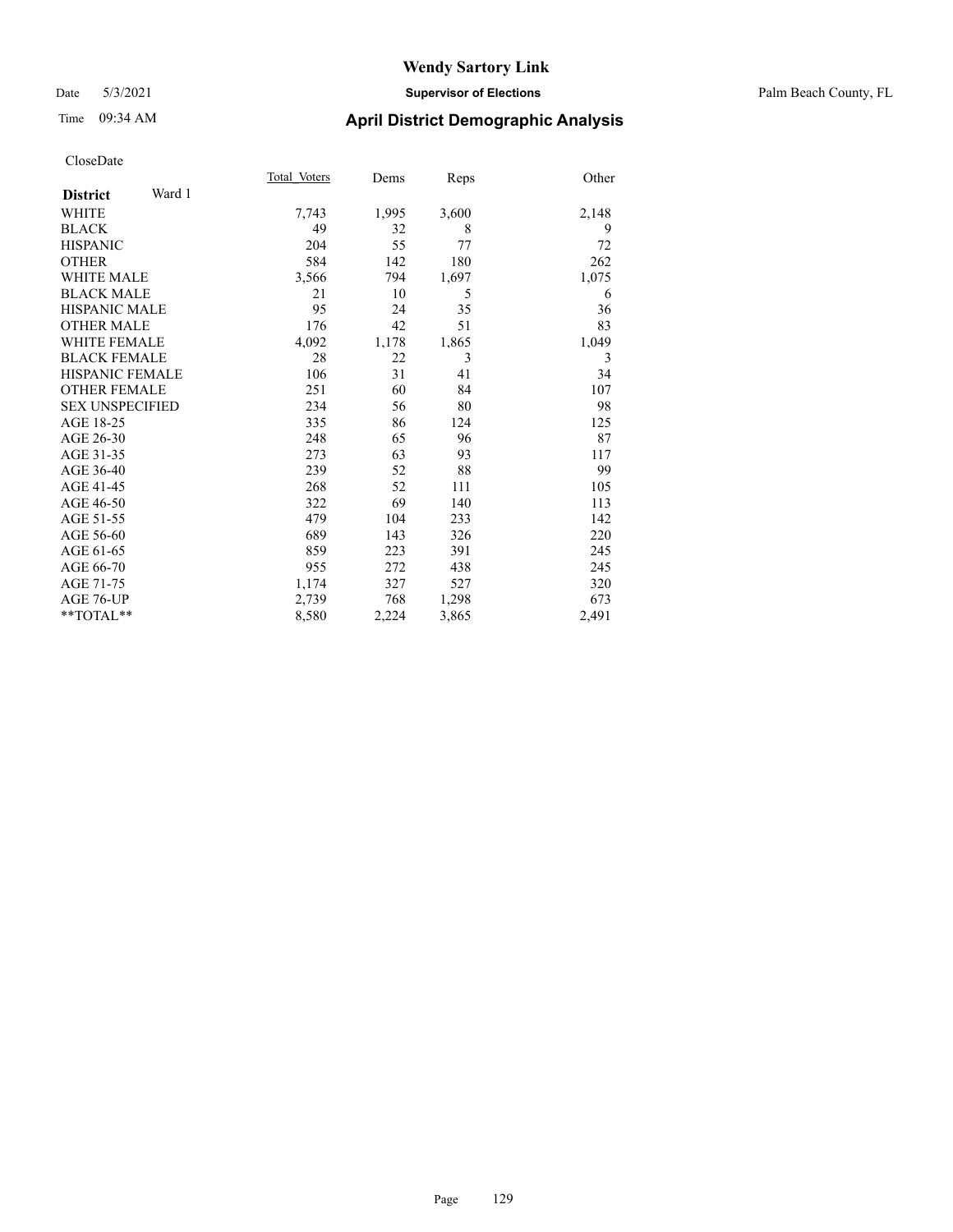## Date 5/3/2021 **Supervisor of Elections** Palm Beach County, FL

# Time 09:34 AM **April District Demographic Analysis**

|                           | Total Voters | Dems   | <b>Reps</b> | Other  |
|---------------------------|--------------|--------|-------------|--------|
| Ward 1<br><b>District</b> |              |        |             |        |
| WHITE                     | 38,316       | 11,536 | 16,240      | 10,540 |
| <b>BLACK</b>              | 1,497        | 1,039  | 94          | 364    |
| <b>HISPANIC</b>           | 2,974        | 1,127  | 719         | 1,128  |
| <b>OTHER</b>              | 3,810        | 1,227  | 900         | 1,683  |
| <b>WHITE MALE</b>         | 17,441       | 4,245  | 8,040       | 5,156  |
| <b>BLACK MALE</b>         | 660          | 431    | 49          | 180    |
| <b>HISPANIC MALE</b>      | 1,235        | 430    | 310         | 495    |
| <b>OTHER MALE</b>         | 1,324        | 388    | 329         | 607    |
| <b>WHITE FEMALE</b>       | 20,404       | 7,164  | 8,019       | 5,221  |
| <b>BLACK FEMALE</b>       | 814          | 593    | 45          | 176    |
| <b>HISPANIC FEMALE</b>    | 1,668        | 670    | 398         | 600    |
| <b>OTHER FEMALE</b>       | 1,629        | 588    | 390         | 651    |
| <b>SEX UNSPECIFIED</b>    | 1,359        | 387    | 357         | 615    |
| AGE 18-25                 | 3,252        | 1,025  | 1,058       | 1,169  |
| AGE 26-30                 | 2,800        | 918    | 888         | 994    |
| AGE 31-35                 | 3,006        | 950    | 945         | 1,111  |
| AGE 36-40                 | 3,074        | 990    | 916         | 1,168  |
| AGE 41-45                 | 2,851        | 815    | 950         | 1,086  |
| AGE 46-50                 | 3,048        | 834    | 1,173       | 1,041  |
| AGE 51-55                 | 3,450        | 940    | 1,484       | 1,026  |
| AGE 56-60                 | 4,205        | 1,180  | 1,849       | 1,176  |
| AGE 61-65                 | 4,119        | 1,354  | 1,732       | 1,033  |
| AGE 66-70                 | 4,091        | 1,494  | 1,608       | 989    |
| AGE 71-75                 | 4,260        | 1,469  | 1,797       | 994    |
| AGE 76-UP                 | 8,440        | 2,960  | 3,553       | 1,927  |
| $*$ $TOTAL**$             | 46,597       | 14,929 | 17,953      | 13,715 |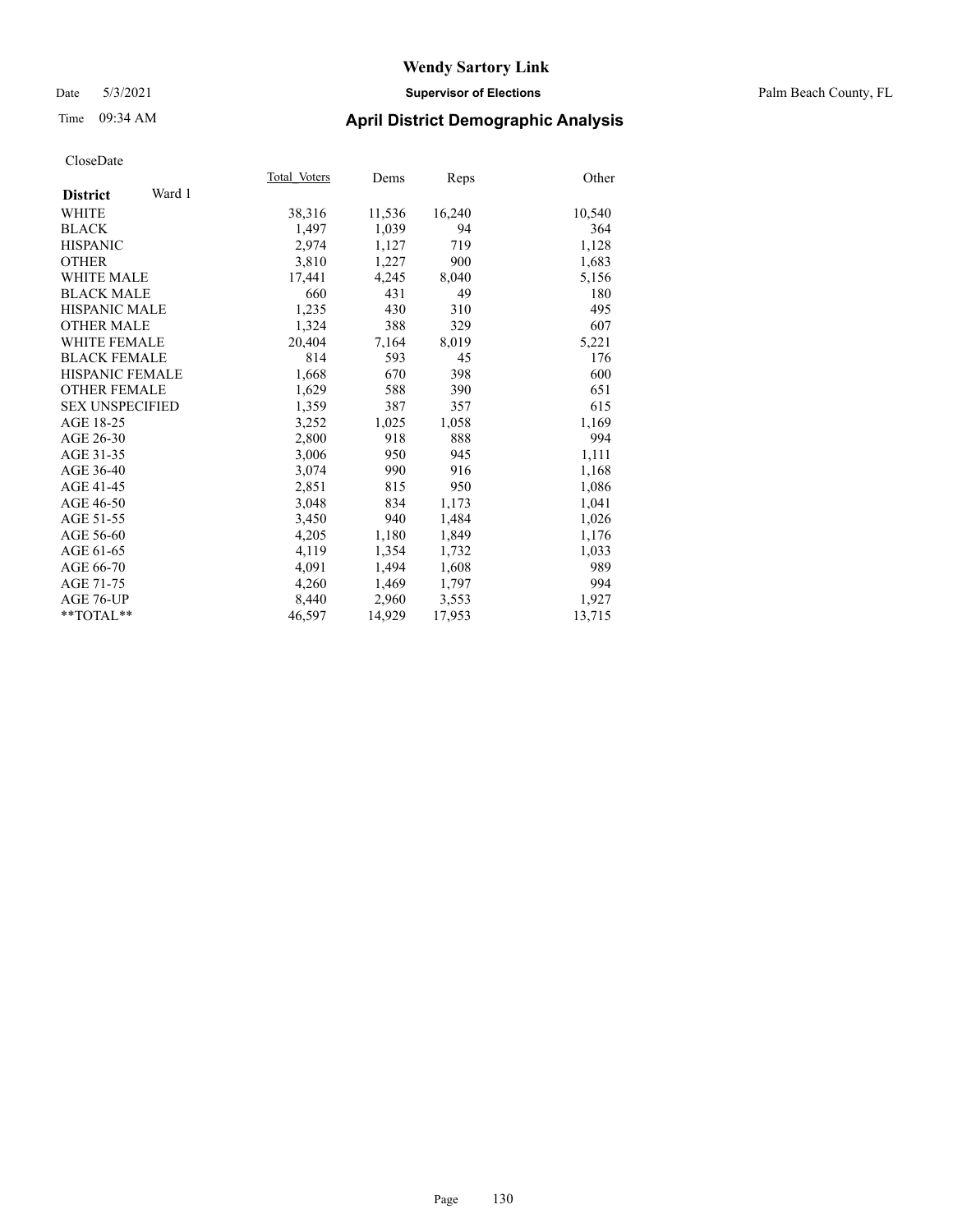## Date 5/3/2021 **Supervisor of Elections** Palm Beach County, FL

# Time 09:34 AM **April District Demographic Analysis**

|                        |        | Total Voters | Dems                    | Reps           | Other            |
|------------------------|--------|--------------|-------------------------|----------------|------------------|
| <b>District</b>        | Ward 1 |              |                         |                |                  |
| <b>WHITE</b>           |        | 994          | 267                     | 429            | 298              |
| <b>BLACK</b>           |        | 14           | 9                       | $\overline{2}$ | 3                |
| <b>HISPANIC</b>        |        | 21           | 5                       | 8              | 8                |
| <b>OTHER</b>           |        | 68           | 14                      | 22             | 32               |
| <b>WHITE MALE</b>      |        | 480          | 102                     | 225            | 153              |
| <b>BLACK MALE</b>      |        | 11           | 6                       | $\overline{2}$ | 3                |
| <b>HISPANIC MALE</b>   |        | 11           | $\overline{2}$          | $\overline{4}$ | 5                |
| <b>OTHER MALE</b>      |        | 19           | $\overline{\mathbf{3}}$ | 6              | 10               |
| <b>WHITE FEMALE</b>    |        | 503          | 163                     | 197            | 143              |
| <b>BLACK FEMALE</b>    |        | 3            | 3                       | $\theta$       | $\boldsymbol{0}$ |
| <b>HISPANIC FEMALE</b> |        | 10           | 3                       | 4              | 3                |
| <b>OTHER FEMALE</b>    |        | 30           | 10                      | 7              | 13               |
| <b>SEX UNSPECIFIED</b> |        | 29           | $\overline{2}$          | 16             | 11               |
| AGE 18-25              |        | 49           | 16                      | 14             | 19               |
| AGE 26-30              |        | 46           | 8                       | 17             | 21               |
| AGE 31-35              |        | 48           | 13                      | 22             | 13               |
| AGE 36-40              |        | 41           | 12                      | 12             | 17               |
| AGE 41-45              |        | 58           | 20                      | 17             | 21               |
| AGE 46-50              |        | 59           | 11                      | 19             | 29               |
| AGE 51-55              |        | 96           | 20                      | 39             | 37               |
| AGE 56-60              |        | 117          | 31                      | 55             | 31               |
| AGE 61-65              |        | 143          | 44                      | 70             | 29               |
| AGE 66-70              |        | 132          | 37                      | 55             | 40               |
| AGE 71-75              |        | 109          | 33                      | 47             | 29               |
| AGE 76-UP              |        | 199          | 50                      | 94             | 55               |
| **TOTAL**              |        | 1,097        | 295                     | 461            | 341              |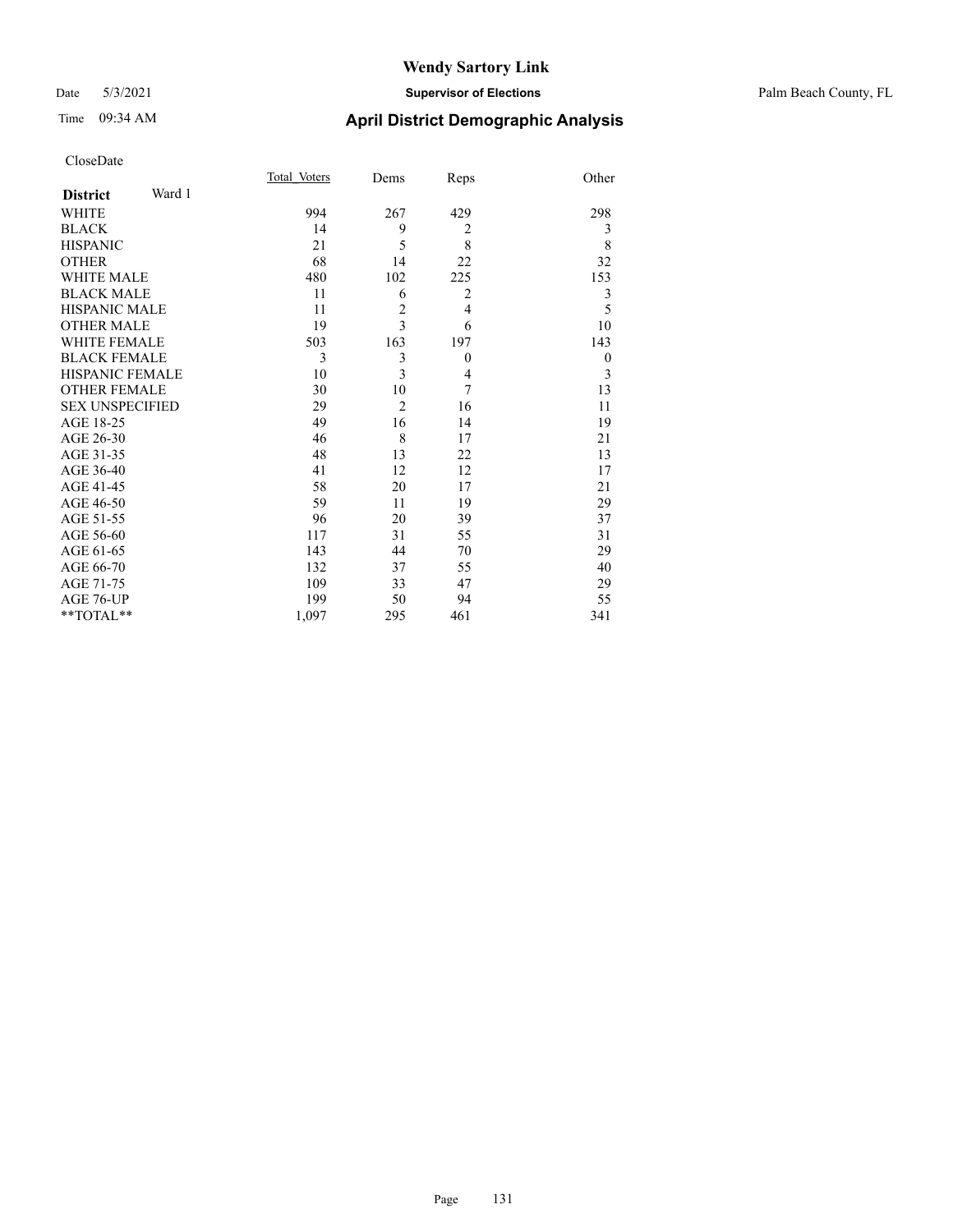## Date 5/3/2021 **Supervisor of Elections** Palm Beach County, FL

# Time 09:34 AM **April District Demographic Analysis**

|                           | Total Voters | Dems  | Reps  | Other |
|---------------------------|--------------|-------|-------|-------|
| Ward 1<br><b>District</b> |              |       |       |       |
| WHITE                     | 4,396        | 1,650 | 1,445 | 1,301 |
| <b>BLACK</b>              | 1,660        | 1,185 | 58    | 417   |
| <b>HISPANIC</b>           | 4,729        | 1,903 | 988   | 1,838 |
| <b>OTHER</b>              | 1,119        | 398   | 161   | 560   |
| WHITE MALE                | 2,024        | 653   | 731   | 640   |
| <b>BLACK MALE</b>         | 677          | 445   | 36    | 196   |
| <b>HISPANIC MALE</b>      | 2,038        | 774   | 496   | 768   |
| <b>OTHER MALE</b>         | 365          | 139   | 58    | 168   |
| <b>WHITE FEMALE</b>       | 2,300        | 976   | 694   | 630   |
| <b>BLACK FEMALE</b>       | 943          | 712   | 20    | 211   |
| <b>HISPANIC FEMALE</b>    | 2,556        | 1,090 | 464   | 1,002 |
| <b>OTHER FEMALE</b>       | 432          | 183   | 60    | 189   |
| <b>SEX UNSPECIFIED</b>    | 562          | 160   | 90    | 312   |
| AGE 18-25                 | 1,433        | 605   | 198   | 630   |
| AGE 26-30                 | 1,179        | 498   | 188   | 493   |
| AGE 31-35                 | 1,180        | 497   | 187   | 496   |
| AGE 36-40                 | 991          | 442   | 155   | 394   |
| AGE 41-45                 | 933          | 416   | 154   | 363   |
| AGE 46-50                 | 931          | 364   | 202   | 365   |
| AGE 51-55                 | 985          | 381   | 267   | 337   |
| AGE 56-60                 | 1,072        | 439   | 307   | 326   |
| AGE 61-65                 | 878          | 409   | 235   | 234   |
| AGE 66-70                 | 714          | 346   | 198   | 170   |
| AGE 71-75                 | 604          | 283   | 193   | 128   |
| AGE 76-UP                 | 1.004        | 456   | 368   | 180   |
| $*$ $TOTAL**$             | 11,904       | 5,136 | 2,652 | 4,116 |
|                           |              |       |       |       |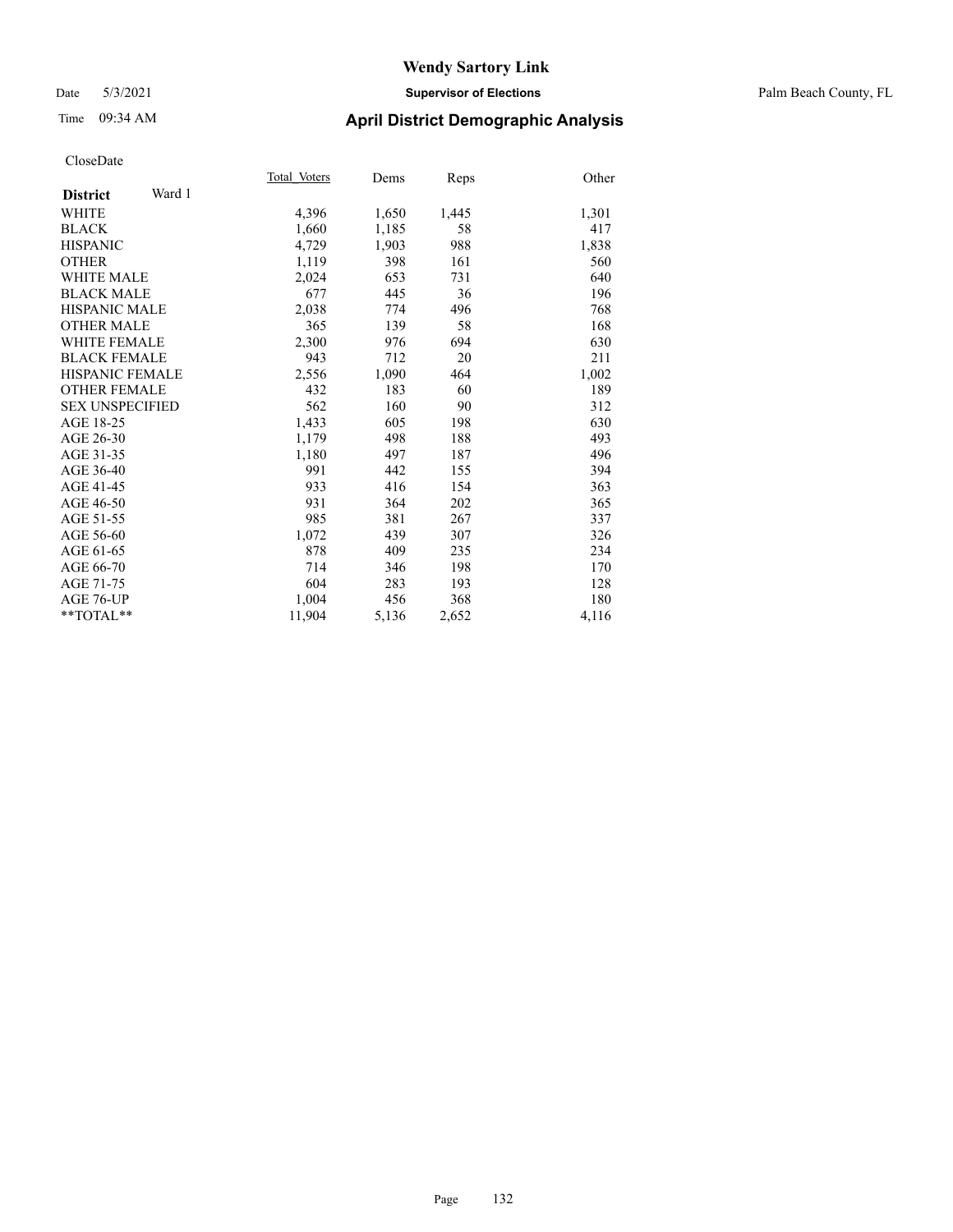## Date 5/3/2021 **Supervisor of Elections** Palm Beach County, FL

# Time 09:34 AM **April District Demographic Analysis**

|                           | Total Voters | Dems   | Reps  | Other |
|---------------------------|--------------|--------|-------|-------|
| Ward 1<br><b>District</b> |              |        |       |       |
| WHITE                     | 6,674        | 1,868  | 2,796 | 2,010 |
| <b>BLACK</b>              | 14,755       | 12,239 | 344   | 2,172 |
| <b>HISPANIC</b>           | 1,328        | 590    | 236   | 502   |
| <b>OTHER</b>              | 2,314        | 974    | 267   | 1,073 |
| <b>WHITE MALE</b>         | 3,279        | 764    | 1,453 | 1,062 |
| <b>BLACK MALE</b>         | 5,998        | 4,712  | 180   | 1,106 |
| <b>HISPANIC MALE</b>      | 559          | 216    | 119   | 224   |
| <b>OTHER MALE</b>         | 859          | 349    | 121   | 389   |
| <b>WHITE FEMALE</b>       | 3,307        | 1,082  | 1,310 | 915   |
| <b>BLACK FEMALE</b>       | 8,526        | 7,360  | 158   | 1,008 |
| <b>HISPANIC FEMALE</b>    | 740          | 357    | 116   | 267   |
| <b>OTHER FEMALE</b>       | 932          | 460    | 100   | 372   |
| <b>SEX UNSPECIFIED</b>    | 857          | 365    | 80    | 412   |
| AGE 18-25                 | 2,739        | 1,732  | 178   | 829   |
| AGE 26-30                 | 2,234        | 1,462  | 179   | 593   |
| AGE 31-35                 | 2,338        | 1,498  | 179   | 661   |
| AGE 36-40                 | 2,011        | 1,249  | 191   | 571   |
| AGE 41-45                 | 1,849        | 1,208  | 198   | 443   |
| AGE 46-50                 | 1,942        | 1,286  | 227   | 429   |
| AGE 51-55                 | 1.937        | 1,257  | 283   | 397   |
| AGE 56-60                 | 2,207        | 1,353  | 413   | 441   |
| AGE 61-65                 | 2,147        | 1,311  | 427   | 409   |
| AGE 66-70                 | 1,740        | 1,057  | 370   | 313   |
| AGE 71-75                 | 1,475        | 870    | 337   | 268   |
| AGE 76-UP                 | 2,452        | 1,388  | 661   | 403   |
| $*$ $TOTAL**$             | 25,071       | 15,671 | 3,643 | 5,757 |
|                           |              |        |       |       |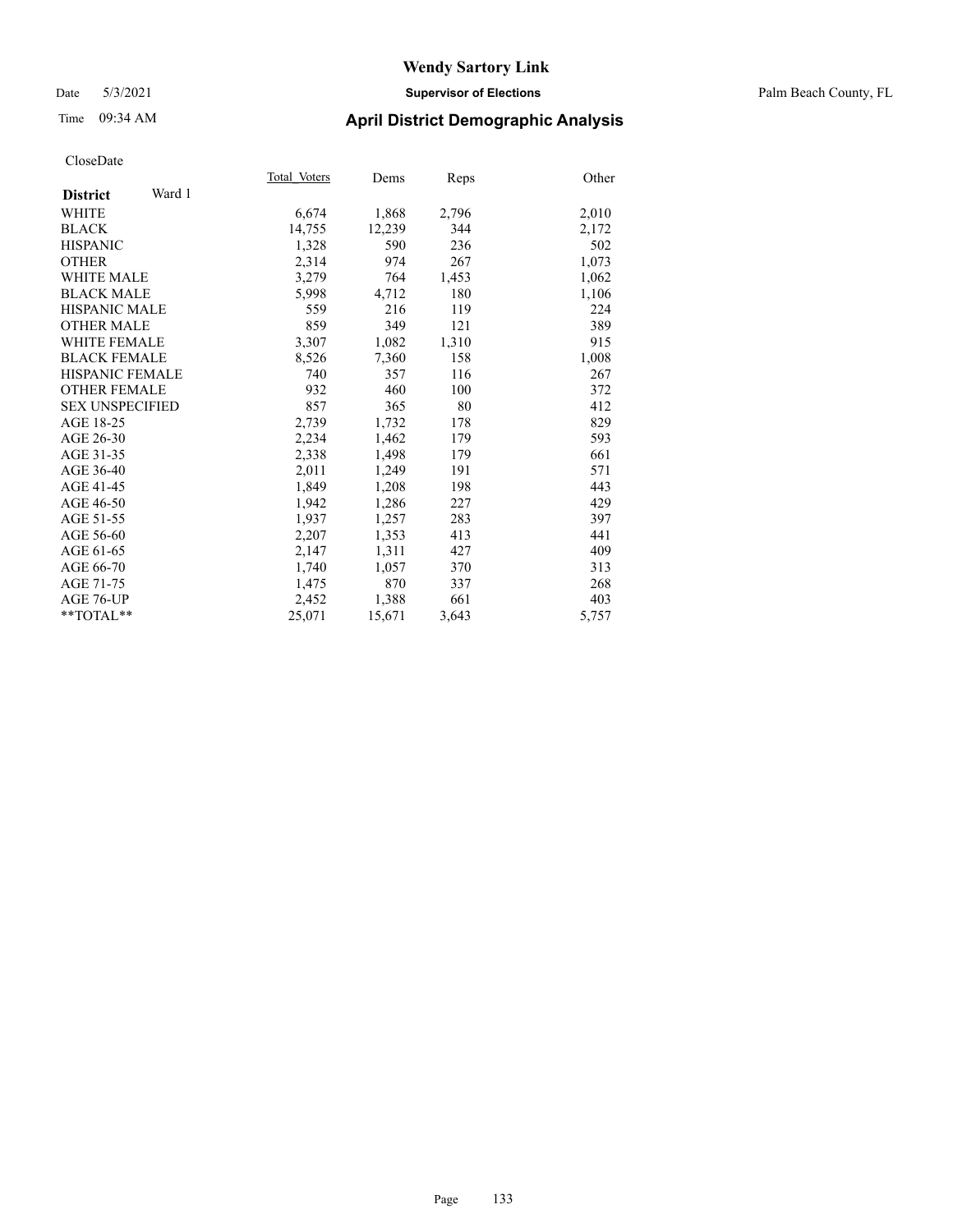## Date 5/3/2021 **Supervisor of Elections** Palm Beach County, FL

# Time 09:34 AM **April District Demographic Analysis**

|                           | Total Voters | Dems   | Reps  | Other |
|---------------------------|--------------|--------|-------|-------|
| Ward 1<br><b>District</b> |              |        |       |       |
| WHITE                     | 13,287       | 4,071  | 5,207 | 4,009 |
| <b>BLACK</b>              | 6,111        | 4,660  | 203   | 1,248 |
| <b>HISPANIC</b>           | 5,168        | 2,081  | 1,131 | 1,956 |
| <b>OTHER</b>              | 3,212        | 1,300  | 517   | 1,395 |
| <b>WHITE MALE</b>         | 6,172        | 1,604  | 2,644 | 1,924 |
| <b>BLACK MALE</b>         | 2,664        | 1,906  | 115   | 643   |
| <b>HISPANIC MALE</b>      | 2,244        | 803    | 574   | 867   |
| <b>OTHER MALE</b>         | 1,215        | 458    | 217   | 540   |
| <b>WHITE FEMALE</b>       | 6,954        | 2,423  | 2,506 | 2,025 |
| <b>BLACK FEMALE</b>       | 3,361        | 2,701  | 84    | 576   |
| <b>HISPANIC FEMALE</b>    | 2,794        | 1,222  | 538   | 1,034 |
| <b>OTHER FEMALE</b>       | 1,369        | 643    | 219   | 507   |
| <b>SEX UNSPECIFIED</b>    | 983          | 340    | 158   | 485   |
| AGE 18-25                 | 3,243        | 1,370  | 581   | 1,292 |
| AGE 26-30                 | 2,328        | 1,026  | 439   | 863   |
| AGE 31-35                 | 2,445        | 1,033  | 523   | 889   |
| AGE 36-40                 | 2,423        | 958    | 581   | 884   |
| AGE 41-45                 | 2,324        | 934    | 512   | 878   |
| AGE 46-50                 | 2,408        | 1,016  | 625   | 767   |
| AGE 51-55                 | 2,516        | 1,004  | 772   | 740   |
| AGE 56-60                 | 2,674        | 1,148  | 874   | 652   |
| AGE 61-65                 | 2,299        | 1,098  | 655   | 546   |
| AGE 66-70                 | 1,858        | 914    | 548   | 396   |
| AGE 71-75                 | 1,288        | 623    | 353   | 312   |
| AGE 76-UP                 | 1,972        | 988    | 595   | 389   |
| $*$ $TOTAL**$             | 27,778       | 12,112 | 7,058 | 8,608 |
|                           |              |        |       |       |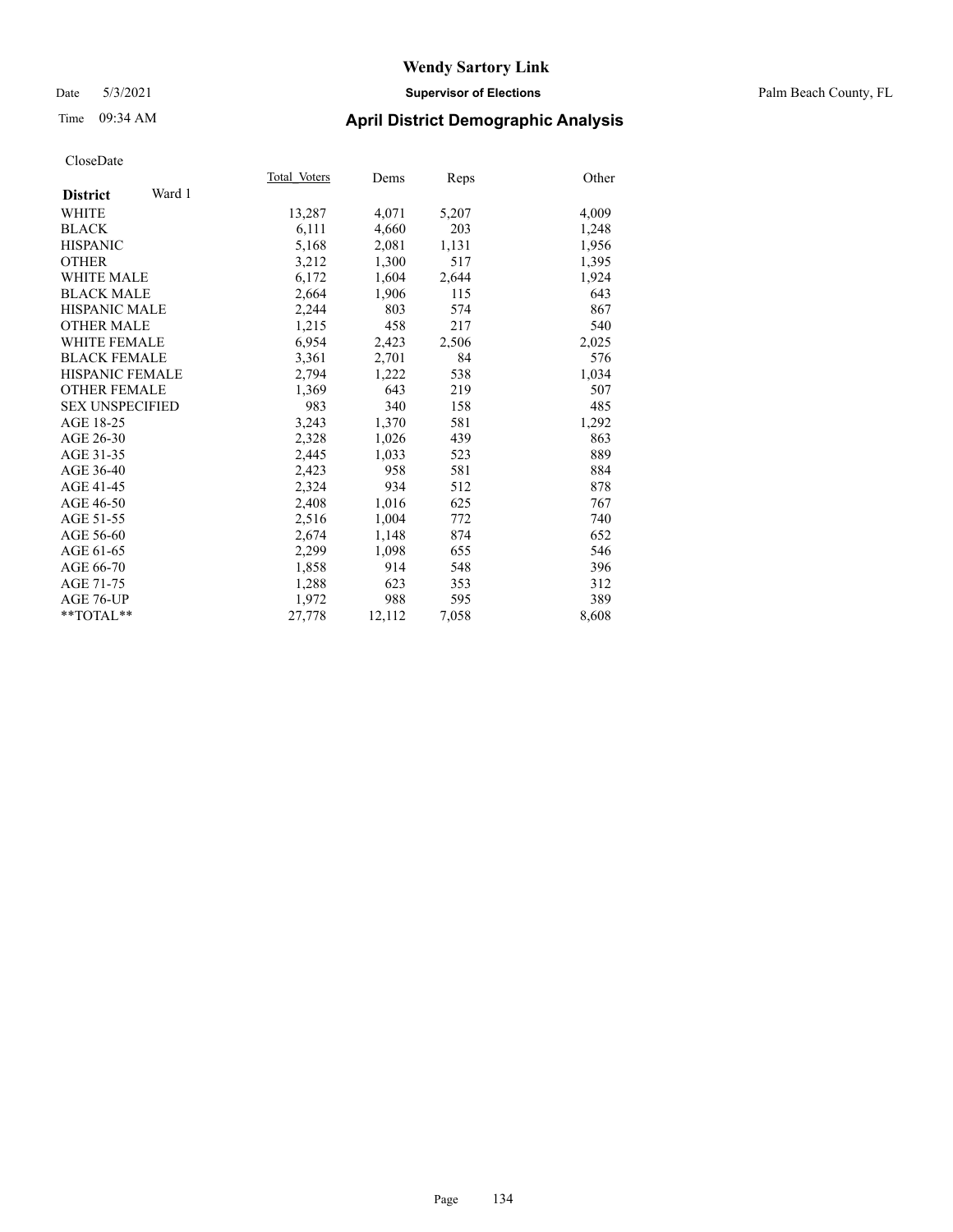## Date 5/3/2021 **Supervisor of Elections** Palm Beach County, FL

| CloseDate |
|-----------|
|-----------|

|                        |        | Total Voters | Dems  | Reps           | Other |
|------------------------|--------|--------------|-------|----------------|-------|
| <b>District</b>        | Ward 1 |              |       |                |       |
| WHITE                  |        | 63           | 23    | 28             | 12    |
| BLACK                  |        | 1,201        | 1,052 | 25             | 124   |
| HISPANIC               |        | 215          | 106   | 31             | 78    |
| OTHER                  |        | 81           | 48    | 3              | 30    |
| <b>WHITE MALE</b>      |        | 33           | 12    | 14             | 7     |
| <b>BLACK MALE</b>      |        | 483          | 415   | 9              | 59    |
| HISPANIC MALE          |        | 112          | 52    | 21             | 39    |
| <b>OTHER MALE</b>      |        | 18           | 9     | $\theta$       | 9     |
| WHITE FEMALE           |        | 30           | 11    | 14             | 5     |
| BLACK FEMALE           |        | 703          | 623   | 16             | 64    |
| HISPANIC FEMALE        |        | 99           | 54    | 10             | 35    |
| OTHER FEMALE           |        | 42           | 28    | $\overline{c}$ | 12    |
| <b>SEX UNSPECIFIED</b> |        | 40           | 25    | 1              | 14    |
| AGE 18-25              |        | 191          | 137   | 7              | 47    |
| AGE 26-30              |        | 175          | 131   | 13             | 31    |
| AGE 31-35              |        | 173          | 126   | 10             | 37    |
| AGE 36-40              |        | 126          | 96    | 6              | 24    |
| AGE 41-45              |        | 120          | 87    | 5              | 28    |
| AGE 46-50              |        | 103          | 80    | $\overline{4}$ | 19    |
| AGE 51-55              |        | 122          | 102   | 6              | 14    |
| AGE 56-60              |        | 136          | 111   | 12             | 13    |
| AGE 61-65              |        | 108          | 89    | 8              | 11    |
| AGE 66-70              |        | 105          | 98    | 4              | 3     |
| AGE 71-75              |        | 69           | 56    | 7              | 6     |
| AGE 76-UP              |        | 132          | 116   | 5              | 11    |
| $*$ $TOTAL**$          |        | 1,560        | 1,229 | 87             | 244   |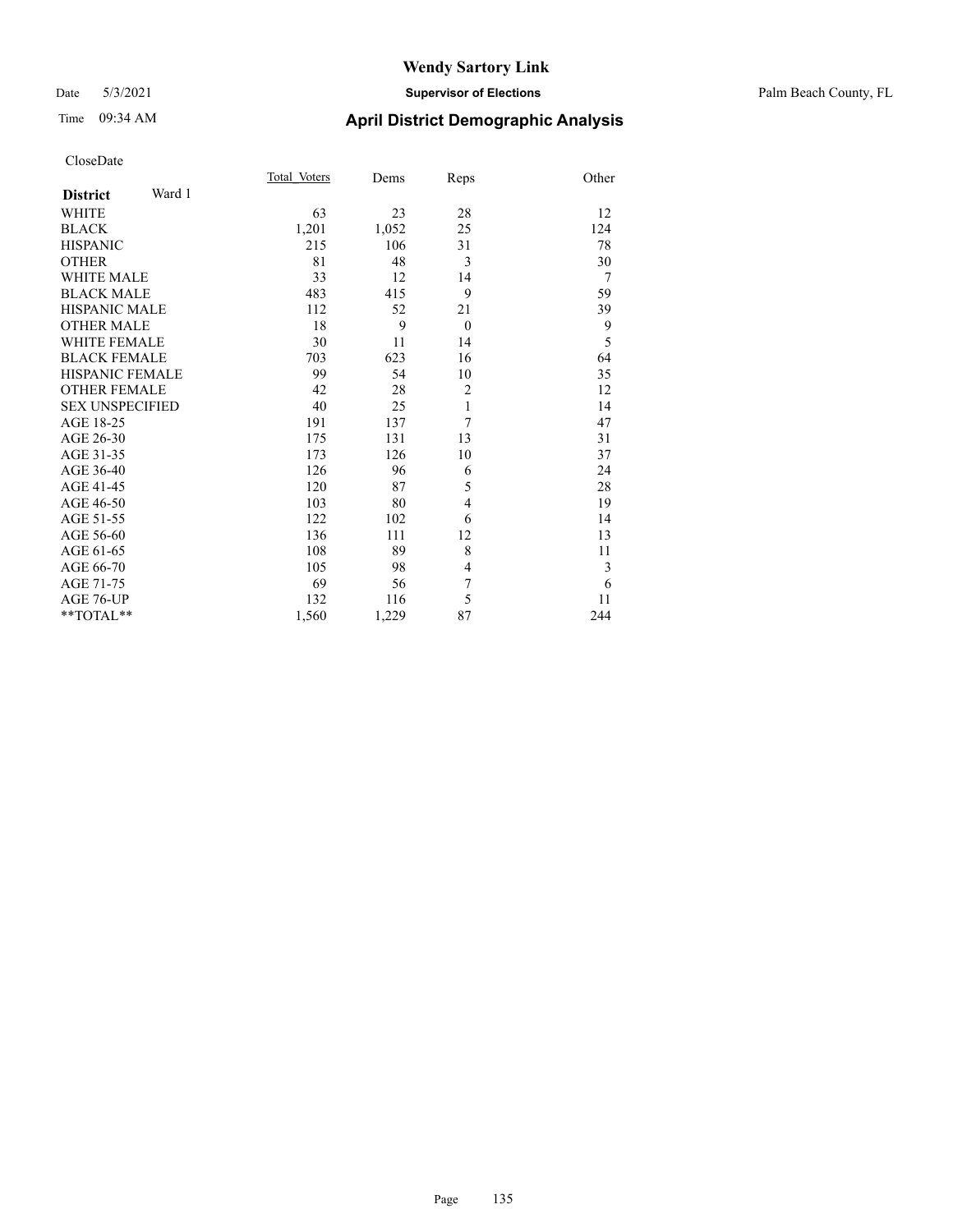## Date 5/3/2021 **Supervisor of Elections** Palm Beach County, FL

| CloseDate |
|-----------|
|-----------|

|                     |        | Total Voters | Dems | Reps           | Other    |
|---------------------|--------|--------------|------|----------------|----------|
| <b>District</b>     | Ward 1 |              |      |                |          |
| WHITE               |        | 1,172        | 372  | 453            | 347      |
| BLACK               |        | 27           | 20   | 3              | 4        |
| <b>HISPANIC</b>     |        | 79           | 23   | 33             | 23       |
| OTHER               |        | 99           | 26   | 28             | 45       |
| WHITE MALE          |        | 524          | 138  | 217            | 169      |
| <b>BLACK MALE</b>   |        | 11           | 6    | 1              | 4        |
| HISPANIC MALE       |        | 36           | 11   | 16             | 9        |
| <b>OTHER MALE</b>   |        | 27           | 6    | 11             | 10       |
| WHITE FEMALE        |        | 628          | 227  | 228            | 173      |
| <b>BLACK FEMALE</b> |        | 16           | 14   | $\overline{2}$ | $\theta$ |
| HISPANIC FEMALE     |        | 41           | 12   | 16             | 13       |
| OTHER FEMALE        |        | 50           | 13   | 13             | 24       |
| SEX UNSPECIFIED     |        | 41           | 11   | 13             | 17       |
| AGE 18-25           |        | 44           | 10   | 15             | 19       |
| AGE 26-30           |        | 52           | 15   | 17             | 20       |
| AGE 31-35           |        | 42           | 15   | 10             | 17       |
| AGE 36-40           |        | 44           | 8    | 19             | 17       |
| AGE 41-45           |        | 46           | 9    | 16             | 21       |
| AGE 46-50           |        | 57           | 11   | 26             | 20       |
| AGE 51-55           |        | 96           | 23   | 43             | 30       |
| AGE 56-60           |        | 131          | 39   | 52             | 40       |
| AGE 61-65           |        | 132          | 54   | 40             | 38       |
| AGE 66-70           |        | 180          | 70   | 66             | 44       |
| AGE 71-75           |        | 190          | 71   | 62             | 57       |
| AGE 76-UP           |        | 363          | 116  | 151            | 96       |
| $*$ TOTAL $*$       |        | 1,377        | 441  | 517            | 419      |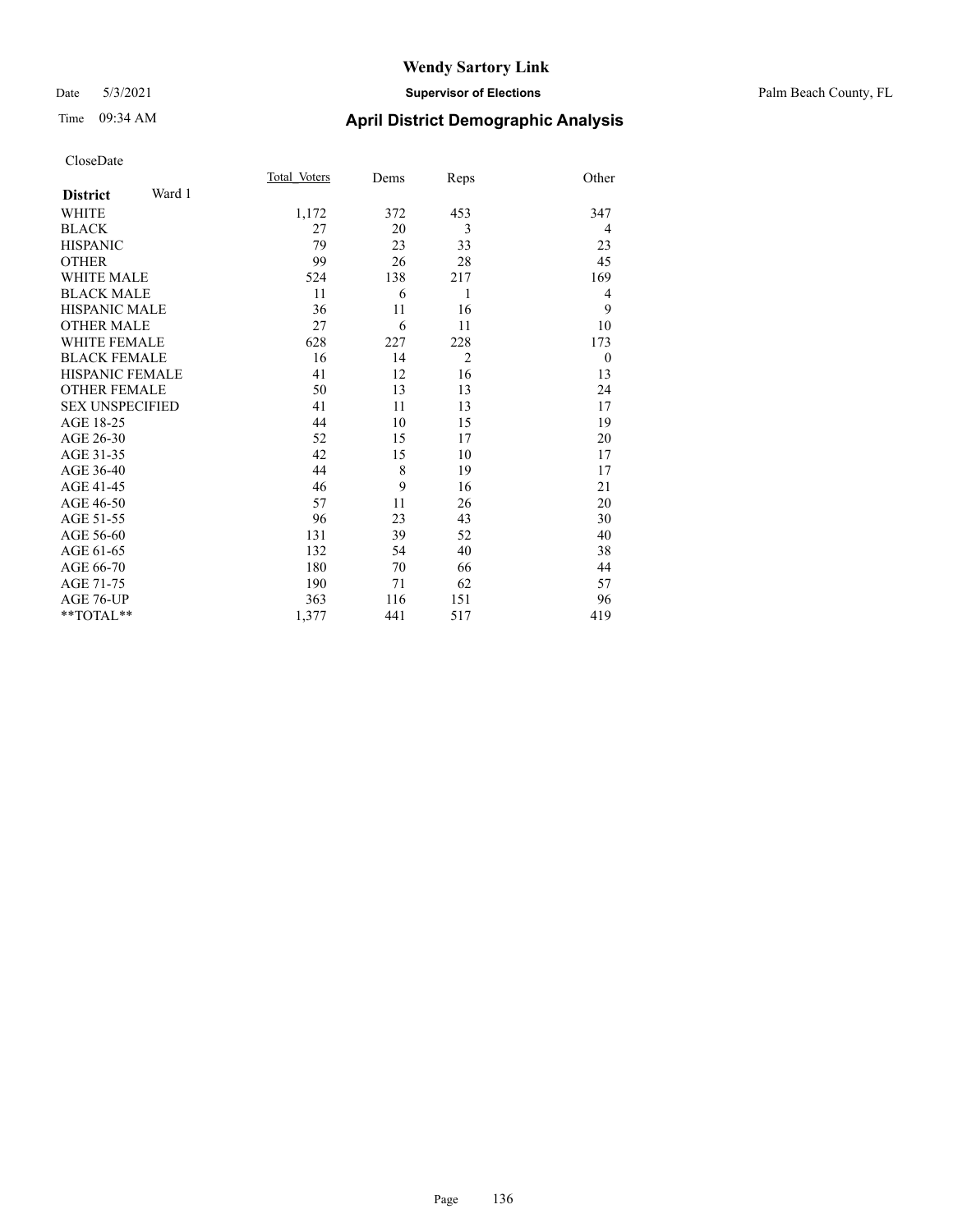## Date 5/3/2021 **Supervisor of Elections** Palm Beach County, FL

# Time 09:34 AM **April District Demographic Analysis**

|                        |        | Total Voters | Dems  | Reps     | Other |
|------------------------|--------|--------------|-------|----------|-------|
| <b>District</b>        | Ward 1 |              |       |          |       |
| <b>WHITE</b>           |        | 4,616        | 1,103 | 2,262    | 1,251 |
| <b>BLACK</b>           |        | 30           | 19    | 1        | 10    |
| <b>HISPANIC</b>        |        | 187          | 65    | 65       | 57    |
| <b>OTHER</b>           |        | 263          | 70    | 96       | 97    |
| <b>WHITE MALE</b>      |        | 2,172        | 409   | 1,138    | 625   |
| <b>BLACK MALE</b>      |        | 9            | 3     | 1        | 5     |
| <b>HISPANIC MALE</b>   |        | 72           | 24    | 25       | 23    |
| <b>OTHER MALE</b>      |        | 82           | 21    | 35       | 26    |
| <b>WHITE FEMALE</b>    |        | 2,402        | 687   | 1,107    | 608   |
| <b>BLACK FEMALE</b>    |        | 21           | 16    | $\theta$ | 5     |
| HISPANIC FEMALE        |        | 109          | 40    | 36       | 33    |
| <b>OTHER FEMALE</b>    |        | 108          | 33    | 36       | 39    |
| <b>SEX UNSPECIFIED</b> |        | 117          | 22    | 46       | 49    |
| AGE 18-25              |        | 405          | 81    | 186      | 138   |
| AGE 26-30              |        | 298          | 68    | 140      | 90    |
| AGE 31-35              |        | 362          | 76    | 157      | 129   |
| AGE 36-40              |        | 400          | 89    | 175      | 136   |
| AGE 41-45              |        | 319          | 89    | 118      | 112   |
| AGE 46-50              |        | 362          | 93    | 161      | 108   |
| AGE 51-55              |        | 405          | 82    | 213      | 110   |
| AGE 56-60              |        | 487          | 105   | 260      | 122   |
| AGE 61-65              |        | 512          | 141   | 241      | 130   |
| AGE 66-70              |        | 454          | 140   | 210      | 104   |
| AGE 71-75              |        | 375          | 103   | 186      | 86    |
| AGE 76-UP              |        | 717          | 190   | 377      | 150   |
| $*$ $TOTAL**$          |        | 5,096        | 1,257 | 2,424    | 1,415 |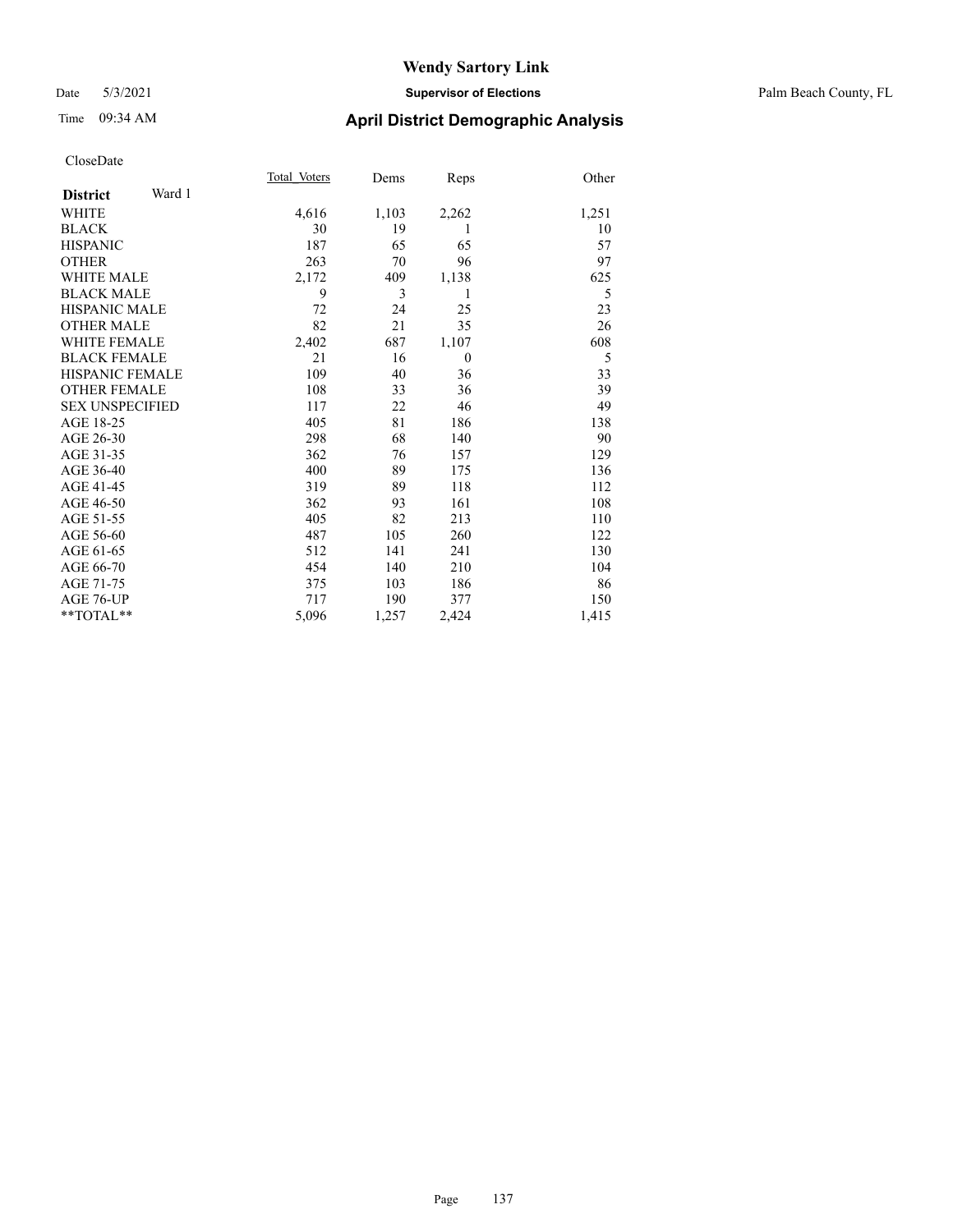| CloseDate              |        |                |                |          |                |
|------------------------|--------|----------------|----------------|----------|----------------|
|                        |        | Total Voters   | Dems           | Reps     | Other          |
| <b>District</b>        | Ward 1 |                |                |          |                |
| <b>WHITE</b>           |        | 277            | 36             | 194      | 47             |
| <b>BLACK</b>           |        | $\theta$       | $\theta$       | $\theta$ | $\theta$       |
| <b>HISPANIC</b>        |        | 1              | 0              |          | $\Omega$       |
| <b>OTHER</b>           |        | 5              |                | 3        | 1              |
| <b>WHITE MALE</b>      |        | 126            | 14             | 93       | 19             |
| <b>BLACK MALE</b>      |        | $\theta$       | 0              | $\theta$ | $\theta$       |
| <b>HISPANIC MALE</b>   |        | 0              | $\theta$       | $_{0}$   | $\Omega$       |
| <b>OTHER MALE</b>      |        |                | 0              |          | $\theta$       |
| <b>WHITE FEMALE</b>    |        | 150            | 22             | 101      | 27             |
| <b>BLACK FEMALE</b>    |        | $\theta$       | $\theta$       | $\theta$ | $\theta$       |
| <b>HISPANIC FEMALE</b> |        |                | 0              |          | $\theta$       |
| <b>OTHER FEMALE</b>    |        | 3              | 1              | 2        | $\theta$       |
| <b>SEX UNSPECIFIED</b> |        | $\overline{2}$ | 0              | $\theta$ | $\overline{c}$ |
| AGE 18-25              |        | 14             |                | 12       | $\mathbf{1}$   |
| AGE 26-30              |        | 15             | 3              | 7        | 5              |
| AGE 31-35              |        | 7              |                | 5        | 1              |
| AGE 36-40              |        | 4              | 1              |          | $\overline{c}$ |
| AGE 41-45              |        | 6              | $\theta$       | 5        | 1              |
| AGE 46-50              |        | 8              | 2              | 4        | $\overline{c}$ |
| AGE 51-55              |        | 13             | $\overline{c}$ | 9        | $\overline{c}$ |
| AGE 56-60              |        | 25             | 4              | 17       | $\overline{4}$ |
| AGE 61-65              |        | 27             | 4              | 17       | 6              |
| AGE 66-70              |        | 25             | 4              | 17       | $\overline{4}$ |
| AGE 71-75              |        | 43             | 5              | 29       | 9              |
| AGE 76-UP              |        | 96             | 10             | 75       | 11             |
| **TOTAL**              |        | 283            | 37             | 198      | 48             |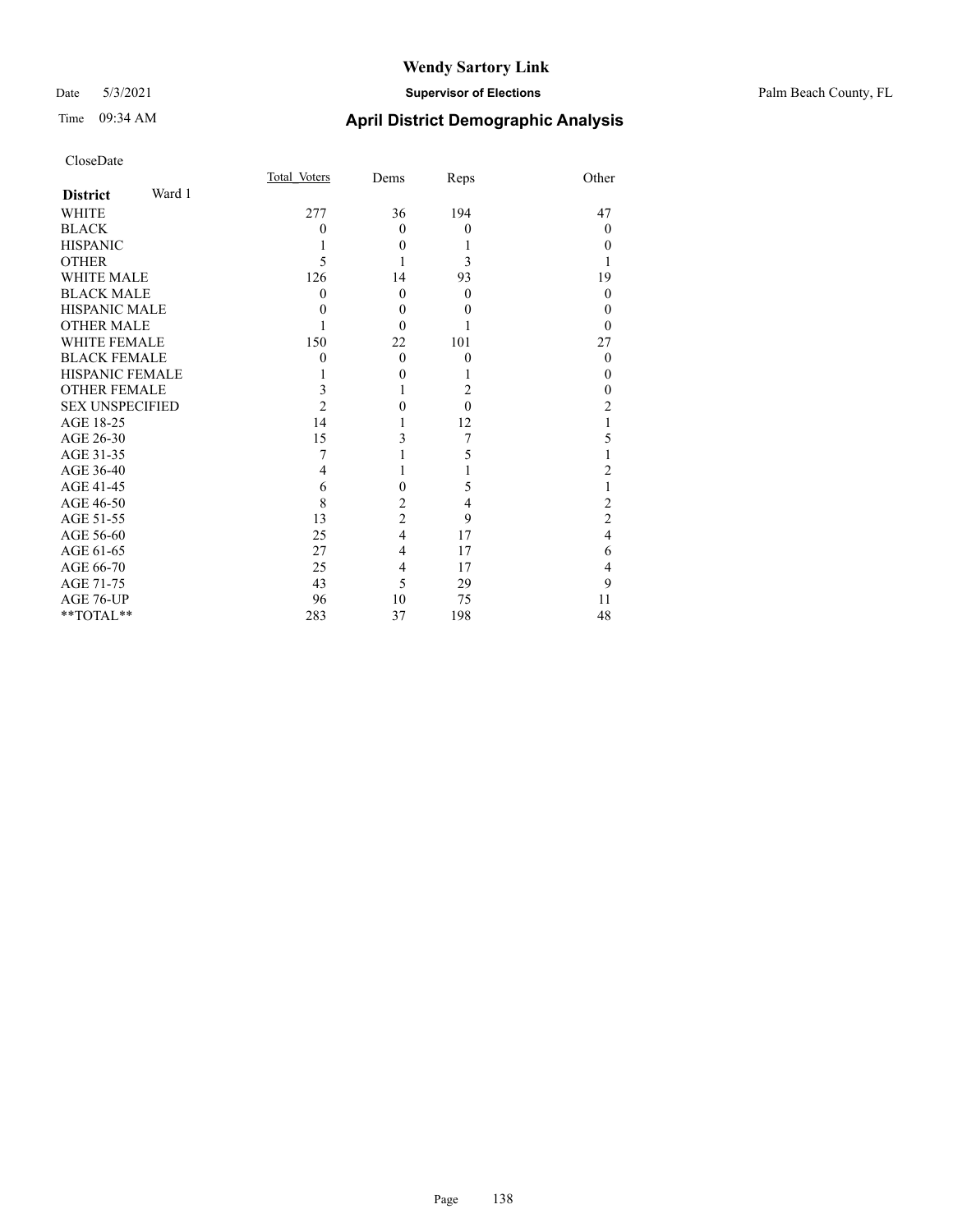## Date 5/3/2021 **Supervisor of Elections** Palm Beach County, FL

# Time 09:34 AM **April District Demographic Analysis**

|                           | Total Voters | Dems   | Reps   | Other  |
|---------------------------|--------------|--------|--------|--------|
| Ward 1<br><b>District</b> |              |        |        |        |
| WHITE                     | 27,751       | 8,271  | 11,490 | 7,990  |
| <b>BLACK</b>              | 4,457        | 3,232  | 184    | 1,041  |
| <b>HISPANIC</b>           | 6,693        | 2,450  | 1,713  | 2,530  |
| <b>OTHER</b>              | 4,745        | 1,687  | 963    | 2,095  |
| <b>WHITE MALE</b>         | 12,941       | 3,282  | 5,753  | 3,906  |
| <b>BLACK MALE</b>         | 1,926        | 1,285  | 111    | 530    |
| <b>HISPANIC MALE</b>      | 2,952        | 973    | 819    | 1,160  |
| <b>OTHER MALE</b>         | 1,743        | 561    | 400    | 782    |
| <b>WHITE FEMALE</b>       | 14,432       | 4,901  | 5,593  | 3,938  |
| <b>BLACK FEMALE</b>       | 2,471        | 1,909  | 71     | 491    |
| <b>HISPANIC FEMALE</b>    | 3,578        | 1,425  | 846    | 1,307  |
| <b>OTHER FEMALE</b>       | 2,023        | 822    | 405    | 796    |
| <b>SEX UNSPECIFIED</b>    | 1,535        | 457    | 344    | 734    |
| AGE 18-25                 | 5,427        | 1,998  | 1,411  | 2,018  |
| AGE 26-30                 | 2,937        | 1,083  | 742    | 1,112  |
| AGE 31-35                 | 3,054        | 1,051  | 883    | 1,120  |
| AGE 36-40                 | 3,272        | 1,166  | 878    | 1,228  |
| AGE 41-45                 | 3,642        | 1,260  | 1,056  | 1,326  |
| AGE 46-50                 | 4,152        | 1,379  | 1,327  | 1,446  |
| AGE 51-55                 | 4,338        | 1,369  | 1,600  | 1,369  |
| AGE 56-60                 | 4,184        | 1,437  | 1,651  | 1,096  |
| AGE 61-65                 | 3,708        | 1,296  | 1,431  | 981    |
| AGE 66-70                 | 3,028        | 1,249  | 1,103  | 676    |
| AGE 71-75                 | 2,561        | 1,050  | 954    | 557    |
| AGE 76-UP                 | 3,343        | 1,302  | 1,314  | 727    |
| $*$ $TOTAL**$             | 43,646       | 15,640 | 14,350 | 13,656 |
|                           |              |        |        |        |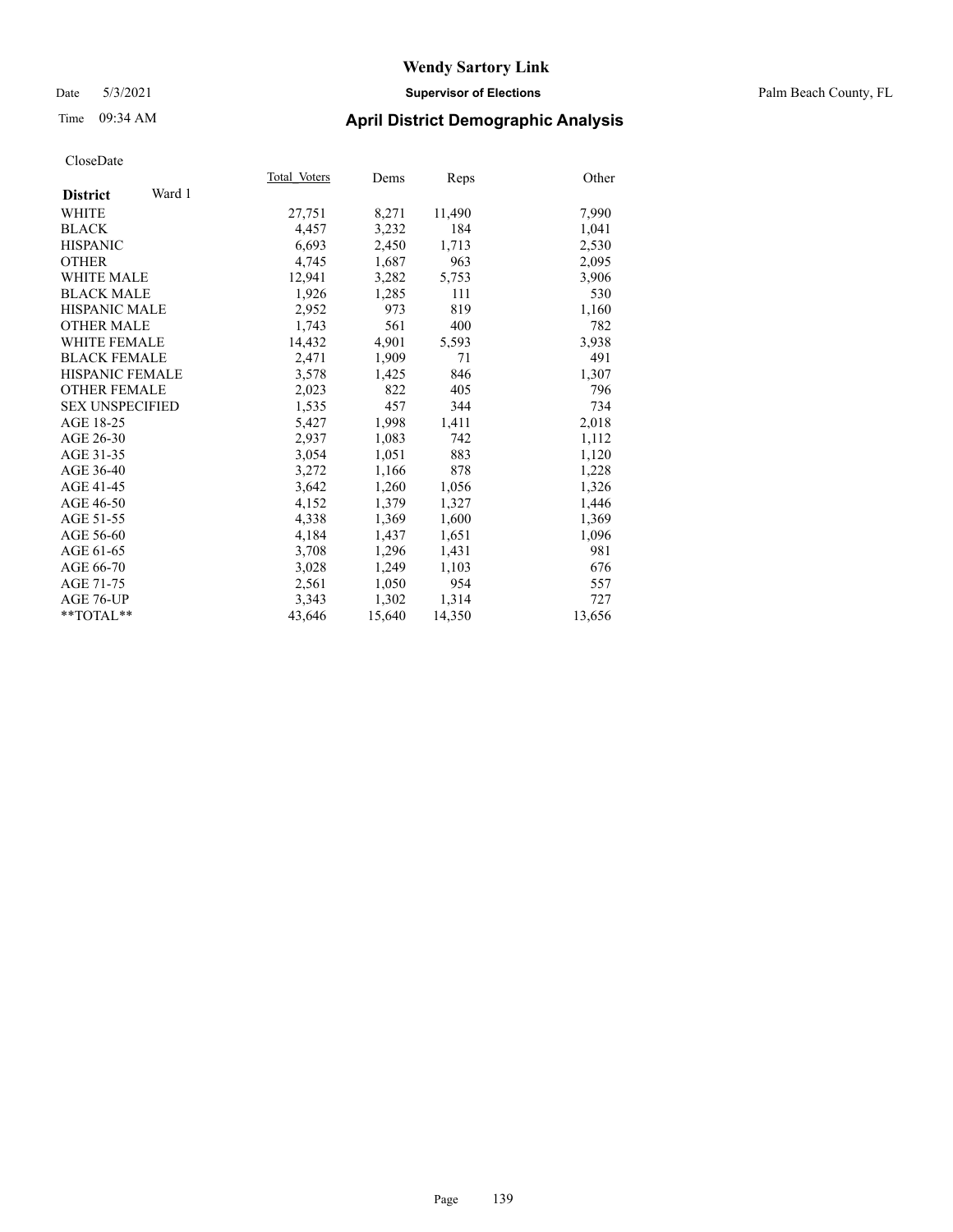## Date 5/3/2021 **Supervisor of Elections** Palm Beach County, FL

# Time 09:34 AM **April District Demographic Analysis**

|                           | Total Voters | Dems           | Reps           | Other          |
|---------------------------|--------------|----------------|----------------|----------------|
| Ward 1<br><b>District</b> |              |                |                |                |
| <b>WHITE</b>              | 531          | 110            | 260            | 161            |
| <b>BLACK</b>              | 215          | 149            | 11             | 55             |
| <b>HISPANIC</b>           | 288          | 86             | 82             | 120            |
| <b>OTHER</b>              | 101          | 35             | 17             | 49             |
| <b>WHITE MALE</b>         | 263          | 43             | 140            | 80             |
| <b>BLACK MALE</b>         | 88           | 52             | 6              | 30             |
| <b>HISPANIC MALE</b>      | 131          | 33             | 43             | 55             |
| <b>OTHER MALE</b>         | 45           | 16             | $\overline{7}$ | 22             |
| <b>WHITE FEMALE</b>       | 266          | 67             | 120            | 79             |
| <b>BLACK FEMALE</b>       | 126          | 96             | 5              | 25             |
| <b>HISPANIC FEMALE</b>    | 156          | 52             | 39             | 65             |
| <b>OTHER FEMALE</b>       | 43           | 17             | $\tau$         | 19             |
| <b>SEX UNSPECIFIED</b>    | 17           | $\overline{4}$ | 3              | 10             |
| AGE 18-25                 | 96           | 28             | 30             | 38             |
| AGE 26-30                 | 111          | 32             | 39             | 40             |
| AGE 31-35                 | 149          | 36             | 44             | 69             |
| AGE 36-40                 | 142          | 42             | 41             | 59             |
| AGE 41-45                 | 135          | 43             | 40             | 52             |
| AGE 46-50                 | 134          | 48             | 47             | 39             |
| AGE 51-55                 | 87           | 33             | 31             | 23             |
| AGE 56-60                 | 98           | 37             | 35             | 26             |
| AGE 61-65                 | 59           | 30             | 17             | 12             |
| AGE 66-70                 | 51           | 11             | 24             | 16             |
| AGE 71-75                 | 39           | 23             | 12             | $\overline{4}$ |
| AGE 76-UP                 | 34           | 17             | 10             | 7              |
| **TOTAL**                 | 1,135        | 380            | 370            | 385            |